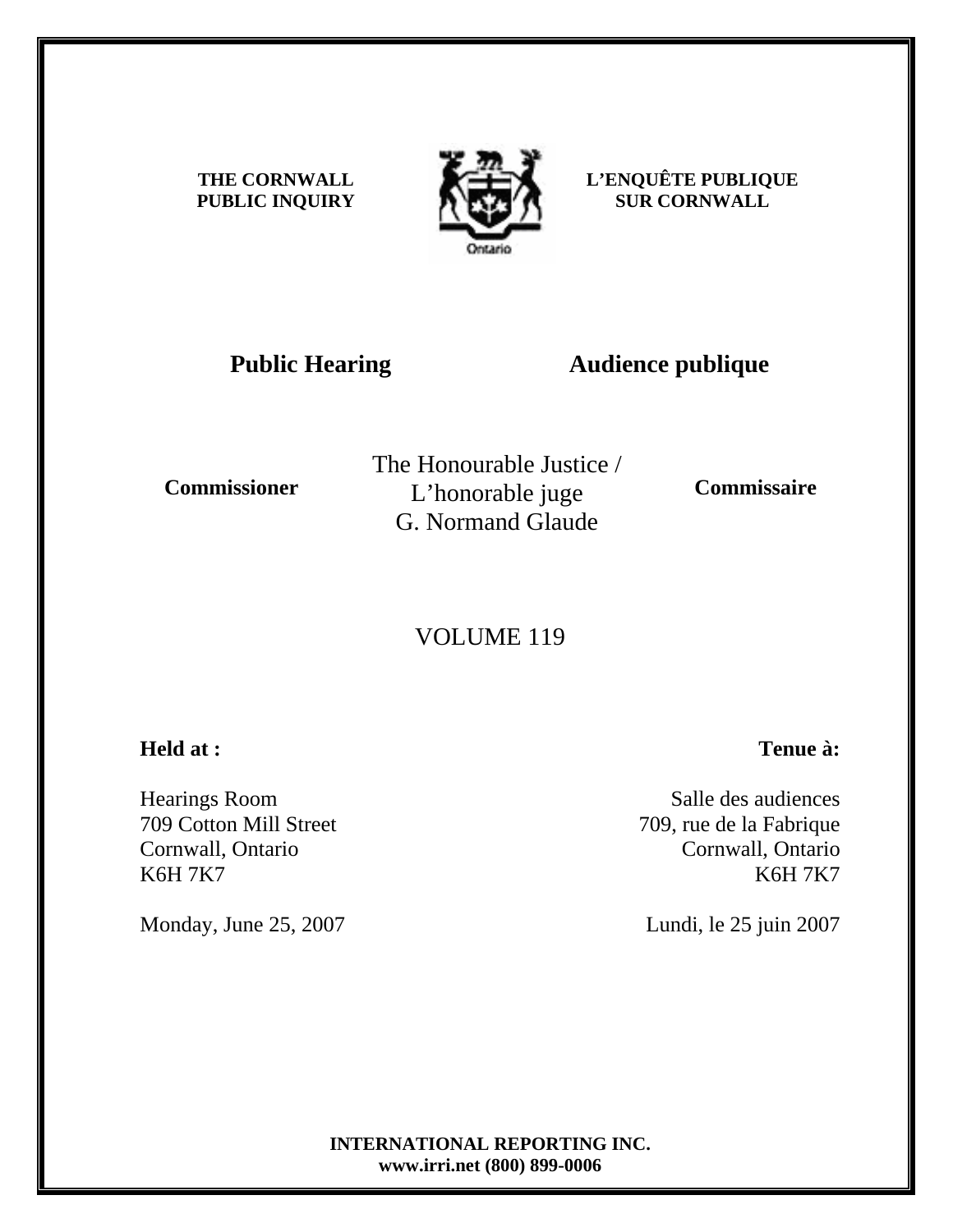#### **Appearances/Comparutions**

| Mr. Peter Engelmann                             | Lead Commission Counsel                                                                       |
|-------------------------------------------------|-----------------------------------------------------------------------------------------------|
| Ms. Raija Pulkkinen                             | Commission Counsel                                                                            |
| Ms. Julie Gauthier                              | Registrar                                                                                     |
| Mr. Peter Manderville                           | Cornwall Police Service Board                                                                 |
| Ms. Suzanne Costom                              | Ontario Provincial Police                                                                     |
| Mr. David Rose<br>M <sup>e</sup> Claude Rouleau | Ontario Ministry of Community<br>and Correctional Services and<br>Adult Community Corrections |
| Mr. Stephen Scharbach                           | Attorney General for Ontario                                                                  |
| Mr. Peter Chisholm                              | The Children's Aid Society of<br>the United Counties                                          |
| Mr. Allan Manson                                | Citizens for Community Renewal                                                                |
| Mr. Dallas Lee                                  | Victims Group                                                                                 |
| Mr. David Bennett                               | The Men's Project                                                                             |
| Mr. David Sherriff-Scott                        | Diocese of Alexandria-Cornwall<br>and Bishop Eugene Larocque                                  |
| Ms. Jill Makepeace                              | Mr. Jacques Leduc                                                                             |
| Mr. William Carroll                             | Ontario Provincial Police<br>Association                                                      |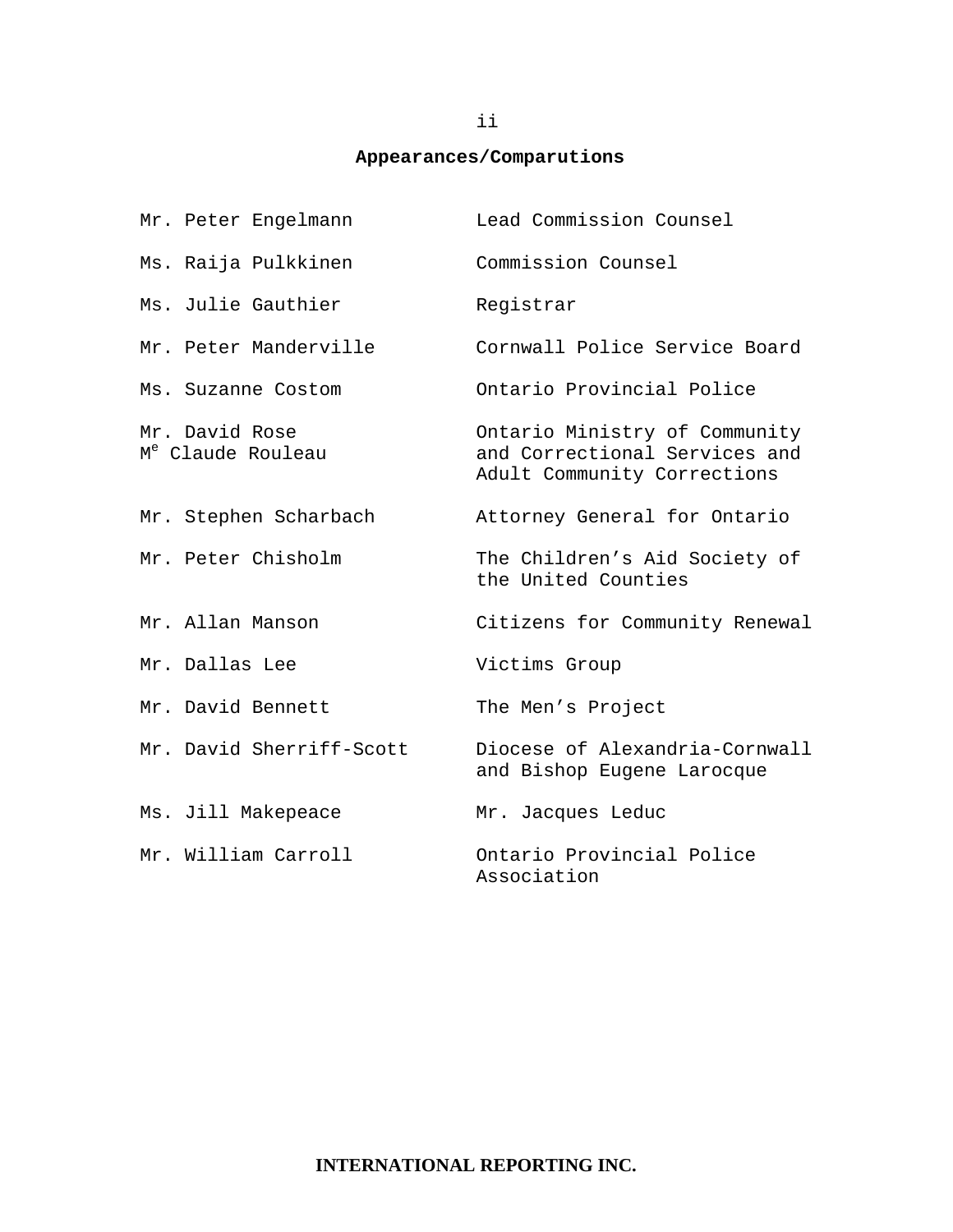#### **Table of Contents / Table des matières**

| List of Exhibits :                                                                                                                       | Page<br>v |
|------------------------------------------------------------------------------------------------------------------------------------------|-----------|
| Opening Remarks by/Remarques d'ouverture par<br>Mr. Peter Engelmann                                                                      | 1         |
| GERALD RENSHAW, Resumed/Sous le même serment                                                                                             | 1         |
| Cross-Examination by/Contre-interrogatoire par<br>Mr. David Sherriff-Scott(cont'd/suite)                                                 | 2         |
| Submissions on objection by Mr. Engelmann by/<br>Représentations concernant l'objection de Mr. Engelmann<br>par Mr. David Sherriff-Scott | 15        |
| Submissions by/Représentations par Mr. Peter Engelmann                                                                                   | 23        |
| Submissions by/Représentations par Mr. Dallas Lee                                                                                        | 24        |
| Submissions by/Représentations par Mr. Peter Manderville                                                                                 | 25        |
| Submissions by/Représentations par Mr. William Carroll                                                                                   | 29        |
| Submissions by/Représentations par Mr. Allan Manson                                                                                      | 30        |
| Submissions by/Représentations par Mr. David Bennett                                                                                     | 31        |
| Further-Submissions by/Représentations supplémentaires<br>Par Mr. Peter Engelmann                                                        | 33        |
| Further-Submissions by/Représentations supplémentaires<br>Par Mr. David Sherriff-Scott                                                   | 34        |
| Ruling by The Commissioner/Décision par<br>Le Commissaire                                                                                | 36        |
| Further-Submissions by/Représentations supplémentaires<br>Par Mr. David Sherriff-Scott                                                   | 39        |
| Further-Submissions by/Représentations supplémentaires<br>Par Mr. Peter Engelmann                                                        | 43        |
| Ruling by The Commissioner/Décision par<br>Le Commissaire                                                                                | 43        |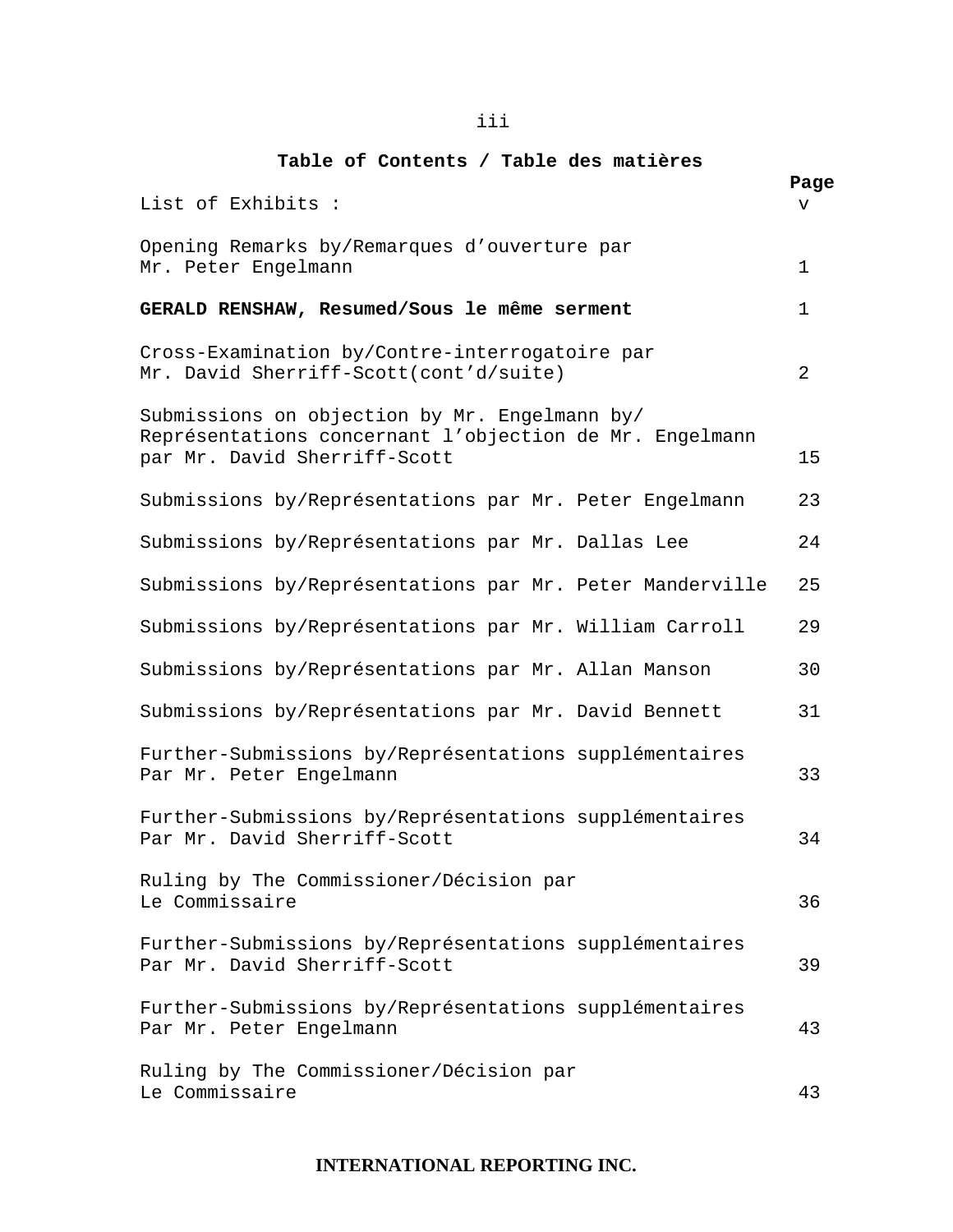iv

### **Table of Contents / Table des matières**  *Page*  $P$

| GERALD RENSHAW, Resumed/Sous le même serment                                             | 46  |
|------------------------------------------------------------------------------------------|-----|
| Cross-Examination by/Contre-interrogatoire par<br>Mr. David Sherriff-Scott(cont'd/suite) | 46  |
| Cross-Examination by/Contre-interrogatoire par<br>Mr. David Rose                         | 83  |
| Submissions by/Représentations par Mr. David Rose                                        | 97  |
| Submissions by/Représentations par Mr. Allan Manson                                      | 102 |
| Ruling by The Commissioner/Décision par<br>Le Commissaire                                | 102 |
| GERALD RENSHAW, Resumed/Sous le même serment                                             | 104 |
| Cross-Examination by/Contre-interrogatoire par<br>Mr. David Rose(cont'd/suite)           | 104 |
| Cross-Examination by/Contre-interrogatoire par<br>Mr. Peter Manderville                  | 170 |
| Cross-Examination by/Contre-interrogatoire par<br>Ms. Suzanne Costom                     | 213 |
| Cross-examination by/Contre-interrogatoire par<br>Mr. Dallas Lee                         | 239 |
| Submissions by/Représentations par Mr. Dallas Lee                                        | 268 |
| Submissions by/Représentations par<br>Mr. Stephen Scharbach                              | 270 |
| Ruling by The Commissioner/Décision par<br>Le Commissaire                                | 273 |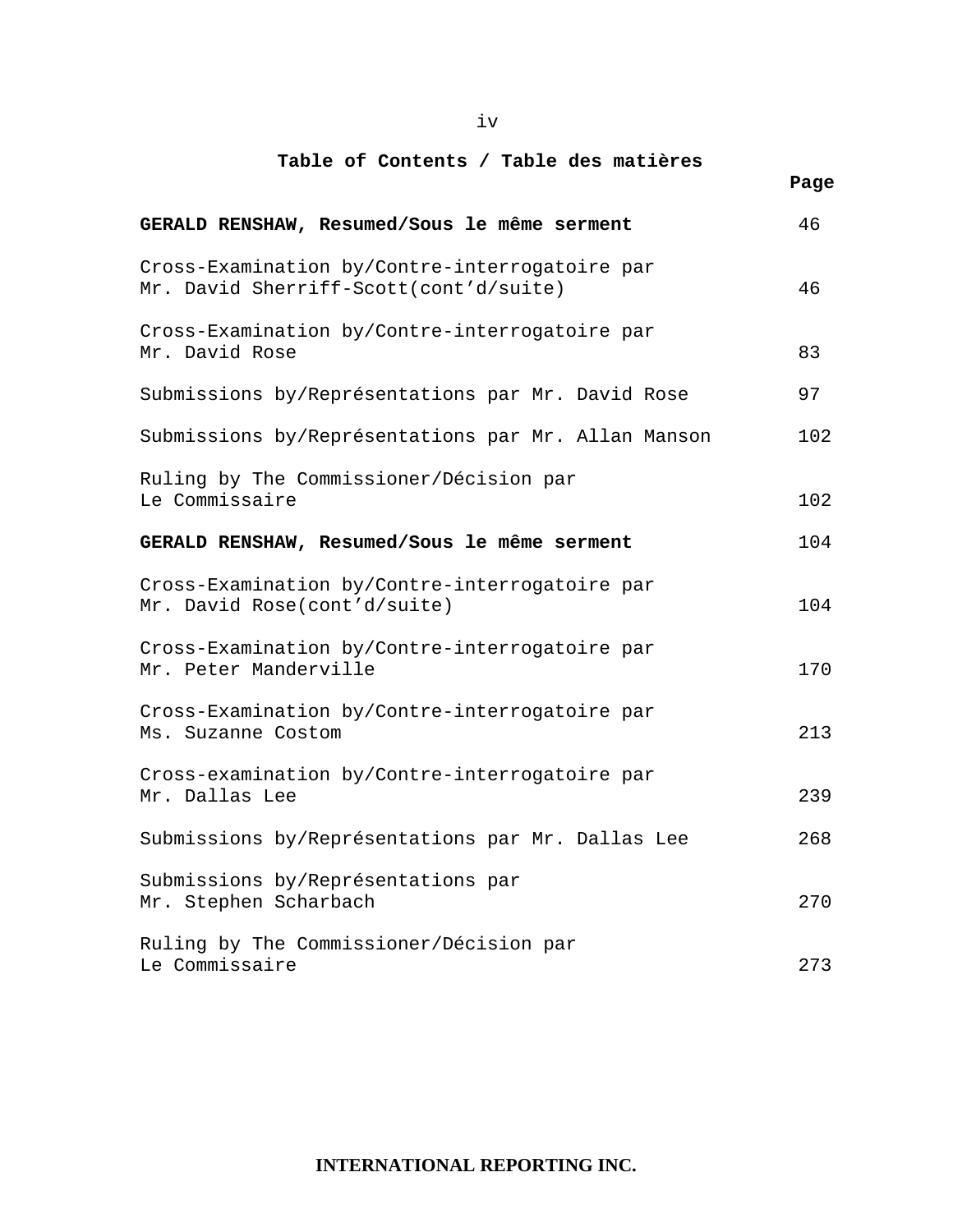#### **LIST OF EXHIBITS/LISTE D'EXHIBITS**

| NO.       | <b>DESCRIPTION</b>                                                                                        | PAGE NO |
|-----------|-----------------------------------------------------------------------------------------------------------|---------|
| P-556     | (100342) Letter fr Kenneth Seguin to Emile<br>Robert re: Room rental to Gerald Renshaw<br>dated 10 Mar 89 | 9       |
| $P-543A$  | (715280) Typed Interview Report Gerald<br>Renshaw w\ OPP dated 9 Feb 94                                   | 50      |
| $P - 557$ | (200145) Affidavit of Gerald Renshaw dated<br>18 Oct 05                                                   | 86      |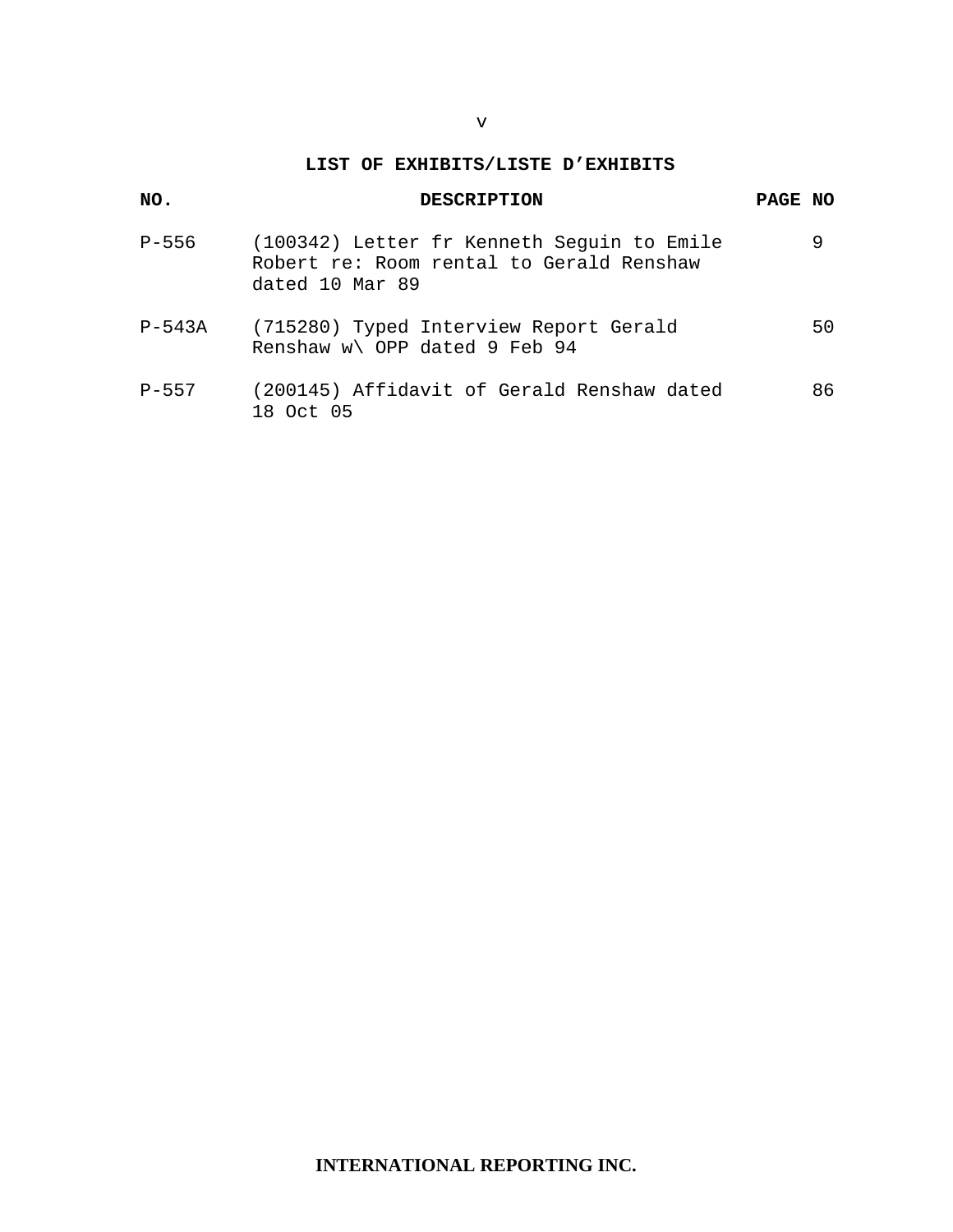PUBLIC HEARING  $\qquad \qquad 1$ **AUDIENCE PUBLIQUE** 

 --- Upon commencing at  $1:09$  p.m./ L'audience débute à 13h09 **THE REGISTRAR:** Order; all rise. À l'ordre; veuillez vous lever. This hearing of the Cornwall Public Inquiry is now in session. The Honourable Mr. Justice Normand Glaude presiding. Please be seated. Veuillez vous asseoir. **GERALD RENSHAW, Resumed/Sous le même serment: THE COMMISSIONER:** Thank you. Good afternoon all. **MR. ENGELMANN:** Good afternoon Mr. Commissioner. **THE COMMISSIONER:** Yes. **MR. ENGELMANN:** Good afternoon Mr. Renshaw. **MR. RENSHAW:** Good day. **MR. ENGELMANN:** Mr. Commissioner, remember Mr. Sherriff-Scott was in the middle of his cross-examination --- **THE COMMISSIONER:** Yes. **MR. ENGELMANN:** --- on behalf of the Diocese. **THE COMMISSIONER:** M'hm. **MR. ENGELMANN:** I had thought that Counsel may have wished to address you. No one wishes to address

**INTERNATIONAL REPORTING INC.**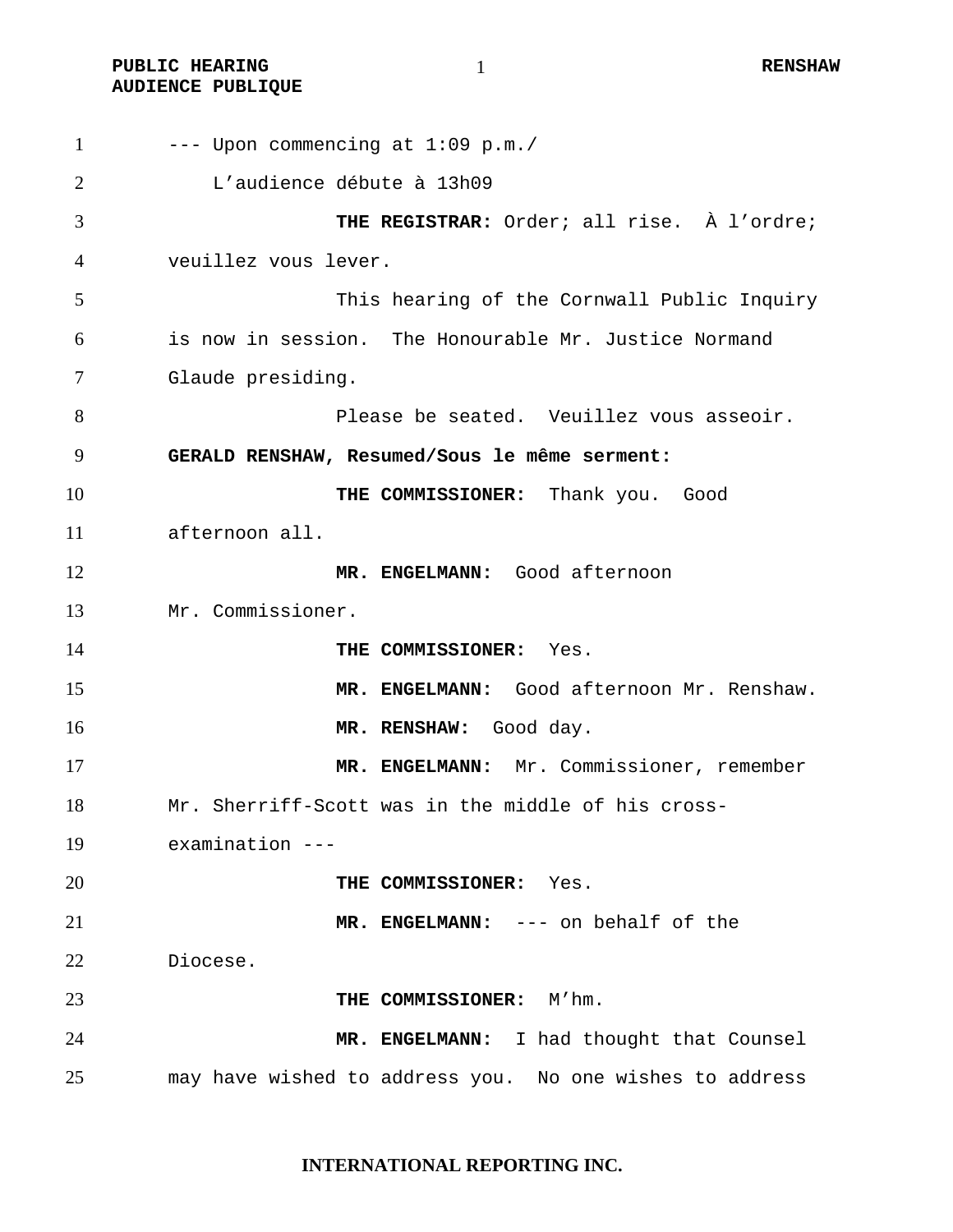**PUBLIC HEARING 2** 2 **RENSHAW AUDIENCE PUBLIQUE** 

you on anything right now. **THE COMMISSIONER:** All right. **MR. ENGELMANN:** I just want to report we did have an all counsel meeting --- **THE COMMISSIONER:** M'hm. **MR. ENGELMANN:** --- I thought it was productive. And we advised Counsel that, after Mr. Renshaw's evidence, we're going right into the evidence of Mr. Leroux; obviously Counsel were aware of that. That's on the plate for tomorrow. **THE COMMISSIONER:** All right. Thank you. **MR. ENGELMANN:** I will turn it over. **THE COMMISSIONER:** Yes, thank you. 14 Mr. Renshaw, how are you doing today? **MR. RENSHAW:** Good. **THE COMMISSIONER:** Great. So again, I want to repeat to you that if, at any time, you require a break, let me know. If there is something you don't understand, let me know. And if you feel uneasy about anything, just turn around and we can chat about it. All right? **MR. RENSHAW:** Okay. **THE COMMISSIONER:** Thank you. Mr. Sherriff-Scott. ---**CROSS-EXAMINATION BY/CONTRE-INTERROGATOIRE PAR MR. DAVID**

**INTERNATIONAL REPORTING INC.**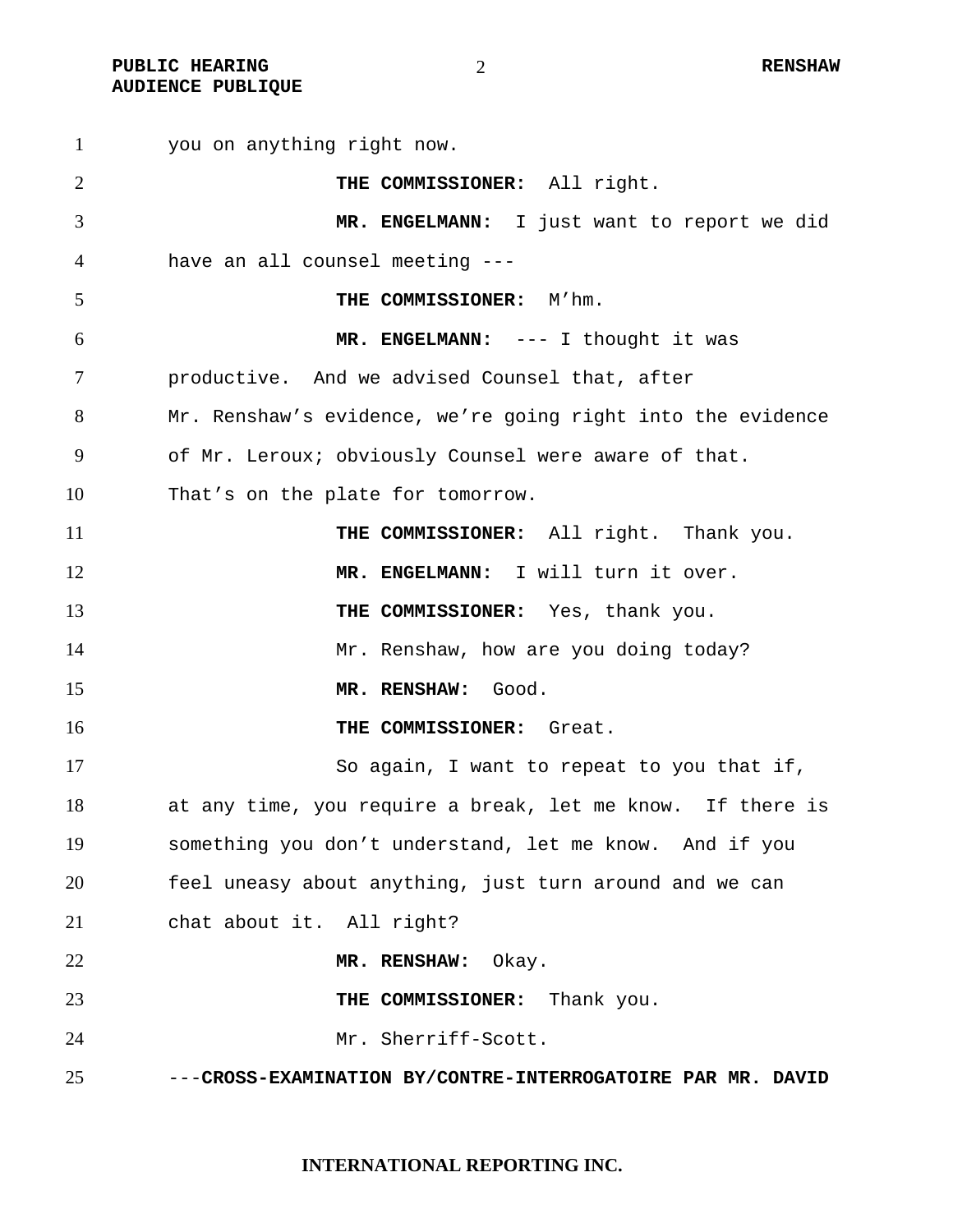PUBLIC HEARING  $\frac{1}{3}$  and  $\frac{1}{2}$  renshaw **AUDIENCE PUBLIQUE Cr-Ex(Sherriff-Scott)** 

**SHERRIFF-SCOTT (cont'd/suite) MR. SHERRIFF-SCOTT:** We're just getting a list of monikers, Commissioner. **THE COMMISSIONER:** Yes, sir. **MR. SHERRIFF-SCOTT:** Thank you Commissioner; I'll proceed. **THE COMMISSIONER:** Yes. **MR. SHERRIFF-SCOTT:** Good afternoon, sir. **MR. RENSHAW:** Good day. **MR. SHERRIFF-SCOTT:** Are you ready to proceed? **MR. RENSHAW:** Yes. **MR. SHERRIFF-SCOTT:** Now, last day, we left off -- we had been talking a bit about your history, and the question of the timing of the commencement of the abuse alleged by you; perpetrated by Mr. Seguin. Do you remember that discussion we had? **MR. RENSHAW:** Yes. **MR. SHERRIFF-SCOTT:** And in the context of that discussion, we talked about a certain amount of your history with the law; and in particular, with respect to a number of offences with which you'd been charged, as well as a number of the activities in which you admitted you had been engaged; do you remember that sir? **MR. RENSHAW:** Yes.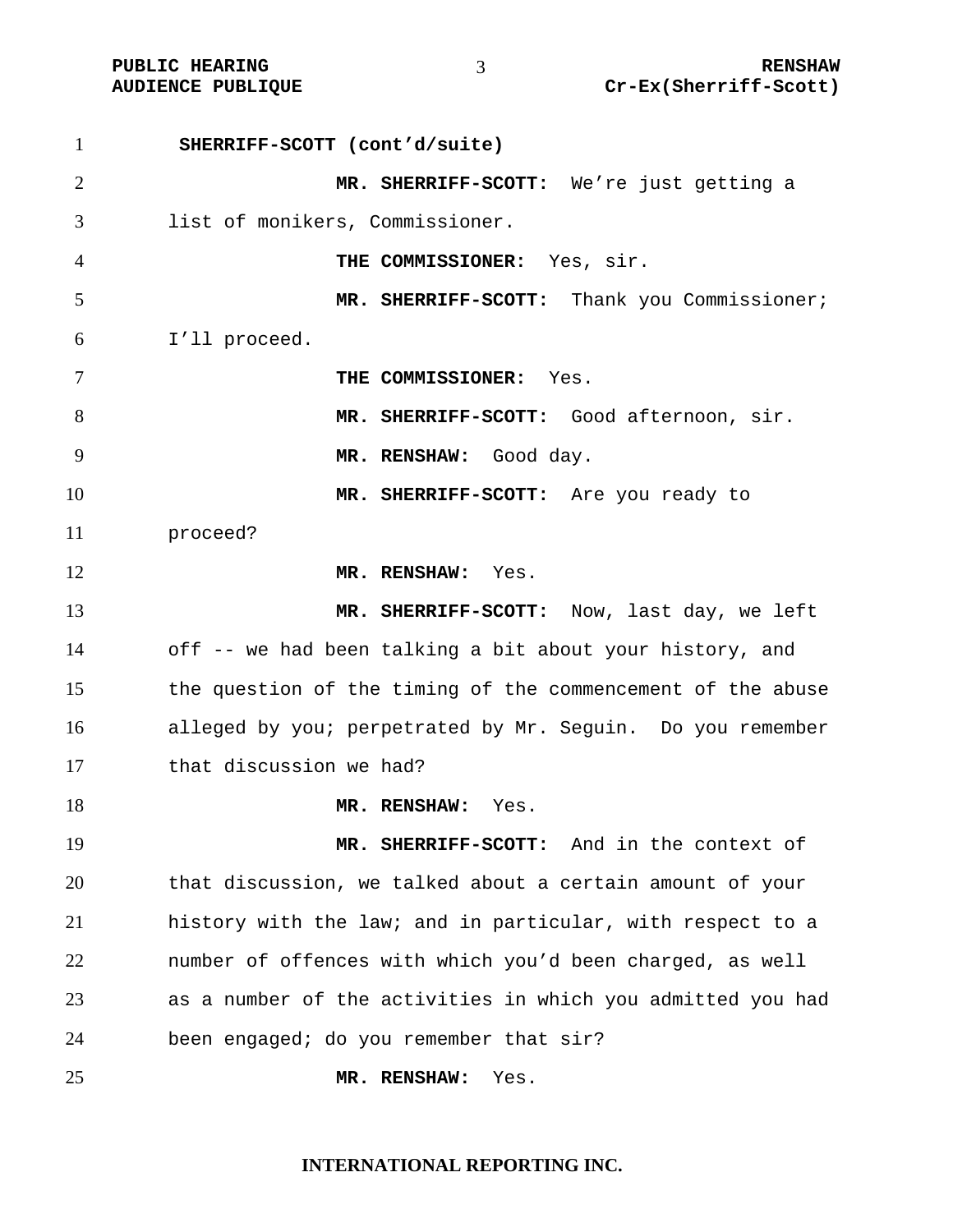**MR. SHERRIFF-SCOTT:** And, in particular, I reviewed a list of things that you had been engaged in, but had not been charged with; do you remember that? **MR. RENSHAW:** Yes. **MR. SHERRIFF-SCOTT:** The break and enter, and car thefts, et cetera; do you remember that? **MR. RENSHAW:** Yes. **MR. SHERRIFF-SCOTT:** And where we left off, I put it to you as a proposition that you had been engaged in that when you met Mr. Seguin and, correct me if I am wrong, I believe you said that it was only -- that came 12 later; is that your evidence or is it that you've ---**MR. RENSHAW:** Can you repeat that? **MR. SHERRIFF-SCOTT:** Were you already involved in this kind of activity when you met Mr. Seguin, or is it your evidence, sir, that it only started happening later? **MR. RENSHAW:** Before. **MR. SHERRIFF-SCOTT:** Before. **THE COMMISSIONER:** Excuse me. Madam Clerk, can I get another pen? Sorry. Okay. Thank you. **MR. SHERRIFF-SCOTT:** So before and during; correct? **MR. RENSHAW:** Yes. **MR. SHERRIFF-SCOTT:** Okay. Thank you. I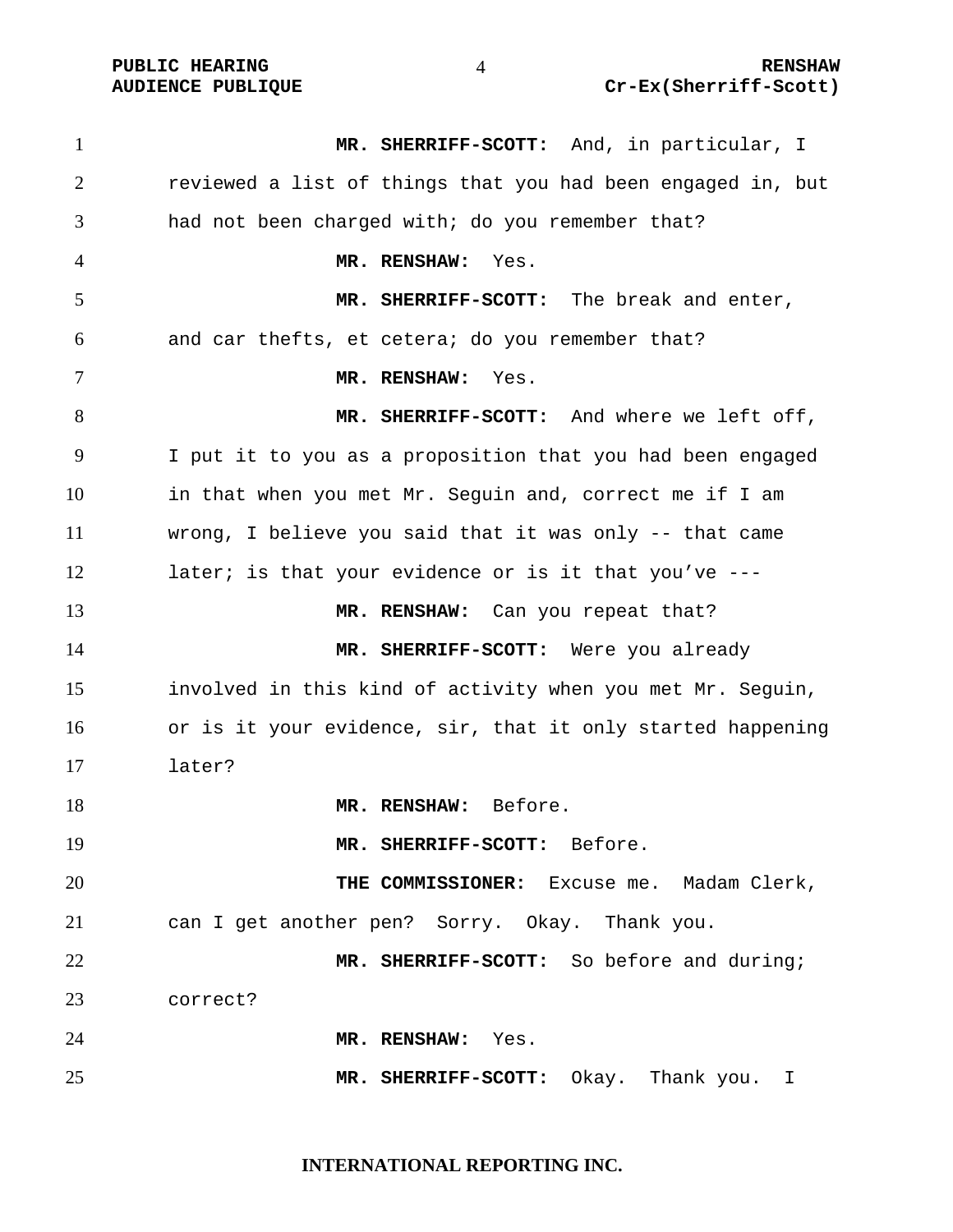| 1              | just wanted to clear that up for the record. And that       |
|----------------|-------------------------------------------------------------|
| $\overline{2}$ | dealt with your first contact with him which arose out of   |
| 3              | the March '83 charges. Then we talked a little bit about    |
| 4              | the August charges, and we reviewed the question of the     |
| 5              | timing of the beginning of the abuse.                       |
| 6              | Now, if I can just briefly come back to                     |
| 7              | I think we'll agree that in the statement you gave<br>that. |
| 8              | to Mr. Dunlop, you told him that the abuse started after    |
| 9              | your second probation or during your second probation; you  |
| 10             | now say that was wrong?                                     |
| 11             | MR. RENSHAW:<br>Yes.                                        |
| 12             | MR. SHERRIFF-SCOTT: That's your evidence,                   |
| 13             | sir?                                                        |
| 14             | MR. RENSHAW:<br>Yes.                                        |
| 15             | MR. SHERRIFF-SCOTT: And we reviewed the                     |
| 16             | fact that you'd sworn under oath in your examinations for   |
| 17             | discovery that you made a consistent statement with your    |
| 18             | statement with Mr. Dunlop. In other words, that it          |
| 19             | happened in the spring or summer of 1985, which would line  |
| 20             | up with the period of second probation; correct?            |
| 21             | MR. RENSHAW:<br>It would.                                   |
| 22             | MR. SHERRIFF-SCOTT: Thank you. And if we                    |
| 23             | can just turn to Commission document 716191, which is       |
| 24             | Exhibit 551.                                                |
| 25             | THE COMMISSIONER:<br>So that's the audio taped              |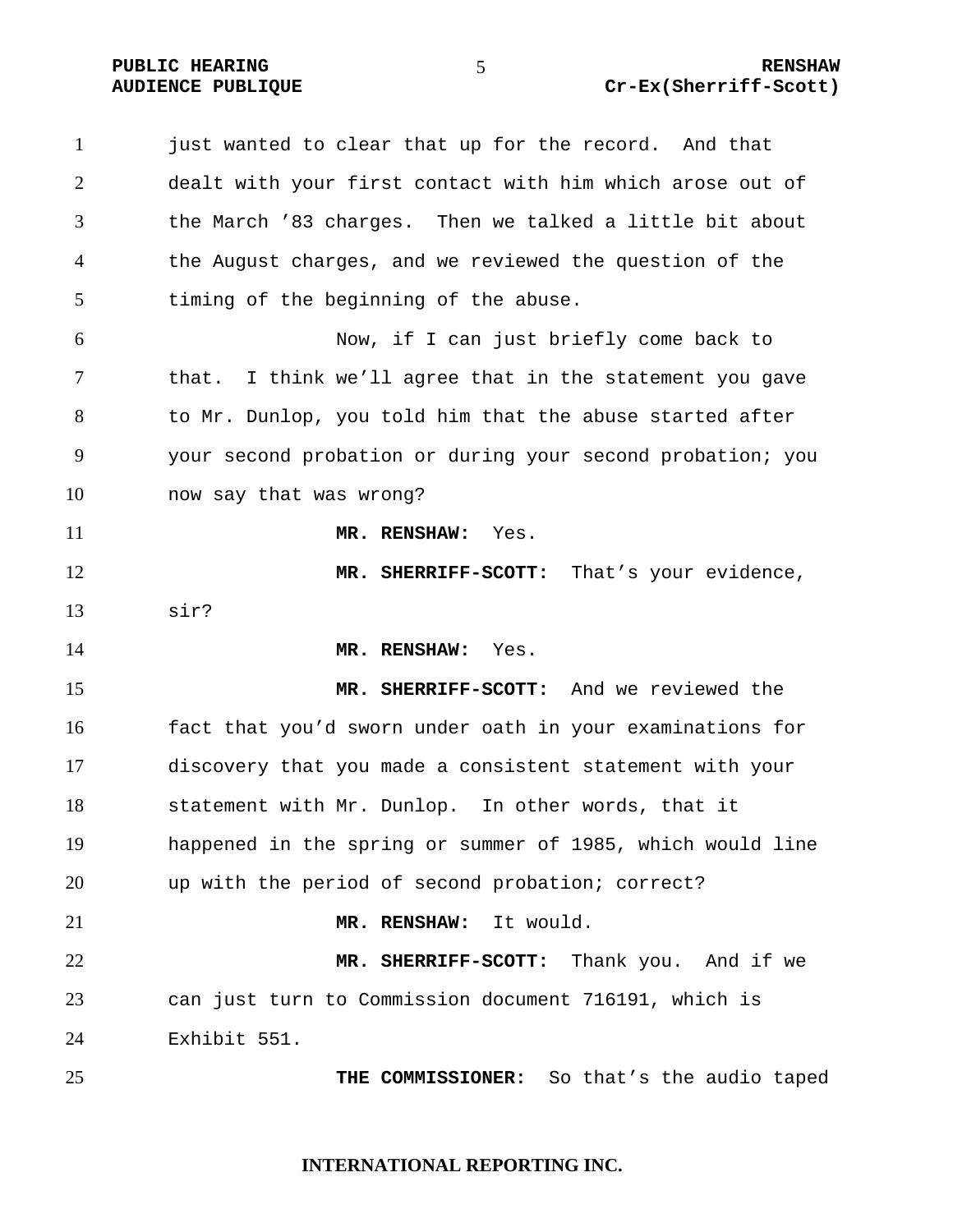interview report between Perry Dunlop and Gerald Renshaw on 2 the  $26^{th}$  of January 1997. **MR. SHERRIFF-SCOTT:** Yes, thank you Commissioner. That's correct. Sir, I'd like to -- do you have that document in front of you? **MR. RENSHAW:** Yes, I do. **MR. SHERRIFF-SCOTT:** I'd like to turn to page 3 of 20 which is Bates page 7060025. And I'd like to direct your attention to the exchange that happens between yourself and Mr. Dunlop starting just after -- halfway down, you'll see your name with (inaudible); do you see that? **MR. RENSHAW:** Yes. **MR. SHERRIFF-SCOTT:** Okay. Let's just read together from there. I'll read it out loud; you read along to yourself: 17 Thelieve we were in St. Anicet. I believe Brian Kirkey was there that day 19 too." Is that consistent with your recollection? **MR. RENSHAW:** Yes. **MR. SHERRIFF-SCOTT:** And this is the day of your alleged first abuse. **MR. RENSHAW:** At that home. **MR. SHERRIFF-SCOTT:** At that home, yes;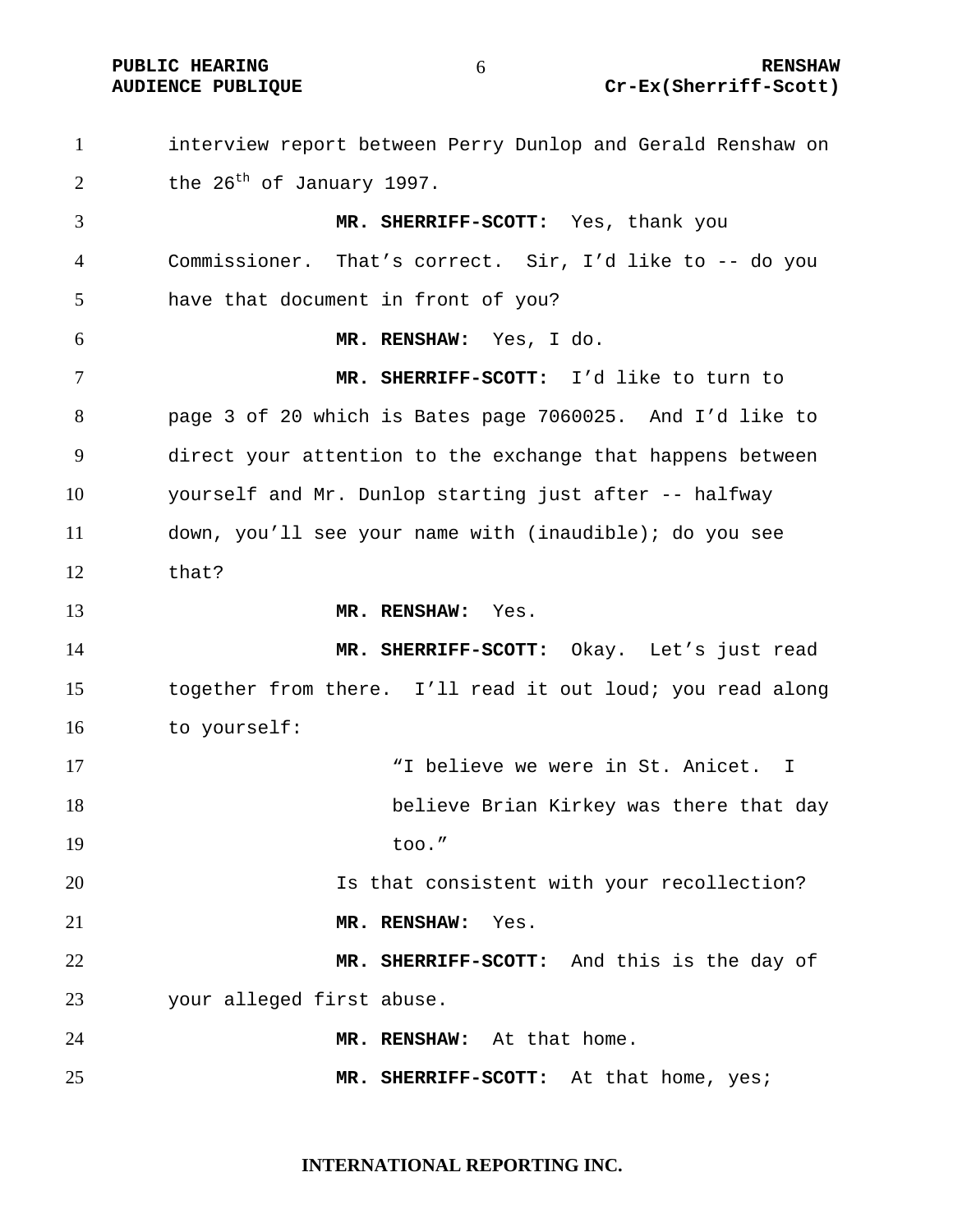which is what you told Officer Dunlop was the first time of abuse.

**MR. RENSHAW:** At that home. **MR. SHERRIFF-SCOTT:** Okay sir. Well, on the preceding page, you had said -- and on the first page, you had said that it happened after your second probation and then you went and outlined the incident which happened in 8 the spring or summer when Mr. Kirkey was present; correct? **MR. RENSHAW:** Like I said, at that house. **MR. SHERRIFF-SCOTT:** So you don't conceive that this reflects a description of your first abuse? **MR. RENSHAW:** No, I thought we cleared that up. **MR. SHERRIFF-SCOTT:** So now -- well then you help me out, sir, because it says in this statement that the first time you were abused was in the summer, it looks like the summer because it refers to a boating incident and Mr. Kirkey driving a motorcycle. So that wouldn't have been the winter months; is that fair? **MR. RENSHAW:** That's fair. **MR. SHERRIFF-SCOTT:** Okay. So it's obviously spring or summer time when you can get your boat out and get your motorcycle out; is that fair? **MR. RENSHAW:** Yes. **MR. SHERRIFF-SCOTT:** And this description

#### **INTERNATIONAL REPORTING INC.**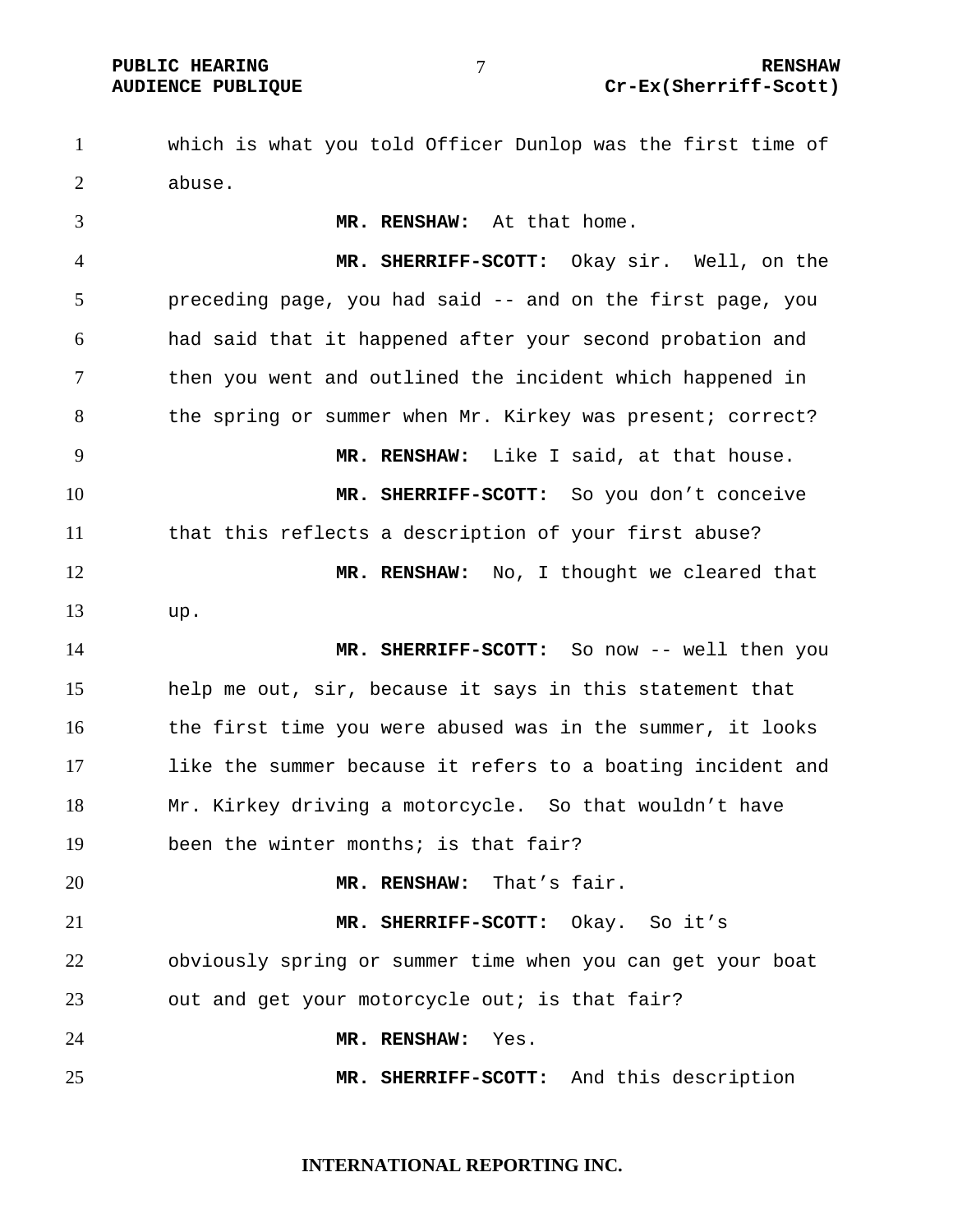falls on the heels of your reference to the first incident of abuse being during your second probation. **MR. RENSHAW:** Like I said, at that house. **MR. SHERRIFF-SCOTT:** I see; okay. So your evidence is -- this only refers to the incident of abuse at that house; and not your first description of abuse? **MR. RENSHAW:** Correct. **MR. SHERRIFF-SCOTT:** Just a moment please. Okay, sir. At page 5 of the same document which is Bates page 7060027, there is a reference to the fact that -- at the bottom of the page -- and it talks about -- over to the top of the next page which is page 6. You'll see that it refers to you saying "It came to a boiling point" where you were sleeping on the couch. And then he references, down below, at the bottom of the page - - I won't read this because this is a description of detail. But you'll agree with me this is a reference to you being abused on some of the first times, or if not, the first time? **MR. RENSHAW:** That wouldn't be the first time; no. All right, so we can summarize the position -- you say now -- the abuse started during your first probation? **MR. RENSHAW:** Yes.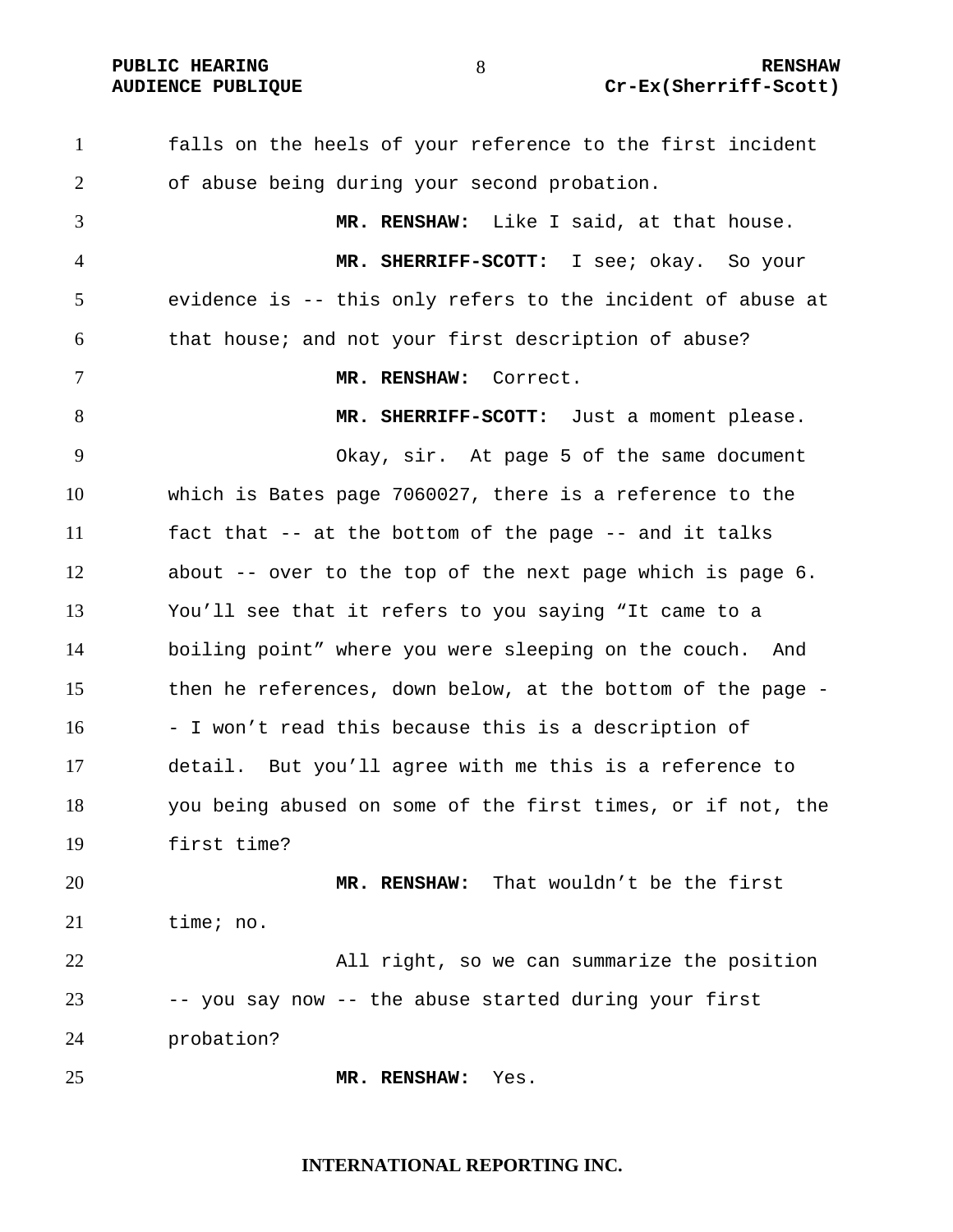**MR. SHERRIFF-SCOTT:** You said historically both Mr. Dunlop -- and under oath -- had started at a later period of time; spring or summer of 1985. **MR. RENSHAW:** That's what's written and … **MR. SHERIFF-SCOTT:** Okay. Then, sir, it's fair to say that eventually you moved in with Mr. Seguin? **MR. RENSHAW:** Yes. **MR. SHERRIFF-SCOTT:** And I take it there's no dispute, is there, that that occurred in or about the spring of 1989; is that consistent with your recollection? **MR. RENSHAW:** I believe it was a little before that. **MR. SHERRIFF-SCOTT:** If we can just return to document 100342; I don't believe this is an exhibit yet. 15 MR. RENSHAW: M'hm. **MR. SHERRIFF-SCOTT:** It's a March 10th, 1989 letter from Mr. Kenneth Seguin to the Ministry of Correctional Services. **THE COMMISSIONER**: Thank you. Exhibit 556; it is a letter dated March 10th, 1989 from Ken Seguin to Mr. Emile Robert, employee contact with ex-offender. **--- EXHIBIT NO./PIÈCE NO. 556: (**100342) Letter dated March 10, 1989 from Mr. Kenneth Seguin to Mr. Emile Robert Re: Room rental to Gerald Renshaw.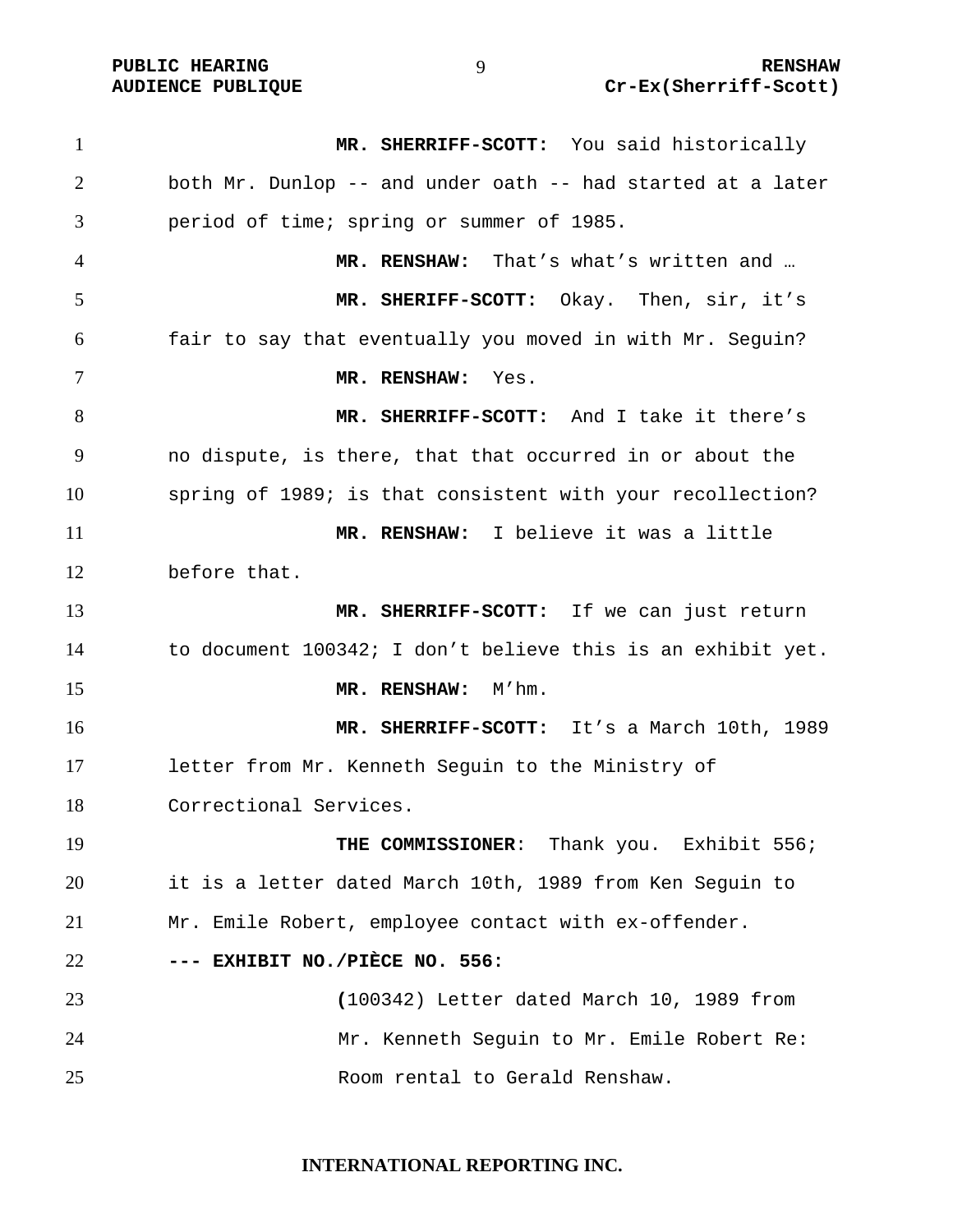**MR. SHERRIFF-SCOTT:** It appears here, sir, from this letter, which you wouldn't have been privy to, but if we look at it, it may jog your memory. He refers to the fact that he's going to rent you a room, in or about March of 1989, and tells Probation that you were a person under his supervision from '84 to '86. Is that consistent now with your recollection, sir? **MR. RENSHAW:** A little clearer before this was done. **MR. SHERRIFF-SCOTT:** Before this notification went in? **MR. RENSHAW:** Yes. **MR. SHERRIFF-SCOTT:** You're not sure when you started? **MR. RENSHAW:** No, it wasn't long before that, but it was before that. **MR. SHERRIFF-SCOTT:** In or around this time; is that a fair description? **MR. RENSHAW:** Sure. **MR. SHERRIFF-SCOTT:** Okay. **THE COMMISSIONER:** That is to say the time referred to in the letter which we just marked as Exhibit 556, correct? On March 10, 1989? **MR. SHERRIFF-SCOTT:** Yes, sir, is that right?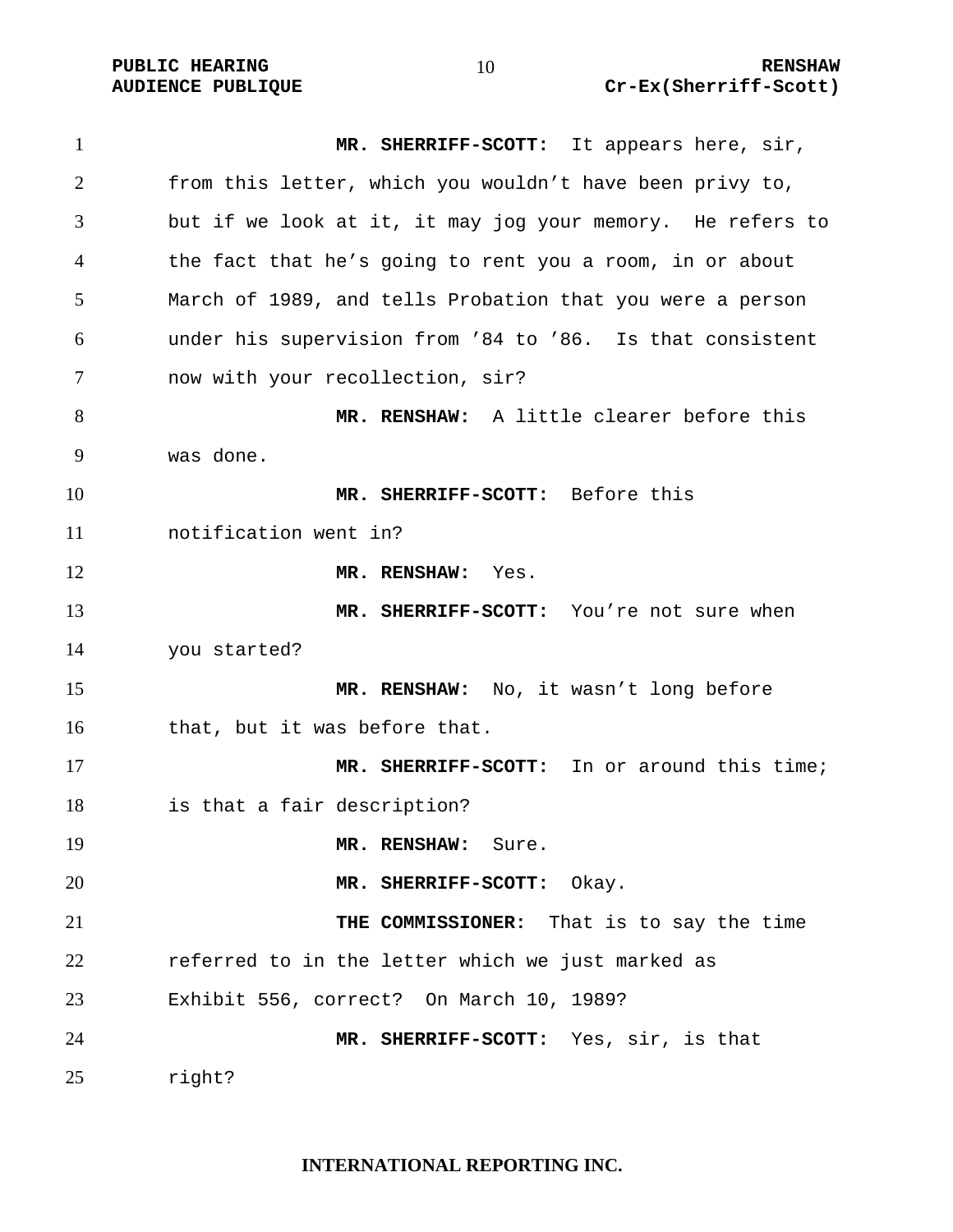**MR. RENSHAW:** Like I said, it was around 2 that time. **MR. SHERRIFF-SCOTT:** Thank you. I was just trying to be specific, for the record. Now, we know from the documents the Commission tendered, that Mr. Seguin loaned you money to purchase a truck, correct? **MR. RENSHAW:** No. He co-signed for a bank loan; he didn't loan me money. **MR. SHERRIFF-SCOTT:** Okay, he co-signed for a loan; for approximately \$11,000 and change? **MR. RENSHAW:** No. **THE COMMISSIONER:** What exhibit is that? **MR. SHERRIFF-SCOTT:** I'm not sure it's marked yet. It was referred to; it's document number 721841? **THE COMMISSIONER:** No, I saw it. **MR. RENSHAW:** Five-four-two (542)? **THE COMMISSIONER:** Thank you. You remember the loan was for \$9,700? **MR. SHERRIFF-SCOTT:** Paragraph 5 of Bates page 7084192 says the total obligation of \$11,049.77; is that right, sir? **THE COMMISSIONER:** I know you're an insurance lawyer, sir. Maybe you don't know banking, but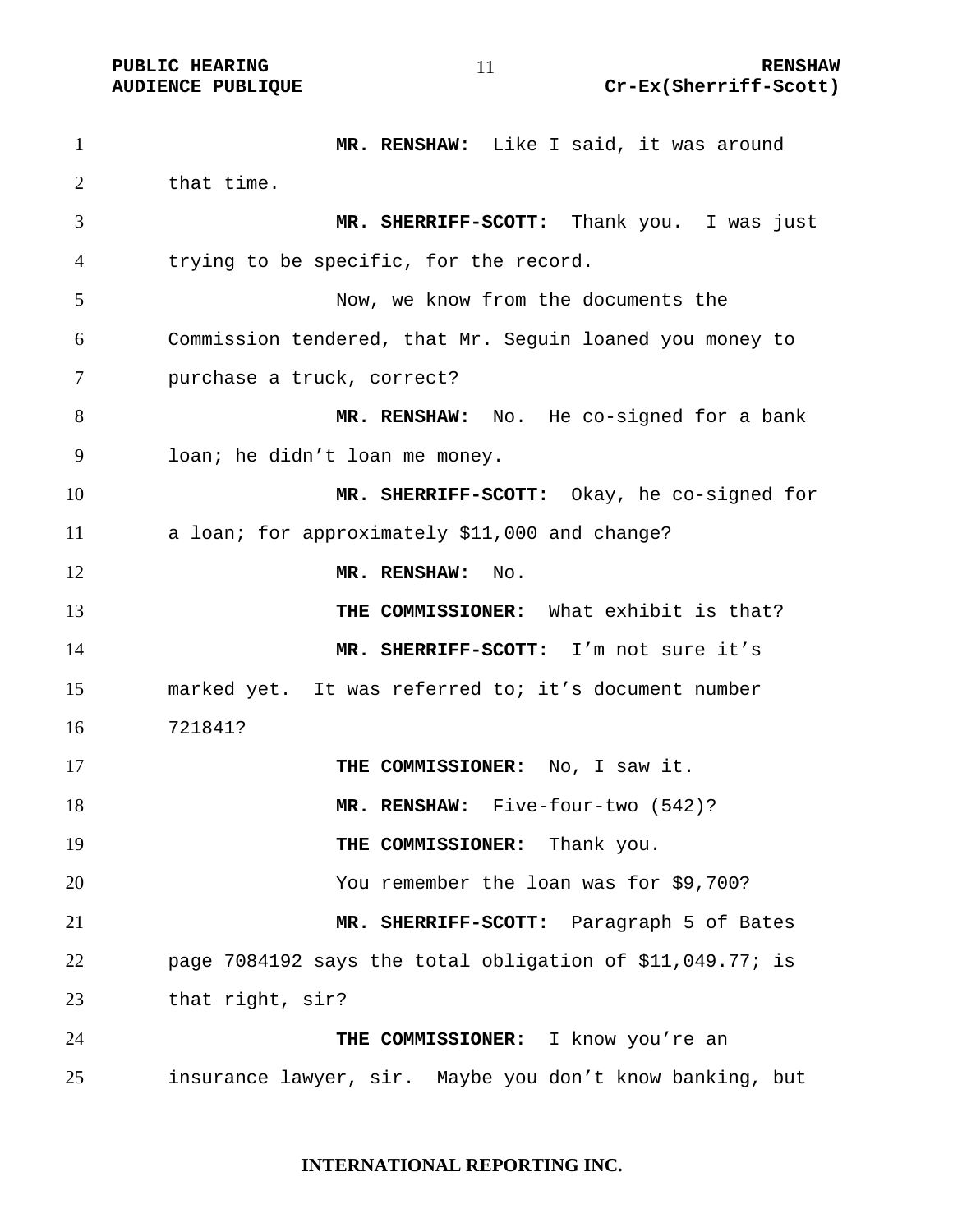**PUBLIC HEARING 12** 12 RENSHAW **AUDIENCE PUBLIQUE Cr-Ex(Sherriff-Scott)** 

that's including all of the interest and stuff. The loan was for \$9,700. **MR. SHERRIFF-SCOTT:** Yes, I'm just referring to the total obligation of the borrower. **THE COMMISSIONER:** Well, the amount of the loan is not the total obligation of the borrower. **MR. SHERRIFF-SCOTT:** Thank you, sir. I'm not trying to mislead the witness. **THE COMMISSIONER:** M'hm, m'hm. **MR. SHERRIFF-SCOTT:** I'm just trying to -- I looked at \$11,000, and said the total obligation of the borrower that was being identified. **THE COMMISSIONER:** No. Well, the amount of the loan was \$9,700. **MR. SHERRIFF-SCOTT:** Thank you. So, he co-signed a loan, sir, for \$9,700 to facilitate the purchase of a truck by you? Yes? **MR. RENSHAW:** Yes. **MR. SHERRIFF-SCOTT:** He gave you place to live; correct? **MR. RENSHAW:** I paid board; yeah. **MR. SHERRIFF-SCOTT:** And you lived with him for approximately a-year-and-a-half or more, until shortly 24 -- well, I guess, a year or so before his death? **MR. RENSHAW:** I believe so.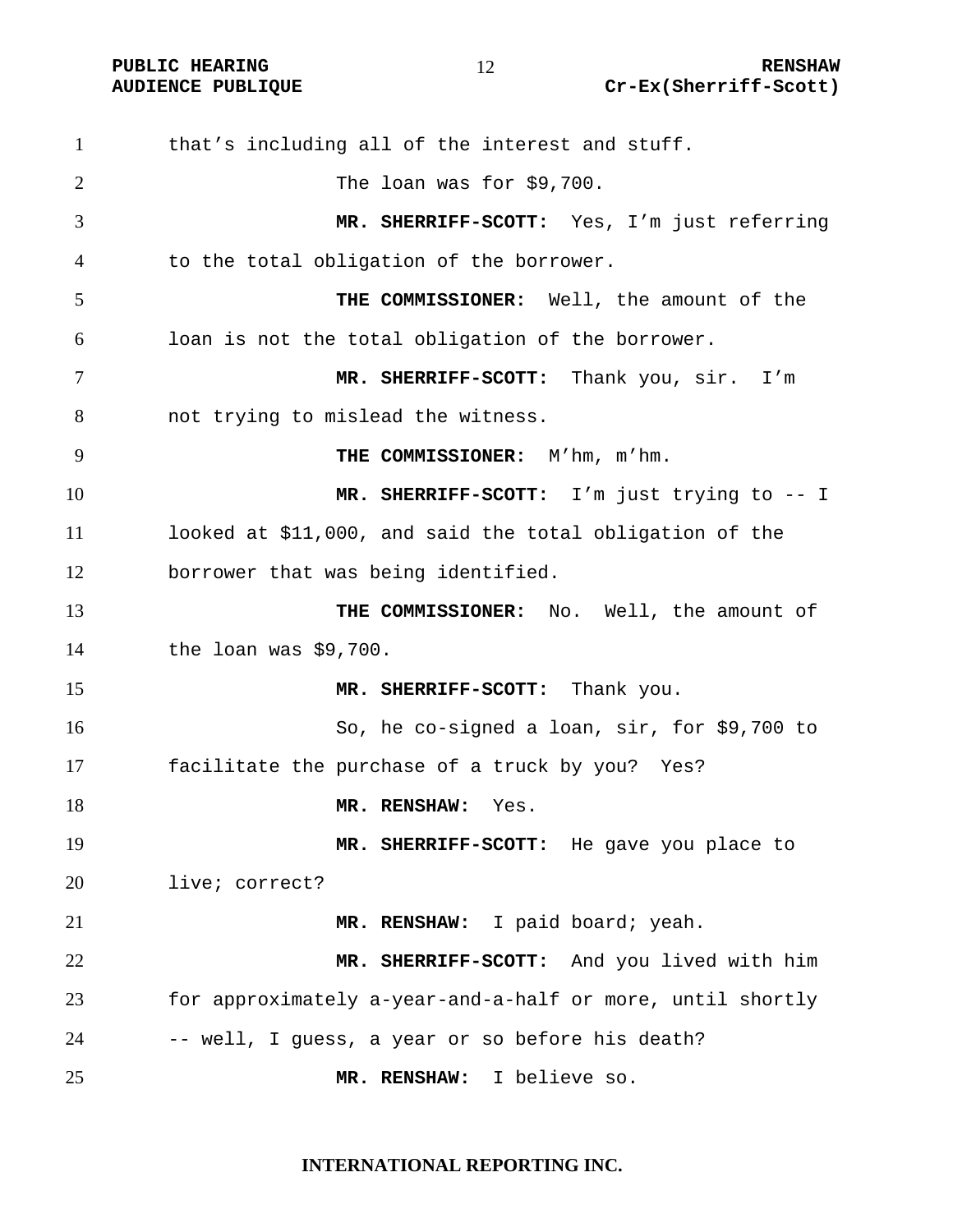**MR. SHERRIFF-SCOTT:** And, am I right that you had testified on your examinations for discovery that he gave or loaned you additional money between ten and twenty other times? **MR. RENSHAW:** Probably, yes. **MR. SHERRIFF-SCOTT:** And, you testified last week, on Tuesday, that he gave you money to buy drugs? **MR. RENSHAW:** Yes. **MR. SHERRIFF-SCOTT:** Now you lived with Mr. Seguin. There were two people -- I suggest to you, that you would have had the opportunity to get to know. One of them was Ron Leroux. **MR. RENSHAW:** Yes. **MR. SHERRIFF-SCOTT:** And the other was Mr. C-8; do you remember who he is? **MR. RENSHAW:** Yes. **MR. SHERRIFF-SCOTT:** Okay. And, I think your evidence is that Mr. Leroux and Mr. C-8, who lived together, lived a door down, or two doors down; correct? **MR. RENSHAW:** Two. **MR. SHERRIFF-SCOTT:** Two doors down. And that Mr. Leroux was virtually there all the time; "every day", to use your expression? **MR. RENSHAW:** Yes. **MR. SHERRIFF-SCOTT:** He and Mr. Seguin were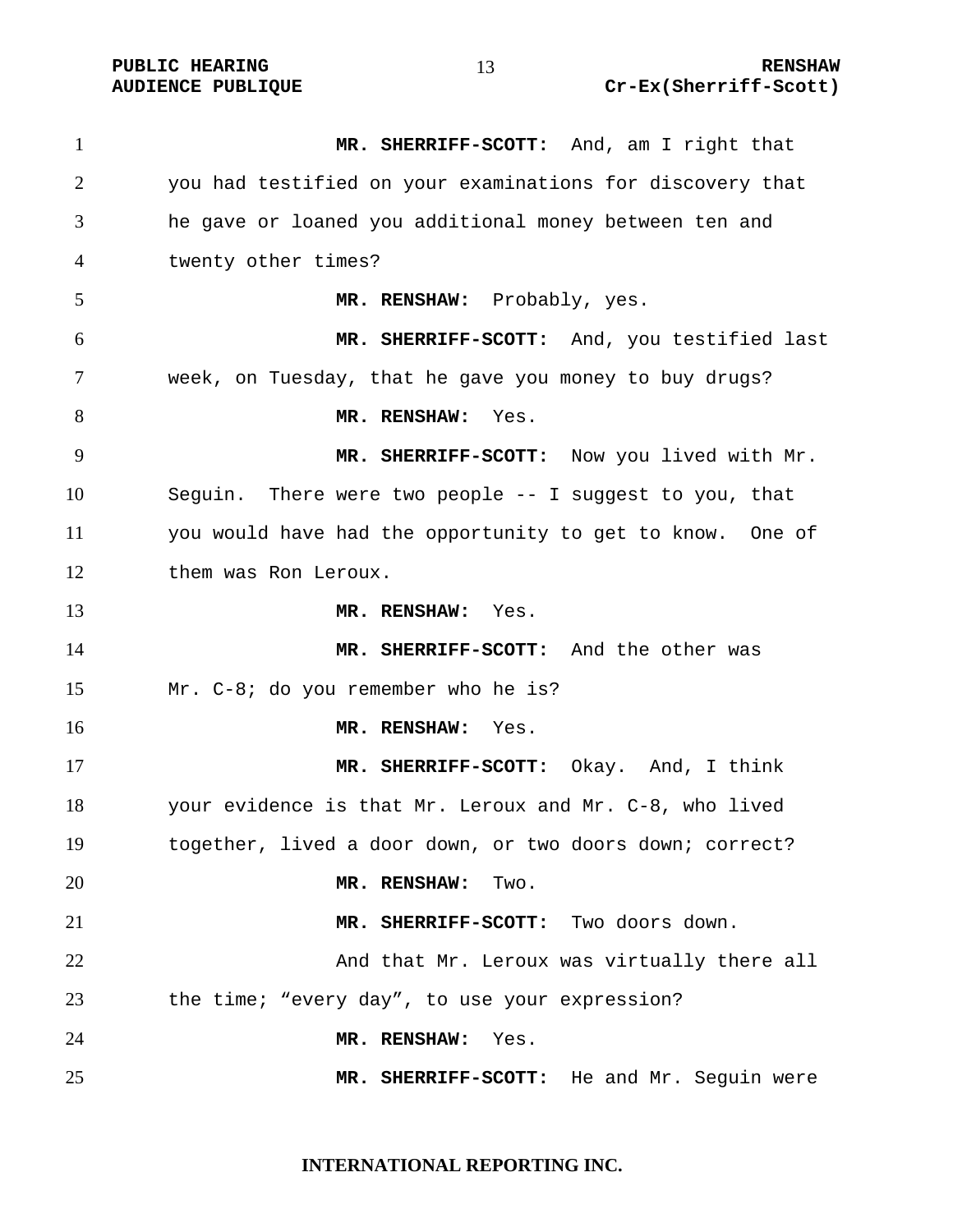extremely close friends? **MR. RENSHAW:** Yes. **MR. SHERRIFF-SCOTT:** And that was occurring at the time when you were living with Mr. Seguin? **MR. RENSHAW:** Yes. **MR. SHERRIFF-SCOTT:** So Mr. Leroux would have had an opportunity to see and observe you, and vice versa; correct? **MR. RENSHAW:** Yes. **MR. SHERRIFF-SCOTT:** And not to the same extent, but to a significant extent, the same would hold true for Mr. C-8? **MR. RENSHAW:** Yes. **MR. SHERRIFF-SCOTT:** Now, could we turn up big doc 112540? **THE COMMISSIONER:** Is this a new document? **MR. SHERRIFF-SCOTT:** Yes, sir. So I'll turn it up in my book here, and identify it. 112540, this is a statement by Donald -- by C-8, and this will require monikers or such, confidentiality as is required, Commissioner, because it isn't a statement of C-8. **THE COMMISSIONER:** Okay. Mr. Engelmann? **MR. ENGELMANN:** I'm not sure why we're going here, sir. Well, we've already advised Counsel that C-8 will be a witness for this hearing.

#### **INTERNATIONAL REPORTING INC.**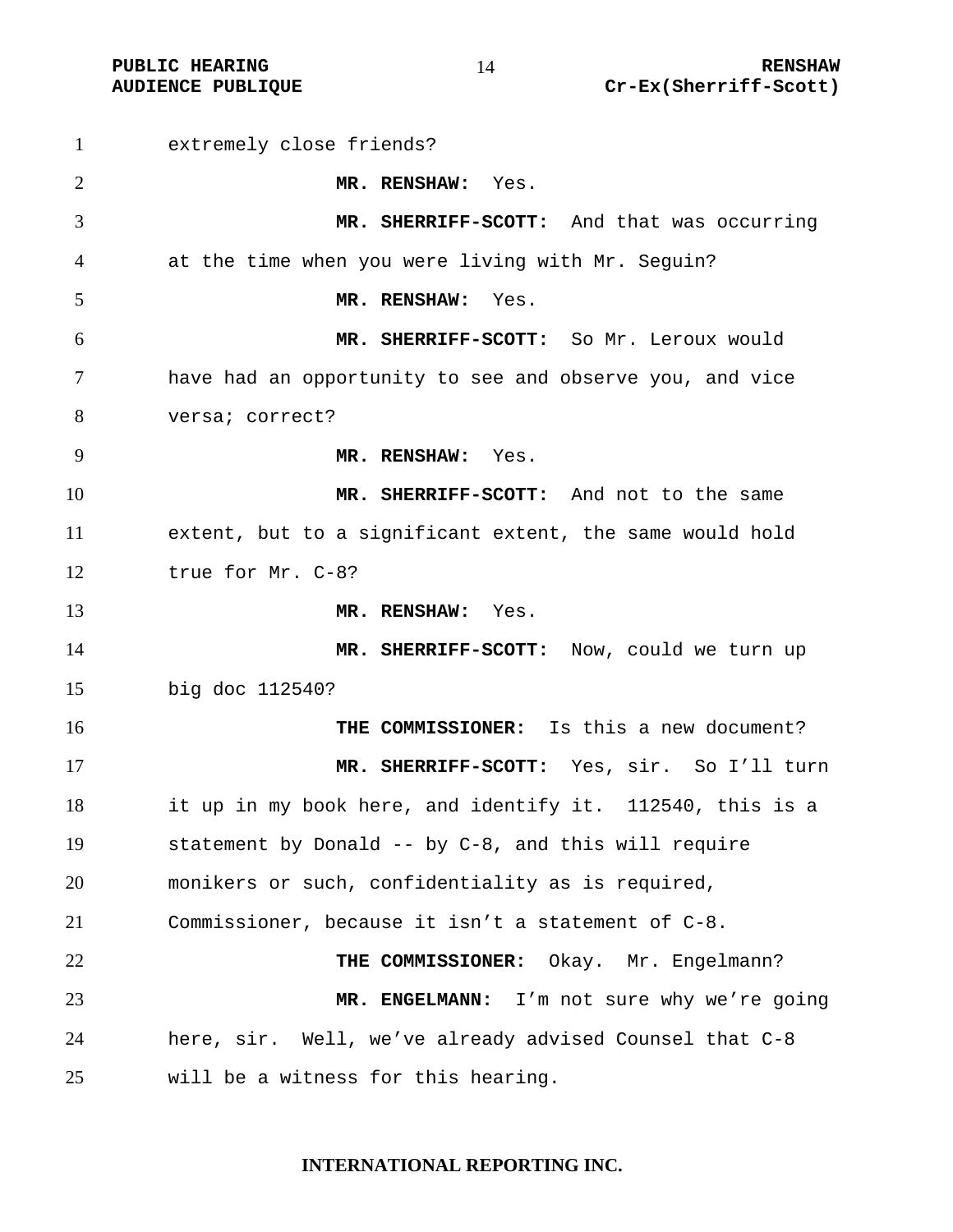| $\mathbf{1}$   | THE COMMISSIONER: Yes.                                     |
|----------------|------------------------------------------------------------|
| $\overline{2}$ | MR. ENGELMANN: This is a statement, as I                   |
| 3              | understand it, that C-8 gives to the police.               |
| $\overline{4}$ | THE COMMISSIONER:<br>Yes.                                  |
| 5              | MR. ENGELMANN: It's clearly not a document                 |
| 6              | that this witness would be familiar with.                  |
| 7              | Now Mr. Sherriff-Scott knows how to ask                    |
| 8              | questions; I don't think he needs to use a statement from  |
| 9              | someone else who has not yet testified about the statement |
| 10             | and its contents.                                          |
| 11             | I mean I suppose we could mark it for                      |
| 12             | identification purposes, but unless there's a clear        |
| 13             | explanation about why we're going here with this witness,  |
| 14             | as opposed to simply putting this to C-8, I'm objecting.   |
| 15             | THE COMMISSIONER: Thank you.                               |
| 16             | Mr. Sherriff-Scott?                                        |
| 17             | MR. SHERRIFF-SCOTT: I'd like the witness to                |
| 18             | leave the room, Commissioner, please.                      |
| 19             | THE COMMISSIONER: Thank you.                               |
| 20             | We're going to ask you to leave the room.                  |
| 21             | MR. RENSHAW: Thank you.                                    |
| 22             | MR. SHERRIFF-SCOTT: Thank you, sir.                        |
| 23             | --- Witness leaves the room/Le témoin ce retire            |
| 24             | ---SUBMISSIONS BY/REPRÉSENTATIONS PAR MR. DAVID SHERRIFF-  |
| 25             | SCOTT:                                                     |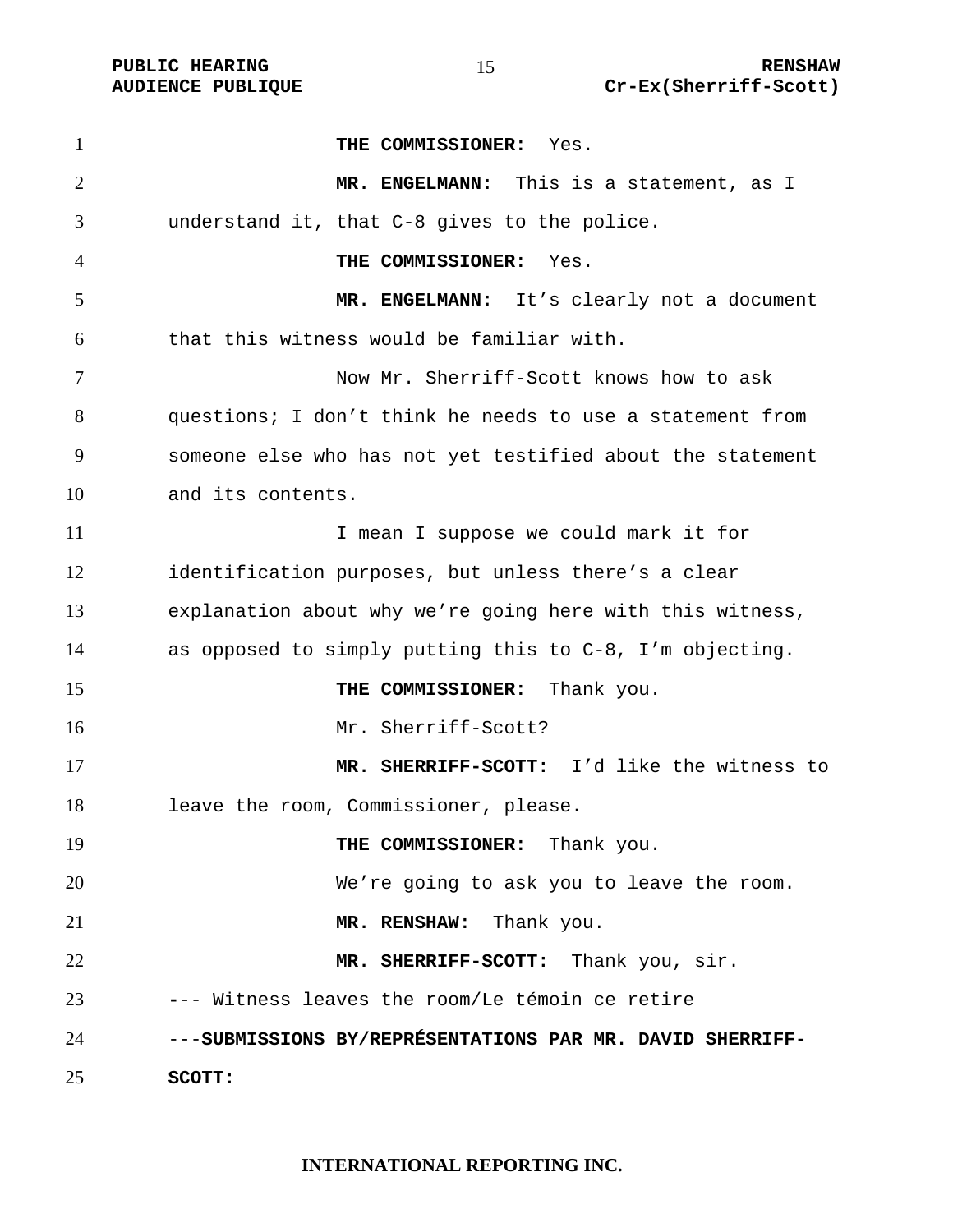**PUBLIC HEARING SUBMISSIONS/REPRÉSENTATIONS AUDIENCE PUBLIQUE (Sherriff-Scott)**  

**MR. SHERRIFF-SCOTT:** The statement of C-8 refers to this witness. **THE COMMISSIONER:** Yes. **MR. SHERRIFF-SCOTT:** Makes a number of comments and statements about him. **THE COMMISSIONER:** Show me where. **MR. SHERRIFF-SCOTT:** Just before I go there -- to finish the point I was going to make -- I am -- I would submit, bound to put these statements to him by Brown and Dunn. I have to put the statement to him. **THE COMMISSIONER:** Yes. **MR. SHERRIFF-SCOTT:** Otherwise my friend would rise and object if I put it to Mr. C-8. So this is a statement in the possession of the police. It is information and knowledge they had about this witness in assessing their institutional response pertaining to him and the statements he makes about the witness are contained. I submit that's enough, but if you wish me to be more particular -- **THE COMMISSIONER:** Yes. **MR. SHERRIFF-SCOTT:** At page Bates 1063646. **THE COMMISSIONER:** How about 527 or 123, on top?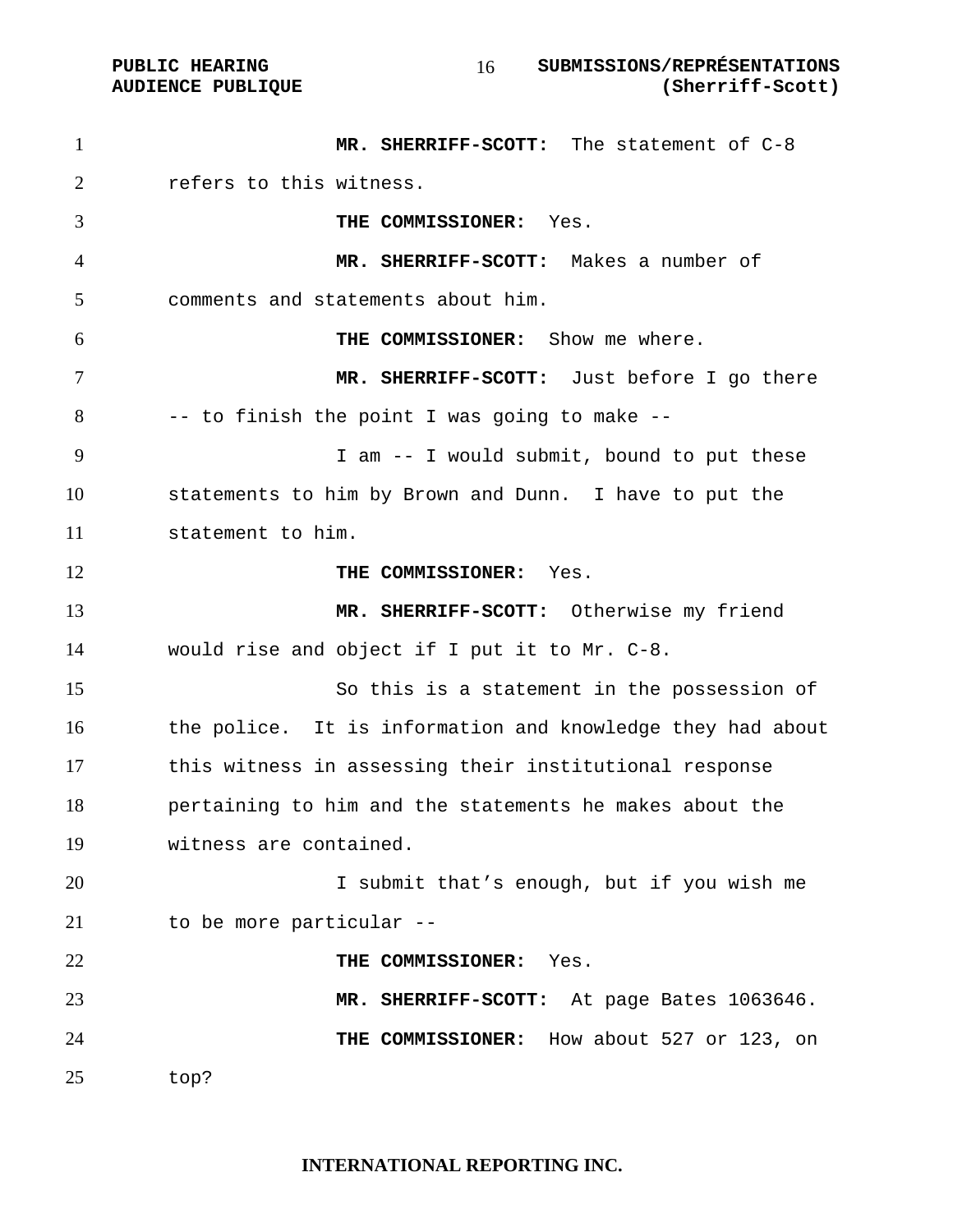PUBLIC HEARING **SUBMISSIONS/REPRÉSENTATIONS**<br>AUDIENCE PUBLIQUE (Sherriff-Scott) 

| $\mathbf{1}$   | MR. SHERRIFF-SCOTT: I'm sorry,                             |
|----------------|------------------------------------------------------------|
| $\overline{2}$ | Commissioner, I didn't hear you.                           |
| 3              | THE COMMISSIONER: Okay, I don't like the                   |
| 4              | Bates page numbers, so ---                                 |
| 5              | MR. SHERRIFF-SCOTT: Yes.                                   |
| 6              | THE COMMISSIONER: --- 123 or 5 of 27?                      |
| 7              | MR. SHERRIFF-SCOTT: It's 131, or 13 of                     |
| 8              | twenty-seven pages.                                        |
| 9              | THE COMMISSIONER: One-thirty-one (131);                    |
| 10             | okay.                                                      |
| 11             | MR. SHERRIFF-SCOTT: I just finished laying                 |
| 12             | a foundation of financial relationship between Mr. Seguin  |
| 13             | and Mr. Renshaw.                                           |
| 14             | THE COMMISSIONER: Yes.                                     |
| 15             | MR. SHERRIFF-SCOTT: C-8, who he admits, had                |
| 16             | an opportunity to observe him, and Mr. Renshaw, who had an |
| 17             | opportunity to observe him daily, report in the third      |
| 18             | paragraph on the nature of the relationship. I wish to put |
| 19             | that to him for a number of reasons.                       |
| 20             | First, pertaining to his credibility;                      |
| 21             | second, because it is attributed to Mr. Leroux, who lives  |
| 22             | next door and is there every day. And I want him to tell   |
| 23             | me about Mr. Leroux and what Mr. Leroux is all about, and  |
| 24             | why he is saying these things. Mr. Leroux is the next      |
| 25             | witness this week and you will hear much about Mr. Leroux  |
|                |                                                            |

**AUDIENCE PUBLIQUE**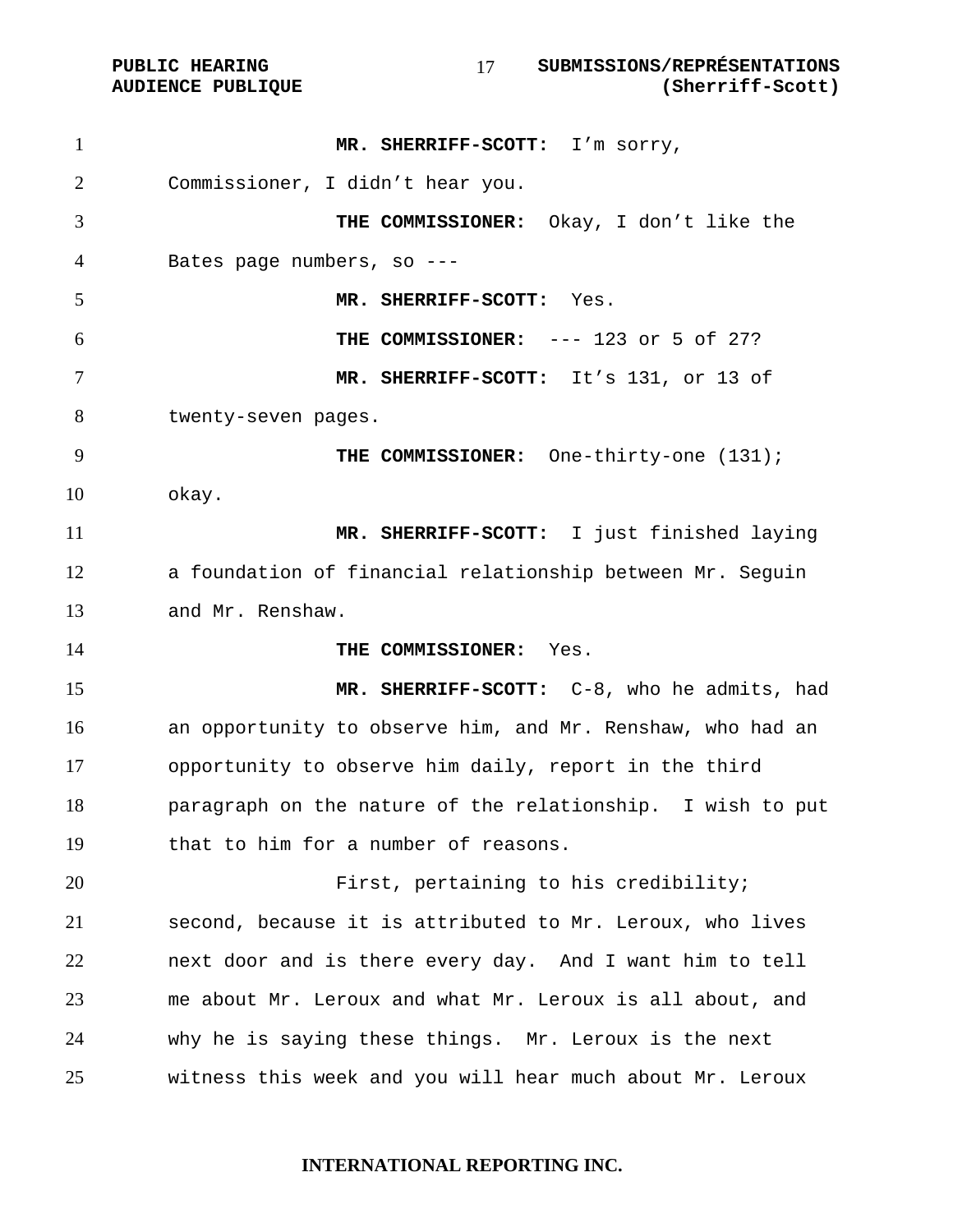**PUBLIC HEARING SUBMISSIONS/REPRÉSENTATIONS AUDIENCE PUBLIQUE (Sherriff-Scott)**  

and inconsistencies and difficulties with his statements. **THE COMMISSIONER:** Right. But, we're looking at institutional response. So, this would -- this transcript --- **MR. SHERRIFF-SCOTT:** This is a statement given to the police force --- **THE COMMISSIONER:** Yes. **MR. SHERRIFF-SCOTT:** --- By C-8. **THE COMMISSIONER:** M'hm. **MR. SHERRIFF-SCOTT:** In it, he refers not only to Mr. Leroux, he is an upcoming witness, but also to C-8, and what Mr. Leroux is purported to have said about C- $13 \qquad 8$  -- excuse me  $C-8$ . 14 I stand correct by apologizing for going over the line there with the moniker. The statement is given to Detective Constable Dupuis. It is part of the institutional response, this witness has testified based on his evidence ---**THE COMMISSIONER:** Sure, but it's not your institutional response. **MR. SHERRIFF-SCOTT:** That does not matter sir. I'm entitled to cross-examine the man on the institutional response and the matters that are out there with respect to him, and --- otherwise, I can't cross-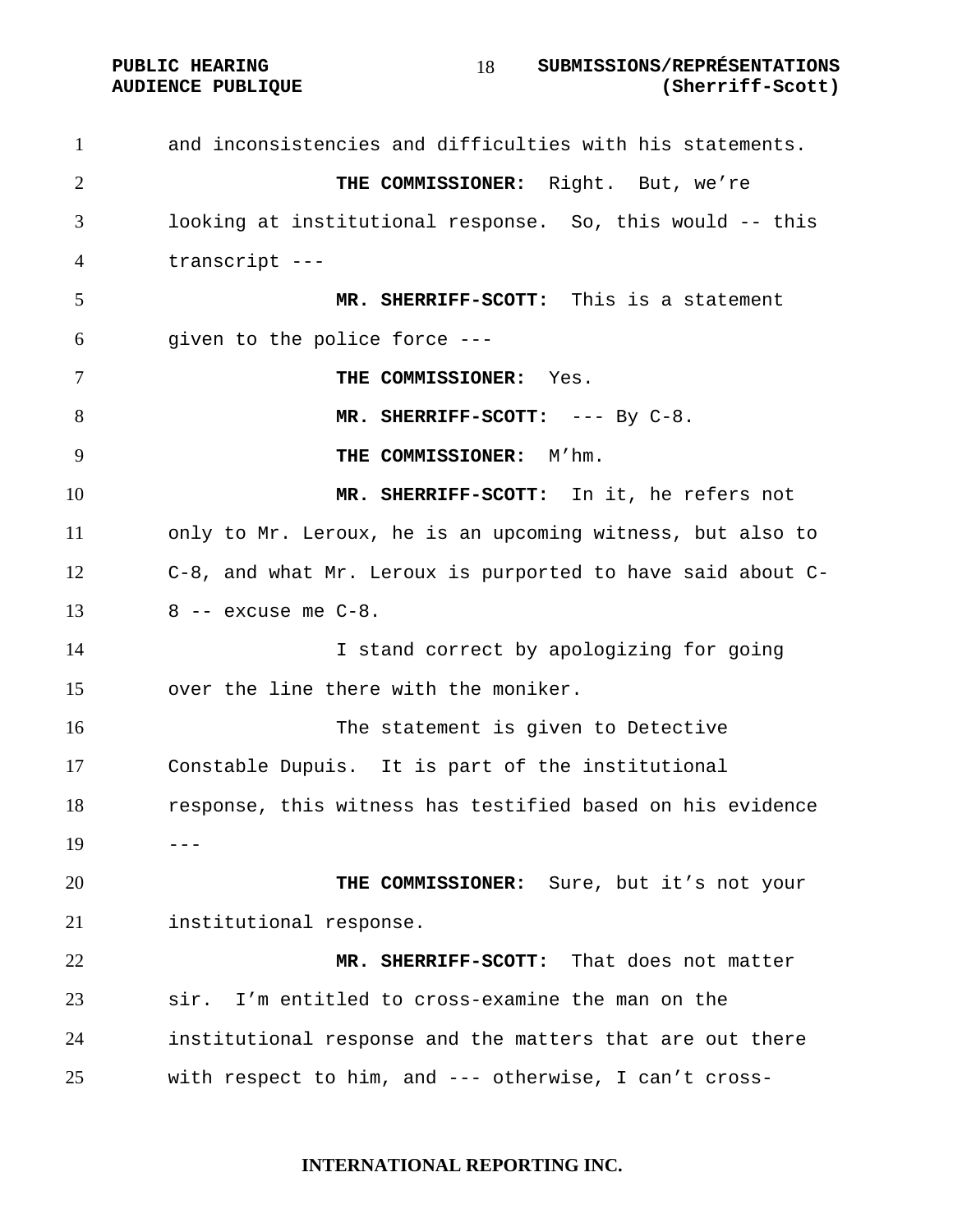#### **PUBLIC HEARING SUBMISSIONS/REPRÉSENTATIONS AUDIENCE PUBLIQUE (Sherriff-Scott)**

examine anybody on their credibility. This man is pointing the finger at people, including people -- at my client --- **THE COMMISSIONER:** No, no. No, no. **MR. SHERRIFF-SCOTT:** Yes sir; that's what he was doing last week. And I submit I am entitled to deal with his credibility. **THE COMMISSIONER:** The problem I am having sir is that we're to look at the institutional response of what he said. So really, we have to look at what each institution knew at the time, and how they built up like that. And so, if you're going to come up with the transcript of 2004, let's say -- what does that have to do with the institutional response that has happened years before? **MR. SHERRIFF-SCOTT:** This transcript is December 1998 --- **THE COMMISSIONER:** Yes. No, no, I understand. **MR. SHERRIFF-SCOTT:** --- and it takes place in the context of allegations by C-8 about a variety of people including the next witness, Mr. Leroux. **THE COMMISSIONER:** M'hm. **MR. SHERRIFF-SCOTT:** And just so there's no surprise, C-8 makes allegations of abuse against Mr. Leroux ---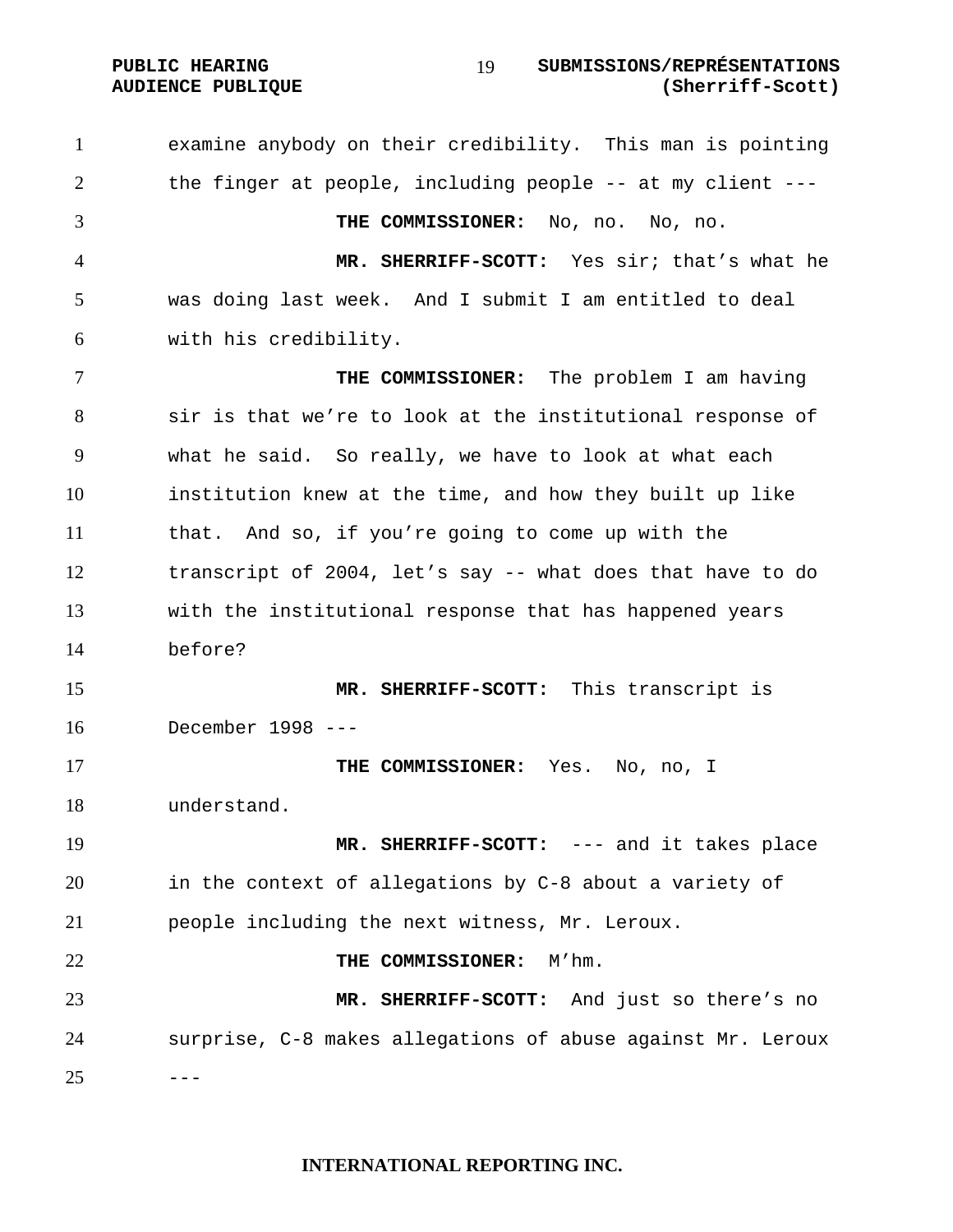| $\mathbf{1}$   | THE COMMISSIONER: M'hm.                                     |
|----------------|-------------------------------------------------------------|
| $\overline{2}$ | MR. SHERRIFF-SCOTT: --- in this transcript.                 |
| 3              | THE COMMISSIONER: M'hm.                                     |
| 4              | MR. SHERRIFF-SCOTT: And Mr. Leroux gave --                  |
| 5              | well I don't know how many statements and affidavits he     |
| 6              | gave, but there are probably approaching 20 or 30, and the  |
| 7              | institutions clearly knew when you read them about          |
| 8              | allegations by C-8 and others.                              |
| 9              | Now, number 1, I want this witness' evidence                |
| 10             | on Mr. Leroux.                                              |
| 11             | Number 2, I want this witness' evidence on                  |
| 12             | $C - 8$ .                                                   |
| 13             | Number 3, I want to deal with his                           |
| 14             | credibility insofar as he is a witness identifying people   |
| 15             | and attacking people; making allegations of impropriety.    |
| 16             | THE COMMISSIONER: He is not making                          |
| 17             | allegations of impropriety today, or yesterday. What he is  |
| 18             | doing is saying "This is what I told the police". There is  |
| 19             | nothing new in his evidence that isn't in the complaint.    |
| 20             | The only difference is we've got him here on                |
| 21             | the stand saying "This is what I complained of".            |
| 22             | MR. SHERRIFF-SCOTT: Sorry; that last week,                  |
| 23             | he testified, not having testified in any statement before, |
| 24             | that a variety of people were on Malcolm MacDonald's island |
| 25             | having described it. That's nowhere in any statement, and   |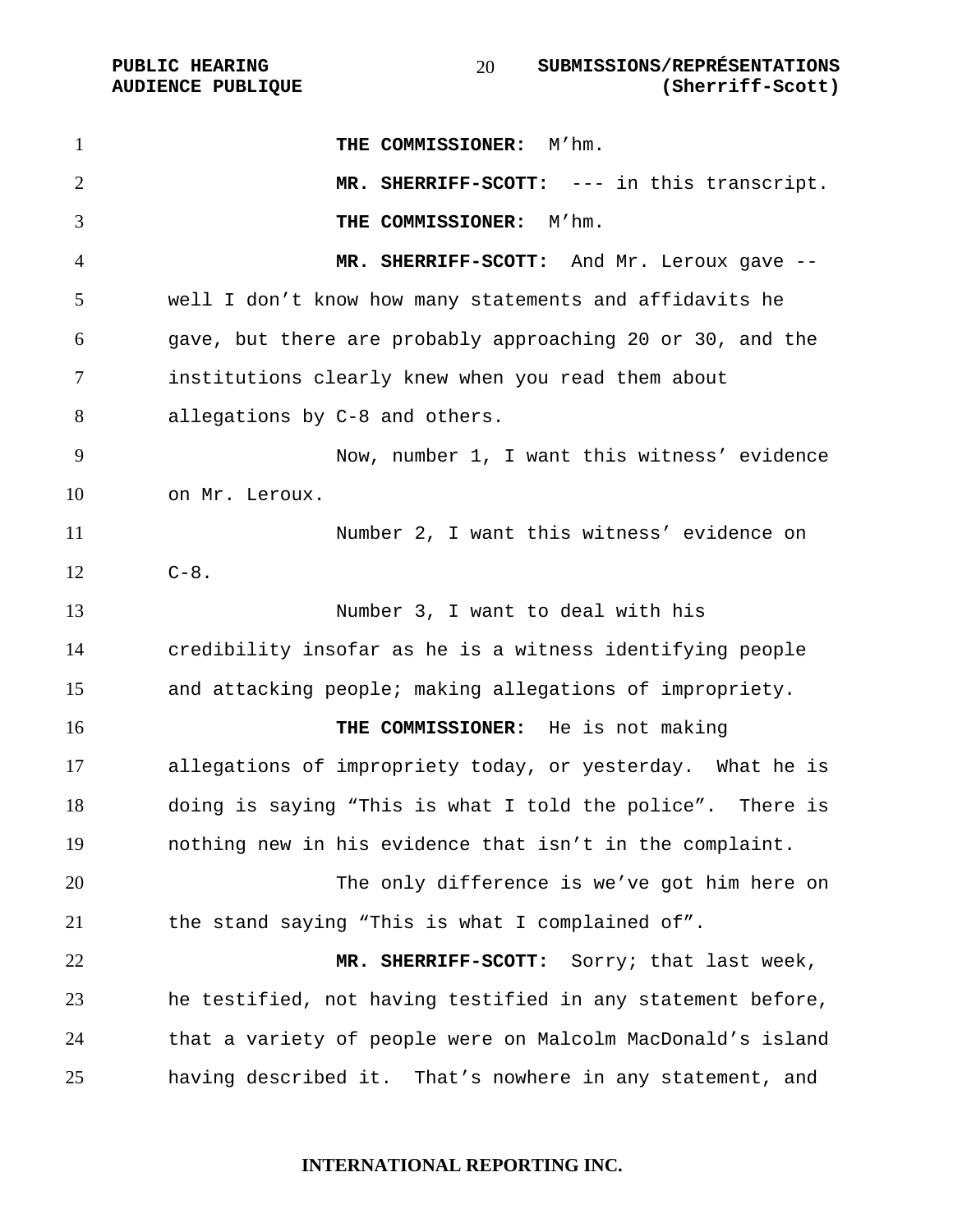PUBLIC HEARING SUBMISSIONS/REPRÉSENTATIONS **AUDIENCE PUBLIQUE (Sherriff-Scott)**  

query whether or not the institutions could have responded to that at all, not having know about it. But he was allowed to testify in those matters.

**THE COMMISSIONER:** So, you're saying that there is nowhere in the documents that you people know about that there is an allegation that Bishop LaRocque went on the island?

**MR. SHERRIFF-SCOTT:** This witness does not testify in his statements to the police that the people he named, including -- from my client, were on that island. And I will take him to each and every one of his statements if needs be must to confirm that. He never did that before.

That's why I rose last week, it was new information. Mr. Mandeville said the same thing,; it was new information. It wasn't in his prior statements.

But that's not the only basis for my line of inquiry. I think it's essential for this witness to be making observations and telling us about Mr. Leroux, who's the next witness. They both say things about each the other. Same holds true for C-8. He makes statements about each of them.

**THE COMMISSIONER:** And how is that relevant to the institutional response?

**MR. SHERRIFF-SCOTT:** It's relevant, sir,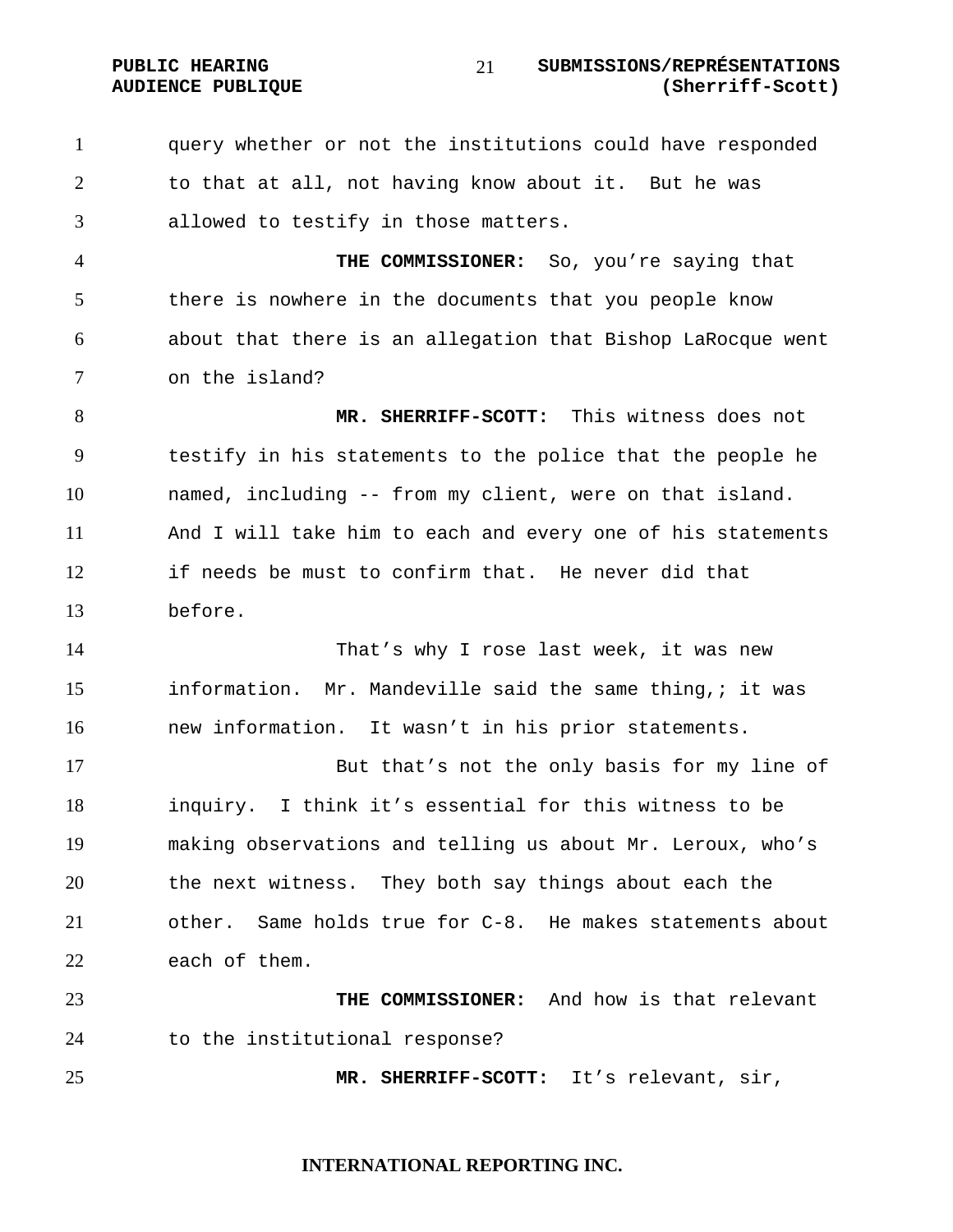PUBLIC HEARING SUBMISSIONS/REPRÉSENTATIONS **AUDIENCE PUBLIQUE (Sherriff-Scott)**  

because these institutions assessed the credibility of these individuals when they took decisions whether or not to lay charges. And I assume that the Inquiry is investigating the propriety of those investigations and what information those investigations were founded on, including the statements of a variety of people --- **THE COMMISSIONER:**  $M'$ hm. **MR. SHERRIFF-SCOTT:** --- in order to reach decisions, rightly or wrongly. **THE COMMISSIONER:** M'hm. **MR. SHERRIFF-SCOTT:** And you will make recommendations about the protocols and procedures followed, having observed what information they founded their decisions on. **THE COMMISSIONER:** Right. **MR. SHERRIFF-SCOTT:** And this individual, I am entitled -- I submit, to deal with his credibility and to deal with the information that was being alleged about him on which institutions, including the police, acted. And it's disclosed in this statement. Moreover, I am entitled, I submit, to cross-examine this witness about Mr. Leroux and his statements about this witness; about Mr. Leroux, and I'm bound to do that. My friend rose last week and said that we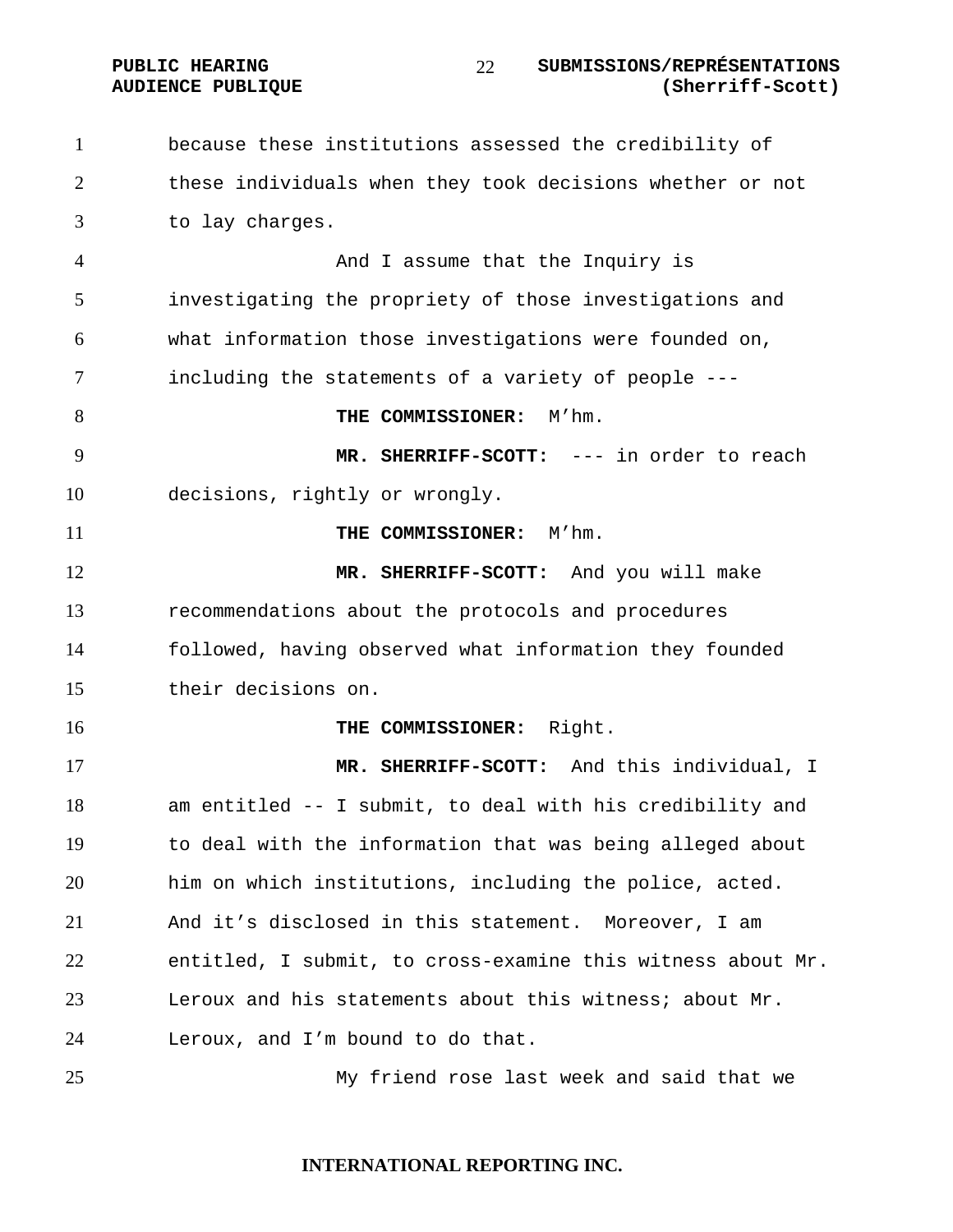#### PUBLIC HEARING SUBMISSIONS/REPRÉSENTATIONS **AUDIENCE PUBLIQUE (Sherriff-Scott)**

should follow Browne and Dunn and I'm doing that, among other things. **THE COMMISSIONER:** Amongst other things. **MR. SHERRIFF-SCOTT:** Yes. Do you wish to hear from others? **THE COMMISSIONER:** Mr. Engelmann. **MR. SHERRIFF-SCOTT:** Yes. Thank you. **--- SUBMISSIONS BY/REPRÉSENTATIONS PAR MR.PETER ENGELMANN: MR. ENGELMANN:** Quite certain I didn't comment on Browne and Dunn last week, but in any event, that doesn't matter. Mr. Sherriff-Scott can put the question to the witness without the transcript. **THE COMMISSIONER:** M'hm. **MR. ENGELMANN:** I don't think it's proper to use the transcript of a third party. We don't have that person here yet. We don't have the police officer here yet. It is more appropriate that he simply put the question. Getting back to the point about where people are seen in the company of people, I believe he is correct that, with respect to what Gerry Renshaw says about who's on the island, et cetera. 23 1 mean there is other people who will say, rightly or wrongly, those allegations were made that people fraternized with Malcolm MacDonald, with Ken Seguin, with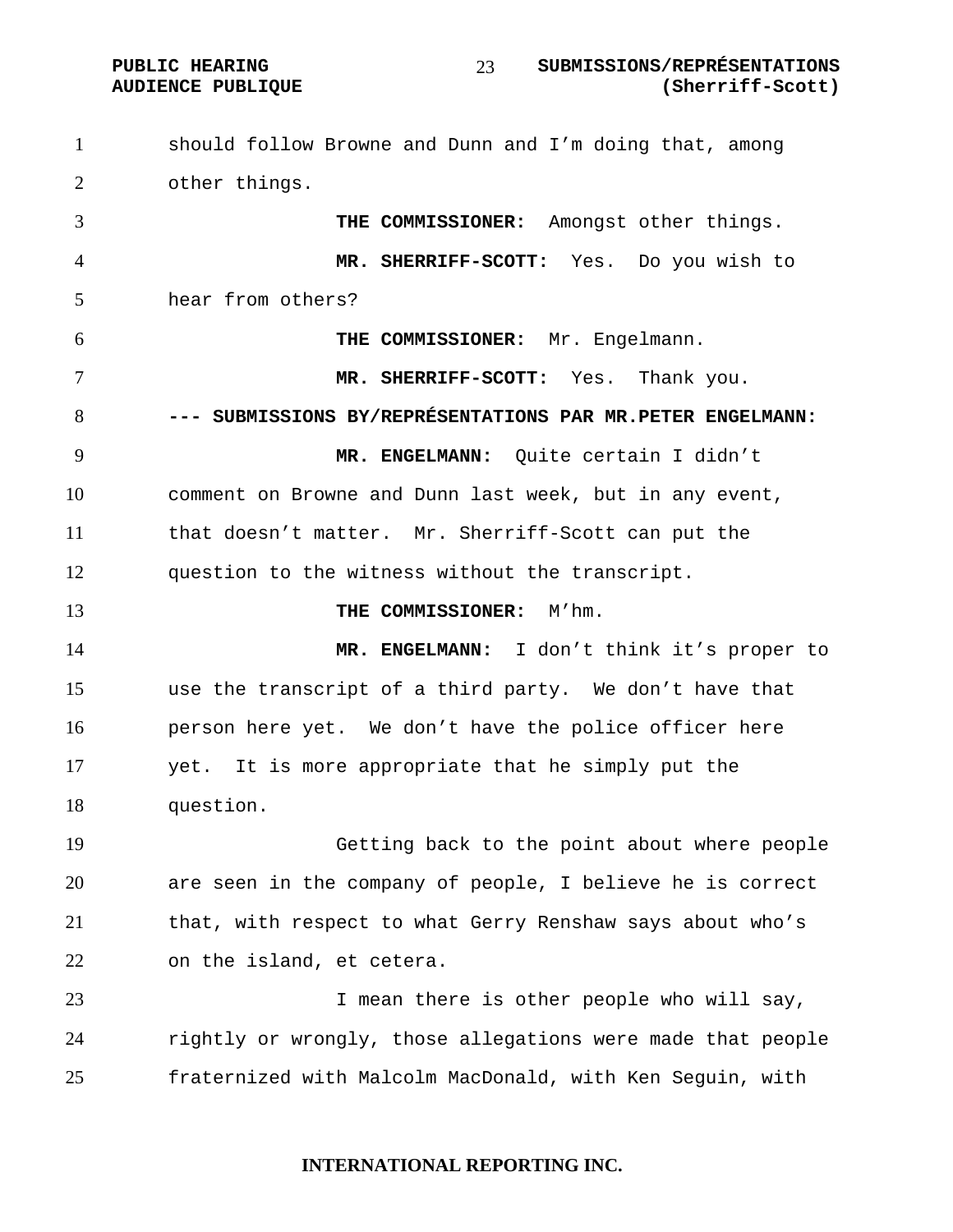Charlie MacDonald. And again, I guess it goes back to presumably the institutional response of the police in the investigation here. I don't think we are talking about the institutional response of the Diocese. But I just -- with respect to the objection, with respect to the statement, he should simply put what it is he wants to the witness. And he can say it without using the transcript. 10 My respectful submission. **THE COMMISSIONER:** Anyone else want to wander in here? Mr. Lee? **--- SUBMISSIONS BY/REPRÉSENTATIONS PAR MR.DALLAS LEE: MR. LEE:** I just wanted to raise one quick point while the witness is out of the room. Based on the passage that Mr. Sherriff-Scott has identified is the one he is going to put to the witness, my objection -- I am going to reiterate my objection from last week essentially that Mr. Sherriff-Scott says that's going to credibility. I submit that the passage he has identified goes to Mr. Renshaw's credibility in terms of whether he was or was not a victim of abuse, and I say that's improper. Credibility is one thing, going to the root of whether or not he was victimized or can be called --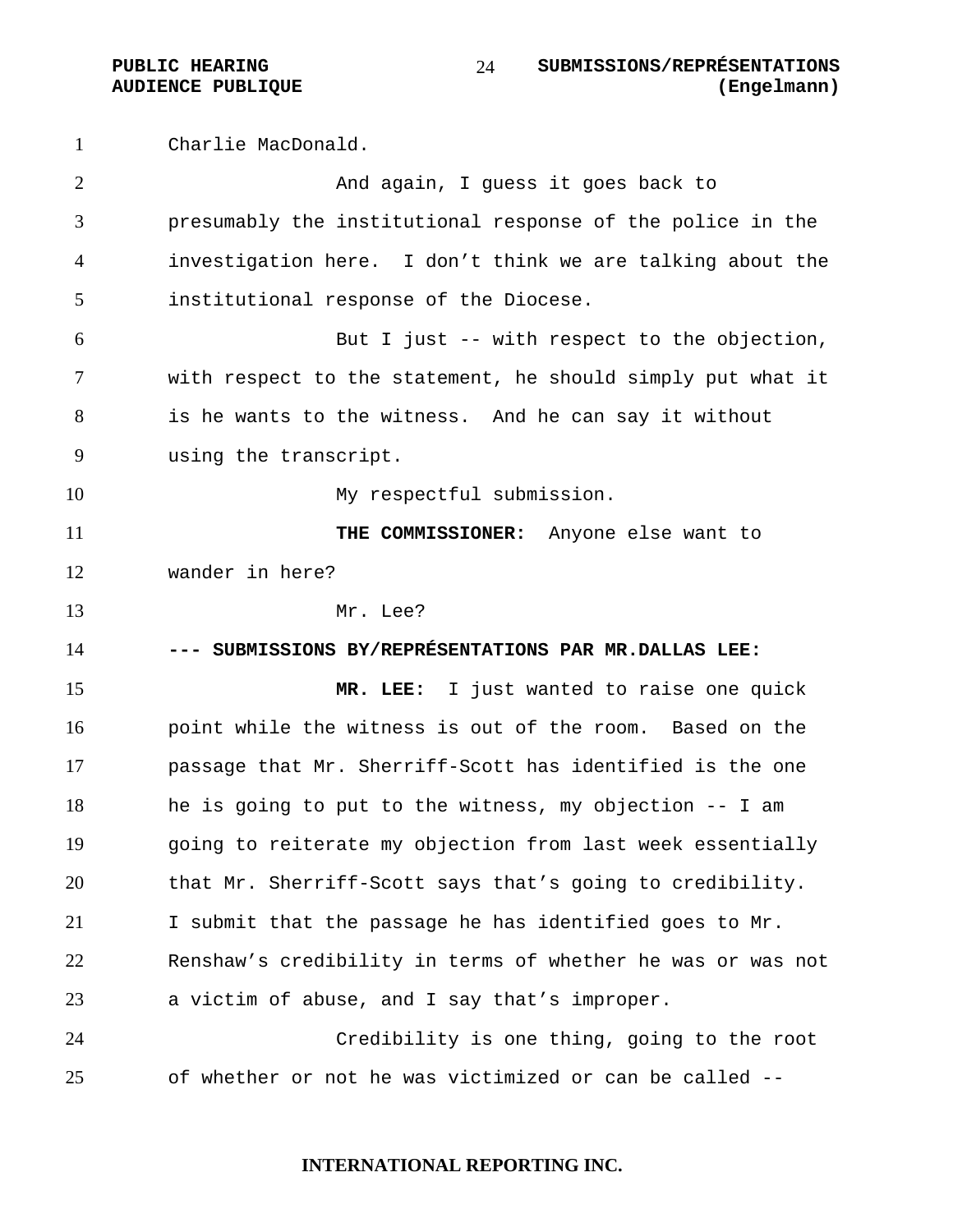properly called a victim, I say is outside the realm of what Mr. Sherriff-Scott's entitled to do here --- **THE COMMISSIONER:** Well, Mr. Sherriff-Scott is going to argue. Well, I don't want to put words in Mr. Sherriff-Scott's --- But he is going to say "It's not for the truth of the matter, it's for the fact that this guy was saying this to the police about it." **MR. LEE:** I don't know what Mr. Renshaw is supposed to answer to that. I don't know what value there is from -- and I legitimately don't understand the purpose of asking that question of Mr. Renshaw. What we hope to get from him, and how that's helpful in any way. If you're going to ask him whether or not this is true; I say you can't. **THE COMMISSIONER:** M'hm. **MR. LEE:** And if you're going to ask him whether or not C-8 said it, the only possible answer is

going to be "I have no idea".

19 THE COMMISSIONER: Oh, it's interesting. All right.

Anybody else?

Mr. Manderville?

**--- SUBMISSIONS BY/REPRÉSENTATIONS PAR MR.PETER** 

**MANDERVILLE:** 

**MR. MANDERVILLE:** Briefly, Mr. Commissioner,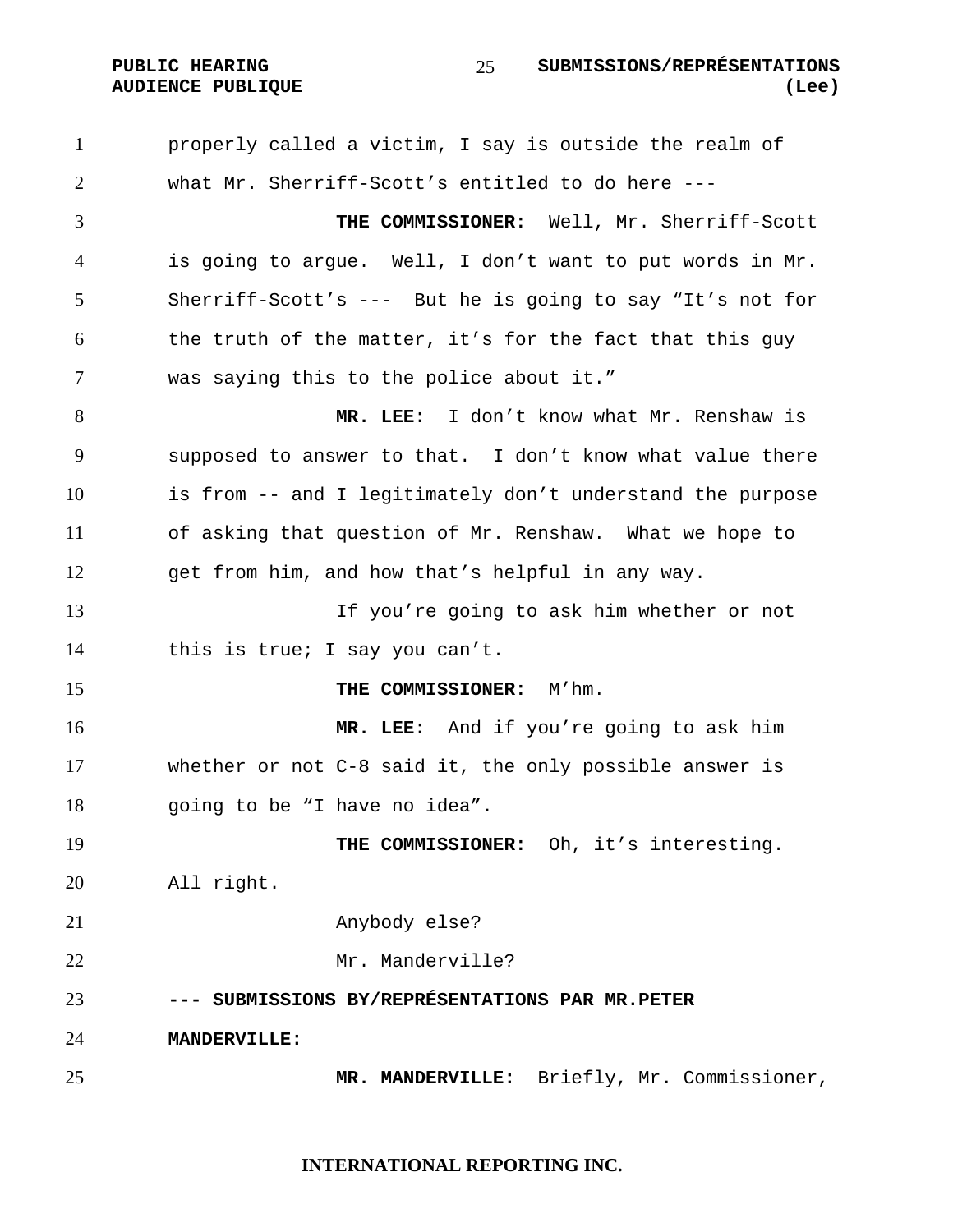**PUBLIC HEARING SUBMISSIONS/REPRÉSENTATIONS AUDIENCE PUBLIQUE (Manderville)**  

# if the position is that cross-examination on this line is not relevant, then I would observe that a good portion of the examination-in-chief of this witness last week was devoted to who was where; who attended where; nothing to do with the institutional response at all. If that is how we're couching it. **THE COMMISSIONER:** No, no. Just a minute. Just a minute. Just a minute. Nothing to do with the institutional response? Well, I don't know. It's -- this witness was there and this is the complaint, or this is the information he gave the police; all right? So, --- **MR. MANDERVILLE:** Or not, as the case may be. **THE COMMISSIONER:** Or not? **MR. MANDERVILLE:** The information he did not give to the police, as the case may be, as we've seen. **THE COMMISSIONER:** What do you mean, as the case may be? **MR. MANDERVILLE:** In some cases, in some instances, it may be information he did indeed give to the police and --- **THE COMMISSIONER:** M'hm. **MR. MANDERVILLE:** --- in some other instances, as I objected to last week, it does not appear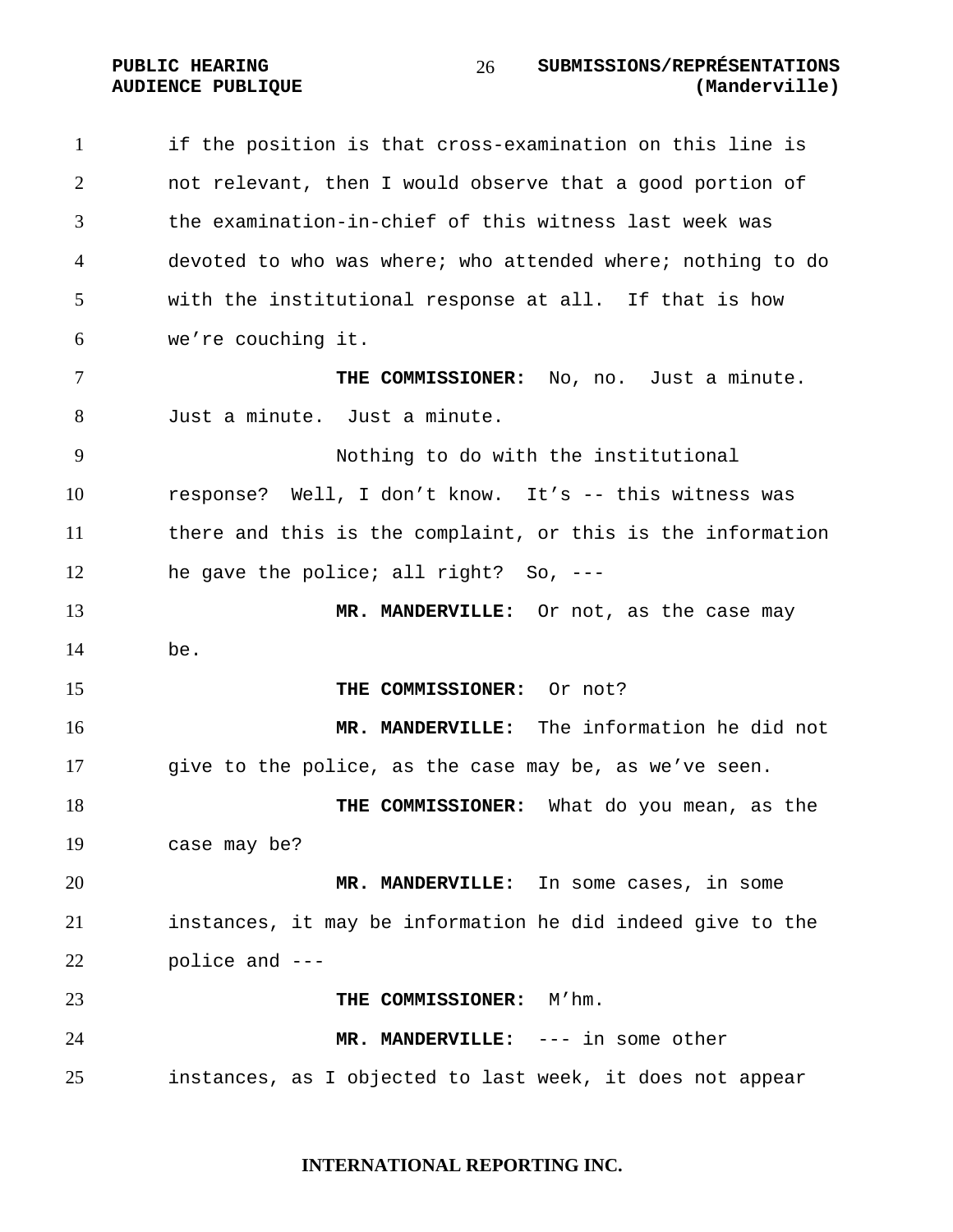he did give certain information to the police. **THE COMMISSIONER:** Right. And so, for the evidence that he gave, statements to the police -- I mean, they are armed with this material and they have to decide what to do with it; right? So, what happens afterwards? So, for example, let's assume for a minute -- let's just assume for a minute, that a witness comes up and says, "Yeah, this person did something very bad." And the police look at it, and they do nothing, all right? Just because, three years down the road, the guy comes back and says, "I was only kidding," that doesn't justify a bungled investigation, so to speak. And so -- you know, I'm very concerned the way this whole is going around. **MR. MANDERVILLE:** Your hypothetical deals with an Alberta police force, correct? **THE COMMISSIONER:** Absolutely. **MR. MANDERVILLE:** Yes. **THE COMMISSIONER:** Absolutely. **MR. MANDERVILLE:** I thought as much. **THE COMMISSIONER:** Well, actually, not even Alberta. Not even Canadian. Is that clearest, now? **MR. MANDERVILLE:** Yes. Secondly, Mr. Commissioner, Mr. Engelmann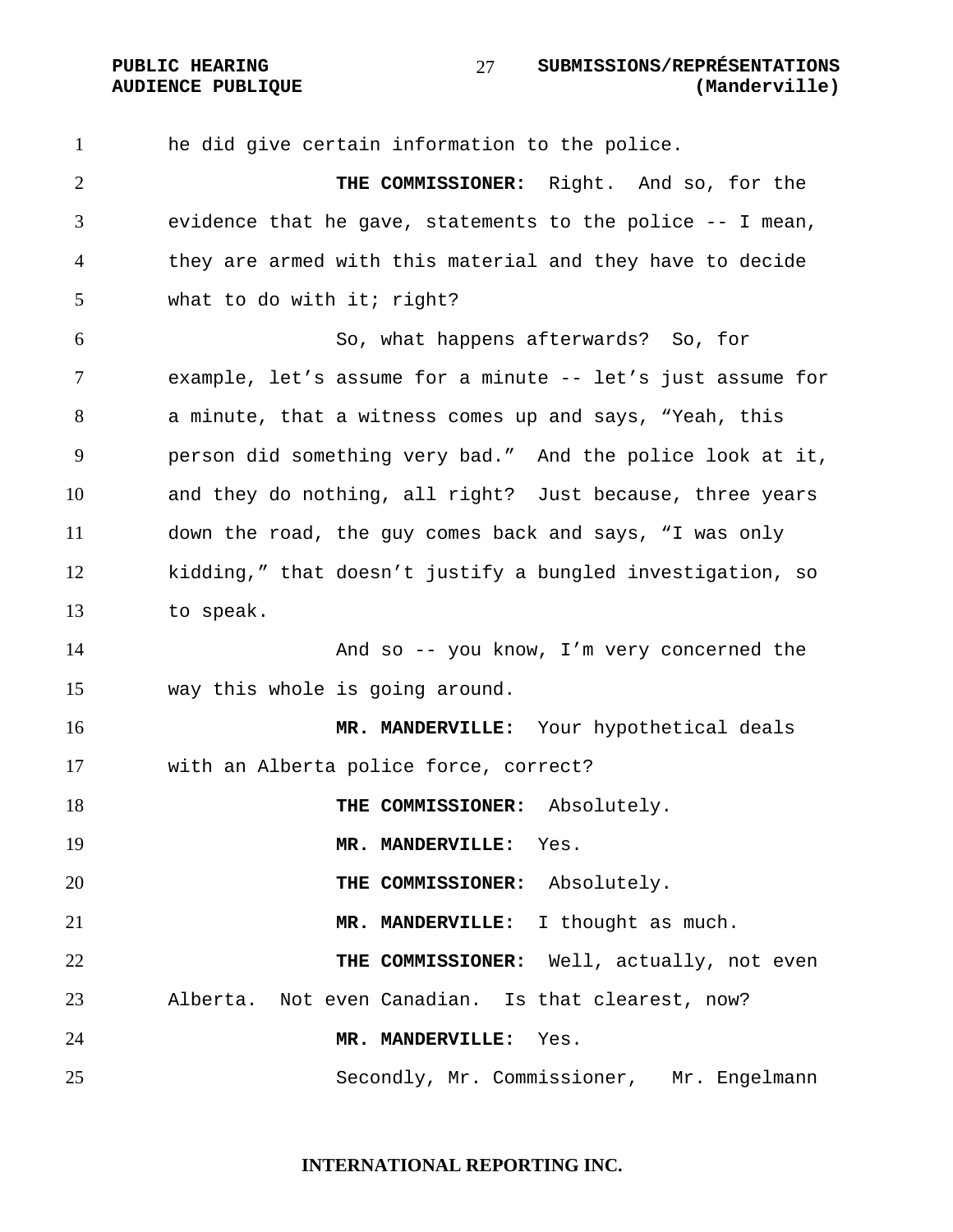PUBLIC HEARING SUBMISSIONS/REPRÉSENTATIONS<br>AUDIENCE PUBLIQUE (Manderville) 

# **AUDIENCE PUBLIQUE**

| $\mathbf{1}$ | remarked on a witness making an allegation, rightly or      |
|--------------|-------------------------------------------------------------|
| 2            | wrongly. More importantly, I believe, it's in the           |
| 3            | interests of a number of counsel in this room, on behalf of |
| 4            | their clients, to explore if the allegation -- to the       |
| 5            | extent we can -- if the allegation was made truthfully, or  |
| 6            | falsely. Not rightly or wrongly, but truthfully or          |
| 7            | falsely.                                                    |
| 8            | And that's a very important function of an                  |
| 9            | inquiry, and an important function of cross-examining       |
| 10           | counsel, where it warranted.                                |
| 11           | THE COMMISSIONER: Where it is warranted.                    |
| 12           | I'm just torn a little bit, because then                    |
| 13           | when it comes time to other parties taking the stand, some  |
| 14           | of your clients ---                                         |
| 15           | MR. MANDERVILLE: I have not doubt that they                 |
| 16           | will be vigorously cross-examined.                          |
| 17           | THE COMMISSIONER: M'hm. On all issues?                      |
| 18           | MR. MANDERVILLE: All issues that you deem                   |
| 19           | appropriate.                                                |
| 20           | (LAUGHTER/ RIRES)                                           |
| 21           | THE COMMISSIONER: All right. Well, I don't                  |
| 22           | $know ---$                                                  |
| 23           | MR. MANDERVILLE: That -- those are the                      |
| 24           | points I have to make, sir.                                 |
| 25           | THE COMMISSIONER:<br>Thank you.                             |
|              |                                                             |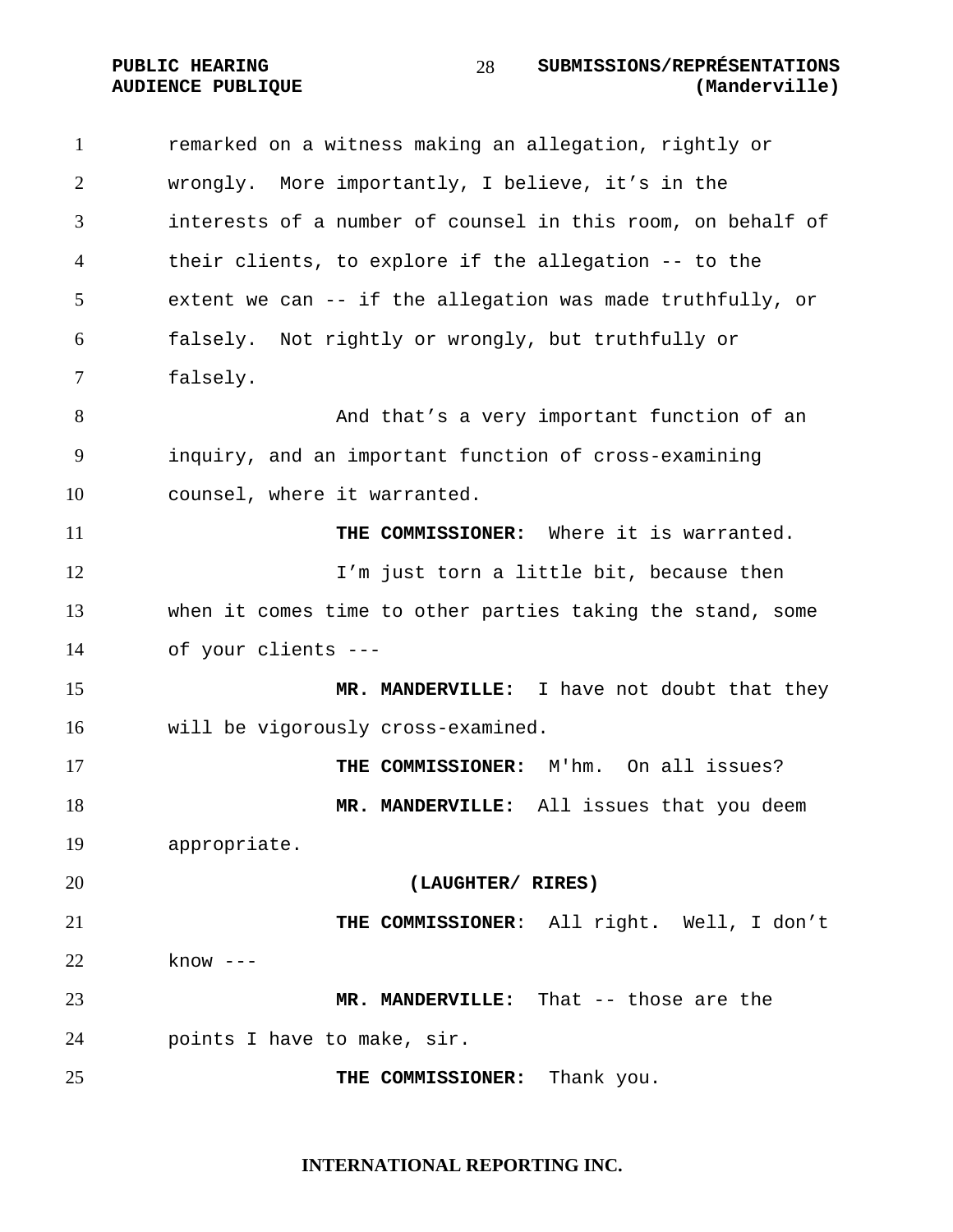Anyone else? Oh yes, yes yes. Hang on. We'll let seniority take its toll. ---**SUBMISSIONS BY/REPRÉSENTATIONS PAR MR. WILLIAM CARROLL: MR. CARROLL:** Just to go to your example that you just gave, of X says, "Something bad happened to me," four years later -- and the police do nothing. And four years later, he says, "I was just kidding." Following that through, then the police come and say, "This is why we didn't do anything. We didn't believe him." **THE COMMISSIONER:** Ah --- **MR. CARROLL:** Yes, just a minute. If I could just finish my thought **THE COMMISSIONER:** M'hm. **MR. CARROLL:** Surely, if the police are going to say, "We didn't believe him," we're entitled to lay a foundation as to why they didn't believe him, if the person presents as incredible. **THE COMMISSIONER:** You are: yes. **MR. CARROLL:** Yes. **THE COMMISSIONER:** You are; as the police. **MR. CARROLL:** So then, I missed the point because Mr. Manderville represents the police, as well. **THE COMMISSIONER:** M'hm. **MR. CARROLL:** What were you --- **THE COMMISSIONER:** Now, Mr. Sherriff-Scott.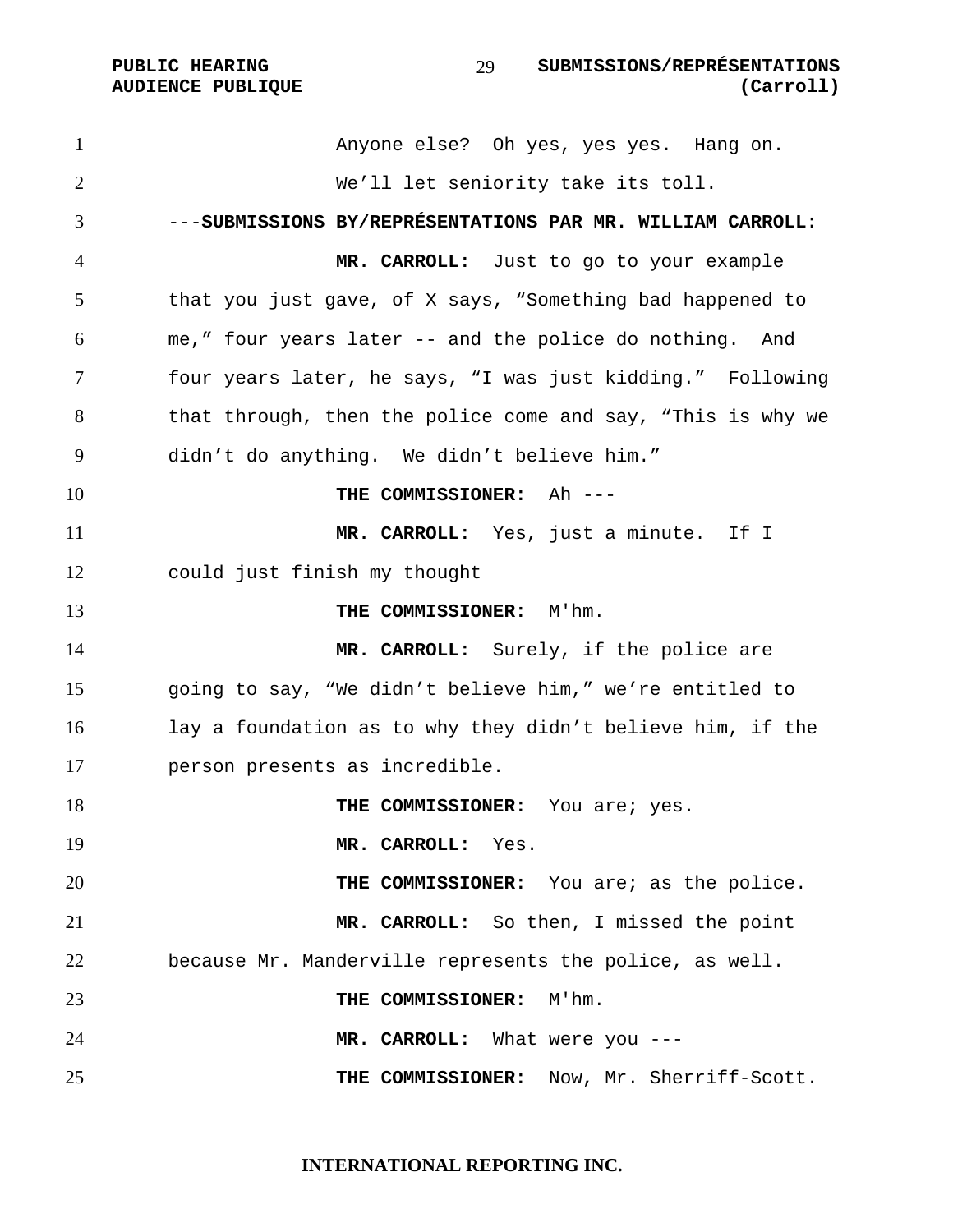#### **PUBLIC HEARING SUBMISSIONS/REPRÉSENTATIONS AUDIENCE PUBLIQUE (Manson)**

**MR. CARROLL:** Well, if that's the limitation on your example, then I have nothing further to add with respect to my client. **THE COMMISSIONER:** Yes, sir. ---**SUBMISSIONS BY/REPRÉSENTATIONS PAR MR. ALLAN MANSON: MR. MANSON:** Mr. Commissioner, I'm reluctant to jump into this, but I'm --- **THE COMMISSIONER:** You're going to anyway -- - **MR. MANSON:** I'm -- well, I've been persuaded, because I'm concerned about C8 --- **THE COMMISSIONER:** M'hm. **MR. MANSON:** And I'm concerned about being in a similar position to Mr. Sherriff-Scott. Perhaps, with the next witness, in relation to material from C-8. **And in that respect, I think my position** would be that counsel ought to be able to do essentially what Mr. Engelmann suggested, and that is to paraphrase the question from the transcript --- **THE COMMISSIONER:** M'hm. **MR. MANSON:** --- and say, "We anticipate hearing evidence that…" Assuming the question is relevant, the witness should either say that's true or it's not true. We can't leave it hanging without putting it to this witness,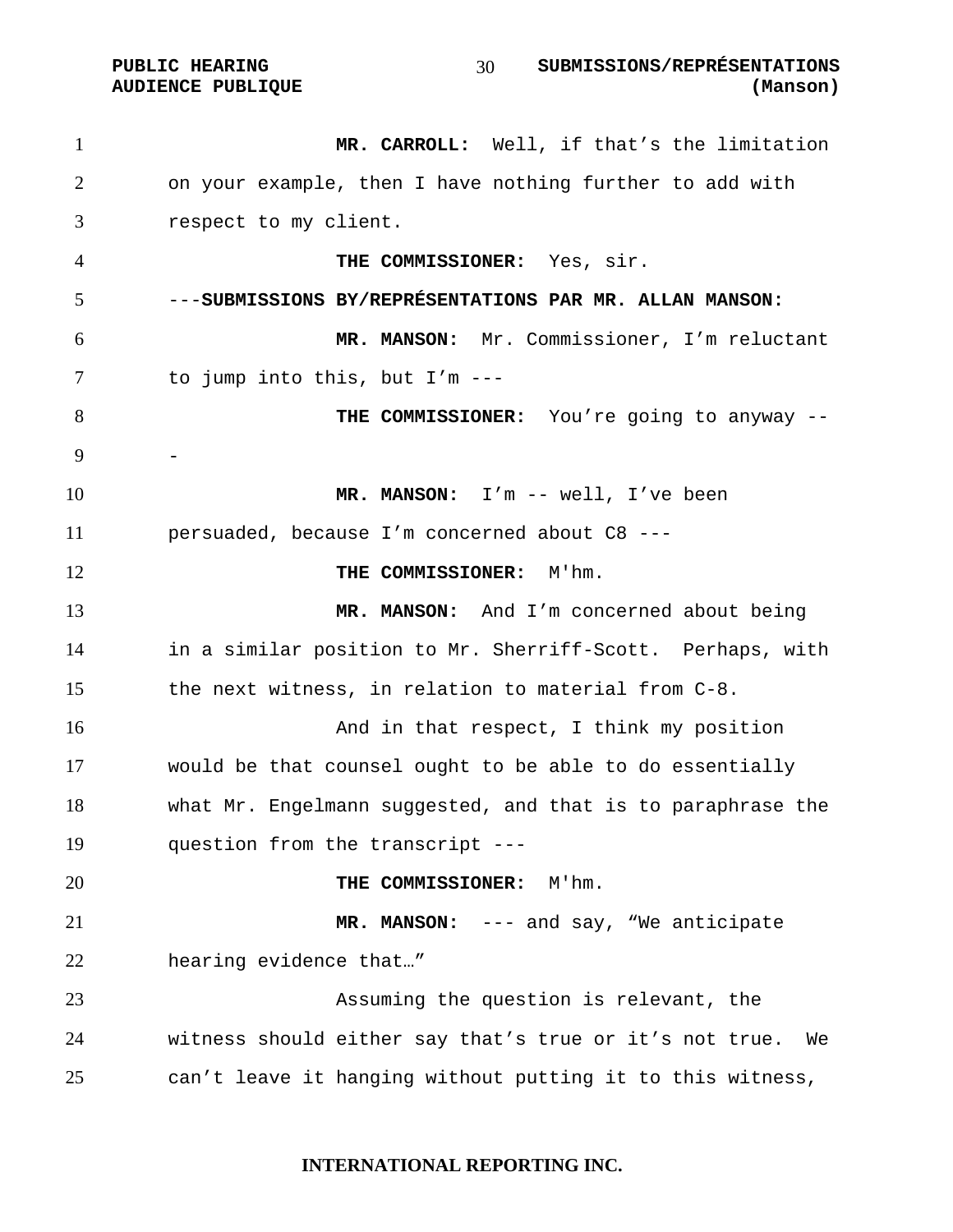**PUBLIC HEARING SUBMISSIONS/REPRÉSENTATIONS AUDIENCE PUBLIQUE (Manson)**  

if anyone's going to put it to C-8. And I anticipate being in that position with the next witness, and some of C-8's material. So, I think I would agree with Mr. Engelmann, and I had a look at the question. Mr. Sherriff-Scott can put the substance to the witness without needing to put the transcript. But the transcript shows why we anticipate that will be C-8's evidence. Maybe it won't be by the time he gets here, but  $9 - - -$ **THE COMMISSIONER:** Yes, but what about if it goes to re-victimizing this person? **MR. MANSON:** That's -- in terms of concerns about prejudice, concerns about (inaudible) value. Those are matters in your hands, Mr. Commissioner. Have you -- I'm just concerned that we not make a ruling --- **THE COMMISSIONER:** M'hm. **MR. BENNETT:** -- that precludes taking C-8's material and putting it to other witnesses. Particularly the next witness that we're going to hear. **THE COMMISSIONER:** M'hm. Well -- yes? Sorry. Come on up, Mr. Bennett. ---**SUBMISSIONS BY/REPRÉSENTATIONS PAR MR. DAVID BENNETT: MR. BENNETT:** Good afternoon,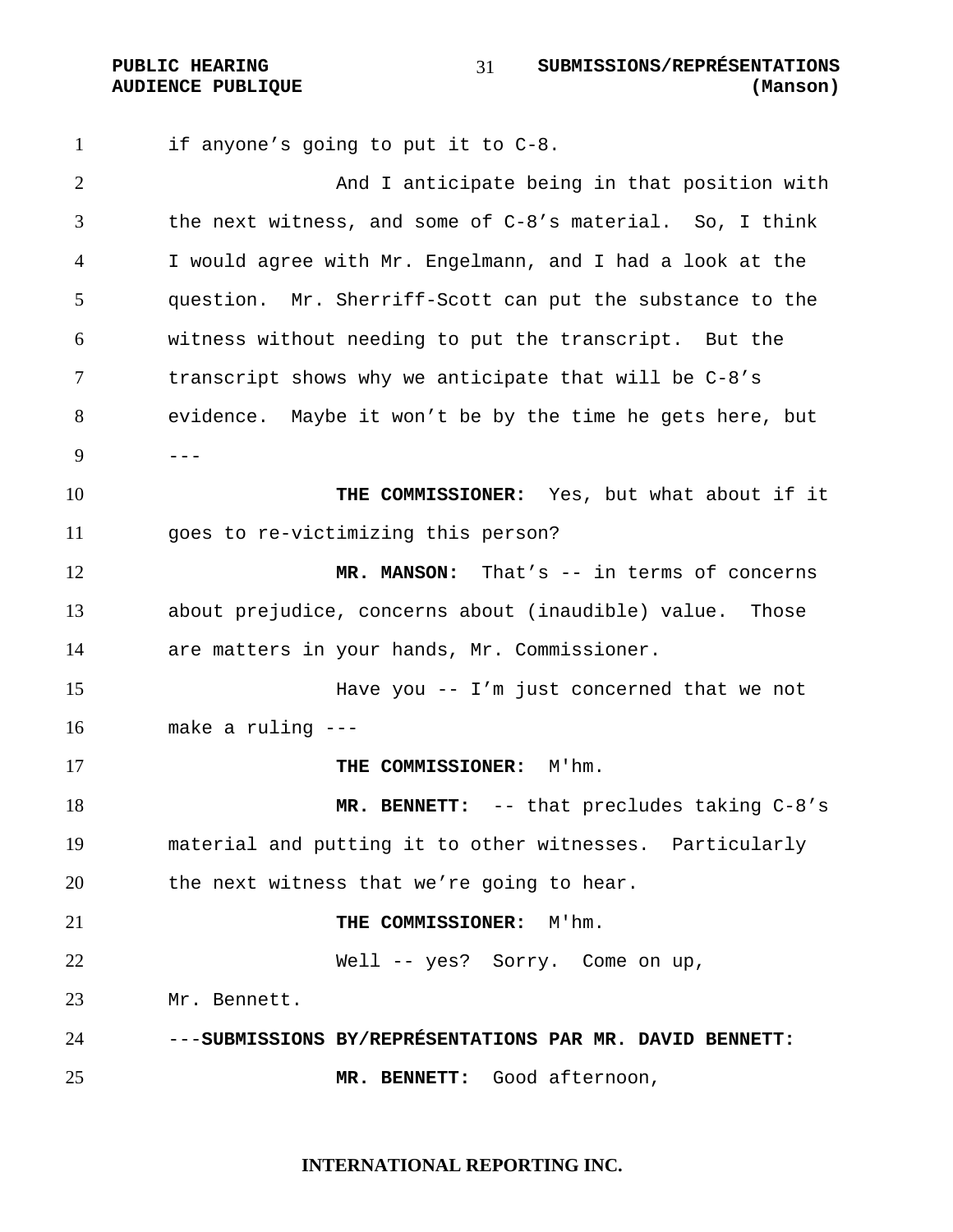Mr. Commissioner.

It strikes me we're back in a situation that we were, similar with Mr. Silmser, and that we may be with other witnesses.

5 And the whole -- is the atmosphere that's being created for some witnesses, and whether attacking credibility is the way to go about what this inquiry is going to do.

I understand that there is an issue with respect to credibility of certain witnesses, but it exemplifies a bigger issue which is the issue of when people come forward to institutions and, as Dr. Wolfe and Dr. Jaffe talked about, may not present themselves in the most typical way; and how do they deal with people when allegations come forward?

I don't think it's necessary to go after individual witnesses on their credibility on every single 18 thing that they've ever said -- for at the end of the day, for my friend to get up. And I think where he's heading is saying, you know, "You can't believe a word this person's saying." And I'm not speaking particularly to Mr. Renshaw or any of them -- but any of the witnesses.

That's clearly what the groundwork is being laid for, and I don't think it's necessary for this inquiry, in terms of getting to the institutional response.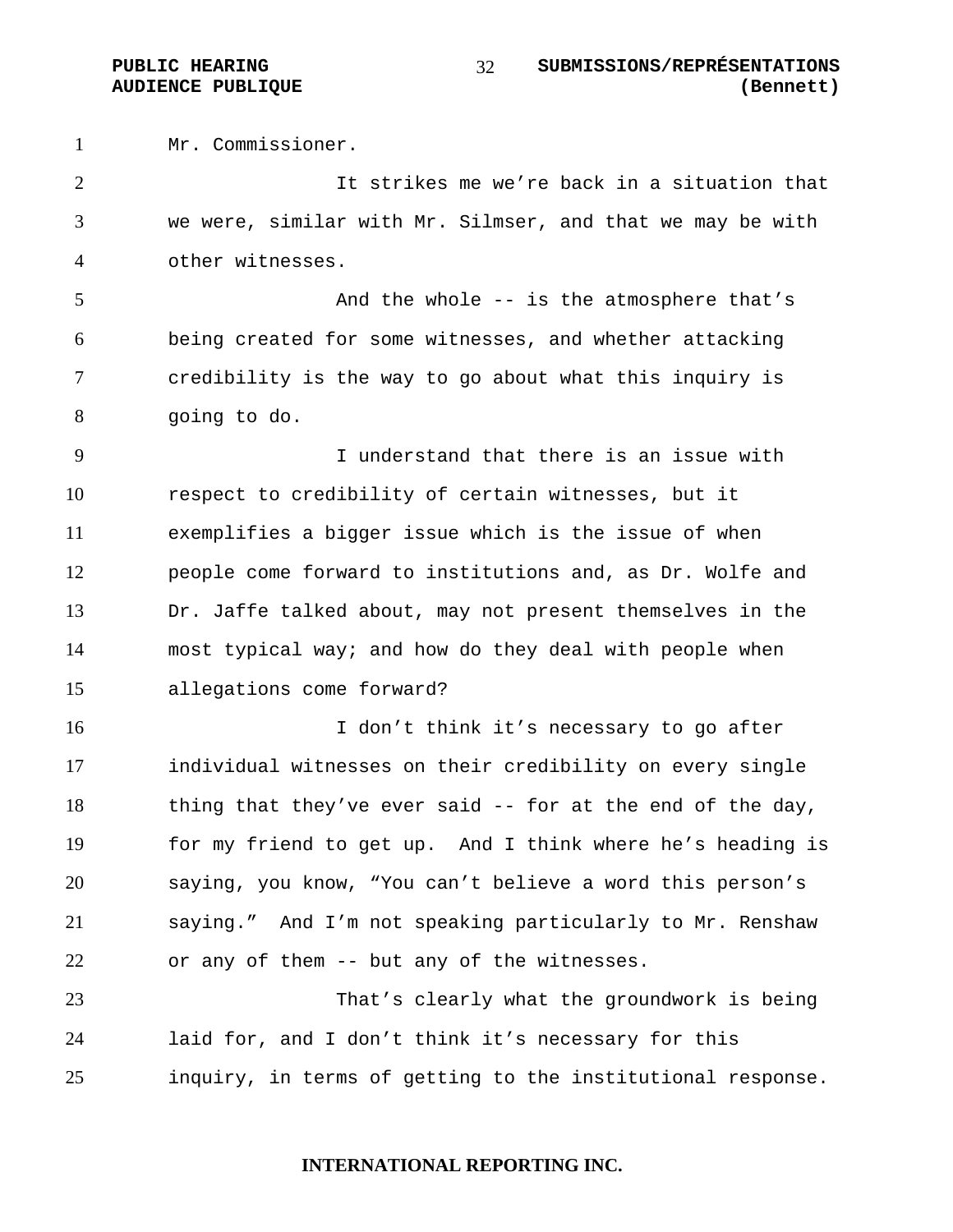**PUBLIC HEARING SUBMISSIONS/REPRÉSENTATIONS AUDIENCE PUBLIQUE (Bennett)**  

What the inquiry is going to have to do is - - deal with this -- how do institutions deal with people when they bring forward allegations, and they're not sure whether they're credible, or not. **THE COMMISSIONER:** M'hm. **MR. BENNETT:** --- and how, perhaps, do you have to look at abuse allegations differently, given the type of effects we've heard from the experts Dr. Wolfe and Dr. Jaffe. And I think it may be possible to do that without going after every individual statement someone has made, and in particular, when it's not with respect to that institution. 13 And those are my comments for today. **THE COMMISSIONER:** Thank you. Anyone else? I'm sorry, go on. ---**FURTHER-SUBMISSIONS BY/REPRÉSENTATIONS SUPPLÉMENTAIRES PAR MR. PETER ENGELMANN: MR. ENGELMANN:** Just before Mr. Sherriff-Scott responds, and has a right to respond, I've read the statement again, and I agree with Mr. Lee's objection that I don't even think if one paraphrases, quite frankly, the answer will be of assistance. The OPP clearly knew what C-8 was saying --- **THE COMMISSIONER:** M'hm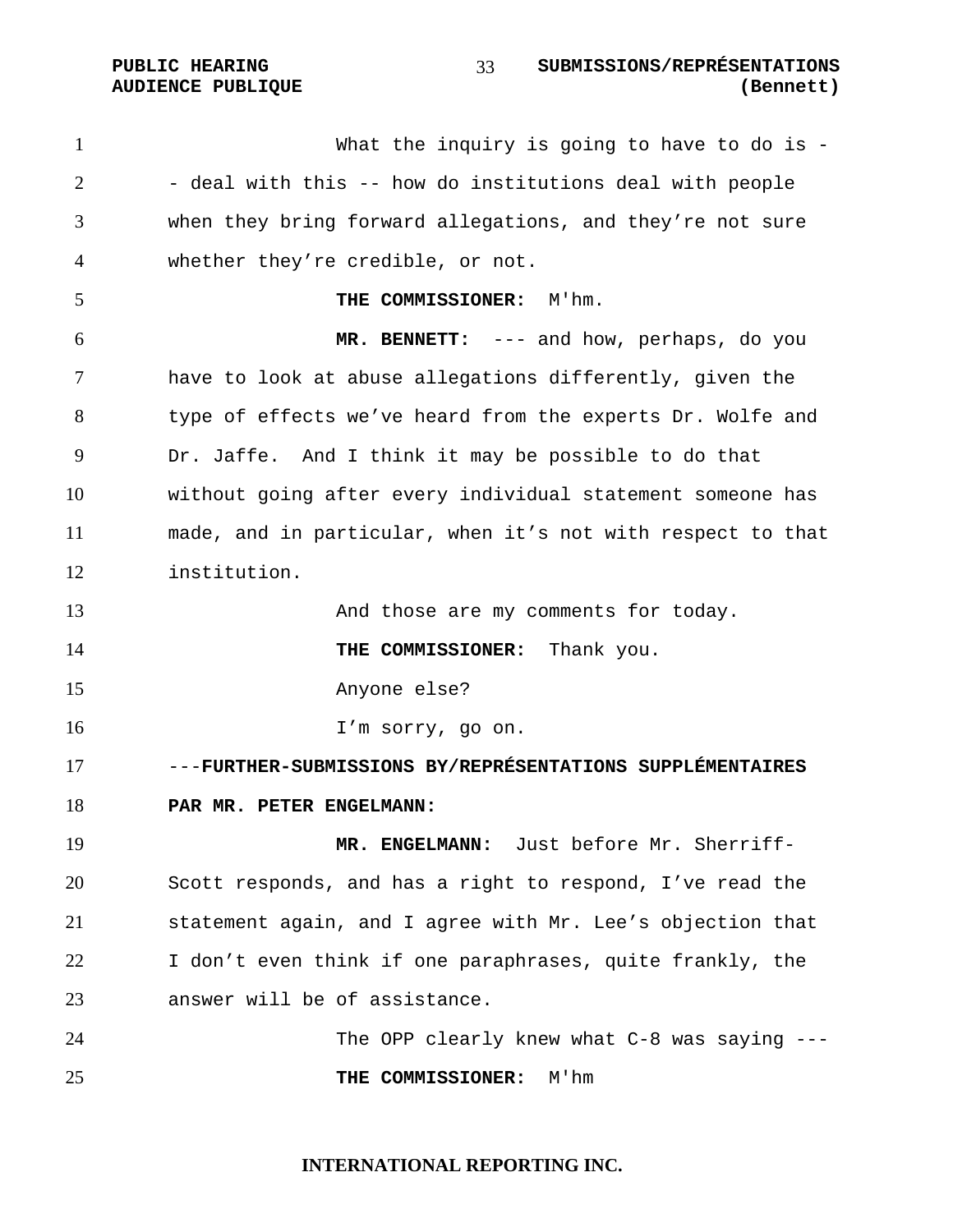PUBLIC HEARING SUBMISSIONS/REPRÉSENTATIONS **AUDIENCE PUBLIQUE (Engelmann)**  

1 MR. ENGELMANN: -- clearly knew what C-8 was saying at the time, to them, and obviously they will be asked how, if at all, that informed their institutional response and their dealings with Mr. Renshaw. I don't know how Mr. Renshaw's response to those comments by C-8 now will be of assistance. **THE COMMISSIONER:** Okay. ---**FURTHER-SUBMISSIONS BY/REPRÉSENTATIONS SUPPLÉMENTAIRES PAR MR. DAVID SHERRIFF-SCOTT: MR. SHERRIFF-SCOTT:** It matters not to me whether I put the substance to him or the statement to him 12 -- a statement that was given to the police force. 13 At the bottom of the barrel, this individual has made allegations against my client and I submit those allegations are not allegations of abuse, of him. And I am entitled to test his credibility when Commission counsel elects on a format to put the witness in the box and raise these issues, and with respect, canvass individual names on a list, one by one, by one, by one --- **THE COMMISSIONER:** That was part of what he 21 told the police. **MR. SHERRIFF-SCOTT:** And this was part of what this individual told the police, and it's important to me for a number of perspectives. Number one, his own credibility.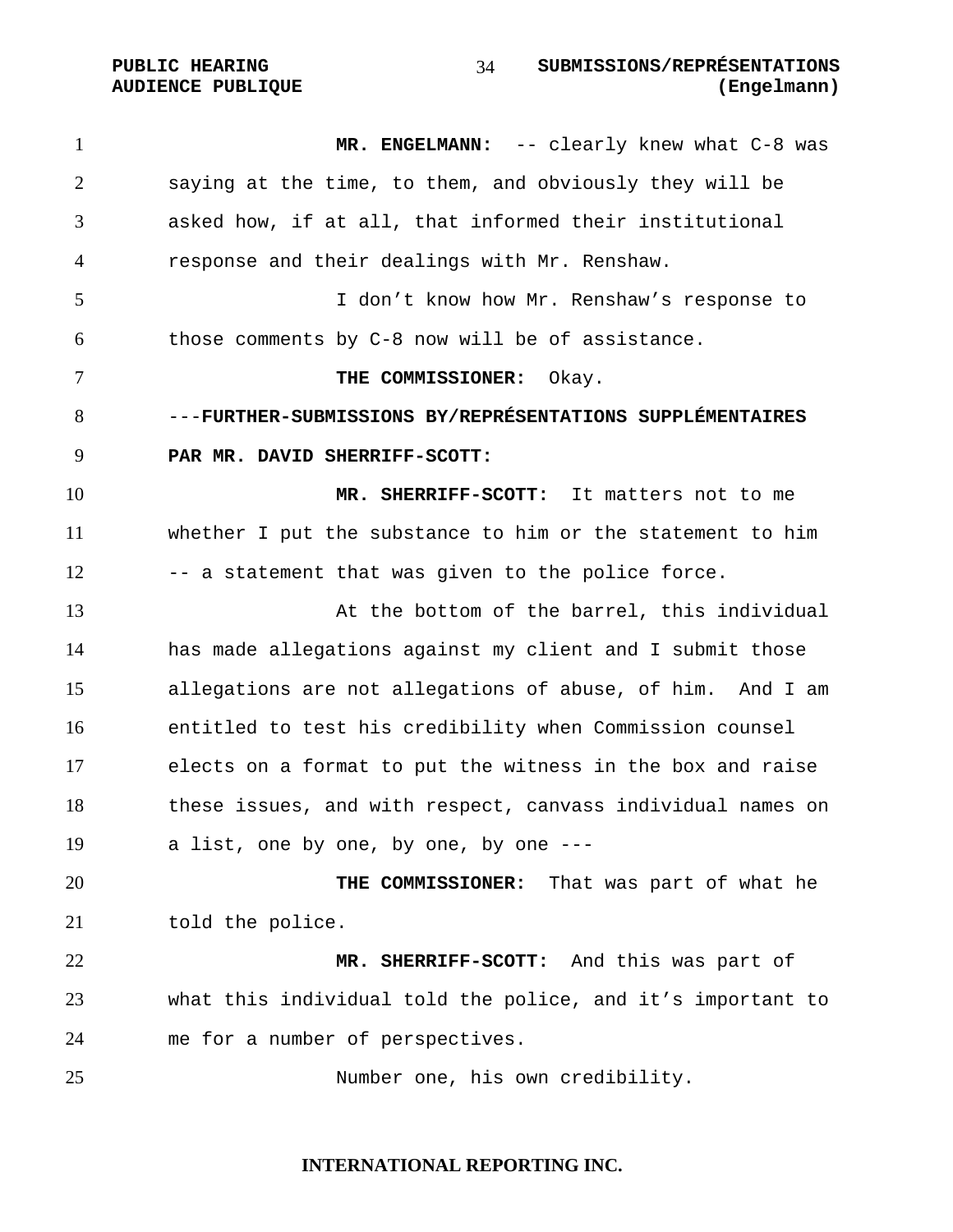PUBLIC HEARING **SUBMISSIONS/REPRÉSENTATIONS AUDIENCE PUBLIQUE (Sherriff-Scott)**  

Number two, the next witness is the one who this document attributes the statement. The next witness's credibility, I submit to you sir, is going to be even more on the line. **THE COMMISSIONER:** What I'm saying is, if the police, when they took the statement from C-8, would have said, "Hmmm, there's something here. Maybe we should go back and see this witness, and ask him about that." That would be part of the institutional response. And whether they did or not, but --- **MR. SHERRIFF-SCOTT:** Sir, I need to cross-examine this witness about Mr. Leroux. And this statement refers to Mr. Leroux as the genesis of this allegation. This is -- the man I laid the foundation for last week you left outstanding the question of whether I could go here, and I've just laid the foundation on the subject of a series of financial issues. **THE COMMISSIONER:** M'hm. **MR. SHERRIFF-SCOTT:** He's agreed to me that he received money for drugs; co-sign of a loan. There is a further allegation of a car. There are ten to twenty loans, et cetera. This is the last in the line and it's a statement made by his next door neighbour, a statement about him and it's a statement which will turn into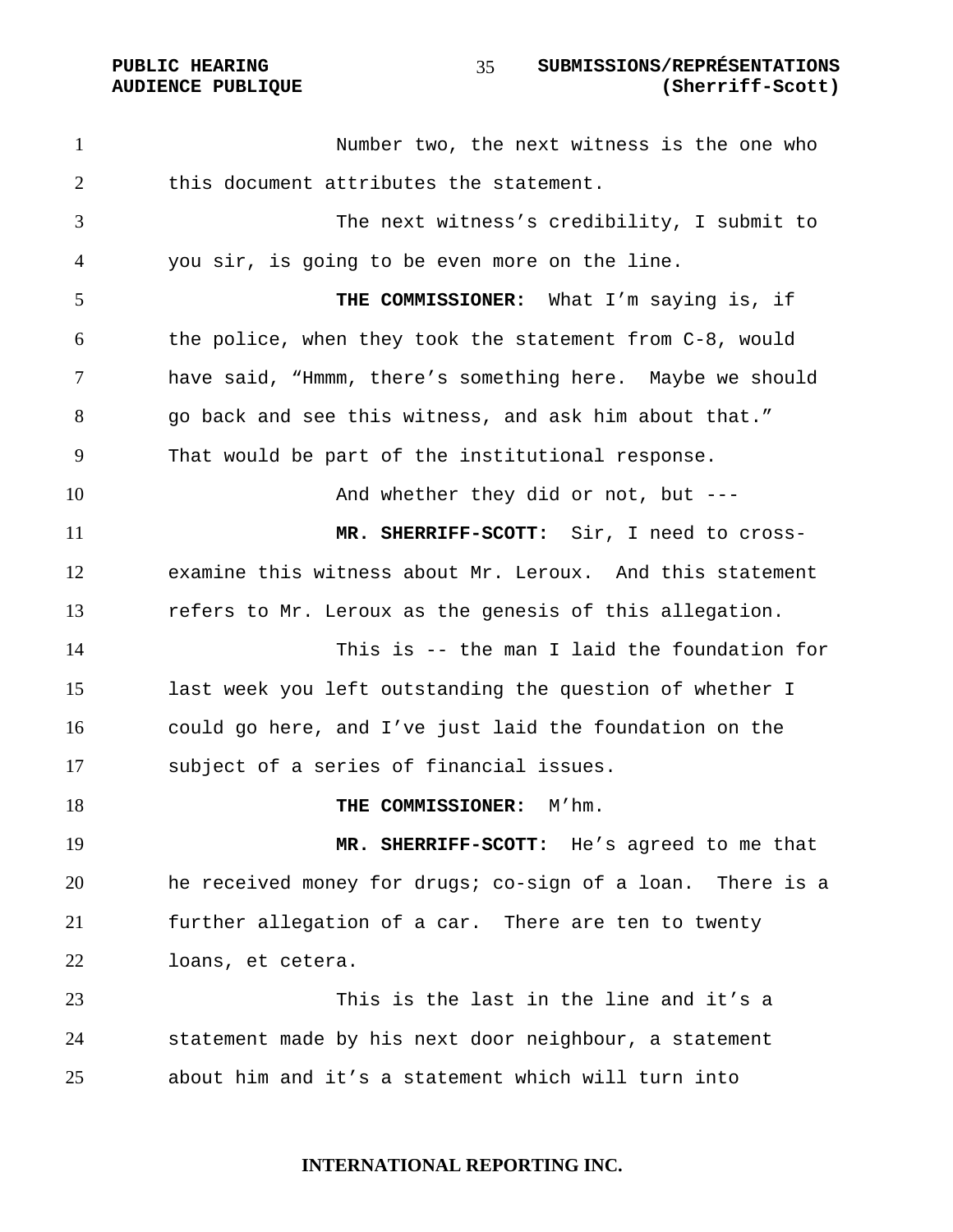# PUBLIC HEARING  $\frac{36}{100}$  and  $\frac{36}{100}$   $\frac{1}{200}$   $\frac{1}{200}$   $\frac{1}{200}$   $\frac{1}{200}$   $\frac{1}{200}$   $\frac{1}{200}$   $\frac{1}{200}$   $\frac{1}{200}$   $\frac{1}{200}$   $\frac{1}{200}$   $\frac{1}{200}$   $\frac{1}{200}$   $\frac{1}{200}$   $\frac{1}{200}$   $\frac{1}{200$ **AUDIENCE PUBLIQUE (Commissioner)**

something about the person speaking it as well; because I intend to pursue questions of this witness about the next witness, as I am bound to do, I submit, under the rules. ---**RULING BY THE COMMISSIONER/DÉCISION PAR LE COMMISSAIRE: THE COMMISSIONER:** Right; all right. Well, let me tell you this then. I've given some thought over the weekend and 8 these are my thoughts. Parties withstanding have the right to cross-examine witnesses, and that is expressed in Section 5, of the *Public Inquiries Act*, which states that: 12 The Manusdale Manusdale Manusdale Manusdale Manusdale and Manusdale Manusdale Manusdale Manusdale Manusdale substantial interest in the subject 14 matter of the inquiry has the opportunity to cross-examine witnesses on evidence relevant to 17 that person's interest. The right to cross-examine witnesses is not limitless. The witness may only be asked questions on a matter to the public inquiry and it must be relevant 22 to the person's interest. Moreover, it must not be harassing or constitute misrepresentation. It must not create distracting side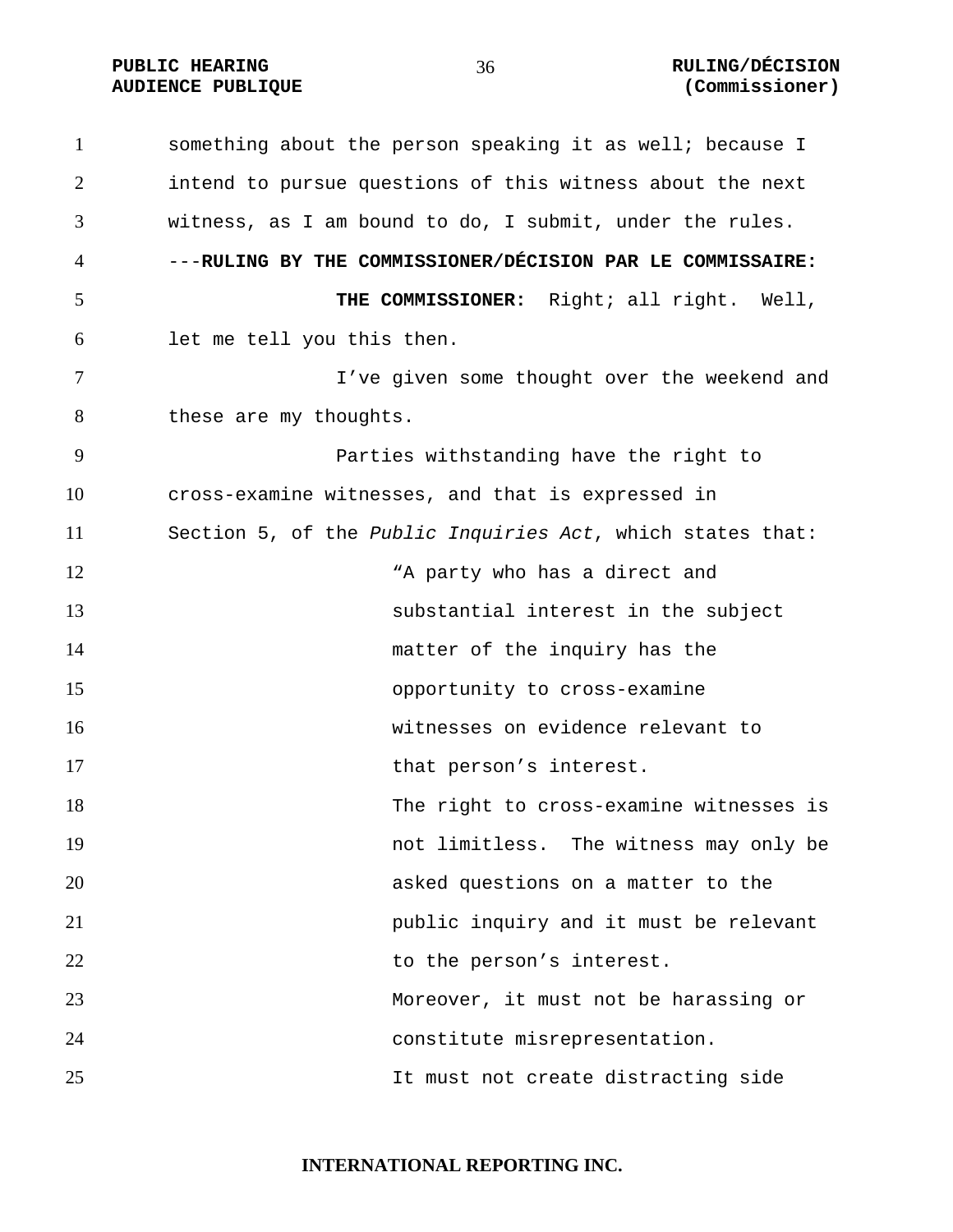**AUDIENCE PUBLIQUE** 

**PUBLIC HEARING RULING/DÉCISION** 

| $\mathbf{1}$   | issues, be inflammatory, have a                            |
|----------------|------------------------------------------------------------|
| $\overline{2}$ | distorting impact or result in the                         |
| 3              | undue consumption of time.                                 |
| 4              | This list is not comprehensive, but is                     |
| 5              | merely examples when cross-examination                     |
| 6              | can be restricted.                                         |
| 7              | The limits of cross-examinations in                        |
| 8              | public inquiries has been repeatedly                       |
| 9              | discussed in several court decisions.                      |
| 10             | These judgements have emphasized that                      |
| 11             | cross-examination in inquiry is subject                    |
| 12             | to the discretion of the Commissioner,                     |
| 13             | as to relevancy, the avoidance of                          |
| 14             | repetition in similar matters.                             |
| 15             | Moreover, courts have said that holding                    |
| 16             | that a party has standing does not mean                    |
| 17             | that each time the party wishes to ask                     |
| 18             | a question in cross-examination, that                      |
| 19             | they have a right to do so                                 |
| 20             | indiscriminately.                                          |
| 21             | The Commissioner remains in charge of                      |
| 22             | the Inquiry.                                               |
| 23             | I am in control of the process, and thus I                 |
| 24             | am obliged to rule on the relevance of the interest of the |
| 25             | parties and questions that may be asked are those that     |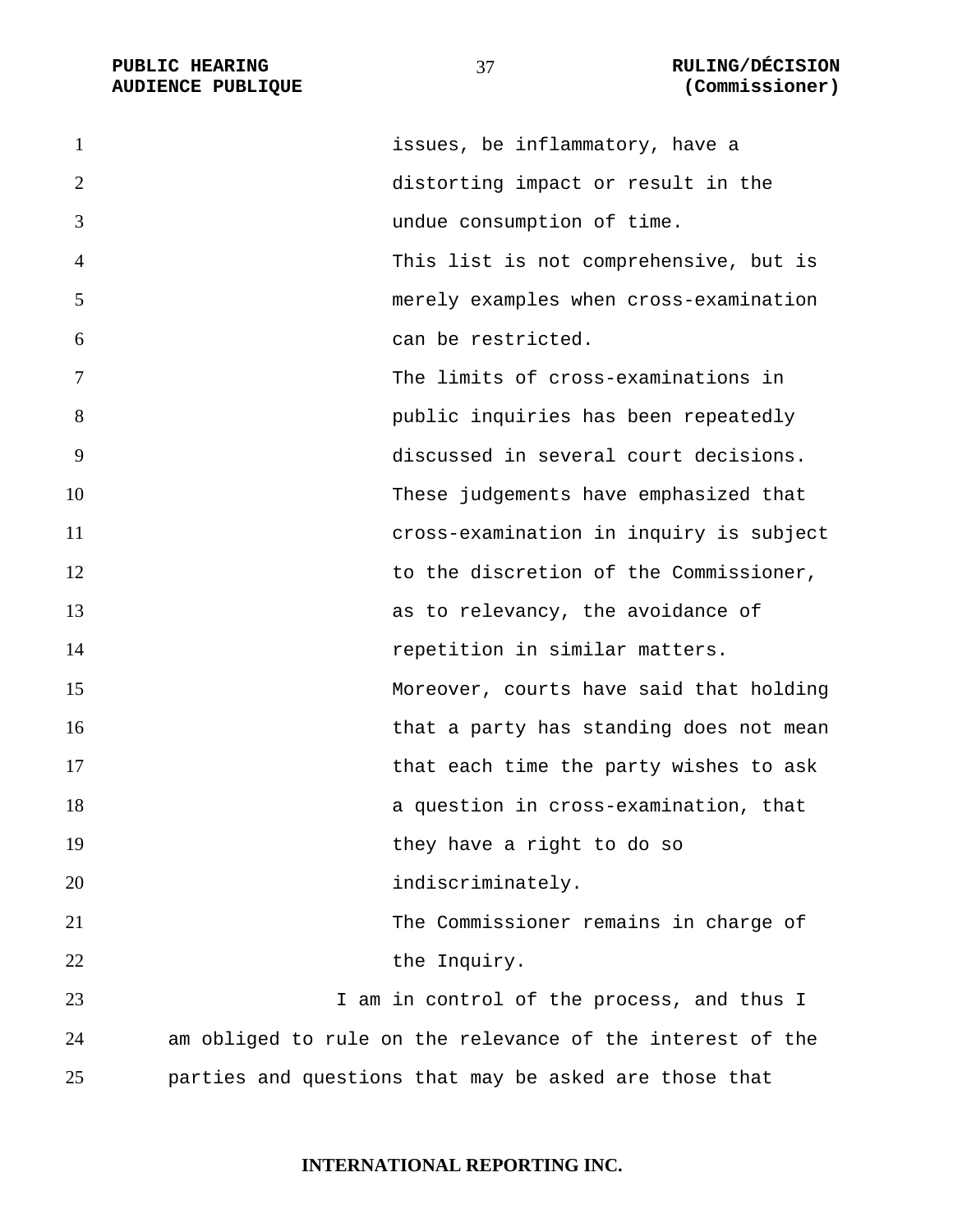would assist the Commissioner in his work. Questions that are relevant or are merely part of a fishing expedition might not be permitted. In other words, each of these matters must be dealt with by the Commissioner on a situational basis, as they arise in the course of this continuing inquiry. Therefore, I wish to stress that, although the ambit of cross-examination is broad, that is does not say that it's anything goes. Counsel will not be permitted to cross-examine on irrelevant or inadmissible matters. 12 I also want to repeat that the public inquiry, unlike a civil or criminal trial, is inquisitorial, not adversarial. This is important for both counsel and the public to understand. Moreover, the fairness principle permeates this inquiry. 17 17 I am to ensure that the witnesses are treated fairly. I also need to emphasize the role of Commission counsel, given the comments made by some of the parties at the hearings last week. It is important to understand that the role of Commission counsel is not to advance a particular point of view, but rather to present the evidence in a full, impartial and balanced manner.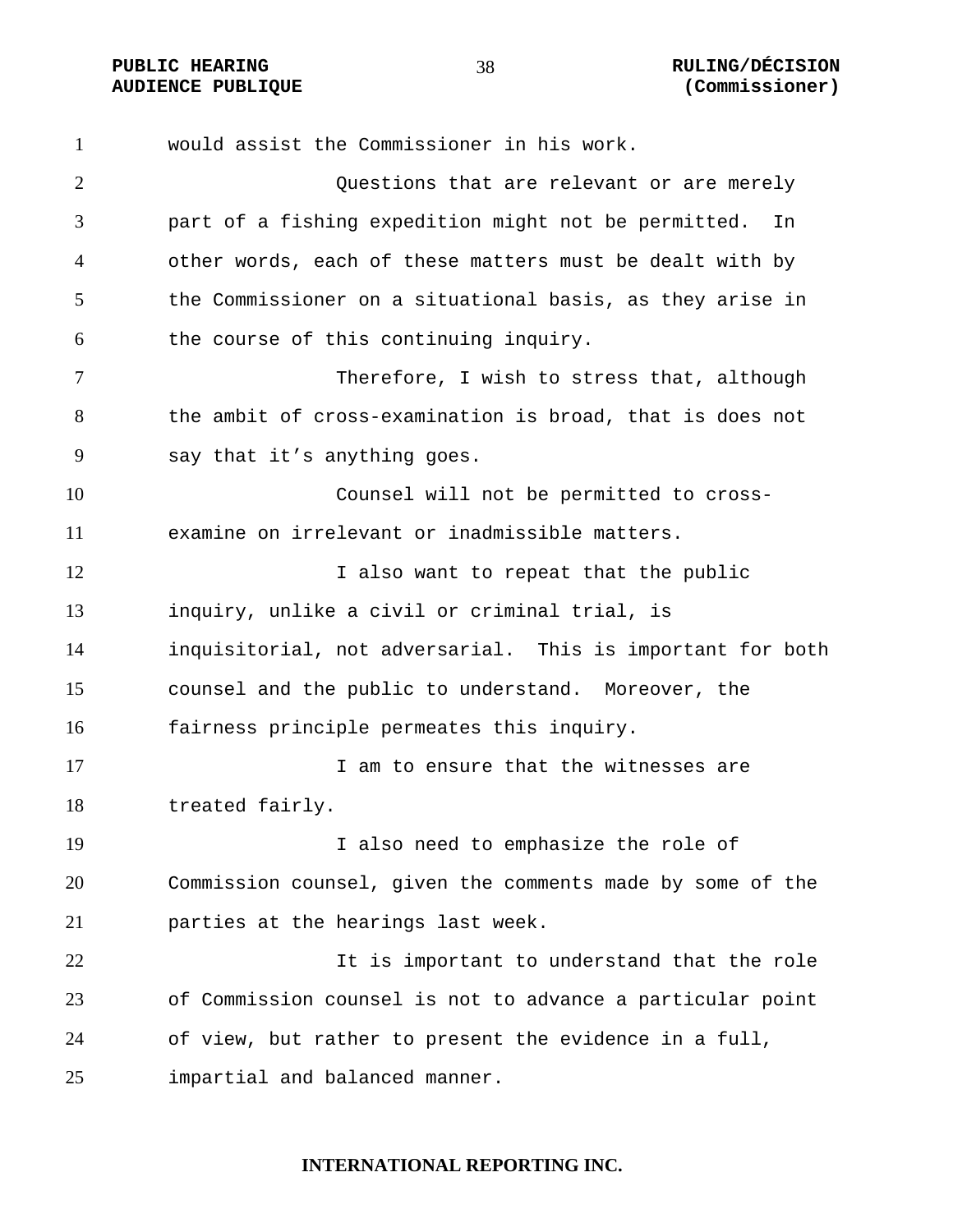PUBLIC HEARING  $\frac{39}{2}$  and  $\frac{1}{2}$  and  $\frac{1}{2}$  and  $\frac{1}{2}$  and  $\frac{1}{2}$  and  $\frac{1}{2}$  and  $\frac{1}{2}$  and  $\frac{1}{2}$  and  $\frac{1}{2}$  and  $\frac{1}{2}$  and  $\frac{1}{2}$  and  $\frac{1}{2}$  and  $\frac{1}{2}$  and  $\frac{1}{2}$  and  $\frac{1}{2}$ 

# **AUDIENCE PUBLIQUE (Commissioner)**

They are not adverse in interest to any parties or witness at the inquiry. Their role is to ensure that all issues bearing on the public interest are brought before the Inquiry. Again, I refer to the direction on process that I issued at the time of another witnesses' testimony, and I expect parties to understand and adhere to those principles. So Mr. Sherriff-Scott, based on that, I want to hear -- go back to this statement and what parts you want to ask questions of, and then I'll rule on it. ---**FURTHER SUBMISSIONS BY/REPRÉSENTATIONS SUPPLÉMENTAIRE PAR MR. DAVID SHERRIFF-SCOTT: MR. SHERRIFF-SCOTT:** I want to put to him--- **THE COMMISSIONER:** Yes. **MR. SHERRIFF-SCOTT:** The statement attributed to Ron Leroux, and I want to ask him --- **THE COMMISSIONER:** A statement attributed to Ron Leroux -- and what page is that on? **MR. SHERRIFF-SCOTT:** C-8 is referred -- that's at page 131, or 13 of 27 of the document of C-8. **THE COMMISSIONER:** Yes. **MR. SHERRIFF-SCOTT:** It is the third entry, or the second entry of C-8, and it says: 24 T just heard about... " and reads as follows --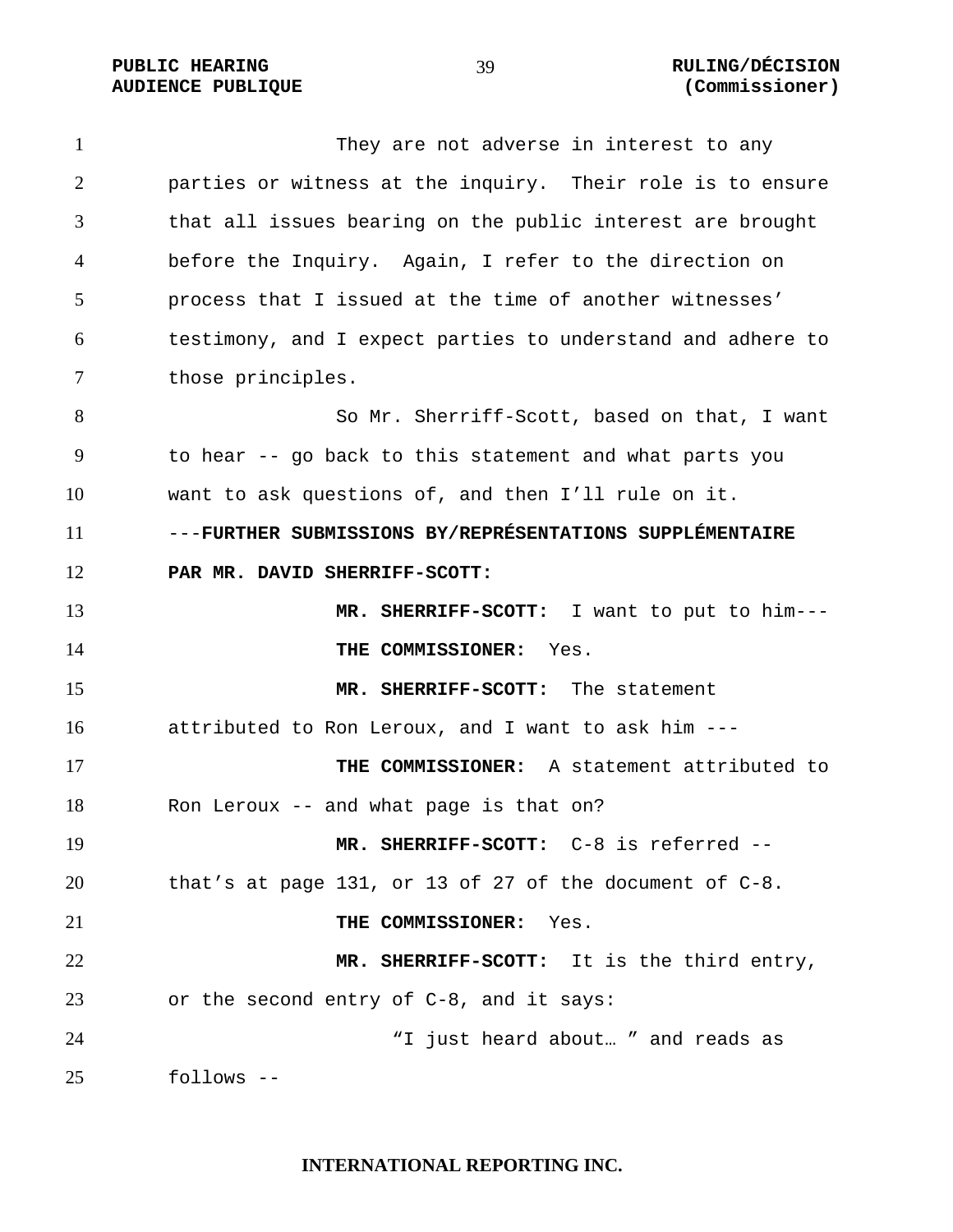# **PUBLIC HEARING SUBMISSIONS/REPRÉSENTATIONS AUDIENCE PUBLIQUE (Sherriff-Scott)**

**THE COMMISSIONER:** Okay. And what's the question going to be? **MR. SHERRIFF-SCOTT:** I want to put the statement of Mr. Leroux to him. **THE COMMISSIONER:** Well, it's not a statement to Mr. Leroux. **MR. SHERRIFF-SCOTT:** Well, it is attributed to Mr. Leroux, sir. "I just heard about Ken", it says, and then he talks about Ken and Gerry, et cetera, and then he refers to the person who told him about it, was Ron Leroux, which is the second last line. **THE COMMISSIONER:** Right. **MR. SHERRIFF-SCOTT:** So the statement is attributed to Mr. Leroux. **THE COMMISSIONER:** Yes. **MR. SHERRIFF-SCOTT:** And I intend to use this as a segue into my examination of this witness about Mr. Leroux. **THE COMMISSIONER:** Okay, and what is your question going to be to him about this statement? **MR. SHERRIFF-SCOTT:** I am going to ask him about it, and then I am going to ask him about Mr. Leroux. **THE COMMISSIONER:** No, no. About it? What do you mean by about it? **MR. SHERRIFF-SCOTT:** I am going to ask him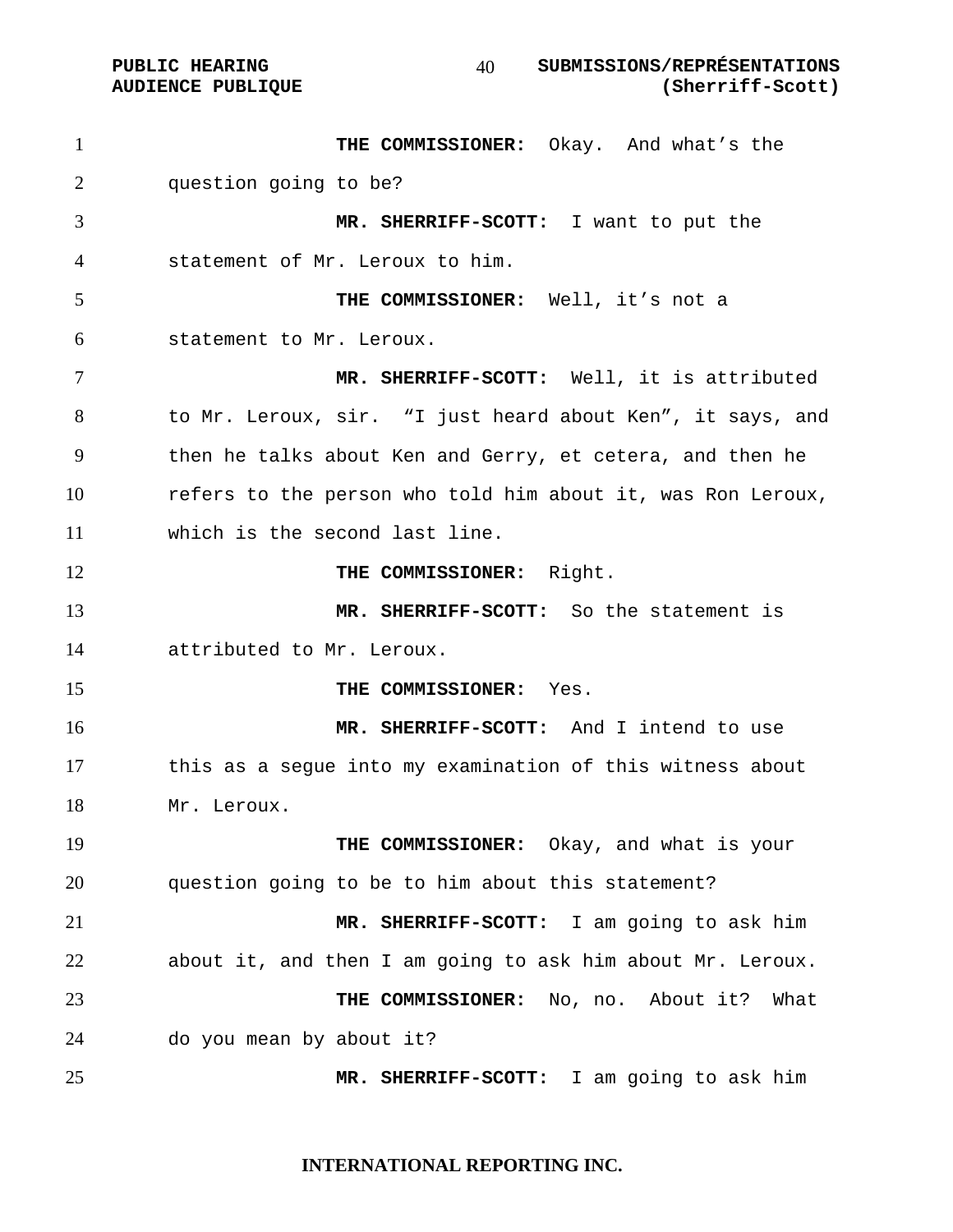PUBLIC HEARING  $\frac{1}{1}$  submissions/représentations **AUDIENCE PUBLIQUE (Sherriff-Scott)**  

if he's aware that Mr. Leroux made these allegations about him, and why he would have done so. And then I'm going to use that as an opportunity to go into a brief examination with respect to Mr. Leroux. **THE COMMISSIONER:** You're going to ask him why would  $---$ **MR. SHERRIFF-SCOTT:** I'm going to ask him, sir -- well I can ask him whether it's true or false. **THE COMMISSIONER:** Oh no, you're not. **MR. SHERRIFF-SCOTT:** Or what information he had about it. **THE COMMISSIONER:** No: you're not. **MR. SHERRIFF-SCOTT:** Sir, I need to examine this witness about Mr. Leroux, and I need to know whether this witness considers Mr. Leroux to be telling the truth about him and C-8, as well to the police. He's testified, and I laid the foundation 18 for this, that C-8 was there weekly, that Leroux was there daily having an opportunity to advise and see him. You will hear Mr. Leroux's story as a long and complex one. He is going to resile from major allegations. His credibility will be enormously affected and important. **THE COMMISSIONER:** His credibility. You see again, Mr. Renshaw here is just talking about his complaint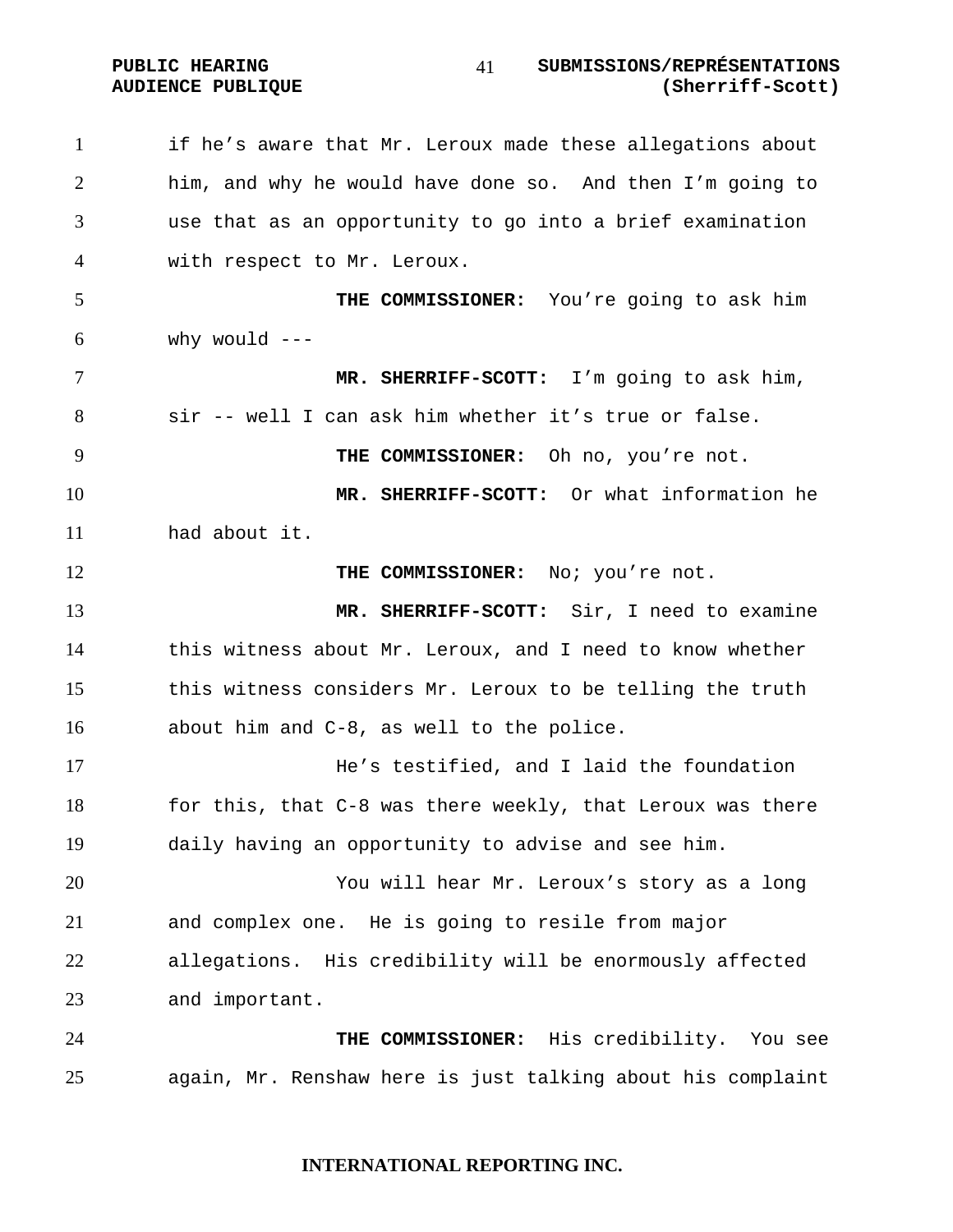to the police. **MR. SHERRIFF-SCOTT:** First, can I backtrack to your statement that you just uttered? **THE COMMISSIONER:** M'hm. **MR. SHERRIFF-SCOTT:** I categorically reject the idea that I have been unfair to any witness or that I have harassed any witness. I don't want that inference to be drawn by the public. **THE COMMISSIONER:** Ohhh. **MR. SHERRIFF-SCOTT:** Secondly, I don't think I am being unfair to this witness nor have I yet been, or any witness that I've examined for that matter. This man's credibility, I submit, is an issue here, and if I can't examine him on what he's told the police over the years in a variety of iterations, then that means I can never examine a person on a police statement about their credibility, broadly speaking. Mr. Leroux, as you will hear, makes extensive allegations about virtually every public institution in the city, including my client, and I submit, I'm entitled to use this witness to deal with Mr. Leroux and vice versa, having first put Mr. Leroux's statements to him. **THE COMMISSIONER:** Finished? **MR. SHERRIFF-SCOTT:** Yes, sir.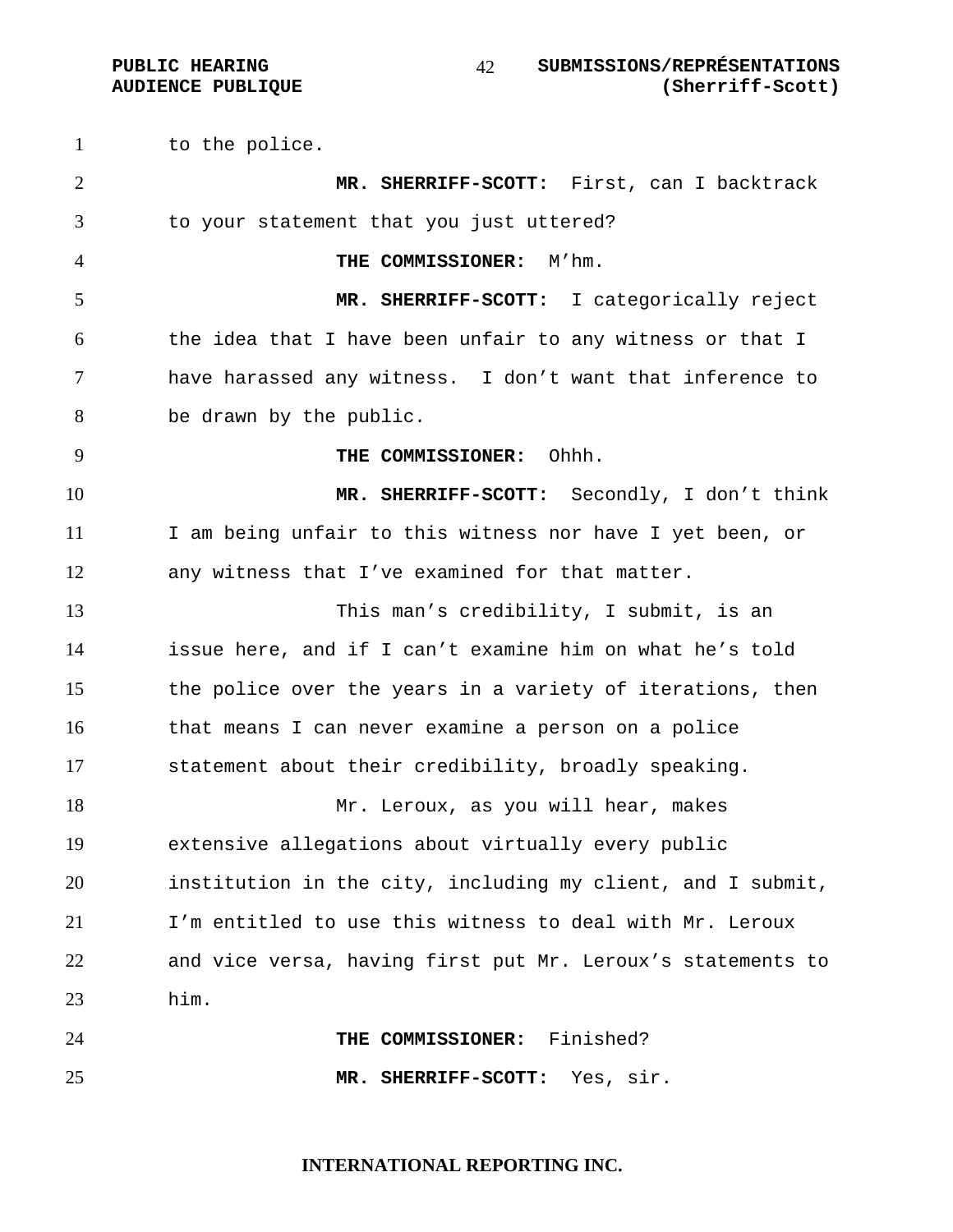**AUDIENCE PUBLIQUE** 

| $\mathbf{1}$   | THE COMMISSIONER: Thank you.                                |
|----------------|-------------------------------------------------------------|
| $\overline{2}$ | Mr. Engelmann, do you have something to say?                |
| 3              | ---FURTHER SUBMISSIONS BY/REPRÉSENTATIONS SUPPLÉMENTAIRE    |
| 4              | PAR MR. PETER ENGELMANN:                                    |
| 5              | MR. ENGELMANN: Of course, that's not what                   |
| 6              | my friend is trying to do. He's not trying to put           |
| 7              | Mr. Leroux's statement about Mr. Renshaw to Mr. Renshaw.    |
| 8              | He's trying to put a statement by someone else that         |
| 9              | Mr. Leroux allegedly makes to him to this witness. It's a   |
| 10             | completely different proposition, and again speaks to why   |
| 11             | this isn't relevant and why it's not proper, in my          |
| 12             | respectful submission.                                      |
| 13             | ---RULING BY THE COMMISSIONER/DÉCISION PAR LE COMMISSAIRE:  |
| 14             | THE COMMISSIONER: Thank you.                                |
| 15             | Mr. Sherriff-Scott. My ruling is that you                   |
| 16             | will not be permitted to ask him whether it's the truth or  |
| 17             | not. You can ask him if he was aware that Mr. C-8 made a    |
| 18             | comment to the police that attributed it to him, and that   |
| 19             | will be the end of that. Is that clear?                     |
| 20             | MR. SHERRIFF-SCOTT: Yes, perfectly sir.                     |
| 21             | Just so that we're clear in terms of what I                 |
| 22             | intend to do thereafter. I intend to deal with              |
| 23             |                                                             |
|                | Mr. Leroux's credibility with this witness. The witness     |
| 24             | will react to this, and I intend to then pursue the subject |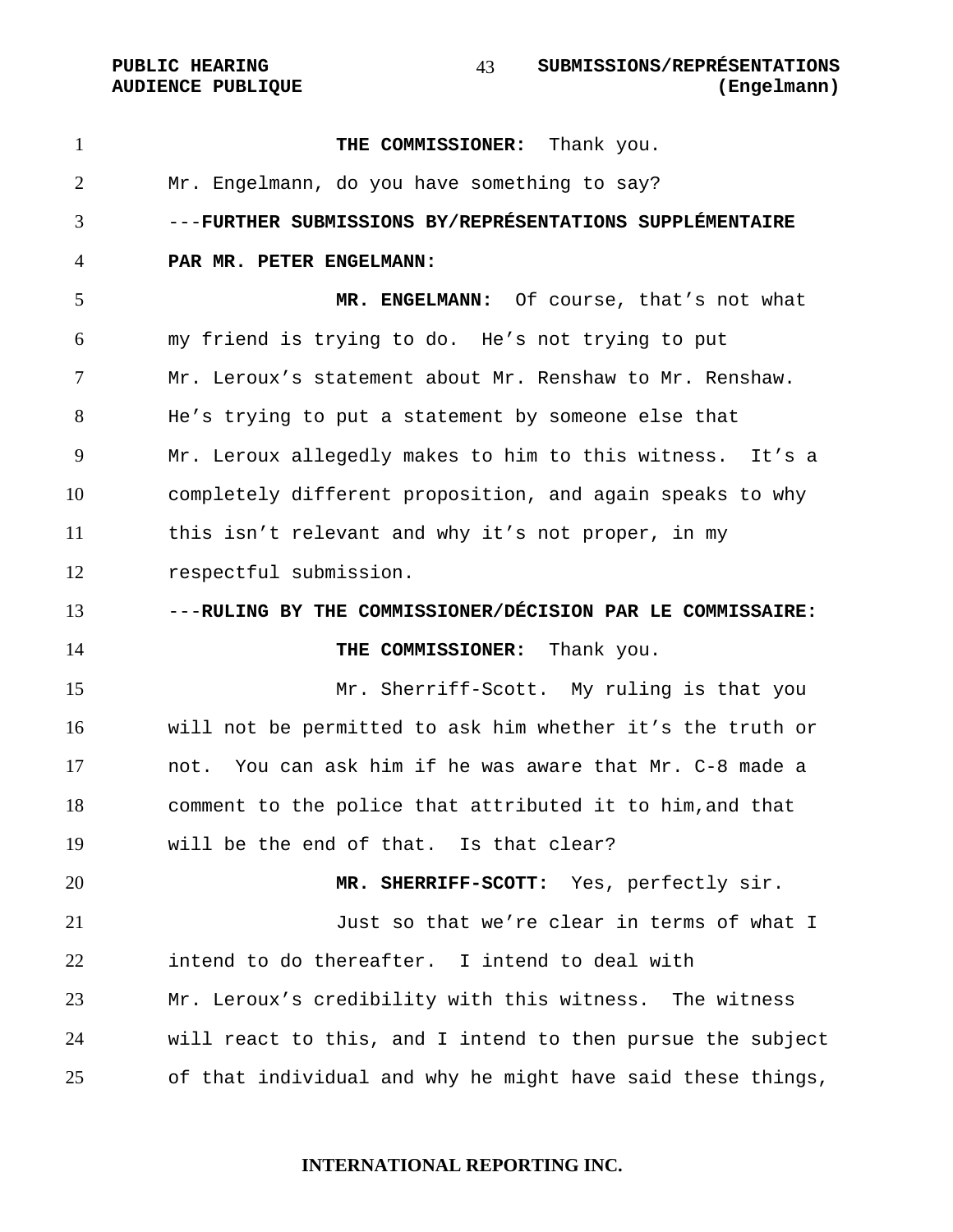and what it is about him that is important to know. **THE COMMISSIONER:** We'll take it step by step. **MR. SHERRIFF-SCOTT:** Thank you. **THE COMMISSIONER:** And just to be clear, sir, my comments were not strictly attributable to you. I do think that some of the anticipated use of the brother's affidavit was, in my view, uncalled for, and frankly I was disappointed by it. But I didn't mention that in the statement that I read. It was mostly a question of principle, sir. **MR. SHERRIFF-SCOTT:** I beg your pardon, sir? **THE COMMISSIONER:** I said a question of principles. **MR. SHERRIFF-SCOTT:** Are my principles at issue, sir? **THE COMMISSIONER:** Not at all. **MR. SHERRIFF-SCOTT:** Thank you. **THE COMMISSIONER:** Not at all. What I did was set out the principles of cross-examination. **MR. SHERRIFF-SCOTT:** Thank you. **THE COMMISSIONER:** Principles that way. You react quickly, sir. **MR. SHERRIFF-SCOTT:** Well, we're in a public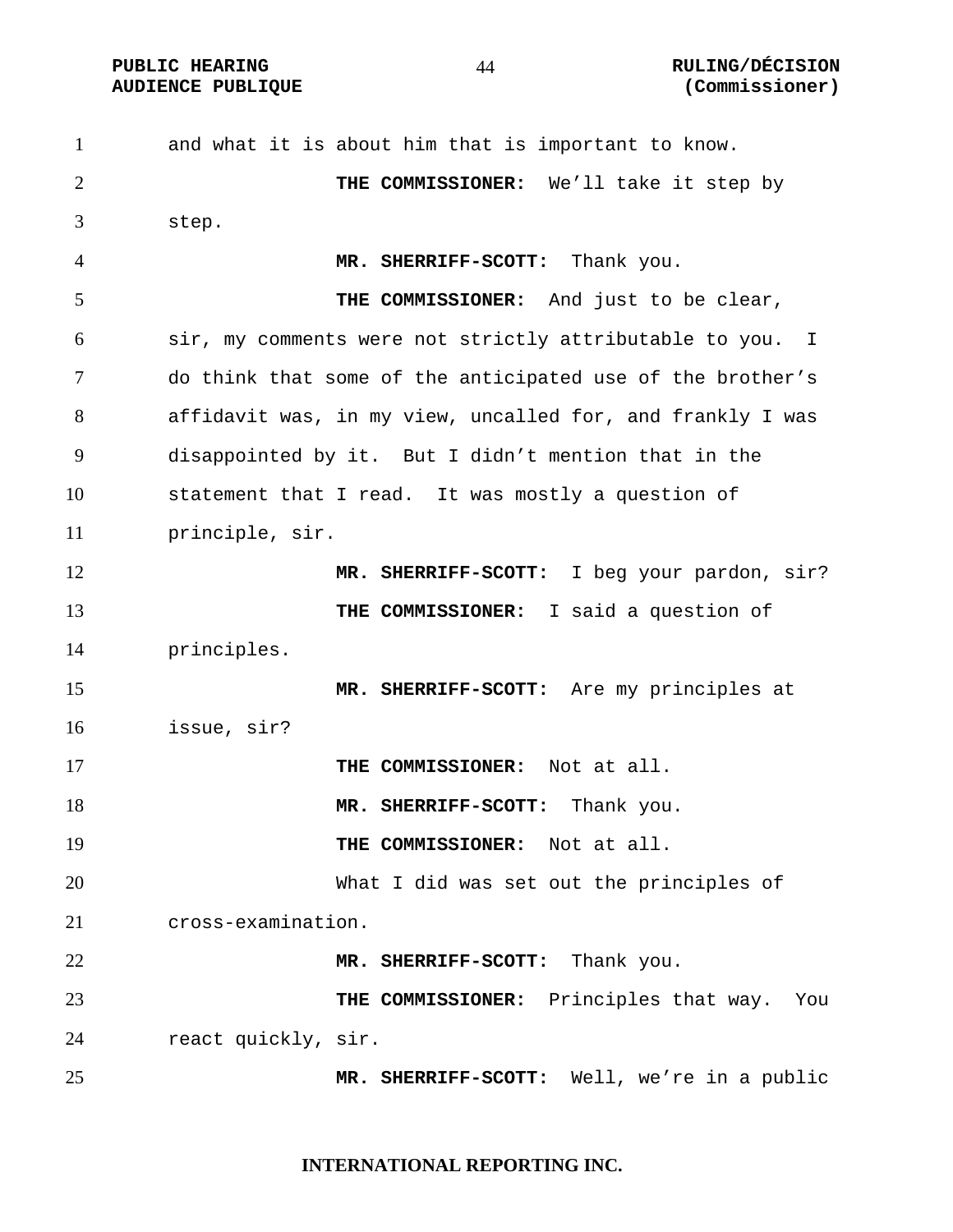forum, Commissioner. People draw inferences, as you know. **THE COMMISSIONER:** And they certainly do about affidavits, don't they? **MR. SHERRIFF-SCOTT:** They do, yes; and they did last week, just as I was concerned they would, in the media. **THE COMMISSIONER:** And we should not fall prey --- Commissioner, people draw inferences, as you know. **THE COMMISSIONER:** And they certainly do about affidavits, don't they? **MR. SHERRIFF-SCOTT:** They do; yes. **THE COMMISSIONER:** Yes. **MR. SHERRIFF-SCOTT:** And they did last week, just as I was concerned they would, in the media. **THE COMMISSIONER:** And we should not fall prey to playing to the media. **MR. SHERRIFF-SCOTT:** I couldn't agree more with that proposition, sir. **THE COMMISSIONER:** Yes. **MR. SHERRIFF-SCOTT:** But the reality is people are damaged when the media reports, whether they do it rightly or wrongly, and so we should be careful. **THE COMMISSIONER:** I think we should be careful about the instructions we give, as well; to make sure that that's what we're doing.

## **INTERNATIONAL REPORTING INC.**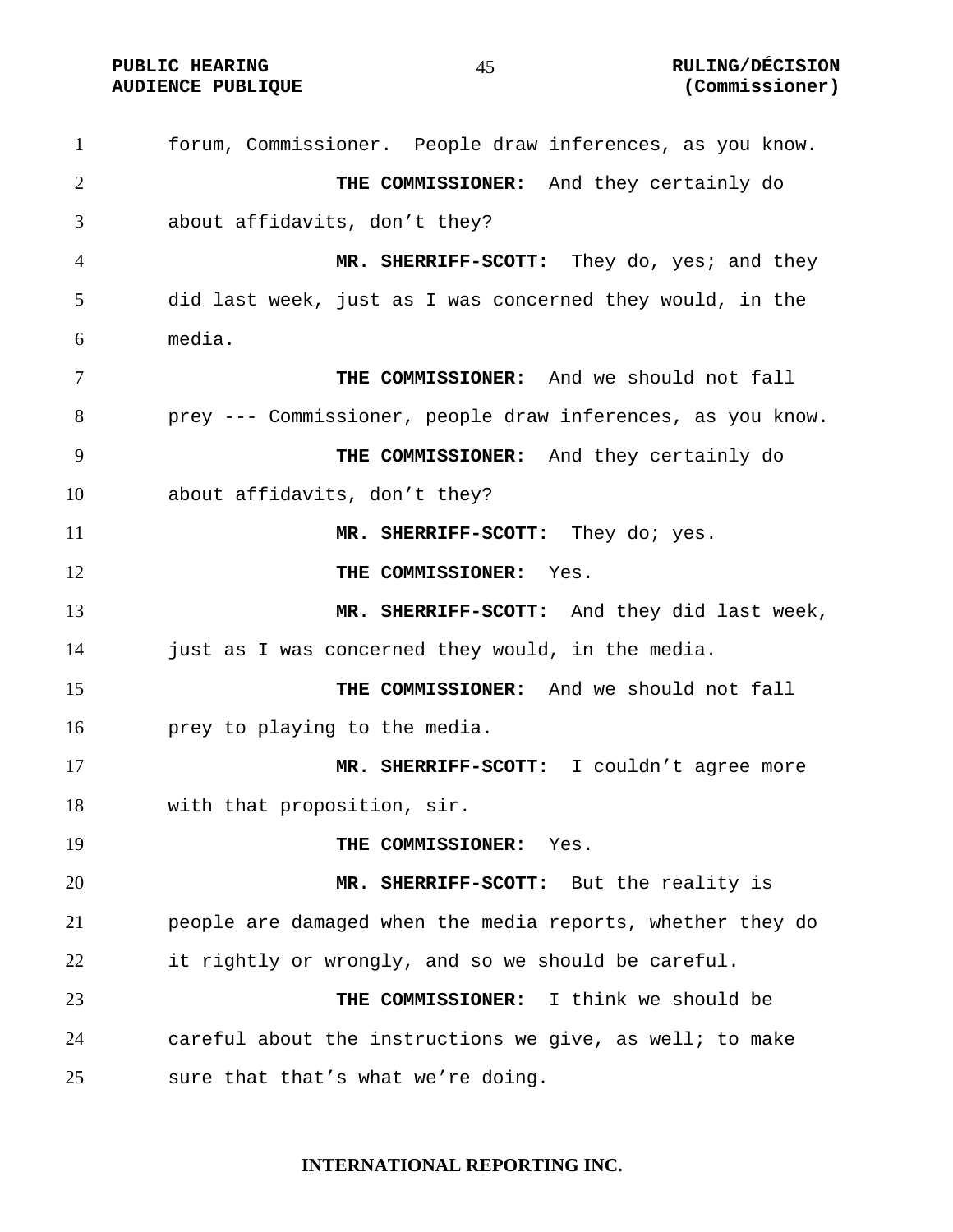**MR. SHERRIFF-SCOTT:** I'm very careful about my instructions; thank you. **THE COMMISSIONER:** I'm happy to hear that. **MR. SHERRIFF-SCOTT:** Are we going to resume now or ---**THE COMMISSIONER:** We're going to get the witness. **(SHORT PAUSE)/(COURTE PAUSE) GERALD RENSHAW, Resumed/Sous le même serment THE COMMISSIONER:** Mr. Renshaw, we've worked out some arrangements as to what kind of questions would be put to you, and so I've asked Mr. Sherriff-Scott to ask you certain questions. It may well be that you'll be asked to leave again but, again, it's not a reflection on you or anything 16 that you're telling us; all right? 17 Thank you. 18 MR. RENSHAW: Okay. **THE COMMISSIONER:** Mr. Sherriff-Scott. ---**CROSS-EXAMINATION BY/CONTRE-INTERROGATOIRE PAR MR DAVID SHERRIFF-SCOTT(cont'd/suite) MR. SHERRIFF-SCOTT:** Thank you, sir. Sir, you'll recall when we left, we were talking about C-8 and Mr. Leroux; correct? **MR. RENSHAW:** Correct.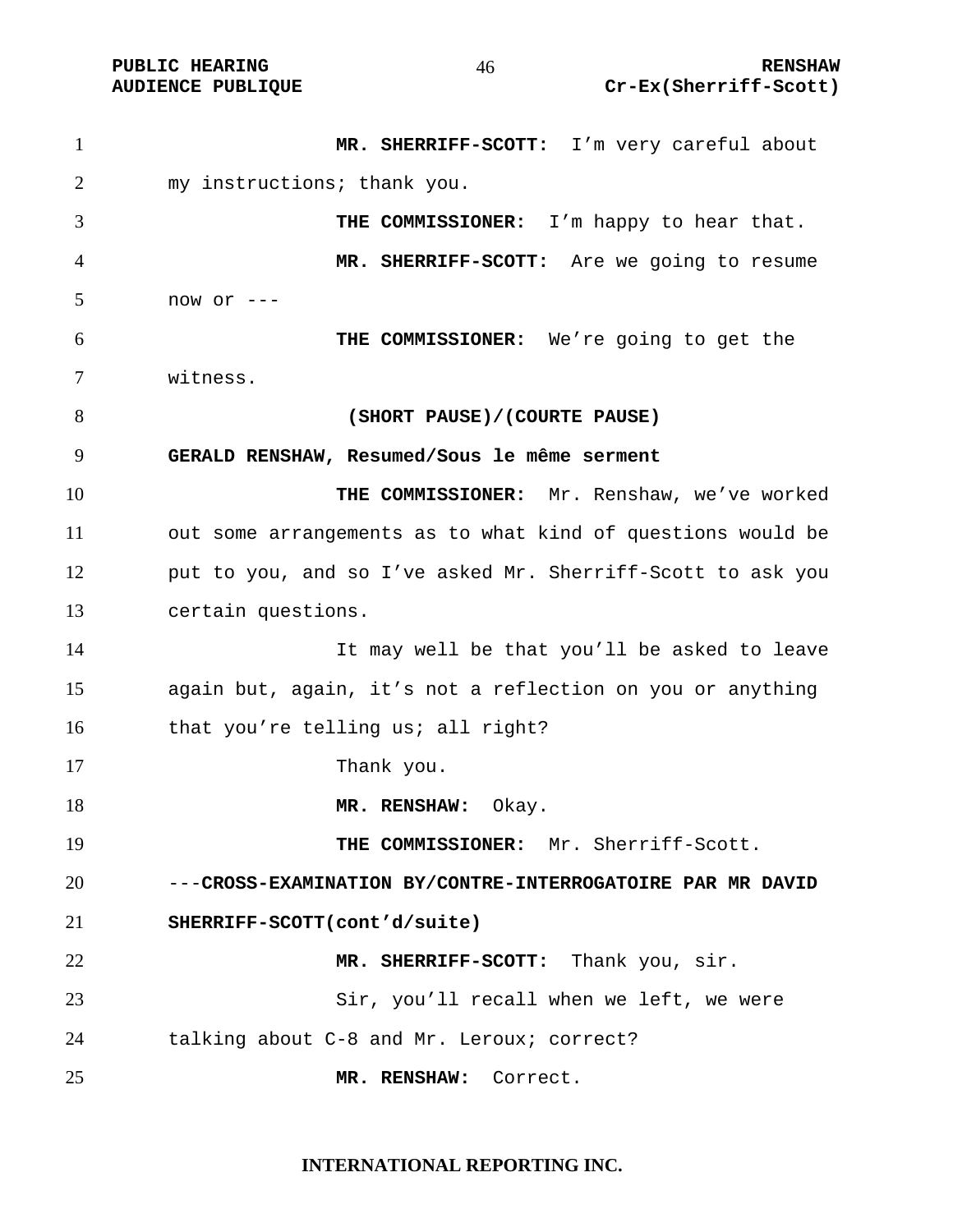| $\mathbf{1}$ | MR. SHERRIFF-SCOTT: And I think to capture                |
|--------------|-----------------------------------------------------------|
| 2            | your evidence, Mr. Leroux was there virtually every day,  |
| 3            | and an extremely close friend of Mr. Seguin?              |
| 4            | MR. RENSHAW: Correct.                                     |
| 5            | MR. SHERRIFF-SCOTT: And that C-8 was there                |
| 6            | weekly, bi-weekly, some other lesser interval, but        |
| 7            | significantly?                                            |
| 8            | MR. RENSHAW: Correct.                                     |
| 9            | MR. SHERRIFF-SCOTT: And these individuals                 |
| 10           | would have had an opportunity to observe you, and vice    |
| 11           | versa, as we established?                                 |
| 12           | MR. RENSHAW: Yes.                                         |
| 13           | MR. SHERRIFF-SCOTT: Are you aware, sir,                   |
| 14           | that Mr. Leroux, through C-8, has suggested that in part, |
| 15           | at least, your relationship --                            |
| 16           | THE COMMISSIONER: No, no, I'm sorry, I'm                  |
| 17           | sorry, I have to stop you there.                          |
| 18           | I don't know that that's quite the way you                |
| 19           | should put that question.                                 |
| 20           | It's C-8 reports that Mr. Leroux -- all                   |
| 21           | right?                                                    |
| 22           | MR. SHERRIFF-SCOTT: Fair enough; fair                     |
| 23           | enough.                                                   |
| 24           | THE COMMISSIONER: All right?                              |
| 25           | The Commissioner's concerned about how I'm                |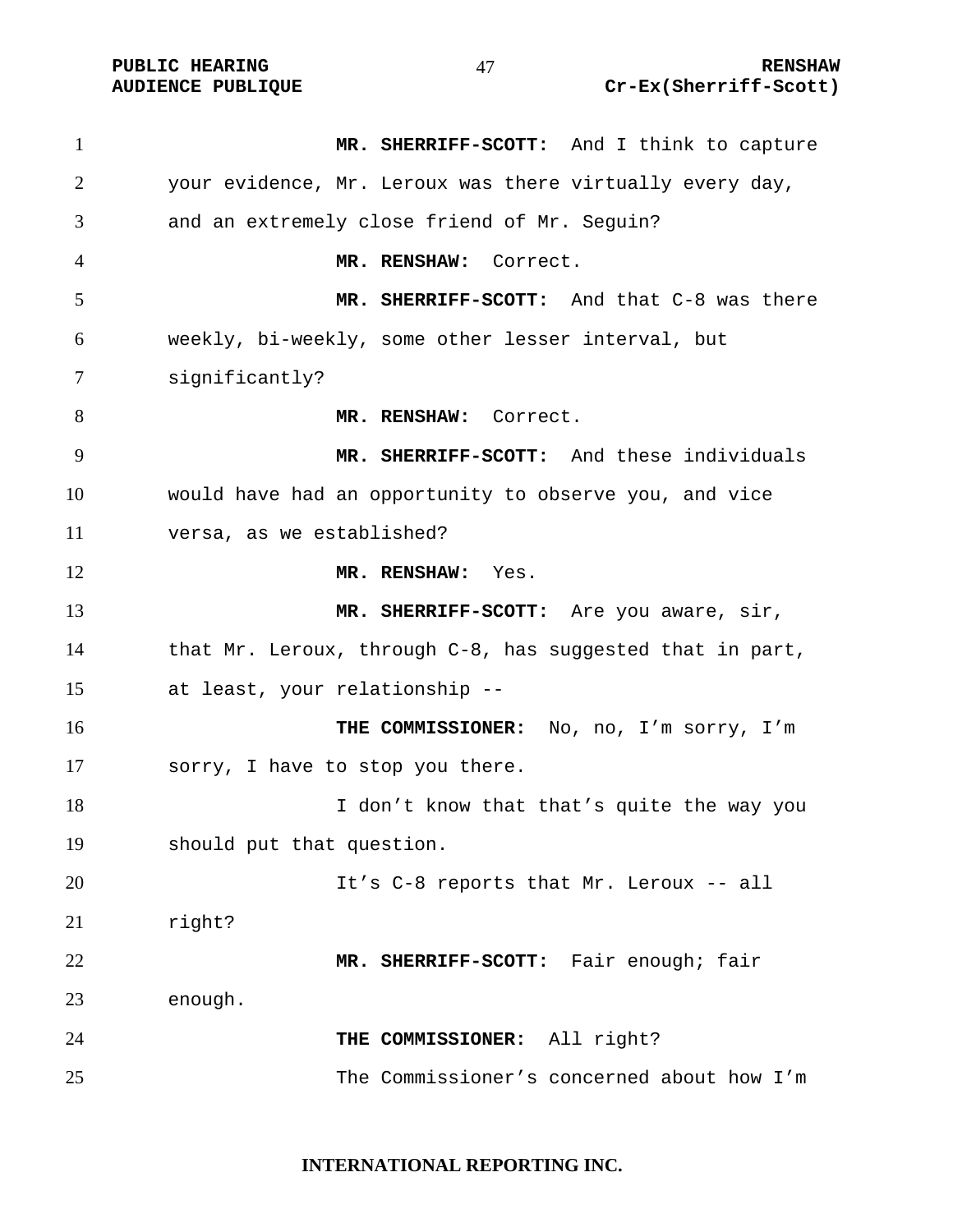**PUBLIC HEARING**  $\begin{array}{ccc} 48 & 48 \end{array}$  **RENSHAW AUDIENCE PUBLIQUE Cr-Ex(Sherriff-Scott)** 

casting this question, and so I'll put it in a different way. Are you aware -- first of all, you know C-8? **MR. RENSHAW:** Yes. **MR. SHERRIFF-SCOTT:** And are you aware that C-8 has attributed -- that means said Mr. Leroux has said about you -- that your relationship in part with Mr. Seguin was based on a financial arrangement? **MR. RENSHAW:** I don't care what either of them have to say. **MR. SHERRIFF-SCOTT:** No, no, I understand that, but the question is: Are you aware --- **MR. RENSHAW:** No, I'm not aware. **THE COMMISSIONER:** There you go. **MR. SHERRIFF-SCOTT:** Can we go now, sir, to the February 9th statement of yours, which is document number 715280. I don't have the exhibit number. Five-four-two (542)? **THE REGISTRAR:** Five-four-three (543). **THE COMMISSIONER:** Five-four-three (543). Thank you. All right, so this is an interview report that you would have given in February of 1994, all right? **MR. SHERRIFF-SCOTT:** Do you remember this statement, sir?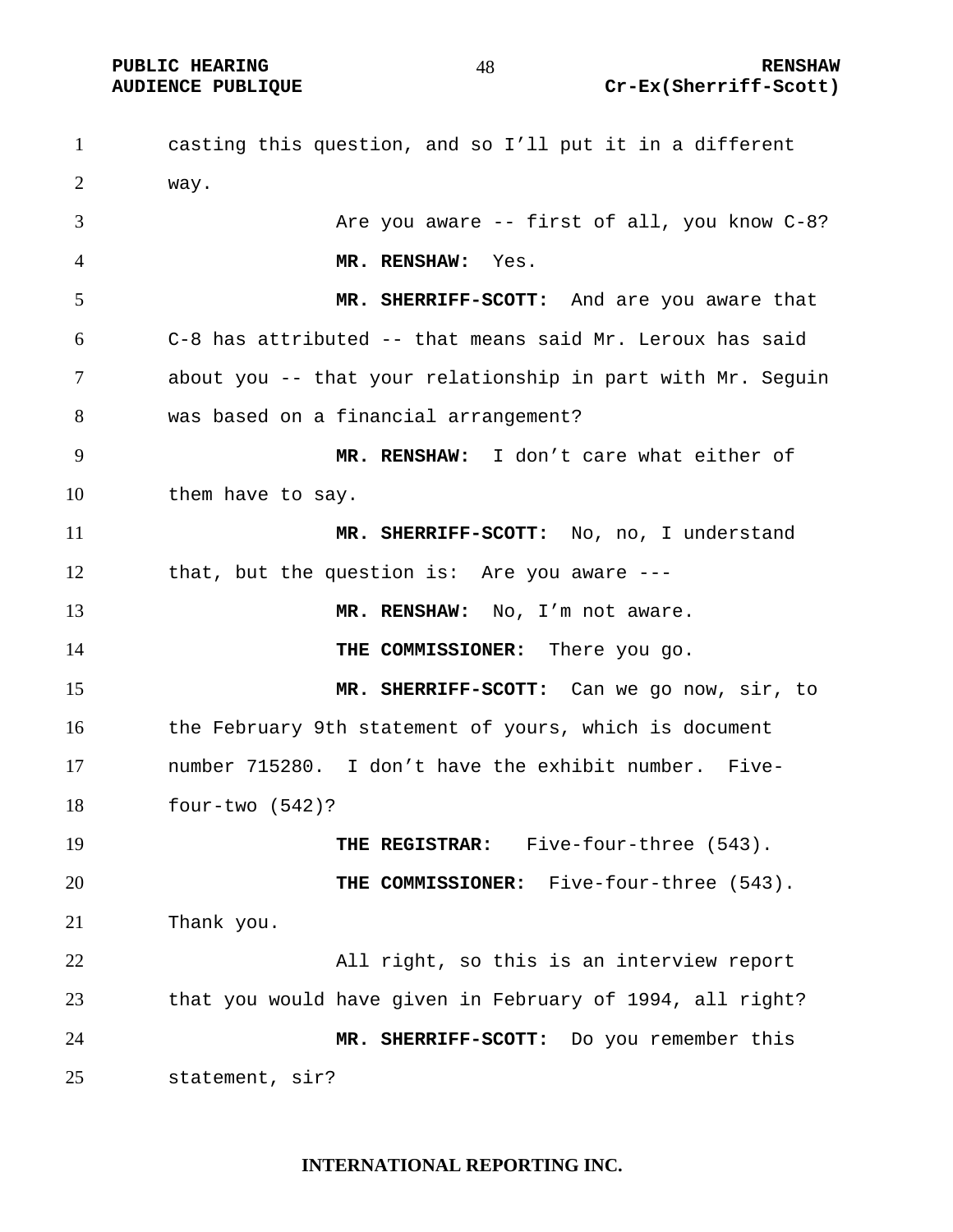| $\mathbf{1}$   | MR. RENSHAW: Sort of, yes.                                  |
|----------------|-------------------------------------------------------------|
| $\overline{2}$ | MR. SHERRIFF-SCOTT: Okay. In fact, I'd                      |
| 3              | like to turn to document 715280, which is a little more     |
| 4              | user-friendly; it's the typed version.                      |
| 5              | THE COMMISSIONER: And where is it?                          |
| 6              | MR. SHERRIFF-SCOTT: It's 715280.                            |
| 7              | This document is 715442, Commissioner, but                  |
| 8              | the typed version is 715280 on which the Commission gave    |
| 9              | notice, as well.                                            |
| 10             | MR. ENGELMANN: Mr. Sherriff-Scott is                        |
| 11             | referring to a typed version of a handwritten statement     |
| 12             | that I put into evidence; put in a handwritten statement    |
| 13             | which I don't believe the witness will be able to identify  |
| 14             | that as his signature.                                      |
| 15             | THE COMMISSIONER: All right.                                |
| 16             | MR. ENGELMANN: We don't know of any -- any                  |
| 17             | problem reading the transcription, sir.                     |
| 18             | THE COMMISSIONER: All right, so ---                         |
| 19             | MR. ENGELMANN: Handwritten.                                 |
| 20             | Maybe if we enter it as item 543A.                          |
| 21             | Why don't we do that:<br>THE COMMISSIONER:                  |
| 22             | 543A, on the understanding that it's a typed version and in |
| 23             | the event of any disagreement, the handwritten one would    |
| 24             | prevail -- unless, of course, there's a probative reason to |
| 25             | look at the typed version on its own.                       |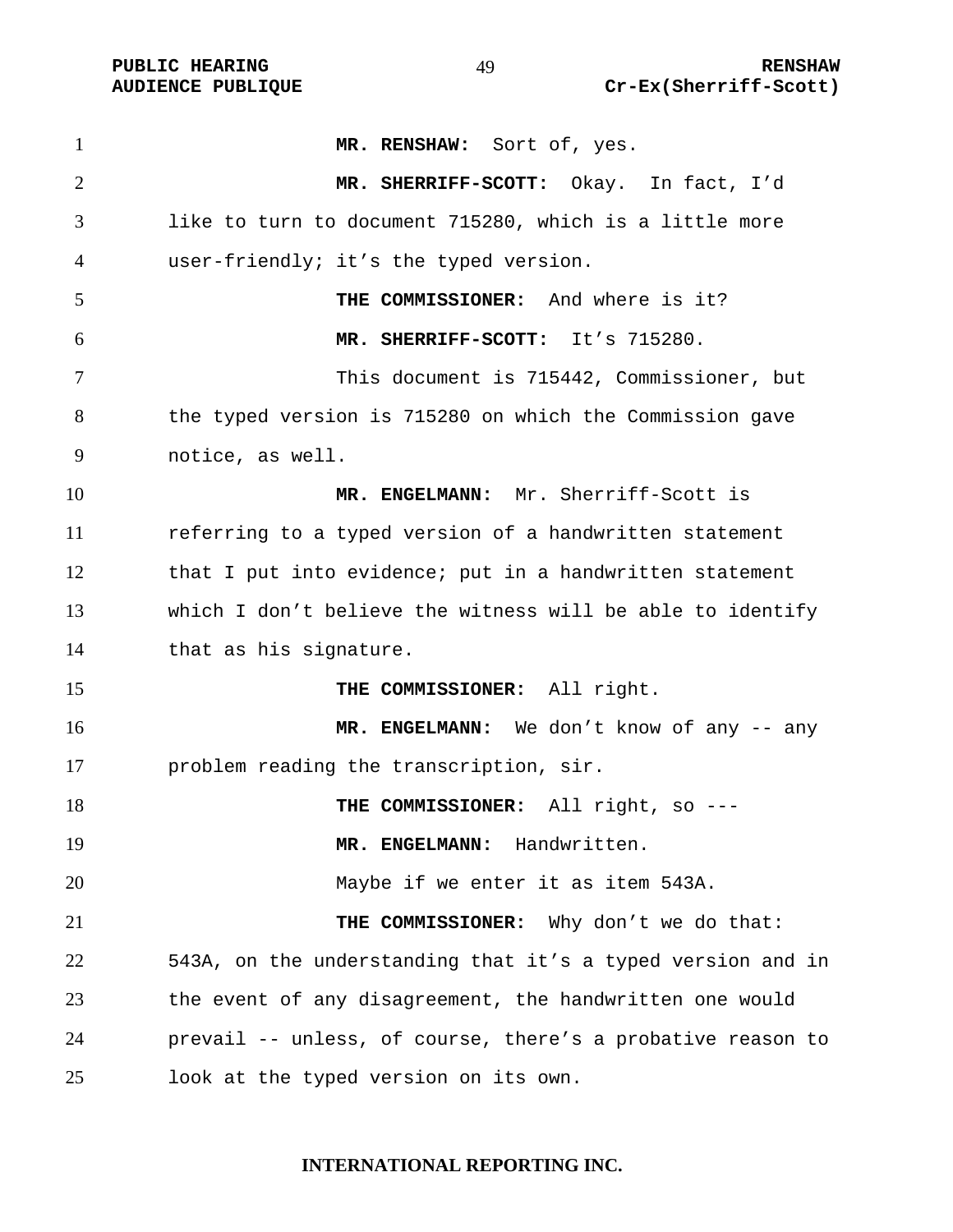| $\mathbf{1}$   | --- EXHIBIT NO./PIÈCE NO. 543A:                          |
|----------------|----------------------------------------------------------|
| $\overline{2}$ | (715442) Typed Version of OPP Interview                  |
| 3              | Report of Gerald Renshaw - Dated                         |
| $\overline{4}$ | February 9th, 1994                                       |
| 5              | MR. SHERRIFF-SCOTT: No, I only do that for               |
| 6              | the convenience of witnesses; it's much easier to follow |
| 7              | textually, but if there's a concern about the            |
| 8              | transcription, I'll go back to the other document.       |
| 9              | Fine.<br>THE COMMISSIONER:                               |
| 10             | MR. SHERRIFF-SCOTT: I think it serves                    |
| 11             | everybody's convenience better.                          |
| 12             | THE COMMISSIONER: Do you have that Madam                 |
| 13             | Clerk?                                                   |
| 14             | MR. SHERRIFF-SCOTT: 715280; it's a document              |
| 15             | on which Commission counsel gave notice.                 |
| 16             | THE COMMISSIONER: Excuse me. I'm sorry?                  |
| 17             | THE REGISTRAR: (Inaudible)                               |
| 18             | THE COMMISSIONER: Yes, that one didn't go                |
| 19             | in?                                                      |
| 20             | So this should be 543A, Madam Clerk.                     |
| 21             | Okay.                                                    |
| 22             | MR. SHERRIFF-SCOTT: Just tell me when                    |
| 23             | you've got a copy in front of you.                       |
| 24             | THE COMMISSIONER: I do.                                  |
| 25             | MR. SHERRIFF-SCOTT:<br>You do?                           |

**INTERNATIONAL REPORTING INC.**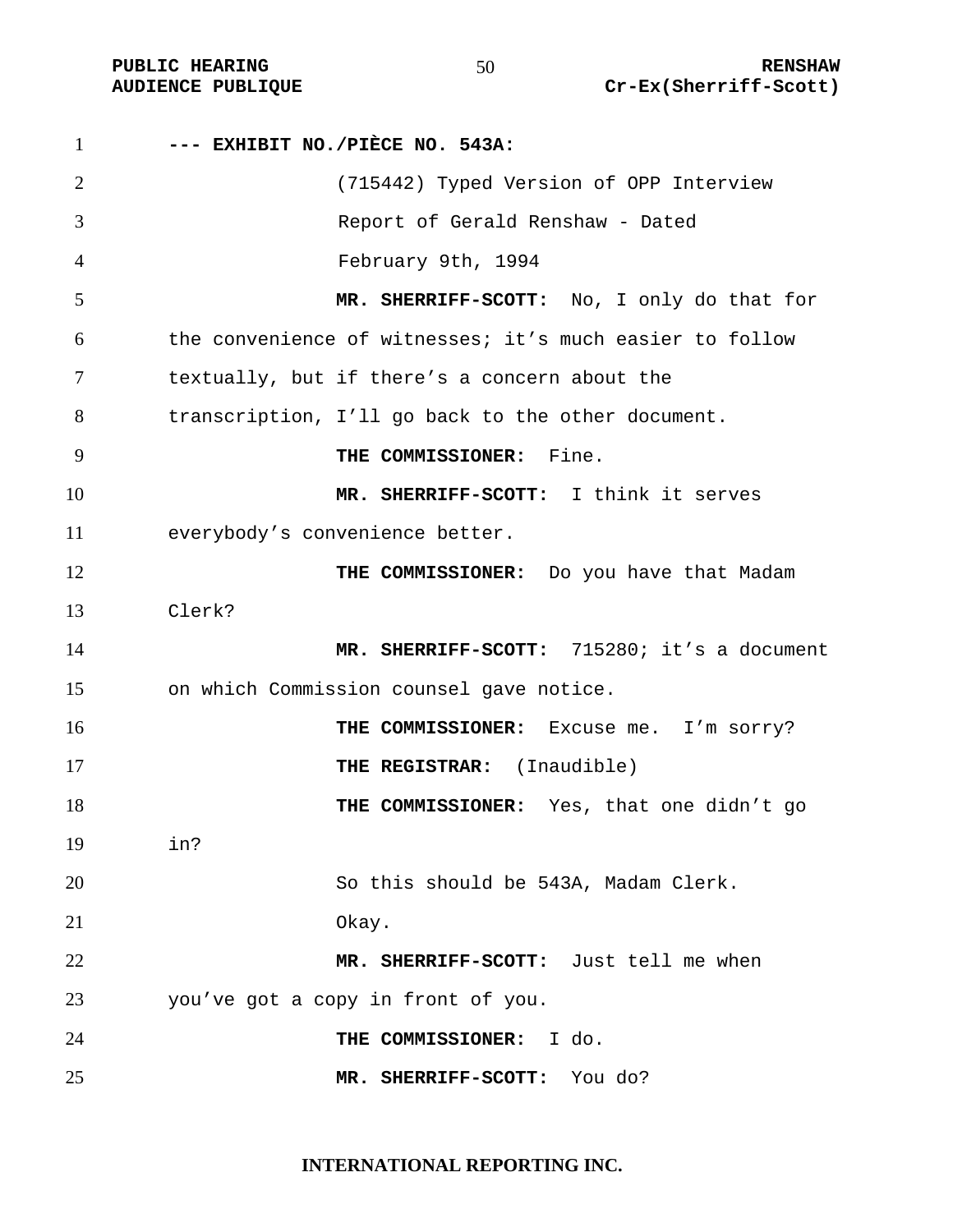Commissioner, are you ready? **THE COMMISSIONER:** Yes. **MR. SHERRIFF-SCOTT:** Now, I think when you talked to Mr. Engelmann, you advised that the statement was taken within a number of months of Mr. Seguin's apparent suicide, correct? **MR. RENSHAW:** Yes. **MR. SHERRIFF-SCOTT:** And the investigating officers, so as far as you were concerned, showed up at your door without notice, at the time; correct? **MR. RENSHAW:** Yes. 12 MR. SHERRIFF-SCOTT: And your view, when they arrived, was that they were coming to ask you questions about potentially his suicide or apparent suicide and potentially issues relating to sexual abuse. **MR. RENSHAW:** Yes. **MR. SHERRIFF-SCOTT:** I believe to summarize your testimony of last week; is that far? **MR. RENSHAW:** Yes. **MR. SHERRIFF-SCOTT:** Okay. And as I understand it, you probably figured out that you were a person being interviewed; you knew Mr. Seguin, there's no question about that, you lived with him? **MR. RENSHAW:** Yes. **MR. SHERRIFF-SCOTT:** And your statement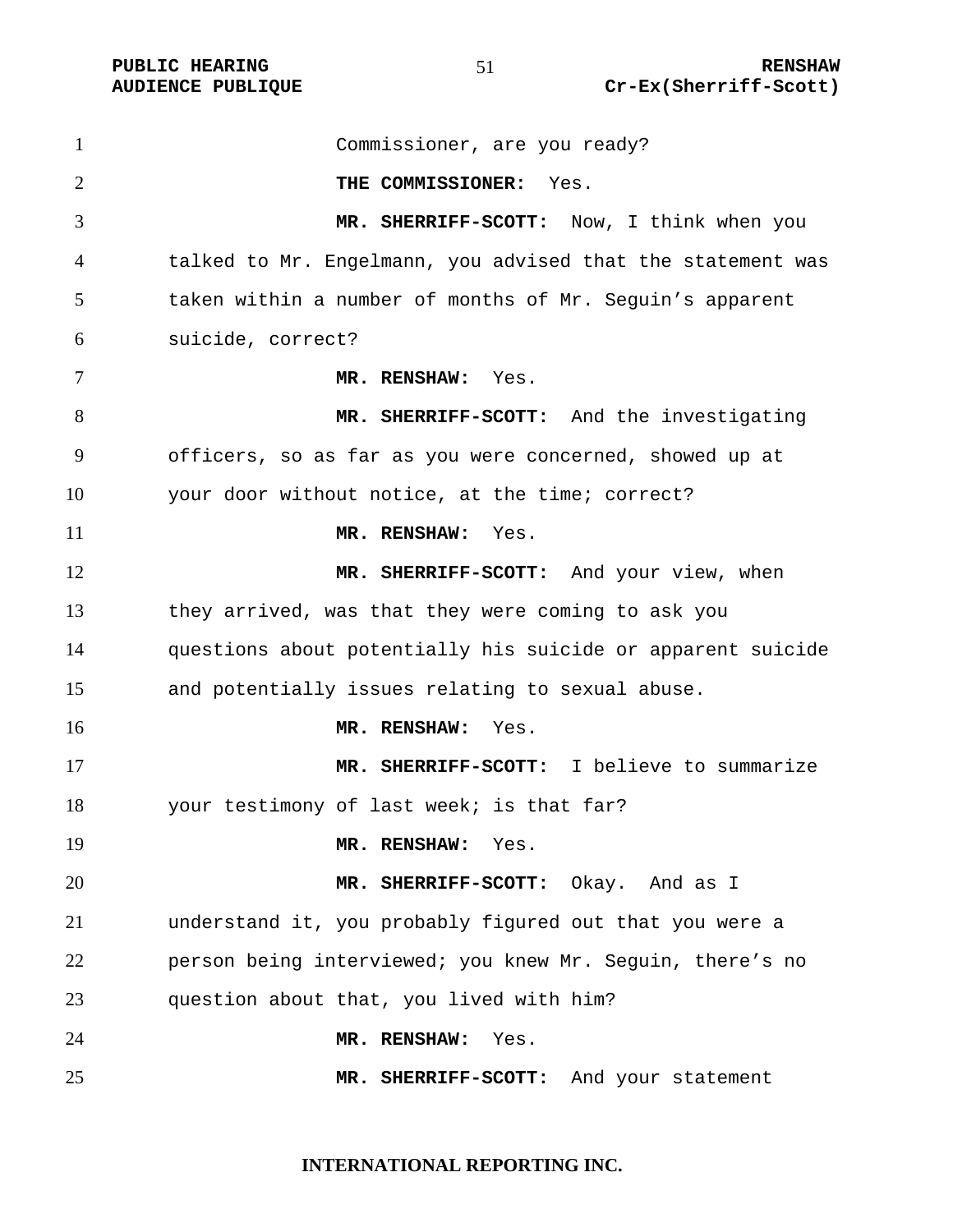indicates that, if we can just track it along, that when you were advised of Mr. Seguin's apparent suicide, you were immediately contacted by Ron Leroux, on that day? **MR. RENSHAW:** Yes. **MR. SHERRIFF-SCOTT:** And he was --your perception, based on his demeanour on the telephone -- was 7 that he was very upset? **MR. RENSHAW:** Yes. **MR. SHERRIFF-SCOTT:** And he was upset because he and Mr. Seguin, to your knowledge, were extremely close friends? **MR. RENSHAW:** Yes. **MR. SHERRIFF-SCOTT:** Yes? It's just the court reporter -- we have to hear the answer. Now, just in terms of Mr. Leroux' -- and his interaction with Mr. Seguin, to your knowledge, Mr. Leroux would have always basically, as you've said, been there frequently; on a daily basis? **MR. RENSHAW:** Yes. **MR. SHERRIFF-SCOTT:** He would have been at Mr. Seguin's parties? **MR. RENSHAW:** Yes. **MR. SHERRIFF-SCOTT:** Certainly the ones while you lived there?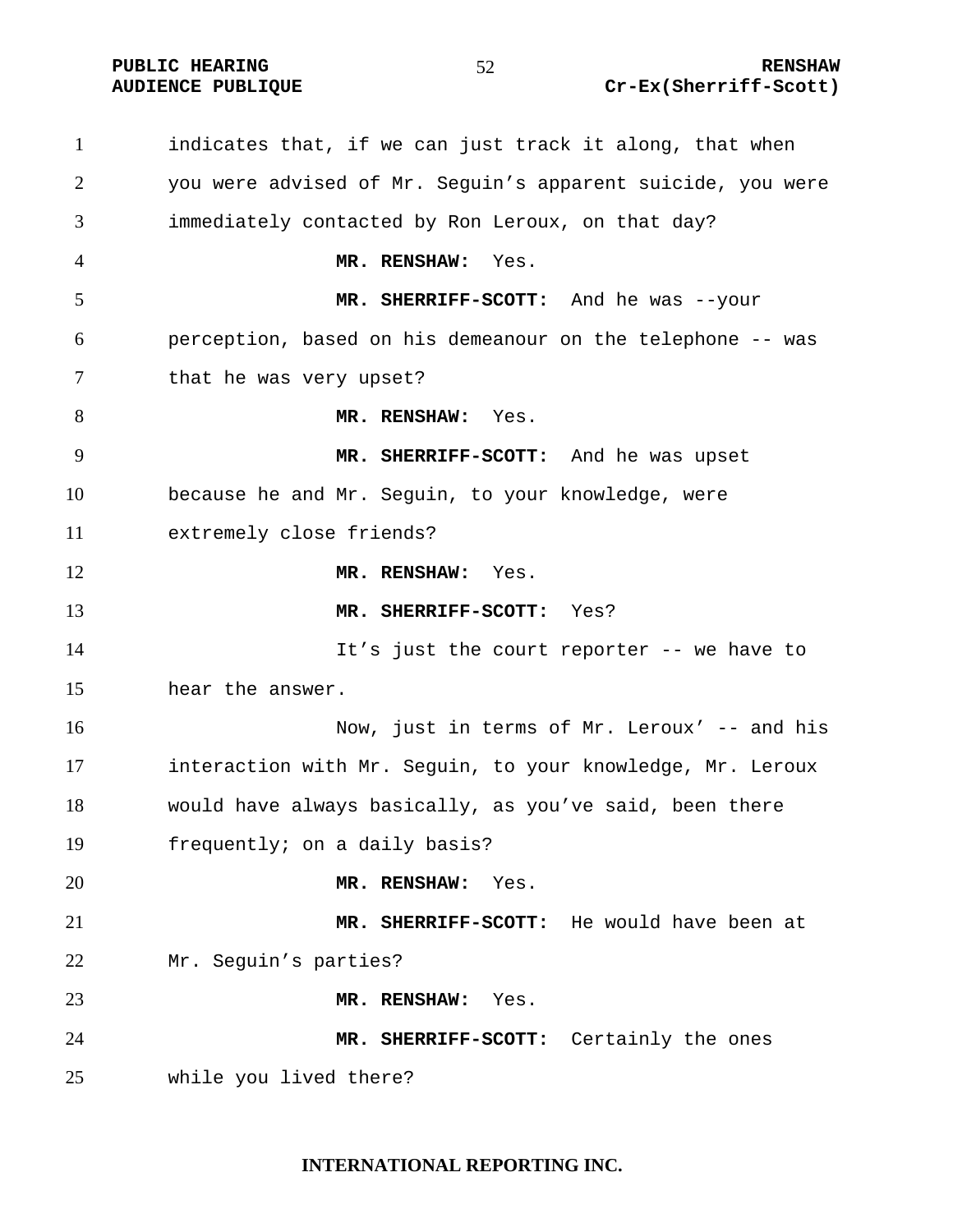**MR. RENSHAW:** Yes. **MR. SHERRIFF-SCOTT:** And you described their relationship, in your statement, as a close, close one, and you said: **"**I don't know if they had thing -- anything going on." Do you remember making that statement? **MR. RENSHAW:** Where are you? Where are you reading there? **MR. SHERRIFF-SCOTT:** That would be at page 2, and the middle of the page it says: **"**Ron Leroux and C-8 lived together. 13 They were kind of funny." And then, "Ron and Ken were very close; I don't 16 know if they had anything going on." **THE COMMISSIONER:** Do you see that now, sir? It's the middle of the page, about --- **MR. SHERRIFF-SCOTT:** The middle of the page, starting with "Ron Leroux"? **THE COMMISSIONER:** So you see the -- right on top, on the video there? **MR. RENSHAW:** Yeah, I do see it. **MR. SHERRIFF-SCOTT:** Okay? 25 And what you meant by that is a physical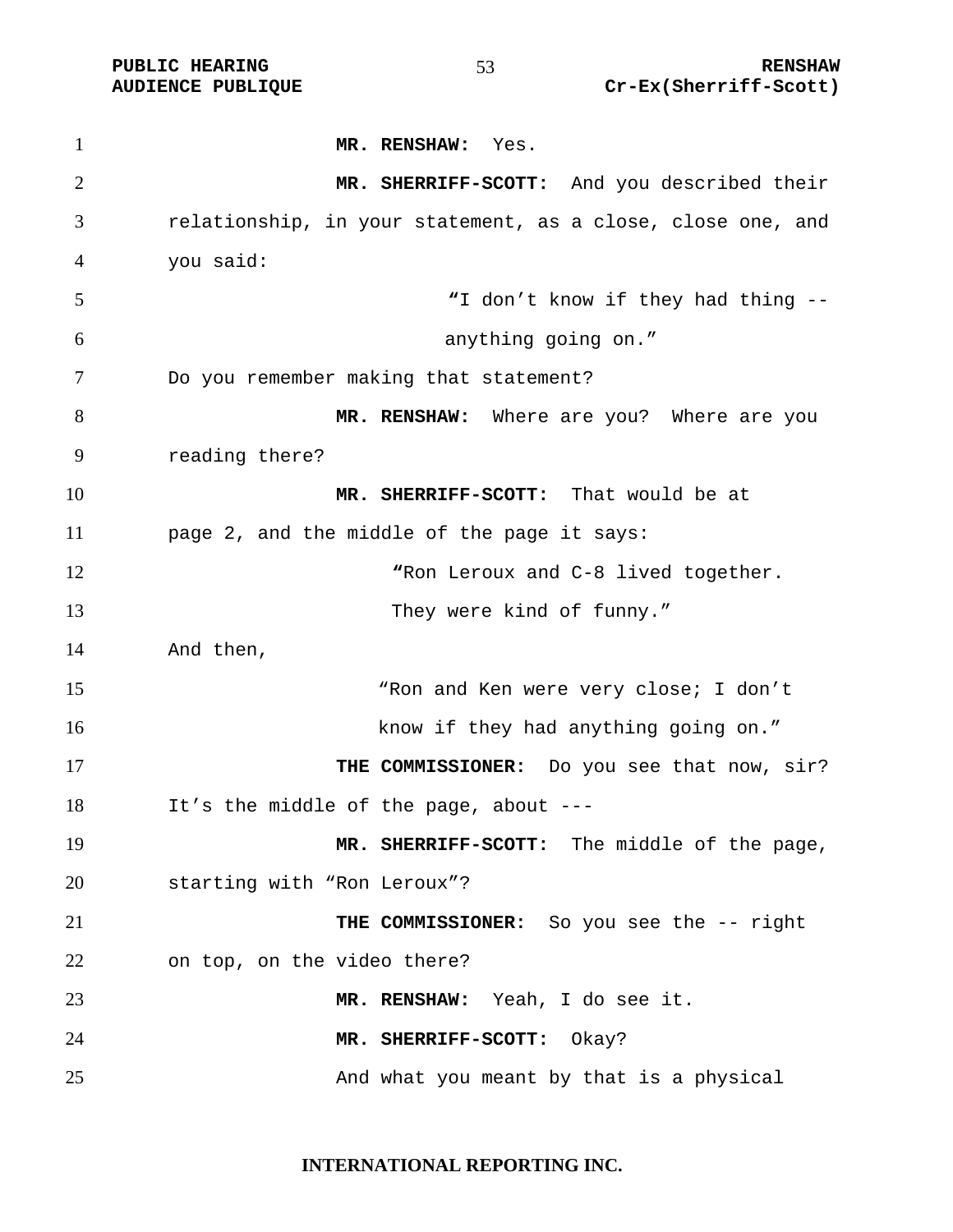**PUBLIC HEARING RENSHAW AUDIENCE PUBLIQUE Cr-Ex(Sherriff-Scott)** 

relationship? You didn't know whether they had a physical relationship? **MR. RENSHAW:** Correct. **MR. SHERRIFF-SCOTT:** Okay. But you were speculating about that because you believed or knew, based on your interactions with these individuals, that they had those kinds of relationships with other people? **MR. RENSHAW:** Correct. **MR. SHERRIFF-SCOTT:** Correct? 10 And when you were testifying about a variety of people attending at Mr. Seguin's, including young probationers drinking alcohol and consuming marijuana, these are the kind of parties where Mr. Seguin and potentially Mr. Leroux would have been? **MR. RENSHAW:** Could you repeat that please? **MR. SHERRIFF-SCOTT:** Last day, I am not sure it was exactly last day, but in your direct examination by Commission counsel, you referred to a variety of parties where young people would attend Mr. Seguin's, including a number of probationers, either then current probationers or ex-probationers; do you remember having those discussions with Mr. Engelmann? **MR. RENSHAW:** Something about it, yes. **MR. SHERRIFF-SCOTT:** Yes. And you testified that they would be consuming alcohol supplied by Mr.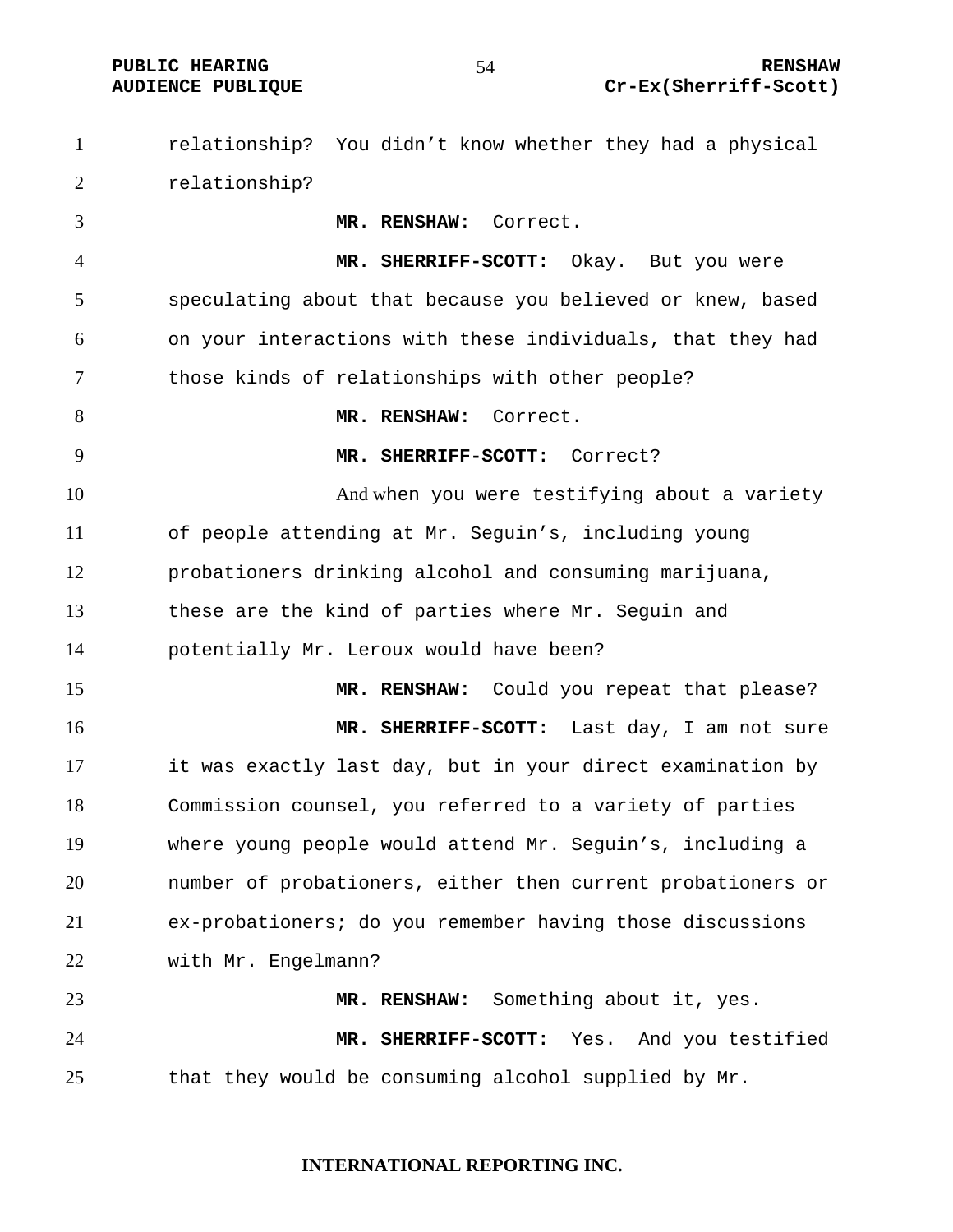**PUBLIC HEARING 65 CONTROLLER STATES AND RENSHAW RENSHAW AUDIENCE PUBLIQUE Cr-Ex(Sherriff-Scott)** 

Seguin, as well as marijuana, either paid for or supplied by Mr. Seguin? **MR. RENSHAW:** Correct. **MR. SHERRIFF-SCOTT:** And I suggest to you that Mr. Leroux would have been in or around these parties as well? **MR. RENSHAW:** Correct. **MR. SHERRIFF-SCOTT:** Okay. And the purpose of these gatherings, am I right, was to promote sexual relations between Mr. Seguin and others, including the probationers? 12 MR. RENSHAW: Can't say for sure. **MR. SHERRIFF-SCOTT:** Is that what your view was at the time? **MR. RENSHAW:** Yes. **MR. SHERRIFF-SCOTT:** Okay. And you know Mr. C-8, as we've established? **MR. RENSHAW:** Yes. **MR. SHERRIFF-SCOTT:** And he resided with Ron Leroux? **MR. RENSHAW:** Yes. **MR. SHERRIFF-SCOTT:** And when Mr. Leroux called you about Mr. Seguin's death, you had, in fact, socialized with Mr. Leroux and Mr. Seguin the night before? **MR. RENSHAW:** Correct.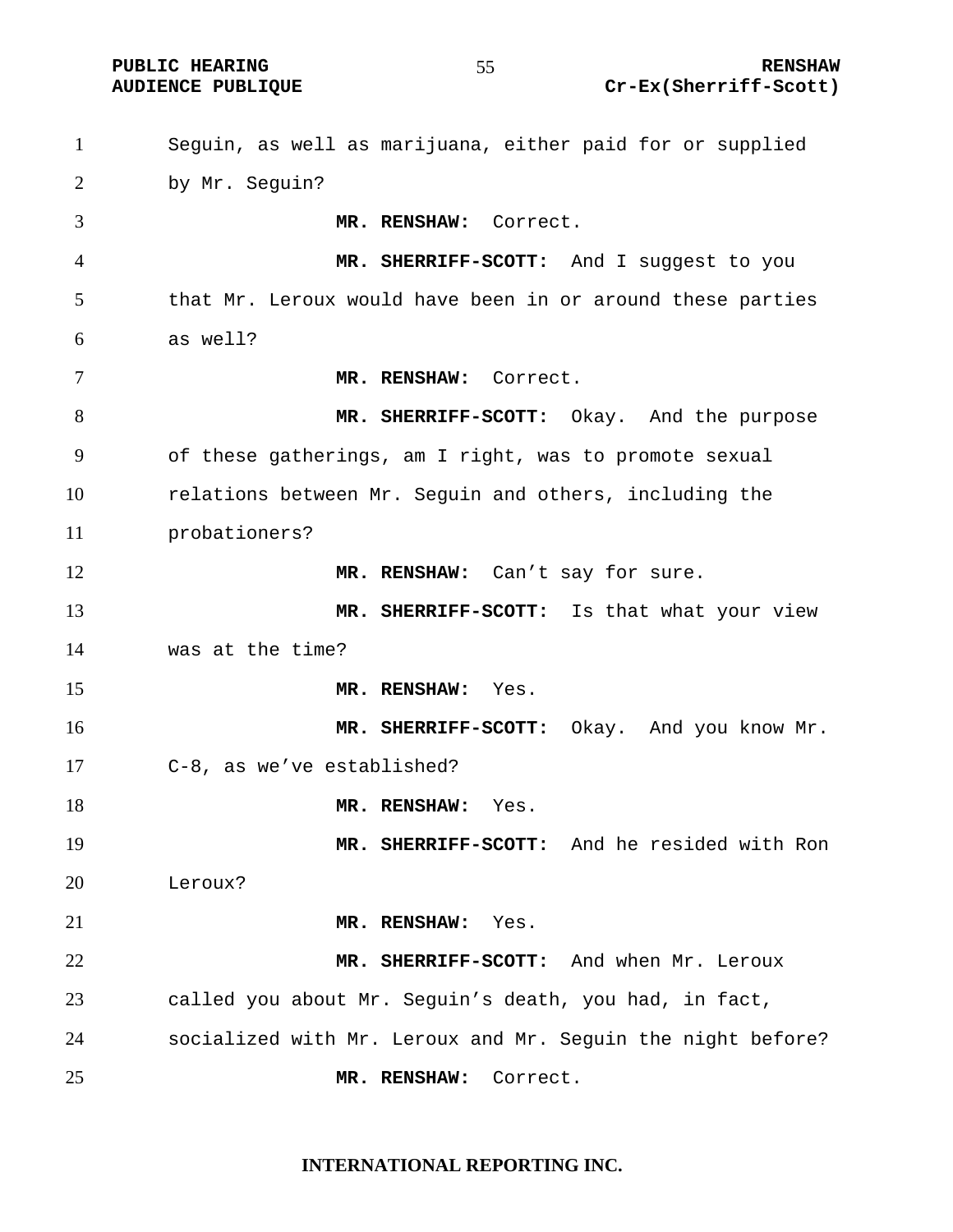**MR. SHERRIFF-SCOTT:** And I believe your testimony was you had occasion, after you'd moved out from Mr. Seguin's, to socialize with both Mr. Leroux and Mr. Seguin any number of times in the year or two following your departure from his house? **MR. RENSHAW:** Correct. **MR. SHERRIFF-SCOTT:** Okay. And you went either over immediately to Mr. Leroux' or ultimately to Mr. Seguin's soon after he called you? **MR. RENSHAW:** Leroux'. **MR. SHERRIFF-SCOTT:** And that's when, I take it, you became involved in discussions with Ron Leroux about what to do with the phone book of Mr. Seguin? **MR. RENSHAW:** Correct. **MR. SHERRIFF-SCOTT:** And that was phone book which, as I suggest, you knew or testified last week, contained a list of probationers? **MR. RENSHAW:** Yes. **MR. SHERRIFF-SCOTT:** And some of those would have been at these parties? **MR. RENSHAW:** Yes. **MR. SHERRIFF-SCOTT:** Smoking, drinking, et cetera? **MR. RENSHAW:** Yes. **MR. SHERRIFF-SCOTT:** Where Mr. Leroux may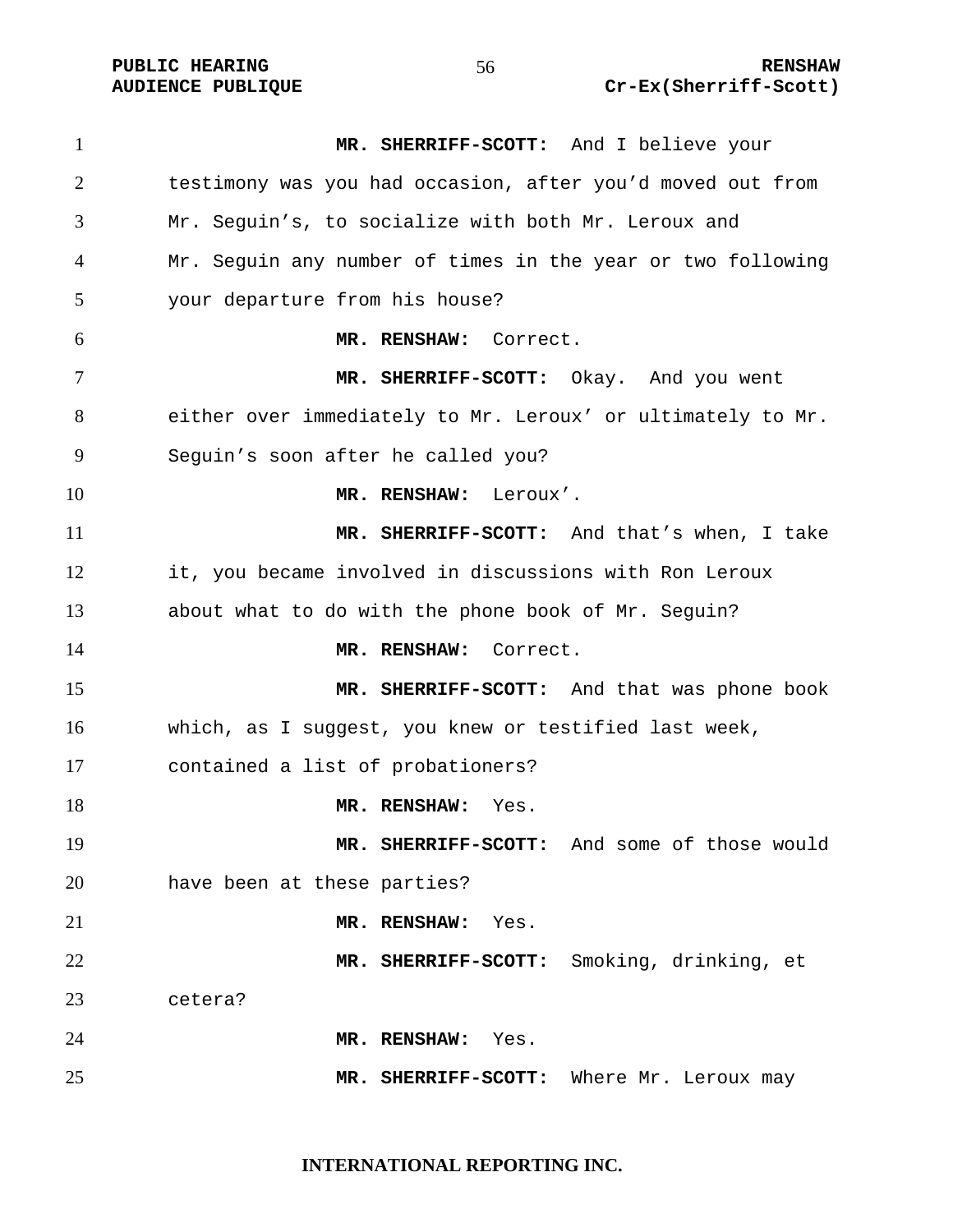have been in attendance? **MR. RENSHAW:** Probably. **MR. SHERRIFF-SCOTT:** Okay. And may I infer or say to you sir, that your relationship with Mr. Leroux at this point was sufficiently close that he involved you in this discussion about how to deal with this phone book? **MR. RENSHAW:** I don't get the jest of your question. **MR. SHERRIFF-SCOTT:** It's not -- it's a suggestion that you had a good friendship with Mr. Leroux, sufficient for him to feel that he could rely on you to be the safekeeper of the phone book, or to deliver it to someone else. **MR. RENSHAW:** I suppose, yes. **MR. SHERRIFF-SCOTT:** Okay. And, in fact, he entrusted you to bring the book to Mr. Seguin's brother? **MR. RENSHAW:** I told him I would. **MR. SHERRIFF-SCOTT:** Okay. But was --- **THE COMMISSIONER:** Okay, one minute. Did he ask you to do that, or are you the one that suggested it? **MR. RENSHAW:** I suggested it. **MR. SHERRIFF-SCOTT:** Now, in your statement, you refer to the fact that Mr. Leroux said he didn't think the police needed it; do you remember that? **MR. RENSHAW:** No, I don't.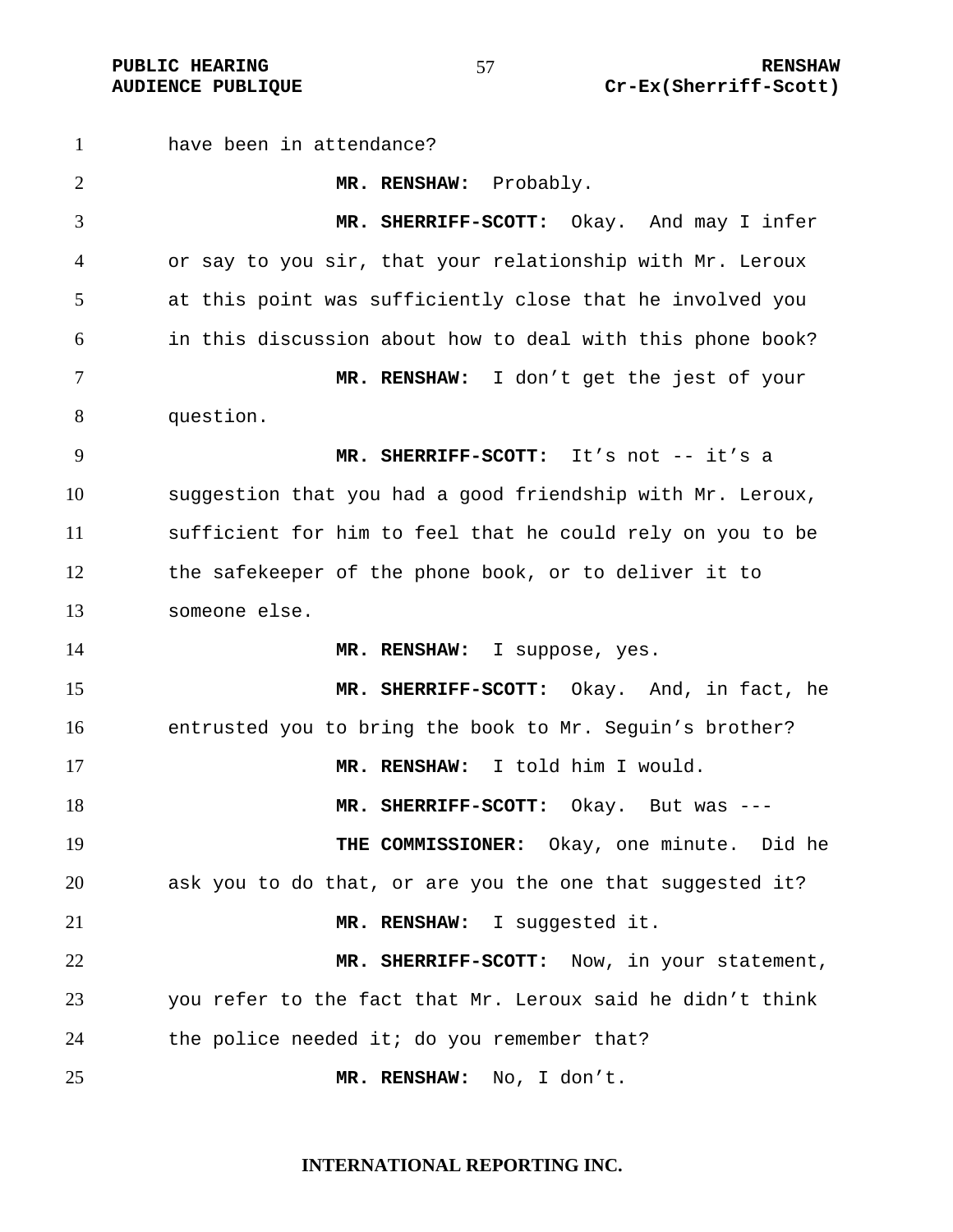| $\mathbf{1}$ | MR. SHERRIFF-SCOTT: Do I need to refresh                   |
|--------------|------------------------------------------------------------|
| 2            | your memory on that, or ---                                |
| 3            | MR. RENSHAW: Sure.                                         |
| 4            | MR. SHERRIFF-SCOTT: --- it's in your                       |
| 5            | statement. I can take you to it if you wish?               |
| 6            | MR. RENSHAW:<br>Sure.                                      |
| 7            | MR. SHERRIFF-SCOTT: Okay. Well, if we can                  |
| 8            | just turn to the third page in -- Commissioner, this is a  |
| 9            | typed version, doesn't have individual page numbers so it  |
| 10           | would be Bates 7057336.                                    |
| 11           | THE COMMISSIONER: Yes. And it's the last                   |
| 12           | big paragraph on that page.                                |
| 13           | MR. SHERRIFF-SCOTT: That's correct, sir.                   |
| 14           | You read very quickly.                                     |
| 15           | THE COMMISSIONER: I do some things                         |
| 16           | correctly here.                                            |
| 17           | MR. SHERRIFF-SCOTT: Quickly, I said.                       |
| 18           | THE COMMISSIONER: Oh, oh, oh.                              |
| 19           | (LAUGHTER/RIRES)                                           |
| 20           | MR. SHERRIFF-SCOTT: When -- it refers to                   |
| 21           | the bottom page -- I'll just refresh your memory sir.      |
| 22           | "I went inside and spoke with Cindy                        |
| 23           | $\cdot$ "                                                  |
| 24           | Now, you're referring to the fact that                     |
| 25           | you're at Mr. Seguin's residence or Mr. Leroux' residence? |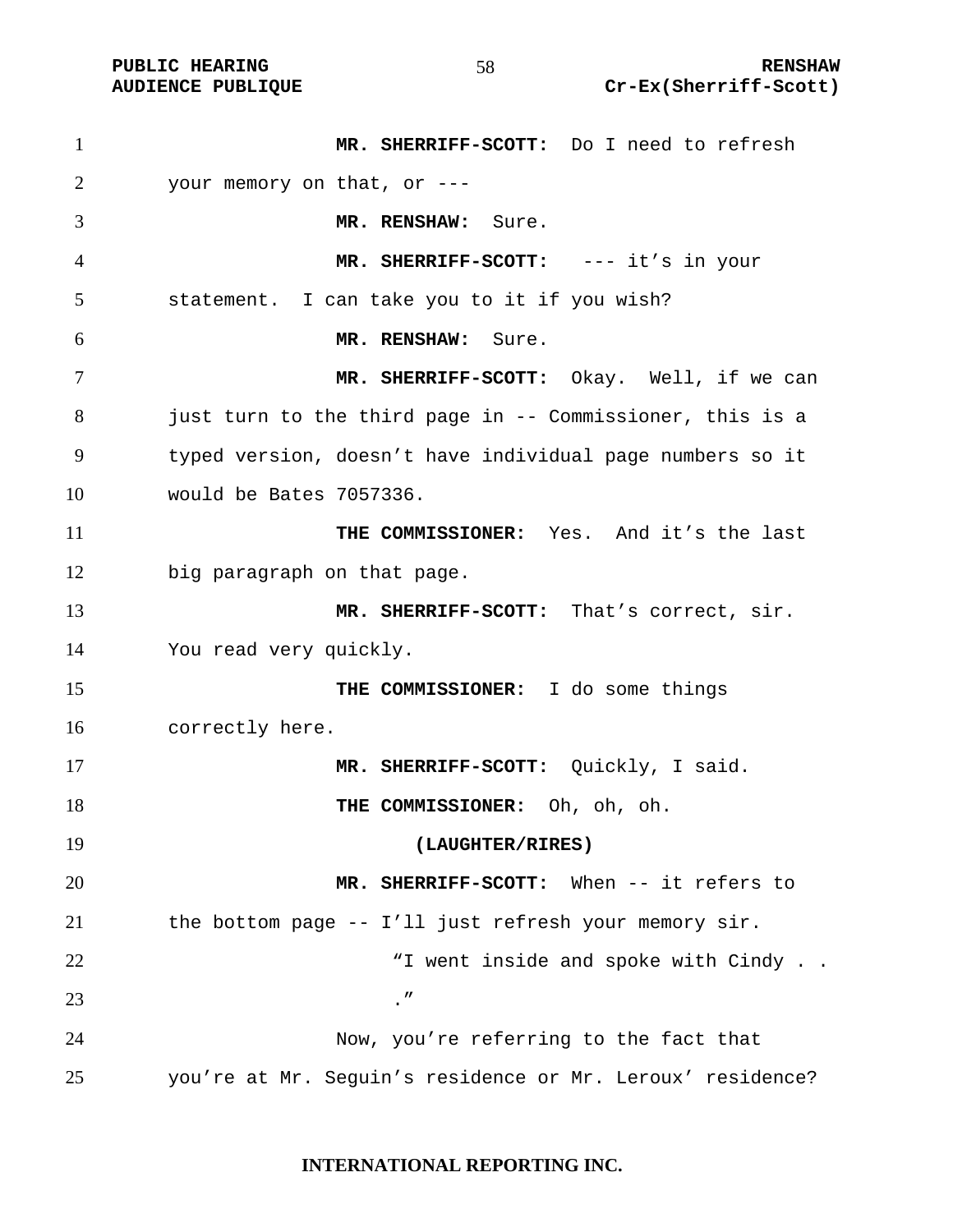I'm not clear. **MR. RENSHAW:** Leroux. **MR. SHERRIFF-SCOTT:** Okay. " . . . Ron said he didn't think the police needed the telephone book so he took it." Is that what you said? 8 MR. RENSHAW: Yeah, if it's there. **MR. SHERRIFF-SCOTT:** Okay. So it wasn't your idea to take it; it was Mr. Leroux' idea to take it. **MR. RENSHAW:** No, take it from the house. **MR. SHERRIFF-SCOTT:** Yes. **MR. RENSHAW:** We were just talking about whose idea was it to give it to Doug; that's two separate things. **MR. SHERRIFF-SCOTT:** Oh, I've switched too quickly. What I meant to say is to remove it from the house at this juncture was Mr. Leroux' idea. **THE COMMISSIONER:** That's correct. **MR. SHERRIFF-SCOTT:** Is that correct? **MR. RENSHAW:** Yes. **MR. SHERRIFF-SCOTT:** It wasn't your idea. **MR. RENSHAW:** No. **MR. SHERRIFF-SCOTT:** And we establish that it would have contained a list of these individuals who we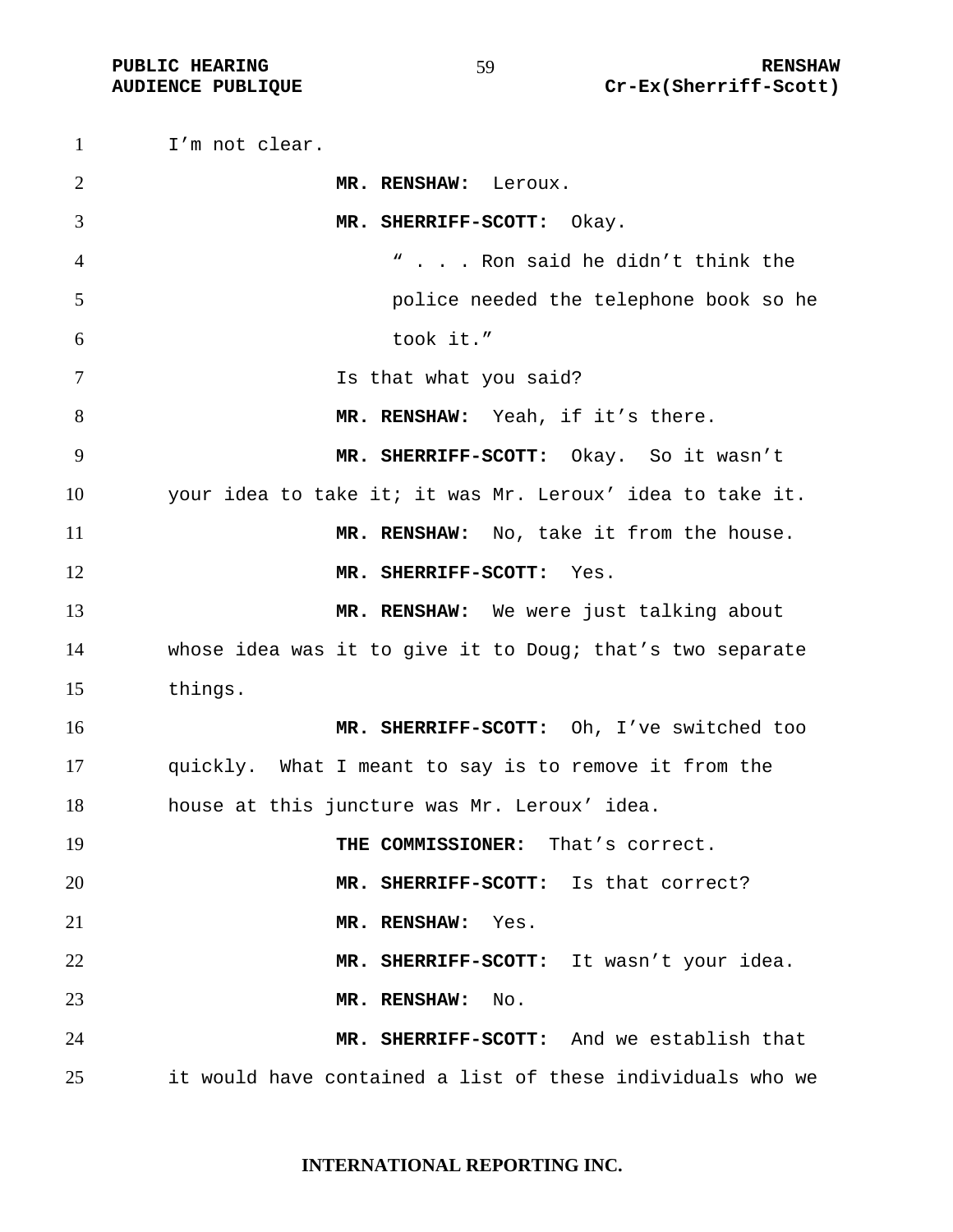just talked about. **MR. RENSHAW:** Yes. **MR. SHERRIFF-SCOTT:** And knowing now what you knew then, that a) they were investigating the circumstances of his death and/or b) that there were concerns of police -- about sexual abuse; what you probably have figured out now is that the police may well have been interested in that book. **MR. RENSHAW:** Yes. **MR. SHERRIFF-SCOTT:** And I suggest that without Mr. Leroux' influence, you would have given it to the police. **MR. RENSHAW:** No. **MR. SHERRIFF-SCOTT:** No? Why not? **MR. RENSHAW:** I don't trust them. **MR. SHERRIFF-SCOTT:** Okay. So, if we can just then turn to page -- the first page of that statement, the top of the page. You refer to your relationship with Mr. Seguin. And down a little bit towards I say the seventh or eighth line, you say: "I couldn't ask for a better probation officer. He was very understanding." And then you go on to describe some things. It's clear that you made no allegations of abuse at this time about Mr. Seguin; correct?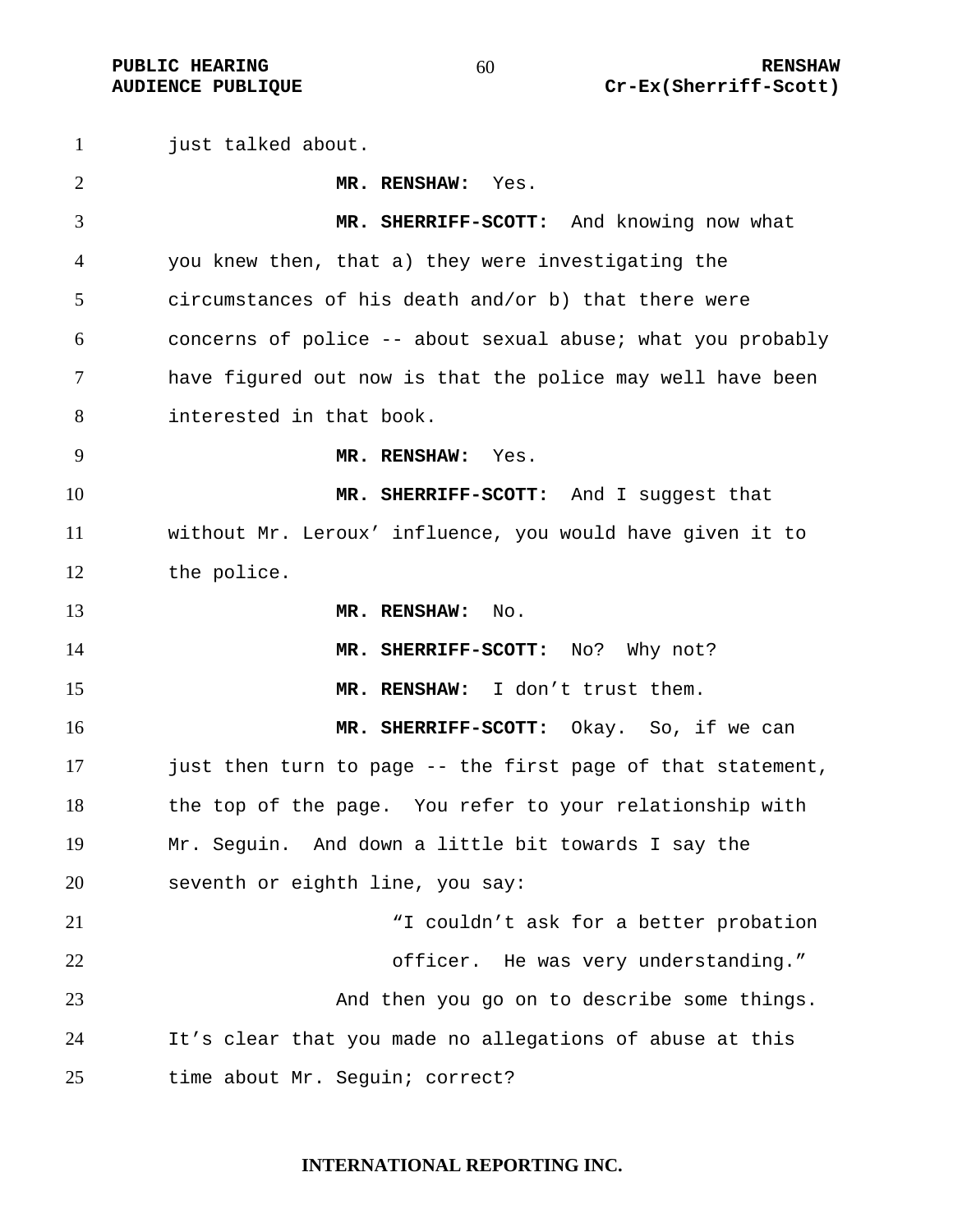**MR. RENSHAW:** Correct. **MR. SHERRIFF-SCOTT:** And you describe in the document what amounted to a continuing relationship over the years after your departure from his house; correct? **MR. RENSHAW:** Could you repeat that please? **MR. SHERRIFF-SCOTT:** You have described for us what amounts to a continuing social relationship -- I should have used that adjective -- following your departure from his residence where you were living? **MR. RENSHAW:** Yes. **MR. SHERRIFF-SCOTT:** While you weren't on probation; correct? **MR. RENSHAW:** Yes. **MR. SHERRIFF-SCOTT:** Now, I guess if this suggestion -- I just want to clarify this -- if the suggestion that the characterization of Mr. Leroux or Mr. Seguin as "you couldn't have asked for a better and more understanding probation officer", if that is your allegation at the time, how do you reconcile with that with your later allegation of abuse? Is this statement not accurate because of your concerns about being forthcoming with the police officer, Mr. McDonell or --- **MR. RENSHAW:** Probably. **MR. SHERRIFF-SCOTT:** Okay. So it wouldn't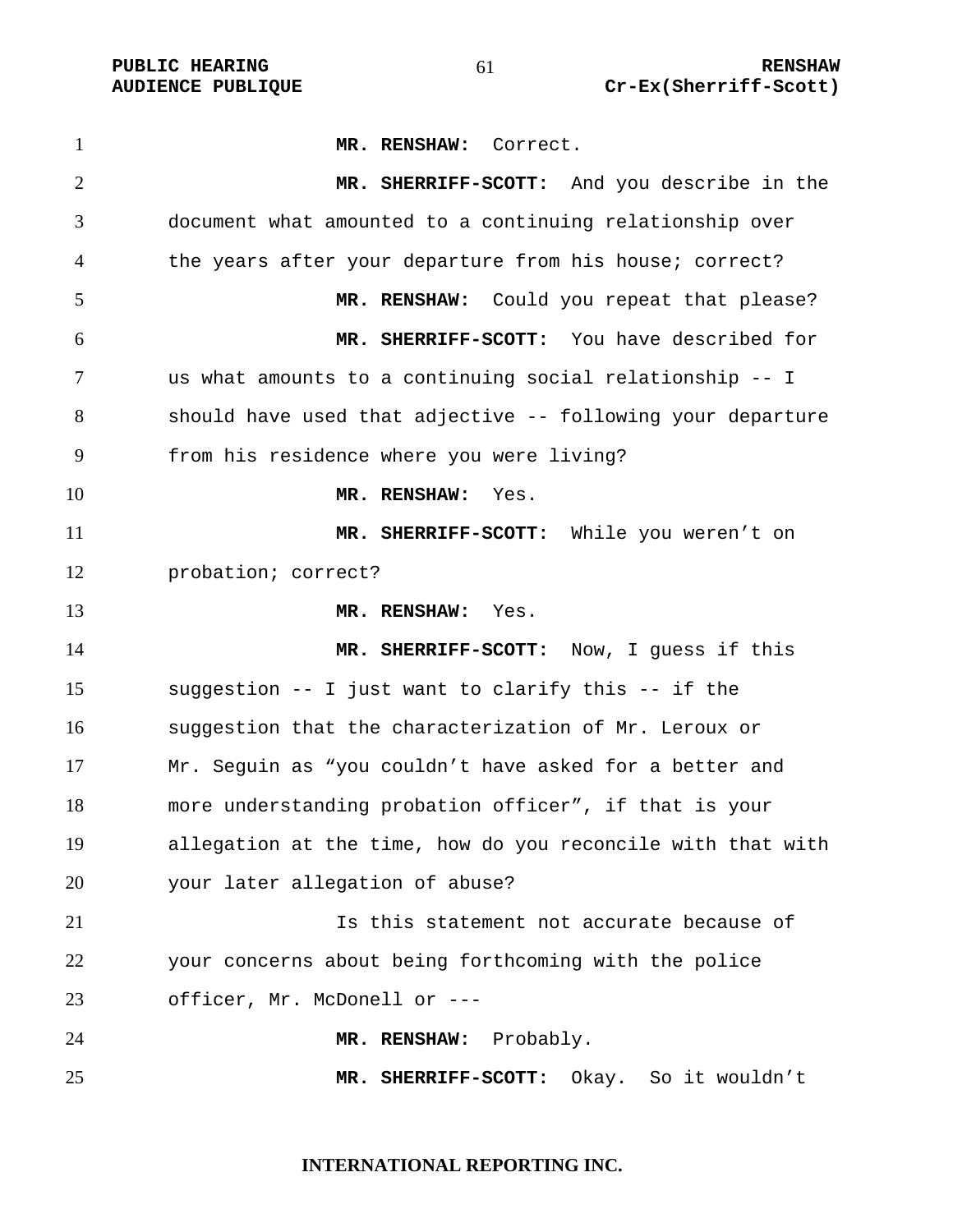**PUBLIC HEARING**  $\overline{62}$   $\overline{62}$   $\overline{84}$  RENSHAW

# **AUDIENCE PUBLIQUE Cr-Ex(Sherriff-Scott)**

have been truthful at the time, based on your later allegation, to say that he was the best probation officer you could have asked for considering that he abused you. **MR. RENSHAW:** Obviously. **MR. SHERRIFF-SCOTT:** Okay. So you weren't honest with the police officer when you said that? **MR. RENSHAW:** If that's what it says, then I probably wasn't. **MR. SHERRIFF-SCOTT:** Okay. And you did say, in this statement, that Mr. -- you talked about his sexual orientation -- Mr. Seguin and that he liked pornography but you didn't say that he was a pedophile or an abuser at this time, at least; is that fair? **MR. RENSHAW:** I believe so. **MR. SHERRIFF-SCOTT:** Okay. And you had never suggested at this juncture, he was abusing probationers; correct? **MR. RENSHAW:** Nor do I believe that question was ever asked. **MR. SHERRIFF-SCOTT:** Fair enough. And last day or last week, you said Officer McDonell was hassling you "looking for ways to put me in jail". Do you remember saying that? **MR. RENSHAW:** Yes. **MR. SHERRIFF-SCOTT:** So, can I suggest to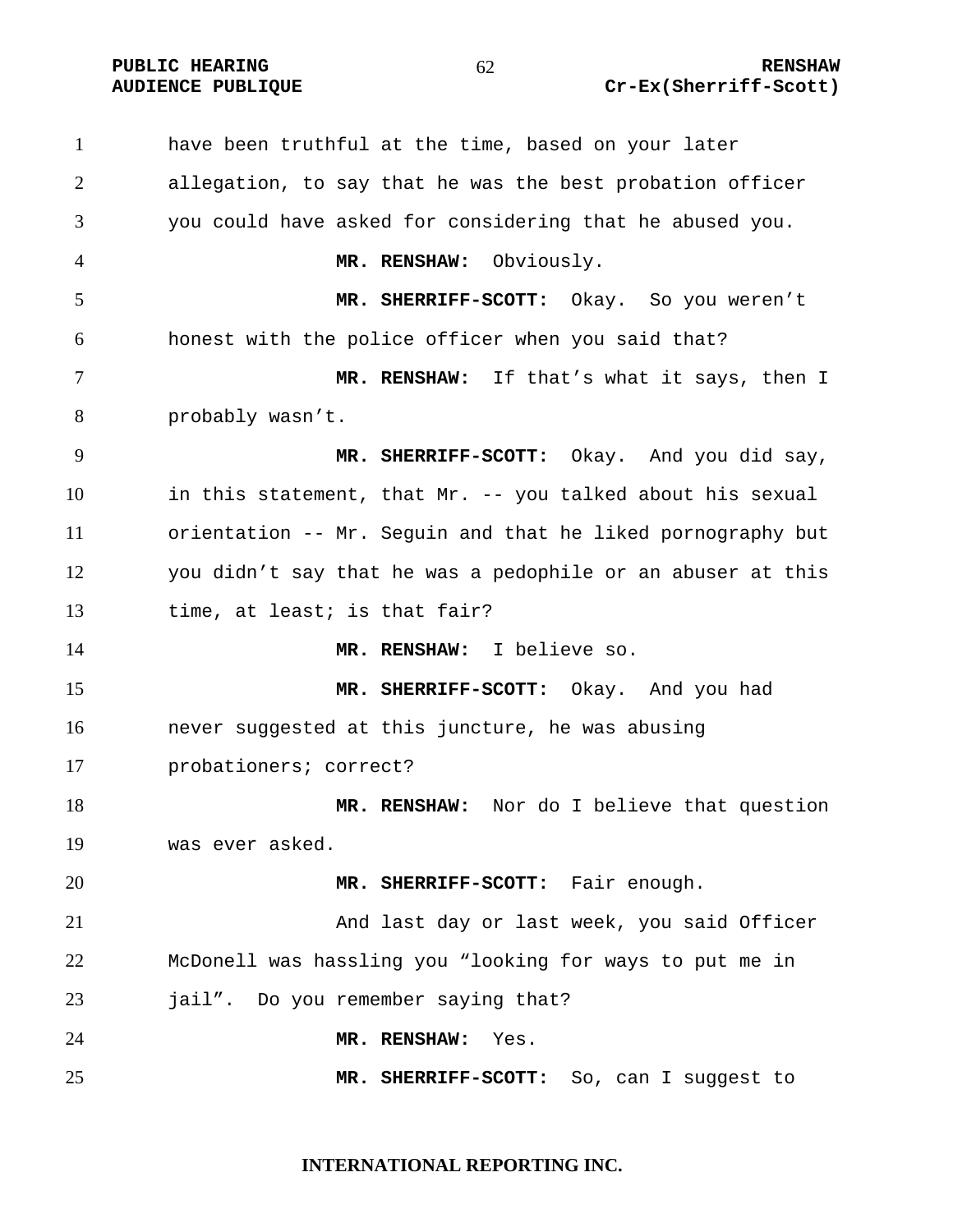you that you were not honest with the police officer on this point because you were concerned that if you were forthcoming with information about your relationship and other information you had, it may have led to some inquiry or harassment or some action by the officer against you? **MR. RENSHAW:** Possible. **MR. SHERRIFF-SCOTT:** All right. Now if we could turn to Exhibit 543A; sorry the proper Exhibit 543. Do you have that turned up Mr. Renshaw? **MR. RENSHAW:** Yes, I do. **MR. SHERRIFF-SCOTT:** Okay, that's a nine-page document; correct? **MR. RENSHAW:** Would you like me to count it? **MR. SHERRIFF-SCOTT:** No, but if you turn to the last page and we accept the pagination, it's roughly nine pages; do you agree with that? **MR. RENSHAW:** Yeah. **MR. SHERRIFF-SCOTT:** It would have been written out in hand by the officer in front of you. **MR. RENSHAW:** I believe so. **MR. SHERRIFF-SCOTT:** And you would have signed each and every page in the lower right-hand corner. Those are your initials on each page, aren't they? **MR. RENSHAW:** Yes. **MR. SHERRIFF-SCOTT:** And your statement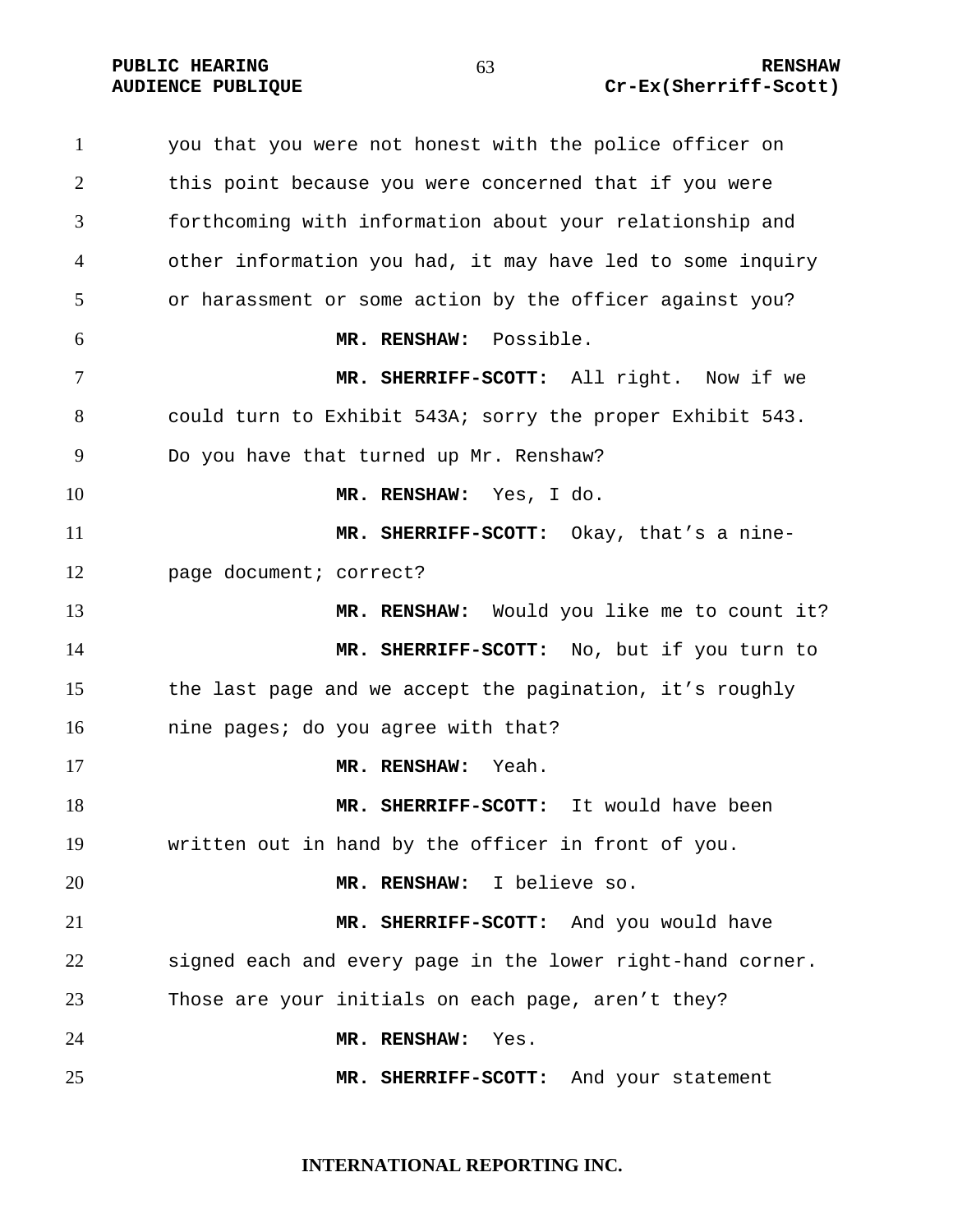PUBLIC HEARING  $64$  RENSHAW **AUDIENCE PUBLIQUE Cr-Ex(Sherriff-Scott)** 

signature at the back is -- that is your signature, at the last page? **MR. RENSHAW:** Yes. **MR. SHERRIFF-SCOTT:** Okay; and I take that when you initialed the pages, you were signifying your agreement with the contents? **MR. RENSHAW:** I believe so. **MR. SHERRIFF-SCOTT:** Okay. Now, you said last time, last week -- am I right that whatever questions they asked you, the information that shows up in this written document essentially summarizes things that you were telling them? **MR. RENSHAW:** I believe that's the point of it. **MR. SHERRIFF-SCOTT:** Absolutely. I don't want to be cute; I'm just trying to be clear, okay? And when you testified last week, and there was reference to the affidavit, one of the affidavits you'd executed in Mr. Bourgeois' office, there was a statement that you made, that the interview with the police with the police Officer was 15 minutes, short and sweet. Do you remember that? **MR. RENSHAW:** Yes. **MR. SHERRIFF-SCOTT:** I suggest to you what you were doing there was trying to distance yourself from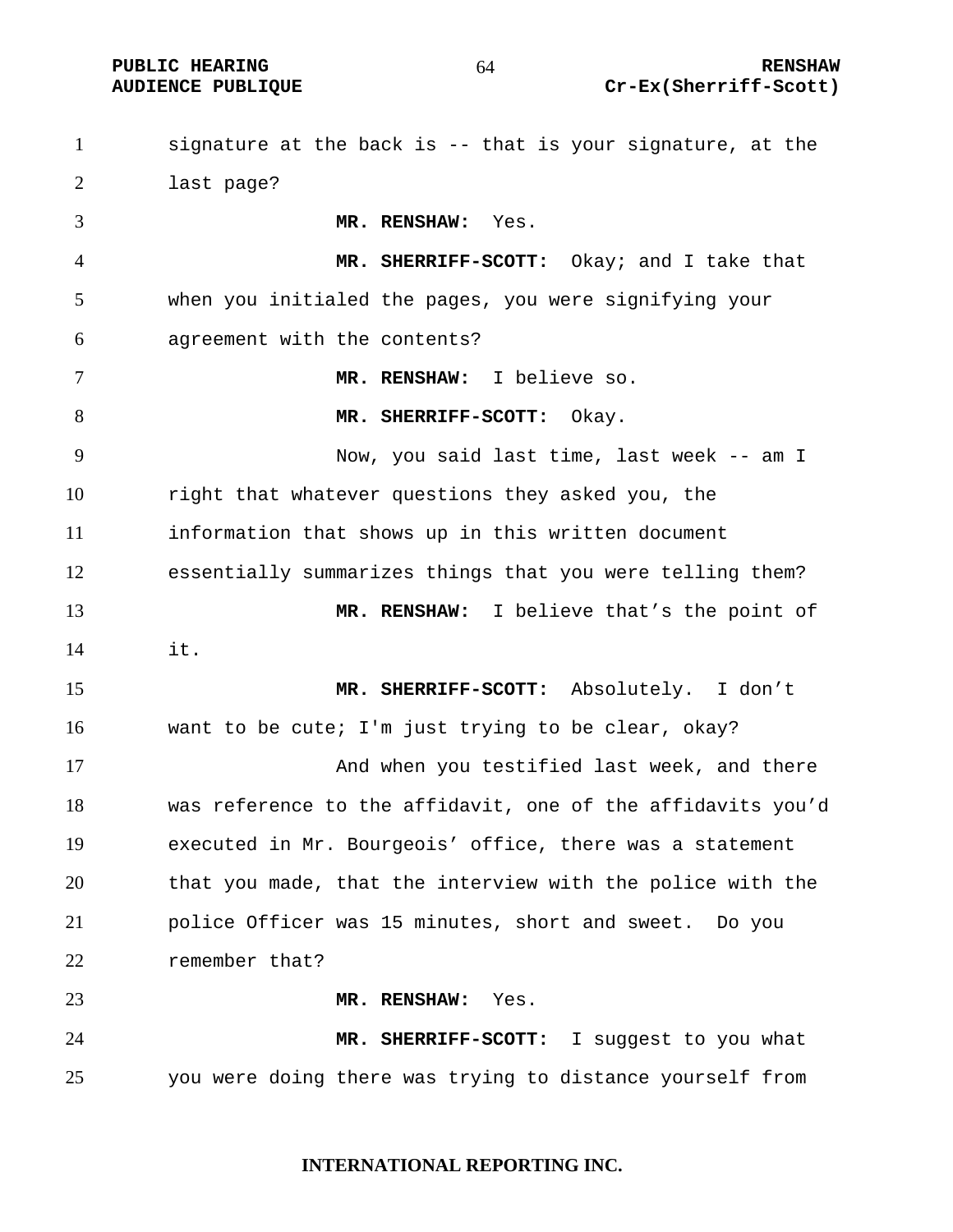the statement. **MR. RENSHAW:** And why would I do that? **MR. SHERRIFF-SCOTT:** Well, because you weren't honest in the statement, were you? **MR. RENSHAW:** No, obviously. **MR. SHERRIFF-SCOTT:** And so --- **MR. RENSHAW:** Nor am I hiding that. **MR. SHERRIFF-SCOTT:** By suggesting that it was 15 minutes when in fact, they recorded 9 pages of information from you, and they say it was over an hour and 40 minutes, or thereabouts. Your suggestion --- **MR. RENSHAW:** I don't remember it being that long. **MR. SHERRIFF-SCOTT:** Fair enough. But I suggest you were trying to minimize the effect of the statement for your own advantage, isn't that fair? **MR. RENSHAW:** No; I couldn't answer that question. **MR. SHERRIFF-SCOTT:** Now, coming back to your own statements to police, we could turn up document number 713227. Which is a November 5, 1997 statement? It is Commission tab three. It's the document that the Commission has given notice on, and Mr. Engelmann referred to you. 25 Five-five-three (553); thank you.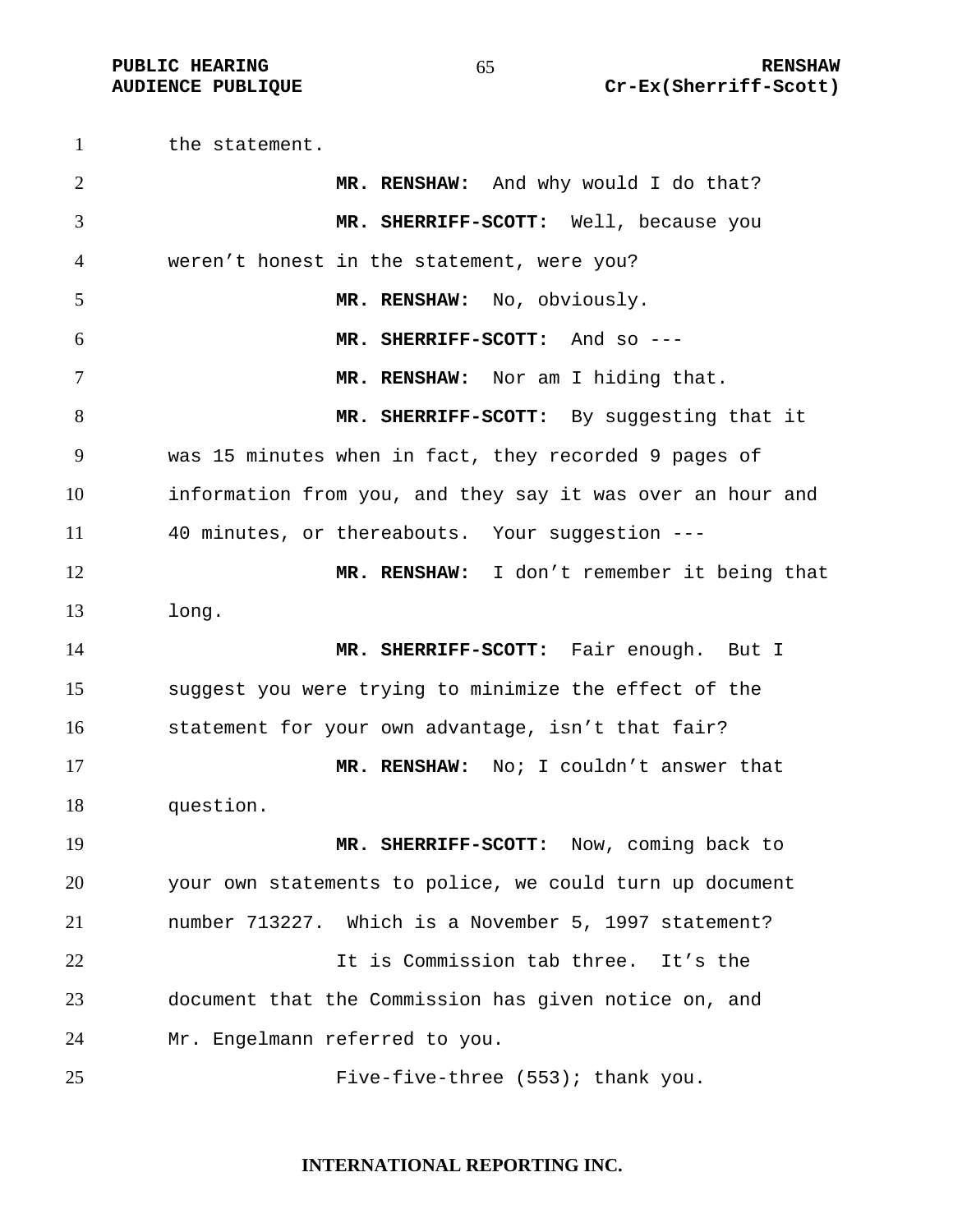Now, just to be clear, Mr. Renshaw, last week you referred to a number of people who you contended that you saw at Malcolm MacDonald's cottage on his island, and a number of those included persons employed by my client. And leaving aside Mr. Charles MacDonald, for a moment, am I correct that you never told police that you saw any other of my clients at Charles MacDonald's cottage in any statement you gave, sir? **THE COMMISSIONER:** Do you understand who his clients are? **MR. RENSHAW:** They're the church. **MR. SHERRIFF-SCOTT:** I act for the Diocese. **THE COMMISSIONER:** Pardon me? **MR. RENSHAW:** The Church. **THE COMMISSIONER:** Like, the -- Bishop 16 LaRocque; the others that were named. **MR. RENSHAW:** Sure. **THE COMMISSIONER:** Okay. **MR. RENSHAW:** I'm not sure how to answer that question. **MR. SHERRIFF-SCOTT:** Well, I looked in vain in your statements to find such a reference and did not. Do you -- what I'm really asking you, to see if we can short circuit this is, do you accept that you did not tell the police or even Mr. Dunlop that you saw persons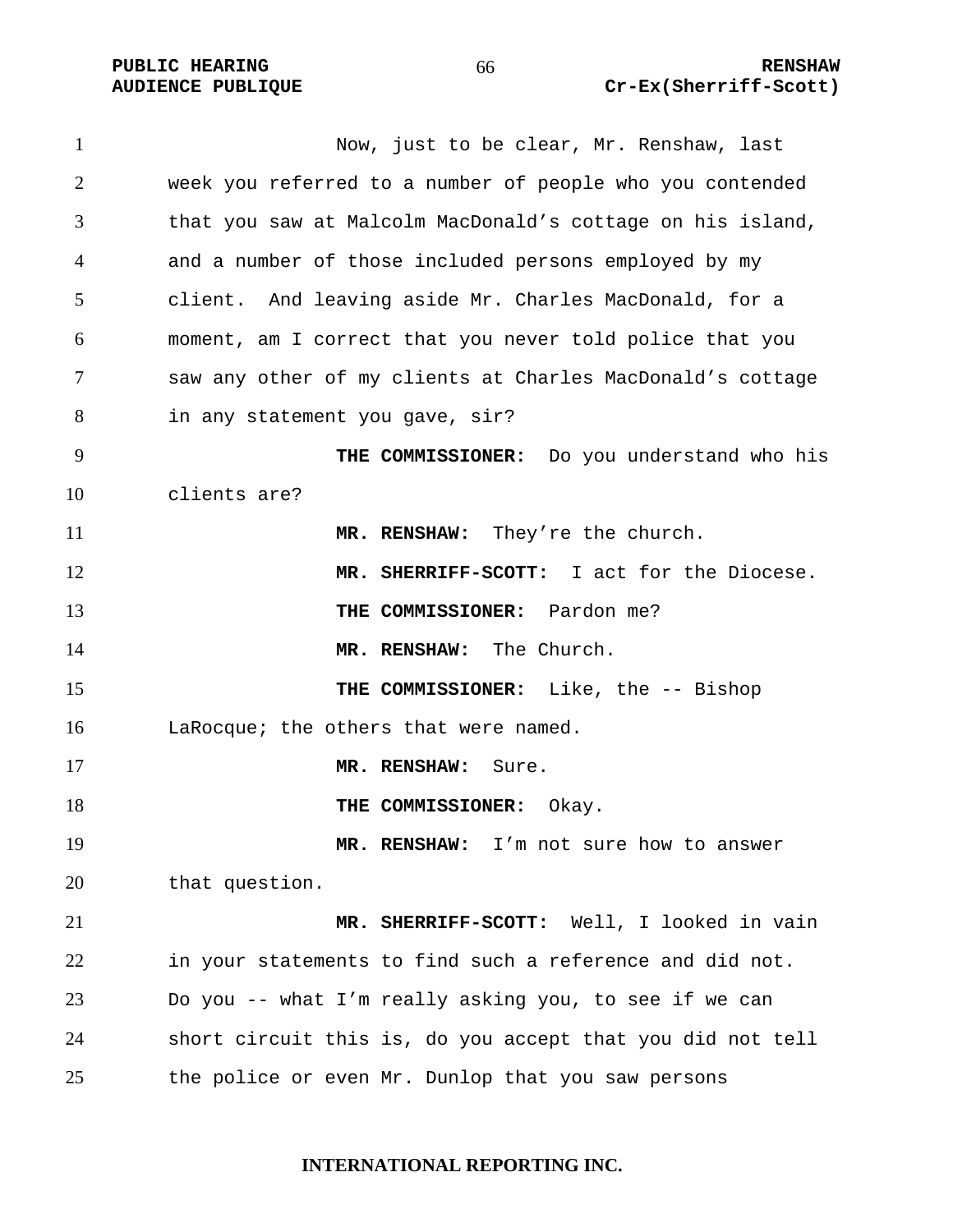**PUBLIC HEARING**  $67$  **RENSHAW** 

# **AUDIENCE PUBLIQUE Cr-Ex(Sherriff-Scott)**

associated with my client, other than Charles MacDonald on Mr. Malcolm MacDonald's island? **MR. RENSHAW:** I have told Perry Dunlop that. **MR. SHERRIFF-SCOTT:** But you see, sir, it doesn't turn up in your statement to him. And I can take you to it, if you wish. And we can walk through every page of it. It is not there. **MR. RENSHAW:** There's less -- when he -- for instance, when you go to those pictures, each picture you come to I'm asked where and when I saw this person. **MR. SHERRIFF-SCOTT:** So, am I right then that you're saying --- **MR. RENSHAW:** Your clients are in those pictures. **MR. SHERRIFF-SCOTT:** Well the only people in 16 those pictures are priests and police officers, with one exception, isn't that right? **MR. RENSHAW:** I'm not sure. **MR. SHERRIFF-SCOTT:** Well, that is the case, sir. **MR. RENSHAW:** Well. **MR. SHERRIFF-SCOTT:** And I can walk you through this laboriously, or, if you're not comfortable with that, I take your point. I guess the documents, in the end, will speak for themselves. You're not prepared to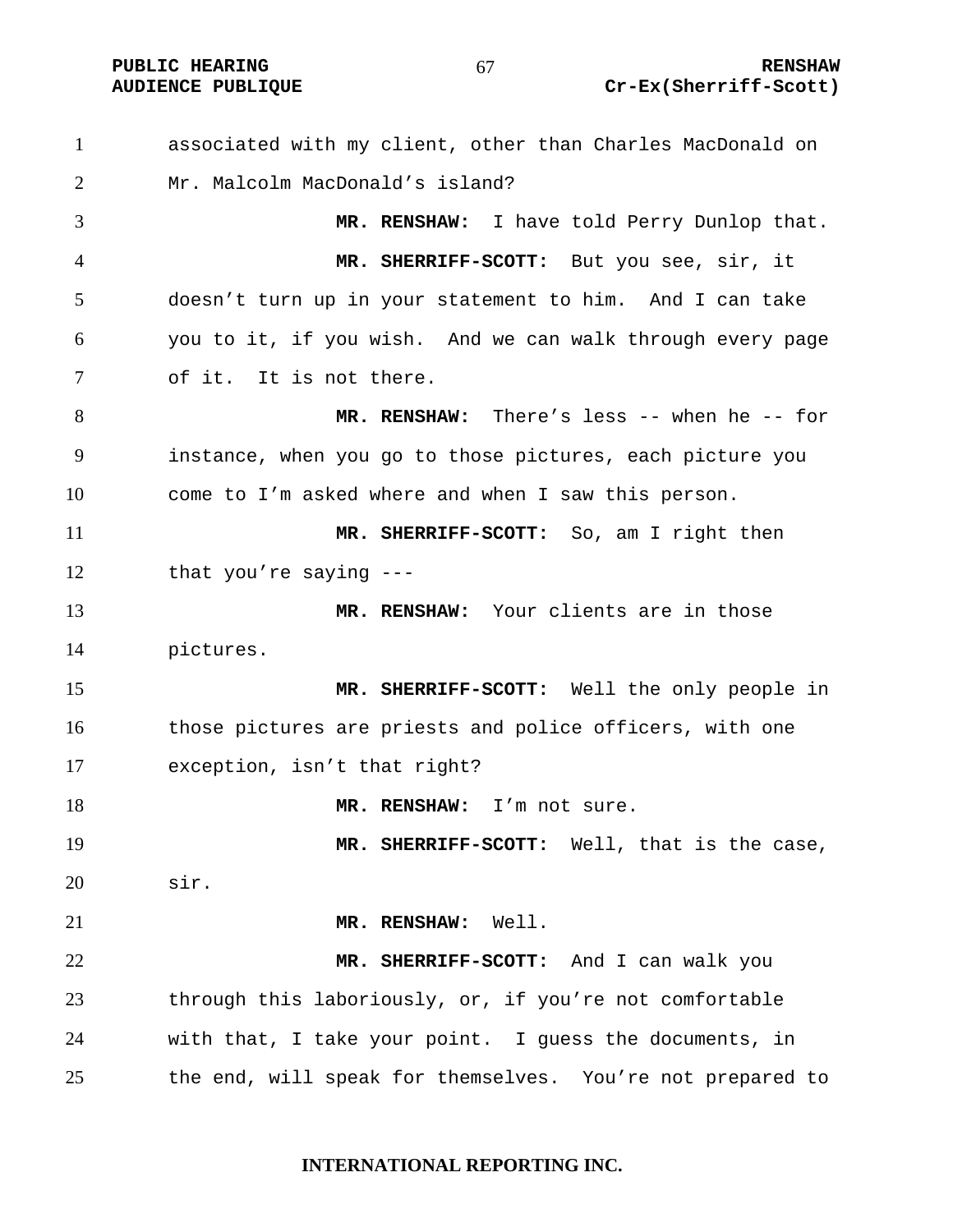**PUBLIC HEARING 68** 68 RENSHAW

# **AUDIENCE PUBLIQUE Cr-Ex(Sherriff-Scott)**

admit that you never told authorities that you never saw people other than Charles MacDonald, associated with my client, at Charles MacDonald's. **MR. RENSHAW:** Correct. **MR. SHERRIFF-SCOTT:** Fair enough. Now, on the statement we just turned up, Exhibit 553, at page 6 of 11, for the record, 7050921 Bates Page. Now, you refer here, in the middle of the page -- you'll see the reference to Dupuis, the third time down. Why don't you take a moment and read the exchange that follows --- **THE COMMISSIONER:** Starting with, "We'd discussed earlier…?" **MR. SHERRIFF-SCOTT:** Yes, "We discussed earlier," and following down to "One of Charlie's friends…" If you could just look at that for a moment, and then I want to ask you some questions. Okay? **MR. RENSHAW:** Okay. **MR. SHERRIFF-SCOTT:** Am I right that Ron Leroux would have traveled to Florida and Montreal and Atlanta with Mr. Seguin? **MR. RENSHAW:** I'm not sure if he went to Atlantic City or not; but yeah, the other two places I know

### **INTERNATIONAL REPORTING INC.**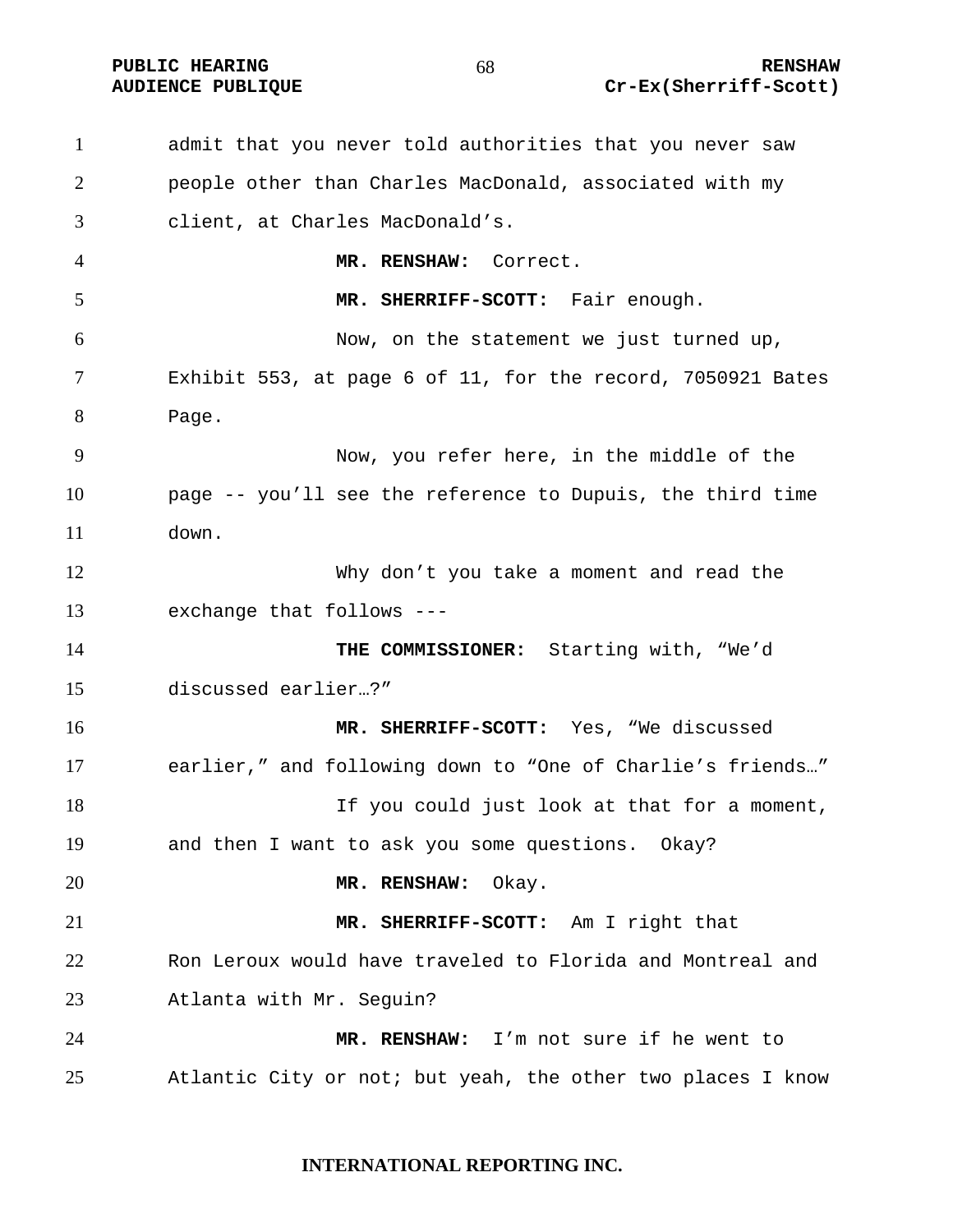he did. **MR. SHERRIFF-SCOTT:** Okay. And he would have gone there with Malcolm and Mr. Seguin? **MR. RENSHAW:** And Father Charlie. **MR. SHERRIFF-SCOTT:** And C-8? **MR. RENSHAW:** Yes. **MR. SHERRIFF-SCOTT:** Yes? On a number of occasions, correct? **MR. RENSHAW:** Yes. **MR. SHERRIFF-SCOTT:** Okay. And you're referring here to, in this statement, a group of people whose sexual orientation you're characterizing? Correct? **MR. RENSHAW:** I believe so. **MR. SHERRIFF-SCOTT:** And you're including Ron Leroux in that group? **MR. RENSHAW:** Yes. **MR. SHERRIFF-SCOTT:** And at the top of the next page, refers to a conversation that you report with Mr. Seguin about their trips to Florida, and you refer to a gay strip, and you would have included Mr. Leroux in those activities? **MR. RENSHAW:** Yes. **MR. SHERRIFF-SCOTT:** Okay. **THE COMMISSIONER:** Well, in fairness from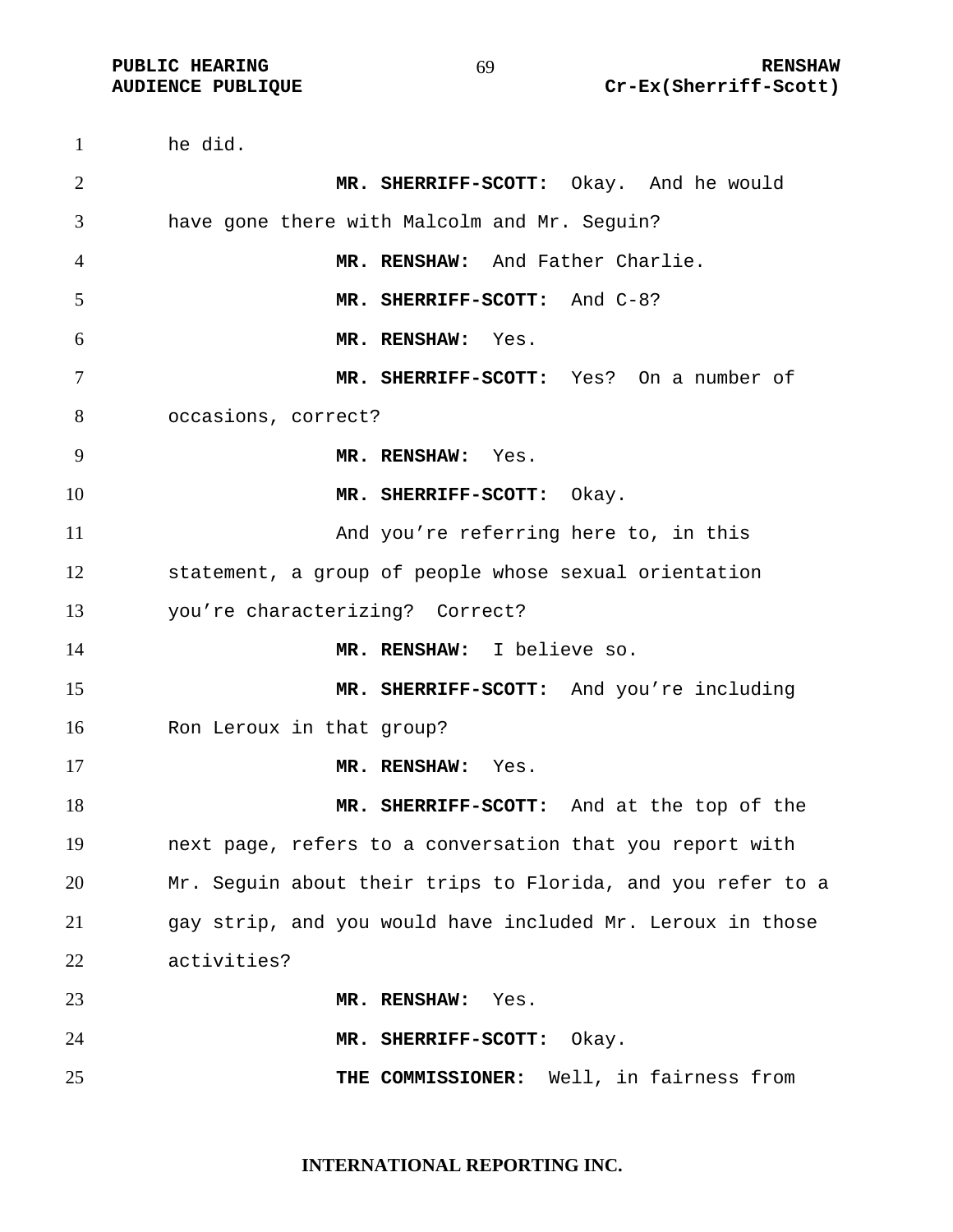#### **PUBLIC HEARING**  $\begin{array}{ccc} 70 & 70 \end{array}$  **RENSHAW AUDIENCE PUBLIQUE Cr-Ex(Sherriff-Scott)**

what I can see there, his answer is, from the conversation with Ken Seguin, about their trips to Florida. I mean -- - **MR. SHERRIFF-SCOTT:** Yes, he's reporting a conversation with Mr. Seguin in which Mr. Seguin reports this. **THE COMMISSIONER:** Right. **MR. SHERRIFF-SCOTT:** That's what I -- and the Officer says, "Now all these previous people that you mentioned…" and that's why I wanted to clarify with the witness that would have included, to his knowledge, at least, reported for Mr. Seguin, Mr. Leroux. **THE COMMISSIONER:** M'hm. **MR. ENGELMANN:** (Off mic) … Just so we're clear, Mr. Leroux's name isn't mentioned in the statement. **MR. SHERRIFF-SCOTT:** I do appreciate that; that's why I'm asking the witness to talk about it, and he -- I think he's already agreed with me, which is -- you refer here to the sexual orientation of this group, including Mr. Leroux, and you refer to a number of people, going to what you describe as a gay strip and I suggest to you you either implicitly or meant to refer to include Mr. Leroux in that category. Is that fair? **MR. RENSHAW:** I suppose, yeah. **MR. SHERRIFF-SCOTT:** Okay. **THE COMMISSIONER:** Well, you know ---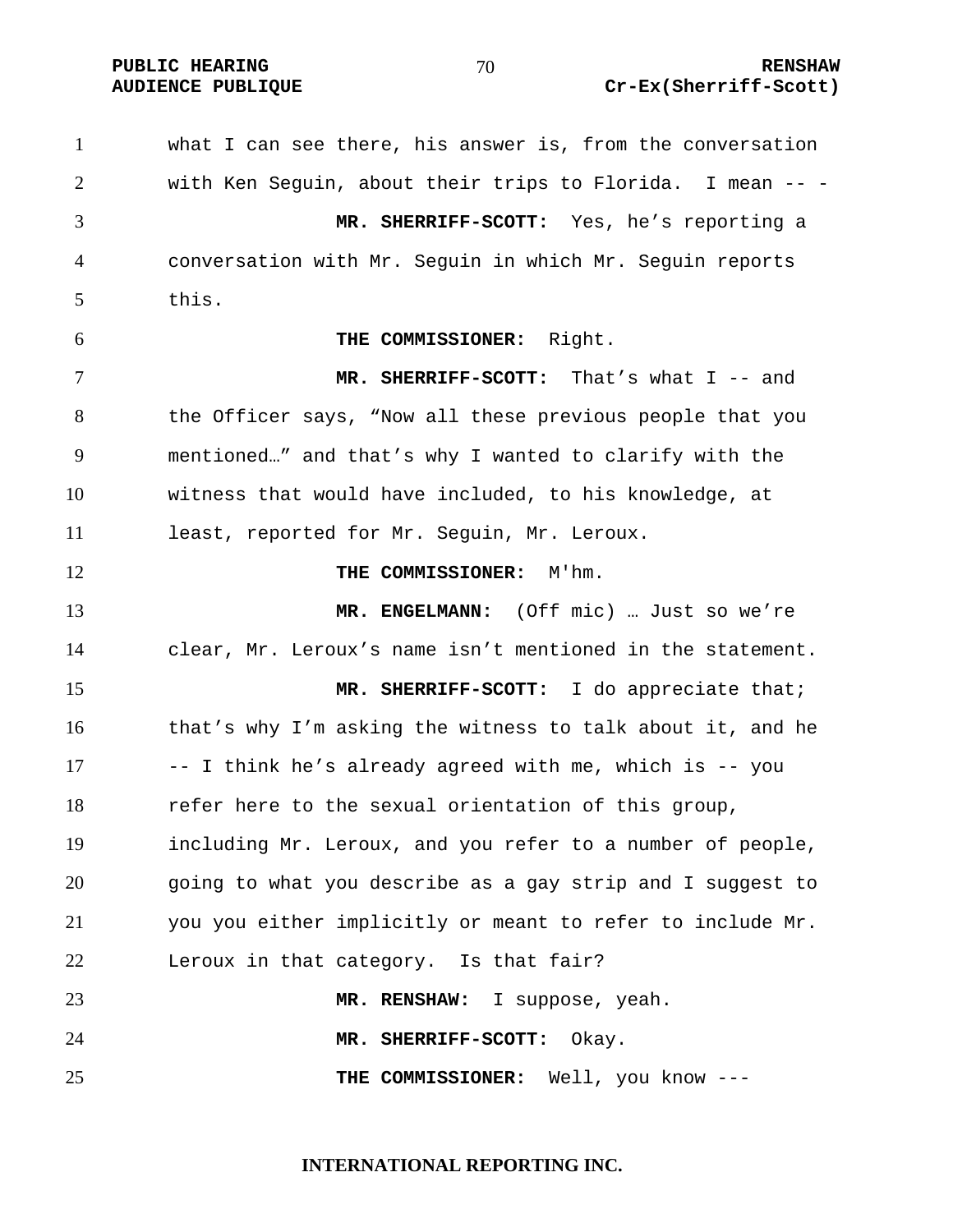1 I don't want to be a stick in the mud, but he goes from a general question, he goes to the specific question about who was in Florida on the strip, then he says, "Dupuis says now, all these previous people that you mentioned," then he goes back and refers to them again --- **MR. SHERRIFF-SCOTT:** And I -- what I did with the witness viva voce, is --- **THE COMMISSIONER:** Yes. **MR. SHERRIFF-SCOTT:** --- asked him to admit the proposition that I was putting to him, which is, with the people traveling to this alleged gay strip --- **THE COMMISSIONER:** Right. **MR. SHERRIFF-SCOTT:** --- Mr. Leroux would have accompanied them. And I think, quite apart from the statement, he agrees with me. 16 Is that fair, sir? **MR. RENSHAW:** He went there, yes. **MR. SHERRIFF-SCOTT:** Okay, thank you. Now, you know Mr. C-8 was living with Mr. Leroux? **MR. RENSHAW:** Yes. **MR. SHERRIFF-SCOTT:** And he was a lot younger than Mr. Leroux, wasn't he? **MR. RENSHAW:** Yes **MR. SHERRIFF-SCOTT:** And they -- you knew or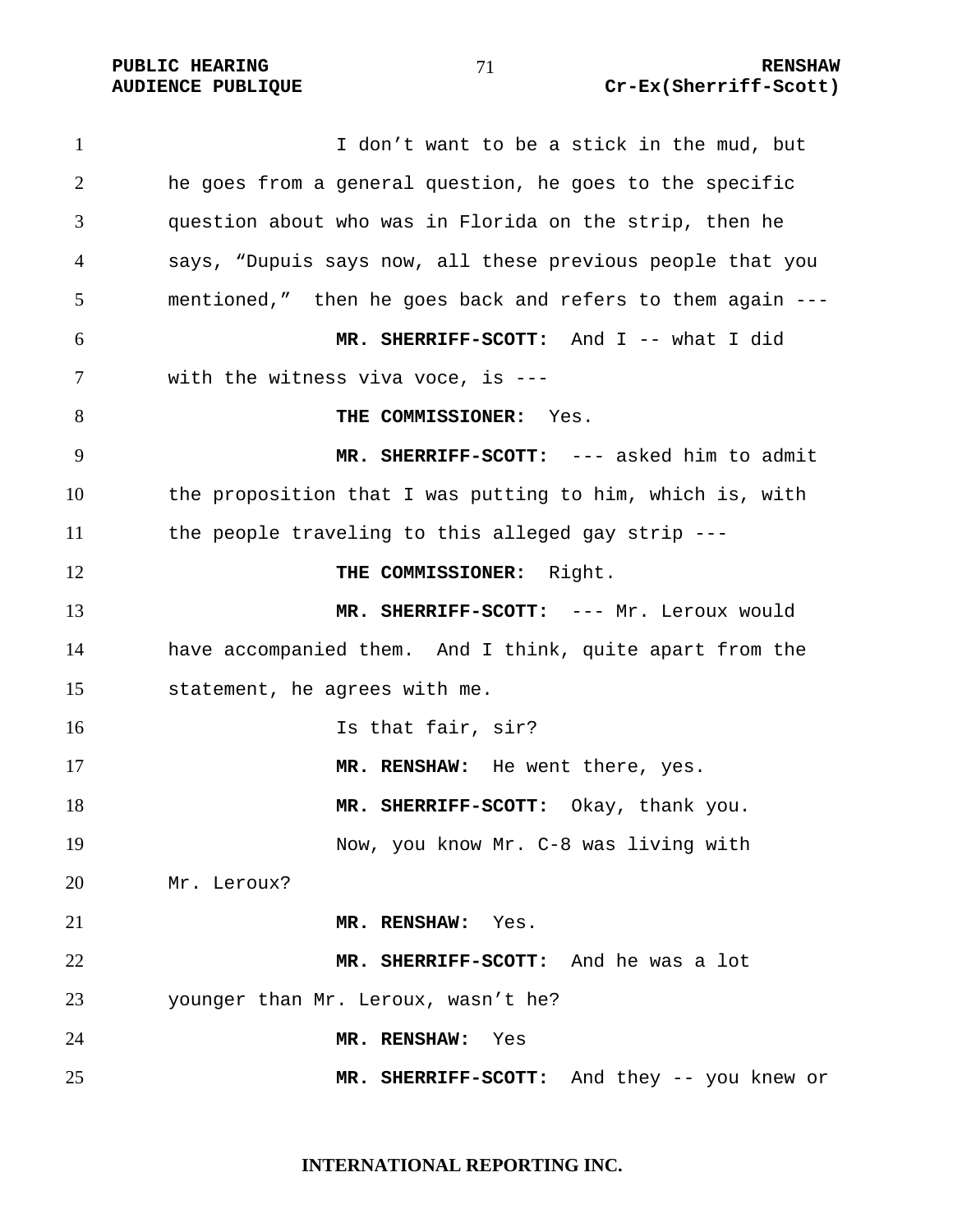believed they had a sexual relationship? **MR. RENSHAW:** Yes. **MR. SHERRIFF-SCOTT:** And you know that C-8 alleges, don't you, that he was repeatedly abused by Mr. Leroux? **MR. RENSHAW:** No. 7 MR. SHERRIFF-SCOTT: You don't know that? 8 MR. RENSHAW: No. **MR. SHERRIFF-SCOTT:** And your knowledge is Mr. C-8 started living with Mr. Leroux when C-8 was 15 years of age? **MR. RENSHAW:** Yes. **MR. SHERRIFF-SCOTT:** And Mr. Leroux bought him a car, gifts, gave him a place to stay? Correct? **MR. RENSHAW:** I'm not -- no. **MR. SHERRIFF-SCOTT:** You're not privy to that information? **THE COMMISSIONER:** You don't -- do you know that? **MR. RENSHAW:** No. **MR. SHERRIFF-SCOTT:** You know -- C-8 told you, didn't he, that he was threatened at gunpoint by Mr. Leroux, to prevent him from leaving? **MR. RENSHAW:** No. **THE COMMISSIONER:** I think the question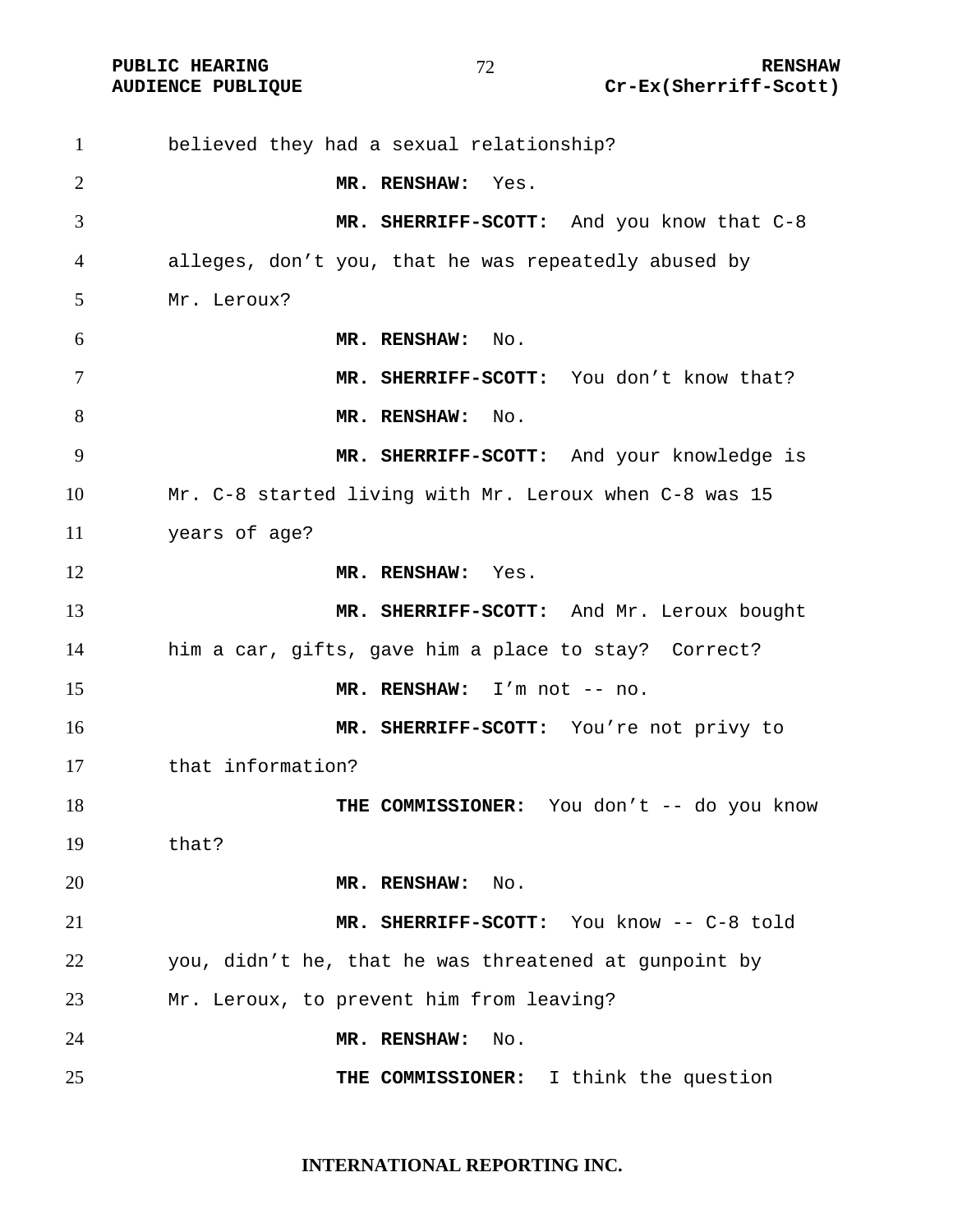PUBLIC HEARING **RENSHAW** 73 RENSHAW **RENSHAW RENSHAW AUDIENCE PUBLIQUE** Cr-Ex(Sherriff-Scott)

| $\mathbf{1}$ | should have been "Do you know that whoever it was alleges   |
|--------------|-------------------------------------------------------------|
| 2            | that he was".                                               |
| 3            | MR. SHERRIFF-SCOTT: Yes. Sorry, it's an                     |
| 4            | allegation.                                                 |
| 5            | Sir, are you aware that C-8 made that                       |
| 6            | allegation?                                                 |
| 7            | MR. RENSHAW: No, no.                                        |
| 8            | MR. SHERRIFF-SCOTT: Now, when Mr. Leroux                    |
| 9            | took the Seguin phone book out of the house -- just         |
| 10           | returning, for a moment, to the statement that you gave to  |
| 11           | Officer Genier and MacDonald, at Exhibit 543A -- if we      |
| 12           | could go to the fourth page, which is 7057337.              |
| 13           | Now around the same time you're giving the                  |
| 14           | statement, which is 1994, my suggestion to you is that, for |
| 15           | reasons which you've described to me, you weren't           |
| 16           | forthcoming with the police and weren't honest with them.   |
| 17           | And I suggest to you that Mr. Leroux had a lot to hide at   |
| 18           | the time, as well, in terms of his interactions with the    |
| 19           | police, didn't he?                                          |
| 20           | MR. RENSHAW: I don't know anything about                    |
| 21           | that.                                                       |
| 22           | MR. SHERRIFF-SCOTT: Well, you said at page                  |
| 23           | 4, at the bottom, and it's towards the bottom:              |
| 24           | "I don't think Ron will tell you                            |
| 25           | anything because he's "                                     |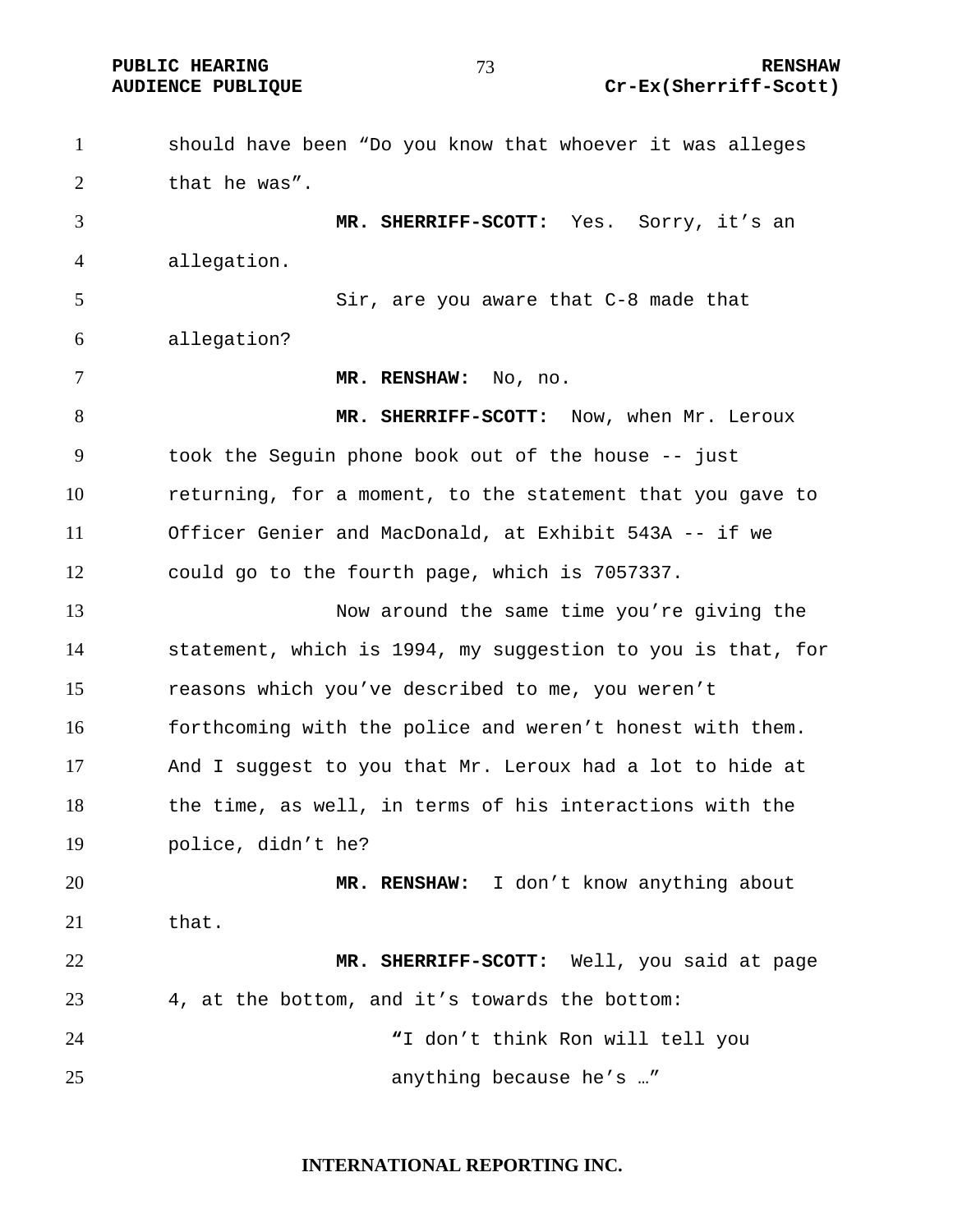and he described his sexual orientation, 2 The set of the set of the set of the set of the set of the set of the set of the set of the set of the set of the set of the set of the set of the set of the set of the set of the set of the set of the set of the set of Were you referring to exposure just to his orientation or his other activities? **MR. RENSHAW:** Orientation, I would suppose. **MR. SHERRIFF-SCOTT:** Okay. Now, you eventually, as we know, gave some statements to Mr. Dunlop. **MR. RENSHAW:** Yes. **MR. SHERRIFF-SCOTT:** And on at least four occasions you testified last week; Mr. Bourgeois was present? **MR. RENSHAW:** On one occasion. **MR. SHERRIFF-SCOTT:** Your evidence last week was four times; was that --- **MR. RENSHAW:** I met with him four times, yes. **MR. SHERRIFF-SCOTT:** Okay, thank you. And you met with Mr. Dunlop, either with Mr. Bourgeois, or alone or with others, up to fifteen times, I think you said? **MR. RENSHAW:** With Dunlop. **MR. SHERRIFF-SCOTT:** Thank you. And you know eventually Mr. Dunlop was suing a lot of people? **MR. RENSHAW:** Yes.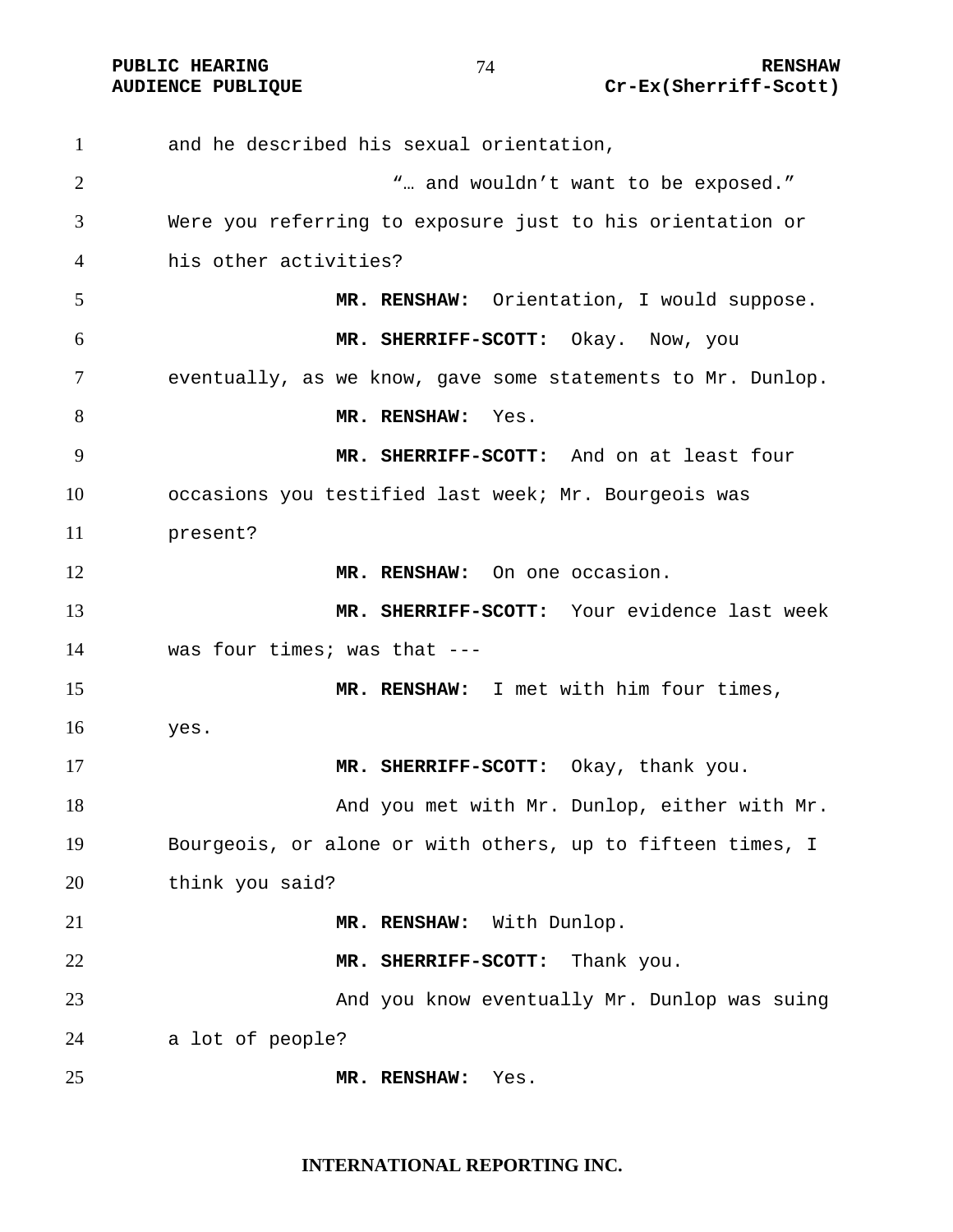PUBLIC HEARING **RENSHAW**<br>AUDIENCE PUBLIQUE **RENSHAW** Cr-Ex(Sherriff-Scott) Cr-Ex(Sherriff-Scott)

| $\mathbf{1}$   | MR. SHERRIFF-SCOTT: Including my client?                |
|----------------|---------------------------------------------------------|
| $\overline{2}$ | MR. RENSHAW: Yes.                                       |
| 3              | MR. SHERRIFF-SCOTT: And you're not a                    |
| 4              | Catholic, are you sir?                                  |
| 5              | MR. RENSHAW: No.                                        |
| 6              | MR. SHERRIFF-SCOTT: Never raised a Catholic             |
| 7              | or baptized one?                                        |
| 8              | MR. RENSHAW: Wouldn't want to be.                       |
| 9              | MR. SHERRIFF-SCOTT: The answer is: No,                  |
| 10             | isn't it sir?                                           |
| 11             | MR. RENSHAW: No.                                        |
| 12             | MR. SHERRIFF-SCOTT: Thank you.                          |
| 13             | You didn't go to Catholic school, high                  |
| 14             | school, grade school, et cetera?                        |
| 15             | MR. RENSHAW: Obviously. No.                             |
| 16             | MR. SHERRIFF-SCOTT: That would be so.                   |
| 17             | And so you would never have had occasion, I             |
| 18             | suggest, to meet or get to know Catholic priests in     |
| 19             | Cornwall, before you may have moved in with Mr. Seguin? |
| 20             | MR. RENSHAW: Yeah, I still would have met               |
| 21             | some of them.                                           |
| 22             | MR. SHERRIFF-SCOTT: And how so, sir?                    |
| 23             | MR. RENSHAW: Through friends that are                   |
| 24             | Catholics.                                              |
| 25             | MR. SHERRIFF-SCOTT: Okay. Now, Mr. Dunlop               |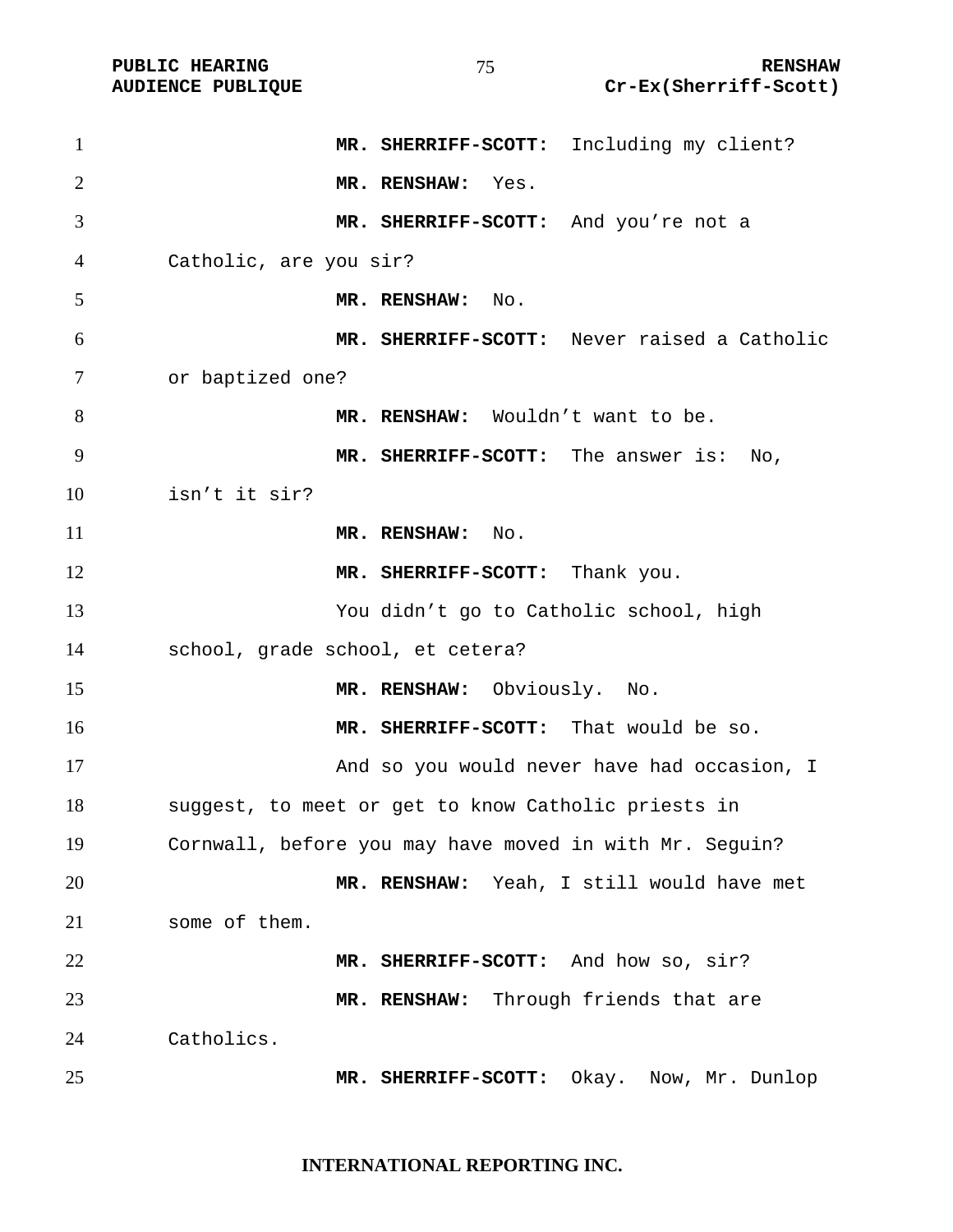showed you pictures of people who were priests and police officers, and one other; do you remember that? **MR. RENSHAW:** They showed me pictures, yes. **MR. SHERRIFF-SCOTT:** Yes. And did he ask you to give him a series of names, before he showed you pictures or just show you the pictures and ask you questions about that? **MR. RENSHAW:** The latter question. He showed me pictures and asked me how I know them. **MR. SHERRIFF-SCOTT:** Okay, so having showed you pictures -- in other words, he didn't ask you for names and then give you a variety of pictures to compare; he just gave you a bunch of pictures and those were demonstrably -- and I mean obviously -- priests or police officers? Maybe not so obvious on the police officers, but priests are all in their uniforms, aren't they? **THE COMMISSIONER:** No, no, no, no! No, no, no! **MR. SHERRIFF-SCOTT:** In one of your --- **THE COMMISSIONER:** Just a second. Just a second. May I have the list of names? I have the exhibit, which is five-four-nine (549). **MR. SHERRIFF-SCOTT:** I'm not going to have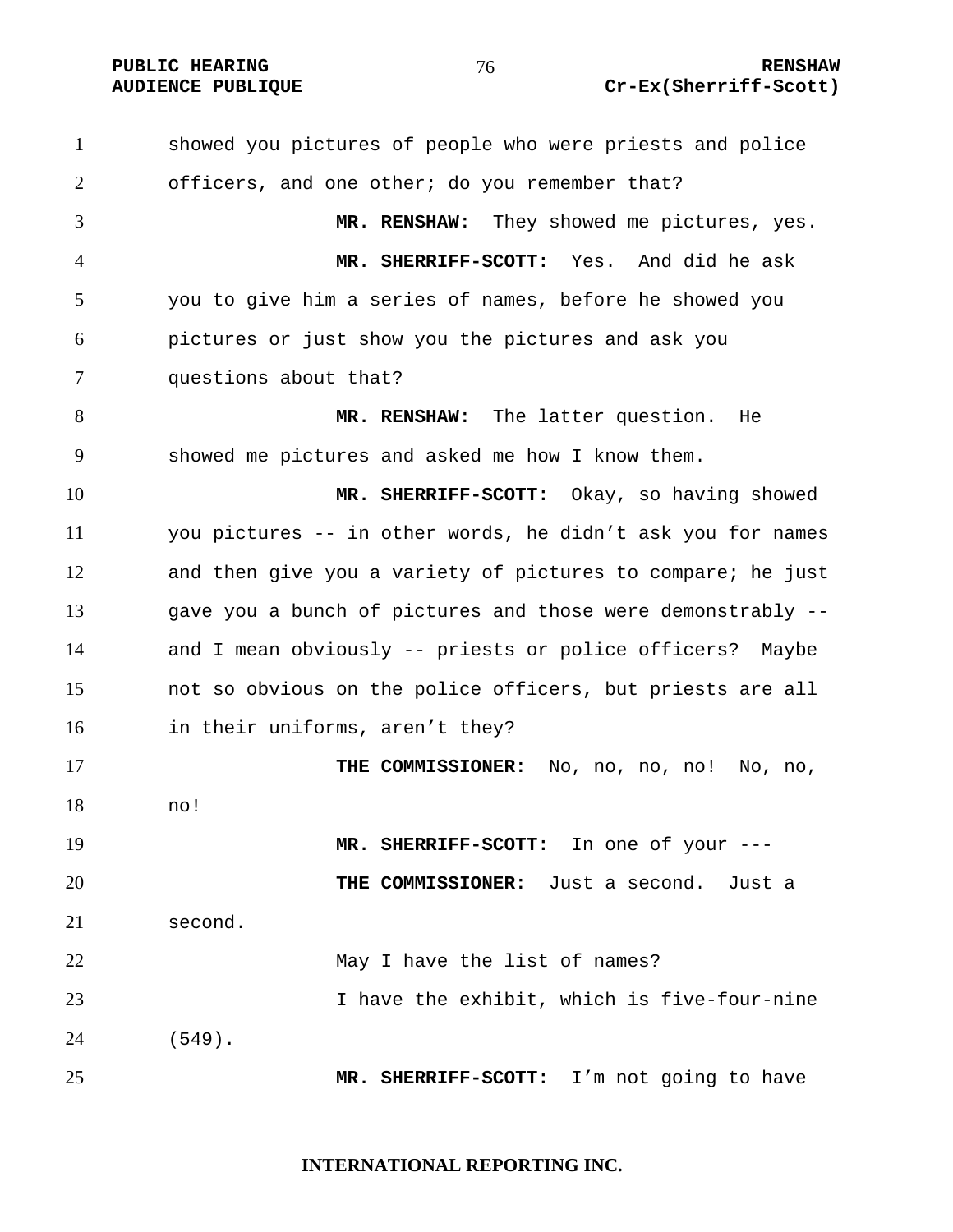**PUBLIC HEARING**  $\frac{1}{10}$  **27**  $\frac{1}{10}$  RENSHAW **AUDIENCE PUBLIQUE Cr-Ex(Sherriff-Scott)** 

it called up and refer to all these people, because I'm not  $2 - - -$ **THE COMMISSIONER:** No, I'm not looking at that; I just want to stop and look. Oh, here we go. Well, I guess, you see, number one, I don't know whether or not that person is priest number 5 or 2, number 3, number 11 and 7, and number 9. **MR. SHERRIFF-SCOTT:** I'm content to move on, Commissioner. **THE COMMISSIONER:** Well no, I'm just saying that you're saying a fact. You're alleging a fact. **MR. SHERRIFF-SCOTT:** I'm asking him --- **THE COMMISSIONER:** No. **MR. SHERRIFF-SCOTT:** My read of these were they're predominantly or, with some exceptions -- one or two -- priests and police officers. I may be mistaken, but ---19 THE COMMISSIONER: No, no. What you said was all of the priests were recognizable as priests because of their --- **MR. SHERRIFF-SCOTT:** Dress. **THE COMMISSIONER:** --- their dress; and I don't know that. **MR. SHERRIFF-SCOTT:** Okay, fine.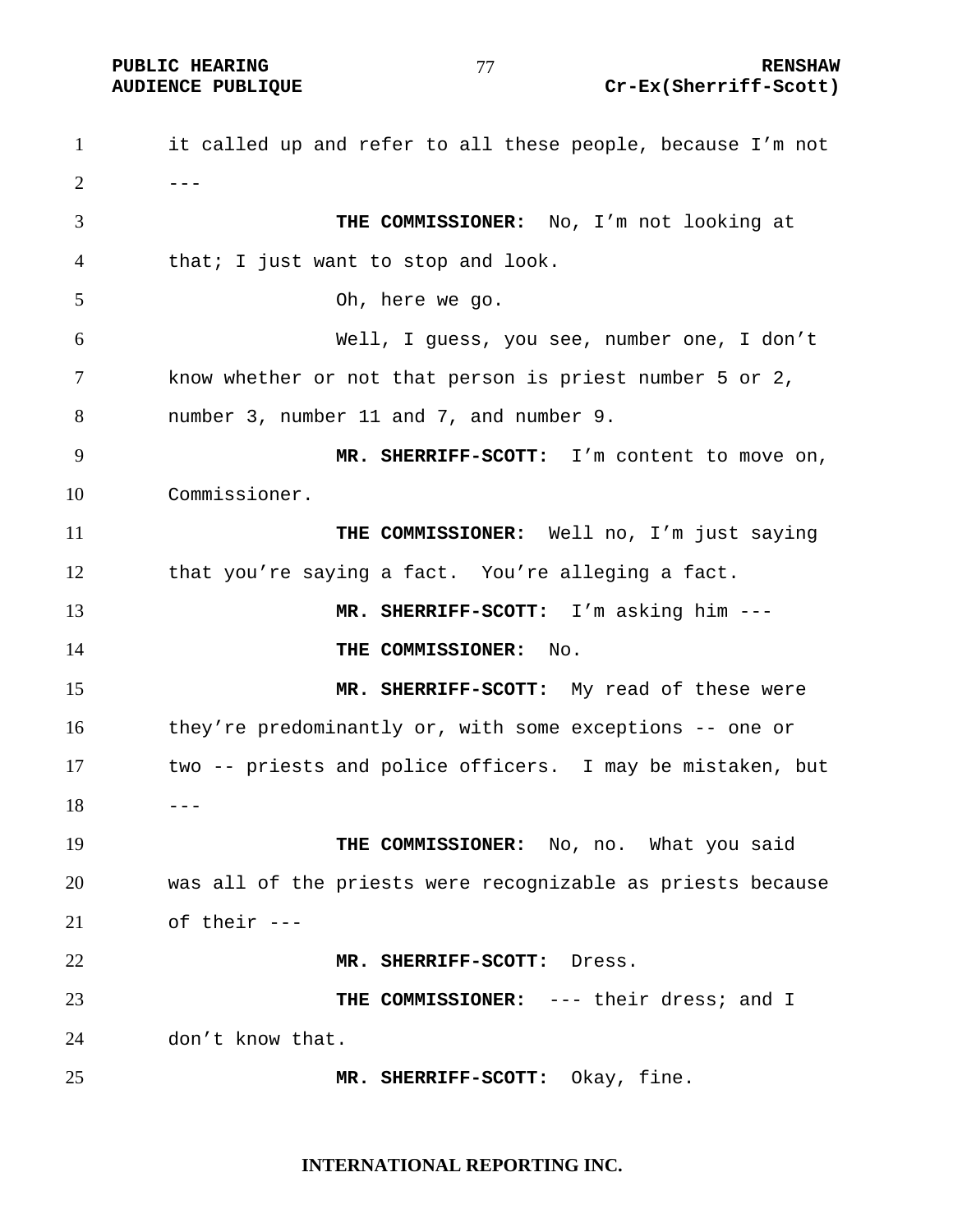My friend says they're not all the pictures, so perhaps that's not the right line of inquiry. **THE COMMISSIONER:** Yes. Okay. **MR. SHERRIFF-SCOTT:** Now, referring to the fact about your statements omitting to say these people were at Malcolm MacDonald's cottage, at least my view of that -- and you don't accept that -- I suggest you don't remember -- you know, precisely when these things happened? **MR. RENSHAW:** Now, no. **MR. SHERRIFF-SCOTT:** No? And, you know, day, month, year, that kind of stuff; you can't help us with that? **MR. RENSHAW:** Some. **THE COMMISSIONER:** Well, hold on. You want to know when? When he says Bishop LaRocque went to the island? **MR. SHERRIFF-SCOTT:** I want to know if he can help me identify more precisely the time for when he says my client's people would have been there. **THE COMMISSIONER:** Okay. So, --- **MR. SHERRIFF-SCOTT:** Can you be helpful on that, sir? **THE COMMISSIONER:** First of all, when you were living there -- we've established that period of time? **MR. SHERRIFF-SCOTT:** Well, I don't know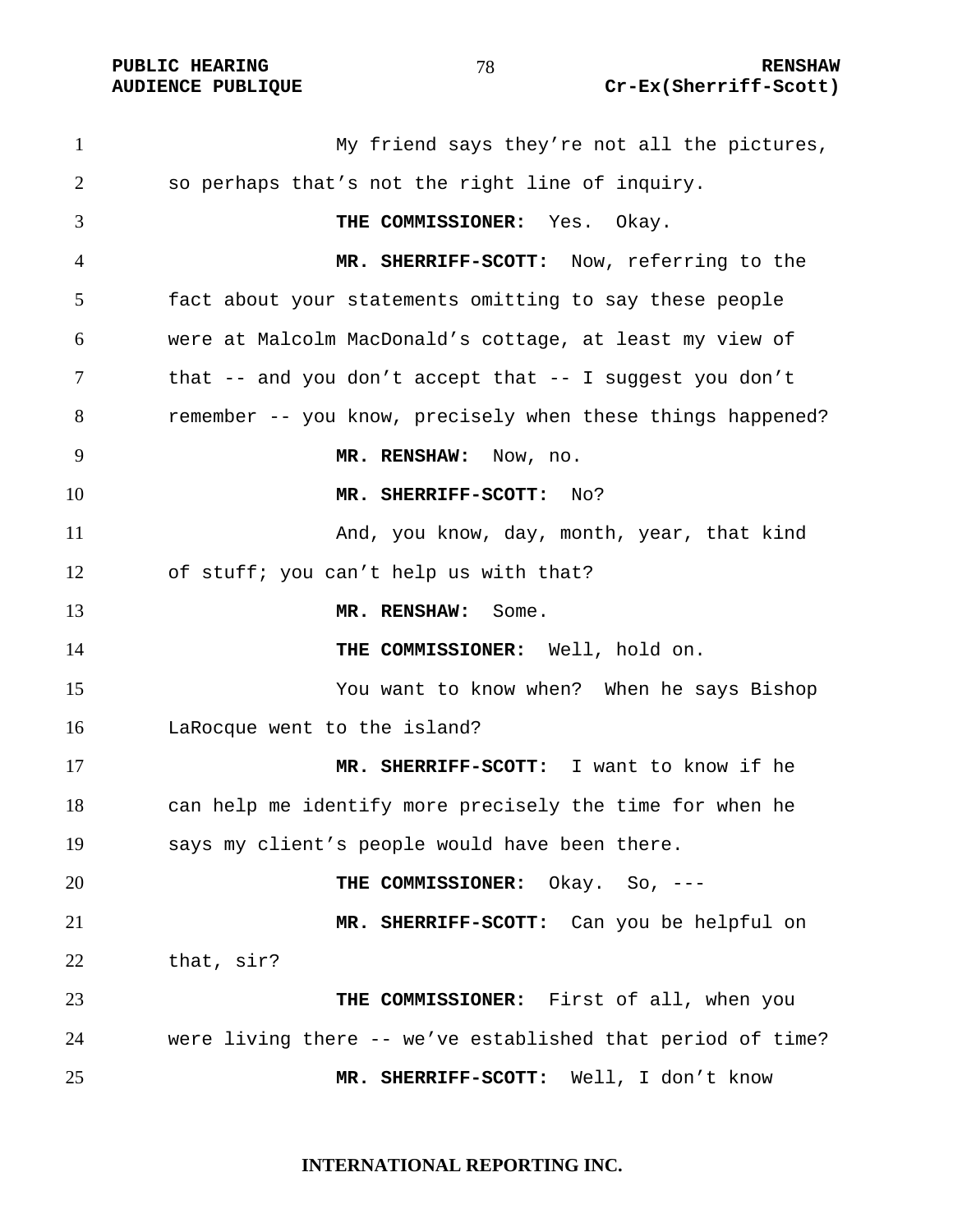1 that. I'm asking if he can be helpful and tell us whether or not --- **MR. RENSHAW:** Well, during the time I was living there. **MR. SHERRIFF-SCOTT:** Not surprisingly. So within that period of time you don't know? **MR. RENSHAW:** During that period of time what? **MR. SHERRIFF-SCOTT:** You don't know more precisely than that, sir, do you? **MR. RENSHAW:** No, that would be kind of hard to pinpoint. **MR. SHERRIFF-SCOTT:** Yes. And you testified 16 to the fact that your social relationship with Mr. Leroux 17 and Mr. Seguin continued for a number of years after; correct? **MR. RENSHAW:** Yes. **MR. SHERRIFF-SCOTT:** Okay. Let's just take a moment, please, to look at my notes and see whether or not I'm finished. If the witness wants to take five minutes, I can wrap up my examination if I can look at my notes. **THE COMMISSIONER:** Let's take the afternoon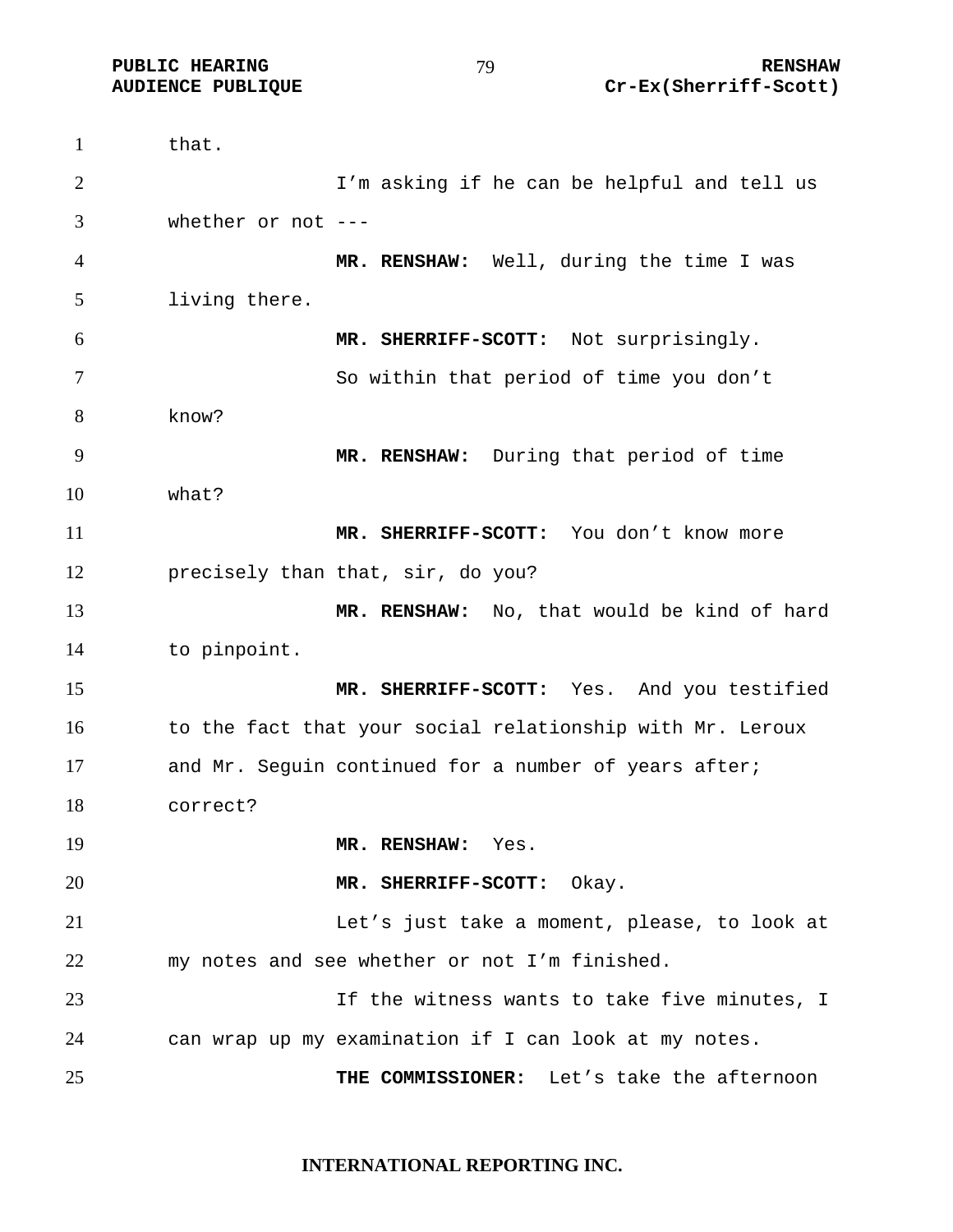break. **THE REGISTRAR:** Order; all rise. À l'ordre; veuillez vous lever. **-**-- Upon recessing at 2:37 p.m./ L'audience est suspendue à 14h37 **THE REGISTRAR:** The hearing is now resumed. Please be seated. Veuillez vous asseoir. --- Upon resuming at 2:56 p.m. / L'audience est reprise à 14h56 **THE COMMISSIONER:** Thank you. Sir --- **MR. SHERRIFF-SCOTT:** Are you ready, sir? **MR. RENSHAW:** Yes. **MR. SHERRIFF-SCOTT:** Thank you. Sir, I'm going to put a bunch of propositions to you, one by one, and they start as follows: Father Kevin Maloney gave a statement to the OPP, in 1998, which will be filed as this inquiry unfolds, and it he categorically denied your statement, sir, and I suggest your statements about him are a falsehood. **MR. RENSHAW:** Pardon? **MR. SHERRIFF-SCOTT:** I suggest what you said about Kevin Maloney is a falsehood, sir. **MR. ENGELMANN:** In fairness to the witness, would Counsel please explain to the witness what was said. Put it to him and show him a piece of paper.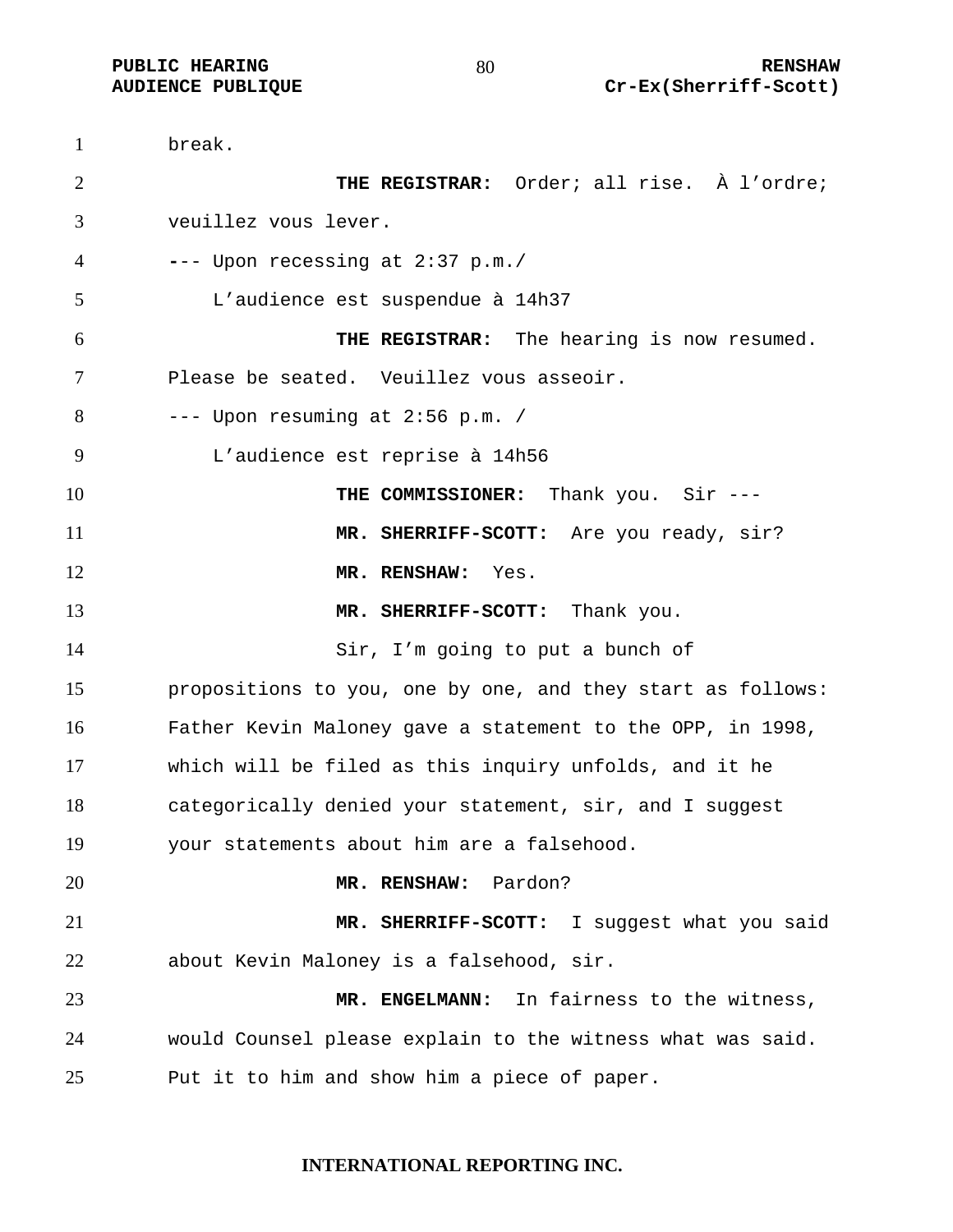**THE COMMISSIONER:** Well, I don't know if he has to show it to him, but he can say: You say that Kevin Maloney -- you saw him go to the island. Kevin Maloney gave a statement to the police and said that he wasn't there. **MR. SHERRIFF-SCOTT:** Sir, I think I can summarize it. Thanks, Commissioner, if you don't mind. You contend, sir, two things: that he was on Malcolm MacDonald's island and you say he was at Ken Seguin's, and I suggest to you he was not. And that your statements to the contrary are false. 12 MR. RENSHAW: That's your belief. **MR. SHERRIFF-SCOTT:** And Bishop LaRocque gave a statement, sir, in 1998, in which he, again, denies allegations of ever being at Ken Seguin's or Malcolm MacDonald's. And your allegations to the contrary, I submit, are false, and that's why, sir, you never told anybody that the Bishop was at Malcolm MacDonald's, and the same goes for Kevin Maloney. **THE COMMISSIONER:** Well, he did tell somebody. **MR. SHERRIFF-SCOTT:** This Inquiry -- no police officers or not Mr. Dunlop I submit. And therefore I suggest to you your statements about the Bishop -- former Bishop are false sir.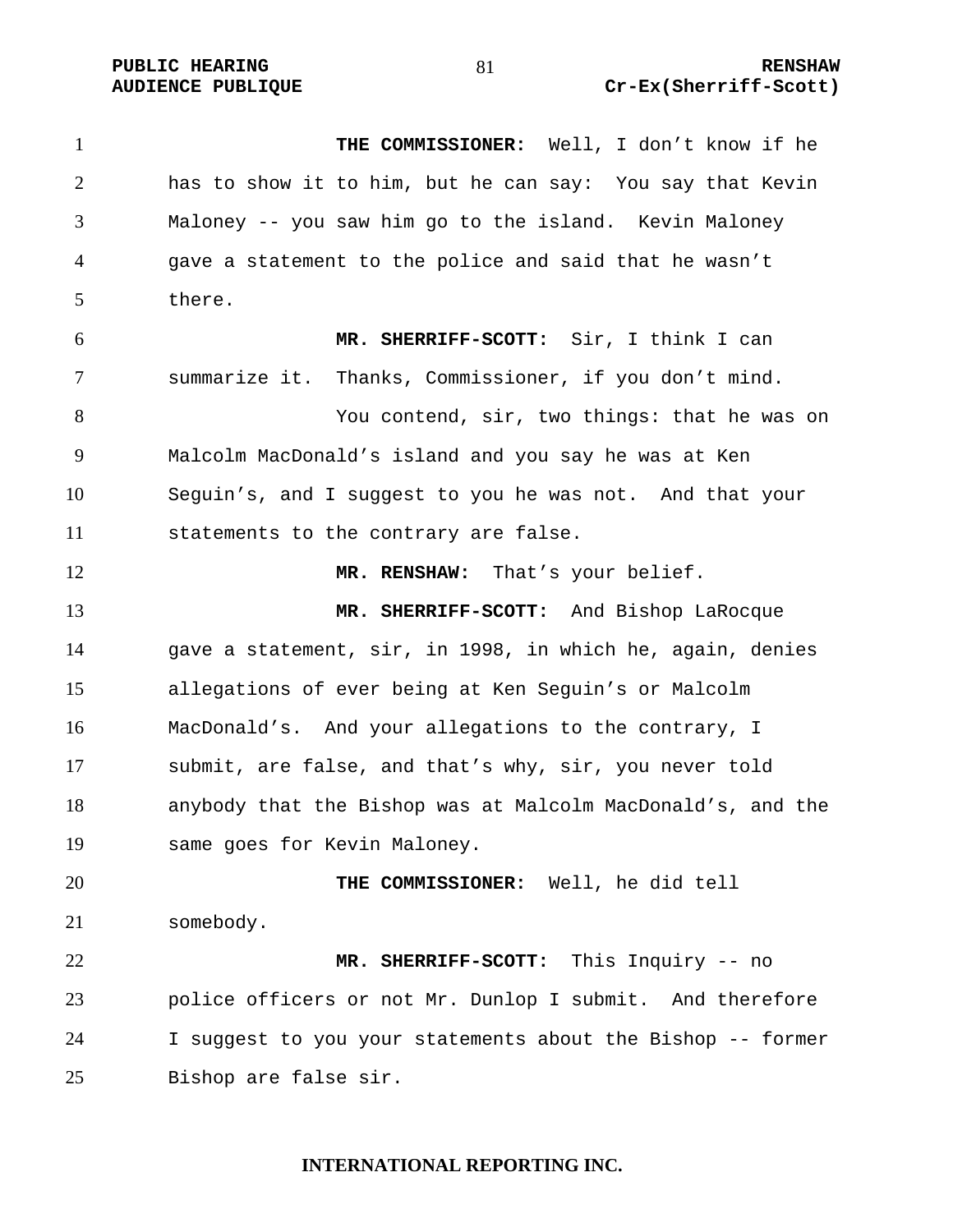**MR. RENSHAW:** Like I said, that's your belief. **MR. SHERRIFF-SCOTT:** Same holds true for Mr. Ostler -- Gary Ostler. He gave a statement in 1998 to the OPP in which he denies the same things sir and I suggest he is being truthful, and you are being false. **MR. RENSHAW:** Did you expect them to say they were there? **MR. SHERRIFF-SCOTT:** I expect you to tell the truth, sir, and I suggest you're not telling the truth. 11 MR. RENSHAW: Well, I am. **MR. SHERRIFF-SCOTT:** David Ostler gave a statement in 1999 to the same effect sir. He denied these allegations -- similar allegations to the one I've described, and I suggest he was being truthful and you were not in your testimony before this Commission and other places. **MR. RENSHAW:** Like I said, that's your belief. **MR. SHERRIFF-SCOTT:** And the same for Rory MacDonald sir, he denies these allegations, and I suggest your allegations about him are false. Those are my questions for the witness. Thank you. **MR. RENSHAW:** Can I ask what his point was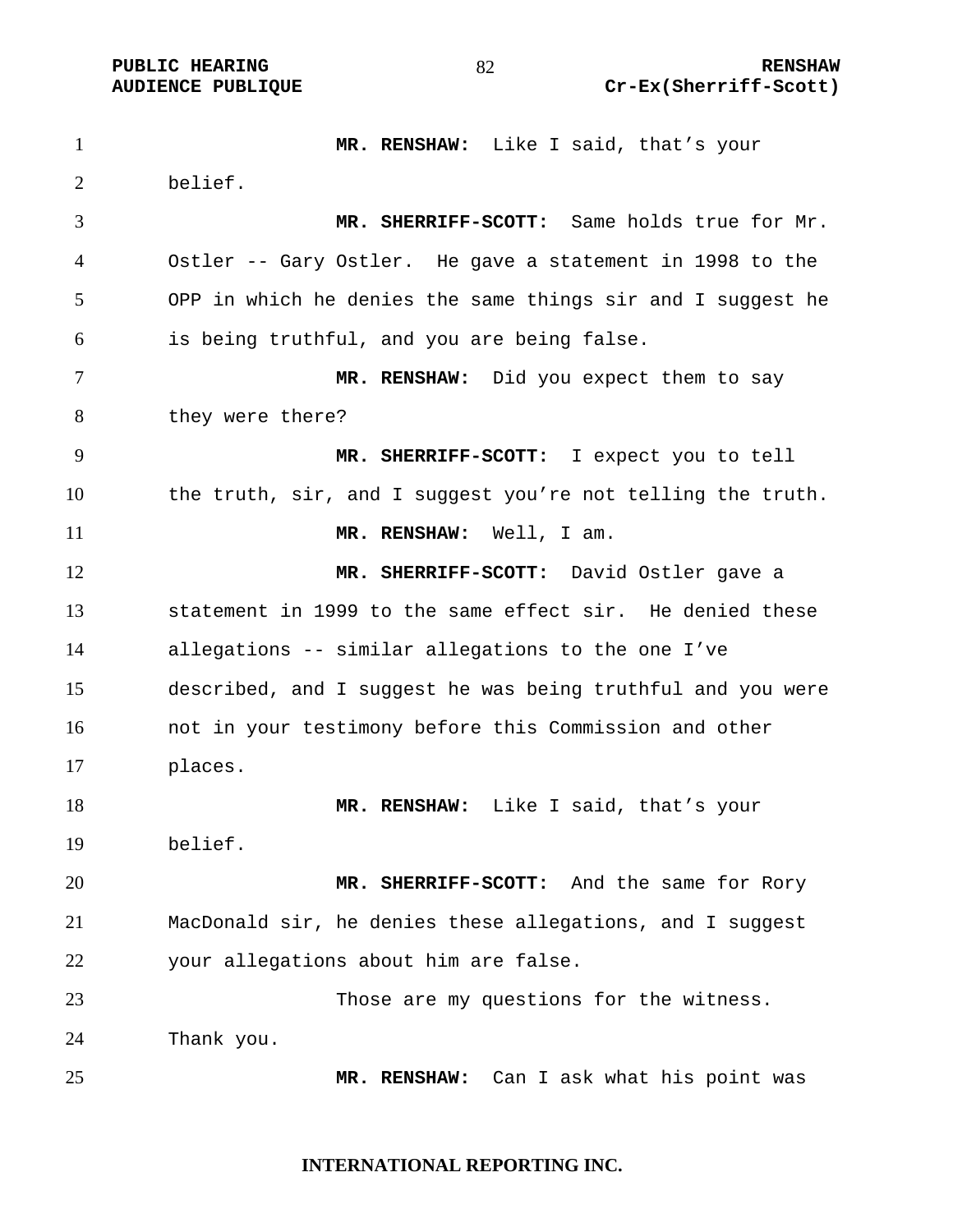**PUBLIC HEARING 83** 83 RENSHAW **AUDIENCE PUBLIQUE Cr-Ex(Rose)** 

with that?

**THE COMMISSIONER:** No. You can speak to Mr. Lee afterwards; he'll explain it to you. **--- CROSS-EXAMINATION BY/CONTRE-INTERROGATOIRE PAR MR. DAVID ROSE: MR. ROSE:** Good afternoon Mr. Renshaw. My name is David Rose; I act for the Ministry of Community Safety and Correctional Services who provide probation and parole services in the Province of Ontario. It's of interest to my client, Mr. Renshaw, to explore with you in cross-examination a couple of things. First of all, when you alleged that you were abused by Mr. Seguin relative to probation, your probation terms, is the first issue. Second issue I want to explore with you is the nature of your relationship with Mr. Seguin and how it evolved over the years. So if I can start by reviewing with you, Mr. Renshaw, you recall looking at your criminal record that was introduced before the Inquiry last week, Exhibit 555. Do you need to see that again? **MR. RENSHAW:** I would like to, yes. Okay. **MR. ROSE:** It's -- just for the assistance of parties, it's Document 709666 and you see from that, Mr.

### **INTERNATIONAL REPORTING INC.**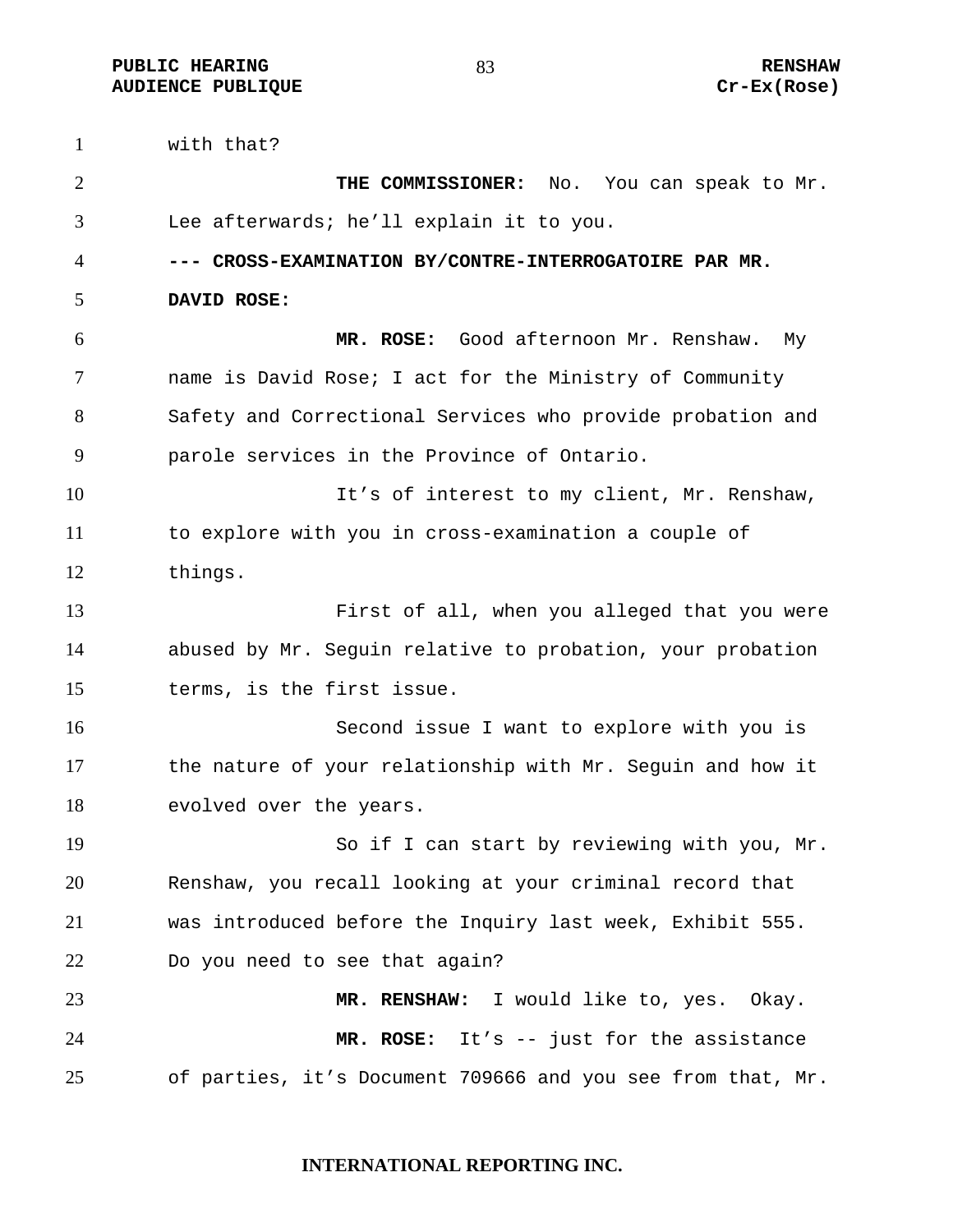**PUBLIC HEARING 84** 84 RENSHAW **AUDIENCE PUBLIQUE Cr-Ex(Rose)** 

Renshaw, that you're on probation, it would appear from 2 March  $23^{rd}$ , 1983 to September the  $23^{rd}$ , 1983. In other 3 words, six months from March  $23^{rd}$ , 1983; do you see that there? **MR. RENSHAW:** Yes. **MR. ROSE:** And then -- so during that period of probation sir, you would have been 17 years old; is that right? **MR. RENSHAW:** I believe so, yes. **MR. ROSE:** Okay. Because your date of birth 11 is December  $6^{th}$ , 1965. **MR. RENSHAW:** Correct. **MR. ROSE:** So you would have been 17 years old for sure during those two periods; right? **MR. RENSHAW:** Yes. **MR. ROSE:** Okay. The second period that you're on probation sir is, if I understand it correctly -- if you look at the second line there, 1984-08-29, you would have served about 60 days of that 89 days sentence; right? **MR. RENSHAW:** Correct. **MR. ROSE:** You reviewed that last week. In other words, you would have been released from custody 23 about October 29<sup>th</sup>, 1984; about. **MR. RENSHAW:** Yes. **MR. ROSE:** Okay. And you'd be on parole for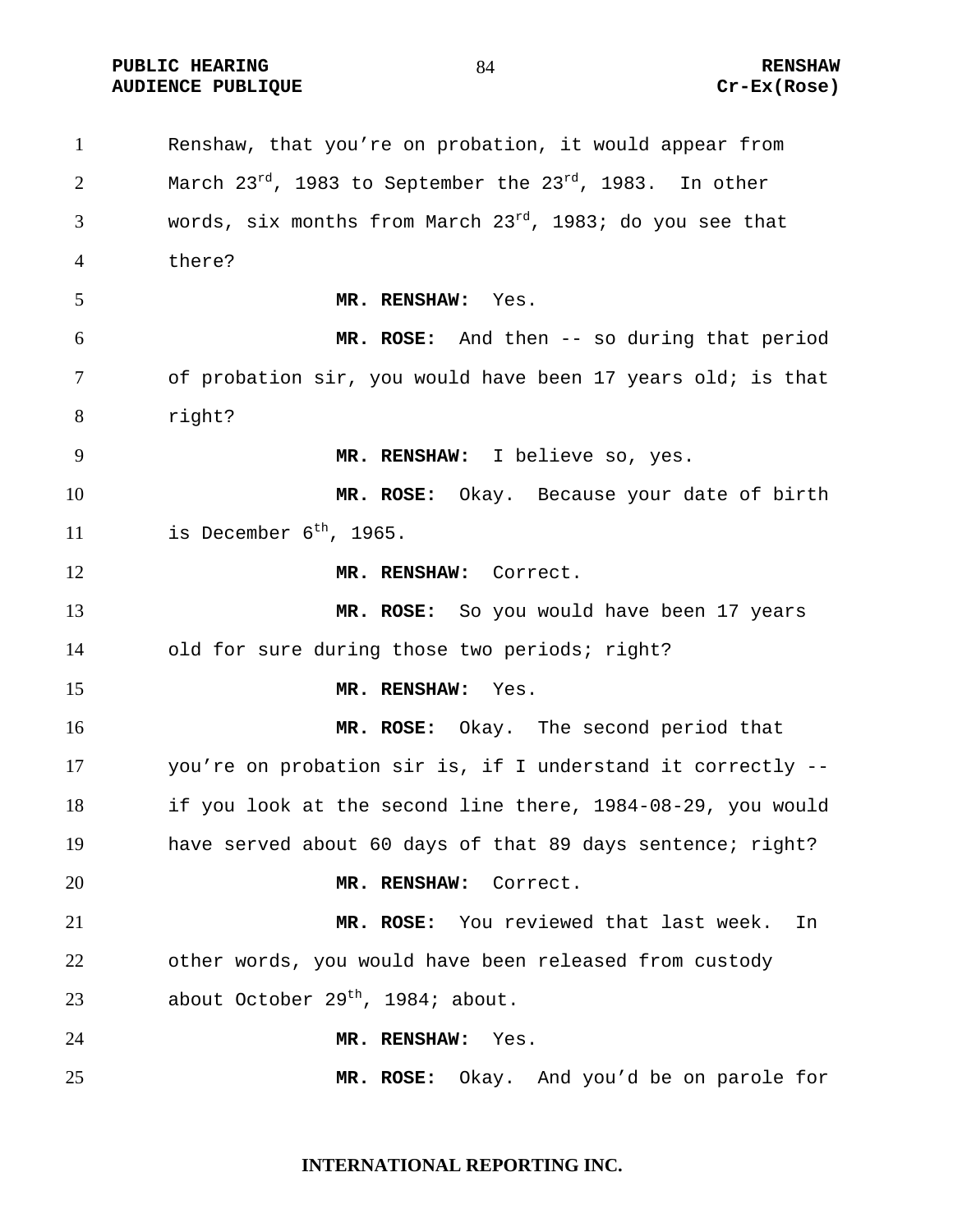**PUBLIC HEARING 85** 85 RENSHAW **AUDIENCE PUBLIQUE Cr-Ex(Rose)** 

the remaining third of your sentence, wouldn't you? **MR. RENSHAW:** Probation, I believe. **MR. ROSE:** You sure about that? Perhaps it's parole until your custodial portion of your sentence is finished. And then you start your probation. Isn't that the way it works? **MR. RENSHAW:** I don't know. **MR. ROSE:** Okay. Well, let's assume that the rest of your -- the period after 60 days between 60 days and 89 days, it just doesn't evaporate; right? You're still under a court order; aren't you? **MR. RENSHAW:** I don't know. I would assume that when I left custody, I started probation. **MR. ROSE:** Okay. Well, if you're on probation and parole, I don't think much turns on it, but you have an 18 month probationary period after the 89 days; is that what it says? **MR. RENSHAW:** Yes. **MR. ROSE:** Okay. So, that would take us to somewhere around, if you'll agree with me, May -- April or May of 1986. **MR. RENSHAW:** If that's what the math is, yes. **MR. ROSE:** Okay. And that would have put you at age 19 to 20 years old.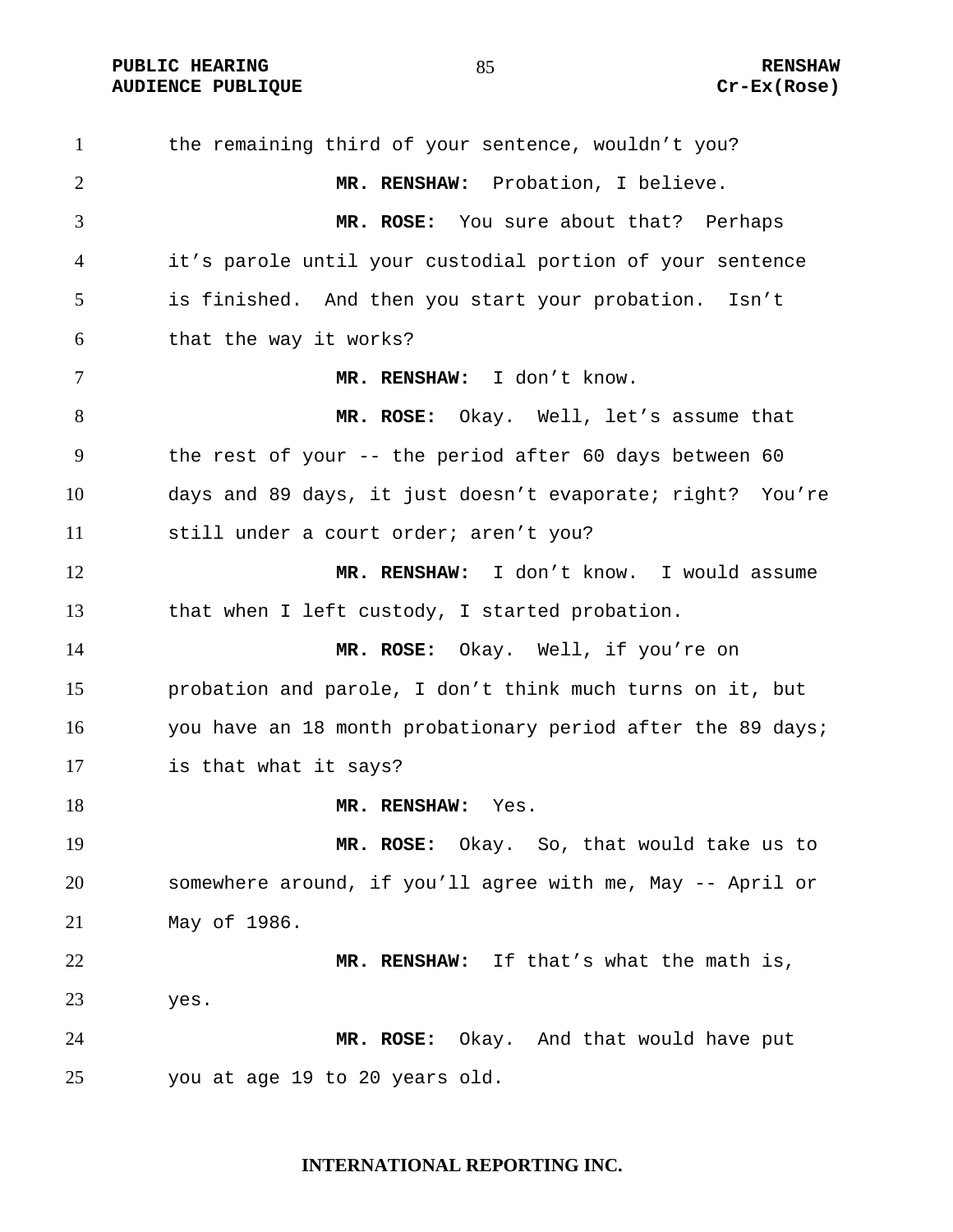PUBLIC HEARING **RENSHAW RENSHAW RENSHAW RENSHAW** RENSHAW RENSHAW RENSHAW RENSHAW RENSHAW RENSHAW RENSHAW RENSHAW **AUDIENCE PUBLIQUE** 

| $\mathbf{1}$   | MR. RENSHAW: Okay.                                          |
|----------------|-------------------------------------------------------------|
| $\overline{2}$ | MR. ROSE: Now, when you came to court --                    |
| 3              | came to the Inquiry to testify about what happened to you,  |
| 4              | that's not the first time that you've actually sworn        |
| 5              | evidence to this Commission about the timing of your abuse; |
| 6              | you remember that?                                          |
| $\tau$         | THE COMMISSIONER: Swore evidence to this                    |
| 8              | Commission?                                                 |
| 9              | MR. ROSE: Yes.                                              |
| 10             | THE COMMISSIONER: Oh, you mean the for                      |
| 11             | standing?                                                   |
| 12             | MR. ROSE: Yes.                                              |
| 13             | THE COMMISSIONER: All right.                                |
| 14             | MR. ROSE: Sorry, let's go right to it. You                  |
| 15             | swore an affidavit to this Commission back in October of    |
| 16             | 2005; do you remember that?                                 |
| 17             | MR. RENSHAW: No, not clearly, no.                           |
| 18             | MR. ROSE: Okay. If we could show the                        |
| 19             | witness please, Document Number 200145.                     |
| 20             | THE COMMISSIONER: Just a second.<br>That's                  |
| 21             | Exhibit Number 557.                                         |
| 22             | ---EXHIBIT NO./PIÈCE NO. P-557:                             |
| 23             | (200145) Affidavit of Gerald Renshaw dated                  |
| 24             | 18 Oct 05.                                                  |
| 25             | Now you see that affidavit there<br>MR. ROSE:               |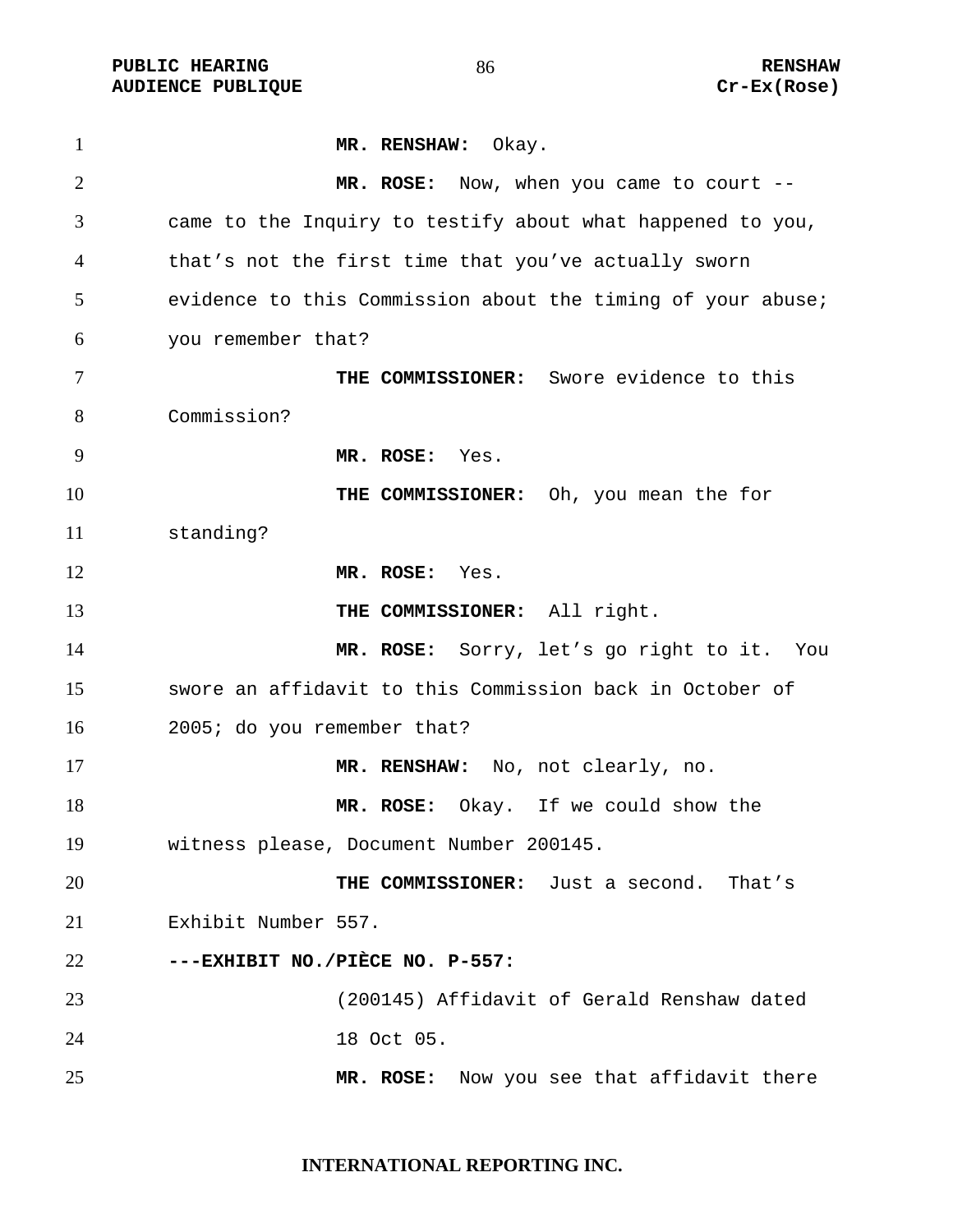**PUBLIC HEARING 87** 87 **RENSHAW AUDIENCE PUBLIQUE Cr-Ex(Rose)** 

sir? **MR. RENSHAW:** Yes, I do. **MR. ROSE:** Okay. And that's an affidavit if you look to the sixth page, you'll see your signature; that's your signature; isn't it? **MR. RENSHAW:** Yes. **MR. ROSE:** Okay. And just to the left, it says "Sworn before me at the City of Cornwall, United 9 Counties of Stormont, Dundas and Glengarry this  $18<sup>th</sup>$  day of October 2005," and there is a signature underneath which I can't read. **MR. RENSHAW:** Correct. **MR. ROSE:** Okay. So you swore this affidavit under oath; is that right? **MR. RENSHAW:** Yes. **MR. ROSE:** Same oath that you took before the Commissioner, before testifying last week. **MR. RENSHAW:** I believe so. **MR. ROSE:** Okay. If we can just turn to the second paragraph there, sir. **THE COMMISSIONER:** The first page? **MR. ROSE:** The first page, second paragraph, it says: "In 1981, at the age of 16, I was sexually abused by Ken Seguin, a parole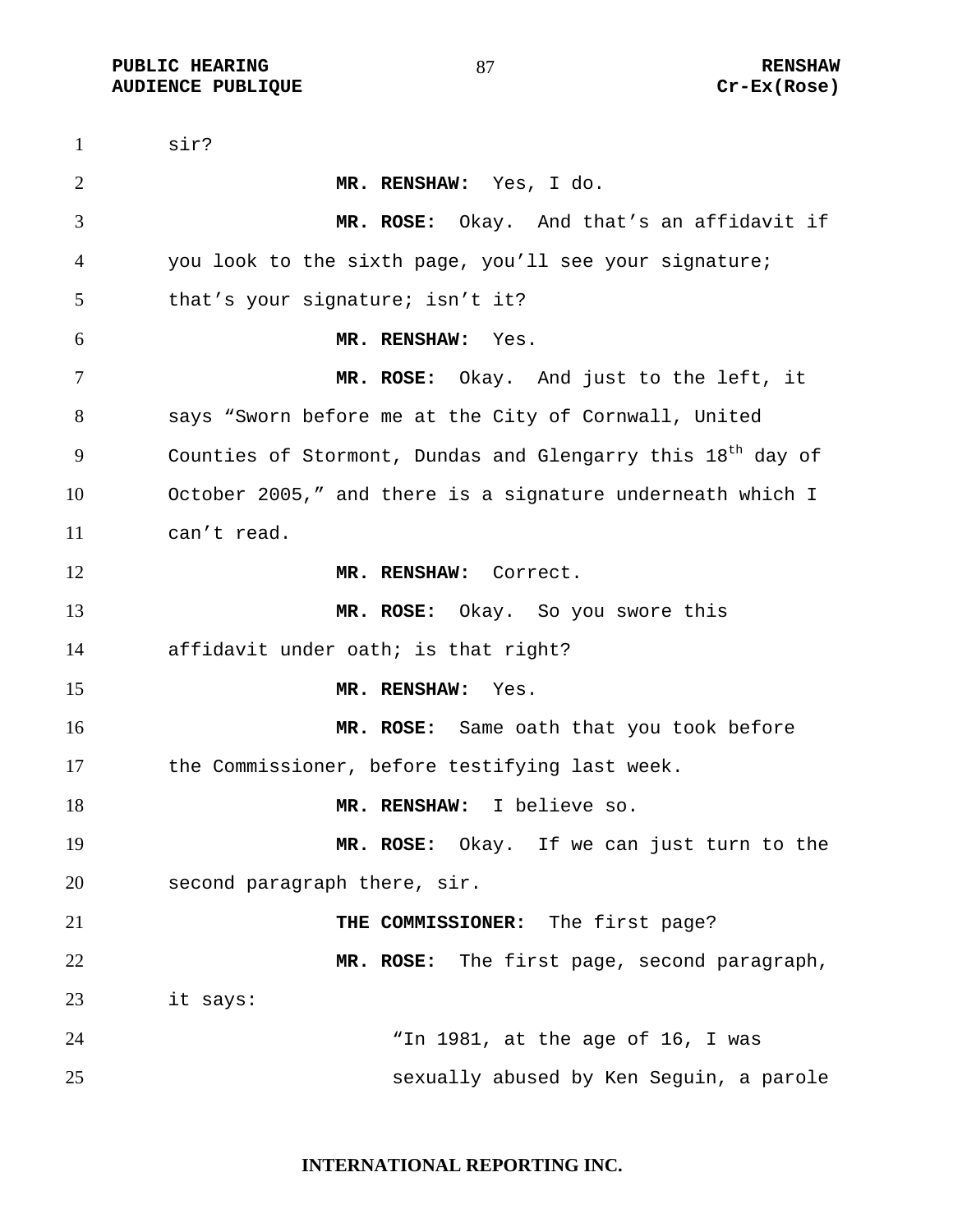**AUDIENCE PUBLIQUE** 

| $\mathbf{1}$   | officer with the Department of                            |
|----------------|-----------------------------------------------------------|
| $\overline{2}$ | Corrections. This abuse continued for                     |
| 3              | approximately 12 years."                                  |
| $\overline{4}$ | I've read that correctly; haven't I?                      |
| 5              | MR. RENSHAW: You have.                                    |
| 6              | MR. ROSE: So you swore this to be truthful                |
| 7              | at the time?                                              |
| 8              | MR. RENSHAW: At the time, yes.                            |
| 9              | MR. ROSE: Well, actually you more than                    |
| 10             | signed it; you swore to be truthful; didn't you?          |
| 11             | MR. RENSHAW: Yes.                                         |
| 12             | MR. ROSE: Okay. And you knew that this                    |
| 13             | would be relied upon by the Commissioner for certain      |
| 14             | procedural matters; didn't you?                           |
| 15             | MR. RENSHAW: But the dates aren't correct.                |
| 16             | MR. ROSE: Okay. But I take it that when                   |
| 17             | you saw this affidavit, you would have reviewed it with   |
| 18             | whoever's signature appears to the left of yours; is that |
| 19             | right?                                                    |
| 20             | MR. RENSHAW: I can only assume that. I                    |
| 21             | don't remember signing it.                                |
| 22             | MR. ROSE: You don't remember signing it?                  |
| 23             | MR. RENSHAW: No, but it is my signature.                  |
| 24             | MR. ROSE: Okay. But you're not denying                    |
| 25             | that you swore this.                                      |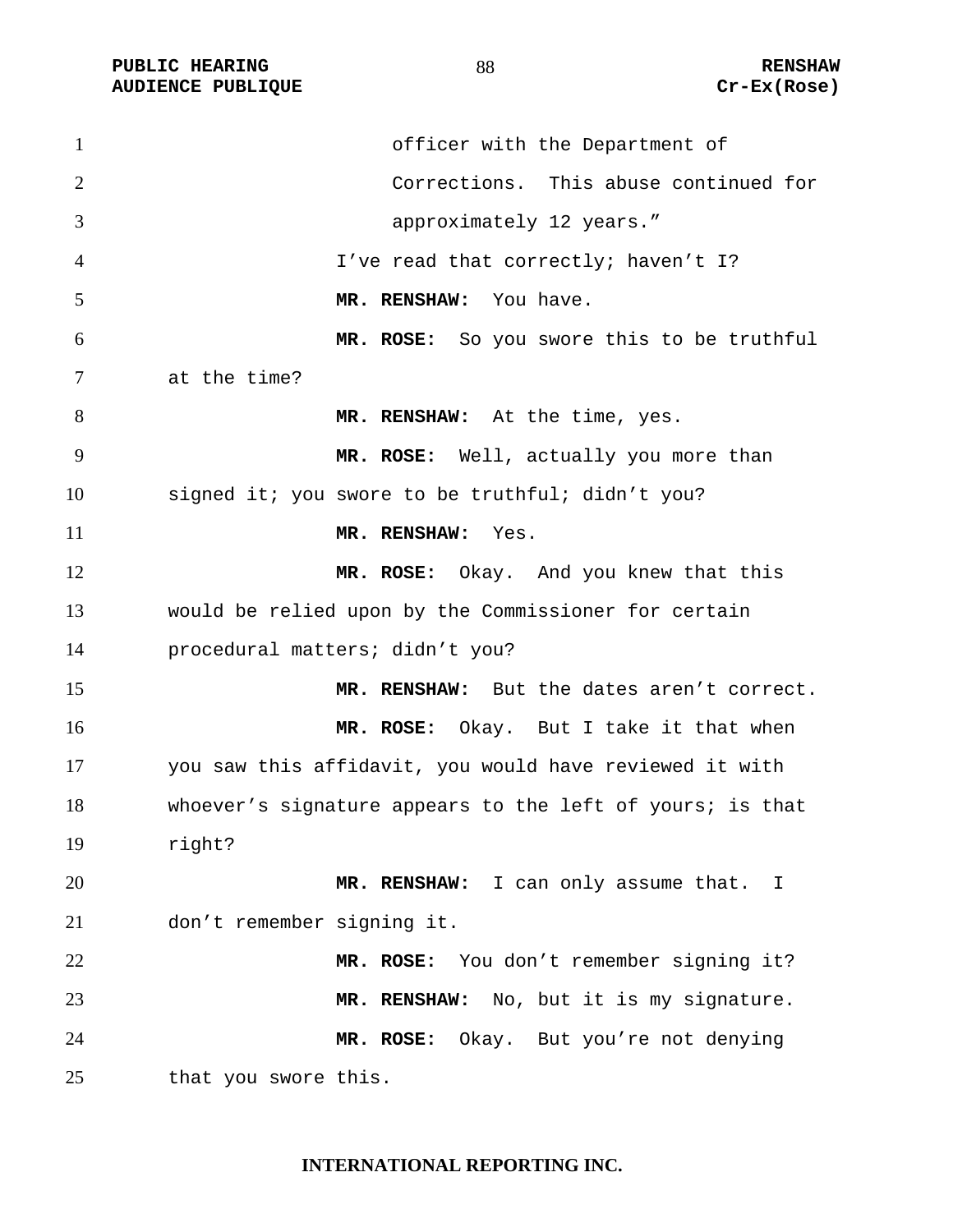**PUBLIC HEARING 89** 89 RENSHAW

**AUDIENCE PUBLIQUE Cr-Ex(Rose)** 

**MR. RENSHAW:** No, I'm just saying that the dates aren't correct. **MR. ROSE:** Okay. But let's take it in baby 4 steps. So you swore this to be truthful on October  $18<sup>th</sup>$ , 2005; didn't you? **MR. RENSHAW:** Yes. **MR. ROSE:** That was the truth on October 18<sup>th</sup>, 2005? **MR. RENSHAW:** Yes. **MR. ROSE:** And it was the truth so that yourself, with others, could obtain standing before this very Inquiry; wasn't it? **MR. RENSHAW:** Yes. **MR. ROSE:** As opposed to for something else completely unrelated to this Inquiry; isn't that true? **MR. RENSHAW:** I believe so. **MR. ROSE:** Okay. I assume that when you swore this, you would have told whoever's signature appears on this "Here's what happened to me. Here's the date" for instance. Is that what happened? **MR. RENSHAW:** I have no idea. **MR. ROSE:** Well, do you have any idea how this affidavit that's on the screen, if we can just turn back to the first page, paragraph 2. Can you tell the Commissioner how it came to be that paragraph 2 reads the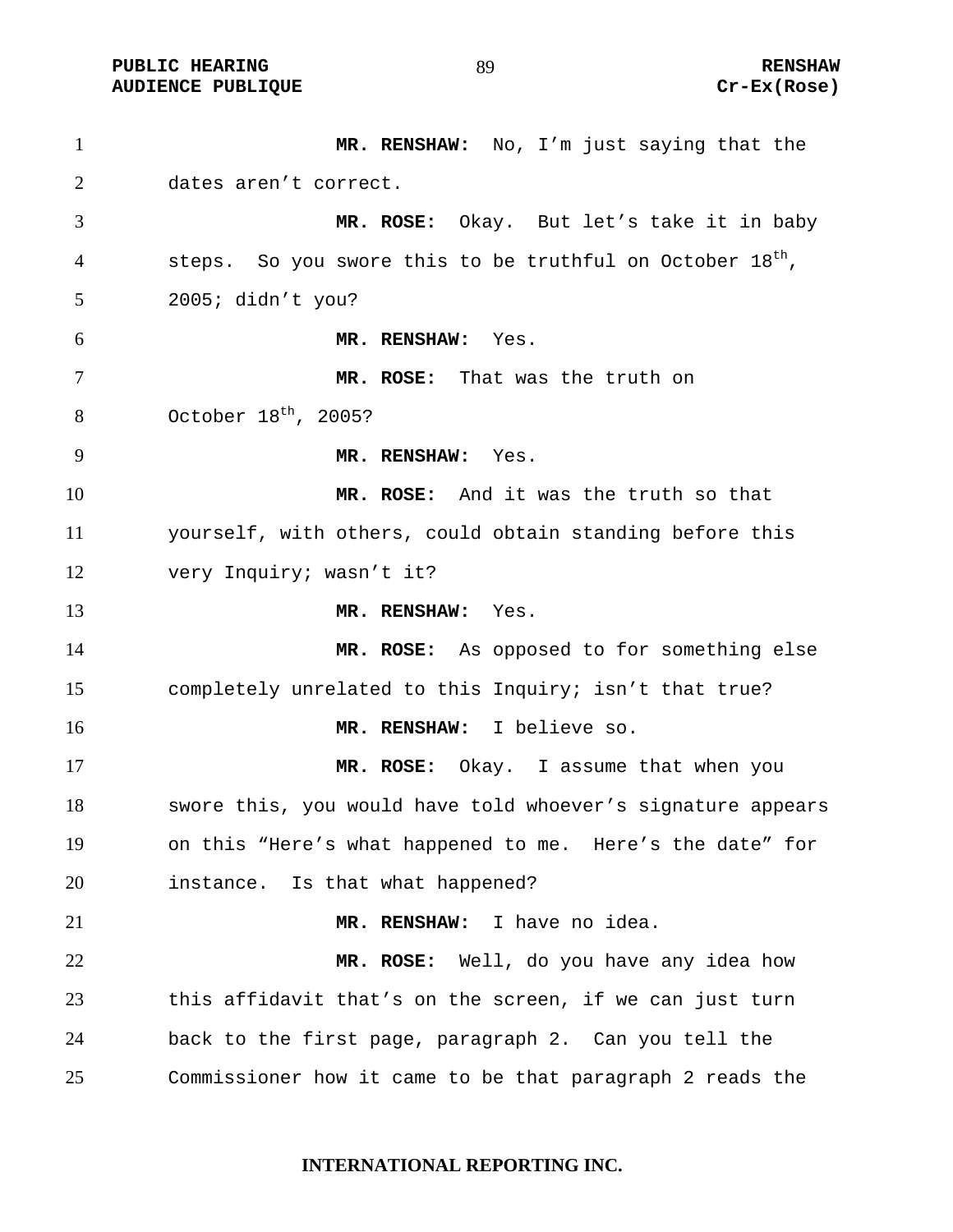**PUBLIC HEARING 60 CONTROL** 200 CONTROLLER RENSHAW **AUDIENCE PUBLIQUE Cr-Ex(Rose)** 

way it does? **MR. RENSHAW:** Somebody typed it wrong, I don't know. **MR. ROSE:** Well, did you read it before you swore it to be truthful? **MR. RENSHAW:** I had a glance over it, yes. **MR. ROSE:** When you glanced over it, you must have seen paragraph two, right? **MR. RENSHAW:** Yeah, it doesn't mean a mistake would stand out though. **MR. ROSE:** Okay, so when you write it, this mistake didn't become apparent to you, that you got the date and your age different than you've testified last week and this week? **MR. RENSHAW:** Right. **MR. ROSE:** Okay, so this is a mistake under oath, have I got that right? **MR. RENSHAW:** I don't get the gist of this. **MR. ROSE:** This is a mistake under oath, isn't it? **MR. RENSHAW:** Yes, I signed it. **MR. ROSE:** Under oath? **MR. RENSHAW:** Yes. **MR. ROSE:** Okay. And am I now bringing this to your attention for the first time?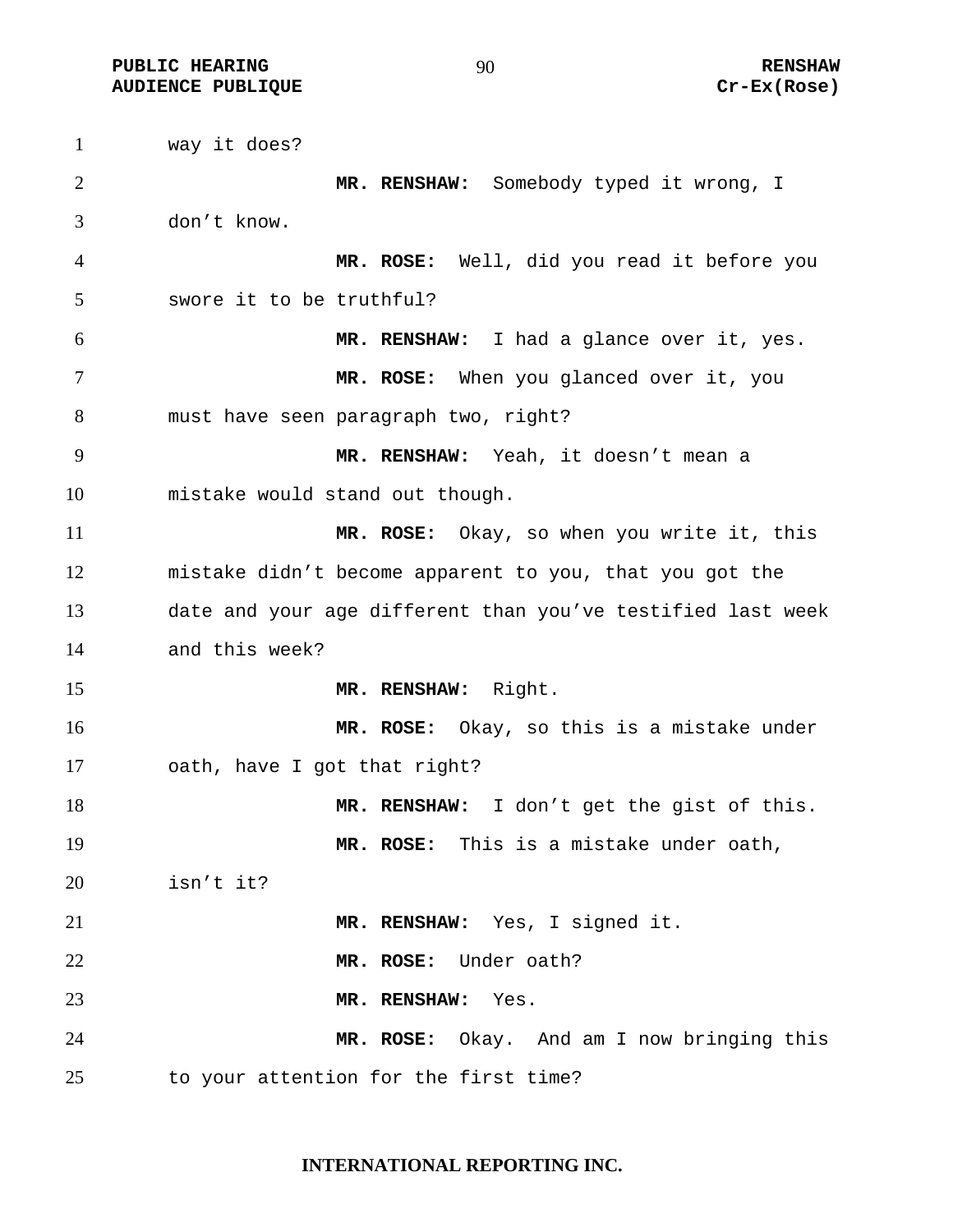PUBLIC HEARING **RENSHAW** 91 **RENSHAW** RENSHAW<br>AUDIENCE PUBLIQUE **RENSHAW** Cr-Ex(Rose) **AUDIENCE PUBLIQUE** 

| $\mathbf{1}$   | MR. RENSHAW: Yes.                                       |
|----------------|---------------------------------------------------------|
| $\overline{2}$ | MR. ROSE: You've never reviewed this                    |
| 3              | affidavit between the time you swore this affidavit in  |
| 4              | October 2005 and today?                                 |
| 5              | MR. RENSHAW: I don't think I have.                      |
| 6              | MR. ROSE: Well, you don't sound so sure.                |
| 7              | MR. RENSHAW: Well, I'm just saying I don't              |
| 8              | think I have.                                           |
| 9              | MR. ROSE: Okay. Are you positive?                       |
| 10             | MR. RENSHAW: I'm saying no.                             |
| 11             | MR. ROSE: Okay.                                         |
| 12             | MR. RENSHAW: I haven't seen it since.                   |
| 13             | MR. ROSE: You've never seen this affidavit              |
| 14             | between then and now?                                   |
| 15             | MR. RENSHAW: That's what I'm saying.                    |
| 16             | MR. ROSE: Okay. So, you realize why I'm                 |
| 17             | asking you these questions, don't you?                  |
| 18             | MR. RENSHAW: Well, because it's saying                  |
| 19             | 1981.                                                   |
| 20             | MR. ROSE: Right. In other words, before                 |
| 21             | today, we look at this affidavit and we see that Gerald |
| 22             | Renshaw says that 1981 when he's 16 years old, he's     |
| 23             | sexually abused by Ken Seguin. Now you're saying it's   |
| 24             | actually different year, different age?                 |
| 25             | MR. RENSHAW:<br>Yes.                                    |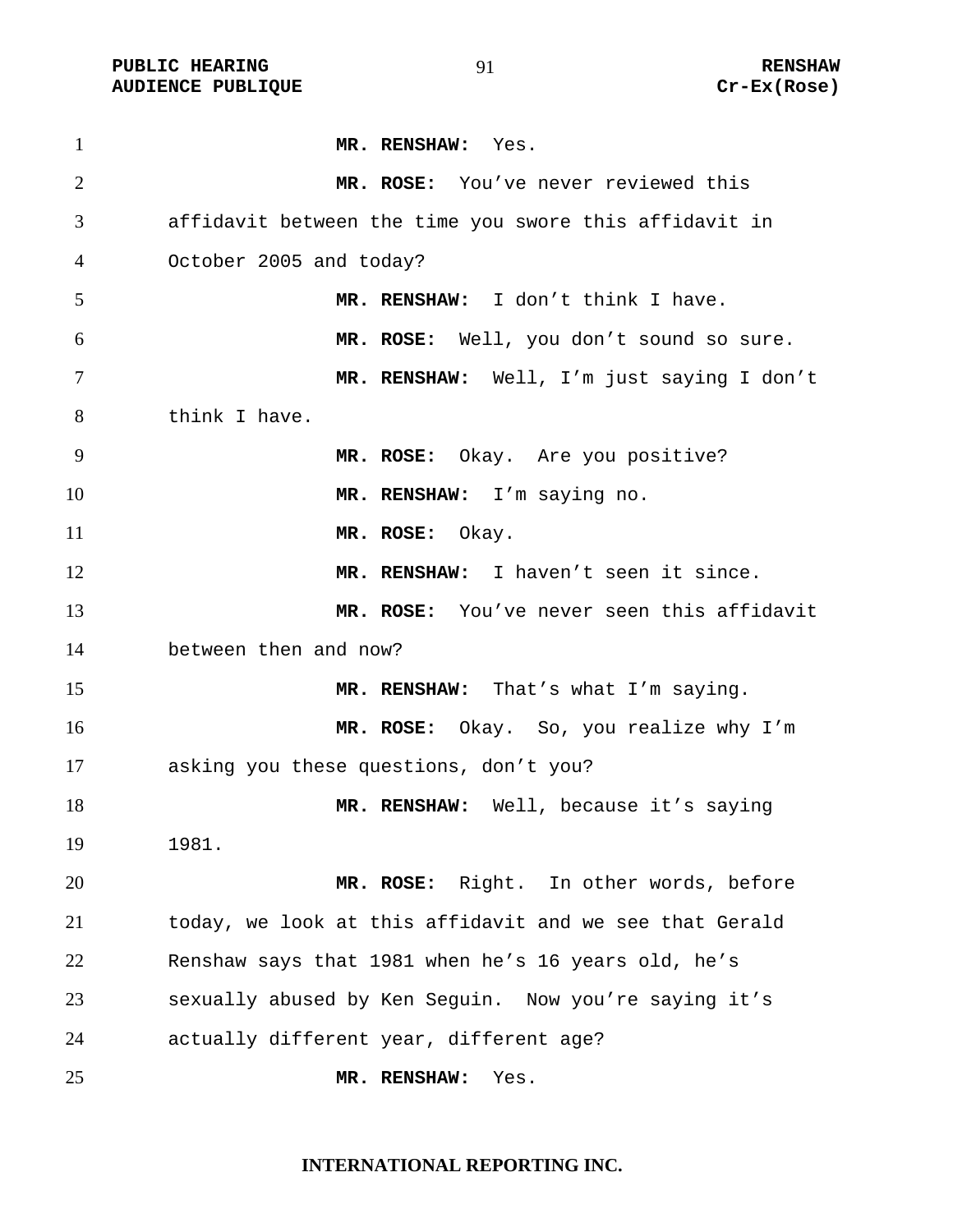PUBLIC HEARING **RENSHAW** 92 RENSHAW RENSHAW RENSHAW RENSHAW **AUDIENCE PUBLIQUE** 

| $\mathbf{1}$   | MR. ROSE: Because in 1981 you were not on                   |
|----------------|-------------------------------------------------------------|
| $\overline{2}$ | probation; were you?                                        |
| 3              | MR. RENSHAW: That's right.                                  |
| $\overline{4}$ | MR. ROSE: Okay. So the funny affidavit is                   |
| 5              | one statement that you've given about when you were abused  |
| 6              | by Ken Seguin relative to your age, right? That's one of    |
| 7              | them?                                                       |
| 8              | MR. RENSHAW: Yes.                                           |
| 9              | MR. ROSE: Okay. And just so that we're                      |
| 10             | clear, no one pressured you to give this affidavit?         |
| 11             | MR. RENSHAW:<br>No.                                         |
| 12             | MR. ROSE: I mean did they? You gave it of                   |
| 13             | your own free will and so forth?                            |
| 14             | MR. RENSHAW:<br>Yes.                                        |
| 15             | MR. ROSE: A second version of when you were                 |
| 16             | abused by Ken Seguin happens at your Examinations for       |
| 17             | Discovery; do you remember that?                            |
| 18             | MR. RENSHAW: It did come up, yes.                           |
| 19             | MR. ROSE:<br>Okay.                                          |
| 20             | THE COMMISSIONER: So you're not going to --                 |
| 21             | I hope we're not going down the road of trying to prove Mr. |
| 22             | Seguin innocent here?                                       |
| 23             | MR. ROSE: No, I'm trying to pin down when                   |
| 24             | all this happened and I think there is a variety in number  |
| 25             | of repeating different versions of it for which Mr.         |

**INTERNATIONAL REPORTING INC.**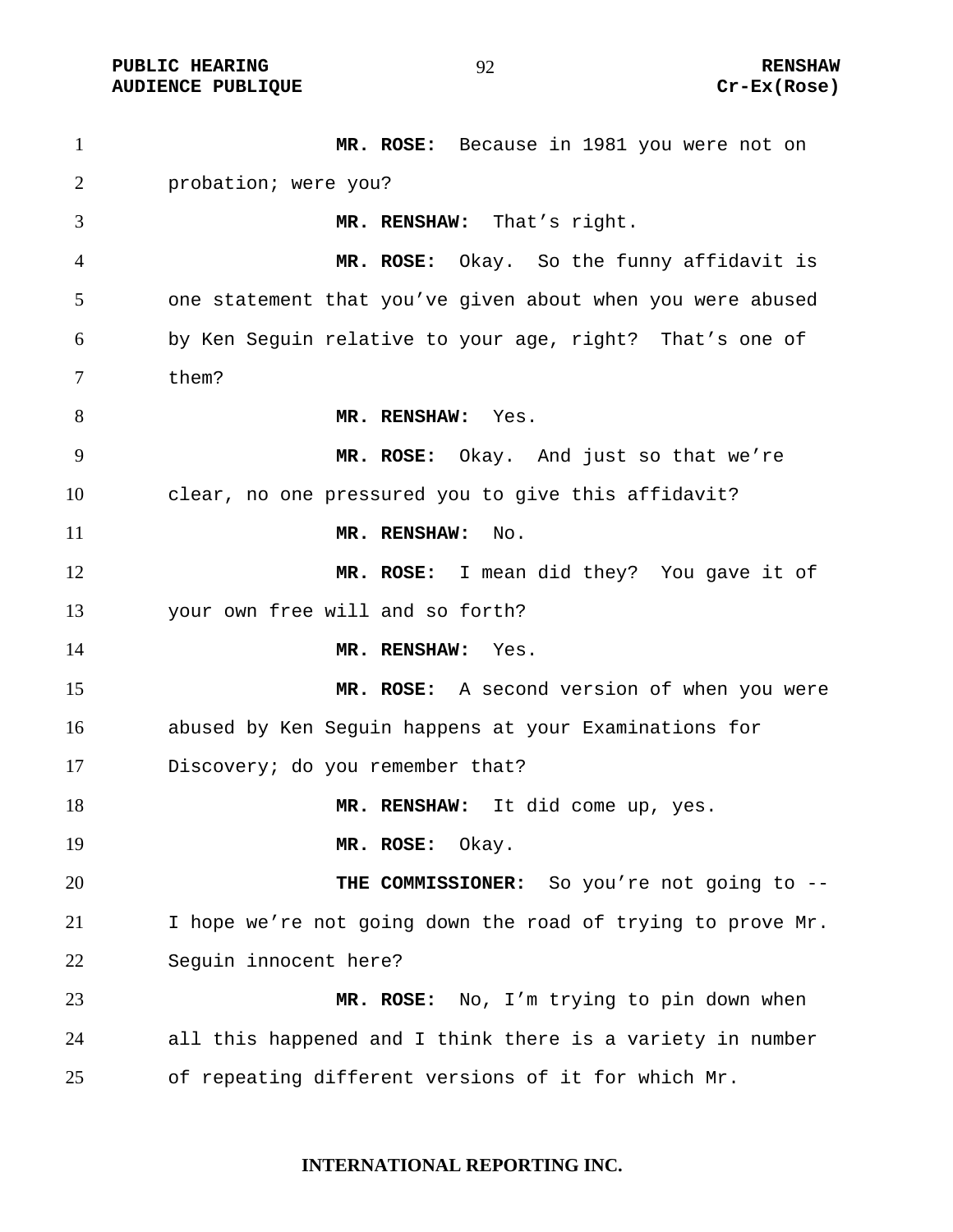**PUBLIC HEARING 693** 93 RENSHAW **AUDIENCE PUBLIQUE Cr-Ex(Rose)** 

Commissioner, you're going to have to sort it out in the end as to when this abuse happened relative to probation. In other words, was he on probation or not? **THE COMMISSIONER:** Well, it needs what, to gage an institutional response? **MR. ROSE:** Well, probation and parole, yes. **THE COMMISSIONER:** Well, for example, that-- this is post-mandate. **MR. ROSE:** Sorry. **THE COMMISSIONER:** This affidavit is post-mandate, post my mandate. You know if we're talking about historical? **MR. ROSE:** Yes. **THE COMMISSIONER:** All right, so there's that. Second of all, this cannot be part of your institutional response because your institutional response is far -- long gone. **MR. ROSE:** Of course. **THE COMMISSIONER:** Right. **MR. ROSE:** Well, I'm assuming that it's an open question for you, Mr. Commissioner, as to when the abuse happened relative to probation and that would -- given all that you've heard, and I can elaborate that in the absence of the witness, but I would assume that the evidence and foundation has been well laid through the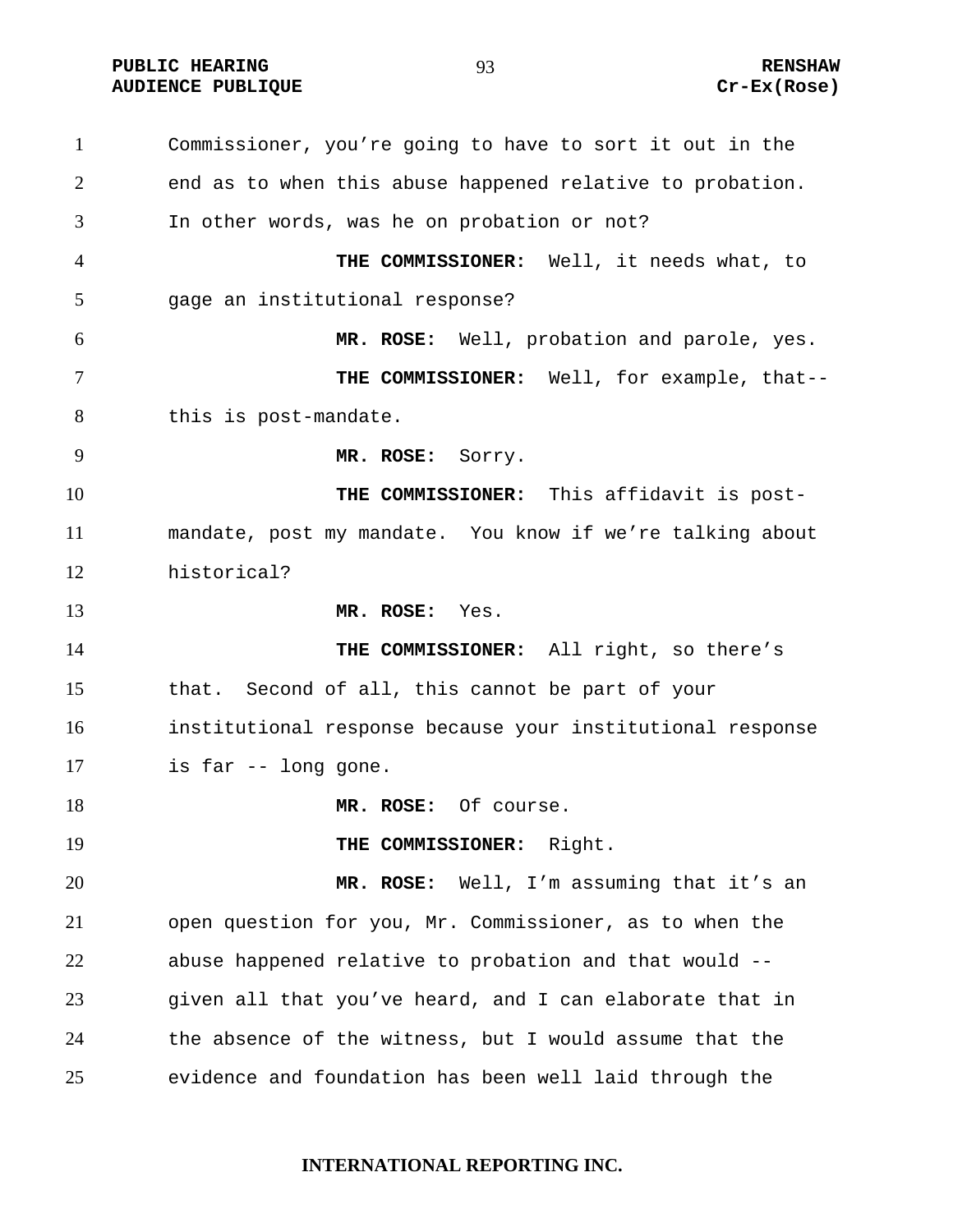PUBLIC HEARING **RENSHAW** PUBLIC HEARING **RENSHAW RENSHAW RENSHAW RENSHAW RENSHAW Cr-Ex(Rose) AUDIENCE PUBLIQUE** 

documents and exhibits.

| $\overline{2}$ | THE COMMISSIONER: Just in the end -- aren't                 |
|----------------|-------------------------------------------------------------|
| 3              | I supposed to be looking at this is that I look at          |
| 4              | historically how things happen. So when this gentleman's    |
| 5              | allegations came up, how did the institutions respond?      |
| 6              | So the fact that this affidavit is out there                |
| 7              | really doesn't do a heck of a lot to the institutional      |
| 8              | response.                                                   |
| 9              | MR. ROSE: Well, Mr. Commissioner, I'm happy                 |
| 10             | to make these submissions but I think it's going to outline |
| 11             | where I'm going to the witness and I'm happy to elaborate.  |
| 12             | If you don't want me to ask the question, that's one thing  |
| 13             | but if you're allowed to -- going to give me some more      |
| 14             | leave to go forward, we can just move forward.              |
| 15             | THE COMMISSIONER: You go ahead.                             |
| 16             | MR. ROSE: Thank you.                                        |
| 17             | Now in terms of when you were on probation                  |
| 18             | relative to being abused, when you're examined during       |
| 19             | Discoveries, you also gave a different timing of the abuse  |
| 20             | by Ken Seguin in relative probation; do you remember that   |
| 21             | or do you want me to refresh your memory with a transcript? |
| 22             | Please.<br>MR. RENSHAW:                                     |
| 23             | Okay. So if we can refer to<br>MR. ROSE:                    |
| 24             | document 200143.                                            |
| 25             | THE COMMISSIONER: When were these                           |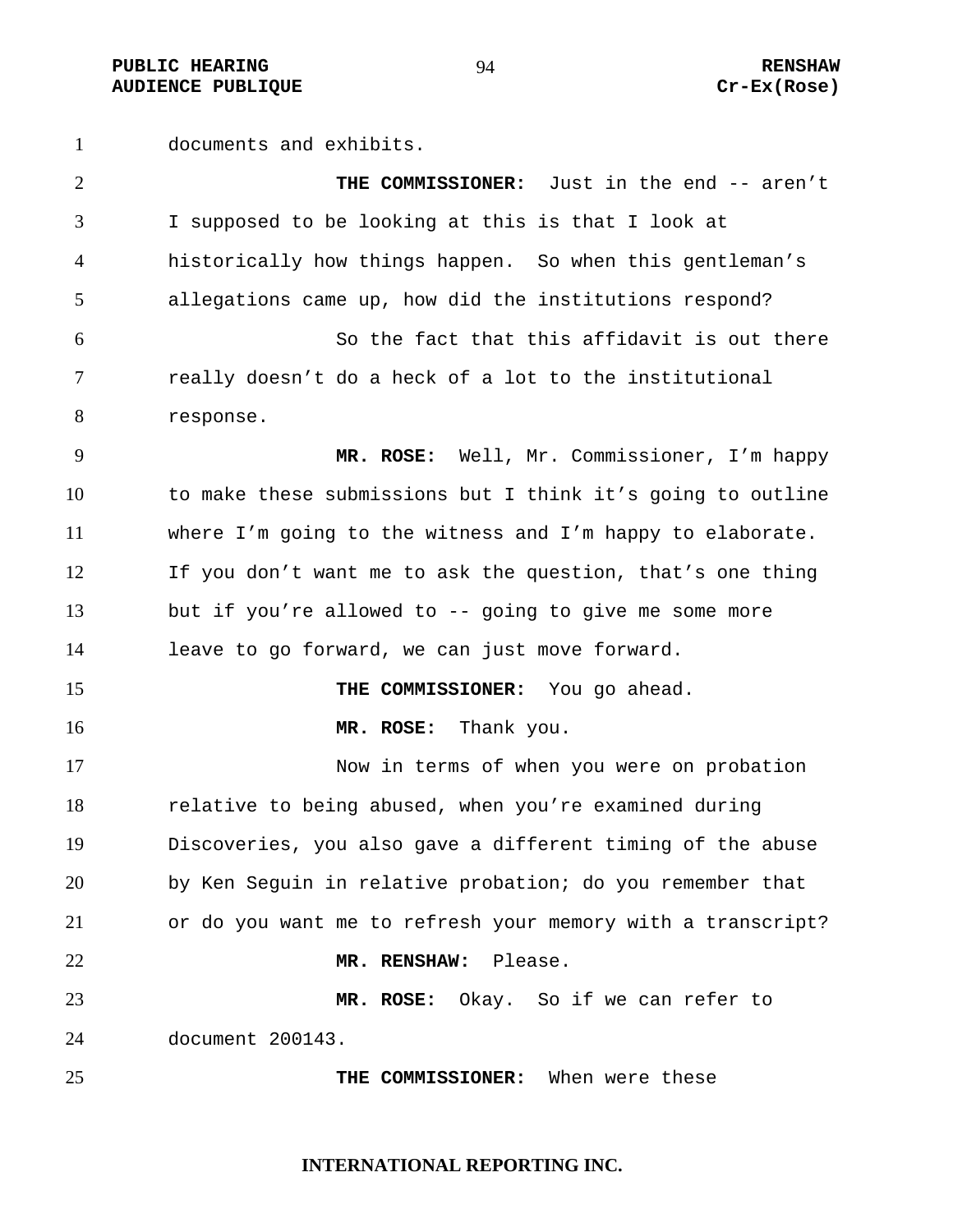**PUBLIC HEARING RENSHAW AUDIENCE PUBLIQUE Cr-Ex(Rose)** 

Examinations for Discovery? **MR. ROSE:** I have it as December  $17<sup>th</sup>$ , 2003. **THE COMMISSIONER:** Right, again well after the institutional response is completed? **MR. ROSE:** Oh yes. **THE COMMISSIONER:** Okay. 7 Mr. Lee, are you ---**MR. LEE:** I'm trying to get access to the microphone. **THE COMMISSIONER:** To the microphone. **MR. LEE:** The one point I want to make is that the Discovery continued on to a second day in January. It makes no difference. I'm just -- for the record, to let you know that. My concern with Discovery transcripts is that they should be used for impeachment purposes, not just put to the witness as "Let's go and take a look at what you've said". Mr. Rose hasn't received any answer from the witness. He hasn't asked a question of the witness which he disagrees with that's going to be contradicted in any way by the Discovery transcript. My position is a Discovery transcript can be used as a prior inconsistency, and put the witness in the way Mr. Sherriff-Scott did where he read in the question and answer, questions and answers that he wanted to look at

**INTERNATIONAL REPORTING INC.**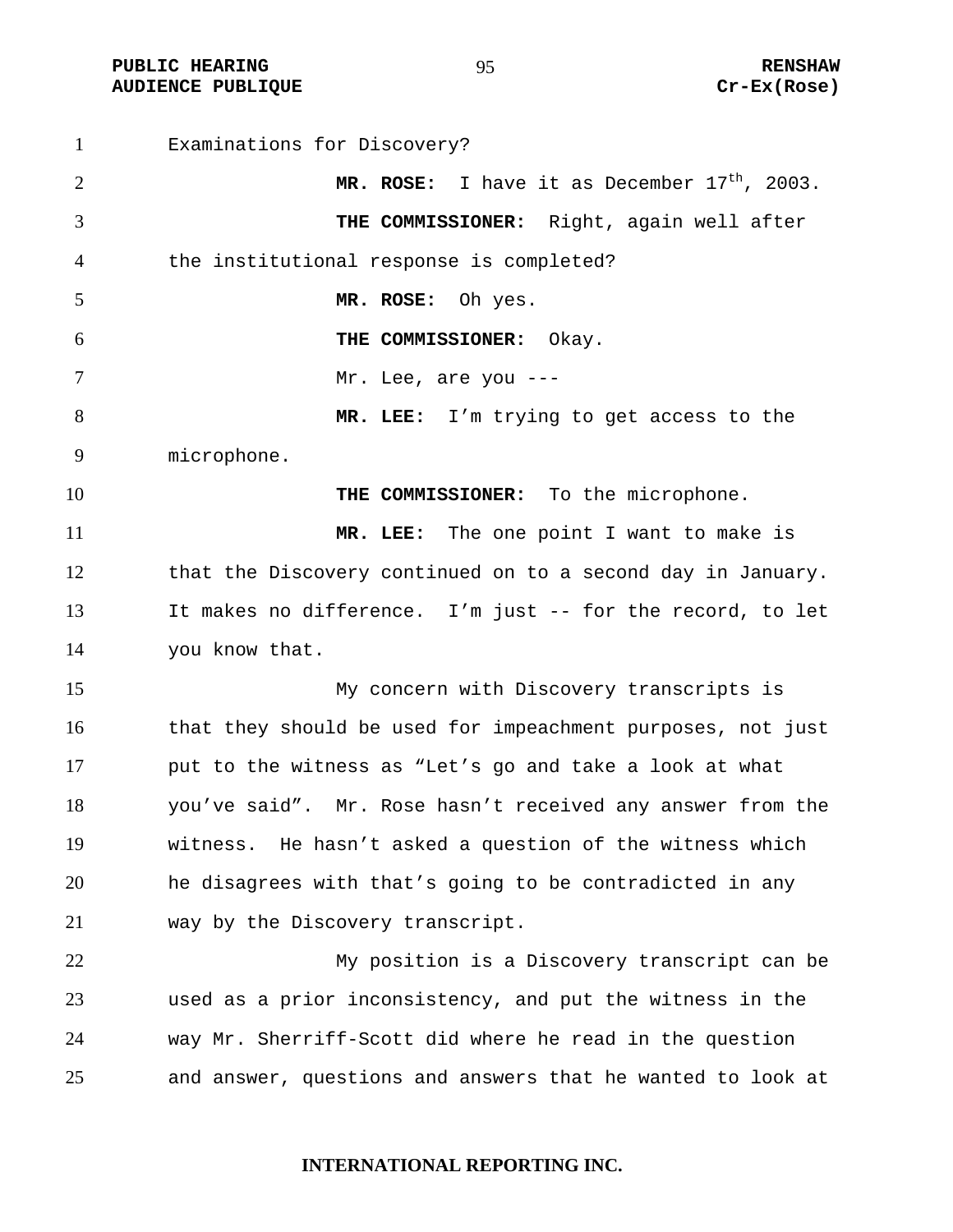**PUBLIC HEARING 60 CONTROL** 2006 CONTROLLER RENSHAW **AUDIENCE PUBLIQUE Cr-Ex(Rose)** 

and not just as a "Let's file this brief and take a look at what we have here", and it sounds to me that's what Mr. Rose prefers to do. **THE COMMISSIONER:** Okay, we'll find out. Thank you. Mr. Engelmann, do you have any comments? **MR. ENGELMANN:** My only comment is I hope we're not being repetitive with respect to cross-examination. It seems to be awfully close. **THE COMMISSIONER:** M'hm. 11 Mr. Rose? **MR. ROSE:** Well, if I'm asking the same line of questions that Mr. Sherriff-Scott did, I'm sure I'll hear, but I've been very careful to tick off things, so I think that I'm embarking on new territory. 16 And do you have that Discovery transcript? **THE COMMISSIONER:** Whoa, whoa. There's an objection on the table here about that. **MR. ROSE:** Well, I think that we should probably broach it in full and I'd ask that the witness leaves so that I can explain my position and we can have 22 that objection with full argument. **THE COMMISSIONER:** All right, sir, thank you. -**-- WITNESS LEAVES THE ROOM/LE TÉMOIN SE RETIRE**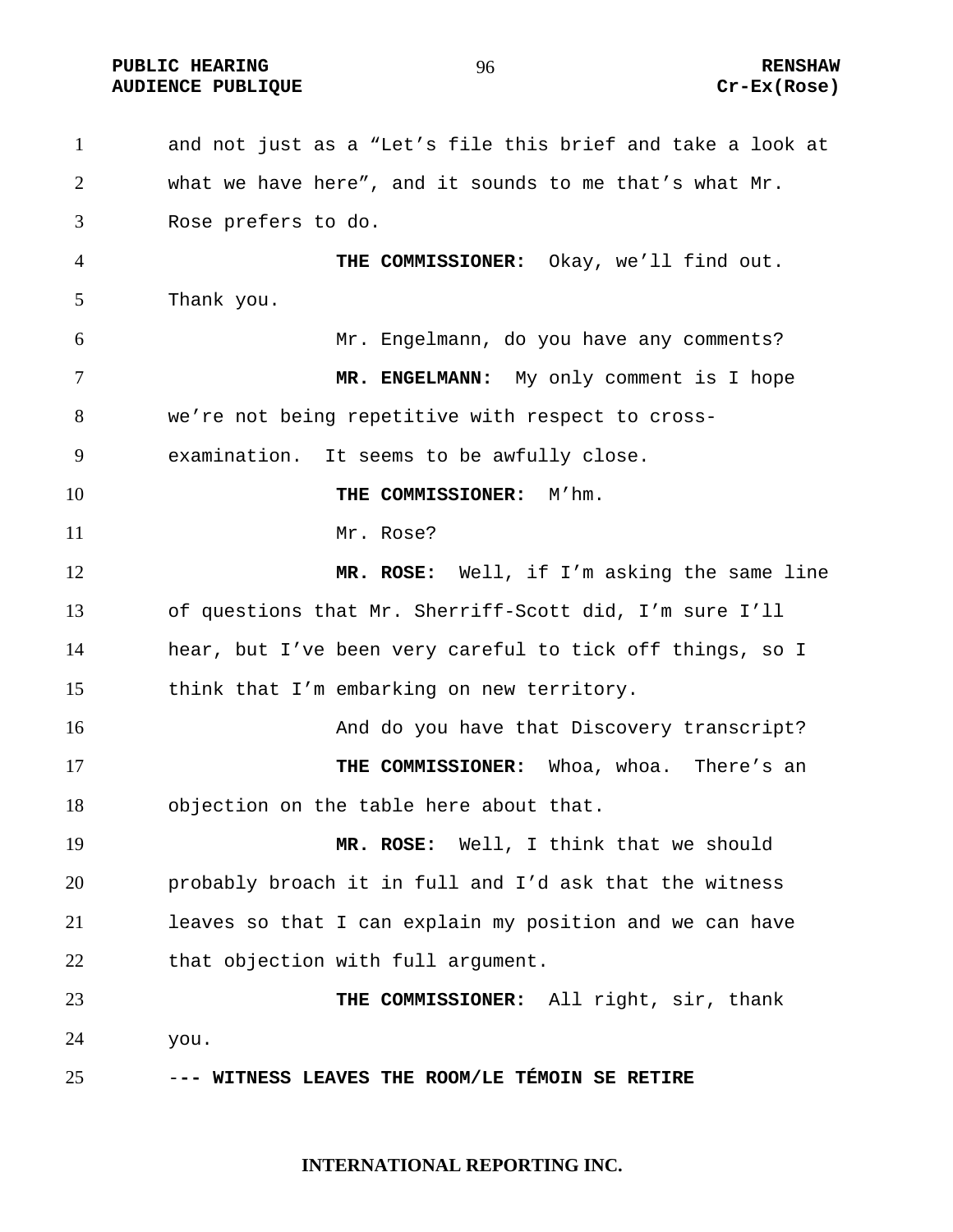**--- SUBMISSIONS BY/REPRÉSENTATIONS PAR MR. DAVID ROSE MR. ROSE:** Mr. Commissioner, you've seen evidence already about Mr. Renshaw and Mr. Seguin living together in 1989. **THE COMMISSIONER:** Yes. **MR. ROSE:** That document -- those documents are already before you. There's an institutional response which starts there and for various reasons, I don't think there is any secret between Commission counsel and myself. The nature of what the institution knew about Mr. Seguin's relationship with Mr. Renshaw is a very live issue. 11 Perhaps not today, ---**THE COMMISSIONER:** M'hm. **MR. ROSE:** --- because we don't have the other side of the equation today, we simply have Mr. Renshaw. However, I think I'm fairly putting it by saying that my client will be called upon to testify about what it knew and why it gave that, why it allowed Mr. Seguin to have Mr. Renshaw live with him in 1989, which is not too long after all of this occurs. In other words, it's in the same stream of narrative. So in other words, when Mr. Renshaw is on probation, relative to the abuse is, in my respectful submission, a key issue for institutional response. What 24 the institution, namely the ministry, knew or ought to have known about the relationship, obviously it's going to tie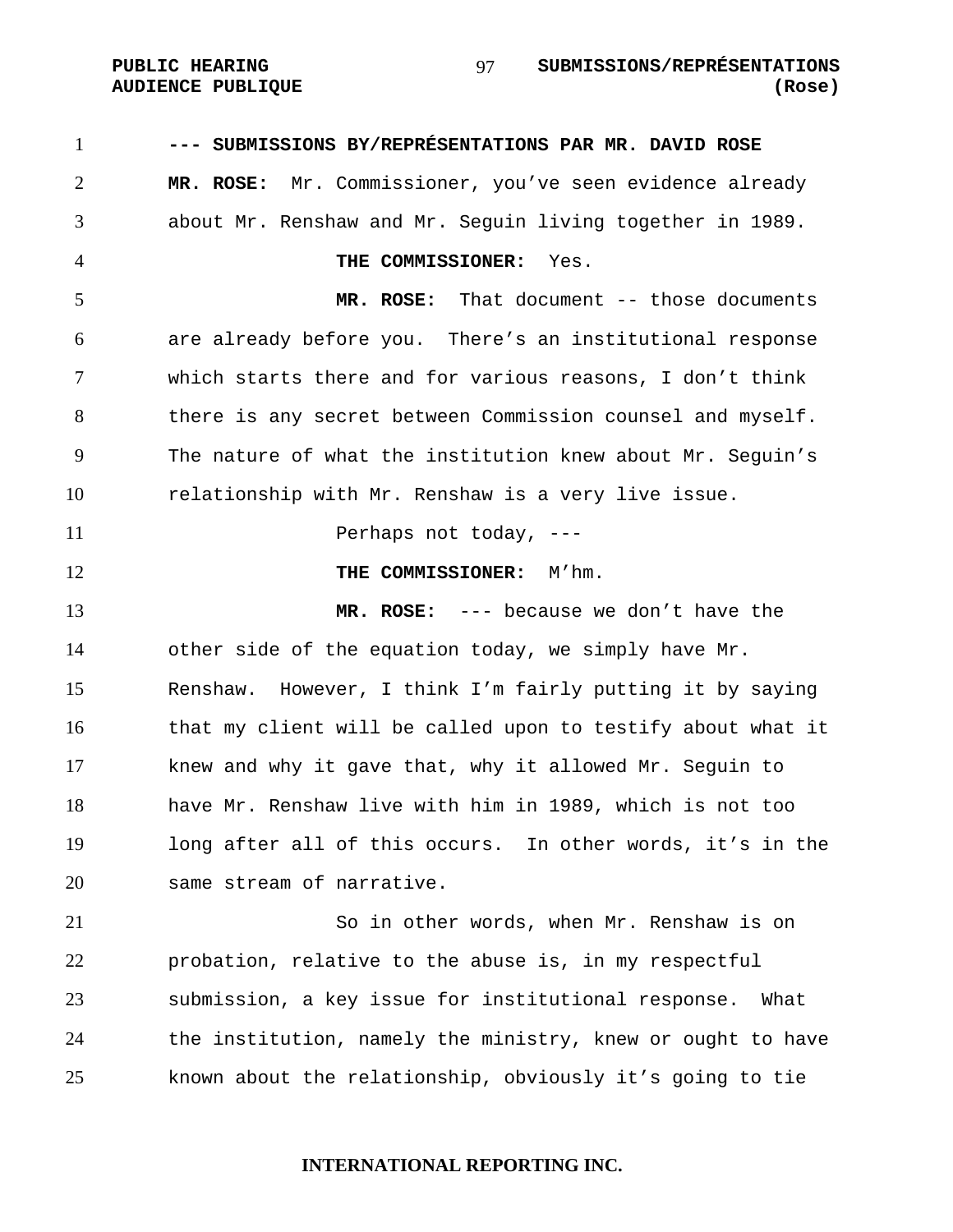into when he's on probation relative to the abuse. And so when the abuse happens and the various different versions that Mr. Renshaw has given, is an important fact that I think ultimately you're going to have to find. I'm not challenging whether or not he was abused. The question is when he was abused relative to his connection with the ministry. And that, there are a variety of different pieces of evidence and it's my submission that in order to get the full picture, you have to know all the variety of explanations. So when Mr. Lee stands before you and says, it can be used for impeachment purposes, --- **THE COMMISSIONER:** M'hm. **MR. ROSE:** --- I'm a little concerned. I don't know, does that mean that I can after this witness to say I can cross-examine you -- him that the evidence that he gave today is different than the evidence that he gave under Discovery. Technically, I think that's what Mr. Lee is saying. All I simply want to do is to alert you, Mr. Commissioner, to the various explanations as to time and probation about when he was abused. Because if you haven't made your mind up, as I suspect you haven't made your mind up about that fact, then you need to have all of the evidence before you as to when he was abused relative to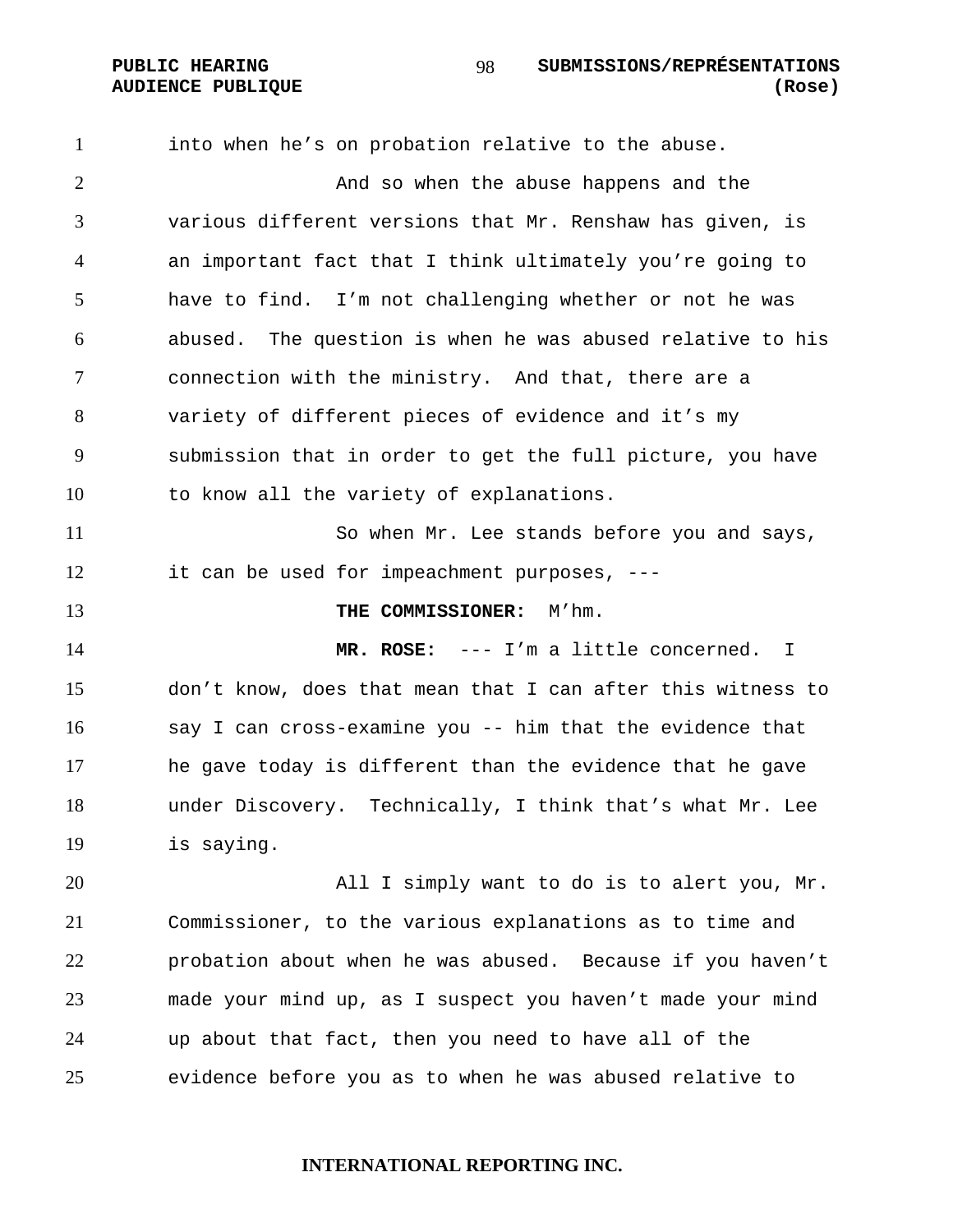probation. **THE COMMISSIONER:** Okay, but -- in assessing your institutional response to his allegations, I guess I have to know what your client knew at that time. **MR. ROSE:** Right. **THE COMMISSIONER:** All right. And what you're saying is -- but you also have to see what he went on to say later on because --- ? **MR. ROSE:** Well, we're trying to recreate history here. In order to assess what my client knew, for instance, when it had, for instance, certain -- Exhibit 556 signed --- **THE COMMISSIONER:** Yes. **MR. ROSE:** --- then this would have been perhaps two or three or perhaps longer years after these events start. It's unclear. So in terms of assessing whether Exhibit 556 is a reasonable institutional response to an ongoing narrative of what they knew or ought to have known, it's my respectful submission you have to know what the narrative is in the years that lead up to that. **THE COMMISSIONER:** To lead up to it, yes, but --- **MR. ROSE:** And that's all we're talking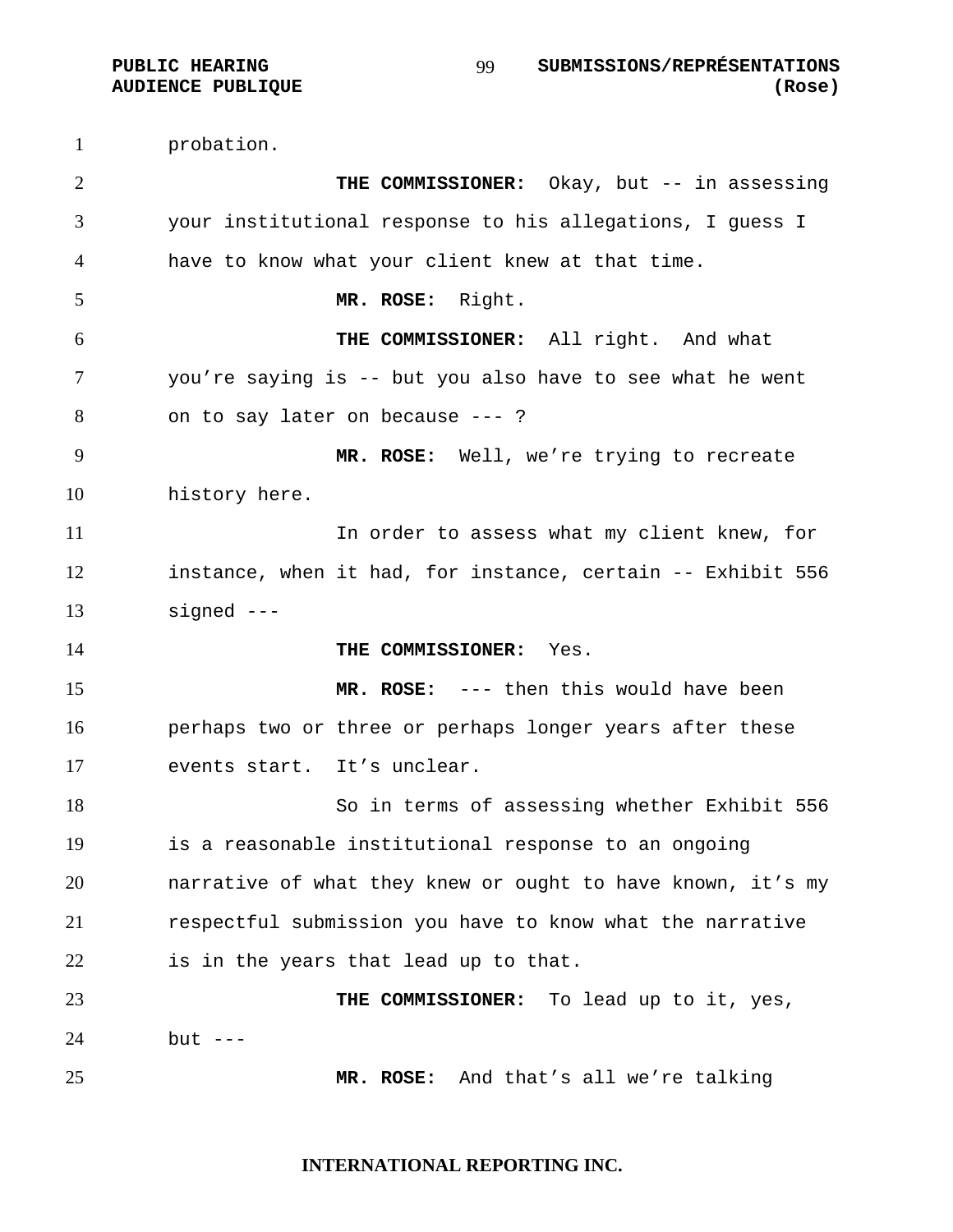**AUDIENCE PUBLIQUE (Rose)**  about here. **THE COMMISSIONER:** Well, no, you're referring him to examinations for discovery that happened after the institutional response. **MR. ROSE:** Right. But he might very well -- he has to have the opportunity of saying "that I swore this and you know, it's truthful". **THE COMMISSIONER:** That you what? **MR. ROSE:** It's truthful. **THE COMMISSIONER:** No, no, before that, I missed it. **MR. ROSE:** The witness has to have the opportunity of saying, "Well, actually I've given a variety of explanations. I've given one here, but I've given others elsewhere and perhaps the other explanations are the correct ones; maybe I'm changing my mind now." 17 He's already had the opportunity to say, "I've given evidence before this Inquiry on when I was abused; I'm changing my mind from that." **THE COMMISSIONER:** Yes. **MR. ROSE:** So why can't I say, "You've given other evidence under oath; perhaps that's the truthful -- maybe that's the correct version?" **THE COMMISSIONER:** But again, how is that

going to correct -- let's assume there was an improper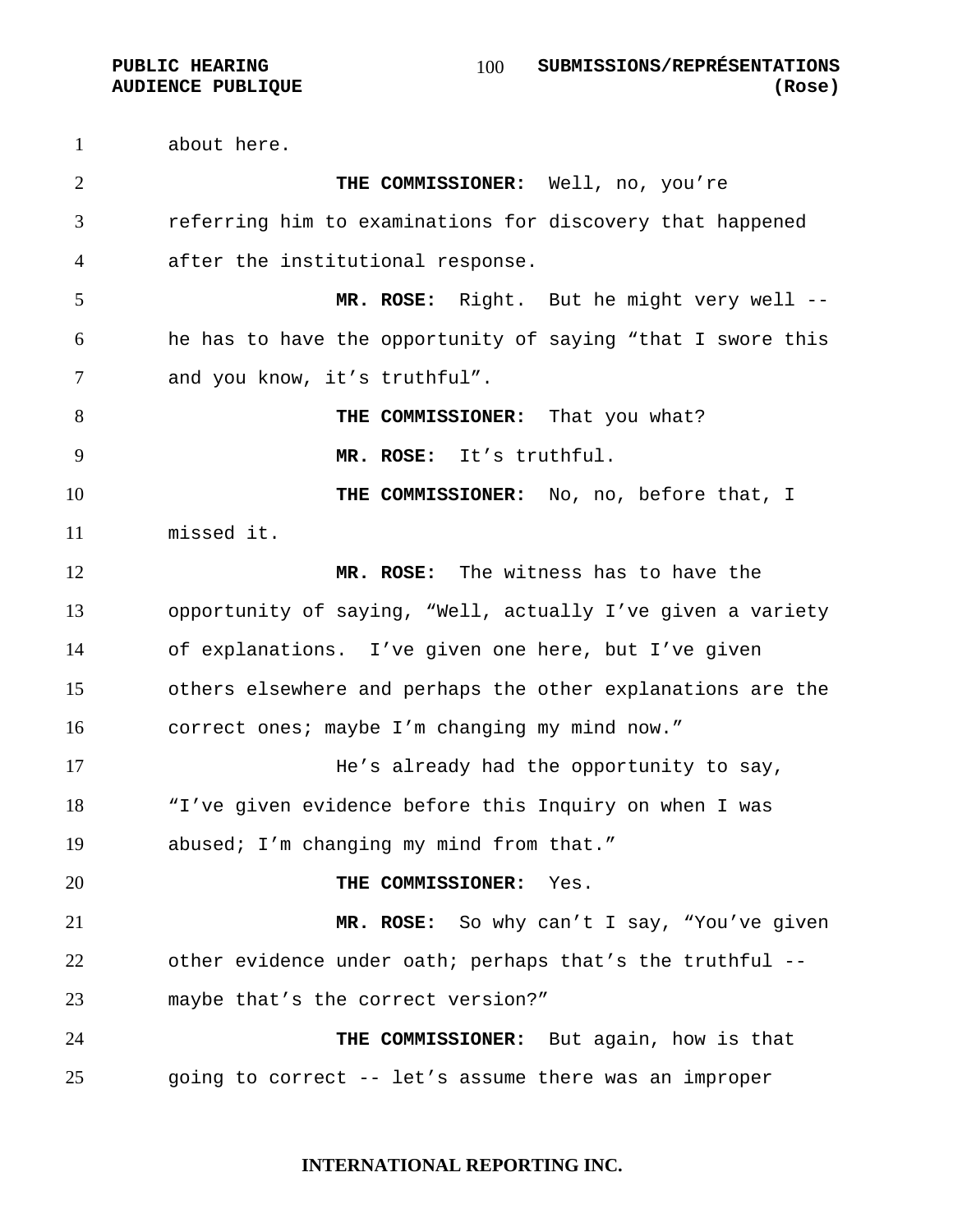institutional response, well ---

**MR. ROSE:** Well, but if it turns out that he says, "Yes, I agree, I've said under oath that I wasn't on probation at the time when the abuse started; in fact, it's a different period."

#### **THE COMMISSIONER:** Right.

**MR. ROSE:** Then that's going to assess how you view, for instance, Exhibit 556, and those documents.

**THE COMMISSIONER:** Well, I guess my only thought here, even -- let's assume that you were equipped with certain knowledge at the time that this document was issued. All right? And you ought to have known something differently; the fact that it comes back ten years later and corrects itself doesn't necessarily ---

**MR. ROSE:** Well, I guess the difficulty is, it's a matter subtlety and language: What you said is "knew or ought to have known".

What we knew may be one thing, but if other parties, for instance, are going to claim this fall that the Ministry of Community and Safety Correctional Services ought to have known other things, then the question is: Why ought they to have known that? And what is it that 23 they ought to have known?

Now we're getting into what they ought to have known, if that's the allegation.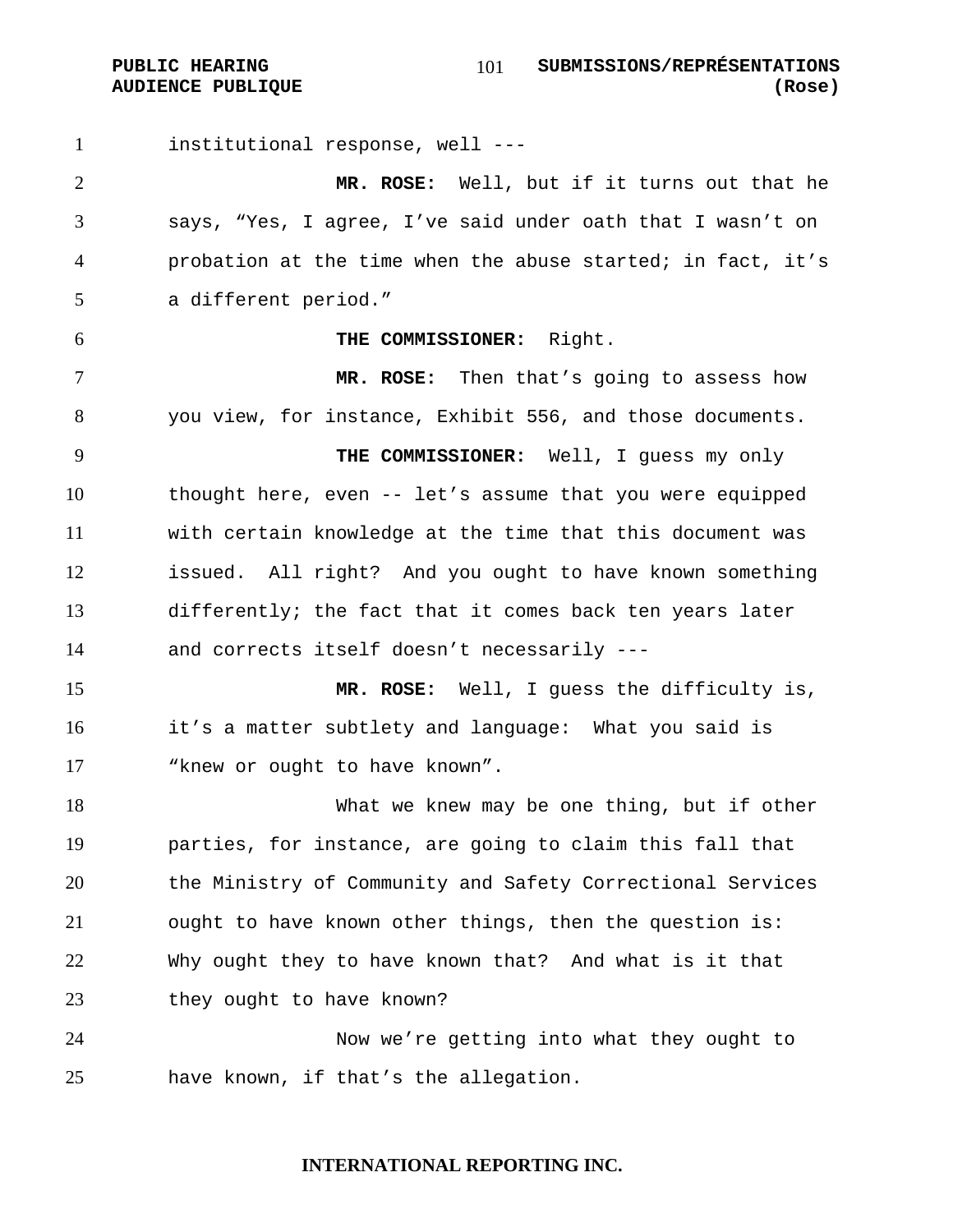No one's going to say before you, Mr. Commissioner, that the Ministry ought to have known things in 1989, then this will be a very short cross-examination. But if other people are going to say that this fall, then I should be entitled fully to explore it. **THE COMMISSIONER:** Anybody? **--- SUBMISSIONS BY/REPRÉSENTATIONS PAR MR. ALLAN MANSON: MR. MANSON:** I don't know the details of where Mr. Rose intends to go, but I think it's not beyond speculation to consider that down the road certain parties may be -- my clients will be saying to you: Given "A", "B", "C" and "D", they ought to have known and, therefore, they ought to have responded differently. **THE COMMISSIONER:** So how does that help us on the cross-examination? **MR. MANSON:** Well, I don't want to speak for Mr. Rose, but, I mean, if he's looking to me to say -- if you're never going to say -- we may well say they ought to know. They ought to have known. I just want that clear, that I'm not backing off of that opportunity. --- **RULING BY THE COMMISSIONER/DÉCISION PAR LE COMMISSAIRE: THE COMMISSIONER:** I guess I'm just looking at it and saying I don't know that cloaking oneself with hindsight is going to help justify any decision-making. Okay, Mr. Rose.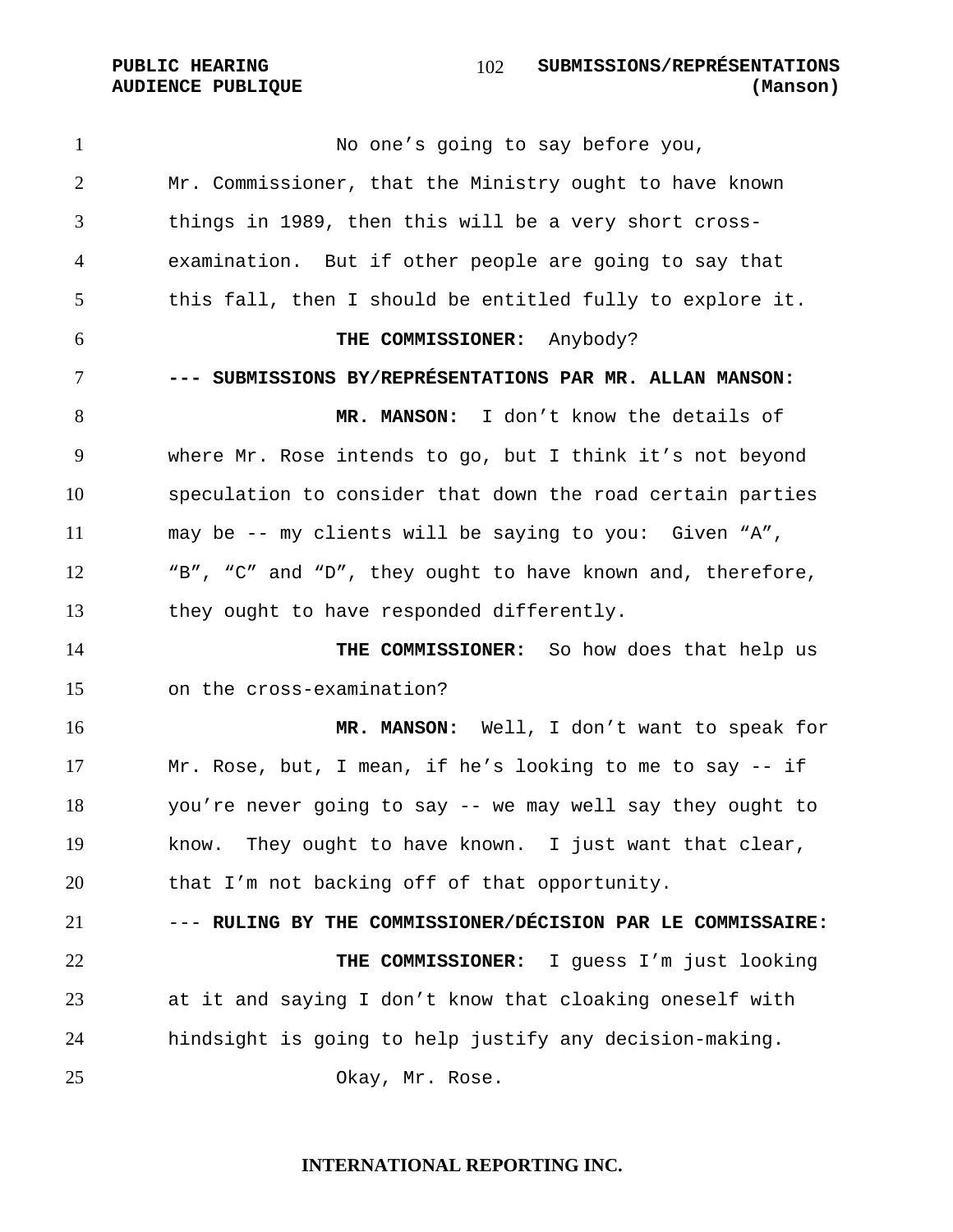## **PUBLIC HEARING 103** 103 RULING/DÉCISION **AUDIENCE PUBLIQUE (Commissioner)**

1 I think I will continue with my chain of thought that I think that the line of cross-examination 3 that I've heard in the last few days is not helpful to me; however, I will, in the spirit of permitting full cross-examination -- in the hopes that it might give you something, I'll permit it for now. 7 I can tell you again, and I think this is if you're trying to cloak yourself, if your client and anyone else is trying to cloak themselves with hindsight to justify an institutional response, then I think we're wasting our time. So if you're saying that's not what it is, that's great. I'm giving you full leeway. We'll call the witness in and we'll keep on going. **MR. ROSE:** I suppose you're allowing me to continue and I probably shouldn't say anything more. **THE COMMISSIONER:** That's right: Don't! Don't! Don't! You're Mr. Lee. Yes? **MR. LEE:** (Inaudible) **MR. ROSE:** I think we're ready for the witness, and I think what I've arranged with Mr. Lee and Mr. Engelmann is that we're not going to make the transcript an exhibit; I'm simply going to ask him whether or he ---

## **INTERNATIONAL REPORTING INC.**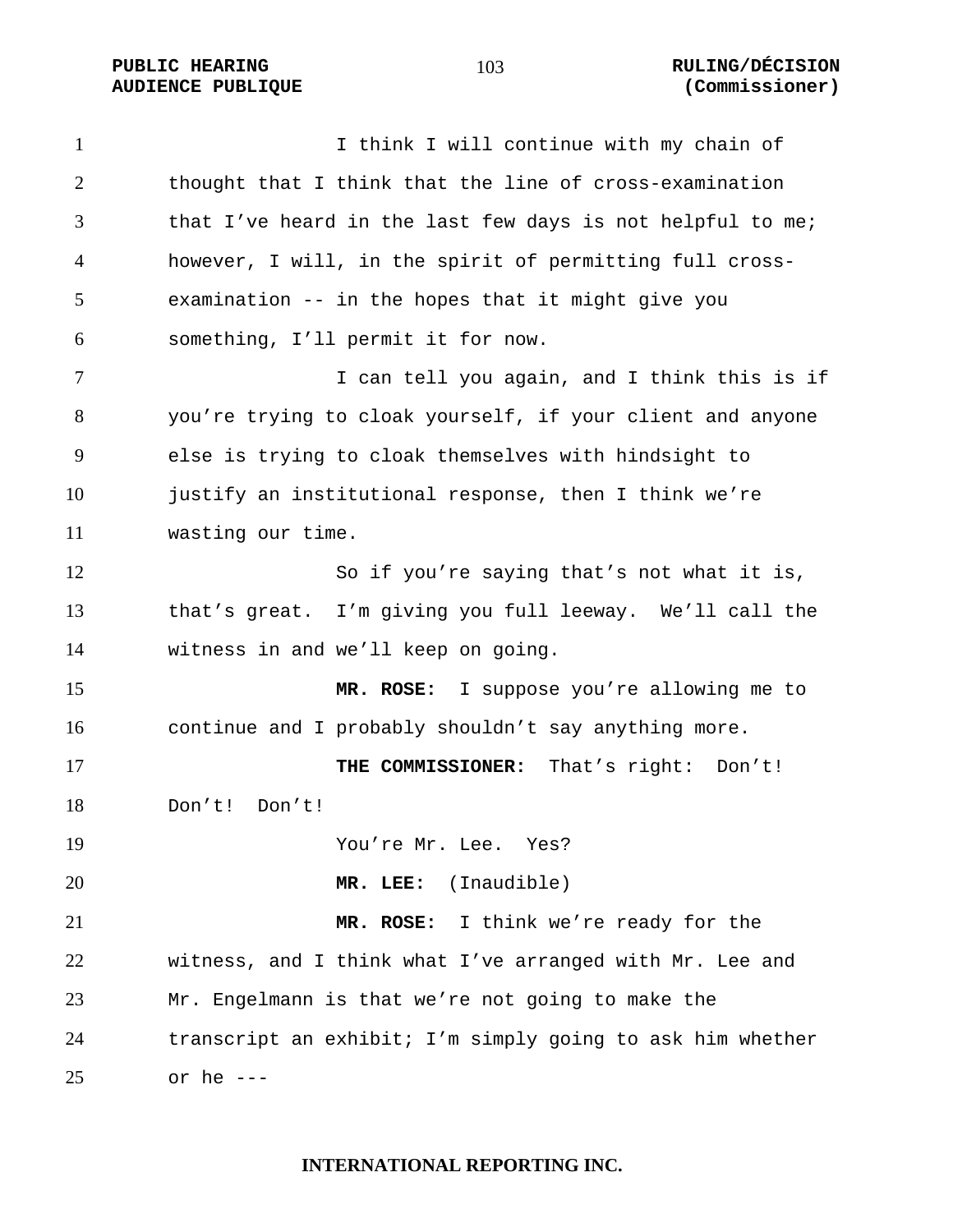**PUBLIC HEARING 104** 104 RENSHAW **AUDIENCE PUBLIQUE Cr-Ex(Rose)** 

**THE COMMISSIONER:** Madam Clerk, you're coming in the other side here. I'm sorry, Mr. Rose. **GERALD RENSHAW, Resumed/Sous le même serment**  --- **CROSS-EXAMINATION BY/CONTRE-INTERROGATOIRE PAR MR. DAVID ROSE(cont'd/suite): MR. ROSE:** I'm simply going to the ask the witness whether he was asked certain questions and gave certain answers, and that way we can avoid having to put the document in as an exhibit. **THE COMMISSIONER:** Okay. We've narrowed down some other issues and so rather than put the whole document to you -- of your examinations for discovery, we're going to ask you some questions. So Mr. Lee has made comments and a bunch of other lawyers, and so we've come to this agreement. So you will recall that sometime in -- when? 18 -- the examinations for discovery were held when? **MR. ROSE:** Well, December 17th, 2003 and then --- **THE COMMISSIONER:** Okay and your lawyer was, at the time, Mr. --- **MR. ROSE:** It looks like Mr. Zubec? Perhaps Mr. Zubec? **THE COMMISSIONER:** Well, the law firm?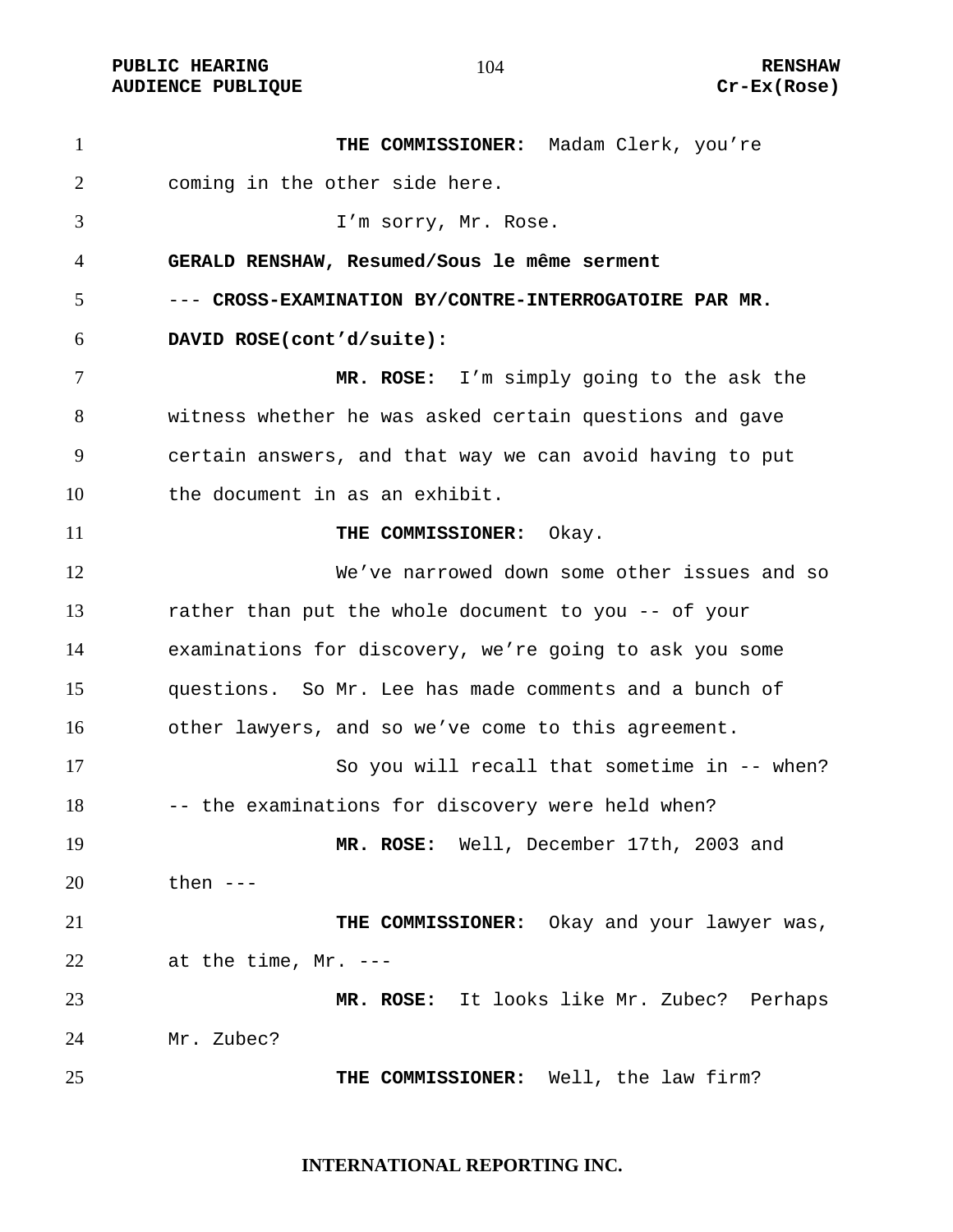**PUBLIC HEARING 105** 105 RENSHAW **AUDIENCE PUBLIQUE Cr-Ex(Rose)** 

**MR. ROSE:** Yegendorf as being --- **THE COMMISSIONER:** Okay, you had that lawyer? **MR. RENSHAW:** Yes, I did. **THE COMMISSIONER:** So you went to a place and you were examined; does that refresh your memory a little bit there? 8 MR. RENSHAW: Not really, but. **THE COMMISSIONER:** Okay, so anyways, we'll see if these questions refresh your memory. **MR. ROSE:** Okay. If document 200143 could be put in front of Mr. Renshaw, and I would ask Mr. Renshaw to look at page 85; do you have that in front of you, sir? **THE COMMISSIONER:** Well, what exhibit? **MR. ROSE:** It's not an exhibit. We're trying to avoid having to put it into an exhibit. So if the document could be put in front of Mr. Renshaw, again 200143. **THE COMMISSIONER:** Okay, so just give it a number of identification purposes. 21 Thank you. 22 So what page? **MR. ROSE:** Page 85, sir, and if Mr. Renshaw could turn to page 85 of that document, please? Do you have that, Mr. Renshaw?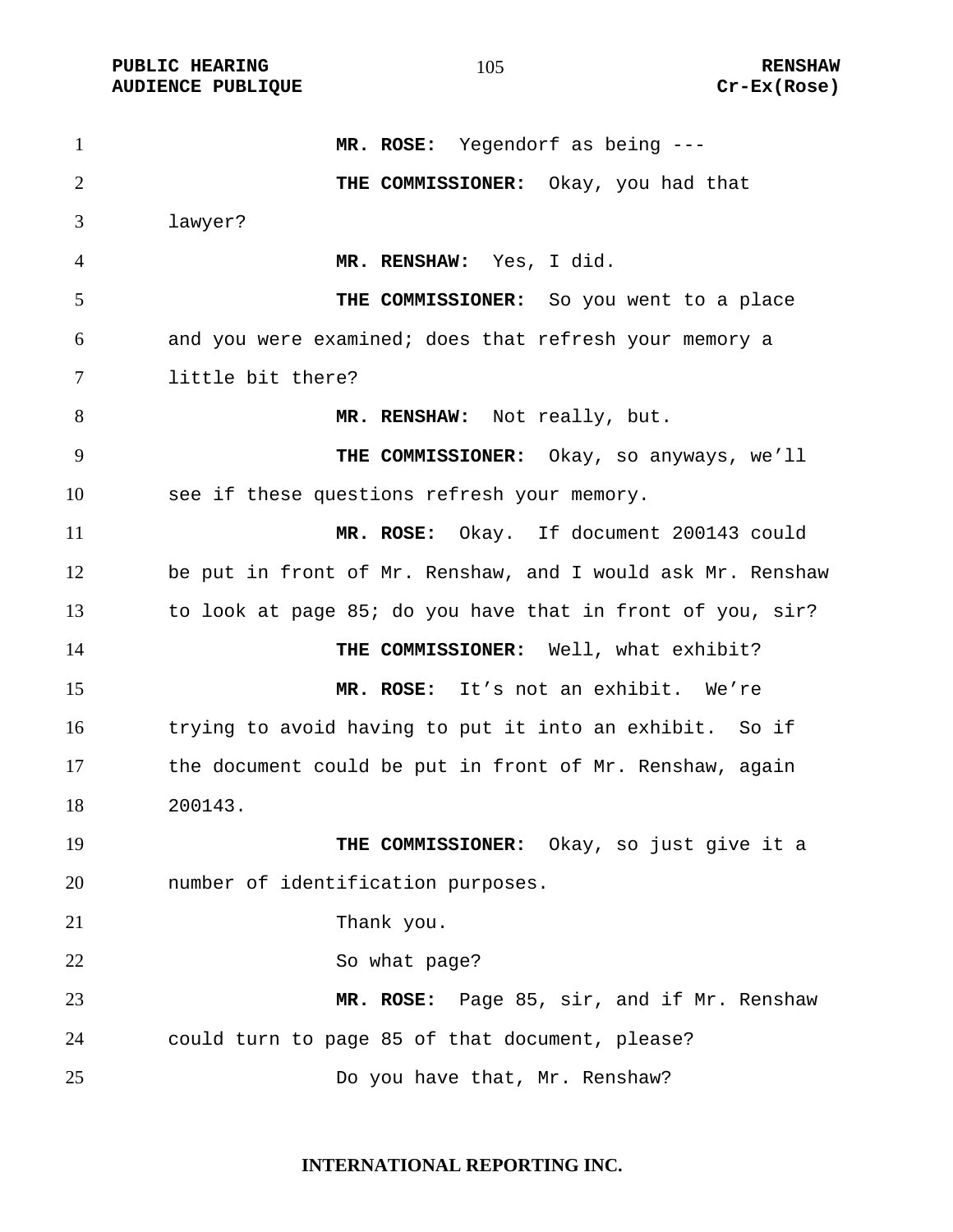PUBLIC HEARING **RENSHAW** 106 RENSHAW RENSHAW RENSHAW RENSHAW **AUDIENCE PUBLIQUE** 

| $\mathbf{1}$   | MR. RENSHAW: Yes.                                            |
|----------------|--------------------------------------------------------------|
| $\overline{2}$ | MR. ROSE: And do you see how there's two                     |
| 3              | sets of numbers going down the left side of the page?        |
| 4              | There's 1 through 25 and then there's 564 through 569.<br>If |
| 5              | you could just turn to number 569, at the bottom?            |
| 6              | MR. RENSHAW:<br>Yes.                                         |
| $\tau$         | MR. ROSE: This is Mr. Santini asking you                     |
| 8              | questions, and I'm going to ask you whether you remember     |
| 9              | being asked a question and gave an answer.                   |
| 10             | If you could look at the bottom of page 85,                  |
| 11             | it says:                                                     |
| 12             | "Question: Well, then, let me ask you                        |
| 13             | this way; your first recollection of a                       |
| 14             | sexual nature with Ken Seguin, when do                       |
| 15             | you say it occurred?                                         |
| 16             | Answer: It was in the first year of                          |
| 17             | knowing him as a probation officer."                         |
| 18             | Do you remember that? Do you remember being asked that       |
| 19             | question and giving that answer?                             |
| 20             | MR. RENSHAW: Not specifically, no.                           |
| 21             | MR. ROSE: Okay. You deny that you were                       |
| 22             | asked that question and gave that answer?                    |
| 23             | MR. RENSHAW: No, I'm not, sir, denying it.                   |
| 24             | MR. ROSE: Okay. And if you could turn                        |
| 25             | again to page 88, and at question 579, it says               |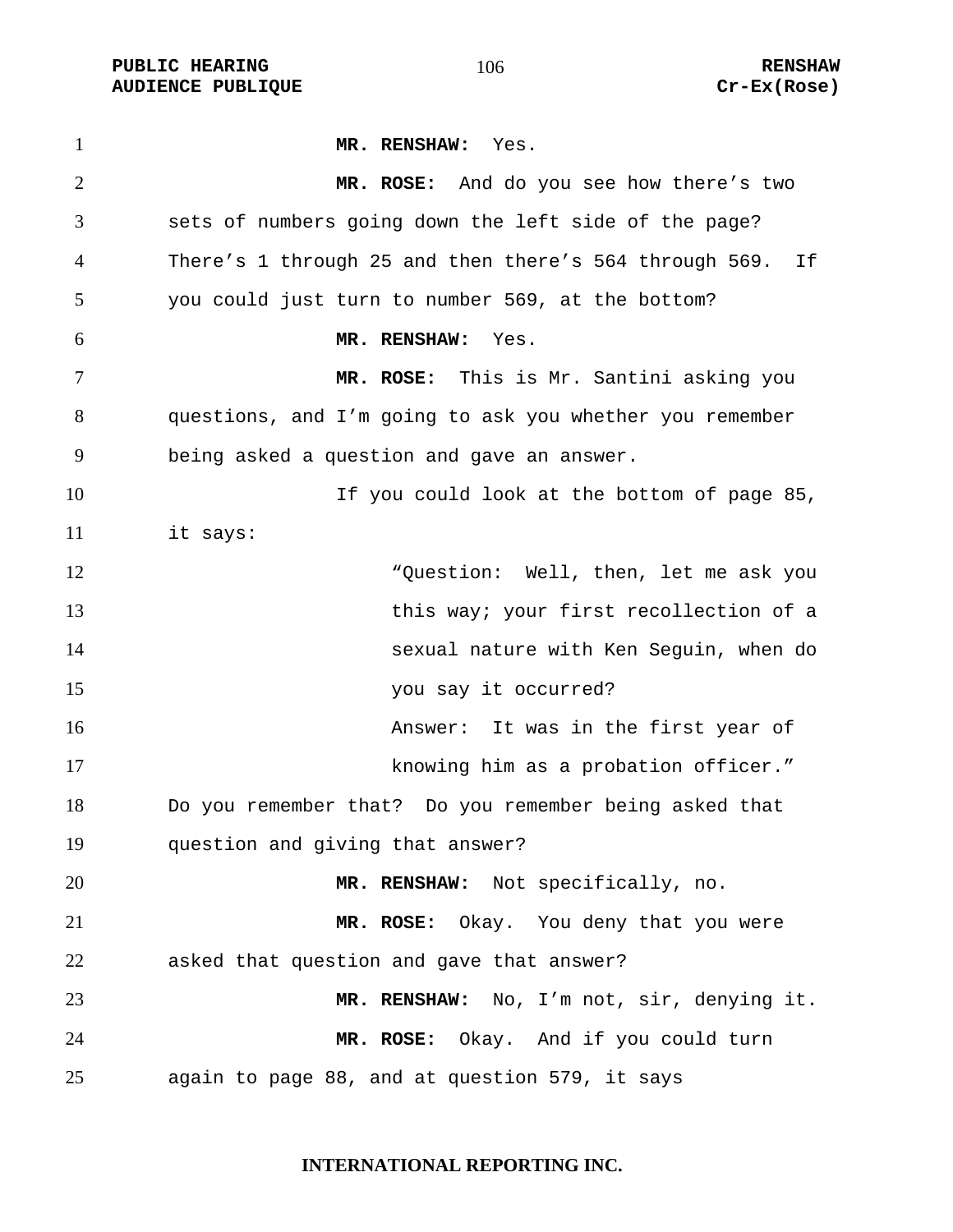PUBLIC HEARING **RENSHAW** 107 **RENSHAW** RENSHAW **RENSHAW RENSHAW RENSHAW RENSHAW RENSHAW AUDIENCE PUBLIQUE** 

| $\mathbf{1}$   | "Question: You had known him at least              |
|----------------|----------------------------------------------------|
| $\overline{2}$ | six months is what you're saying before            |
| 3              | anything happened of a sexual nature?"             |
| $\overline{4}$ | "Yes, other than just not feeling                  |
| 5              | comfortable."                                      |
| 6              | Do you remember being asked that question          |
| 7              | and giving that answer?                            |
| 8              | MR. RENSHAW: Not specifically.                     |
| 9              | MR. ROSE: But you are not denying that you         |
| 10             | were asked that question and gave that answer?     |
| 11             | MR. RENSHAW: Correct.                              |
| 12             | MR. ROSE: You don't remember specifically          |
| 13             | the moment, as you sit here today, right?          |
| 14             | MR. RENSHAW: Right.                                |
| 15             | MR. ROSE: But you are not doubting that            |
| 16             | this transcript that I've read to you is accurate? |
| 17             | MR. RENSHAW: Correct.                              |
| 18             | MR. ROSE: Right. Okay.                             |
| 19             | There are other questions as well. If you          |
| 20             | could turn to page 92, Question 596, same thing:   |
| 21             | "Question: There are no sexual                     |
| 22             | advances made towards you; no sexual               |
| 23             | contact between Ken Seguin and                     |
| 24             | yourself; correct?"                                |
| 25             | "Answer: Within the first six months."             |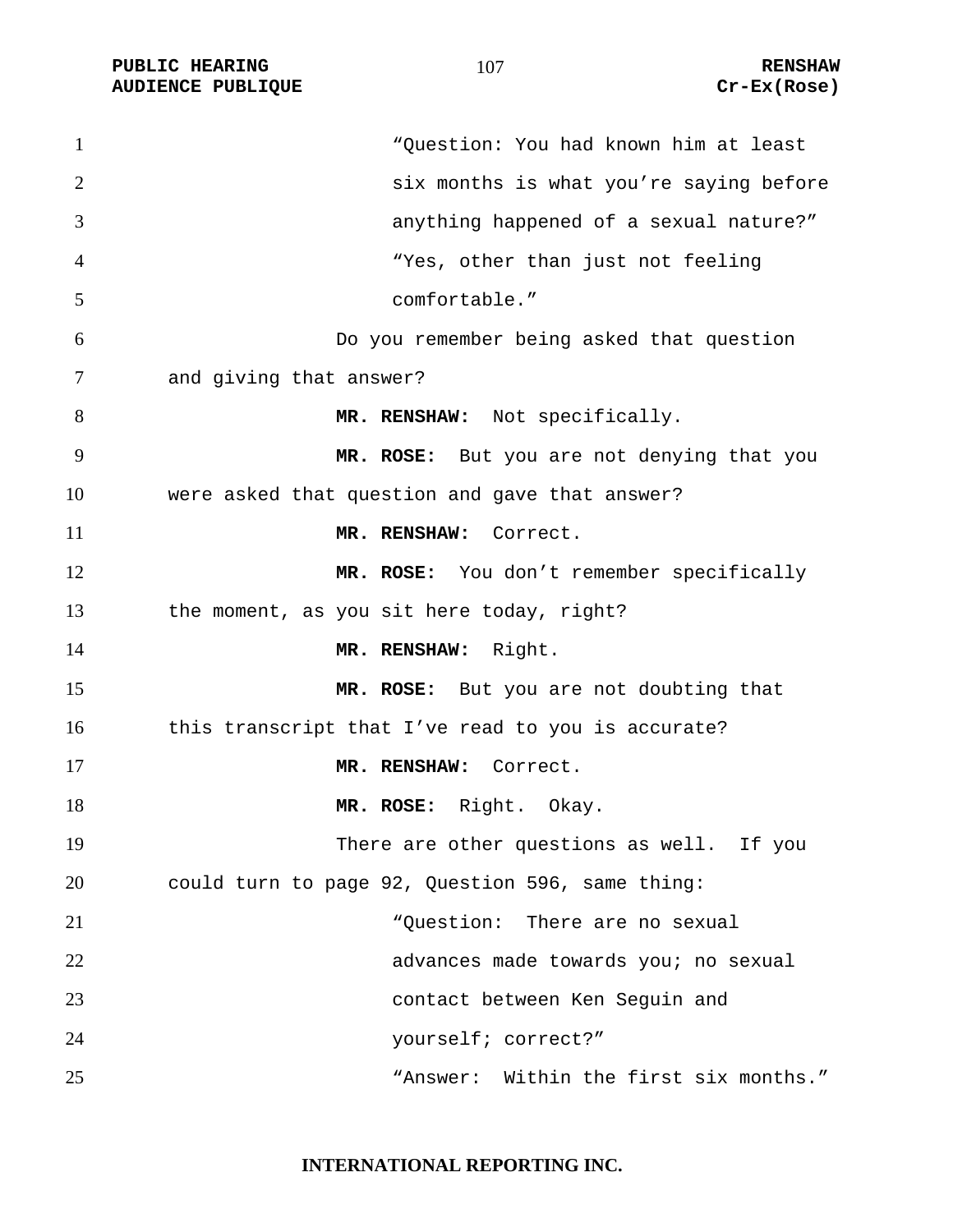**PUBLIC HEARING 108** 108 RENSHAW **AUDIENCE PUBLIQUE Cr-Ex(Rose)** 

Do you remember, again, being asked that question and giving that answer? **MR. RENSHAW:** I don't remember it, but I believe it. **MR. ROSE:** Okay. You believe that that is what you were asked and that's what you said? **MR. RENSHAW:** Yes. **MR. ROSE:** Okay. And, again, that would have been a formal statement, in the sense that it's under oath; right? **MR. RENSHAW:** Yes. **MR. ROSE:** Okay. I take it you will agree with me that if that is true, in other words, that there was no sexual contact between yourself and Ken Seguin until after six months, then that would be after your first probationary period, wouldn't it? **MR. RENSHAW:** No. **MR. ROSE:** Because your first probationary period is only six months? **MR. RENSHAW:** Yes, but I've known him before my probation. **MR. ROSE:** Well, I got that, but I'm just -- let me explore that. You did say that there -- at the discovery that there was no sexual contact between yourself and Ken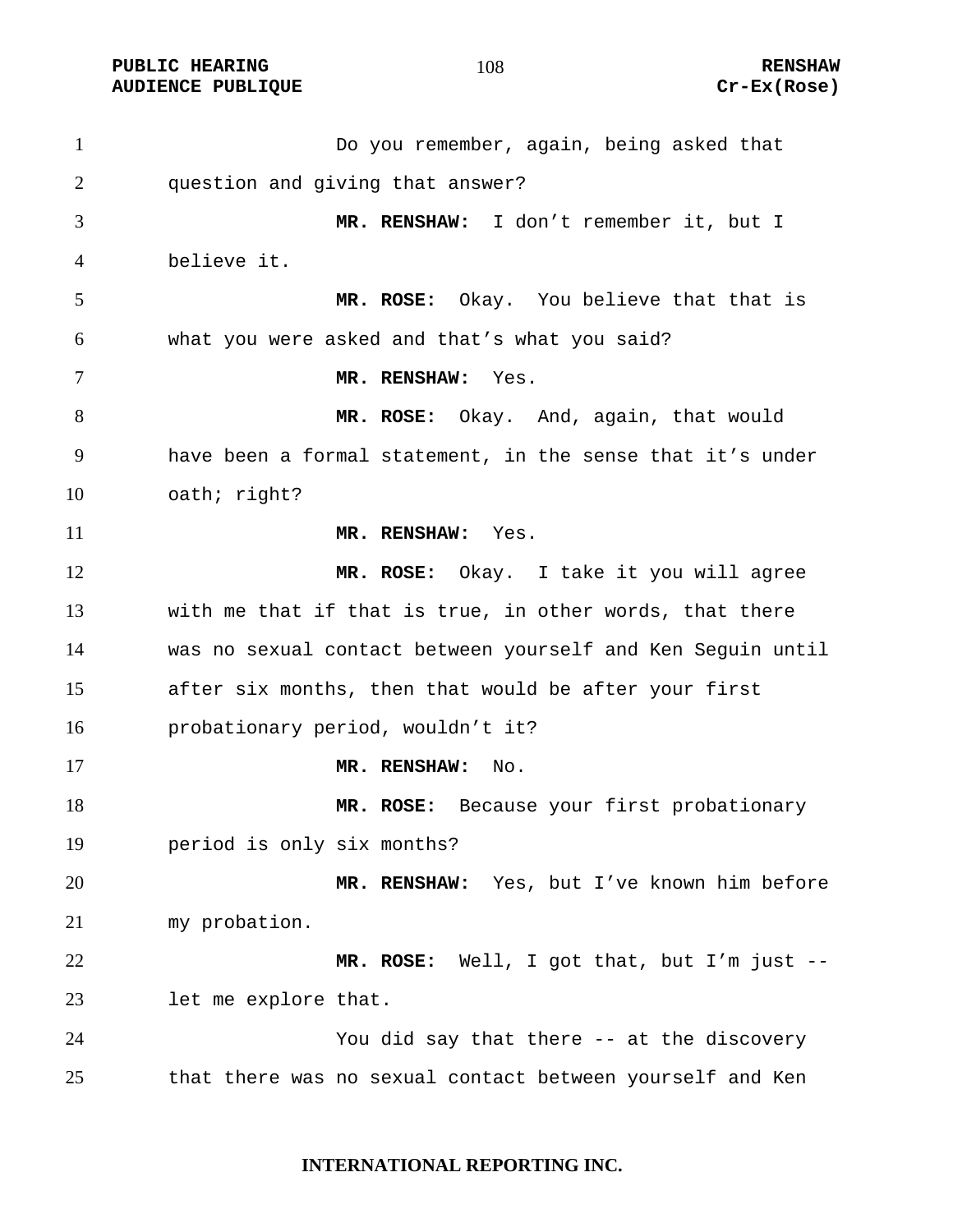**PUBLIC HEARING 109 109 RENSHAW AUDIENCE PUBLIQUE Cr-Ex(Rose)** 

Seguin? **MR. RENSHAW:** This sounds to me --- **MR. ROSE:** In the first -- within the first six months? **MR. RENSHAW:** Of knowing him or being on probation? **MR. ROSE:** Of being on probation, I think 8 that's the way it says. **THE COMMISSIONER:** Oh, you think? No, no, no, no. **MR. ROSE:** Well, let's go back to page -- let's just clear this up. Question 569, page 85, it says, "Question: Well then --"; we went through this. Let me ask you this way: "Your first recollection of a sexual **17 nature with Ken Seguin; when do you say** 18 it occurred?" Answer was: "In the first year of knowing him as a **probation officer.**" Knowing him as a probation officer is knowing him as a probation officer; right? **MR. RENSHAW:** Correct. **MR. ROSE:** Being on probation; right?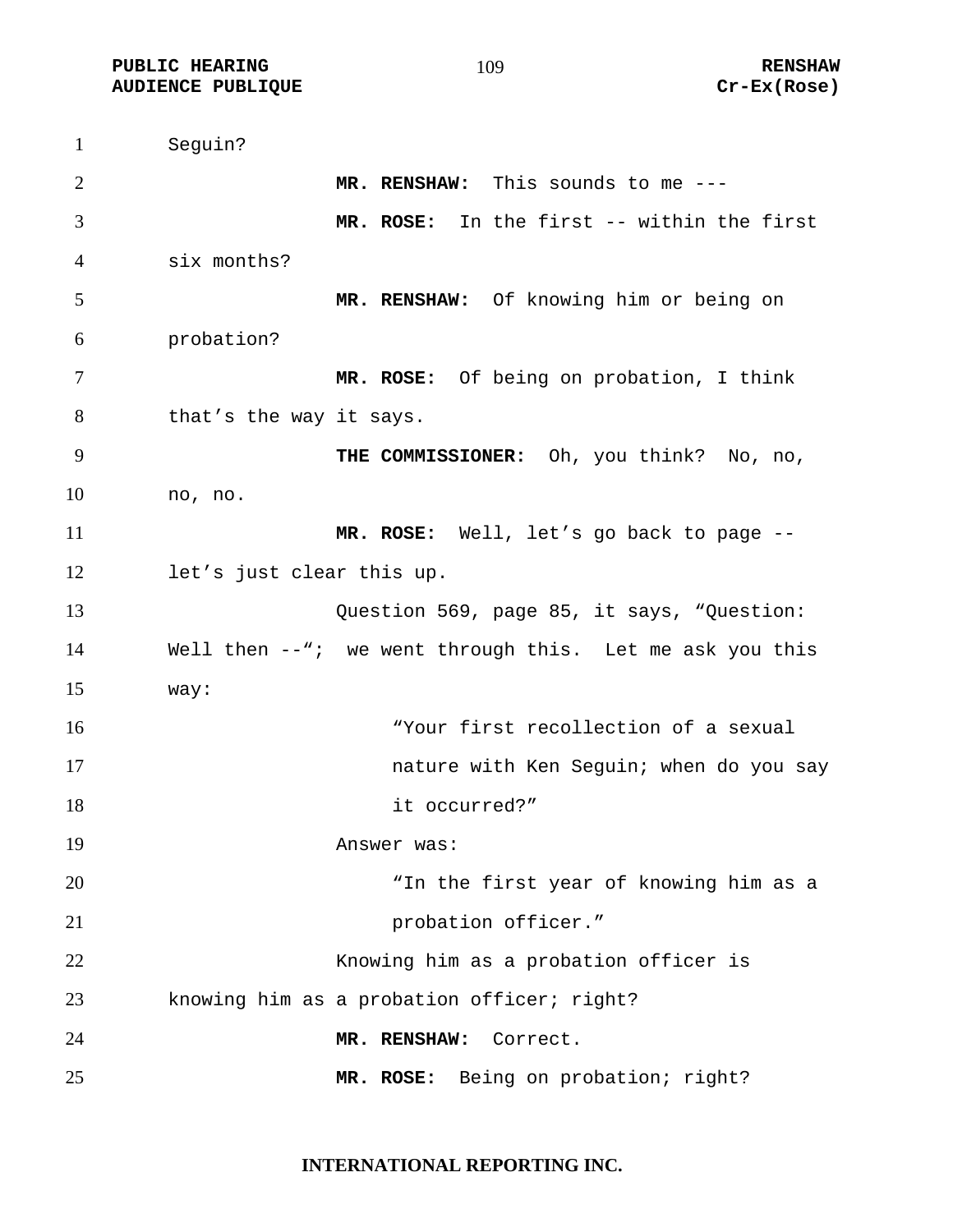PUBLIC HEARING **RENSHAW** 110 **RENSHAW** RENSHAW<br>AUDIENCE PUBLIQUE **RENSHAW** 2001 Cr-Ex(Rose) **AUDIENCE PUBLIQUE** 

| $\mathbf{1}$   | MR. RENSHAW:<br>No.                                                       |
|----------------|---------------------------------------------------------------------------|
| $\overline{2}$ | MR. ROSE: So, you knew him as a probation                                 |
| 3              | officer, but you were having contact with him not as a                    |
| 4              | probation officer? Is that what you're saying?                            |
| 5              | MR. RENSHAW: What I'm saying is I knew him                                |
| 6              | before I was on probation.                                                |
| 7              | MR. ROSE: Okay, if that's the case, I take                                |
| 8              | it that he was abusing you then before you were on                        |
| 9              | probation?                                                                |
| 10             | MR. RENSHAW: I'm not saying that either.                                  |
| 11             | MR. ROSE: Okay. Let's carry on then.                                      |
| 12             | We have already discussed a statement that                                |
| 13             | you gave with the Ontario Provincial Police on November 5 <sup>th</sup> , |
| 14             | That's Exhibit 553.<br>1997.                                              |
| 15             | I know portions of this have been put to                                  |
| 16             | you, but I want to put other sections to you, Mr. Renshaw.                |
| 17             | So, if we could have Exhibit 553 put before                               |
| 18             | the witness.                                                              |
| 19             | THE COMMISSIONER: It is, it says, "Audio                                  |
| 20             | taped interview report with the OPP"?                                     |
| 21             | MR. ROSE: Yes.                                                            |
| 22             | If we could turn to page 4 of 11; it's Bates                              |
| 23             | 1058724.                                                                  |
| 24             | MR. RENSHAW: Page 4? Or ---                                               |
| 25             | MR. ROSE: It's the bottom -- I think my                                   |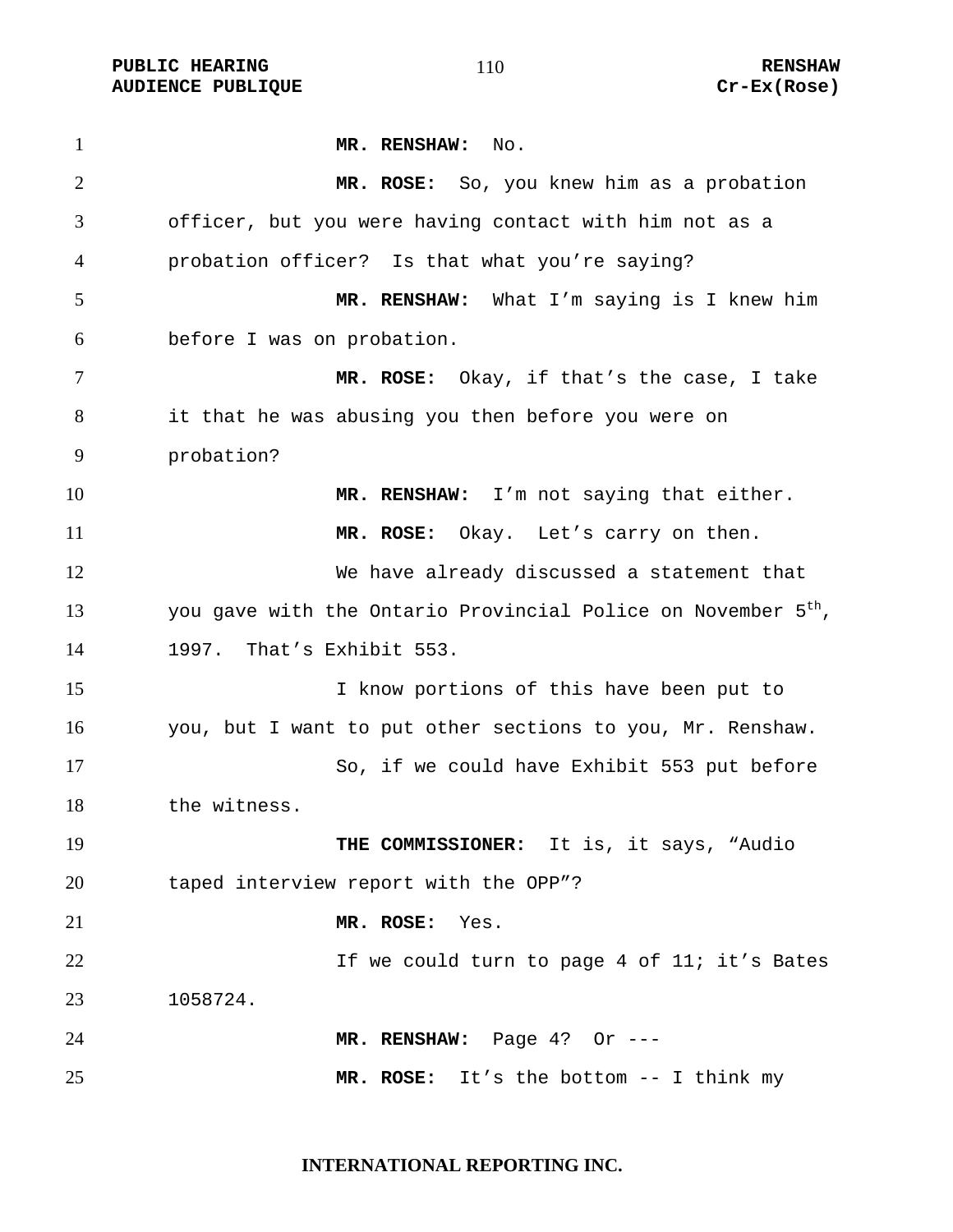PUBLIC HEARING **RENSHAW** 111 RENSHAW RENSHAW RENSHAW RENSHAW **AUDIENCE PUBLIQUE** 

| $\mathbf{1}$   | Bates page numbers aren't the same as the exhibit number. |
|----------------|-----------------------------------------------------------|
| $\overline{2}$ | Page 4 of 11. You're being asked questions,               |
| 3              | at the very bottom, by Constable Dupuis, and you say:     |
| $\overline{4}$ | "Uh, could you explain, uh how this led                   |
| 5              | to other things?"                                         |
| 6              | You say:                                                  |
| 7              | "Uh, basically, we kind of started                        |
| 8              | chumming around and stopped by even                       |
| 9              | though I was under age; asked me if I                     |
| 10             | wanted to go for a beer, go for a beer.                   |
| 11             | That's basically how it started. As                       |
| 12             | far as sex goes, I'd stayed at his                        |
| 13             | house, slept on the couch, woke up to                     |
| 14             | him giving me oral sex."                                  |
| 15             | Over to the next page, please.                            |
| 16             | "How long did this continue from the                      |
| 17             | first time to apparently?"                                |
| 18             | And you say:                                              |
| 19             | "To roughly 1990."                                        |
| 20             | And Dupuis says:                                          |
| 21             | "So how long would that be?"                              |
| 22             | And you say:                                              |
| 23             | "Oh, five, six years.                                     |
| 24             | Dupuis:                                                   |
| 25             | "Five or six years?"                                      |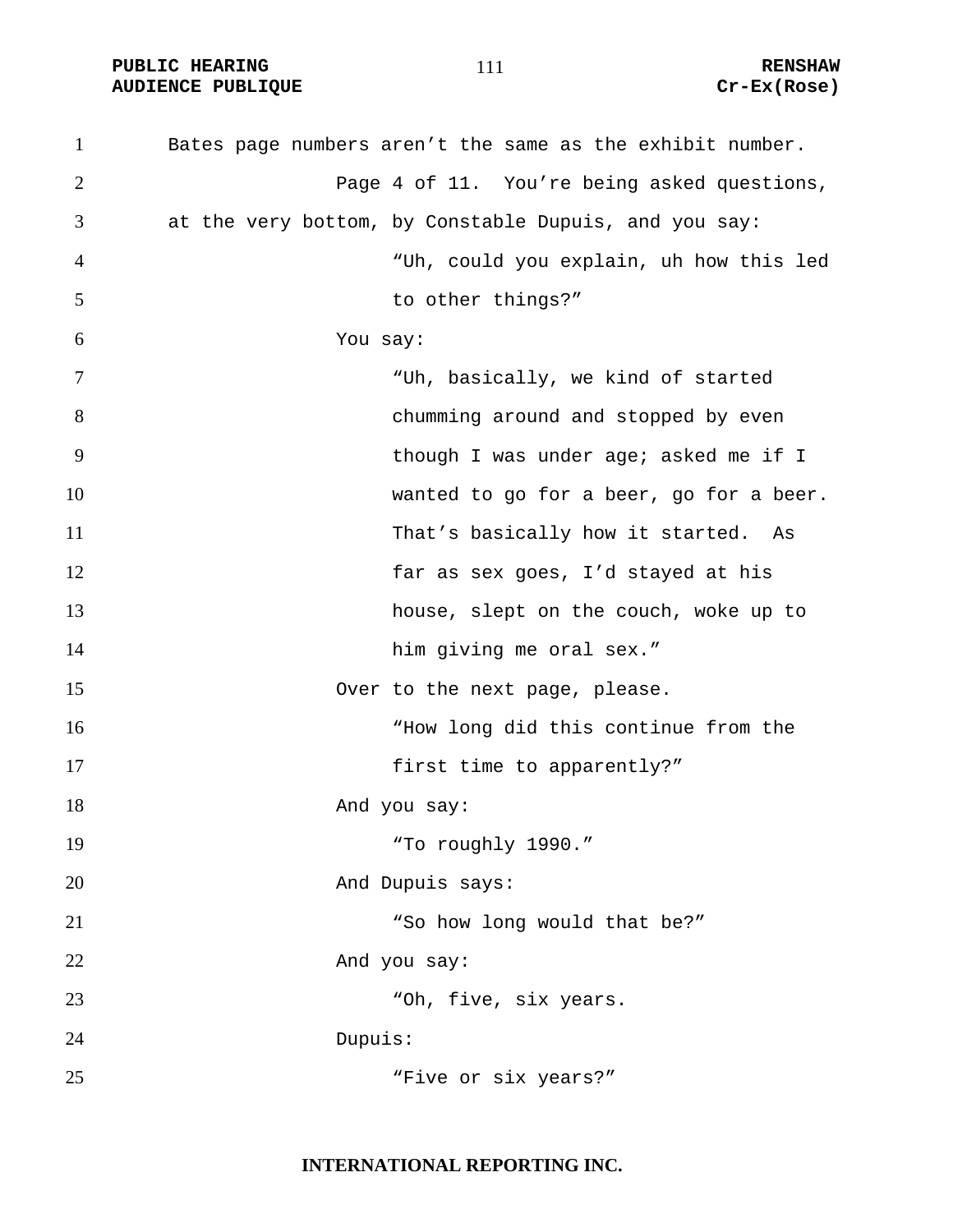PUBLIC HEARING **RENSHAW** 112 RENSHAW RENSHAW RENSHAW RENSHAW **AUDIENCE PUBLIQUE** 

| $\mathbf{1}$   | And you say:                                              |
|----------------|-----------------------------------------------------------|
| $\overline{2}$ | "I believe."                                              |
| 3              | So, would you agree with me that if that                  |
| 4              | were correct, then you would be on -- this would have     |
| 5              | started in 1984 or 1985 and gone to 1990?                 |
| 6              | THE COMMISSIONER: Well, it depends if he                  |
| 7              | was under age.                                            |
| 8              | MR. ROSE: Well, I'm just going with "five                 |
| 9              | or six years" to 1990.                                    |
| 10             | THE COMMISSIONER: Yes. Okay.                              |
| 11             | I guess in fairness though we have to look                |
| 12             | at the under age as well. If he was under age, that would |
| 13             | mean he would be what?                                    |
| 14             | MR. ROSE: Well, actually, what it says:                   |
| 15             | "Although I was under age, asked me if                    |
| 16             | I wanted to go for a beer "                               |
| 17             | MR. ROSE: And then there's a different                    |
| 18             | topic:                                                    |
| 19             | "As far as the sex goes, I had stayed                     |
| 20             | at his house, slept on the couch, woke                    |
| 21             | up to him giving me oral sex."                            |
| 22             | "How long did this continue?"                             |
| 23             | I'm just reading again:                                   |
| 24             | "To roughly 1990."                                        |
| 25             | Right.<br>THE COMMISSIONER:                               |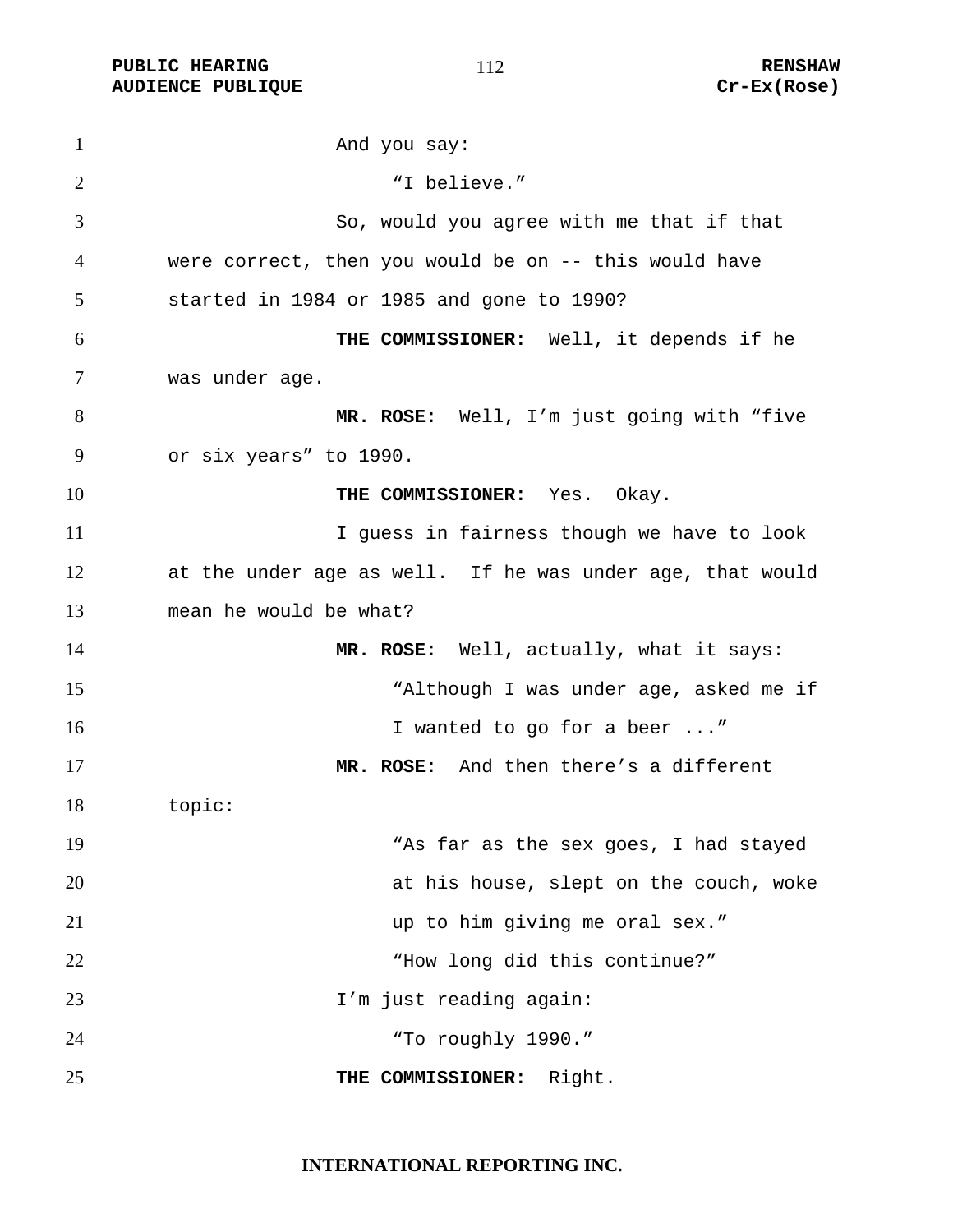PUBLIC HEARING **RENSHAW** 113 RENSHAW RENSHAW RENSHAW RENSHAW **AUDIENCE PUBLIQUE** 

| $\mathbf{1}$   | MR. ROSE: "Five, six years."                                             |
|----------------|--------------------------------------------------------------------------|
| $\overline{2}$ | So, am I right that when you spoke with the                              |
| 3              | police on November 5 <sup>th</sup> , 1997, you would have told them that |
| 4              | this ended in roughly 1990?                                              |
| 5              | MR. RENSHAW:<br>Correct.                                                 |
| 6              | MR. ROSE: That would put you at about 25                                 |
| 7              | years old. Is that right?                                                |
| 8              | MR. RENSHAW: I'm assuming, yes.                                          |
| 9              | MR. ROSE: And then if we go back five or                                 |
| 10             | six years, what you would have told the police is that it                |
| 11             | effectively would have gone from age 19 or 20 to age 25?                 |
| 12             | Just doing the math; right?                                              |
| 13             | MR. RENSHAW: But that's only a                                           |
| 14             | guesstimation at the time. You're putting it as definite.                |
| 15             | MR. ROSE: Well, I'm just going on what I                                 |
| 16             | read and it says, "To roughly 1990; five, six years", as                 |
| 17             | opposed to seven, eight, nine, 10, 12 years. You just said               |
| 18             | five, six years; right?                                                  |
| 19             | MR. RENSHAW: Well, it could have been six                                |
| 20             | or seven.                                                                |
| 21             | Okay. I'm just going by what you<br>MR. ROSE:                            |
| 22             | said to the police, five, six years, and in terms of what                |
| 23             | you said to the police then, it would have been from age 19              |
| 24             | or 20 to age 25; right? Just by what you said to the                     |
| 25             | police?                                                                  |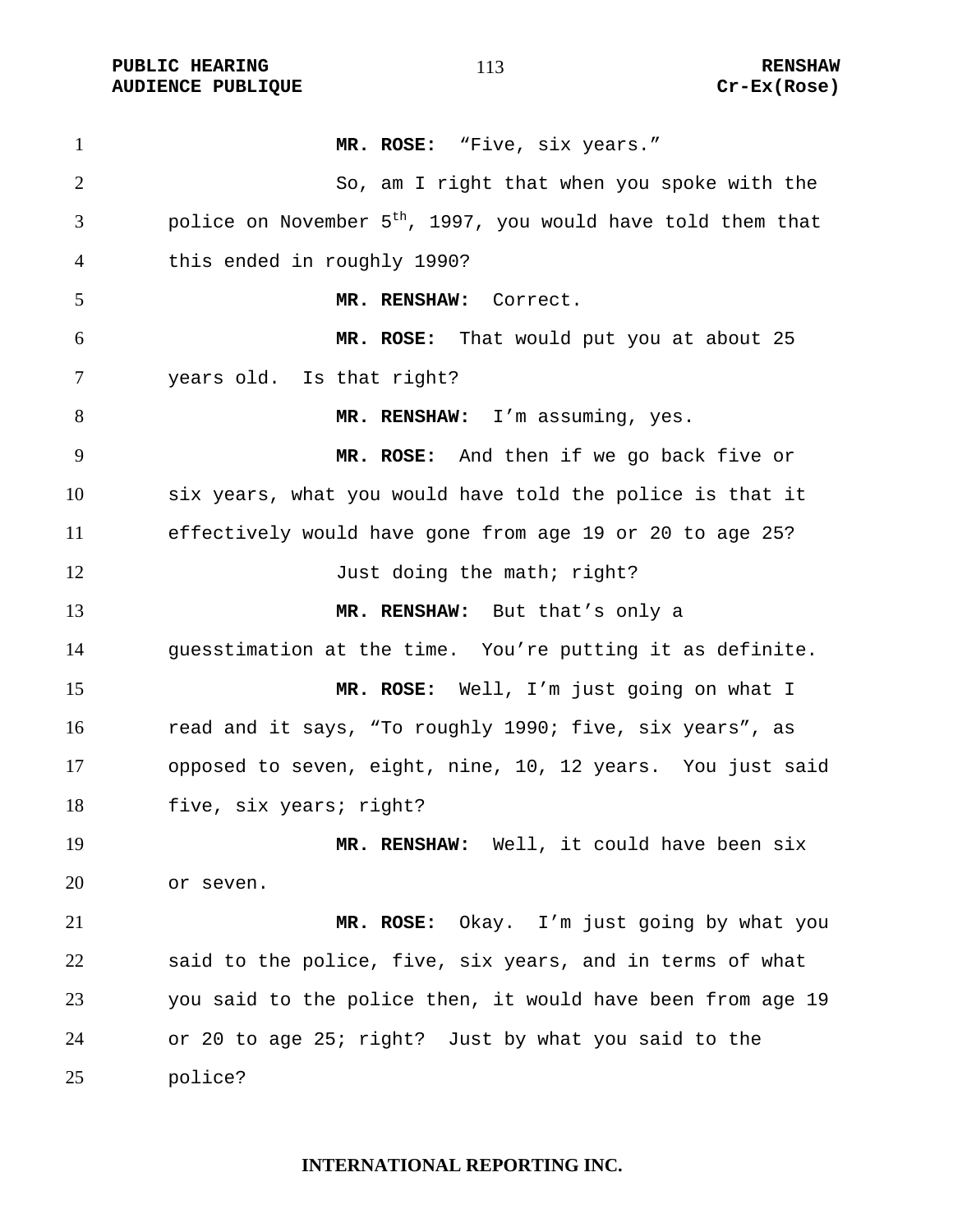PUBLIC HEARING **RENSHAW** 114 RENSHAW RENSHAW RENSHAW RENSHAW **AUDIENCE PUBLIQUE** 

| $\mathbf{1}$   | THE COMMISSIONER: Would that change any if                    |
|----------------|---------------------------------------------------------------|
| $\overline{2}$ | -- to roughly 1990 was like January $1^{st}$ , 1990, like the |
| 3              | others and then you would go back that way?                   |
| $\overline{4}$ | MR. ROSE: Well, I don't want to -- I don't                    |
| 5              | think we should be giving evidence for the witness.           |
| 6              | THE COMMISSIONER: Oh, no, no, no ---                          |
| 7              | MR. ROSE: Just going on what he said.                         |
| 8              | THE COMMISSIONER: Well ---                                    |
| 9              | MR. ROSE: It says, "To roughly 1990".                         |
| 10             | If we go back five, six years from roughly                    |
| 11             | 1990, it would be roughly 1984-85?                            |
| 12             | THE COMMISSIONER: Well, there is not giving                   |
| 13             | evidence for the witness, but there's also being fair, and    |
| 14             | I am looking at the fact that he says in the same paragraph   |
| 15             | that he was under age.                                        |
| 16             | MR. ENGELMANN: We know the witness was born                   |
| 17             | in December of 1965 as well, so if we carefully recalculate   |
| 18             | it, we know of two other places in his statement he makes     |
| 19             | comments about when this abuse happened.                      |
| 20             | MR. ROSE: Well, that's right, but I'm                         |
| 21             | simply going by what I'm reading here, Mr. Commissioner,      |
| 22             | that's all, and I think it's a fair inference.                |
| 23             | I'm certainly trying not to unfair to the                     |
| 24             | witness, I'm simply putting to him previous statements that   |
| 25             | were said.                                                    |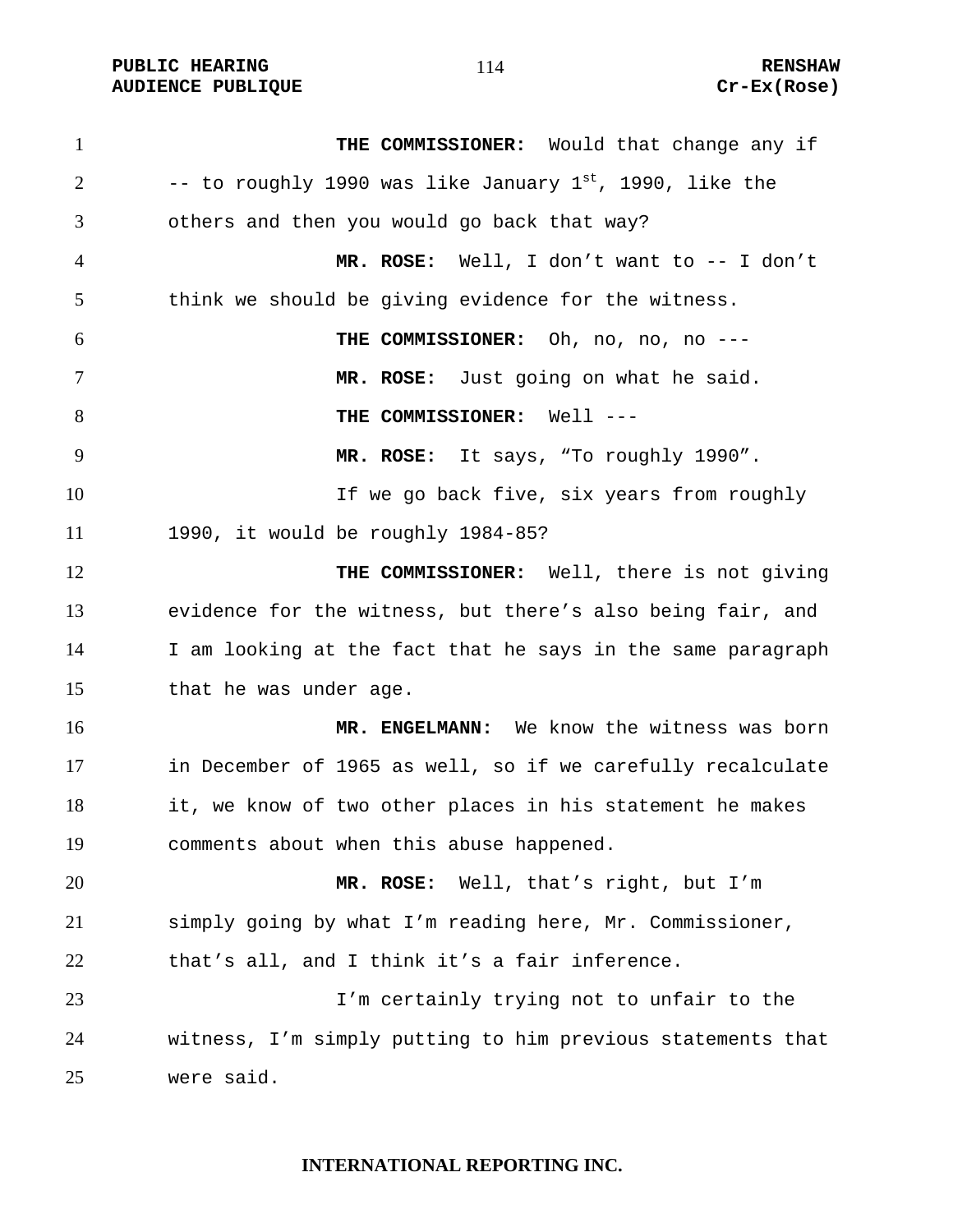PUBLIC HEARING **RENSHAW** 115 **RENSHAW** RENSHAW **RENSHAW RENSHAW RENSHAW RENSHAW RENSHAW AUDIENCE PUBLIQUE** 

| $\mathbf{1}$   | THE COMMISSIONER:<br>Yes.                                         |
|----------------|-------------------------------------------------------------------|
| $\overline{2}$ | MR. ROSE: But I've read that correctly,                           |
| 3              | have I, Mr. Renshaw?                                              |
| 4              | MR. RENSHAW: You've read it correctly, yes.                       |
| 5              | MR. ROSE: Okay. We have already been                              |
| 6              | through with Mr. Sherriff-Scott your statement to Perry           |
| 7              | Dunlop when you said, on January $26^{th}$ , 1997 -- I don't want |
| 8              | to go into chapter and verse, but you said that when you          |
| 9              | were on probation with Ken Sequin, nothing happened on the        |
| 10             | first probation, it happened on the second one.                   |
| 11             | Do you remember when you said that, on                            |
| 12             | January 26 <sup>th</sup> ---                                      |
| 13             | MR. RENSHAW: I recall something being said                        |
| 14             | about that, yes.                                                  |
| 15             | MR. ROSE: Right. And just the reason I'm                          |
| 16             | saying that, sir, is that if that were the case, then it          |
| 17             | might be that you were on probation the second time, which        |
| 18             | is 1984, as opposed to 1983, and that is why I'm asking           |
| 19             | that.                                                             |
| 20             | In other words, nothing happened in the                           |
| 21             | probation in 1983; it happened on the second time in the          |
| 22             | probation which would have started in or about the fall of        |
| 23             | '84?                                                              |
| 24             | MR. RENSHAW:<br>No.                                               |
| 25             | Just building on what Mr.<br>MR. ROSE:                            |

# **INTERNATIONAL REPORTING INC.**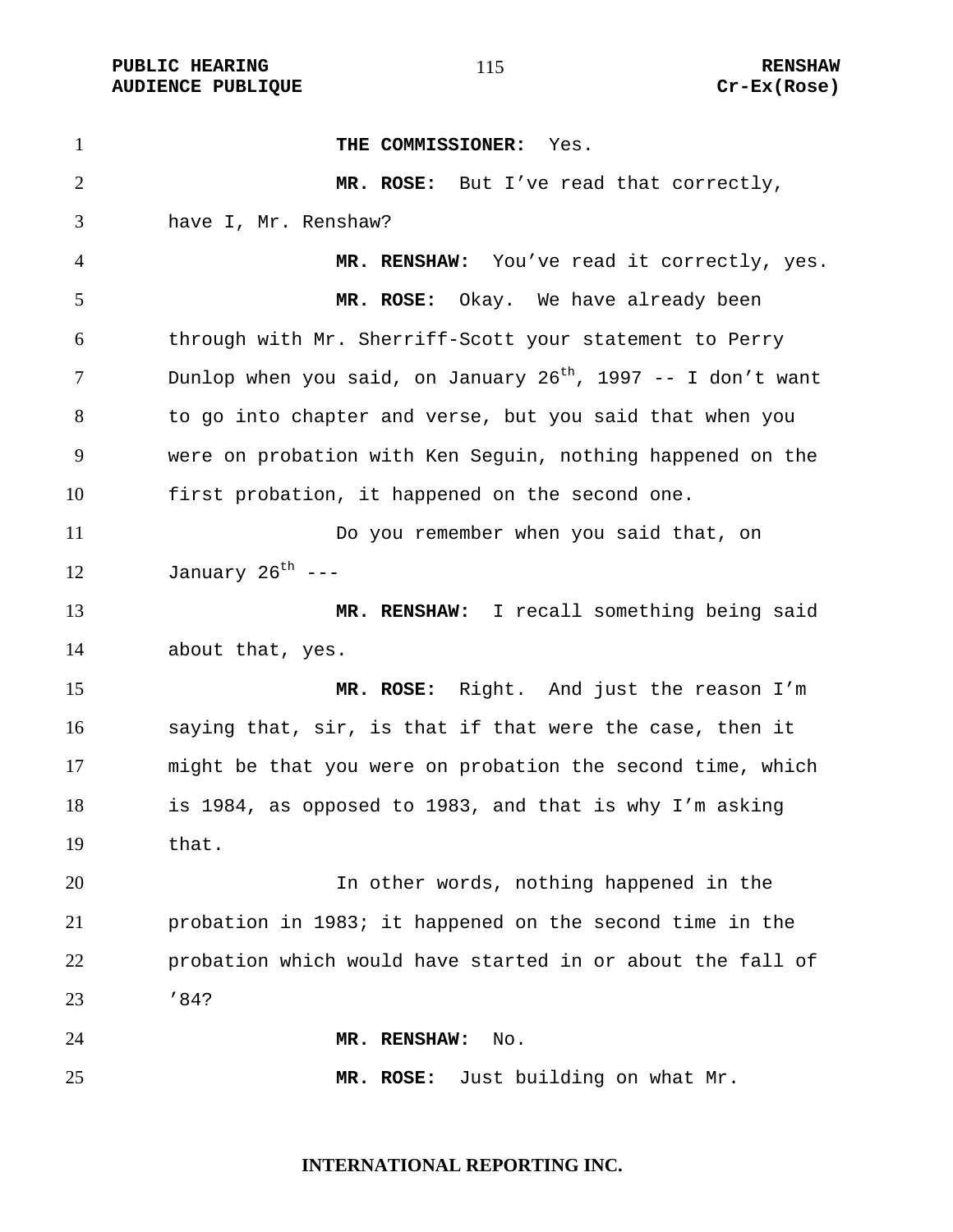Sherriff-Scott asked you. Is that possible, sir? **MR. RENSHAW:** I'm not getting the gist of what he's saying here. I'm telling and I've already told you, that it happened on my first probation; not my second. **MR. ROSE:** No, I've heard your evidence and I just -- I want to be -- I want to bring to your attention and to the Commissioner's attention other versions of the same description, so that we can properly assess whether or not you're perhaps in error before this Commissioner on the timing of it? That's the gist of it. **MR. RENSHAW:** Why don't you just ask that? **MR. ROSE:** I'm asking that right now. **MR. RENSHAW:** It's wrong. **MR. ROSE:** Okay. So it's wrong. What you said to Constable Dupuis is wrong? **MR. RENSHAW:** Inaccurate. **MR. ROSE:** Okay. And we've heard as well at this Inquiry, Mr. Renshaw, that you moved into Ken Seguin's house in about 1989. **MR. RENSHAW:** Roughly, yes. **MR. ROSE:** Roughly. In fact, I think the question earlier today was that Ken Seguin applied for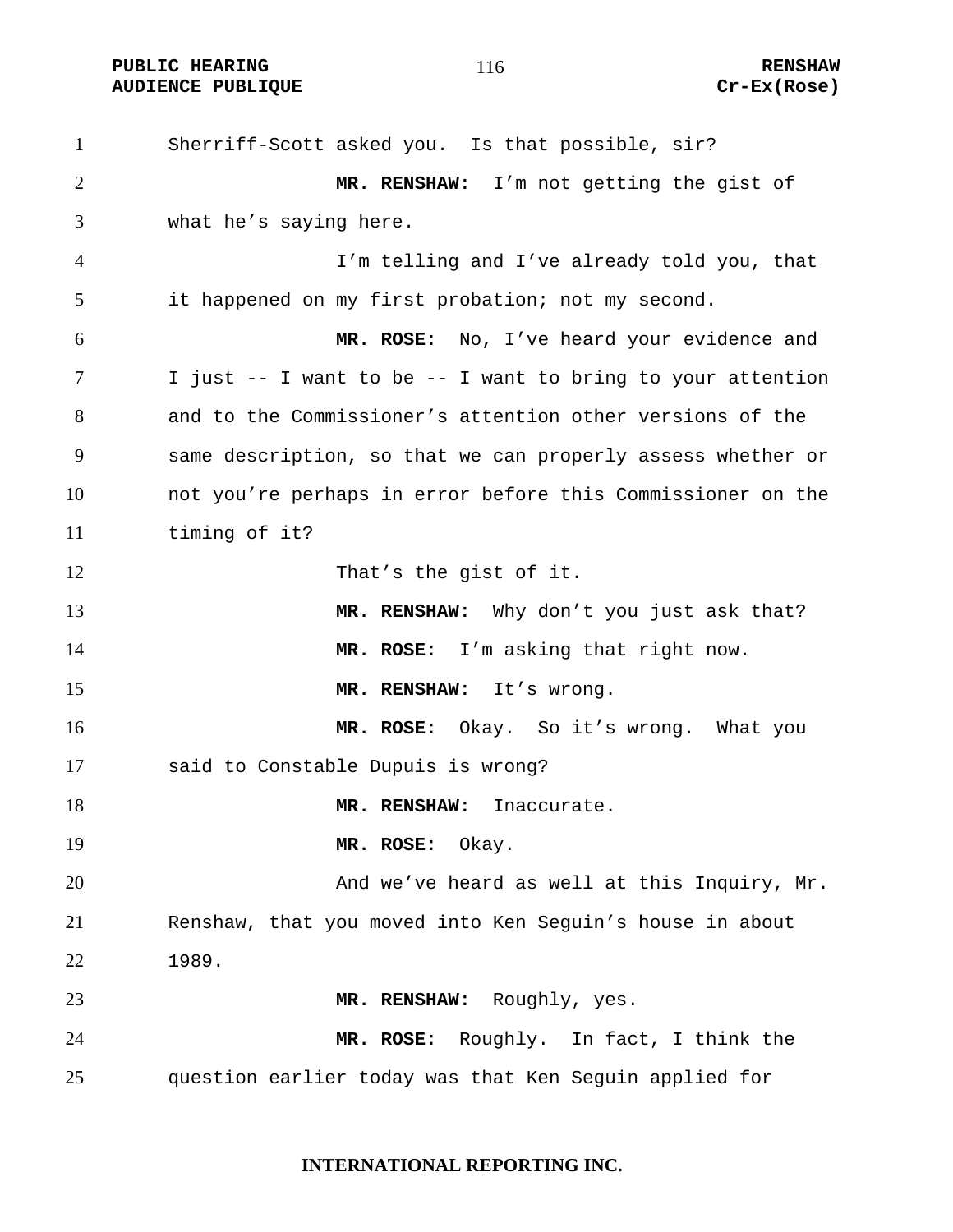**PUBLIC HEARING 117** 117 RENSHAW

1 permission for that to happen on March  $10^{th}$ , of 1989, but you say it might have happened a bit before but not too much; did I understand that right? **MR. RENSHAW:** I moved in, yes, before that paper was signed. **MR. ROSE:** Okay. Now, in terms of your evidence about waking up with Ken Seguin sexually assaulting you, do you remember at Summerstown how old you would have been at that time? **MR. RENSHAW:** Well, moved there in '85 to '89. **MR. ROSE:** You moved there in '85. **MR. RENSHAW:** He did. **MR. ROSE:** Well, I am asking you of a different event. I am asking you about when you would have been sexually assaulted by Ken Seguin at Summerstown for the first time? 18 MR. RENSHAW: It would have probably been the first year he was there. **MR. ROSE:** Okay. **MR. RENSHAW:** Which I am thinking is 1985. Am I wrong? **MR. ROSE:** Well, I'm asking you, I am not giving the evidence. Do you remember? Do you have any kind of clear recollection of that?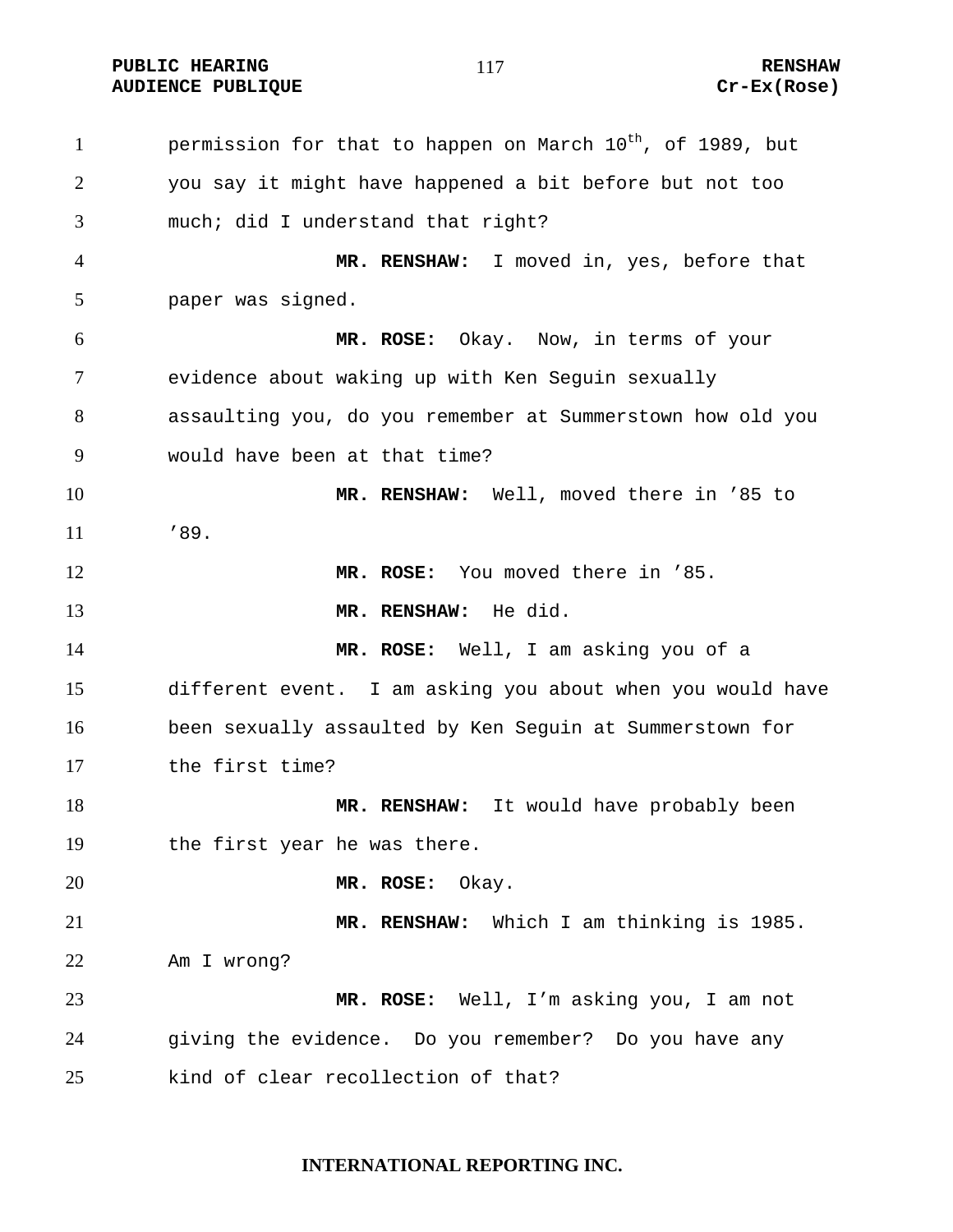PUBLIC HEARING **RENSHAW** 118 **RENSHAW** RENSHAW<br>AUDIENCE PUBLIQUE **RENSHAW** 2001 2014 **AUDIENCE PUBLIQUE** 

| $\mathbf{1}$   | MR. RENSHAW: Yes.                                          |
|----------------|------------------------------------------------------------|
| $\overline{2}$ | MR. ROSE: Okay. And do you remember how                    |
| 3              | old you would have been then?                              |
| 4              | MR. RENSHAW:<br>No.                                        |
| 5              | MR. ROSE: Could it have been that you were                 |
| 6              | as old as 21 or 22?                                        |
| 7              | MR. RENSHAW: Nineteen-eighty-five (1985)?                  |
| 8              | THE COMMISSIONER: No, he would have been --                |
| 9              | when were you born?                                        |
| 10             | MR. RENSHAW: Sixty-five ('65), December.                   |
| 11             | THE COMMISSIONER: So he would have been 20.                |
| 12             | MR. ROSE: Eighty-six ('86) or eighty-seven                 |
| 13             | ('87), is that possible? Is it possible that it could have |
| 14             | been '86 to '87 that this event happened?                  |
| 15             | MR. RENSHAW: No, I don't think so.                         |
| 16             | MR. ROSE: Okay. And I'm just trying to                     |
| 17             | gauge how certain you are about that. Are you sure that it |
| 18             | couldn't have happened in '86 or '87 or ---                |
| 19             | MR. RENSHAW: I am almost sure, yes.                        |
| 20             | MR. ROSE: Okay. Because -- do you remember                 |
| 21             | giving a statement to Mr. Dunlop, and this is Exhibit 551, |
| 22             | where you talk about being 21 or 22?                       |
| 23             | If the witness could be shown Exhibit 551 at               |
| 24             | page 4 of 20. This is the incident where Brian Kirkey was  |
| 25             | around.                                                    |

### **INTERNATIONAL REPORTING INC.**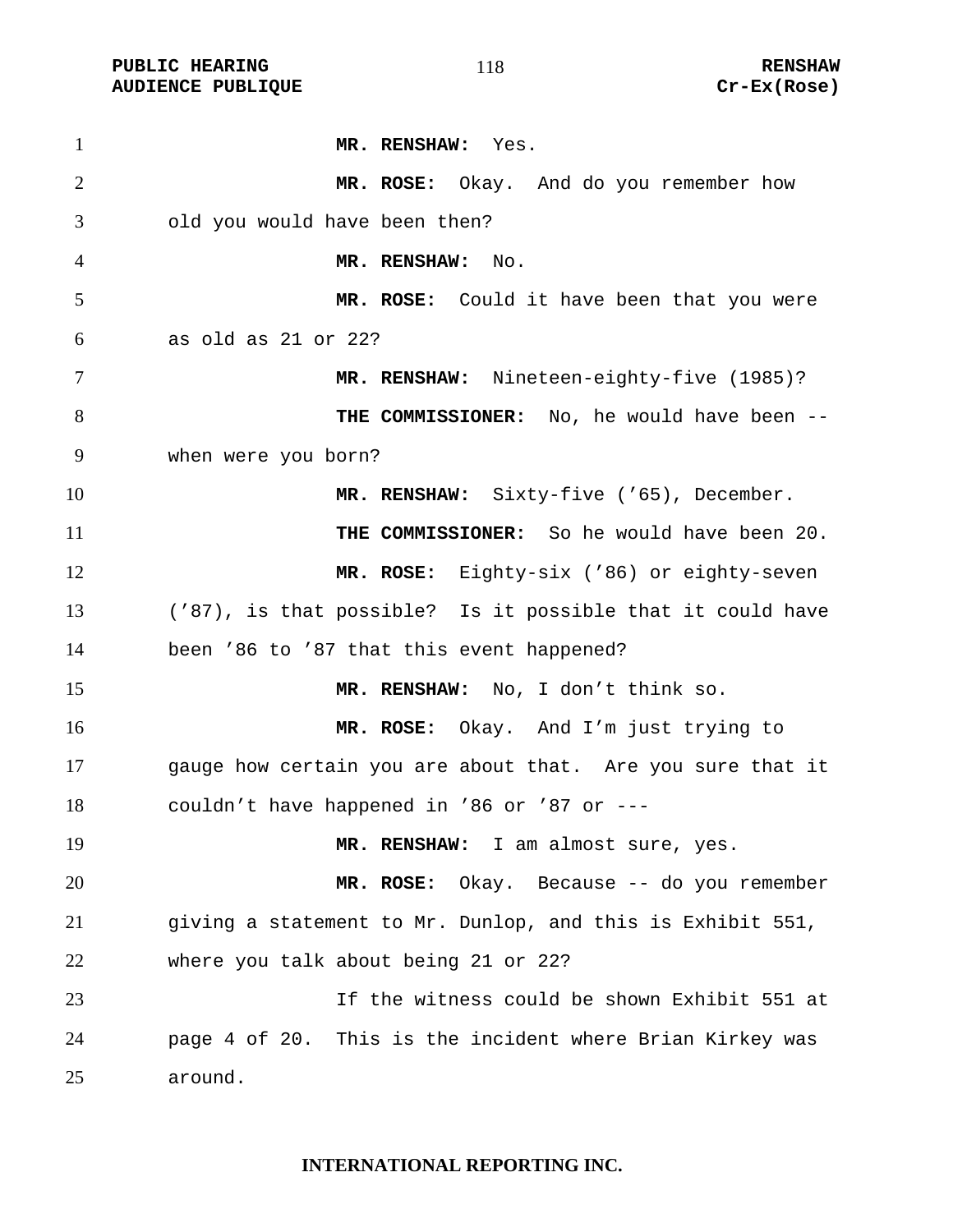PUBLIC HEARING **RENSHAW** 119 **RENSHAW** RENSHAW **RENSHAW RENSHAW RENSHAW RENSHAW RENSHAW AUDIENCE PUBLIQUE** 

| $\mathbf{1}$   | MR. RENSHAW: Yes.                                           |
|----------------|-------------------------------------------------------------|
| $\overline{2}$ | MR. ROSE: Do you have page 4 there?                         |
| 3              | MR. RENSHAW: Yes.                                           |
| 4              | MR. ROSE: Starting with the question                        |
| 5              | "Finally" and you referred in that answer to a sexual       |
| 6              | incident. There was -- this is abuse by Ken Seguin; right?  |
| 7              | And going over to the next page, page 5 of                  |
| 8              | 20, it says -- Dunlop says:                                 |
| 9              | "So how old were you at the time                            |
| 10             | approximately would you say?"                               |
| 11             | And I don't want to name the name.                          |
| 12             | THE COMMISSIONER: That's right.                             |
| 13             | MR. RENSHAW: Where are you reading?                         |
| 14             | MR. ROSE: Page 5, it's the next page.                       |
| 15             | MR. RENSHAW: Yeah.                                          |
| 16             | MR. ROSE: I don't know that we've assigned                  |
| 17             | a "C" number to this individual, but I don't need to name   |
| 18             | it, we can just talk about this person being born, so 21 or |
| 19             | 22.                                                         |
| 20             | Do you see that there, midway through page                  |
| 21             | 5?<br>When Perry Dunlop asks you:                           |
| 22             | "How old were you at the time when you                      |
| 23             | referred to this incident about lying                       |
| 24             | passed out and being sexually assaulted                     |
| 25             | by Ken Seguin?"                                             |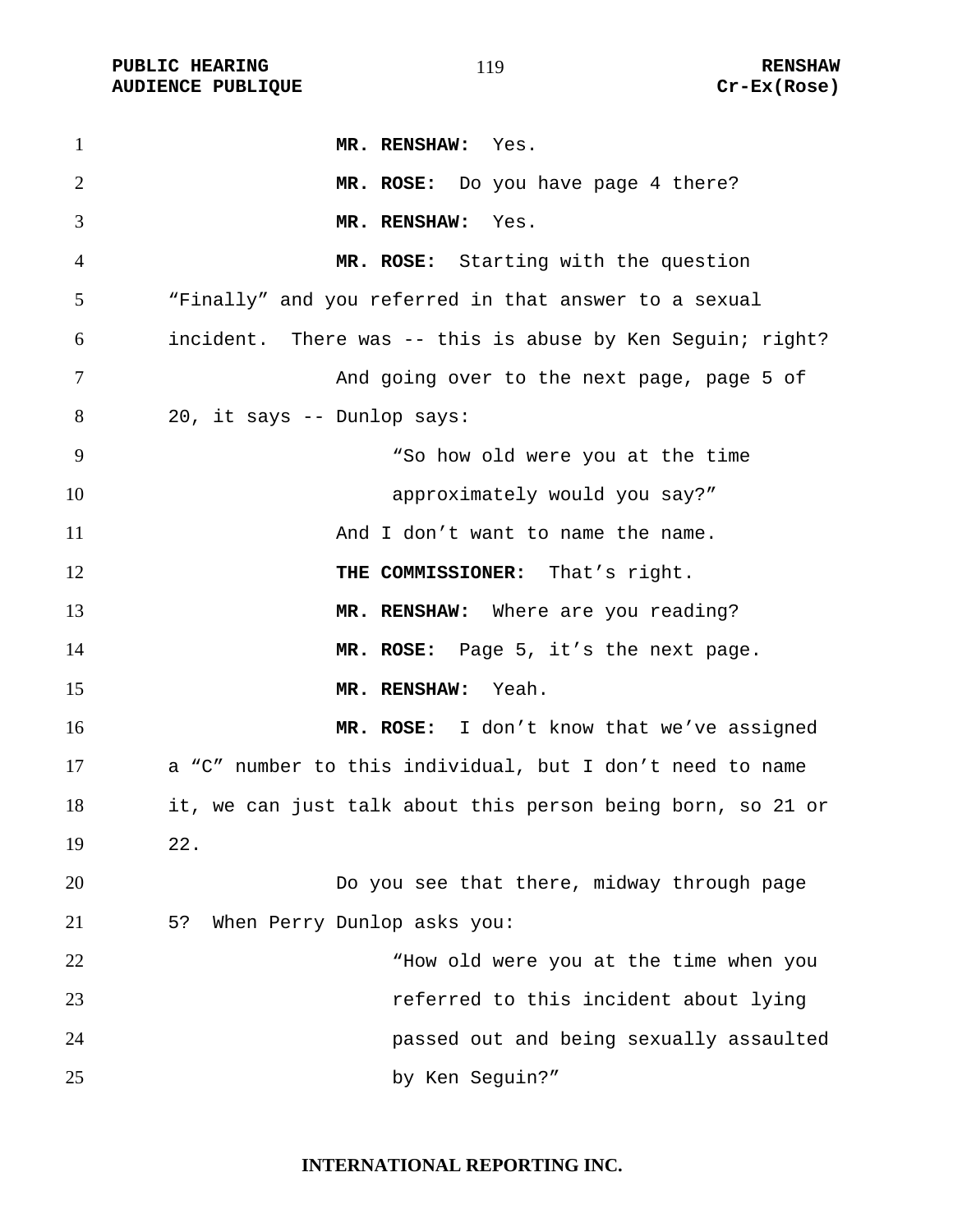**PUBLIC HEARING RENSHAW** 

1 And you say: "Twenty-one, twenty-two." **MR. RENSHAW:** Okay. **MR. ROSE:** I take it you did say that to Perry Dunlop at the time? **MR. RENSHAW:** Yes. **MR. ROSE:** And is it possible that you were telling Perry Dunlop the truth? In other words, you would have been 20, 21 or 22 when this started? 10 MR. RENSHAW: In Summerstown, you mean? **MR. ROSE:** In Summerstown. **MR. RENSHAW:** It sounds like it's in the ballpark. **MR. ROSE:** Okay. Because that would have been '86 or '87; right? **MR. RENSHAW:** Couldn't have been '87. **MR. ROSE:** Okay. Well, I'm just going by your age. You say you would have been 21 or 22 at the time? **MR. RENSHAW:** Okay. I'm agreeing to this. **MR. ROSE:** Okay. Let me just make sure that we're clear. When you said that to Perry Dunlop that you were 21 or 22 at the time, was that truthful when you said that to Perry Dunlop? Was it accurate?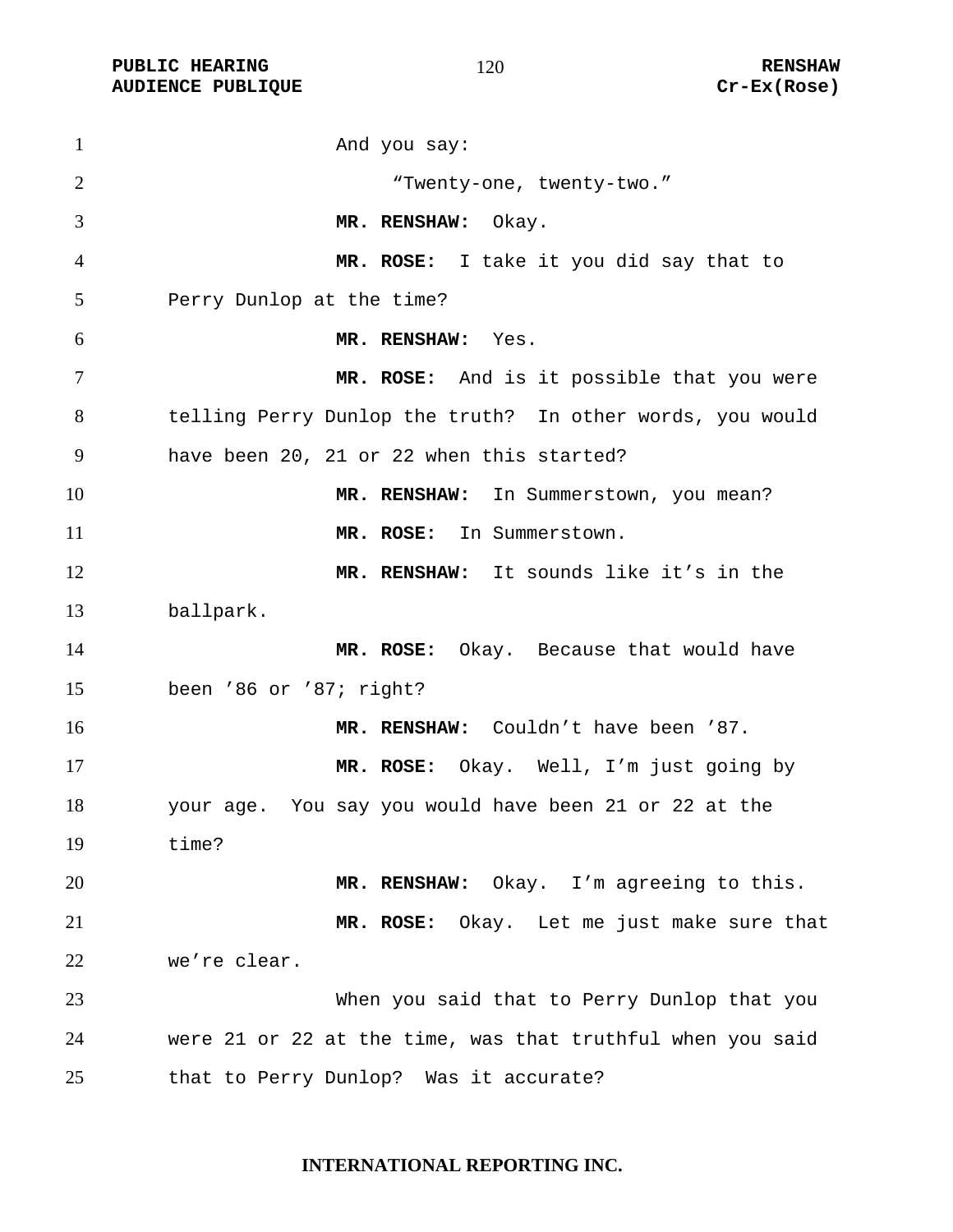PUBLIC HEARING **RENSHAW** 121 **RENSHAW** RENSHAW **RENSHAW RENSHAW RENSHAW RENSHAW Cr-Ex(Rose) AUDIENCE PUBLIQUE** 

| $\mathbf{1}$   | MR. RENSHAW: Well, it sounds to me like I'm                |
|----------------|------------------------------------------------------------|
| $\overline{2}$ | taking a guess there.                                      |
| 3              | MR. ROSE: Well, do you even know?                          |
| 4              | MR. RENSHAW: Twenty-one (21), 22, it's not                 |
| 5              | a definite "I was 21 and three months and two days".       |
| 6              | MR. ROSE: Do you know whether you were                     |
| $\tau$         | taking a guess when you were answering that to Perry       |
| 8              | Dunlop?                                                    |
| 9              | MR. RENSHAW: Yes, I would have been. It's                  |
| 10             | not accurate.                                              |
| 11             | MR. ROSE: Okay. Now, that would have                       |
| 12             | happened before you moved in with Ken Seguin, wouldn't it? |
| 13             | MR. RENSHAW:<br>Yes.                                       |
| 14             | MR. ROSE: Because you moved in with Ken                    |
| 15             | Seguin around March of 1989; right?                        |
| 16             | MR. RENSHAW: Or before.                                    |
| 17             | MR. ROSE: Shortly before I think was your                  |
| 18             | evidence; right?                                           |
| 19             | MR. RENSHAW:<br>Yes.                                       |
| 20             | MR. ROSE: Not years before, weeks before.                  |
| 21             | THE COMMISSIONER: Well, he hasn't said                     |
| 22             | whether it's -- but you're putting it to him. Was it weeks |
| 23             | before?                                                    |
| 24             | MR. RENSHAW: It would have been probably a                 |
| 25             | month before that paper was signed.                        |

# **INTERNATIONAL REPORTING INC.**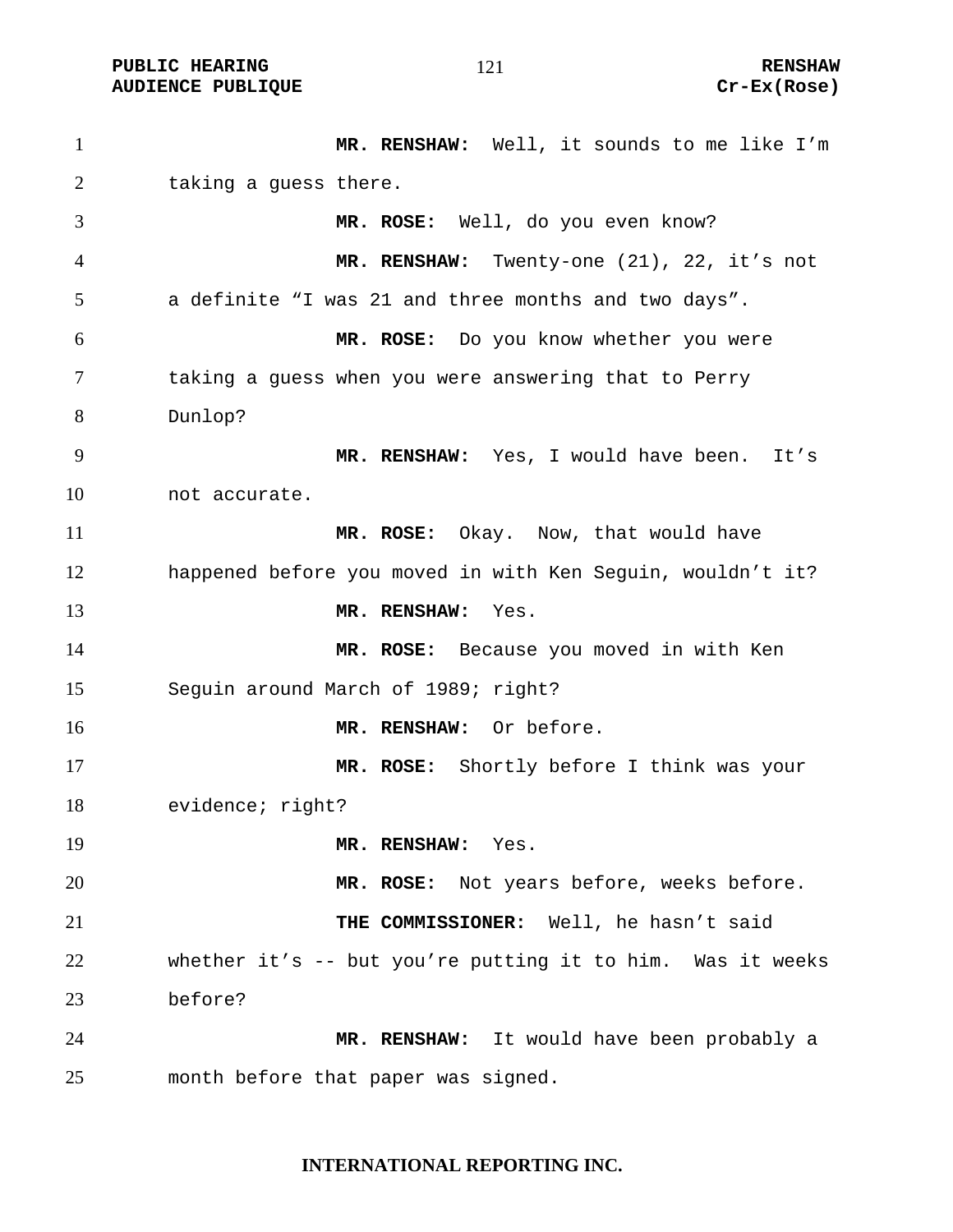**PUBLIC HEARING RENSHAW AUDIENCE PUBLIQUE Cr-Ex(Rose)** 

**MR. ROSE:** Okay. And if that paper was signed in March of 1989, it could be as early as February of 1989. Have I got that right? **MR. RENSHAW:** Yes. **MR. ROSE:** Okay. So this incident with Ken Seguin, according to your statement to Perry Dunlop, happens in 1986 or '87; right? **MR. RENSHAW:** Well, yes. **MR. ROSE:** Could be two or three years before you moved in with Ken Seguin; right? **MR. RENSHAW:** Yes. **MR. ROSE:** Okay. But you still moved in with Ken Seguin; right? **MR. RENSHAW:** Yes. **MR. ROSE:** And just in terms of filling out 16 the picture here, when you moved with Ken Sequin in the winter of 1989, late winter of 1989, you were in a relationship with a woman at the time? **MR. RENSHAW:** Yes. **MR. ROSE:** Okay. And I'm just curious, did you move out of the woman's house to move in to Ken Seguin's? **MR. RENSHAW:** I believe so. **MR. ROSE:** Okay. And in terms of why you moved in with Ken Seguin, was there a financial reason

**INTERNATIONAL REPORTING INC.**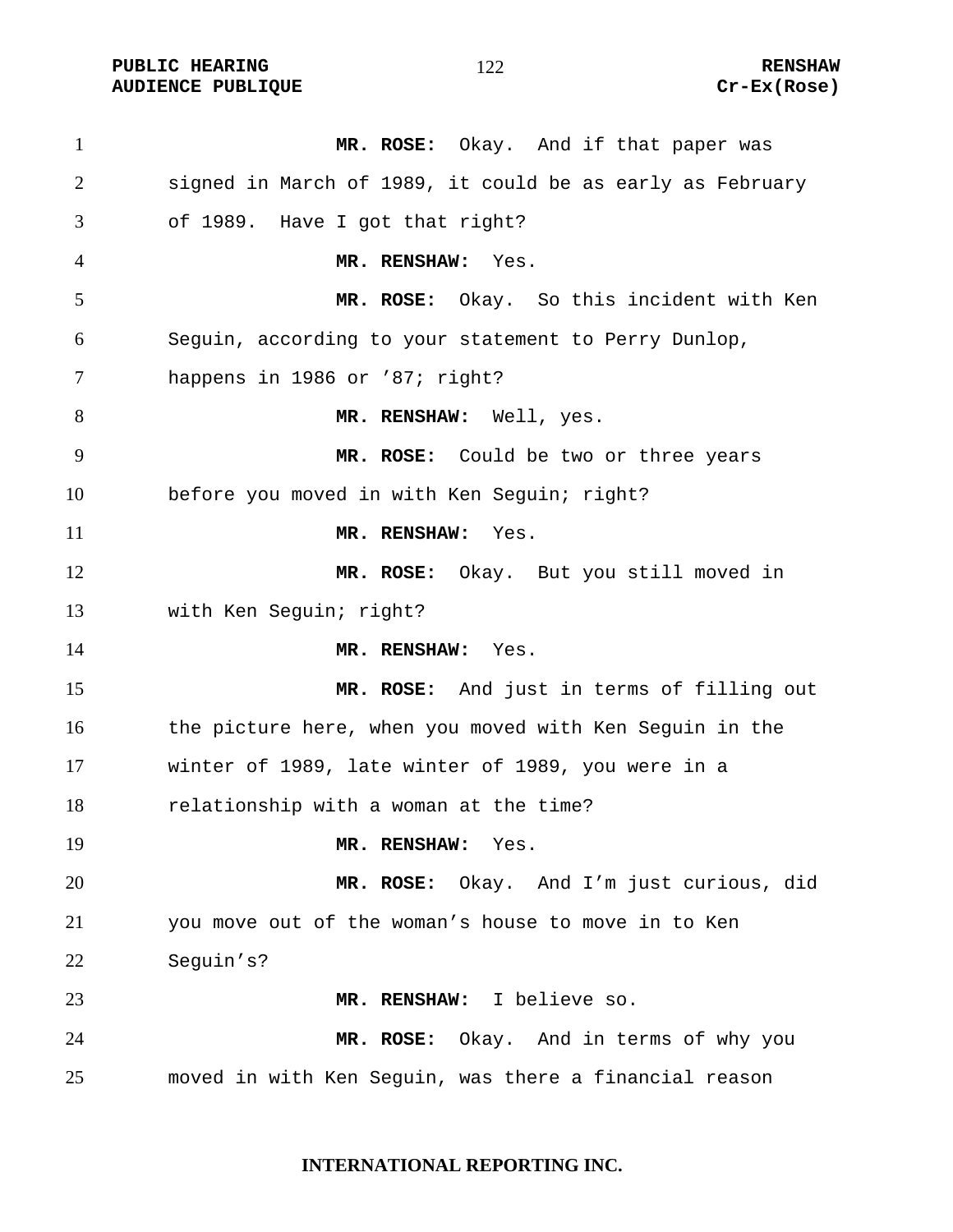**PUBLIC HEARING 123** 123 **AUDIENCE PUBLIQUE Cr-Ex(Rose)** 

relative to you and your girlfriend? **MR. RENSHAW:** No. **MR. ROSE:** In other words, is it possible that by living with your girlfriend she would have been, for instance, ineligible for social benefits or something like that? **MR. RENSHAW:** But that had nothing to do with it. **MR. ROSE:** Okay. So there is no financial motive to move in with Ken Seguin's -- into Ken Seguin's house relative to your girlfriend; right? **MR. RENSHAW:** No. **MR. ROSE:** Okay. And at the time, am I right, that you were also -- were you involved in smuggling tobacco? **MR. RENSHAW:** When? **MR. ROSE:** This time that you're moving in with Ken Seguin? **MR. RENSHAW:** Eighty-nine ('89)? **MR. ROSE:** Yeah. **MR. RENSHAW:** I don't think I was doing it then. **MR. ROSE:** You weren't doing it then? **MR. RENSHAW:** I could have. **MR. ROSE:** Pardon me?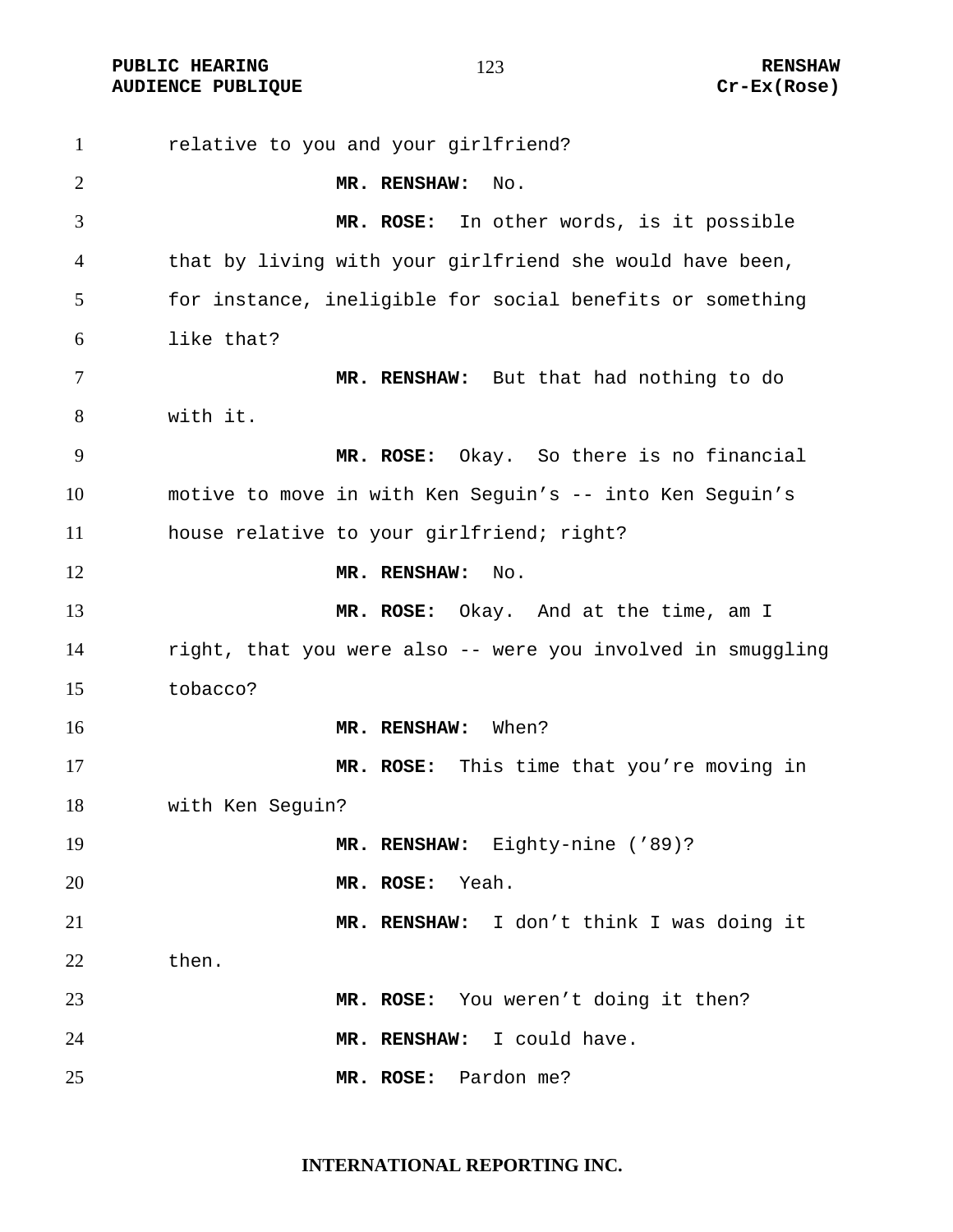PUBLIC HEARING **RENSHAW** 124 **RENSHAW** RENSHAW RENSHAW **AUDIENCE PUBLIQUE** 

| $\mathbf{1}$   | MR. RENSHAW: Could have though.                             |
|----------------|-------------------------------------------------------------|
| $\overline{2}$ | MR. ROSE: You could have. Is that one of                    |
| 3              | the reasons that you might have wanted to move in with Ken  |
| 4              | Seguin?                                                     |
| 5              | MR. RENSHAW:<br>No.                                         |
| 6              | MR. ROSE: Just -- it's on the river; right?                 |
| 7              | MR. RENSHAW: Yeah, it is.                                   |
| 8              | MR. ROSE: But that wasn't the reason that                   |
| 9              | you moved in with Ken Seguin?                               |
| 10             | MR. RENSHAW:<br>No.                                         |
| 11             | MR. ROSE: Okay. Now, in terms of your                       |
| 12             | relationship with Ken Seguin over time, you've talked about |
| 13             | a car; you remember Mr. Engelmann asking you about a loan   |
| 14             | for a car, a pick-up truck, and you testified about that    |
| 15             | today. Do you remember that?                                |
| 16             | MR. RENSHAW: Yes.                                           |
| 17             | MR. ROSE: Okay. But I take it that that's                   |
| 18             | not the first motor vehicle that Ken Seguin would have been |
| 19             | involved with in terms of giving to you, is it?             |
| 20             | MR. RENSHAW: Giving to me?                                  |
| 21             | MR. ROSE:<br>Well, let's take it in two ways,               |
| 22             | and I am going to go back a little bit.                     |
| 23             | You said last week that people at probation                 |
| 24             | knew about your relationship with Ken Seguin because he     |
| 25             | would lend you his car. Do you remember that?               |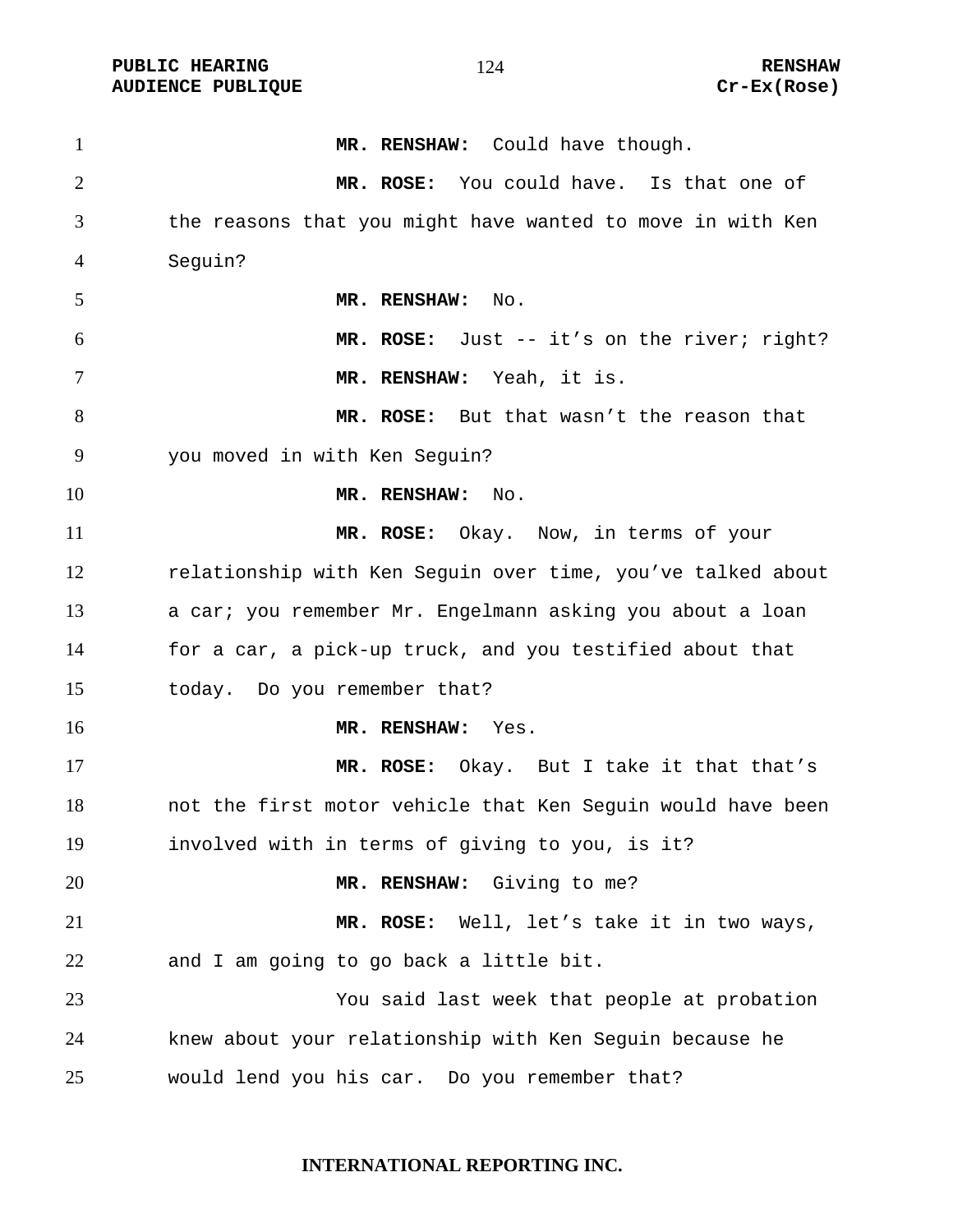PUBLIC HEARING **RENSHAW** 125 **RENSHAW** RENSHAW **RENSHAW RENSHAW RENSHAW RENSHAW Cr-Ex(Rose) AUDIENCE PUBLIQUE** 

| $\mathbf{1}$   | MR. RENSHAW: Yes.                                          |
|----------------|------------------------------------------------------------|
| $\overline{2}$ | MR. ROSE: Okay. Is it possible actually,                   |
| 3              | sir, that he gave you a car?                               |
| 4              | MR. RENSHAW: He did.                                       |
| 5              | MR. ROSE: It was a 1981 Nissan; right?                     |
| 6              | MR. RENSHAW: Yes.                                          |
| $\overline{7}$ | MR. ROSE: Nineteen eighty-one (1981) Nissan                |
| 8              | 200 SX?                                                    |
| 9              | MR. RENSHAW: Yes.                                          |
| 10             | MR. ROSE: And he gave that to you when he                  |
| 11             | got a new car. Do you remember that?                       |
| 12             | MR. RENSHAW: Yes.                                          |
| 13             | MR. ROSE: So, in other words, what happens                 |
| 14             | is that the car that -- it's around 1984 wasn't it when he |
| 15             | gave you that car?                                         |
| 16             | MR. RENSHAW: No. No.                                       |
| 17             | MR. ROSE: Do you remember the year?                        |
| 18             | MR. RENSHAW: Well the car he replaced it                   |
| 19             | with was an '87.                                           |
| 20             | MR. ROSE: Okay, so in 1987 he gives you the                |
| 21             | '81 Nissan?                                                |
| 22             | MR. RENSHAW: That sounds more accurate.                    |
| 23             | MR. ROSE: Okay. And he just gives it to                    |
| 24             | you outright; doesn't he?                                  |
| 25             | MR. RENSHAW:<br>Yes.                                       |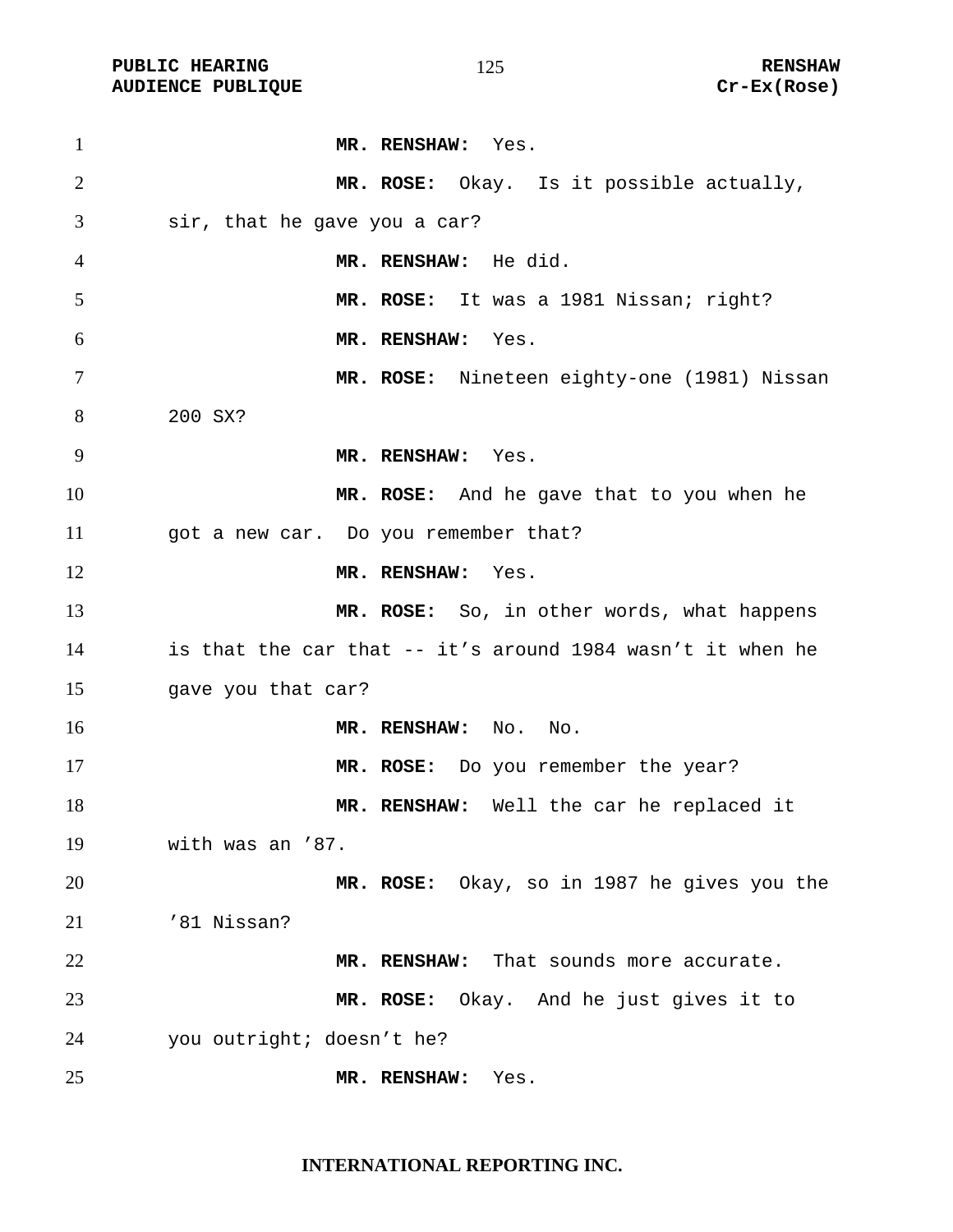**PUBLIC HEARING 126** 126 **RENSHAW AUDIENCE PUBLIQUE Cr-Ex(Rose)** 

**MR. ROSE:** Okay. And when you got this car from Ken Seguin, good set of wheels; right? **MR. RENSHAW:** What do you mean by that? **MR. ROSE:** Well you liked them; didn't you? **MR. RENSHAW:** No, I sold it. **MR. ROSE:** Oh cause I think -- do you remember saying before that it was -- you thought "Great, new set of wheels", is that possible? **MR. RENSHAW:** It's possible but I didn't keep the car. **MR. ROSE:** Okay, you sold it? **MR. RENSHAW:** Yes. **MR. ROSE:** Okay. That was -- was that the first car that Ken Seguin had arranged to get you? **MR. RENSHAW:** Yes. **MR. ROSE:** Okay, is it possible maybe that was the second car that he arranged to get you? 18 MR. RENSHAW: No. **MR. ROSE:** Okay. Did he in fact loan you money for a third car; other than what you've talked about  $---$ **MR. RENSHAW:** No. **MR. ROSE:** -- at this -- no, okay. Is it possible, sir, that you were interested in getting a 1973 Dodge Challenger?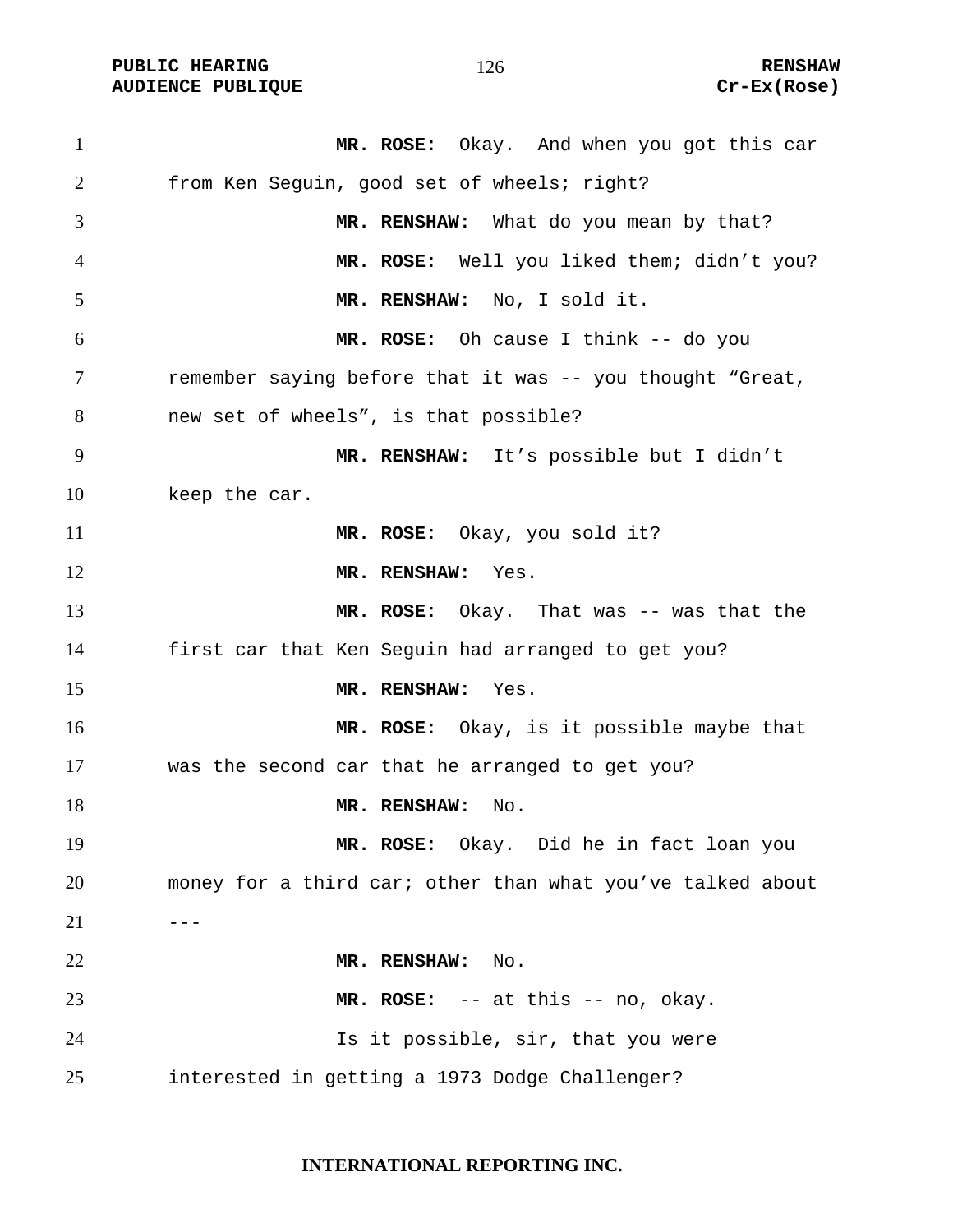PUBLIC HEARING **RENSHAW** 127 **RENSHAW** RENSHAW **RENSHAW RENSHAW RENSHAW RENSHAW RENSHAW AUDIENCE PUBLIQUE** 

| $\mathbf{1}$ | MR. RENSHAW: I did.                                         |
|--------------|-------------------------------------------------------------|
| 2            | MR. ROSE: And out of the blue Ken Seguin                    |
| 3            | shows up and gives you a cheque or buys the car?            |
| 4            | MR. RENSHAW:<br>No.                                         |
| 5            | MR. ROSE: That's not possible?                              |
| 6            | MR. RENSHAW: I got a car loan for that.                     |
| 7            | MR. ROSE: Okay. And are you saying that                     |
| 8            | Ken Seguin had nothing to do with that?                     |
| 9            | MR. RENSHAW: No, he co-signed it.                           |
| 10           | MR. ROSE: He co-signed it?                                  |
| 11           | MR. RENSHAW: Yes.                                           |
| 12           | MR. ROSE: Okay. So I take it without being                  |
| 13           | a co-signatory to the loan, in other words, without his     |
| 14           | signature you wouldn't have got the loan; right?            |
| 15           | MR. RENSHAW: Probably, yes.                                 |
| 16           | MR. ROSE: Okay. So in that sense he helped                  |
| 17           | to get you this Dodge Challenger; right?                    |
| 18           | MR. RENSHAW: Yeah but it wasn't given.                      |
| 19           | MR. ROSE: I appreciate that. All I'm                        |
| 20           | suggesting to you and I think you're agreeing with me is    |
| 21           | that without Ken Seguin's signature you wouldn't have got   |
| 22           | the car; right?                                             |
| 23           | MR. RENSHAW: Yes.                                           |
| 24           | MR. ROSE: Okay. And just so the                             |
| 25           | Commissioner knows what we're talking about, it's -- it was |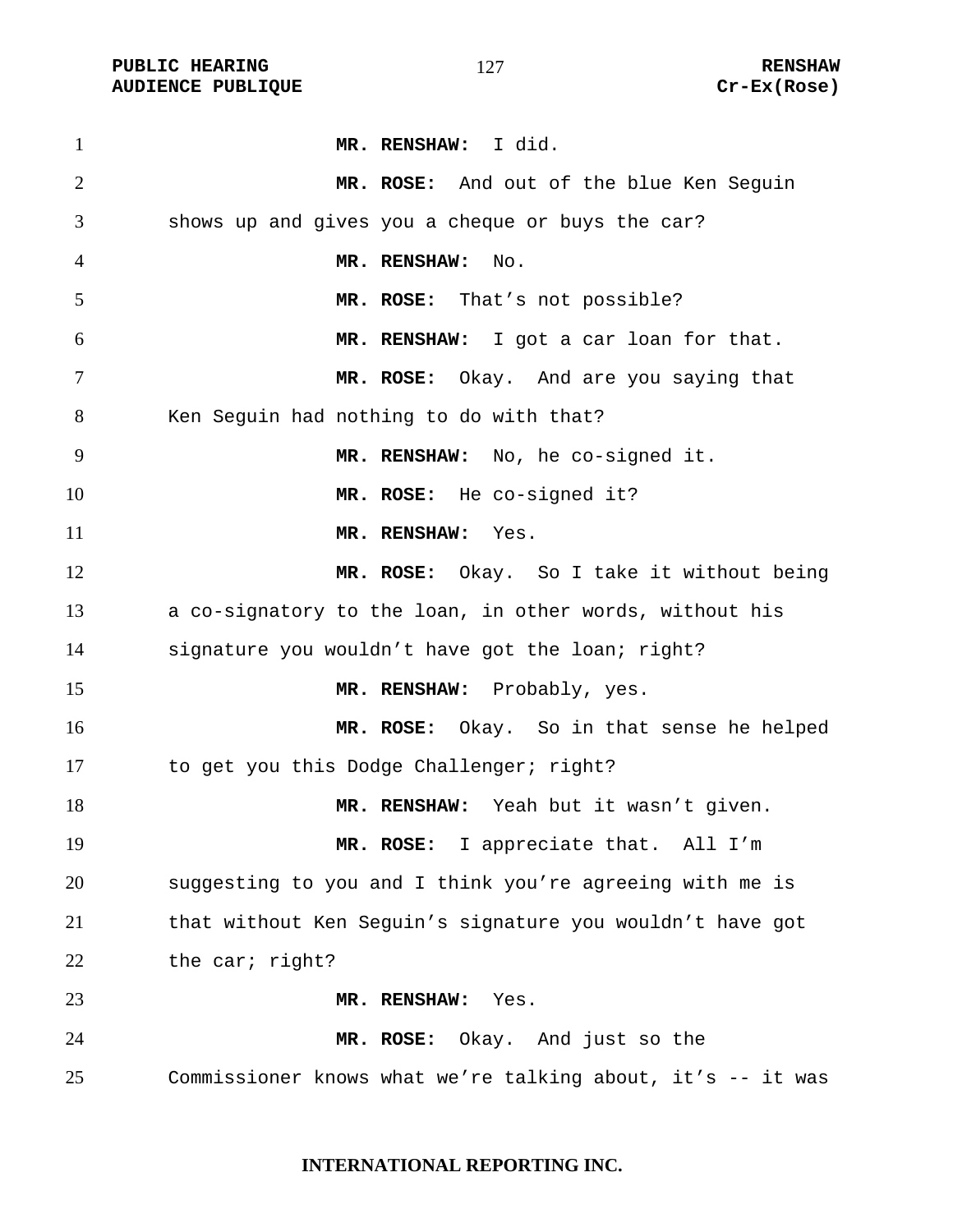PUBLIC HEARING **RENSHAW** 128 **RENSHAW** RENSHAW **RENSHAW RENSHAW RENSHAW RENSHAW RENSHAW AUDIENCE PUBLIQUE** 

| $\mathbf{1}$   | a car that you really wanted; it was a -- it had matching |
|----------------|-----------------------------------------------------------|
| $\overline{2}$ | numbers and so forth; didn't it?                          |
| 3              | MR. RENSHAW:<br>Yes.                                      |
| 4              | MR. ROSE: And a 1973 Dodge Challenger, for                |
| 5              | those of us who follow muscle cars, that's a good one;    |
| 6              | isn't it?                                                 |
| 7              | MR. RENSHAW: It's a nice car.                             |
| 8              | MR. ROSE: Yeah. So in terms of the cars                   |
| 9              | that Mr. Seguin was involved with with you, we've got the |
| 10             | '81 Nissan; right?                                        |
| 11             | MR. RENSHAW:<br>Yes.                                      |
| 12             | MR. ROSE: That you took from him and then                 |
| 13             | sold?                                                     |
| 14             | MR. RENSHAW:<br>Yes.                                      |
| 15             | MR. ROSE: He co-signs a loan for a '73                    |
| 16             | Dodge Challenger ---                                      |
| 17             | MR. RENSHAW:<br>Yes.                                      |
| 18             | MR. ROSE: --- and do you remember when that               |
| 19             | was?                                                      |
| 20             | MR. RENSHAW: Eighty nine ('89) I'm                        |
| 21             | guessing.                                                 |
| 22             | MR. ROSE: Well that would be the same time                |
| 23             | as the pick-up truck loan; wouldn't it?                   |
| 24             | MR. RENSHAW:<br>No.                                       |
| 25             | MR. ROSE: Because Exhibit 542 has the                     |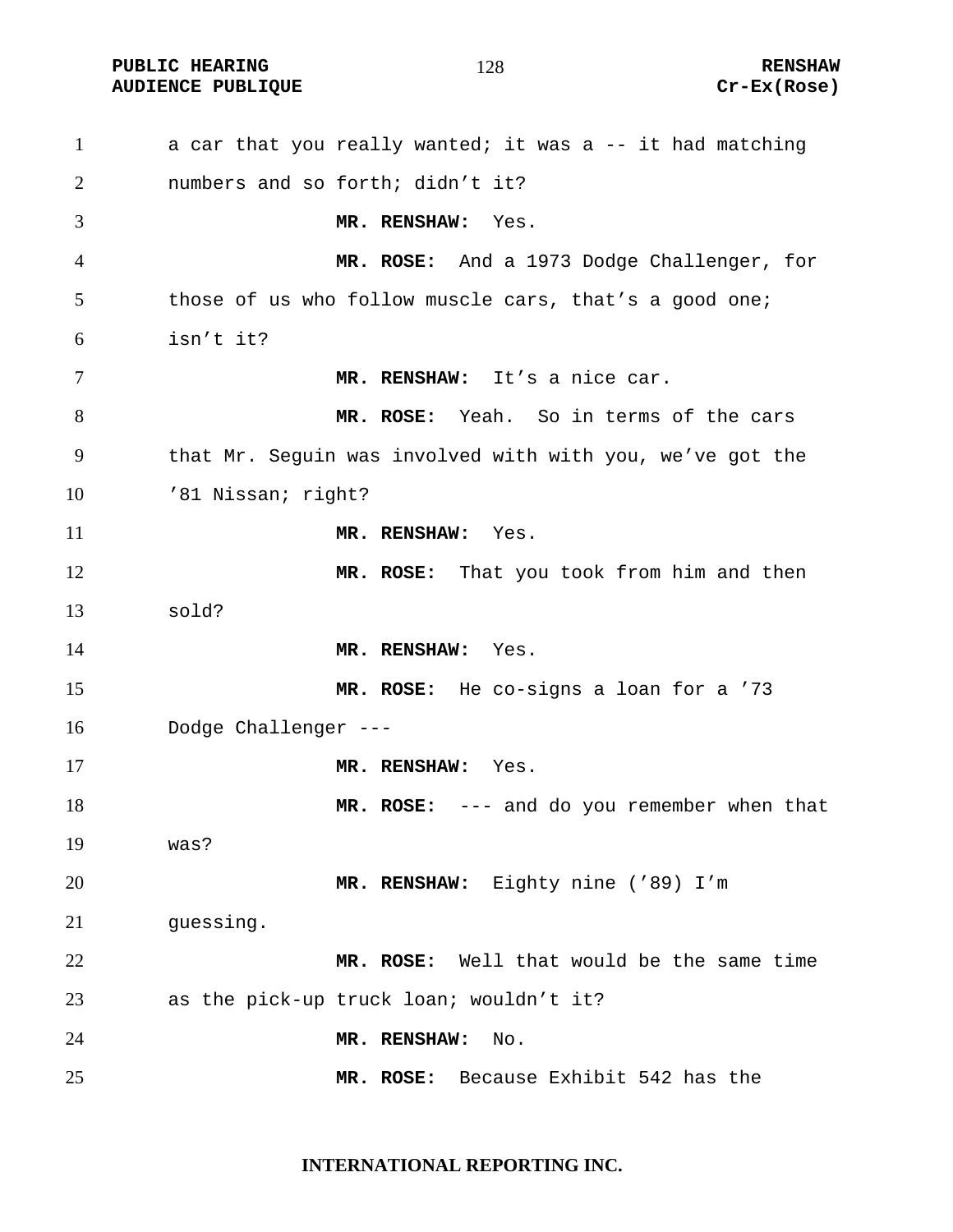PUBLIC HEARING **RENSHAW** 129 **RENSHAW** RENSHAW **RENSHAW RENSHAW RENSHAW RENSHAW Cr-Ex(Rose) AUDIENCE PUBLIQUE** 

| $\mathbf{1}$   | signature on the truck loan from being -- it looks like     |
|----------------|-------------------------------------------------------------|
| $\overline{2}$ | February 27, 1989. Now are you saying that there were two   |
| 3              | car loans in 1989?                                          |
| $\overline{4}$ | MR. RENSHAW: It's possible.                                 |
| 5              | MR. ROSE: Well $I$ ---                                      |
| 6              | MR. RENSHAW: I'm not sure of the dates but                  |
| 7              | I was sure that ---                                         |
| 8              | THE COMMISSIONER: Did you have both                         |
| 9              | vehicles at the same time?                                  |
| 10             | MR. RENSHAW: Yes.                                           |
| 11             | MR. ROSE: So Ken Seguin's borrowing -- or                   |
| 12             | his signing -- co-signing a loan for you so that you have a |
| 13             | pick-up truck and a '73 Dodge Challenger?                   |
| 14             | MR. RENSHAW: But not at the same time.                      |
| 15             | MR. ROSE: Okay.                                             |
| 16             | MR. RENSHAW: I owned them both at the same                  |
| 17             | time because I owned one and then purchased the other.      |
| 18             | MR. ROSE: You owned -- now which one did --                 |
| 19             | which one did you own first?                                |
| 20             | MR. RENSHAW: I had the truck first.                         |
| 21             | MR. ROSE: You had the truck first and how                   |
| 22             | long did you have the truck for?                            |
| 23             | MR. RENSHAW:<br>Two years.                                  |
| 24             | MR. ROSE: From February of 1989?                            |
| 25             | MR. RENSHAW:<br>Umm $---$                                   |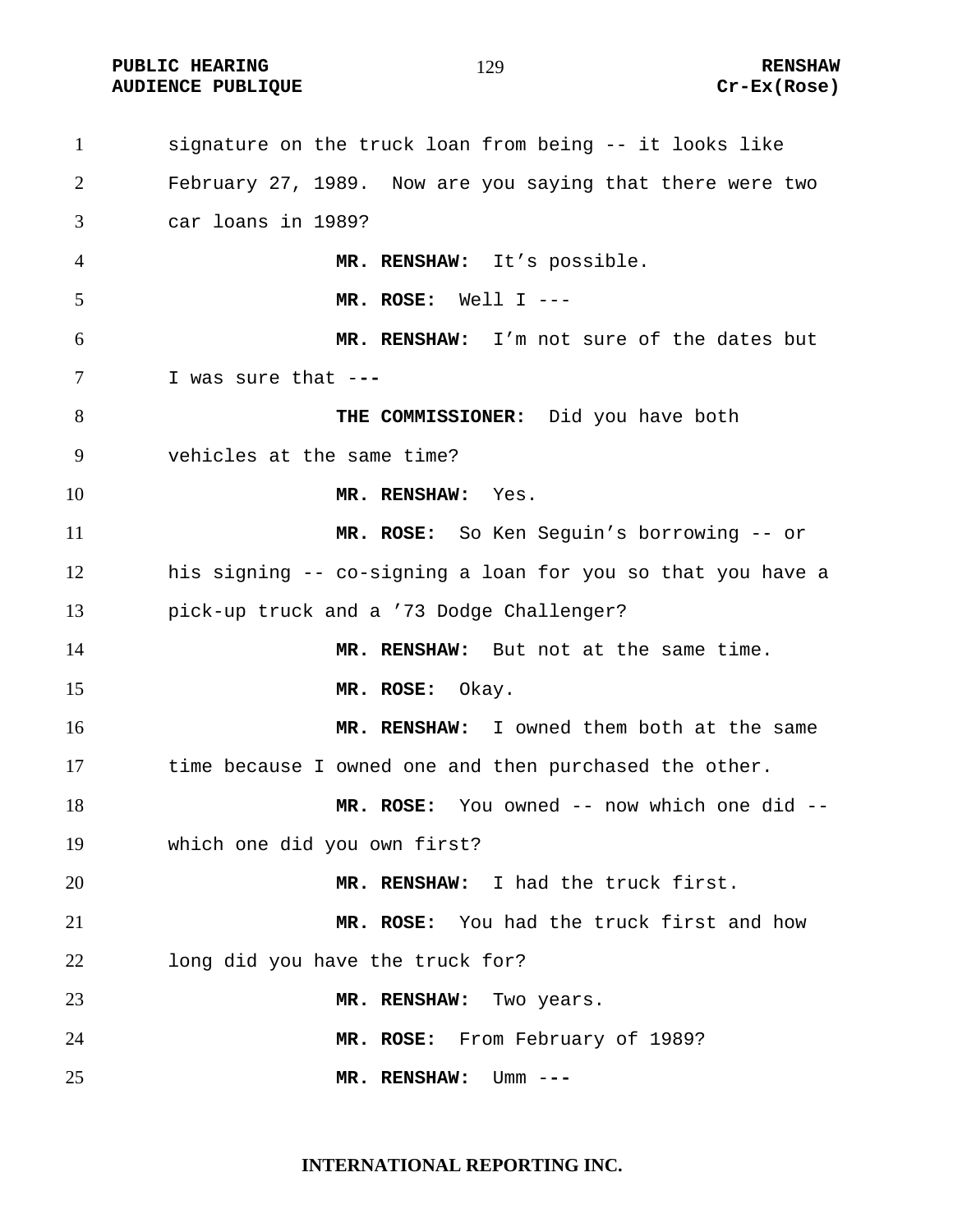PUBLIC HEARING **RENSHAW** 130 **RENSHAW** RENSHAW **RENSHAW RENSHAW RENSHAW RENSHAW RENSHAW AUDIENCE PUBLIQUE** 

| $\mathbf{1}$ | MR. ROSE: I'm just having troubles with the                |
|--------------|------------------------------------------------------------|
| 2            | date, sir, you're going to have to help me out.            |
| 3            | THE COMMISSIONER: So we know ---                           |
| 4            | MR. RENSHAW: The loan was made out in                      |
| 5            | February of '89 and that's when I bought the truck.        |
| 6            | MR. ROSE: Okay and you had that for two                    |
| 7            | years?                                                     |
| 8            | MR. RENSHAW: I believe so.                                 |
| 9            | MR. ROSE: So around 1991 you would have got                |
| 10           | rid of that pick-up truck?                                 |
| 11           | MR. RENSHAW: Yes.                                          |
| 12           | MR. ROSE: And that's the loan that we've                   |
| 13           | seen documented in Exhibit 542; right? Do you want to take |
| 14           | a chance -- a second -- just look at that and make sure    |
| 15           | that we're on the same page?                               |
| 16           | MR. RENSHAW: I know the document you're                    |
| 17           | talking about.                                             |
| 18           | MR. ROSE: Okay, that's for the pick-up                     |
| 19           | truck?                                                     |
| 20           | MR. RENSHAW: Yes.                                          |
| 21           | MR. ROSE: Okay. But are you telling me                     |
| 22           | that in 1989 as well there was a loan for a Dodge          |
| 23           | Challenger?                                                |
| 24           | MR. RENSHAW: I believe so.                                 |
| 25           | MR. ROSE: Okay. Because the loan for the                   |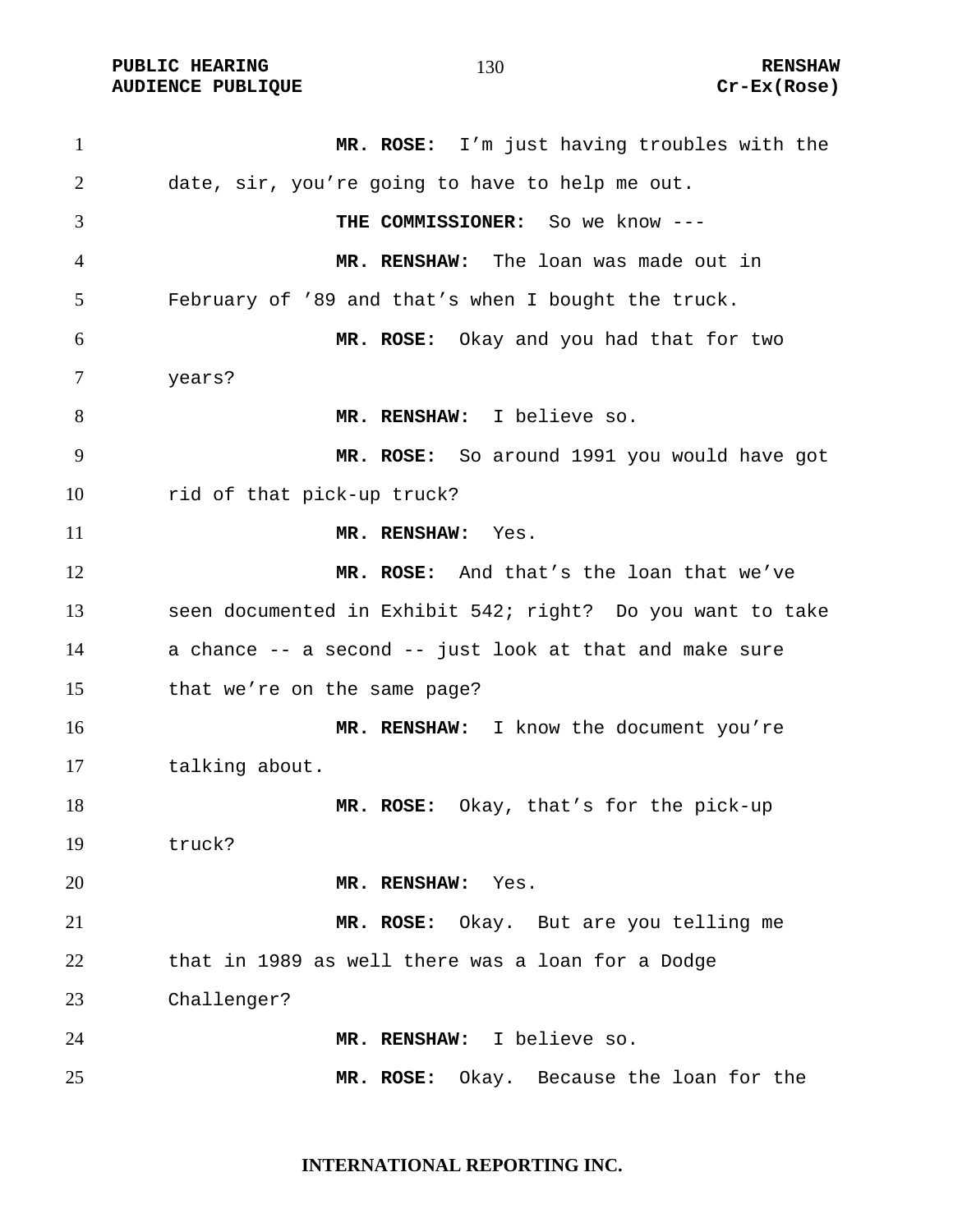**PUBLIC HEARING 131** 131 **RENSHAW AUDIENCE PUBLIQUE Cr-Ex(Rose)** 

pick-up truck happens in February 1989; it only leaves about 60 days of 1989 before -- for you to get a Dodge Challenger, if it's also happening in 1989. **THE COMMISSIONER:** What? February? **MR. RENSHAW:** February is the beginning of the year. **THE COMMISSIONER:** It leaves him 10 months. **MR. ROSE:** Right.Did you have the Challenger at the same time you had the pick-up truck? **MR. RENSHAW:** Yes. **MR. ROSE:** Okay, at the same time but when did you get rid of the Challenger? I'm sorry, I misunderstood that? **MR. RENSHAW:** I sold the Challenger in '96, I believe. **MR. ROSE:** You had it for a while? **MR. RENSHAW:** Yes. **MR. ROSE:** It must have been a good car? **MR. RENSHAW:** Yes. **MR. ROSE:** Okay. Now, you had the Dodge Challenger I take it then during the entire time that you were giving statements to the OPP and to Perry Dunlop; am I right about that? **MR. RENSHAW:** No. **MR. ROSE:** You sold it around -- did I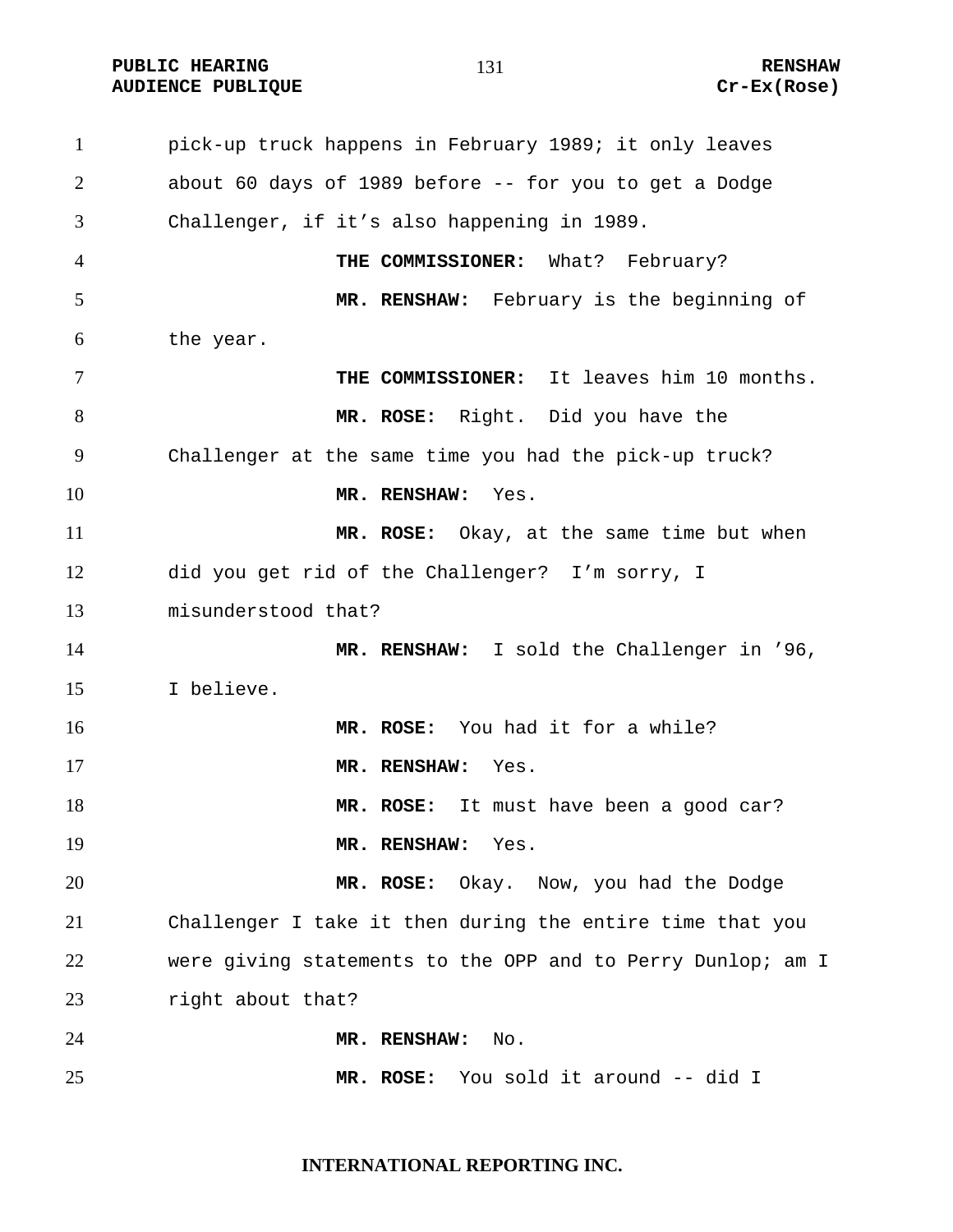**PUBLIC HEARING 132** 132 **AUDIENCE PUBLIQUE Cr-Ex(Rose)** 

understand you, '96? **MR. RENSHAW:** I believe so. **MR. ROSE:** So the first statement that you gave to the OPP in '94, did you have the Challenger at the time? **MR. RENSHAW:** Yes. **MR. ROSE:** Okay. And you heard this afternoon, Mr. Sherriff-Scott asking you about the February 1994 statement that you gave to Constable McDonell in your house; right? **MR. RENSHAW:** Yes. **MR. ROSE:** Okay and that's the one you're -- remember him asking you questions where you said "I couldn't ask for a better probation officer" do you remember -- you remember me asking those questions this afternoon? **MR. RENSHAW:** Yes. **MR. ROSE:** And I think your evidence was that that was not a truthful statement; right? **MR. RENSHAW:** Yes. **MR. ROSE:** But in fact it's -- when I looked at it, Mr. Renshaw, it seemed to me that if you wanted to - 23 - do you know the phrase "being neutral". You didn't have to go so far to explain to the OPP that he was just not only a person you knew but he was a good probation officer;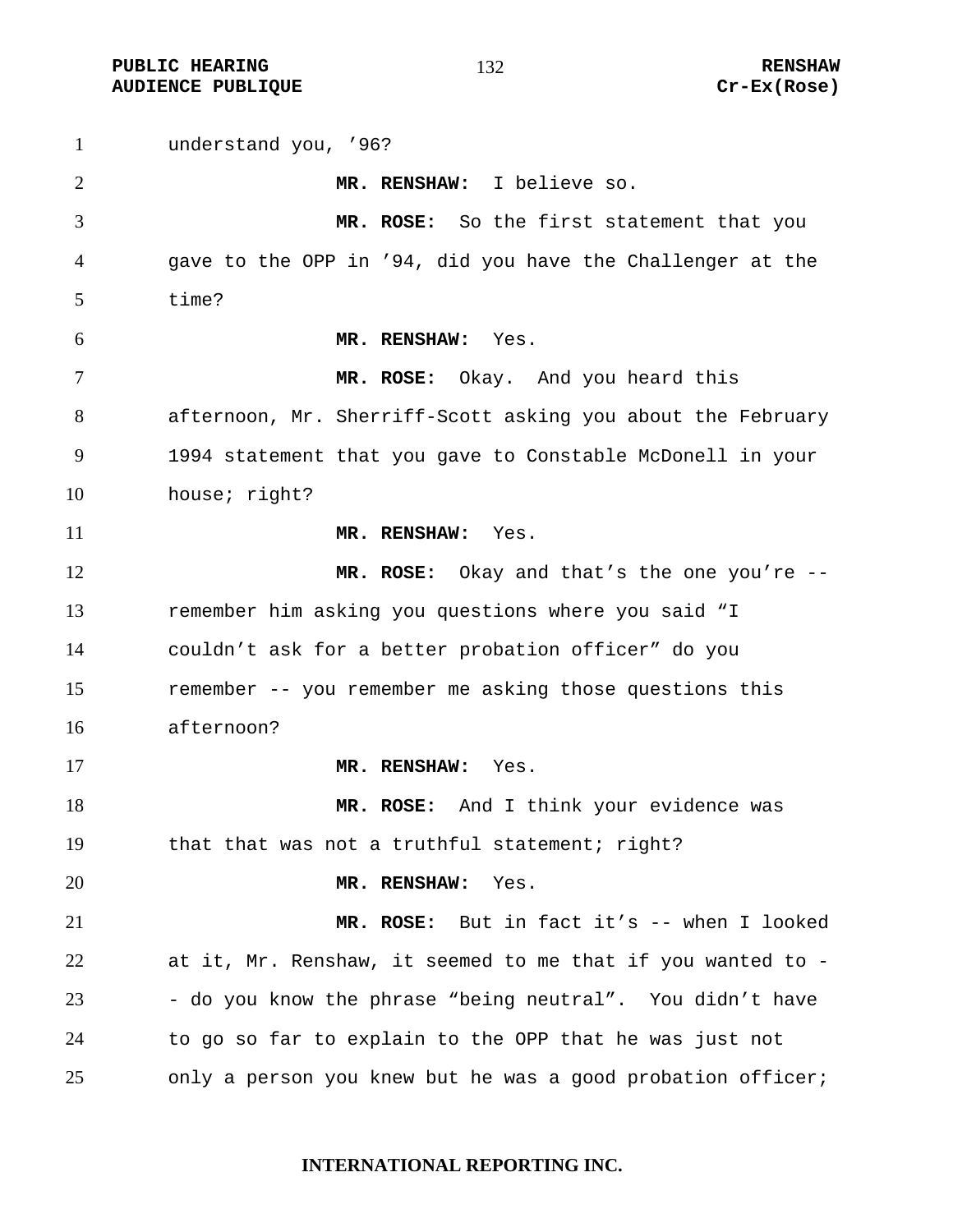**PUBLIC HEARING 133** 133 **AUDIENCE PUBLIQUE Cr-Ex(Rose)** 

right? You actually went and told the OPP he was a good probation officer. Would you agree with my characterization of that statement? The statement "I couldn't ask for a better probation officer". **MR. RENSHAW:** If that's what's there. **MR. ROSE:** Well, I know it's written; we all know what's written, I'm asking you what was in your mind when you said that to the OPP. **MR. RENSHAW:** I wouldn't have any clue now. **MR. ROSE:** Well --- **MR. RENSHAW:** This is a long time ago. **MR. ROSE:** Okay. Just reading that, yourself or myself or anyone else, would you agree with me that someone reading that statement "I couldn't ask for a better probation officer" suggest that you like Ken Seguin? **MR. RENSHAW:** That may have been what I told 17 them, yes. **MR. ROSE:** But I'm also saying you don't know what was in your mind at the time, is it possible that in your mind, in 1994, in February, that you thought he was a good probation officer? **MR. RENSHAW:** No. **MR. ROSE:** That's not possible at all? **MR. RENSHAW:** No. **MR. ROSE:** And again, just so that we're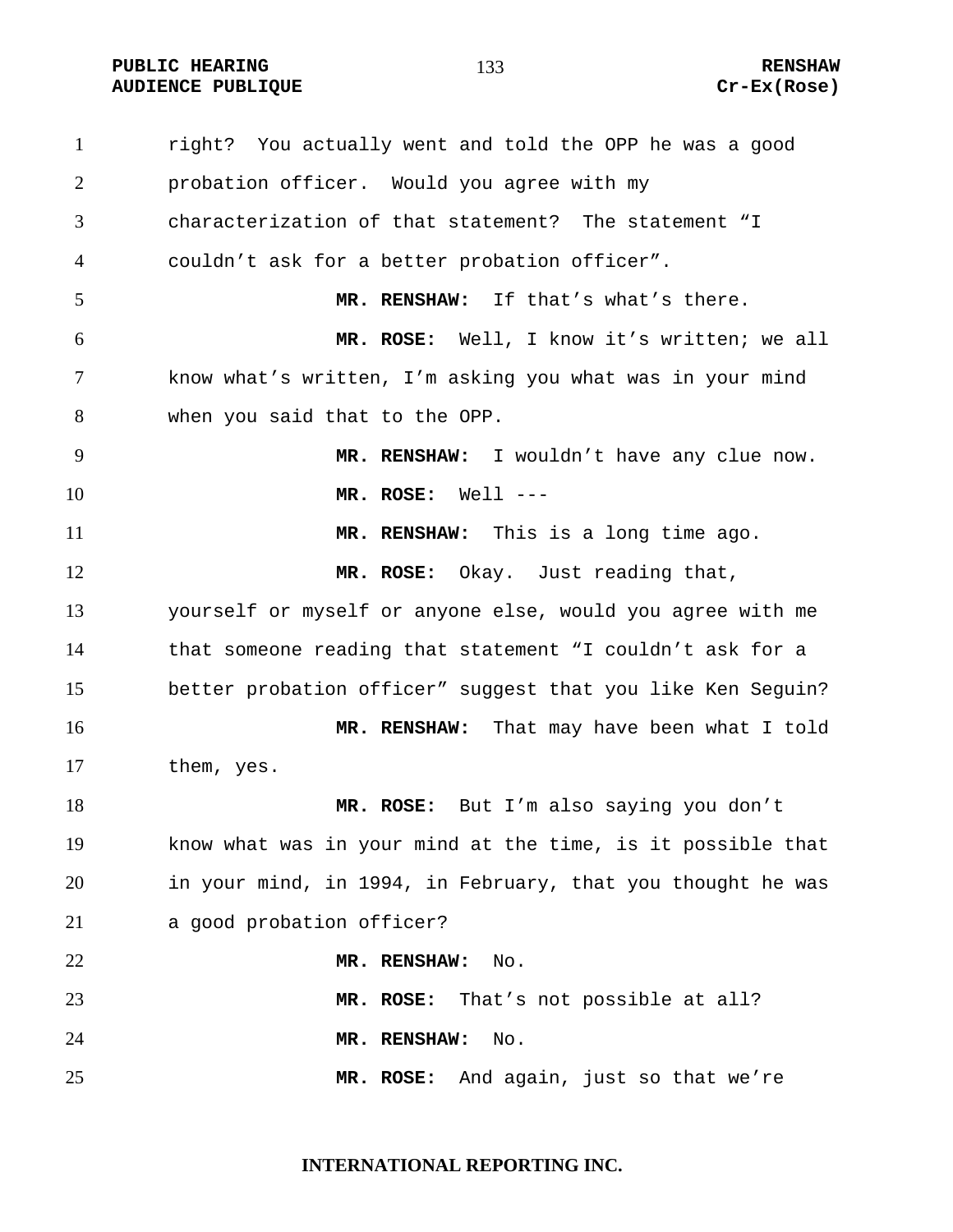**PUBLIC HEARING 134 RENSHAW** 

clear, you don't remember what was in your mind in February of 1994 when you said that; have I understood that correctly? **MR. RENSHAW:** I don't recall that specific phrase, talking to McDonell. **MR. ROSE:** Okay but you're not saying -- you're not denying that you said that to McDonell; right? We've been through that. **MR. RENSHAW:** No, I'm not denying it. **MR. ROSE:** Okay, so you said that to McDonell and I'm -- you don't remember what was in your mind when you said that to McDonell because it's so long after the event; right? **MR. RENSHAW:** Yes. **MR. ROSE:** So I'm just suggesting to you, is it possible with all that out on the table you actually thought he was a good probation officer? 18 MR. RENSHAW: No. **MR. ROSE:** Okay. Did you go to Ken Seguin's funeral? **MR. RENSHAW:** Yes. **MR. ROSE:** I take it that no one told you that you had to go to Ken Seguin's funeral? **MR. RENSHAW:** No. **MR. ROSE:** You went of your own free will?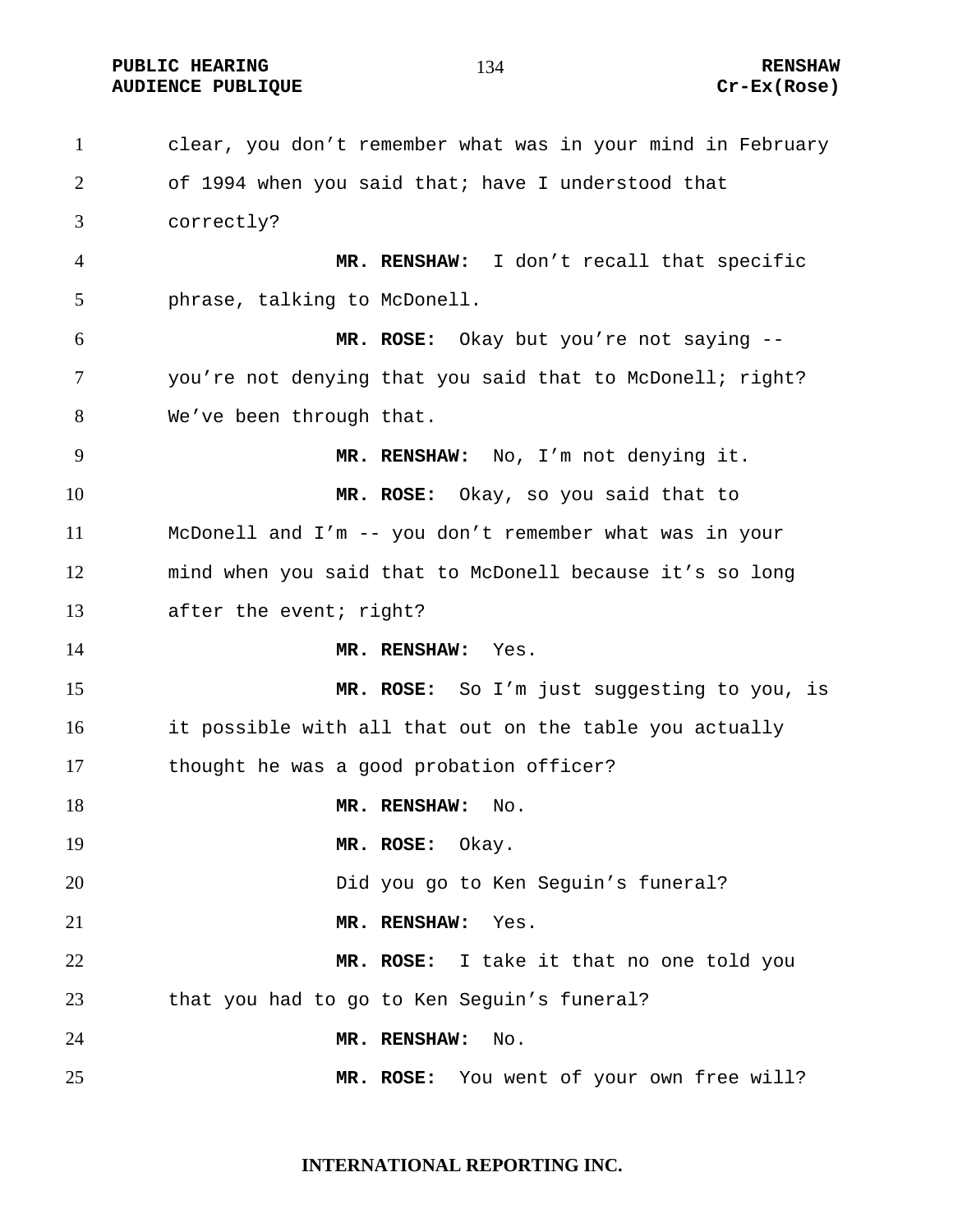PUBLIC HEARING **RENSHAW** 135 **RENSHAW** RENSHAW **RENSHAW RENSHAW RENSHAW RENSHAW RENSHAW AUDIENCE PUBLIQUE** 

| 1              | MR. RENSHAW:<br>Yes.                                        |
|----------------|-------------------------------------------------------------|
| $\overline{2}$ | MR. ROSE: Okay. And you've testified about                  |
| 3              | being at the probation office and signing a document that   |
| 4              | allowed -- where you -- I'm not sure but as I understood    |
| 5              | it, you said it allowed you to live at Ken Seguin's place   |
| 6              | in 1989.                                                    |
| 7              | MR. RENSHAW: I believe that's the gist of                   |
| 8              | that letter, yes.                                           |
| 9              | MR. ROSE: Okay. Well I want to take you to                  |
| 10             | some more documents, and I'm just asking if it's -- did you |
| 11             | see your file when you were there at the probation office?  |
| 12             | MR. RENSHAW: No, you people still can't                     |
| 13             | find it.                                                    |
| 14             | MR. ROSE: No, I'm just asking you whether                   |
| 15             | you saw documents when you were there in 1989.              |
| 16             | MR. RENSHAW:<br>No.                                         |
| 17             | No. So for instance Exhibit 556;<br>MR. ROSE:               |
| 18             | had you seen that before you came to the Inquiry?           |
| 19             | MR. RENSHAW: I'm not sure what you're ---                   |
| 20             | MR. ROSE: Why don't you take a look at it.                  |
| 21             | It's document 100342.                                       |
| 22             | THE COMMISSIONER: It's an exhibit from                      |
| 23             | today.                                                      |
| 24             | MR. ROSE: Exhibit 556, I have.                              |
| 25             | MR. RENSHAW: Okay, I have it in front of                    |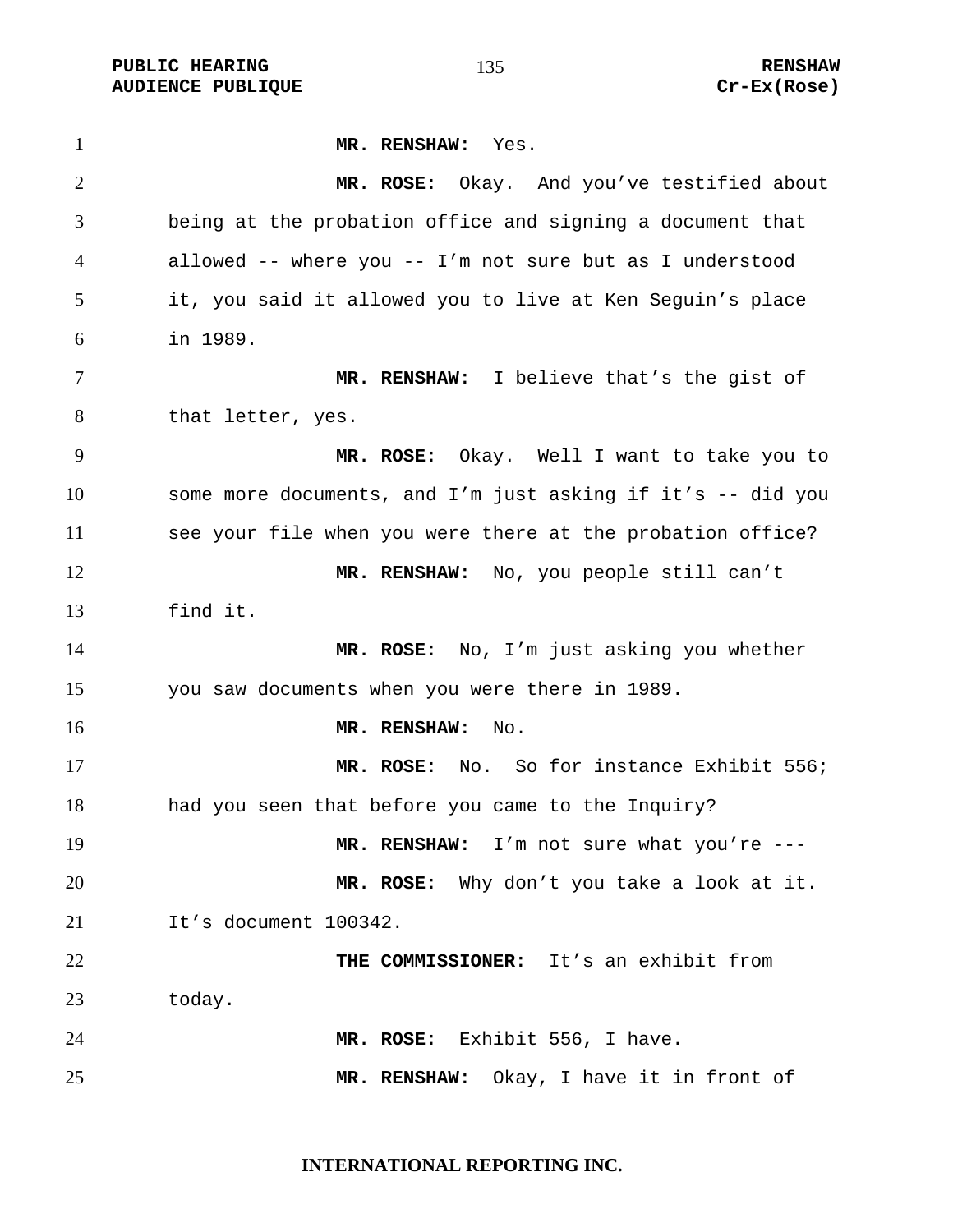**PUBLIC HEARING 136** 136 **RENSHAW AUDIENCE PUBLIQUE Cr-Ex(Rose)** 

me. **MR. ROSE:** Okay, now did you see that, for instance, when you were in the Probation Office? **MR. RENSHAW:** Yes, I recall signing it. **MR. ROSE:** Okay. You recall signing this? **MR. RENSHAW:** Yes. **MR. ROSE:** Okay, are you sure about that? **MR. RENSHAW:** I'm almost positive. Three people signed it. **MR. ROSE:** Okay, so in other words there is another document where you signed another copy of that, is that what you're saying? Because I don't see you signature on the document that's up on the screen, that's why I'm asking you. **MR. RENSHAW:** There appears to be two signatures that aren't here. **MR. ROSE:** Okay, can you show me where your signature appears? **MR. RENSHAW:** It doesn't. **MR. ROSE:** Okay, but you're saying you signed it anyway. Help me out here. **MR. RENSHAW:** Ken Seguin signed that paper. **MR. ROSE:** We see that signature on the exhibit.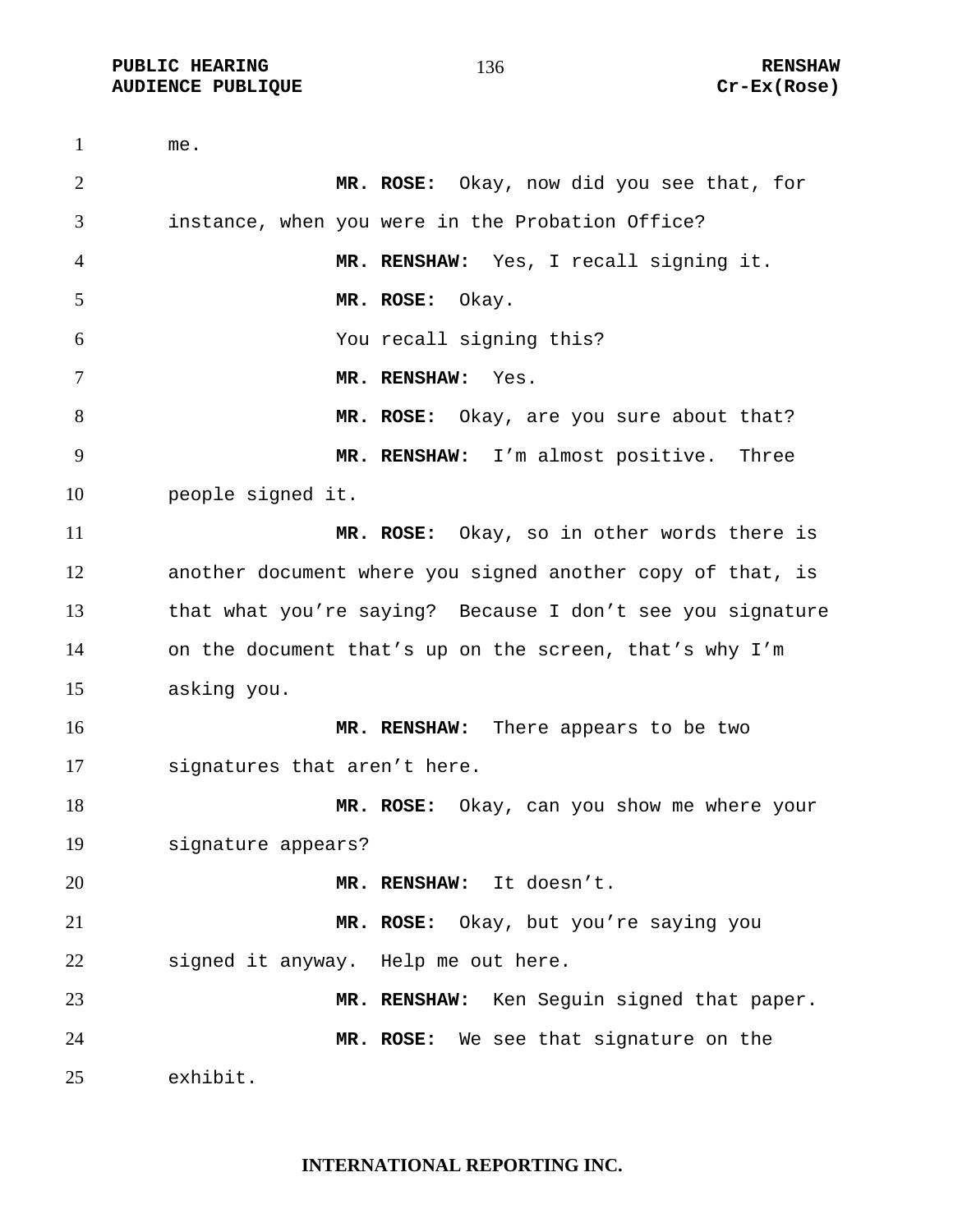**PUBLIC HEARING 137** 137 **RENSHAW** 

**MR. RENSHAW:** His boss, Emile, signed that same paper --- **MR. ROSE**: Okay. **MR. RENSHAW: ---** and so did I. **MR. ROSE:** Okay, so there's another version, in other words, that has your signature on this acknowledging it, right? 8 MR. RENSHAW: Yes. **MR. ROSE:** Okay. If we could also put up Exhibit 100341, sorry document number 100341. I'm going to ask you to look on the screen and see whether you recognize seeing that document as well? **THE COMMISSIONER:** Is this an exhibit already? **MR. ROSE:** It's not and I won't put it in unless he acknowledges that he's seen it at the same time. It's part of the same series, Mr. Commissioner. **THE COMMISSIONER:** So exhibit 559 for identification purposes at this point. So this is a document addressed to the Regional Manager, Roy Hawkins, 22 from Emile Robert, the Area Manager, dated March  $20<sup>th</sup>$ , 1989. **MR. ROSE:** And do you see that document on the screen, sir? **MR. RENSHAW:** Yes.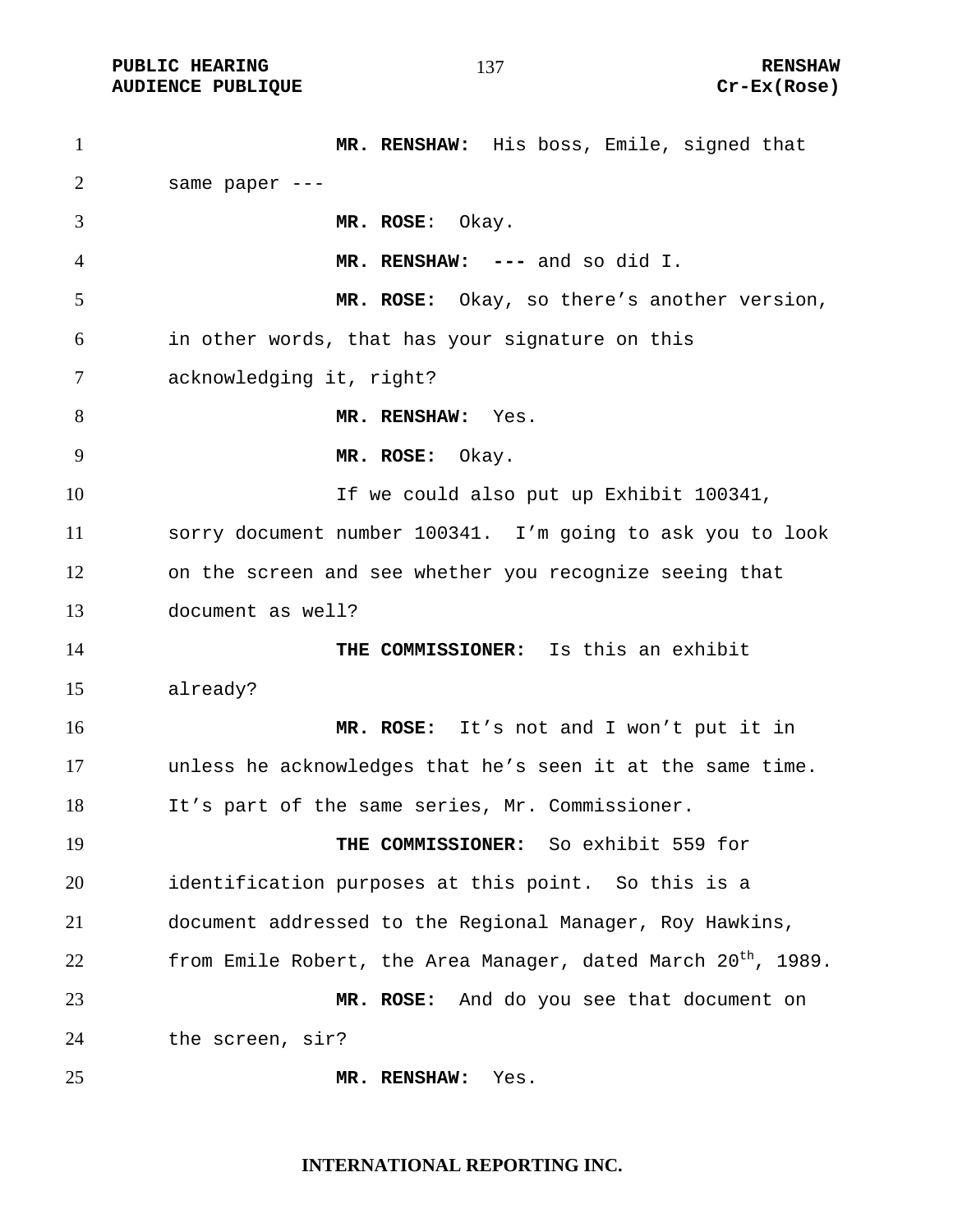PUBLIC HEARING **RENSHAW** 138 RENSHAW RENSHAW RENSHAW **RENSHAW** 2011 **AUDIENCE PUBLIQUE** 

| $\mathbf{1}$ | MR. ROSE: Did you see that document as well            |
|--------------|--------------------------------------------------------|
| 2            | when you were there?                                   |
| 3            | MR. RENSHAW: No.                                       |
| 4            | MR. ROSE: Okay.                                        |
| 5            | And if we could also put up on the screen              |
| 6            | then document 100339.                                  |
| 7            | THE COMMISSIONER: So what are we doing with            |
| 8            | this one then?                                         |
| 9            | MR. ROSE: Well, he hasn't identified it and            |
| 10           |                                                        |
| 11           | THE COMMISSIONER: For identification                   |
| 12           | purposes only, okay.                                   |
| 13           | Thank you.                                             |
| 14           | Exhibit 560 is a letter dated March 29 <sup>th</sup> , |
| 15           | 1989 to Mr. Emile Robert, Area Manager from Mr. H.R.   |
| 16           | Hawkins, Regional Manager.                             |
| 17           | MR. ROSE: Can you just take a look at that             |
| 18           | document, Mr. Renshaw, and see if you identify that as |
| 19           | well, have you seen that one?                          |
| 20           | MR. RENSHAW: I haven't.                                |
| 21           | MR. ROSE: You didn't see this in 1989?                 |
| 22           | MR. RENSHAW:<br>No.                                    |
| 23           | MR. ROSE:<br>Okay.                                     |
| 24           | We'll leave that one, Mr. Commissioner,                |
| 25           | please. Again, if it could just be marked for          |

**INTERNATIONAL REPORTING INC.**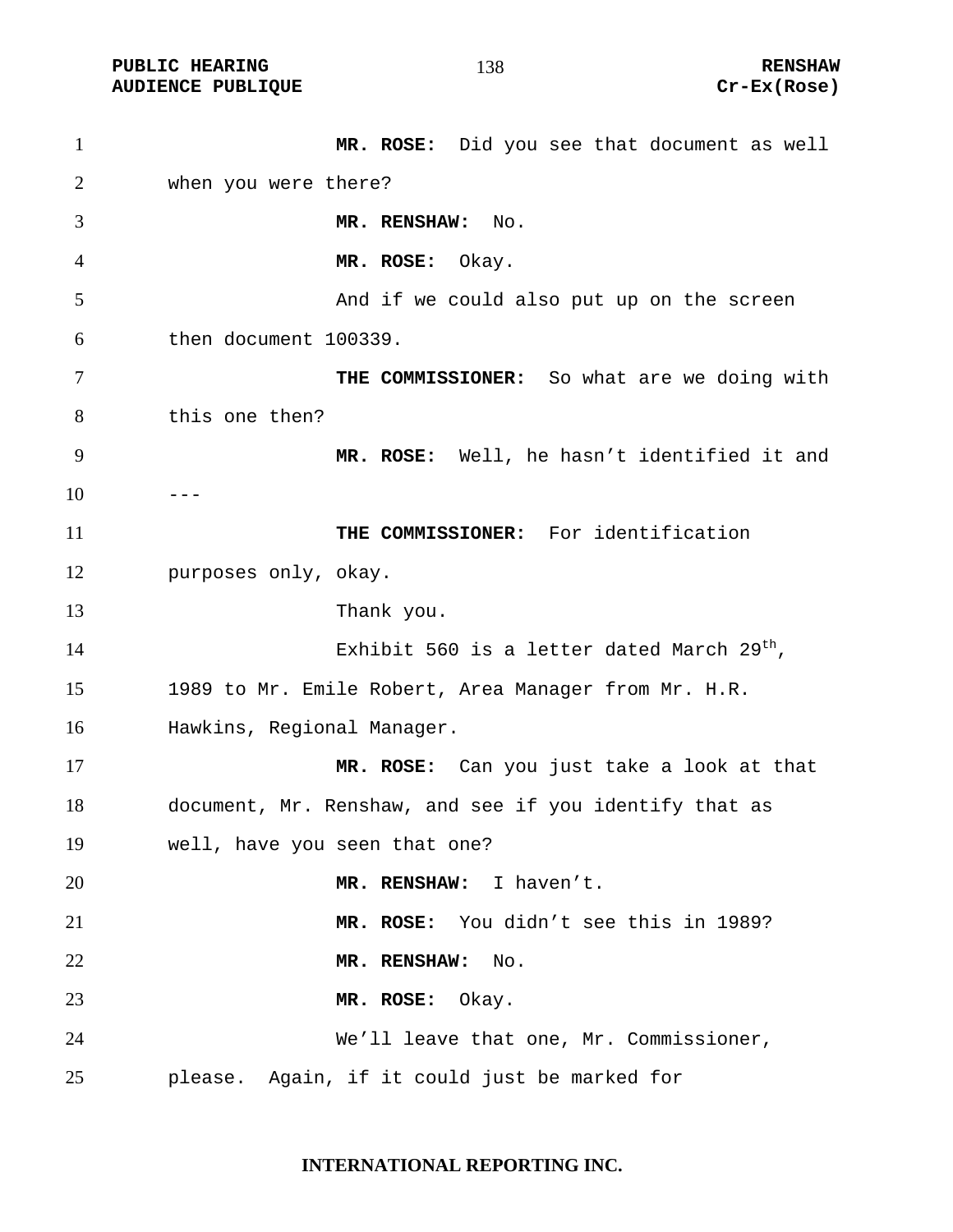**PUBLIC HEARING 139** 139 **RENSHAW AUDIENCE PUBLIQUE Cr-Ex(Rose)** 

identification purposes. **THE COMMISSIONER:** Yes. **MR. ROSE:** So, in 1989 when you moved in with Mr. Seguin you had a girlfriend, as you've said, right? **MR. RENSHAW:** Yes. **MR. ROSE:** You're not on probation at the time, right? **MR. RENSHAW:** In '89, no. **MR. ROSE:** Okay, you have a job at the time, didn't you? **MR. RENSHAW:** Yes. **MR. ROSE:** And Ken was a probation officer at the time, you knew obviously, right? **MR. RENSHAW:** Yes. **MR. ROSE:** And you knew that he was a probation officer here in Cornwall, right? 18 MR. RENSHAW: Yes. **MR. ROSE:** All of this you knew in 1989, right? **MR. RENSHAW:** Yes. **MR. ROSE:** And do I understand that you're receiving money from Ken Seguin during this period as well? **MR. RENSHAW:** No. **MR. ROSE:** No? Did you ever just receive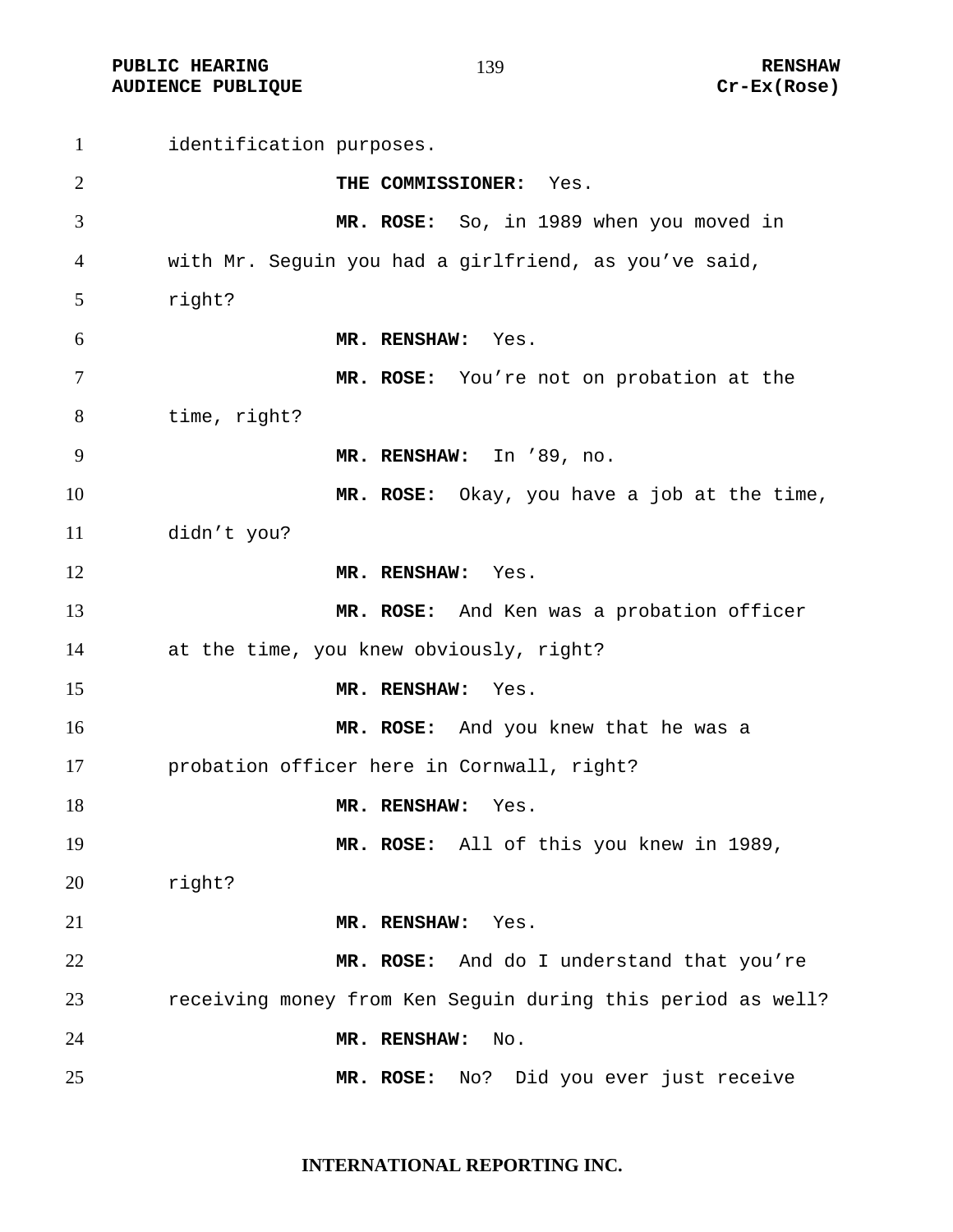**PUBLIC HEARING 140** 140 **RENSHAW AUDIENCE PUBLIQUE Cr-Ex(Rose)** 

money from Ken Seguin? **THE COMMISSIONER:** Like a gift? **MR. ROSE:** Pardon me? **THE COMMISSIONER:** A gift. How do you want to characterize that? **MR. ROSE:** Just given money. **MR. RENSHAW:** Other than buying pot, no. **MR. ROSE:** Well, hang on a second. He gave you money, didn't he? **MR. RENSHAW:** No. **MR. ROSE:** Well, you used the money that he gave you to buy pot, right? **MR. RENSHAW:** Okay, but that's it. **MR. ROSE:** Okay, he gave you money and you used it to buy pot? **MR. RENSHAW:** Correct. **MR. ROSE:** Right. **THE COMMISSIONER:** Well, just stop there. Did he give you money and you could do whatever you wanted with it, or did he say here's money for the purpose of buying pot? **MR. RENSHAW:** It was for pot. **THE COMMISSIONER:** No. **MR. RENSHAW:** For the purpose of buying pot. **THE COMMISSIONER:** He told you that? He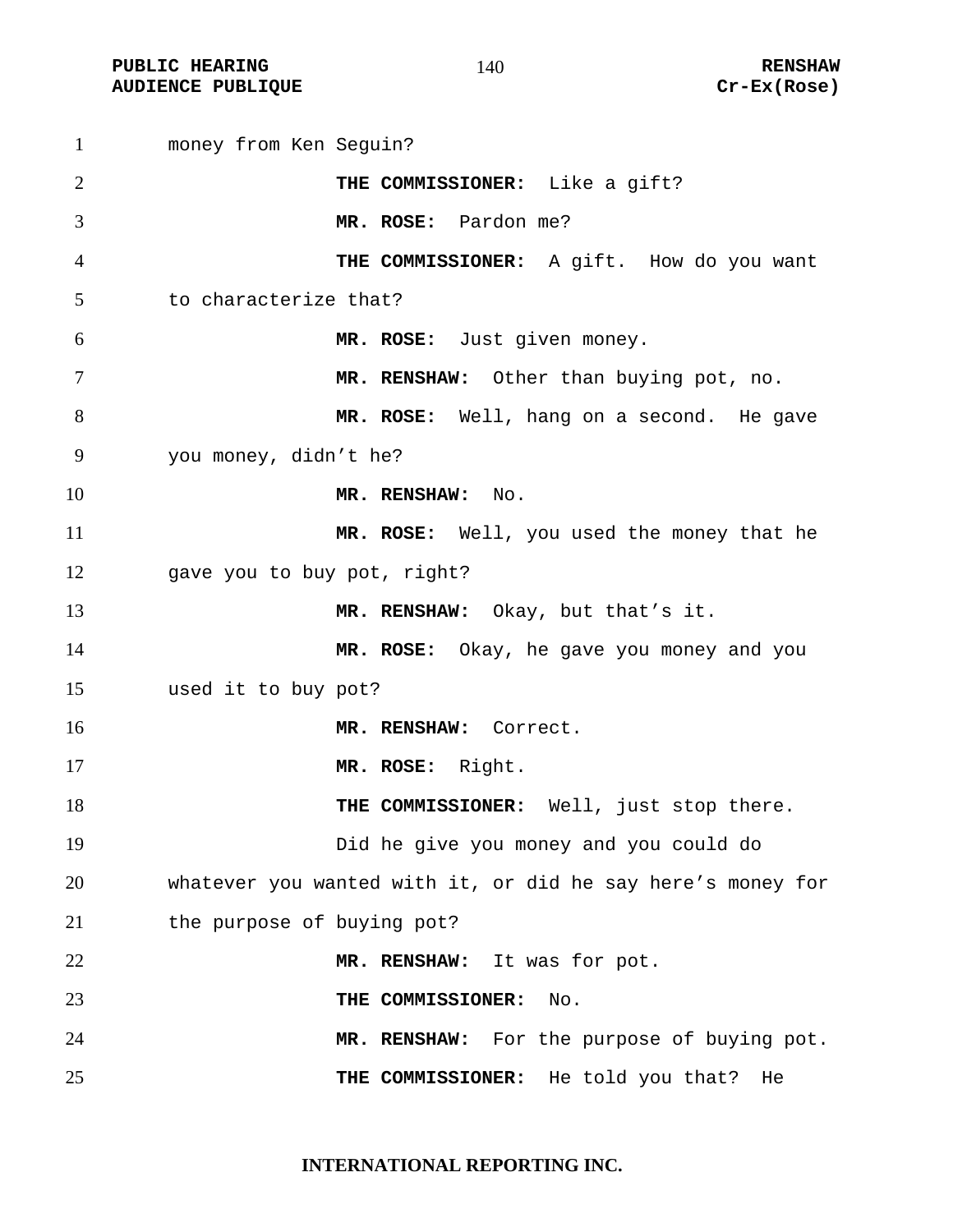**PUBLIC HEARING 141 RENSHAW AUDIENCE PUBLIQUE Cr-Ex(Rose)** 

says here's some money, go buy some pot? As opposed to, here's some money and do what you want with it? **MR. RENSHAW:** It kinda would flow like, can I get twenty bucks off you to get some pot, so to speak. **MR. ROSE:** So, you're getting money from him but you're telling him you're going to use it to buy pot? **MR. RENSHAW:** Correct. **MR. ROSE:** Is that your evidence? **MR. RENSHAW:** Yes. **MR. ROSE:** Okay. **Iust a moment's indulgence, Mr.** Commissioner. **THE COMMISSIONER:** M'hm. **MR. ROSE:** And him giving you money that you used to buy pot, carried on for how long, sir? **MR. RENSHAW:** I don't know. Now and then. **MR. ROSE:** Because earlier you had given the impression that -- before this Commission, that Ken Seguin got you the pot. Just so that we're clear, he gave you money and you supplied your own, didn't you? **MR. RENSHAW:** Correct. **MR. ROSE:** Okay. And obviously, by the time 1989 comes around you had an extensive history with Mr. Seguin didn't you? **MR. RENSHAW:** Correct.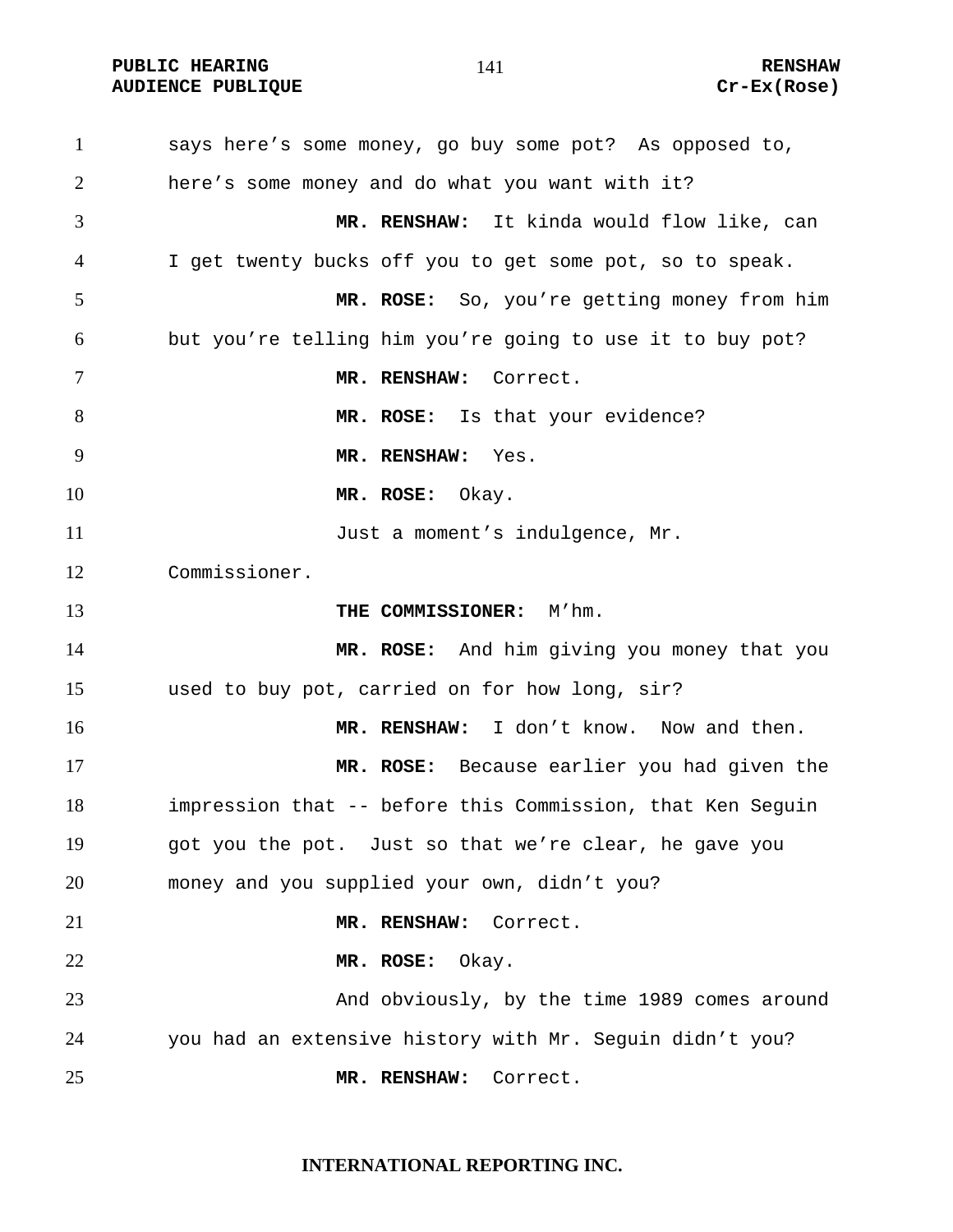PUBLIC HEARING **RENSHAW** 142 **RENSHAW** RENSHAW RENSHAW **AUDIENCE PUBLIQUE** 

| $\mathbf{1}$   | MR. ROSE: And you've testified about this               |
|----------------|---------------------------------------------------------|
| $\overline{2}$ | over the last few days last week and this week, right?  |
| 3              | MR. RENSHAW:<br>Yes.                                    |
| $\overline{4}$ | MR. ROSE: And on that history, Ken was                  |
| 5              | sexually abusing you, right?                            |
| 6              | MR. RENSHAW: Pardon.                                    |
| 7              | MR. ROSE: On that history, part of the                  |
| 8              | history is that Ken Seguin was sexually abusing you?    |
| 9              | MR. RENSHAW:<br>Yes.                                    |
| 10             | MR. ROSE: Okay, but I take it you still                 |
| 11             | chose to move in with Ken Seguin, didn't you?           |
| 12             | MR. RENSHAW:<br>Yes.                                    |
| 13             | MR. ROSE: And you weren't forced to do                  |
| 14             | that, were you?                                         |
| 15             | MR. RENSHAW: Pressured, yes.                            |
| 16             | MR. ROSE: Pardon me?                                    |
| 17             | MR. RENSHAW: Pressured, yes.                            |
| 18             | MR. ROSE: Pressured? Pressured how, sir?                |
| 19             | MR. RENSHAW: As I've explained before, the              |
| 20             | threat was always there that he was going to talk to my |
| 21             | girlfriend.                                             |
| 22             | MR. ROSE: Well, I take it, sir, that if he              |
| 23             | talked to your girlfriend that would expose himself --- |
| 24             | MR. RENSHAW: Yes, I realize that.                       |
| 25             | MR. ROSE: --- to the community as a                     |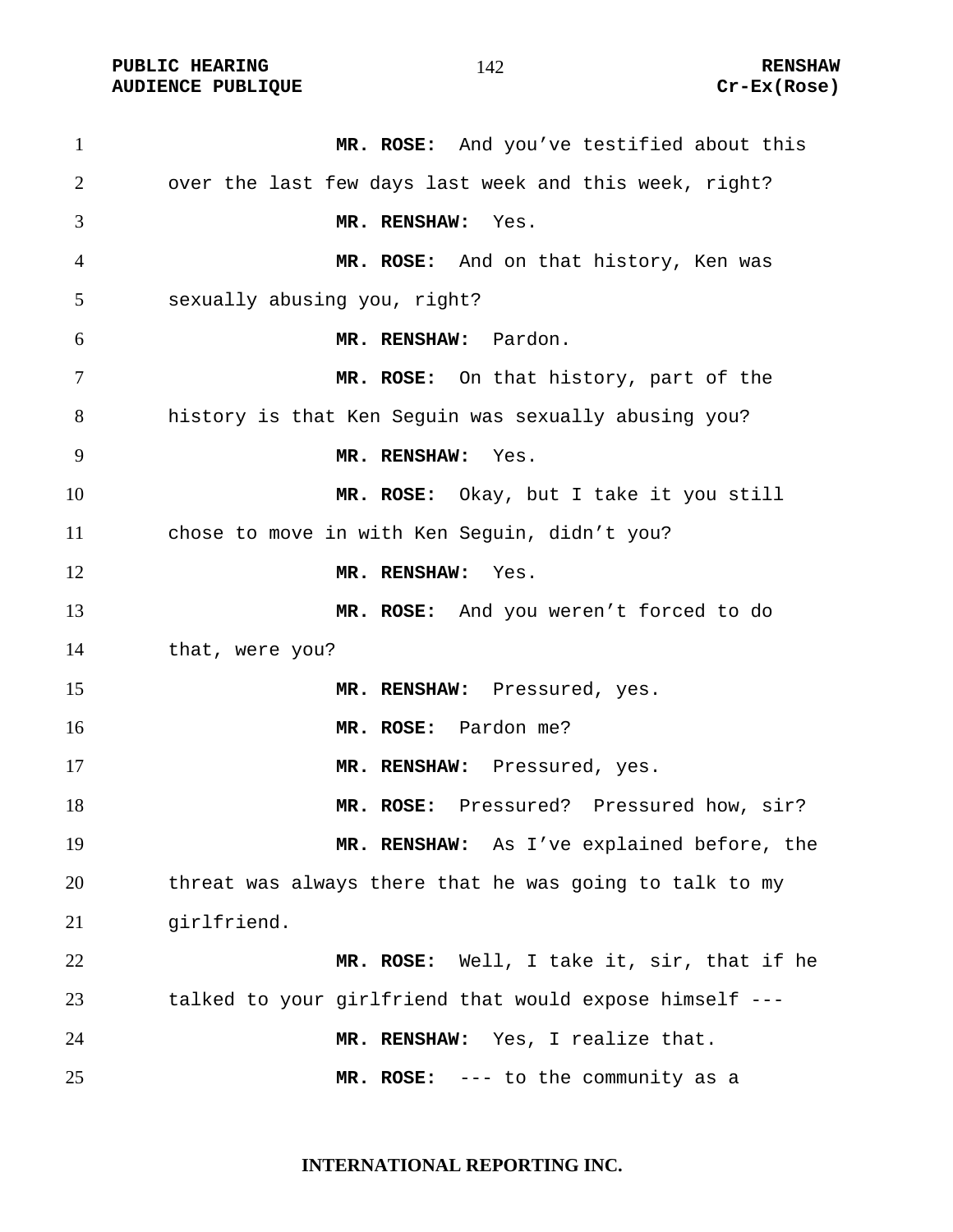PUBLIC HEARING **RENSHAW** 143 **RENSHAW** RENSHAW RENSHAW **AUDIENCE PUBLIQUE** 

| $\mathbf{1}$   | probation officer who sexually abusing a probationer,                |
|----------------|----------------------------------------------------------------------|
| 2              | right?                                                               |
| 3              | MR. RENSHAW: Correct.                                                |
| $\overline{4}$ | MR. ROSE: Okay, but isn't it the case that                           |
| 5              | you've given a statement before that Ken didn't want anyone          |
| 6              | to know about his shenanigans?                                       |
| $\tau$         | MR. RENSHAW: Correct.                                                |
| 8              | MR. ROSE: Okay, so for instance, you told                            |
| 9              | the police that when Ken went down to Florida, he went               |
| 10             | there to get male prostitutes because no one knew him down           |
| 11             | there, nobody would know, right?                                     |
| 12             | MR. RENSHAW: I'm taking your word for it.                            |
| 13             | MR. ROSE: Do you want to see that?                                   |
| 14             | MR. RENSHAW: I'm taking your word for that.                          |
| 15             | MR. ROSE: Pardon me?                                                 |
| 16             | MR. RENSHAW: I'm taking your word for that.                          |
| 17             | MR. ROSE: You don't deny that that's what                            |
| 18             | you said to Constable Seguin on the 5 <sup>th</sup> of November '97, |
| 19             | right?                                                               |
| 20             | MR. RENSHAW: No, I'm not denying it.                                 |
| 21             | MR. ROSE: Okay, but you see this is the                              |
| 22             | thing I have to ask you about.                                       |
| 23             | If the threat is that Ken Seguin is going to                         |
| 24             | tell your girlfriend, then everyone would know wouldn't              |
| 25             | they?                                                                |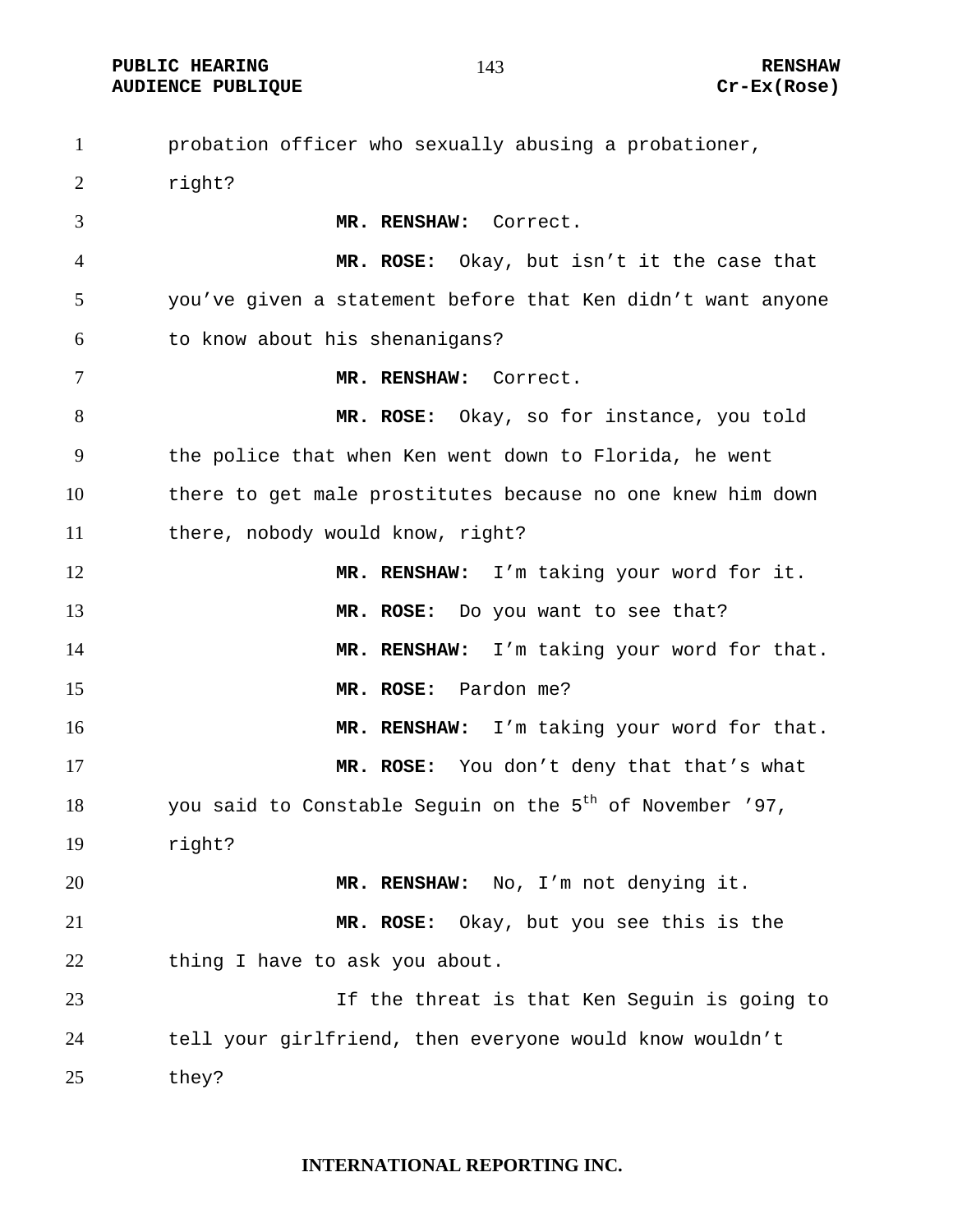PUBLIC HEARING **RENSHAW** 144 **RENSHAW** RENSHAW<br>AUDIENCE PUBLIQUE **RENSHAW** Cr-Ex(Rose) **AUDIENCE PUBLIQUE** 

| $\mathbf{1}$   | MR. RENSHAW: Yes.                                         |
|----------------|-----------------------------------------------------------|
| $\overline{2}$ | MR. ROSE: And you knew at the same time                   |
| 3              | that Ken didn't want anyone to know, right?               |
| 4              | MR. RENSHAW:<br>Yes.                                      |
| 5              | MR. ROSE: So they both can't be right, can                |
| 6              | they?                                                     |
| 7              | MR. RENSHAW: Yes.                                         |
| 8              | MR. ROSE: That Ken didn't want anyone to                  |
| 9              | know any $---$                                            |
| 10             | MR. RENSHAW: My fear my girlfriend finding                |
| 11             | out was more important to me than his fear.               |
| 12             | MR. ROSE: Well, would you agree with me                   |
| 13             | that if your girlfriend came to know that you were being  |
| 14             | sexually abused by Ken Seguin, then Ken Seguin would      |
| 15             | probably lose his job, right?                             |
| 16             | MR. RENSHAW: Correct.                                     |
| 17             | MR. ROSE: And his career, right?                          |
| 18             | MR. RENSHAW: Correct.                                     |
| 19             | MR. ROSE: Which at that point would have                  |
| 20             | been how many, twenty years -- he had been a probation    |
| 21             | officer in Cornwall for a long time, right?               |
| 22             | MR. RENSHAW:<br>Yes.                                      |
| 23             | MR. ROSE: And in other words, it doesn't                  |
| 24             | make sense that he would want to expose the activities to |
| 25             | anyone else?                                              |

#### **INTERNATIONAL REPORTING INC.**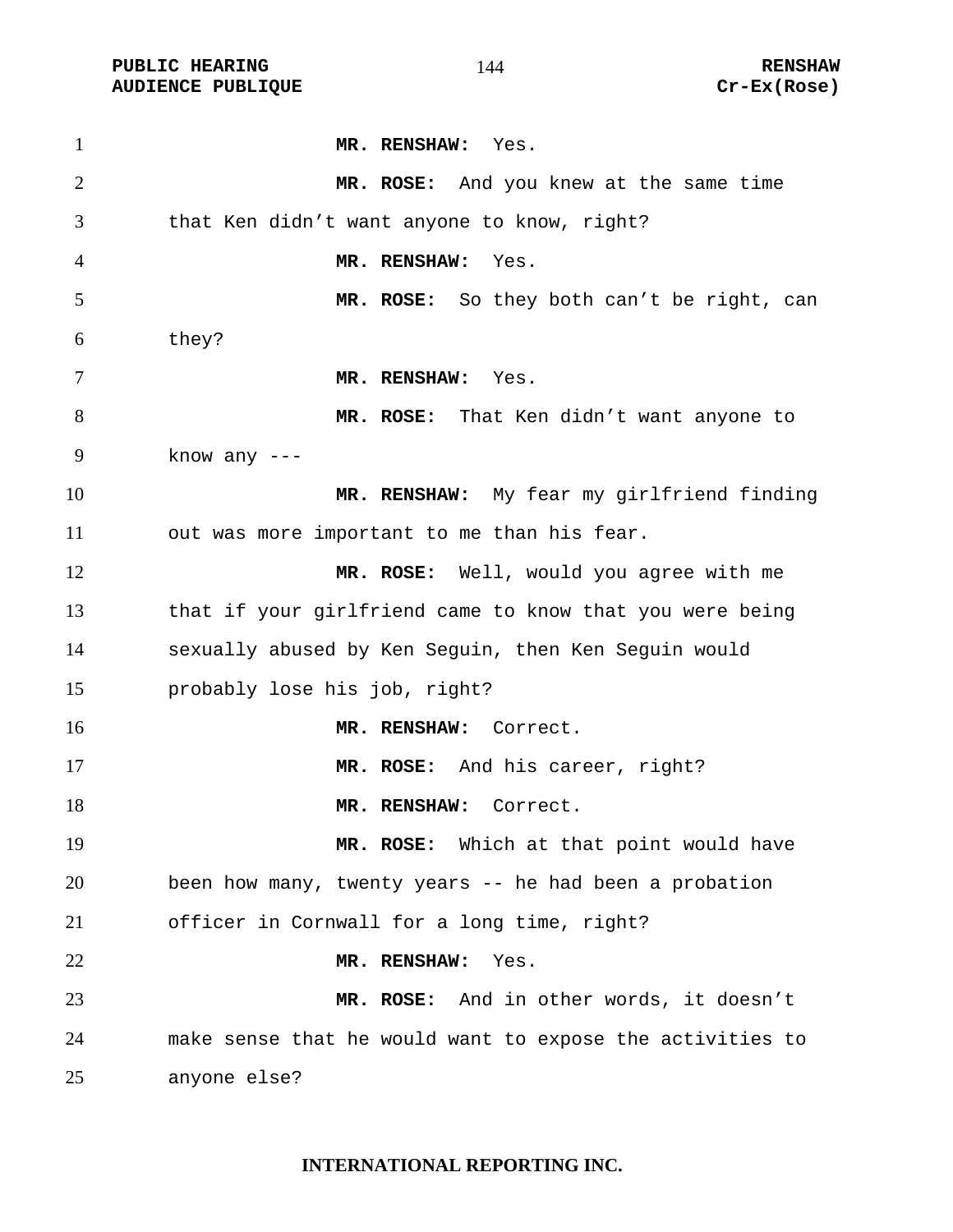PUBLIC HEARING **RENSHAW** 145 **RENSHAW** RENSHAW **RENSHAW RENSHAW RENSHAW RENSHAW RENSHAW AUDIENCE PUBLIQUE** 

| $\mathbf{1}$ | MR. RENSHAW: Like I just said, it was more                                |
|--------------|---------------------------------------------------------------------------|
| 2            | important to me that my girlfriend didn't find out.                       |
| 3            | MR. ROSE:<br>Okay.                                                        |
| 4            | You said earlier, Mr. Renshaw, that you both                              |
| 5            | -- I understood your testimony last week that you were both               |
| 6            | surprised and not surprised that Ken Seguin killed himself.               |
| 7            | Do you remember giving that evidence?                                     |
| 8            | MR. RENSHAW:<br>Yes.                                                      |
| 9            | MR. ROSE: Okay. I'd like to explore that                                  |
| 10           | with you a little bit. You've given a statement to the OPP                |
| 11           | on February 9 <sup>th</sup> , 1994, and if I can just take that to you or |
| 12           | take you to that, and that would be Exhibit 543A.                         |
| 13           | THE COMMISSIONER: That's the typewritten                                  |
| 14           | statement of ---                                                          |
| 15           | MR. RENSHAW: I have it.                                                   |
| 16           | MR. ROSE: Just be -- find the reference.                                  |
| 17           | If you could look at the -- it doesn't look                               |
| 18           | like there's page numbers on it but it's Bates number                     |
| 19           | 1069428. Second last page -- maybe that's of assistance.                  |
| 20           | Down at the bottom -- starts with the paragraph "I was at                 |
| 21           | Ron's".                                                                   |
| 22           | Okay. Do you see where it says:                                           |
| 23           | "I was at Ron's three times the week                                      |
| 24           | after Ken's death and he mentioned                                        |
| 25           | that. I was trying to find out why                                        |

**INTERNATIONAL REPORTING INC.**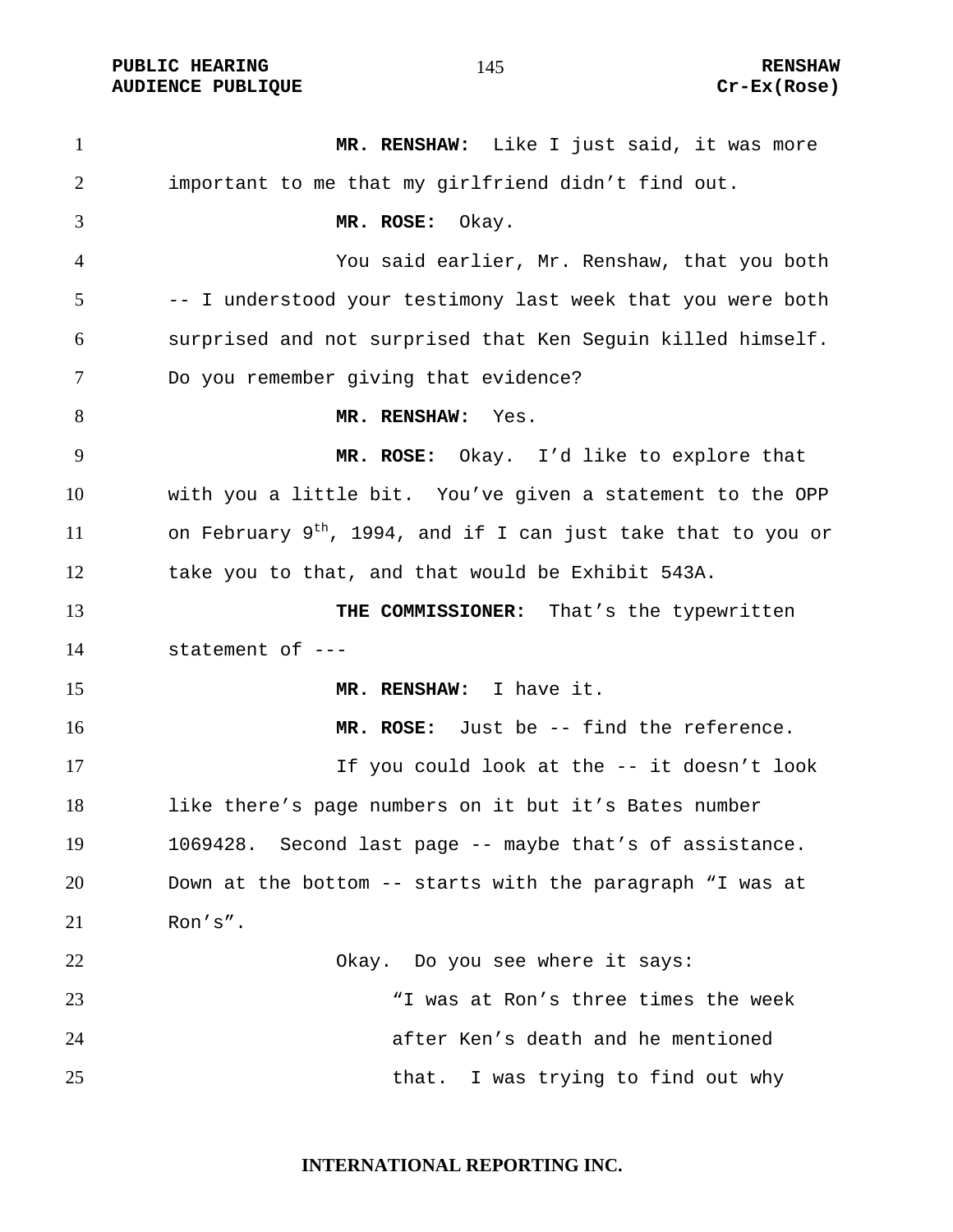PUBLIC HEARING **RENSHAW** 146 **RENSHAW** RENSHAW **RENSHAW RENSHAW RENSHAW RENSHAW RENSHAW AUDIENCE PUBLIQUE** 

| $\mathbf{1}$ | Ken did that."                                             |
|--------------|------------------------------------------------------------|
| 2            | Now, Ron is Ron Leroux, isn't it?                          |
| 3            | MR. RENSHAW:<br>Yes.                                       |
| 4            | MR. ROSE: In other words, what you told the                |
| 5            | police in 1994 the week after Ken Sequin died you went to  |
| 6            | Ron Leroux's three times that week; right?                 |
| 7            | MR. RENSHAW:<br>Yes.                                       |
| 8            | MR. ROSE: You were trying to find out why                  |
| 9            | Ken committed suicide?                                     |
| 10           | MR. RENSHAW: Yes.                                          |
| 11           | MR. ROSE: And if that's true, then you                     |
| 12           | would be surprised that Ken Seguin committed suicide;      |
| 13           | right?                                                     |
| 14           | MR. RENSHAW:<br>Yes.                                       |
| 15           | MR. ROSE: Because you wouldn't need to                     |
| 16           | know, you would have known at the time, right? But what    |
| 17           | you're telling the OPP is that you didn't know why Ken     |
| 18           | Seguin committed suicide?                                  |
| 19           | MR. RENSHAW: Yes.                                          |
| 20           | MR. ROSE: And, again, is that a truthful                   |
| 21           | statement that you made to the OPP?                        |
| 22           | MR. RENSHAW: I'm surprised he did it, but I                |
| 23           | knew why he did it.                                        |
| 24           | MR. ROSE: Now hang on a second. I just                     |
| 25           | want to take it in parts here. It's late in the afternoon. |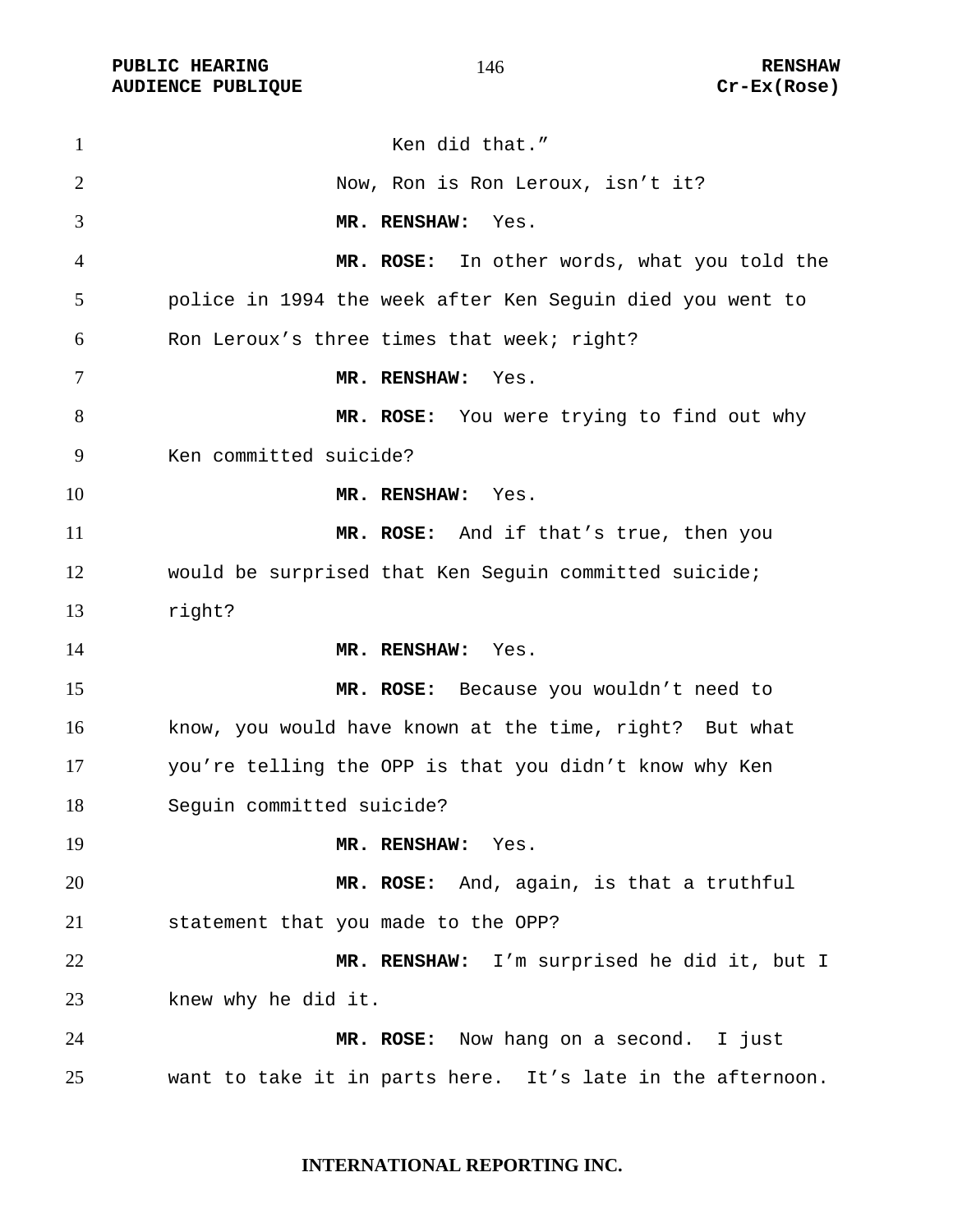PUBLIC HEARING **RENSHAW** 147 **RENSHAW** RENSHAW **RENSHAW RENSHAW RENSHAW RENSHAW RENSHAW AUDIENCE PUBLIQUE** 

| $\mathbf{1}$   | Was that a truthful statement to the OPP                    |
|----------------|-------------------------------------------------------------|
| $\overline{2}$ | when you said:                                              |
| 3              | "I was at Ron's three times the week                        |
| 4              | after Ken's death and he mentioned                          |
| 5              | that. I was trying to find out why                          |
| 6              | Ken did that."                                              |
| 7              | Was that truthful?                                          |
| 8              | MR. RENSHAW: Yes.                                           |
| 9              | MR. ROSE: Okay. So, in other words, you                     |
| 10             | were trying to find out why Ken committed suicide; right?   |
| 11             | MR. RENSHAW: The whole story, yes.                          |
| 12             | MR. ROSE: Because you didn't know; right?                   |
| 13             | MR. RENSHAW: Correct.                                       |
| 14             | MR. ROSE: Okay. And then in other                           |
| 15             | statements, you've said:                                    |
| 16             | "I did know why Ken Seguin committed                        |
| 17             | suicide."                                                   |
| 18             | Right?                                                      |
| 19             | MR. RENSHAW: All I know definitely about is                 |
| 20             | the Silmser part.                                           |
| 21             | MR. ROSE: Well, do you remember giving a                    |
| 22             | statement to Perry Dunlop -- this is Exhibit 548, where you |
| 23             | said:                                                       |
| 24             | "I knew why he killed himself before                        |
| 25             | I even talked to Ron Leroux."                               |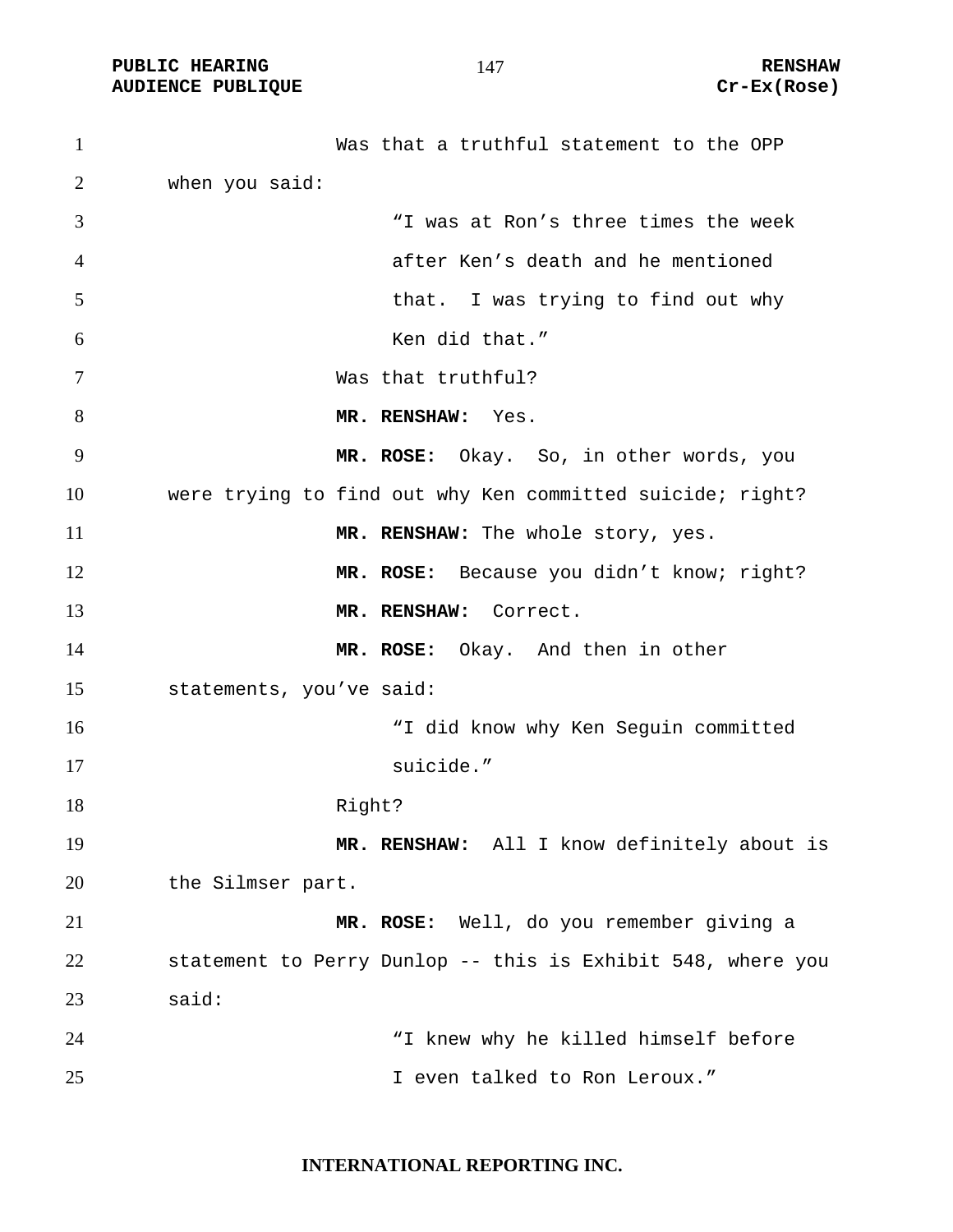**PUBLIC HEARING 148** 148 **RENSHAW** 

**MR. RENSHAW:** Okay. I think I just answered. **MR. ROSE:** Do you remember saying that to Perry Dunlop? **MR. RENSHAW:** Pardon? **MR. ROSE:** Do you remember saying that to Perry Dunlop? **MR. RENSHAW:** I don't remember saying it, but if it's written there, then I've probably said it. **MR. ROSE:** If we could go to Exhibit 548, please, and if you could look at page 5, it's the second last paragraph on the last page of that. I think we have a different exhibit up on the screen, or a different document. I'm looking for document 704055. I had it as Exhibit 548. **THE COMMISSIONER:** Five-forty-eight (548). **MR. ROSE:** I think at the bottom of that page. **THE COMMISSIONER:** Page 5? **MR. ROSE:** Yes. 21 See the bottom there? It says: "As I look back now, I knew things were coming to a boil. I though Ken would do something drastic like leave. He told me he was in a lot of

**INTERNATIONAL REPORTING INC.**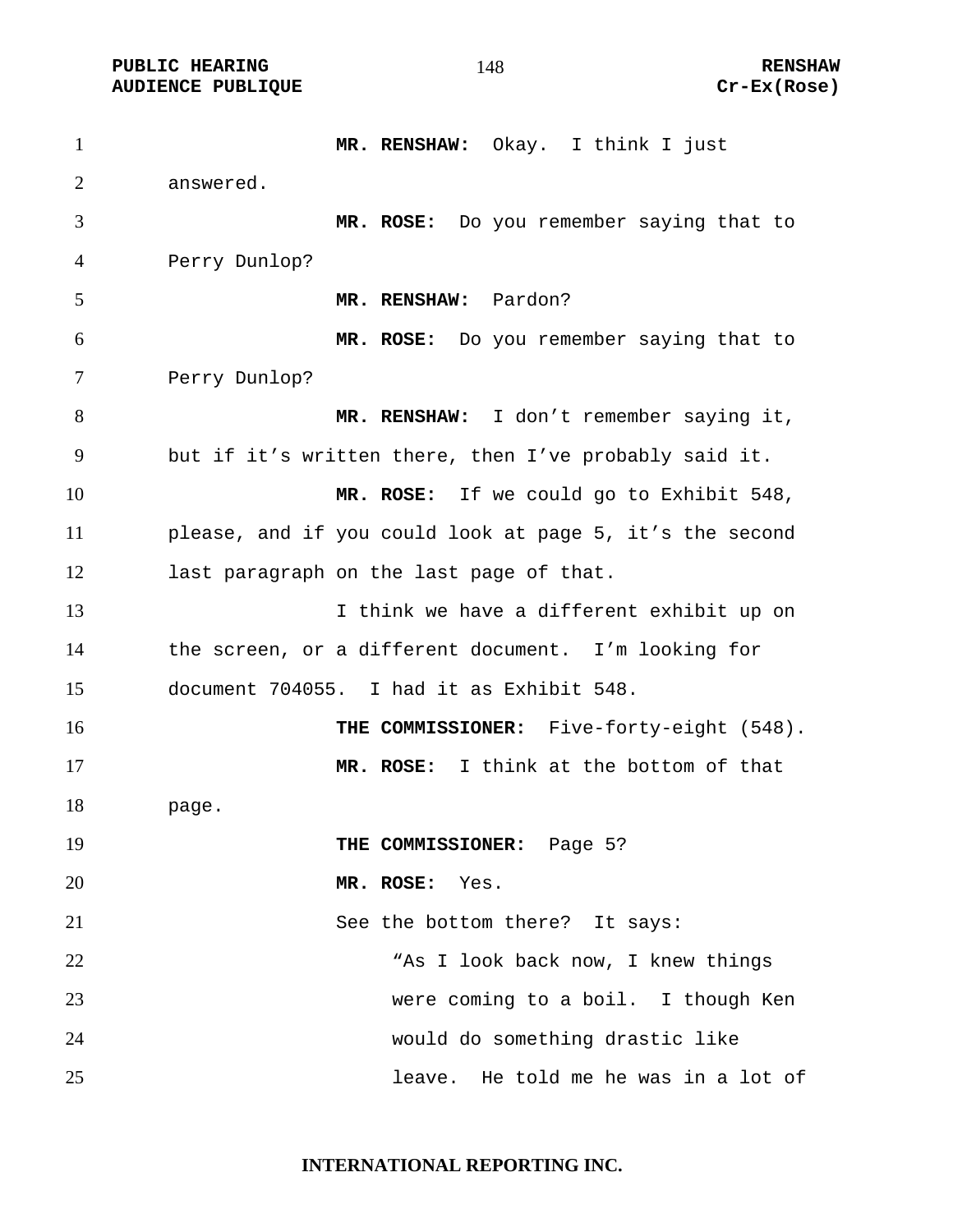PUBLIC HEARING **RENSHAW** 149 **RENSHAW** RENSHAW **RENSHAW RENSHAW RENSHAW RENSHAW RENSHAW RENSHAW RENSHAW AUDIENCE PUBLIQUE** 

| $\mathbf{1}$   | shit. I never got into detail                              |
|----------------|------------------------------------------------------------|
| $\overline{2}$ | because he knew how I felt about                           |
| 3              | people who touched kids or a                               |
| 4              | pedophile. I told him to go to                             |
| 5              | Florida and open up a bait shop. I                         |
| 6              | knew why he killed himself before I                        |
| 7              | even talked to Ron Leroux."                                |
| 8              | MR. RENSHAW: Yes.                                          |
| 9              | MR. ROSE: Do you see that? And I take it                   |
| 10             | that you signed that; that's something you -- a statement, |
| 11             | as you say. It's made of your own free will?               |
| 12             | MR. RENSHAW: Yes.                                          |
| 13             | MR. ROSE: It suggests that you knew why Ken                |
| 14             | killed himself before you even talked to Ron Leroux that   |
| 15             | week that you saw him three times?                         |
| 16             | MR. RENSHAW: Partially, yes.                               |
| 17             | MR. ROSE: Now, Mr. Commissioner, I note the                |
| 18             | time. I'm happy to carry on. I'm going to a little bit of  |
| 19             | a different area.                                          |
| 20             | THE COMMISSIONER: M'hm.                                    |
| 21             | MR. ROSE: I'm in your -- Mr. Commissioner,                 |
| 22             | I'm in your hands.                                         |
| 23             | THE COMMISSIONER: Go ahead.                                |
| 24             | MR. ROSE: If we could turn then --                         |
| 25             | actually, we're on the same document.                      |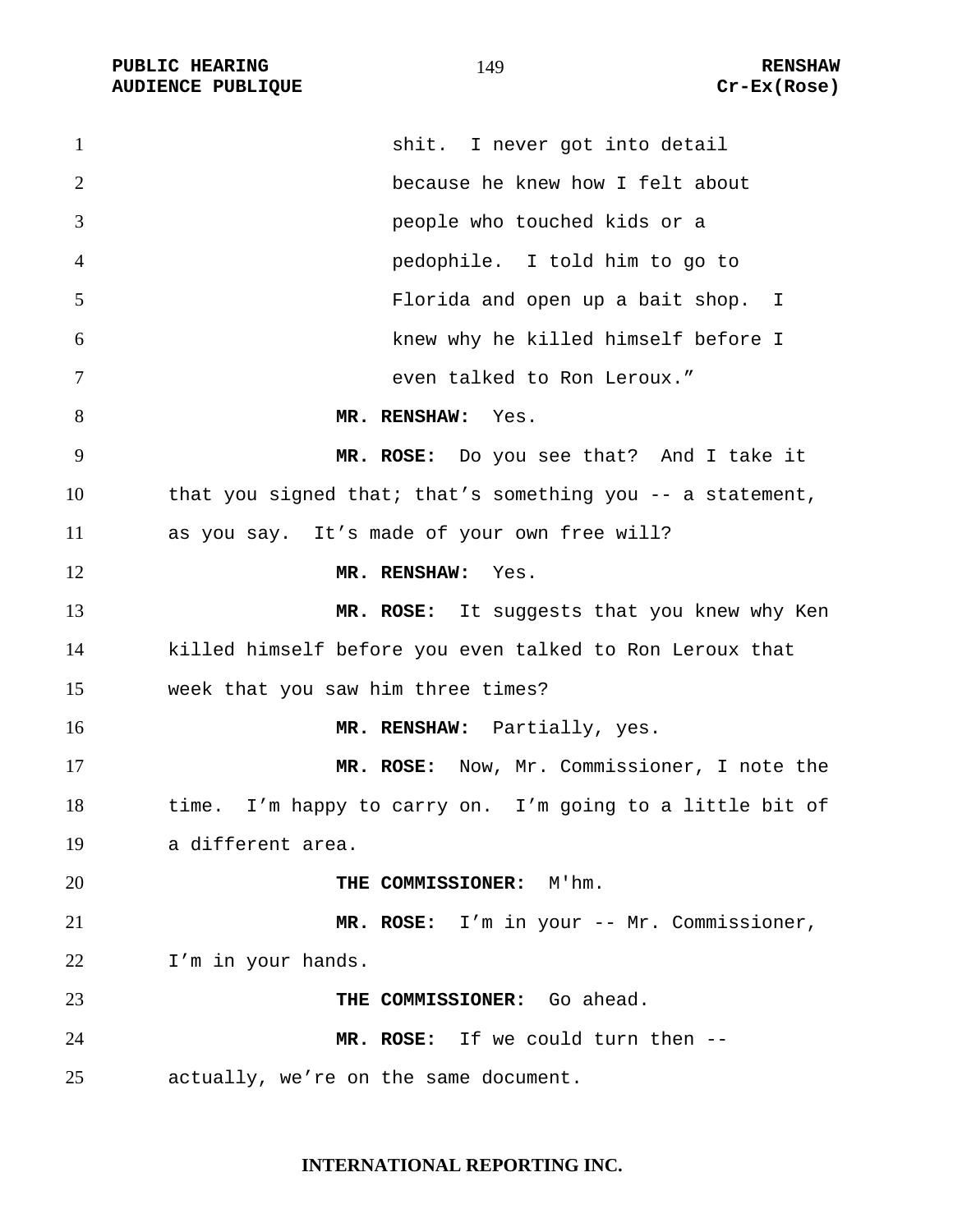PUBLIC HEARING **RENSHAW** 150 **RENSHAW** RENSHAW **RENSHAW RENSHAW RENSHAW RENSHAW RENSHAW AUDIENCE PUBLIQUE** 

| $\mathbf{1}$   | You've given testimony about Joss Van Diepen                |
|----------------|-------------------------------------------------------------|
| $\overline{2}$ |                                                             |
| 3              | MR. RENSHAW: Yes.                                           |
| $\overline{4}$ | MR. ROSE: --- you remember that?                            |
| 5              | You would have known him as a probation                     |
| 6              | officer, from being at the probation office from your times |
| 7              | on probation; right?                                        |
| 8              | MR. RENSHAW: Yes.                                           |
| 9              | MR. ROSE: You might have even seen him                      |
| 10             | around that office?                                         |
| 11             | MR. RENSHAW: Yes.                                           |
| 12             | MR. ROSE: Okay. But in terms of the                         |
| 13             | statements that you've given about Joss Van Diepen, is it   |
| 14             | possible, sir, that the people who are interested in Joss   |
| 15             | Van Diepen were Perry Dunlop and Charles Bourgeois?         |
| 16             | MR. RENSHAW: I don't get the gist of your                   |
| 17             | question.                                                   |
| 18             | MR. ROSE: Well, were they the ones who were                 |
| 19             | asking you about Joss van Diepen? What about Joss Van       |
| 20             | Deepen, something like that?                                |
| 21             | MR. RENSHAW: Could have, yes.                               |
| 22             | MR. ROSE: Okay, that's possible, isn't it?                  |
| 23             | Yes.<br>MR. RENSHAW:                                        |
| 24             | MR. ROSE: Because, for instance, if you                     |
| 25             | look at your statement, the very one that's up on the       |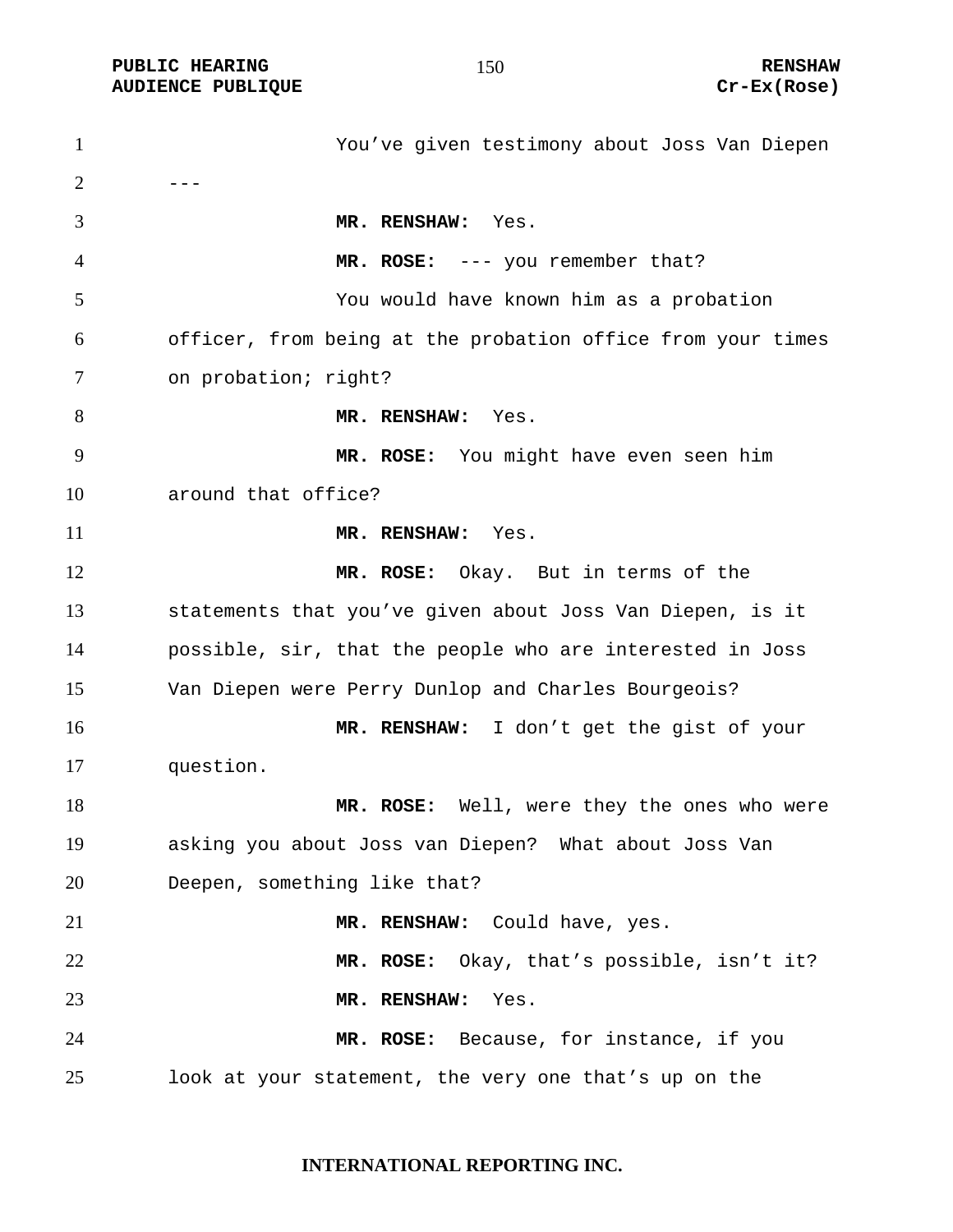PUBLIC HEARING **RENSHAW** 151 **RENSHAW** RENSHAW **RENSHAW RENSHAW RENSHAW RENSHAW RENSHAW AUDIENCE PUBLIQUE** 

| $\mathbf{1}$ | screen, if you look at page 2, you say:                   |
|--------------|-----------------------------------------------------------|
| 2            | "I have observed Joss Van Diepen, a                       |
| 3            | probation officer in Cornwall, at Ken                     |
| 4            | Seguin's home at least half-a-dozen                       |
| 5            | times."                                                   |
| 6            | I see that there and I'm just curious. Did                |
| 7            | you tell Charles Bourgeois how to spell Joss Van Diepen?  |
| 8            | MR. RENSHAW: I wouldn't know how to spell                 |
| 9            | it myself.                                                |
| 10           | MR. ROSE: You don't -- so, you don't know,                |
| 11           | for instance, how he came to that spelling of Joss Van    |
| 12           | Diepen?                                                   |
| 13           | MR. RENSHAW: No.                                          |
| 14           | MR. ROSE: I take it you also don't know why               |
| 15           | Joss Van Diepen is spelled incorrectly in different       |
| 16           | person's affidavits?                                      |
| 17           | MR. RENSHAW:<br>No.                                       |
| 18           | MR. ROSE: So this is something that -- I                  |
| 19           | take it that what Charles Bourgeois drafted and you just  |
| 20           | came up and signed, or was it Perry Dunlop?               |
| 21           | MR. ENGELMANN: Let's just be a little                     |
| 22           | careful, here. There's no evidence that Charlie Bourgeois |
| 23           | had anything to do with this statement.                   |
| 24           | THE COMMISSIONER: This is a statement, it's               |
| 25           | not an affidavit.                                         |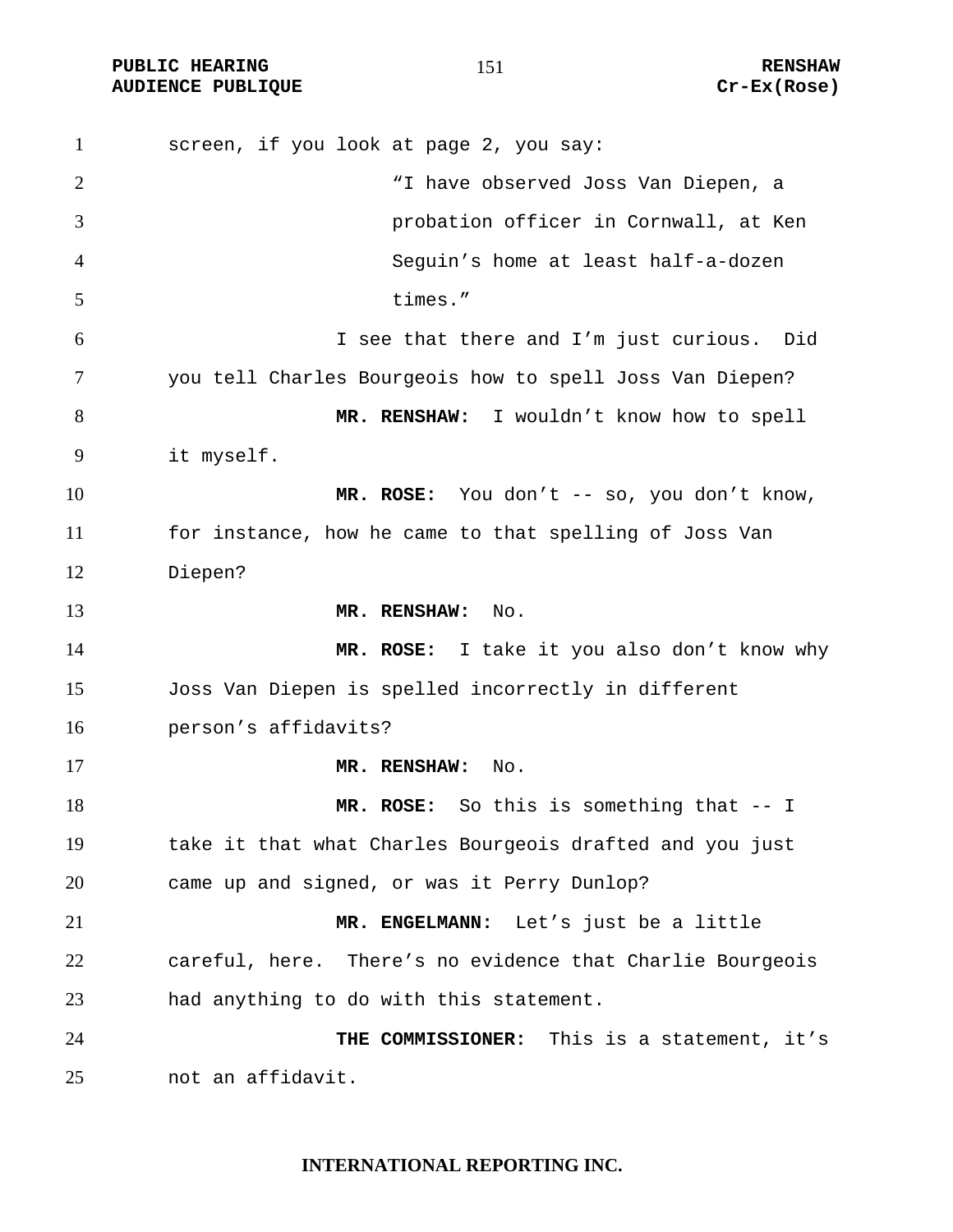**PUBLIC HEARING 152** 152 RENSHAW

**AUDIENCE PUBLIQUE Cr-Ex(Rose)** 

**MR. ROSE:** That's fair. I'm getting ahead of myself. Was it something that Mr. Dunlop put in and typed up and you just signed it? **MR. RENSHAW:** Yes. **MR. ROSE:** In other words, what happened when the statement was done was not that you told him to write certain things? **MR. RENSHAW:** Say that again? **MR. ROSE:** The way the statement was made is that Perry Dunlop typed it up and then you just signed it; right? **MR. RENSHAW:** Yes. **MR. ROSE:** He wasn't -- you weren't telling him specifically what to say in the statement, were you? **MR. RENSHAW:** He's asked some questions, I'm answering them. **MR. ROSE:** Okay. And from that question and answer, he's drafted this statement and you've signed it? **MR. RENSHAW:** Correct. **MR. ROSE:** And he's the one who's spelling Joss Van Diepen, isn't he? **MR. RENSHAW:** Yes. **MR. ROSE:** In that sense I suppose if you signed this, he's putting words in your mouth, at least in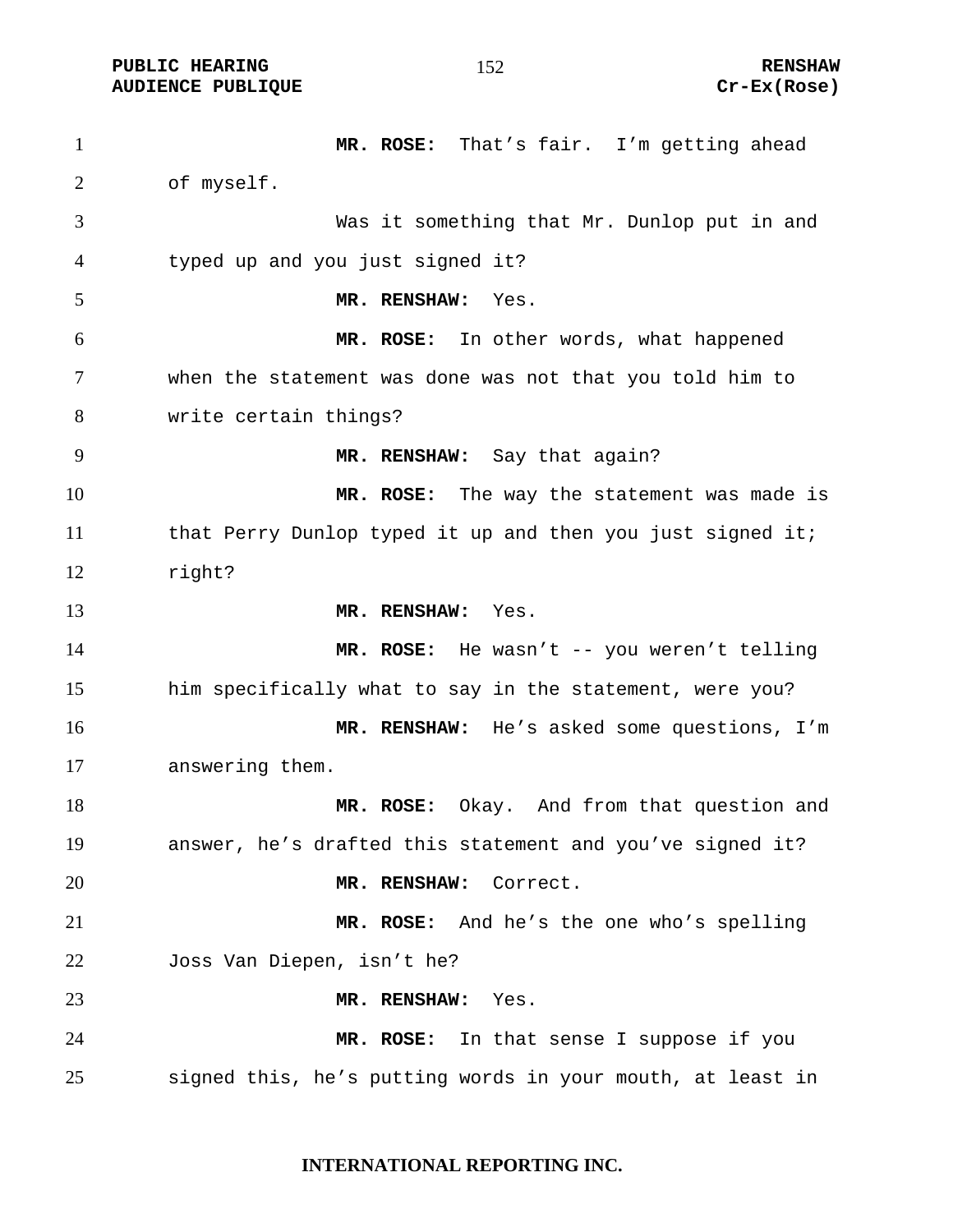PUBLIC HEARING **RENSHAW** 153 RENSHAW RENSHAW RENSHAW **RENSHAW** RENSHAW **AUDIENCE PUBLIQUE** 

| $\mathbf{1}$   | terms of the spelling of Joss Van Diepen, isn't he?    |
|----------------|--------------------------------------------------------|
| $\overline{2}$ | MR. RENSHAW: The spelling, yes.                        |
| 3              | MR. ROSE: Okay. Now, you've also testified             |
| 4              | that you were at Joss Van Diepen's house?              |
| 5              | MR. RENSHAW: Yes.                                      |
| 6              | MR. ROSE: With Ken Seguin?                             |
| $\tau$         | MR. RENSHAW:<br>Yes.                                   |
| 8              | MR. ROSE: What year was that, sir?                     |
| 9              | MR. RENSHAW: I don't know, it would be                 |
| 10             | around '85, I believe.                                 |
| 11             | MR. RENSHAW: "Around '85, I believe." Is               |
| 12             | that to say it could have been earlier, later?         |
| 13             | MR. RENSHAW:<br>Yes.                                   |
| 14             | MR. ROSE: You don't really know, do you?               |
| 15             | MR. RENSHAW: No, not specifically.                     |
| 16             | MR. ROSE: Okay. What time of the year,                 |
| 17             | sir?                                                   |
| 18             | MR. RENSHAW:<br>Summer.                                |
| 19             | MR. ROSE: Summer? And do you remember who              |
| 20             | you were there with?                                   |
| 21             | MR. RENSHAW:<br>Yes.                                   |
| 22             | MR. ROSE: Who's that?                                  |
| 23             | MR. RENSHAW: The people I worked for were              |
| 24             | also friends of Joss Van Diepen's and they were        |
| 25             | bricklayers, and we were there, like I said earlier. I |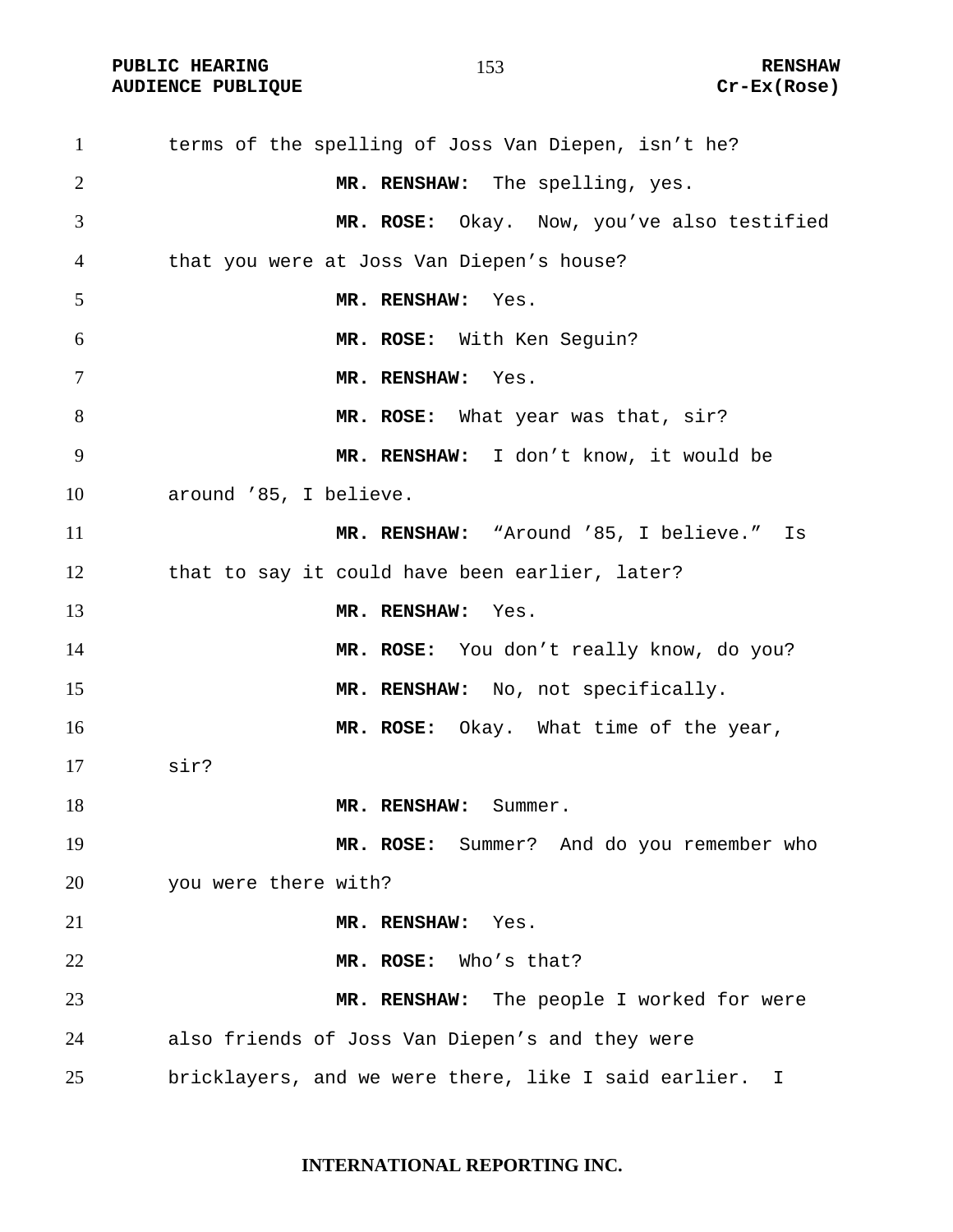**PUBLIC HEARING RENSHAW** 

went there first to move shrubs and stuff and then we bricked his house. **MR. ROSE:** Okay. So you were there for the purpose of building, what, a brick wall on Joss's house? **MR. RENSHAW:** Yes, yes. **MR. ROSE:** Okay. You're not the one who negotiated with Joss Van Diepen to build the brick wall, did you? **MR. RENSHAW:** No. **MR. ROSE:** You were working for a guy who did that; right? **MR. RENSHAW:** Yes. **MR. ROSE:** Did you even see Joss van Diepen that day? **MR. RENSHAW:** Yes. **MR. ROSE:** Okay. Are you sure about that? **MR. RENSHAW:** Yes. 18 MR. ROSE: You're positive? **MR. RENSHAW:** Yes. **MR. ROSE:** Who was the rest of your work crew that day, sir?Just in case Joss Van Diepen disagrees with you. **MR. RENSHAW:** Louis Rio (phonetic), who is deceased and his son, Val. **MR. ROSE:** Do you even know for certain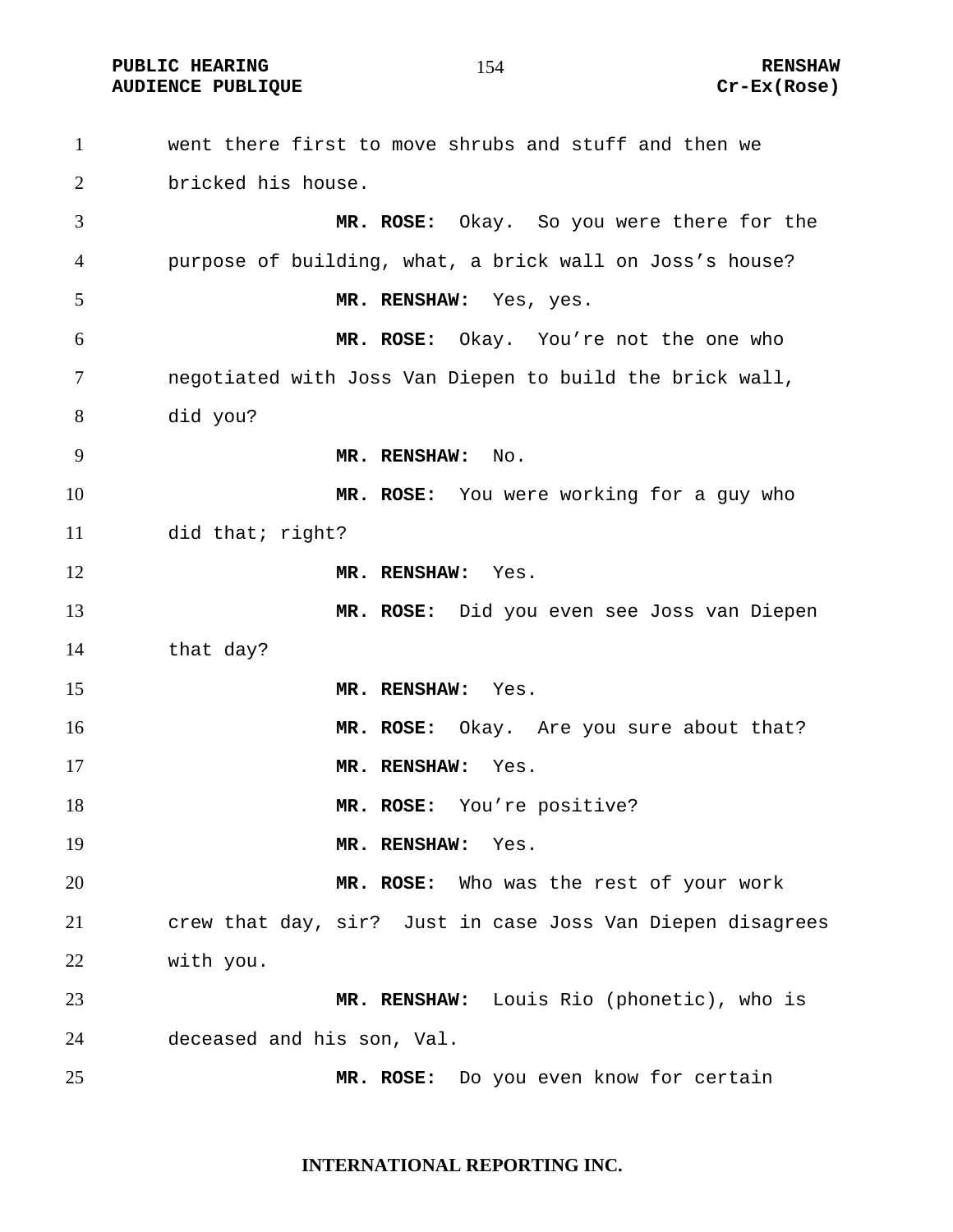PUBLIC HEARING **RENSHAW RENSHAW RENSHAW RENSHAW**<br>AUDIENCE PUBLIQUE **RENSHAW** RUDIENCE RENSHAW **AUDIENCE PUBLIQUE** 

| $\mathbf{1}$ | whether you were on probation at the time?                 |
|--------------|------------------------------------------------------------|
| 2            | MR. RENSHAW: I don't know for sure.                        |
| 3            | MR. ROSE: So it's quite possible that you                  |
| 4            | did this while you were not on probation; right?           |
| 5            | MR. RENSHAW: Yes.                                          |
| 6            | MR. ROSE: Okay. And that's the only thing                  |
| 7            | you can remember about being at Joss VanDiepen's house;    |
| 8            | isn't that true?                                           |
| 9            | MR. RENSHAW: What do you mean?                             |
| 10           | There's two separate occasions.                            |
| 11           | MR. ROSE: Okay. There's another occasion?                  |
| 12           | MR. RENSHAW: The shrubs before the brick.                  |
| 13           | MR. ROSE: And are you telling me that that                 |
| 14           | was a different day?                                       |
| 15           | MR. RENSHAW: Yes.                                          |
| 16           | They were there for, like, four days                       |
| 17           | bricking.                                                  |
| 18           | MR. ROSE: Okay. But it's the same job,                     |
| 19           | isn't it?                                                  |
| 20           | MR. RENSHAW:<br>Yes.                                       |
| 21           | Okay. So the only time you've<br>MR. ROSE:                 |
| 22           | been to Joss VanDiepen's house is for the purpose of doing |
| 23           | the preparation for building the brick wall, and building  |
| 24           | the brick wall, right?                                     |
| 25           | I believe I might have been<br>MR. RENSHAW:                |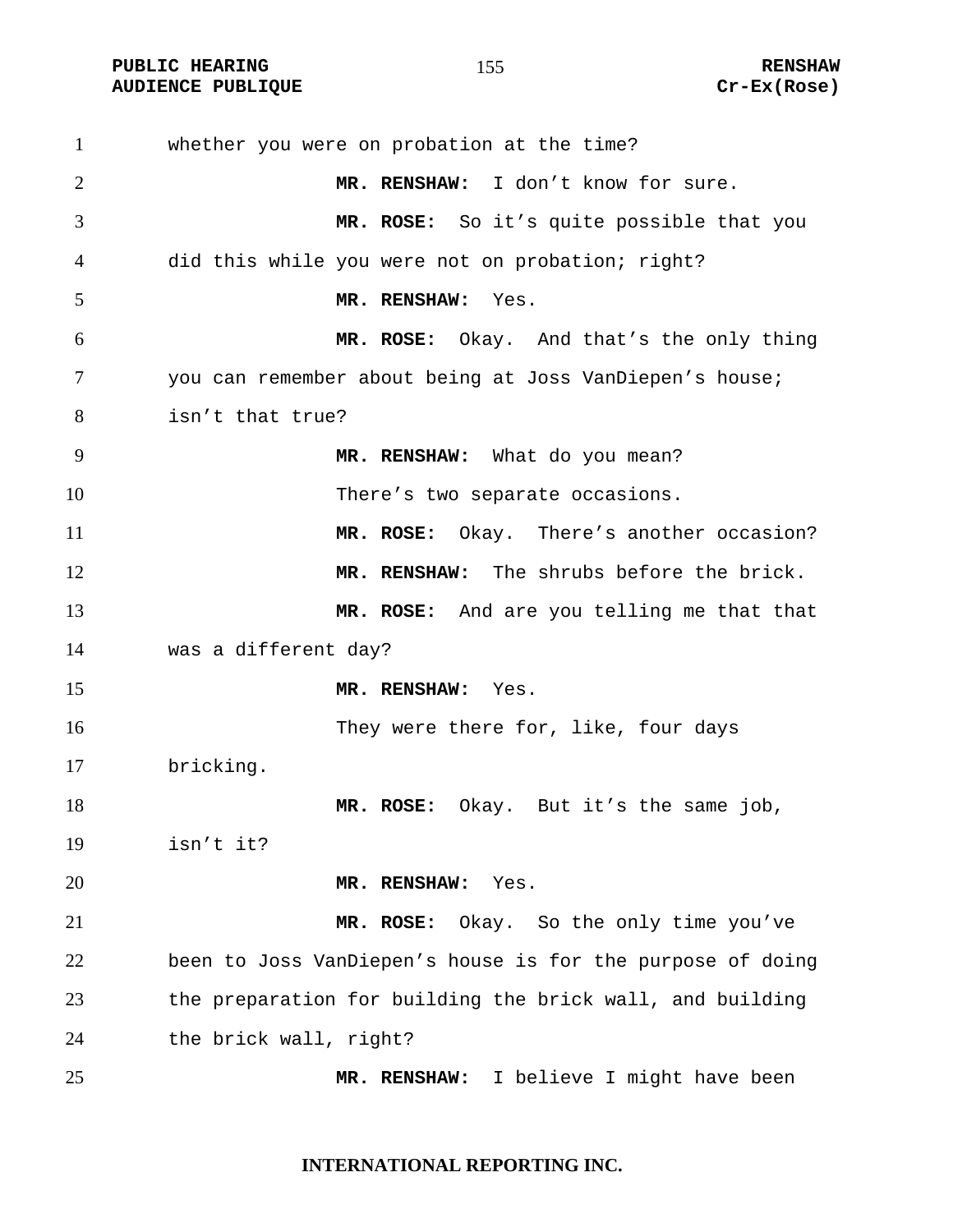**PUBLIC HEARING 6 2012 156 2014 156 2014 156 2014 156 2014 156 2014 156 2014 157 2014 158 2014 169 2014 179 201 AUDIENCE PUBLIQUE Cr-Ex(Rose)** 

1 there once, just quickly; but, yeah, I would agree with that. **MR. ROSE:** But you realize I can't just leave that "I might have been there just once quickly". So when might --- **MR. RENSHAW:** Well, because Seguin comes from that area, as well. **MR. ROSE:** Okay, well --- **MR. RENSHAW:** I believe I may have stopped there to get something or drop something off or --- **MR. ROSE:** Tell me about that. **MR. RENSHAW:** I'm not sure of it. **MR. ROSE:** Do you know when you might have been at Joss VanDiepen's house, other than the brick incident? **MR. RENSHAW:** No. **MR. ROSE:** Time of year? **MR. RENSHAW:** Summer rings a bell. **MR. ROSE:** Summer rings a bell, but you're 20 just guessing, aren't you? **MR. RENSHAW:** Yes. **MR. ROSE:** What we don't want you to do is guess. If you don't know, just say "I don't know." **MR. RENSHAW:** I don't know. **MR. ROSE:** And do you remember who you were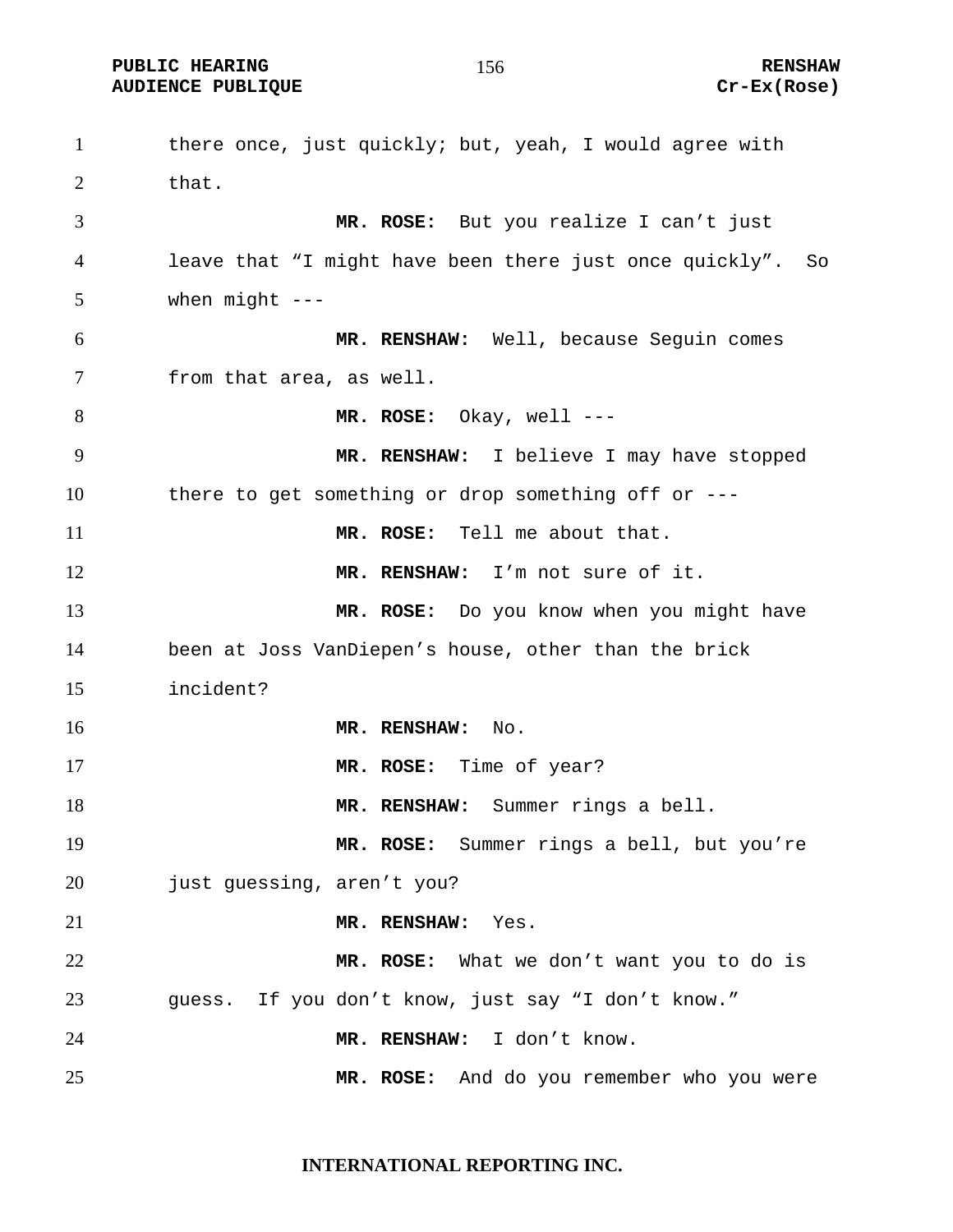PUBLIC HEARING **RENSHAW** 157 **RENSHAW** RENSHAW **RENSHAW RENSHAW RENSHAW RENSHAW RENSHAW AUDIENCE PUBLIQUE** 

| $\mathbf{1}$   | with?                                                       |
|----------------|-------------------------------------------------------------|
| $\overline{2}$ | MR. RENSHAW: Ken Seguin.                                    |
| 3              | MR. ROSE: Do you remember, did you go into                  |
| $\overline{4}$ | the house?                                                  |
| 5              | MR. RENSHAW:<br>No.                                         |
| 6              | MR. ROSE: Where were you?                                   |
| 7              | MR. RENSHAW: In the car.                                    |
| $8\phantom{.}$ | MR. ROSE: You stayed in the car?                            |
| 9              | And Ken Seguin went into Joss VanDiepen's                   |
| 10             | house?                                                      |
| 11             | MR. RENSHAW: No, I believe they were just                   |
| 12             | standing in the car port or something. It was just a quick  |
| 13             | thing, like two minutes.                                    |
| 14             | MR. ROSE: And again, you don't remember                     |
| 15             | when?                                                       |
| 16             | MR. RENSHAW:<br>No.                                         |
| 17             | MR. ROSE: And between the bricklaying                       |
| 18             | incident, with the shrubs, and also this brief moment that  |
| 19             | you may have remembered -- you don't remember when -- those |
| 20             | are the only two times you can remember being at Joss       |
| 21             | VanDiepen's house?                                          |
| 22             | MR. RENSHAW: Yes.                                           |
| 23             | MR. ROSE: Nothing else?                                     |
| 24             | MR. RENSHAW: Not that I recall.                             |
| 25             | Can you say for certain that Joss<br>MR. ROSE:              |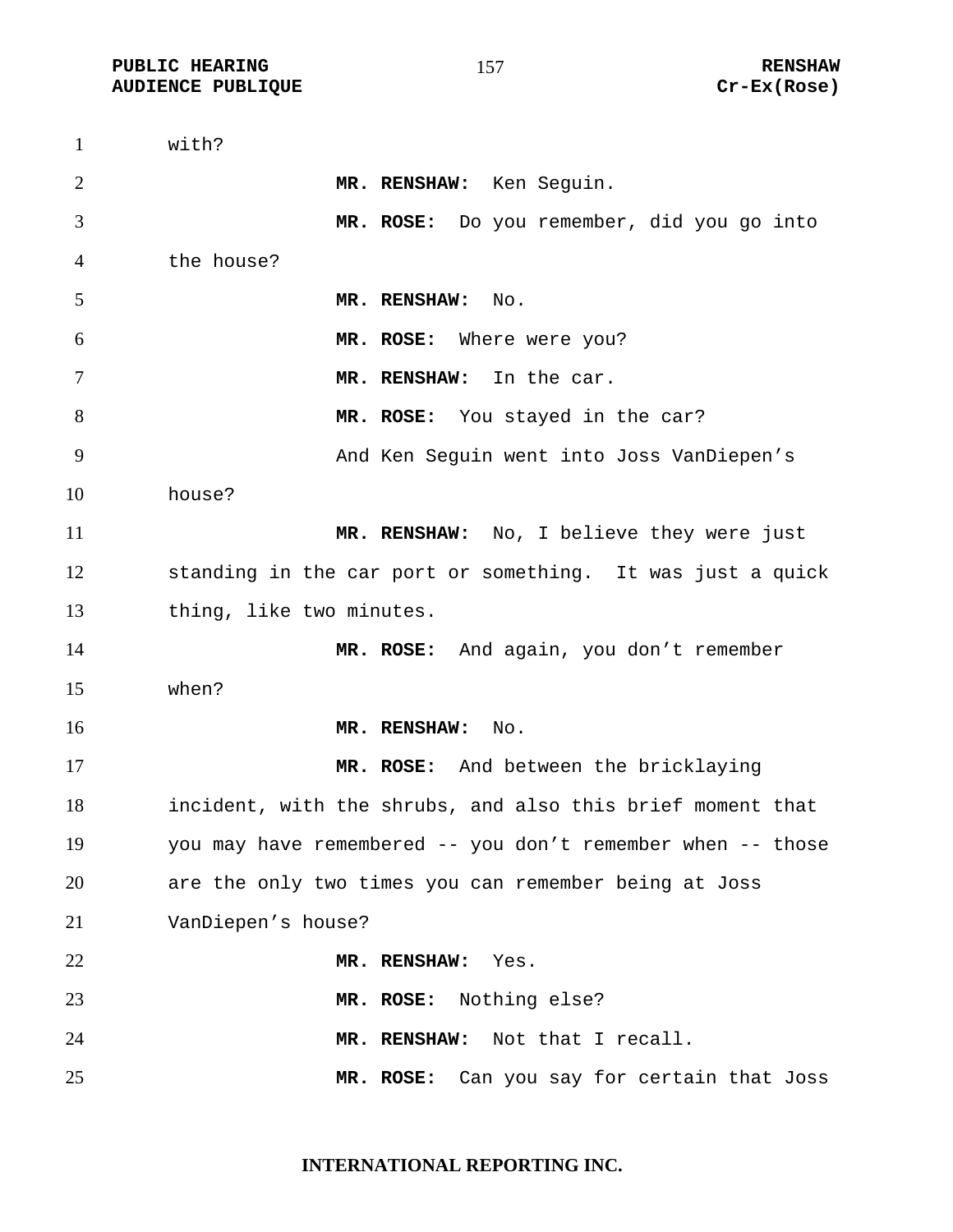PUBLIC HEARING **RENSHAW RENSHAW RENSHAW RENSHAW**<br>AUDIENCE PUBLIQUE **RENSHAW RENSHAW** Cr-Ex(Rose) **AUDIENCE PUBLIQUE** 

| $\mathbf{1}$ | VanDiepen would have acknowledged your existence on either |
|--------------|------------------------------------------------------------|
| 2            | one of those two occasions?                                |
| 3            | MR. RENSHAW: Yes.                                          |
| 4            | MR. ROSE: When?                                            |
| 5            | MR. RENSHAW: Well, like I said, if I was                   |
| 6            | there for three or four days bricklaying, and if he was    |
| 7            | there, then he'd know I was there.                         |
| 8            | MR. ROSE: I'm not asking "if", sir; I'm                    |
| 9            | asking if whether for sure you know that Joss VanDiepen    |
| 10           | said, "Hi Gerald Renshaw. Welcome to my house." or         |
| 11           | something like that?                                       |
| 12           | MR. RENSHAW: Yes, he would have.                           |
| 13           | MR. ROSE: On the bricklaying incident?                     |
| 14           | MR. RENSHAW:<br>Yes.                                       |
| 15           | MR. ROSE: What about the other time?                       |
| 16           | MR. RENSHAW: No, I don't think so.                         |
| 17           | MR. ROSE: So you're positive that Joss                     |
| 18           | VanDiepen would have recognized you and acknowledged your  |
| 19           | existence when you were doing the shrubs and the           |
| 20           | bricklaying: For sure, for sure?                           |
| 21           | MR. RENSHAW: For sure, because I would have                |
| 22           | talked to him about what to do with the shrubs.            |
| 23           | MR. ROSE: I'm just asking the questions,                   |
| 24           | just in case maybe he disagrees with you.                  |
| 25           | --- Cell phone ringing                                     |

## **INTERNATIONAL REPORTING INC.**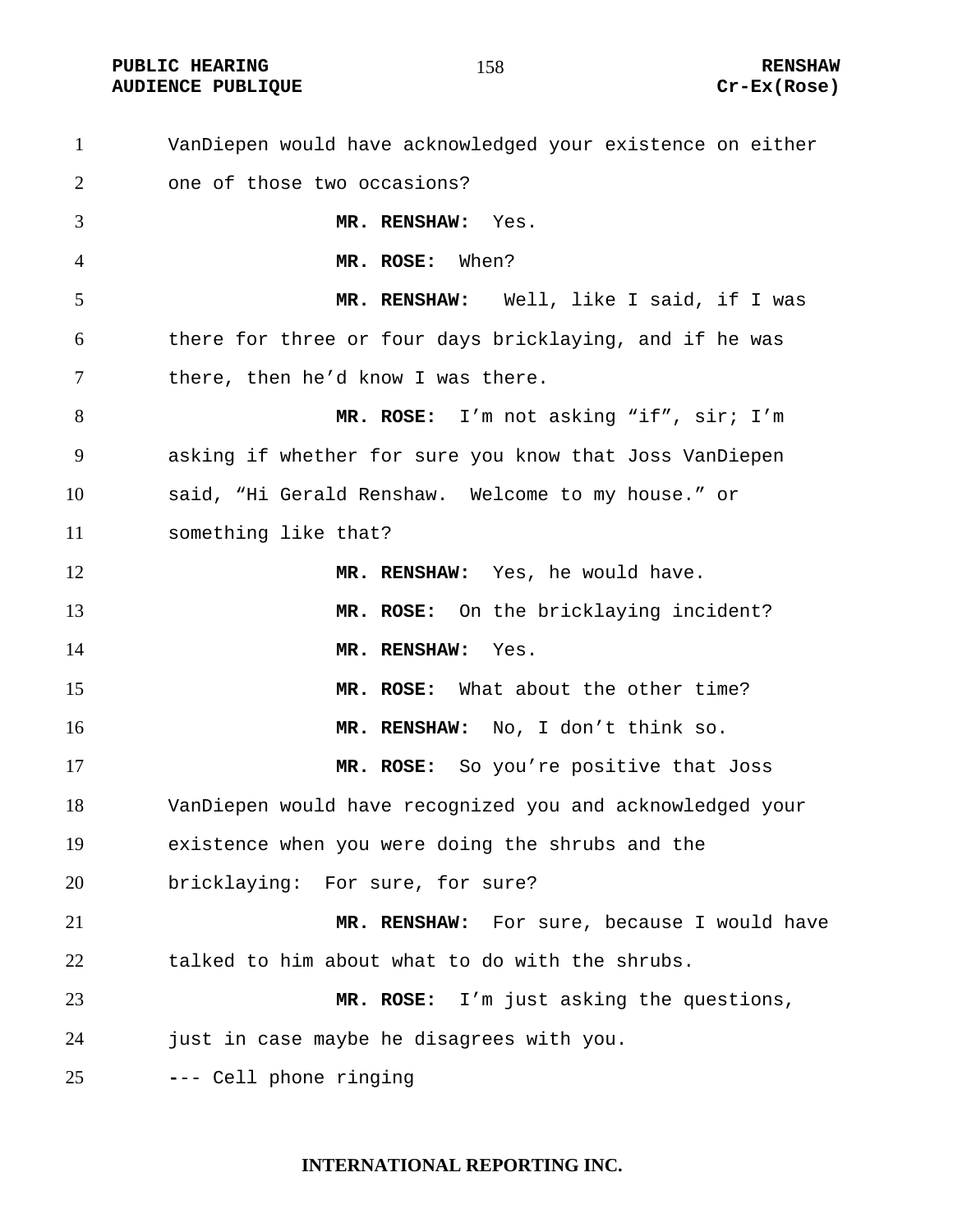PUBLIC HEARING **RENSHAW** 159 **RENSHAW** RENSHAW **RENSHAW RENSHAW RENSHAW RENSHAW RENSHAW Cr-Ex(Rose) AUDIENCE PUBLIQUE** 

| 1              | MR. RENSHAW: Just a second, I'm sorry.                      |
|----------------|-------------------------------------------------------------|
| $\overline{2}$ | THE COMMISSIONER: Can you help me out here,                 |
| 3              | the shrubs moving thing -- is that something that your boss |
| 4              | had negotiated with this gentleman, or is it ---            |
| 5              | MR. RENSHAW: I believe so. He didn't want                   |
| 6              | them destroyed by the bricklaying.                          |
| 7              | THE COMMISSIONER: Right.                                    |
| 8              | MR. RENSHAW: So we moved them.                              |
| 9              | THE COMMISSIONER: Okay. So you did that                     |
| 10             | under instruction from your boss?                           |
| 11             | MR. RENSHAW: Yes.                                           |
| 12             | THE COMMISSIONER: Okay.                                     |
| 13             | MR. ROSE: Okay. And you've also talked                      |
| 14             | about Carol Cardinal ---                                    |
| 15             | MR. RENSHAW: Yes.                                           |
| 16             | MR. ROSE: --- being at her house. And when                  |
| 17             | was that, sir?                                              |
| 18             | MR. RENSHAW: Again, I wouldn't know.                        |
| 19             | MR. ROSE: You don't know.                                   |
| 20             | MR. RENSHAW: I wouldn't remember.                           |
| 21             | MR. ROSE: And do you remember who you were                  |
| 22             | with?                                                       |
| 23             | MR. RENSHAW: Ken Seguin.                                    |
| 24             | MR. ROSE: And do you remember what you were                 |
| 25             | doing?                                                      |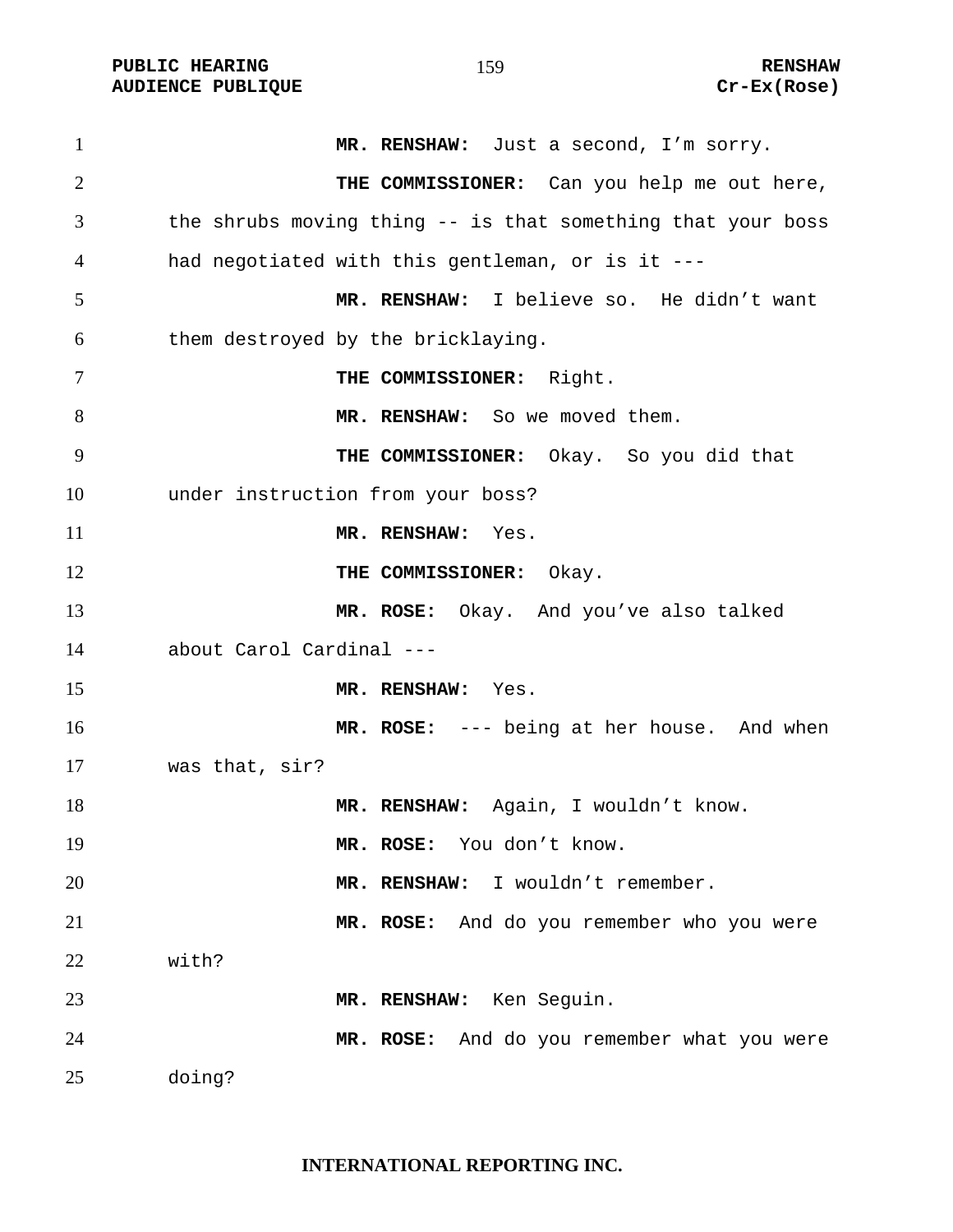PUBLIC HEARING **RENSHAW** 160 **RENSHAW** RENSHAW **RENSHAW RENSHAW RENSHAW RENSHAW Cr-Ex(Rose) AUDIENCE PUBLIQUE** 

| $\mathbf{1}$   | MR. RENSHAW: No, again, it was just quick.                 |
|----------------|------------------------------------------------------------|
| 2              | MR. ROSE: Just quick, in what way? Were                    |
| 3              | you in the car $---$                                       |
| $\overline{4}$ | MR. RENSHAW: I didn't go in the house. I                   |
| 5              | didn't talk to her. She may have waved at me in the car;   |
| 6              | that would be about it.                                    |
| 7              | MR. ROSE: Are you saying that Carol                        |
| 8              | Cardinal waved to you from her house while you were in the |
| 9              | car?                                                       |
| 10             | MR. RENSHAW: No, I'm saying she may have.                  |
| 11             | MR. ROSE: Well, do you know that for sure?                 |
| 12             | MR. RENSHAW: That's about the extent of me                 |
| 13             | being there.                                               |
| 14             | MR. ROSE: It's an important issue,                         |
| 15             | Mr. Renshaw: Do you know for sure?                         |
| 16             | MR. RENSHAW:<br>No.                                        |
| 17             | MR. ROSE: So it's possible, even on your                   |
| 18             | evidence, that Carol Cardinal did not acknowledge your     |
| 19             | existence at that occasion, right?                         |
| 20             | MR. RENSHAW: But it's possible she did,                    |
| 21             | too.                                                       |
| 22             | MR. ROSE: Well, I'm asking you what you                    |
| 23             | remember, and you don't remember a lot, do you?            |
| 24             | MR. RENSHAW:<br>No.                                        |
| 25             | Excuse me, he keeps saying to<br>UNCONFIRMED:              |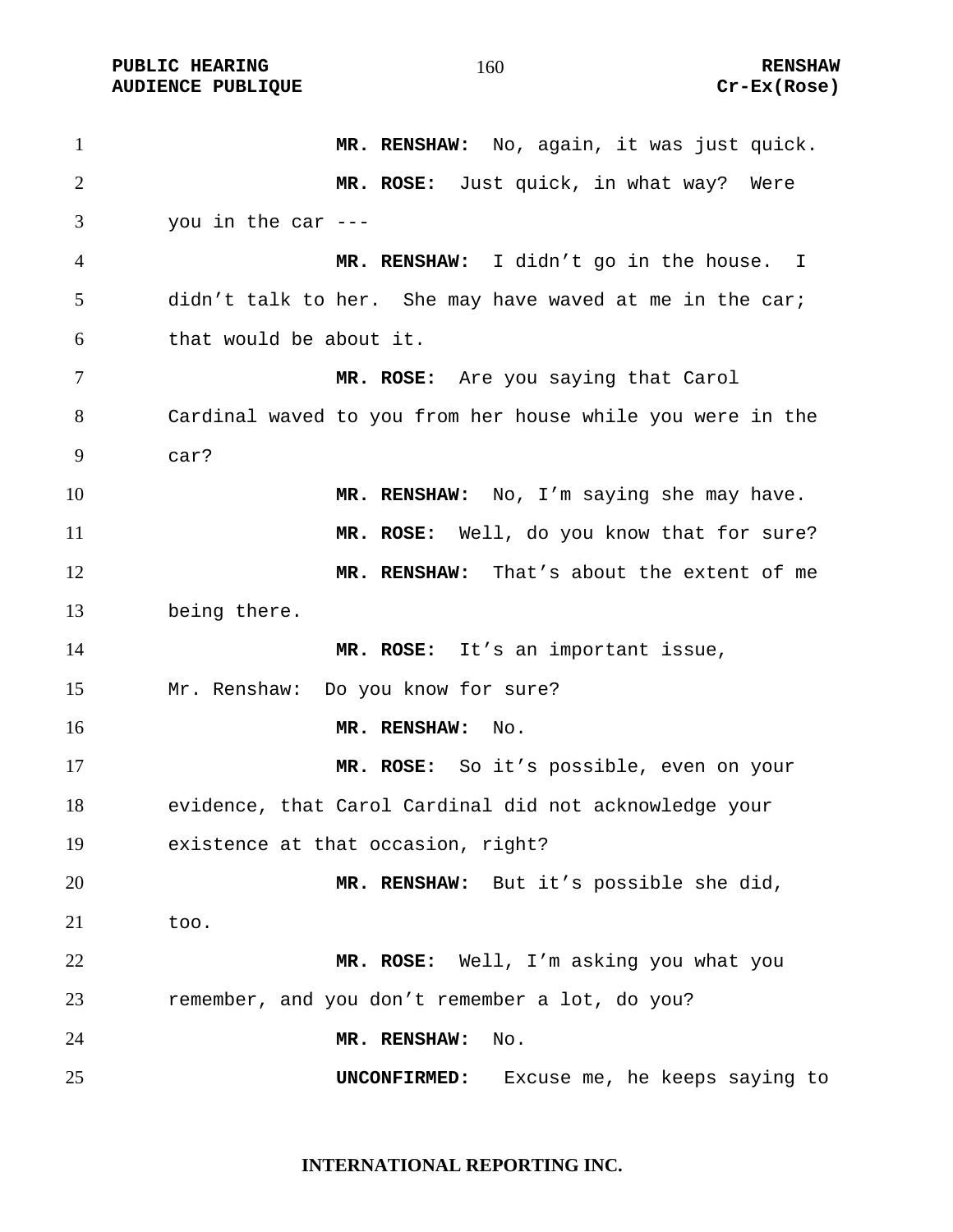**PUBLIC HEARING 161** 161 **RENSHAW AUDIENCE PUBLIQUE Cr-Ex(Rose)** 

the witness "Don't guess" and then he keeps asking the witness to guess. Perhaps we can move it along here. **MR. ROSE:** Well, I'll certainly move it along. Is it the case that Carol Cardinal's house was on the same street as Ken Seguin's, at the time? 7 MR. RENSHAW: Alquire? **MR. ROSE:** Pardon me? **MR. RENSHAW:** Alguire? **MR. ROSE:** Yes. **MR. RENSHAW:** Yes. 12 MR. ROSE: In fact, they're neighbours, aren't they? They were neighbours, at the time? **MR. RENSHAW:** Yes. **MR. ROSE:** More recently, Mr. Renshaw, I 16 take it you found yourself on probation, in 2005? **MR. RENSHAW:** Yes. **MR. ROSE:** You had a probation officer, Kim Benton? **MR. RENSHAW:** Yes. **MR. ROSE:** I see Mr. Engelmann rising. **MR. ENGELMANN:** Sir, this is post-mandate. I'm not sure what Mr. Rose is doing. I'm not sure why we're doing this. **MR. ROSE:** Well, I'm not sure why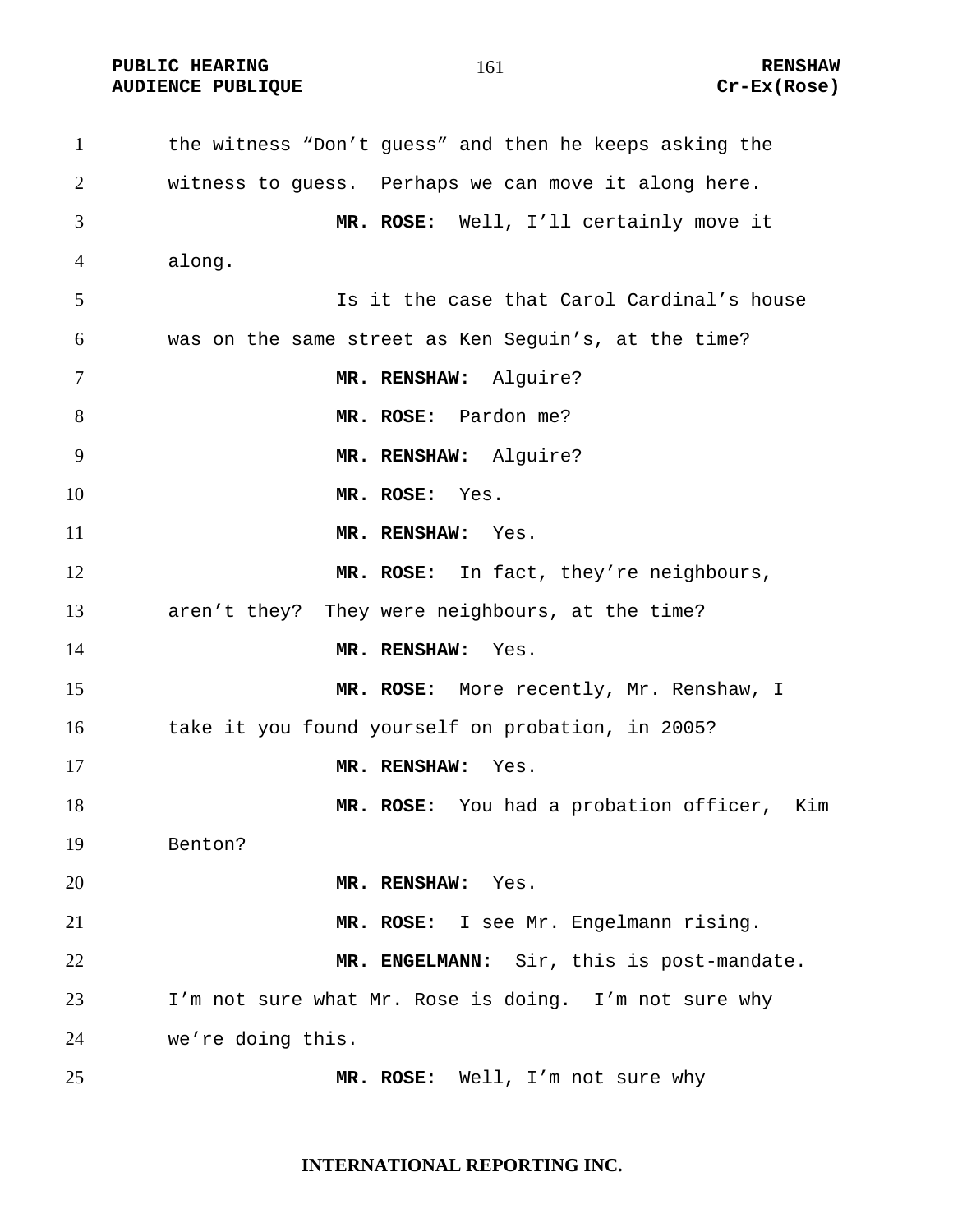**PUBLIC HEARING 162** 162 RENSHAW **AUDIENCE PUBLIQUE Cr-Ex(Rose)** 

Mr. Engelmann is objecting, because, as I understand it, we're providing evidence to Commission staff about our response to allegations of sexual abuse with probationers when they come to our offices and report that this is who they are and this is what's happened to them. I thought that was an issue that was live before this Inquiry. Now this person can testify about his treatment in that discussion on the record since there's been production of it. So I profess, I'm kind of confused. **THE COMMISSIONER:** When was he on probation? **MR. ROSE:** Well, as I have it, it would have been October of 2005. **MR. RENSHAW:** That's sounds right. **THE COMMISSIONER:** So, the nature of your examination is to ask him how he was treated by probation and that kind of thing? **MR. ROSE**: Well, the discussion about him as a survivor of sexual abuse. 19 THE COMMISSIONER: Okay. I'll let you go. **MR. ROSE:** Thank you. So you had Kim Benton as your probation officer; do you remember that? **MR. RENSHAW:** Yes. **MR. ROSE:** And would you agree with me that during the course of your contact with Kim Benton, that Kim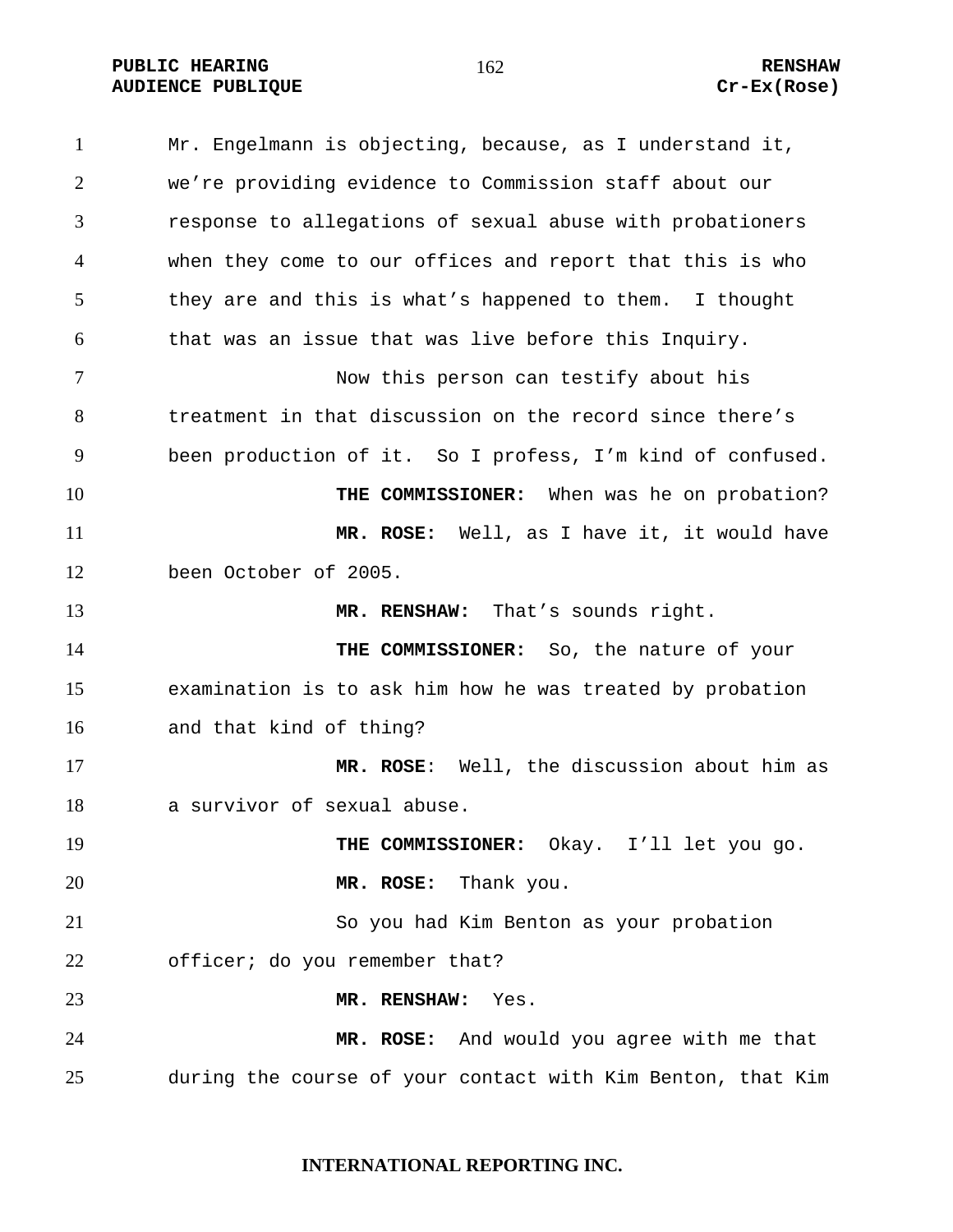**PUBLIC HEARING 163** 163 RENSHAW **AUDIENCE PUBLIQUE Cr-Ex(Rose)** 

Benton would have had information and discussion about what's going on in your life, in terms of your therapy and so forth? **MR. RENSHAW:** I've never had therapy. **MR. ROSE:** Pardon me? **MR. RENSHAW:** I've never had therapy. **MR. ROSE:** Okay, but I guess I'm using the phrase broadly. Did you provide information to Kim Benton or did she obtain information that you were at a support group for survivors of sexual assault? **MR. RENSHAW:** Yes. **MR. ROSE:** So she was aware of that? **MR. RENSHAW:** Yes. **MR. ROSE:** That was something that was of concern to her? **MR. RENSHAW:** I have no idea. **MR. ROSE:** She asked you for a reason, right? **MR. RENSHAW:** It's part of her job. **MR. ROSE:** Right. 22 And in terms of what you would have said to Kim Benton, is it possible that you would have had an open dialogue with her about what you were interested in with respect to counselling and so forth?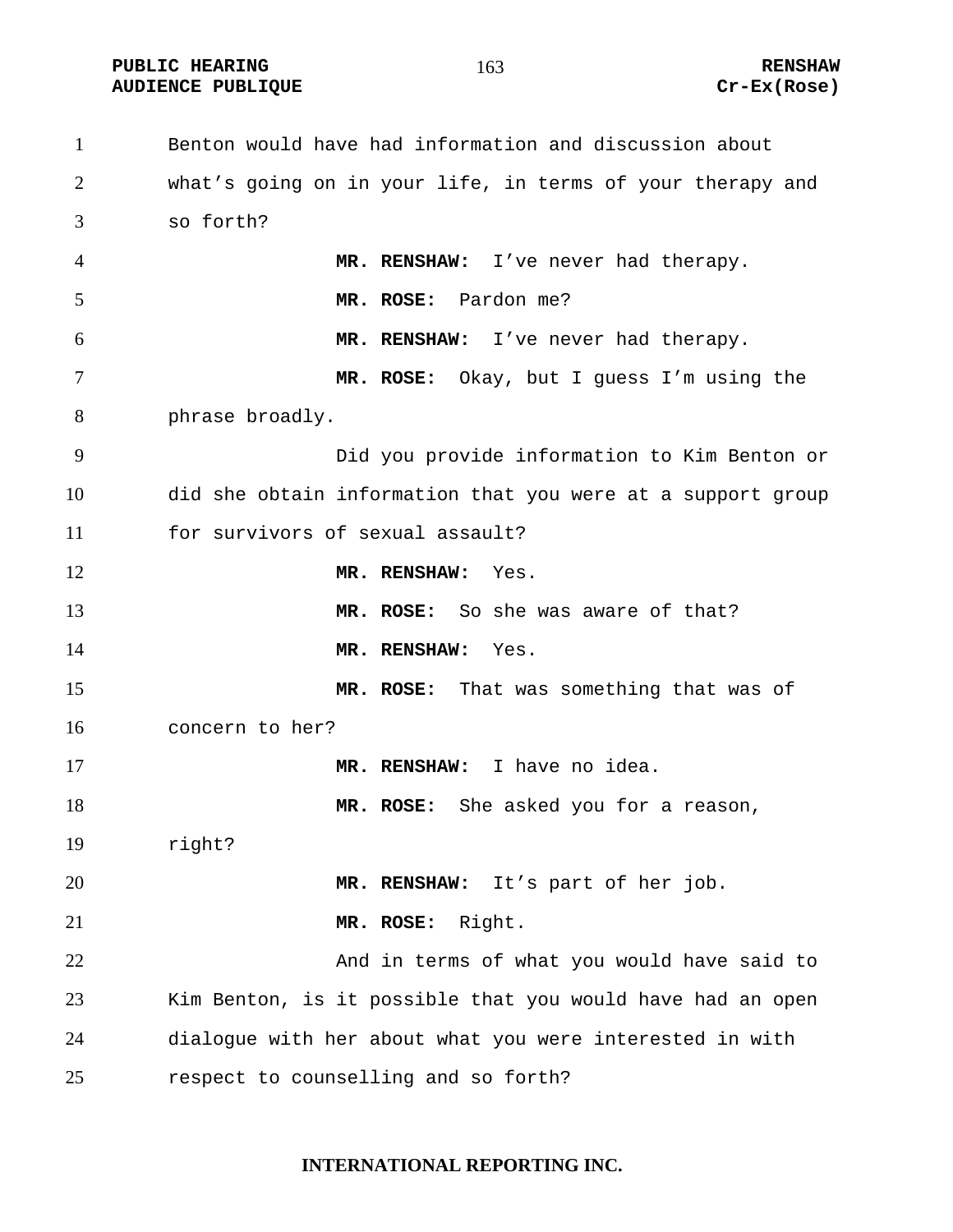**PUBLIC HEARING 164** 164 RENSHAW **AUDIENCE PUBLIQUE Cr-Ex(Rose)** 

**MR. RENSHAW:** Like I said, I never sought counselling. It was --- **MR. ROSE:** No, I'm asking you about something else. I'm asking you about what you would have told the probation officer about what's going on in your life with counselling. **MR. RENSHAW:** I don't get your question. **MR. ROSE:** I'm asking you what you would have told Kim Benton during the course of your probation reporting back in, for instance, November of 2005? **MR. RENSHAW:** I don't think I would have talked to her about it. **MR. ROSE:** If you could put on screen, please, Madam Clerk, document 123471. **MR. LEE:** Sir, I need to renew the objection made by Mr. Engelmann. I don't see what the Ministry's institutional response after an inquiry imparting to its actions recalled has to do with this inquiry. There's no value to this, in my opinion. I don't see why this Commission would be interested in how these institutions are dealing with people now. Our concern is how they were dealing with people in the past before the Inquiry was called, and before they knew their actions were going to be scrutinized.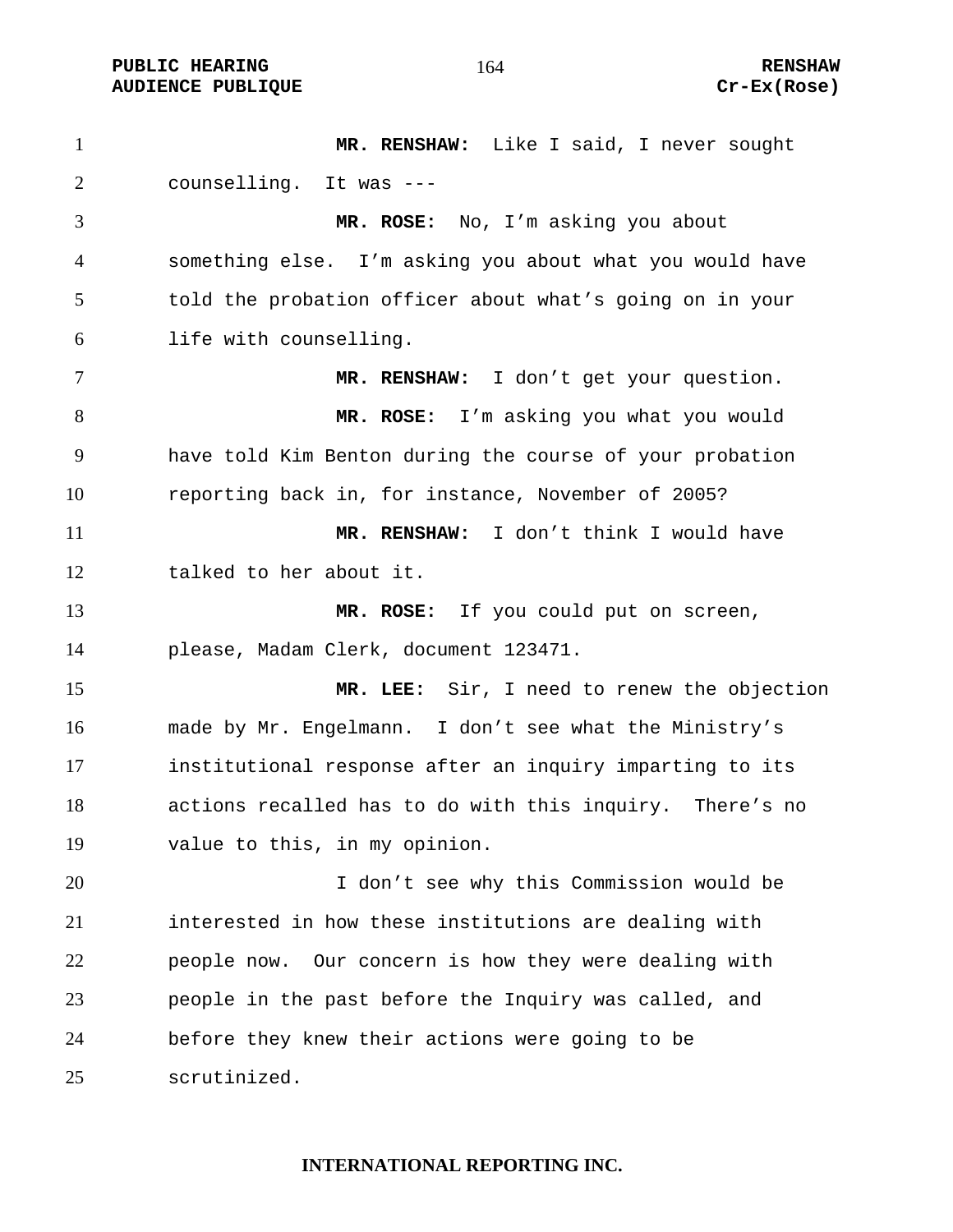**PUBLIC HEARING 165** 165 RENSHAW **AUDIENCE PUBLIQUE Cr-Ex(Rose)** 

In my opinion, this doesn't fall inside your mandate, and it's of no relevance, anyway. **THE COMMISSIONER:** Well, if I understand what he's trying to do, he's trying to show that somebody was attuned to the fact and is showcasing an example of how probation officers should deal with survivors of sexual abuse; if that's what he's doing, what's wrong with that? **MR. LEE:** I just don't see the point. I don't think it's relevant; I don't think it shows anything or proves anything or is helpful here and he's taking up Mr. Renshaw's time when it would be best done otherwise. 12 THE COMMISSIONER: Well, I don't know, let's assume Mr. Renshaw says, "You know what? That probation officer helped me and that's the way people should be treated." **MR. LEE:** Sure. 17 17 If it doesn't -- you want to hear all --I'll leave that to you, I just --- **THE COMMISSIONER:** Oh, yeah, yeah, we'll see. **MR. LEE:** I --- **THE COMMISSIONER:** So long as that's what he's doing. I hope that's what he's doing. **MR. LEE:** Right. **THE COMMISSIONER:** Is that what you're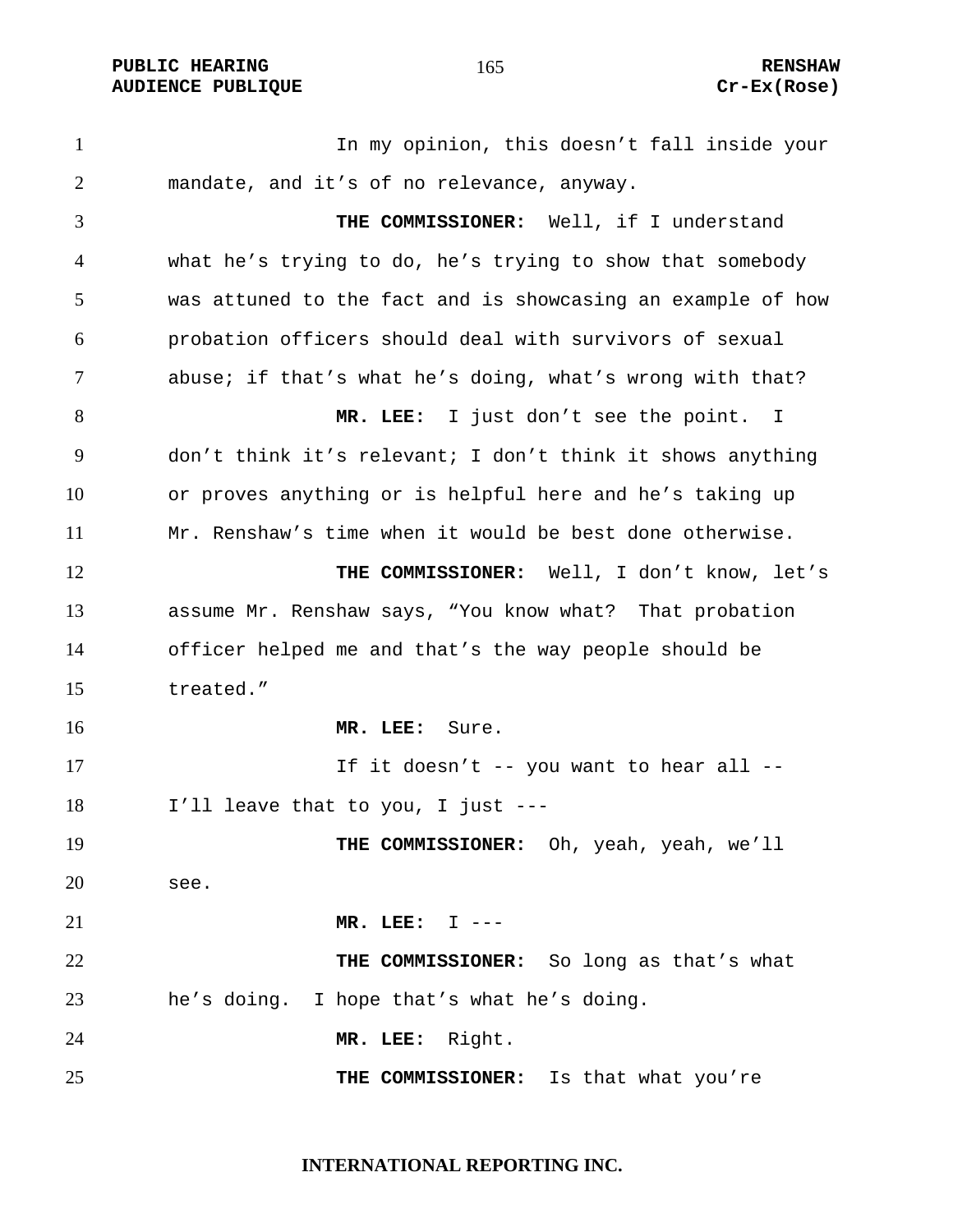**PUBLIC HEARING 166** 166 RENSHAW **AUDIENCE PUBLIQUE Cr-Ex(Rose)** 

doing? **MR. ROSE:** Very much so, and I don't think it matters because I take it you're going to allow me to continue, but I very much disagree with what Mr. Lee is saying about the mandate and where the line is to be drawn and so forth. But at any --- **THE COMMISSIONER:** Well, you know there is that word "historical"? **MR. ROSE:** Well, it --- **THE COMMISSIONER:** And I think you argued -- **MR. ROSE:** Pardon me? **THE COMMISSIONER:** --- historical, with me, did you not? Which side of the mountain are you? **MR. ROSE:** Which -- when in history? **THE COMMISSIONER:** Pardon me? **MR. ROSE:** When in history? **THE COMMISSIONER:** Historical abuse -- yes, when is historical, historical abuse and things? I thought you took a pretty strong position about that. 21 But in any event ---**MR. ROSE:** Mr. Commissioner, this is an important issue, I think, for everyone because this Commission, both yourself, staff, witnesses, we are all spending a tremendous amount of time on what is happening

#### **INTERNATIONAL REPORTING INC.**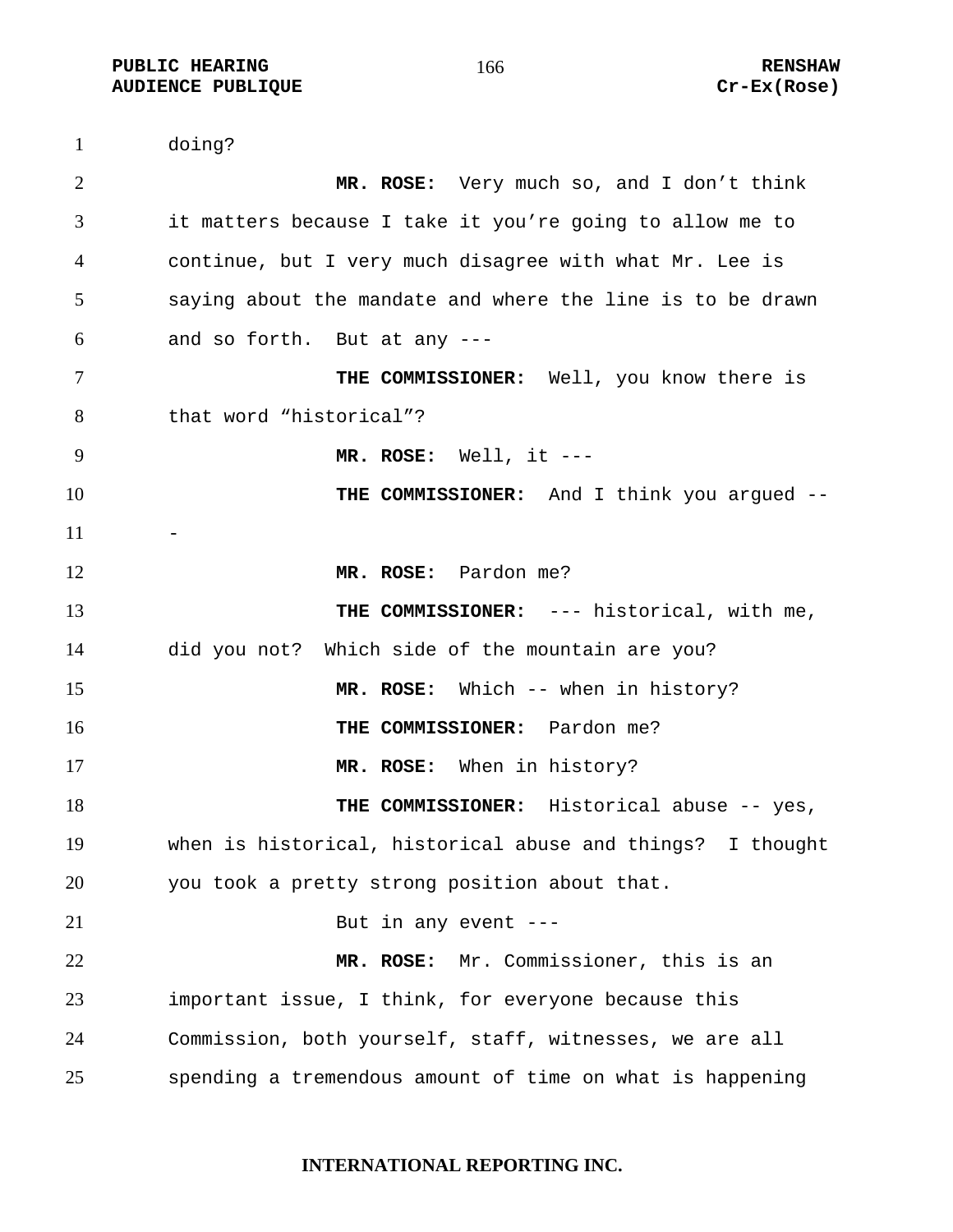**PUBLIC HEARING 167** 167 RENSHAW **AUDIENCE PUBLIQUE Cr-Ex(Rose)** 

now, what has happened in the last few years as an institutional response, but I -- and I can go on at length if you want me to, or I can just ask the question. **THE COMMISSIONER:** No, because I have already said you could ask the question. It's just it's ironic sometimes which side of the fence we're on. 7 11 In any event, yes, I will, if it's for the purpose of showing how good the institutional response is at this point, fine. **MR. ROSE:** Document 123471. It appears, Mr. Commissioner that it's not here. I thought I had given notice. Apparently, I didn't  $13 - - -$ **MR. ENGELMANN:** No notice of this document. **MR. ROSE:** Then I understood --- **MR. ENGELMANN:** I was quite surprised by the questions to begin with, sir. **MR. ROSE:** Mr. Commissioner, I can deal with him another way. **THE COMMISSIONER:** Yes. **MR. ROSE:** Is it possible, sir, that on November 22<sup>nd</sup>, 2005, you explained to Kim Benton your interest in counselling? **MR. RENSHAW:** Anything is possible. **MR. ROSE:** Is it possible that you had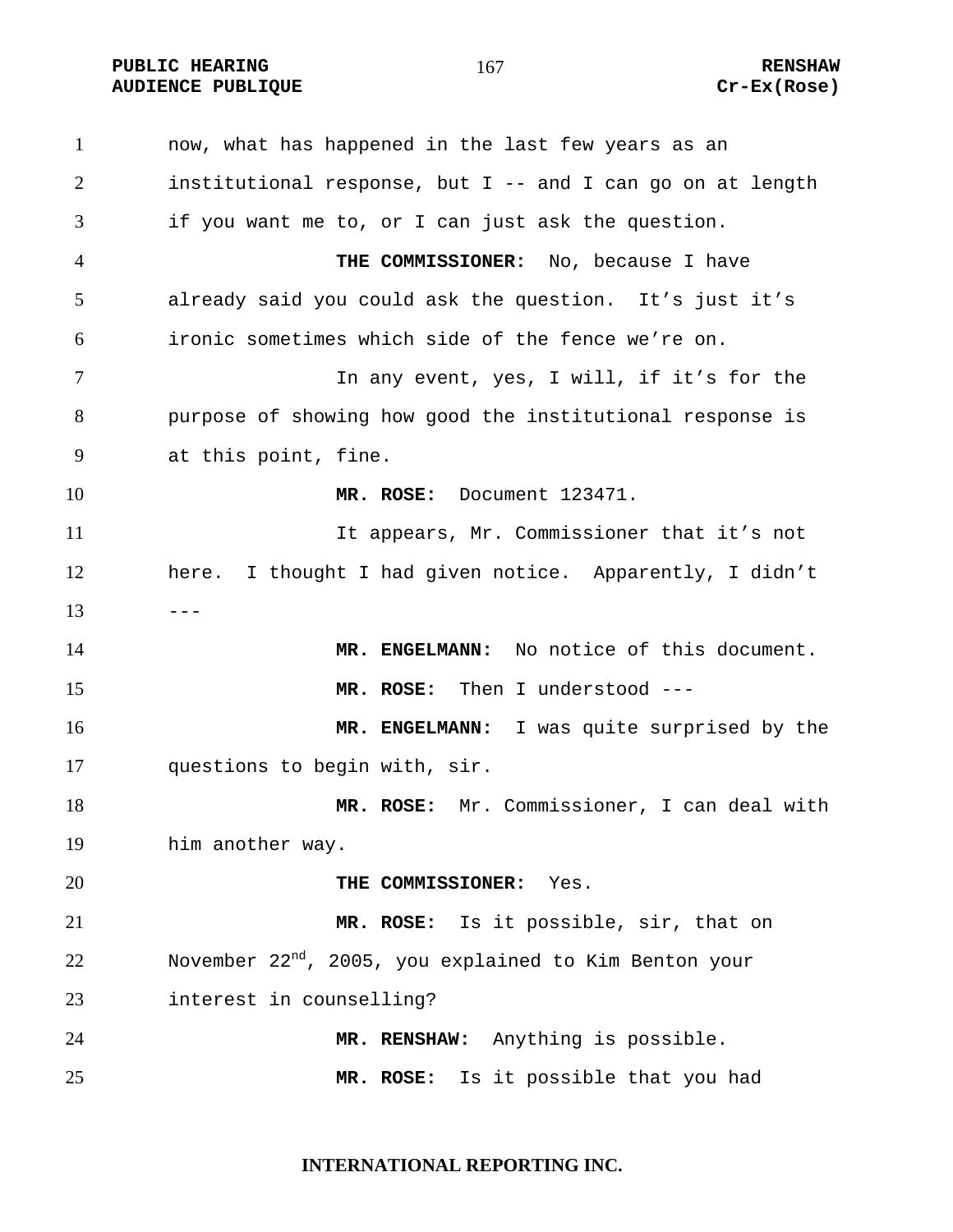**PUBLIC HEARING 168** 168 RENSHAW **AUDIENCE PUBLIQUE Cr-Ex(Rose)** 

explained to them that you didn't want to go to the Men's Project because of various reasons, but you were attending a sexual assault -- a survivors of sexual assault group in Cornwall? **MR. RENSHAW:** Yes. **MR. ROSE:** Okay. That's something that you discussed with her? 8 MR. RENSHAW: Yes. **MR. ROSE:** Is it possible throughout the probationary period, for instance in February 2006, you talked to Kim Benton about your continued attendance at this group in Cornwall? **MR. RENSHAW:** I'm not sure. **MR. ROSE:** Is it possible? 15 MR. RENSHAW: Then I'm guessing, ain't I? **MR. ROSE:** In fact, is it possible that that was a topic of conversation between yourself and Kim Benton right up till the time that your probation ended in the fall of 2006? **MR. RENSHAW:** I'm not sure. **MR. ROSE:** I'm just asking whether it's possible? **MR. RENSHAW:** But when you say possible, you're asking me to guess again. **MR. ROSE:** Is it possible that it happened?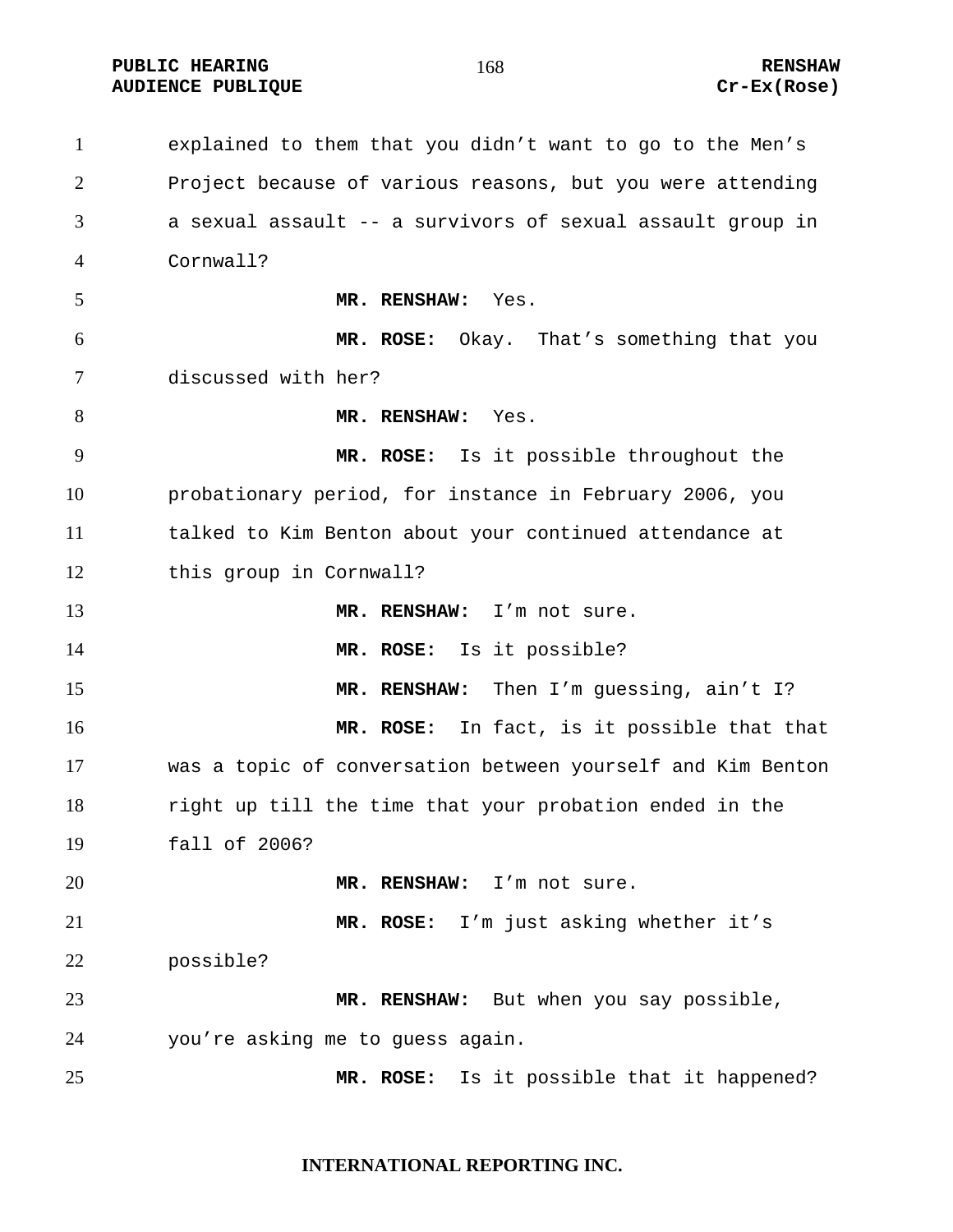PUBLIC HEARING **RENSHAW** 169 **RENSHAW** RENSHAW **RENSHAW RENSHAW RENSHAW RENSHAW RENSHAW RENSHAW RENSHAW AUDIENCE PUBLIQUE** 

| $\mathbf{1}$   | MR. RENSHAW: Anything is possible.                         |
|----------------|------------------------------------------------------------|
| $\overline{2}$ | MR. ROSE: Okay.                                            |
| 3              | Mr. Commissioner?                                          |
| $\overline{4}$ | THE COMMISSIONER: Yes, sir?                                |
| 5              | MR. ROSE: Those are my questions.                          |
| 6              | THE COMMISSIONER: Well, thank you.                         |
| 7              | All right. We'll take a short break.                       |
| 8              | Who's next on the $--$ I take it we're going               |
| 9              | out of order here and so -- can someone give me an idea of |
| 10             | who will be cross-examining next?                          |
| 11             | MR. MANDERVILLE: It would be me.                           |
| 12             | THE COMMISSIONER: And how long do you think                |
| 13             | you will be, sir?                                          |
| 14             | MR. MANDERVILLE: Forty minutes, perhaps.                   |
| 15             | THE COMMISSIONER: All right. Let's take an                 |
| 16             | afternoon break and we'll continue afterwards.             |
| 17             | Thank you.                                                 |
| 18             | THE REGISTRAR: Order; all rise. À l'ordre;                 |
| 19             | veuillez vous lever.                                       |
| 20             | --- Upon recessing at 4:30 p.m. /                          |
| 21             | L'audience est suspendue à 16h30                           |
| 22             | --- Upon resuming at 4:51 p.m. /                           |
| 23             | L'audience est reprise à 16h51                             |
| 24             | THE REGISTRAR: The hearing is now resumed.                 |
| 25             | Please be seated. Veuillez vous asseoir.                   |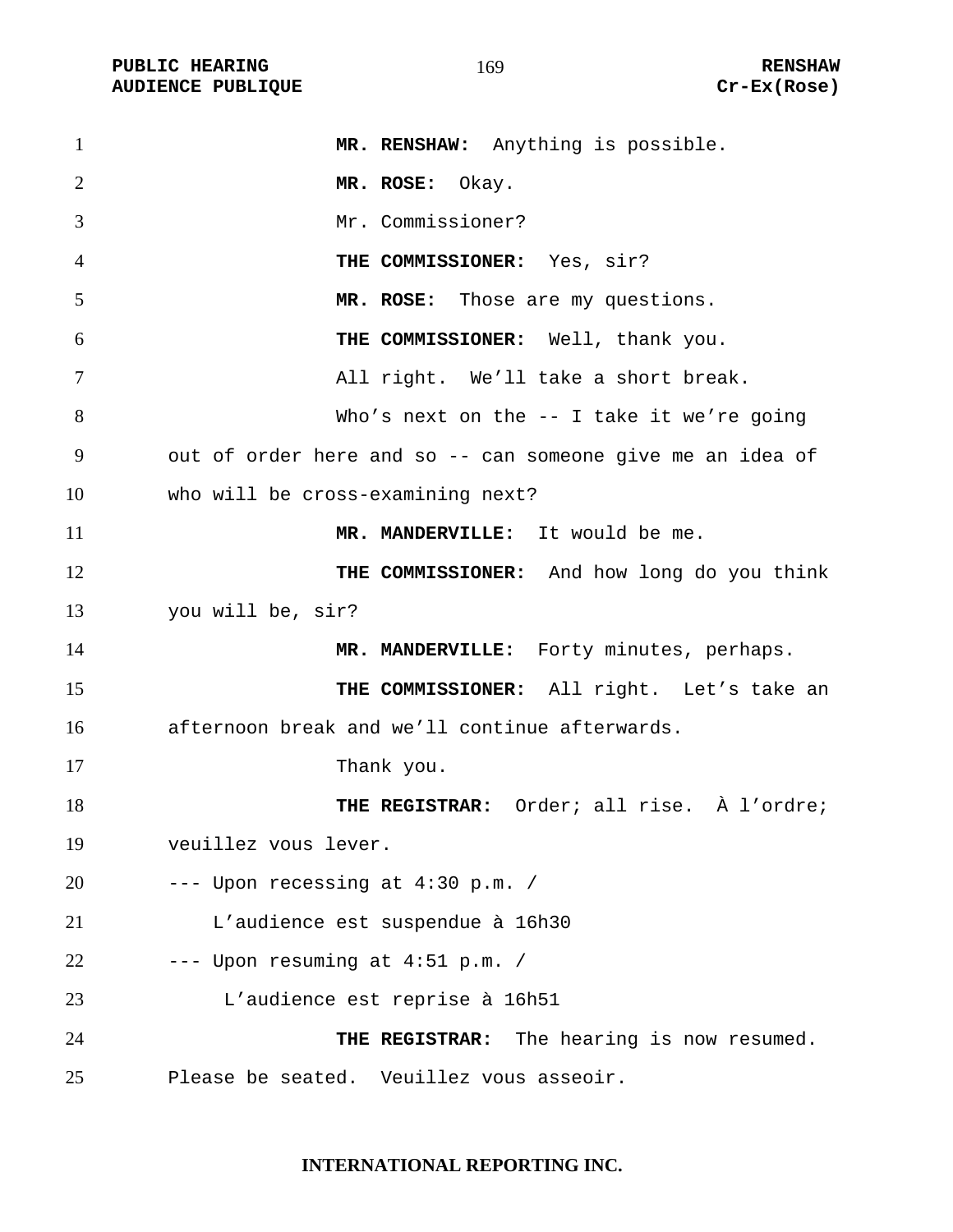| $\mathbf{1}$   | THE COMMISSIONER: Mr. Manderville.                          |
|----------------|-------------------------------------------------------------|
| $\overline{2}$ | --- CROSS-EXAMINATION BY/CONTRE-INTERROGATOIRE PAR MR.      |
| 3              | <b>MANDERVILLE:</b>                                         |
| 4              | GERALD RENSHAW, Resumed/Sous affirmation solennelle         |
| 5              | MR. MANDERVILLE: Good afternoon, Mr.                        |
| 6              | Commissioner, Mr. Renshaw.                                  |
| 7              | THE COMMISSIONER: Good afternoon.                           |
| 8              | MR. MANDERVILLE: My name is Peter                           |
| 9              | Manderville and I am counsel for the Cornwall police.       |
| 10             | Briefly, sir, to encapsulate your evidence                  |
| 11             | about the sexual abuse you experienced. If I understand it  |
| 12             | correctly, it first started during your initial probation   |
| 13             | period which would have been from, say, March of '83 to end |
| 14             | of August '83, give or take?                                |
| 15             | MR. RENSHAW:<br>Yes.                                        |
| 16             | MR. MANDERVILLE: And it continues                           |
| 17             | periodically up to the time you move in with Mr. Seguin in  |
| 18             | February of 1989 to the time you move out, sometime in      |
| 19             | 1990?                                                       |
| 20             | MR. RENSHAW:<br>Yes.                                        |
| 21             | MR. MANDERVILLE: And it continues on                        |
| 22             | periodically up to shortly before he commits suicide in     |
| 23             | November 2003?                                              |
| 24             | MR. RENSHAW:<br>No.                                         |
| 25             | MR. MANDERVILLE:<br>When do you say it                      |

#### **INTERNATIONAL REPORTING INC.**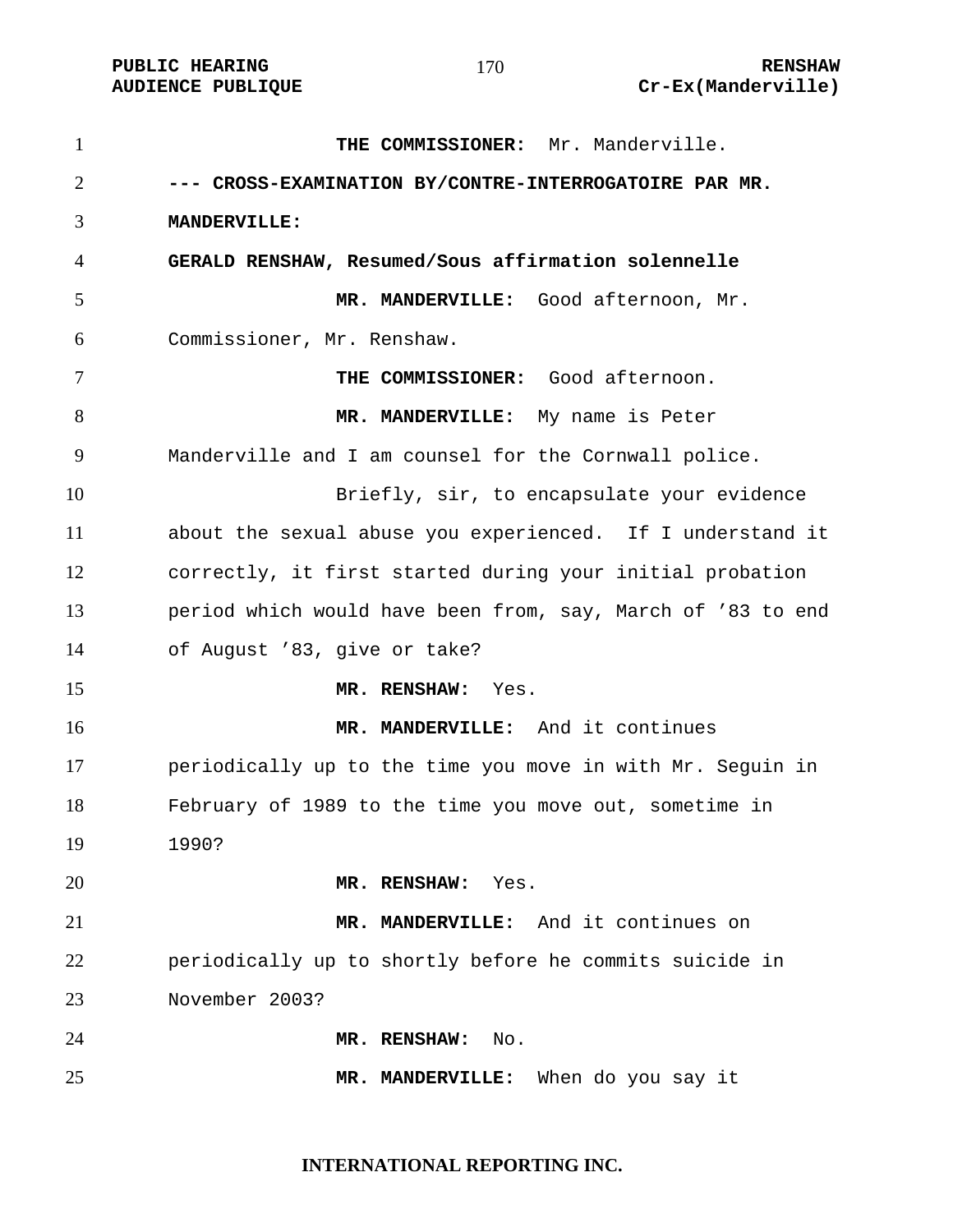stopped? **MR. RENSHAW:** When I moved out. **MR. MANDERVILLE:** So nothing happened beyond 1990? **MR. RENSHAW:** I believe. **MR. MANDERVILLE:** Mr. Rose and Mr. Sherriff-Scott both asked you questions stemming from the time you were examined for discovery in your civil action. Do you recall that? **MR. RENSHAW:** Yes. **MR. MANDERVILLE:** And at page 131 of the transcript of your examination, you are asked how long the abuse continued and at Question 896, you state: 14 The state of the state of the day he will continued almost to the day he 15 killed himself." **MR. RENSHAW:** Well, I was wrong in saying that. **MR. MANDERVILLE:** Okay, so you were mistaken about that? **MR. RENSHAW:** Yes. **MR. MANDERVILLE:** And is it your evidence today there were no occasions of abuse at the hands of Mr. Seguin after you moved out in 1990? **MR. RENSHAW:** I believe so. **MR. MANDERVILLE:** I would ask that Mr.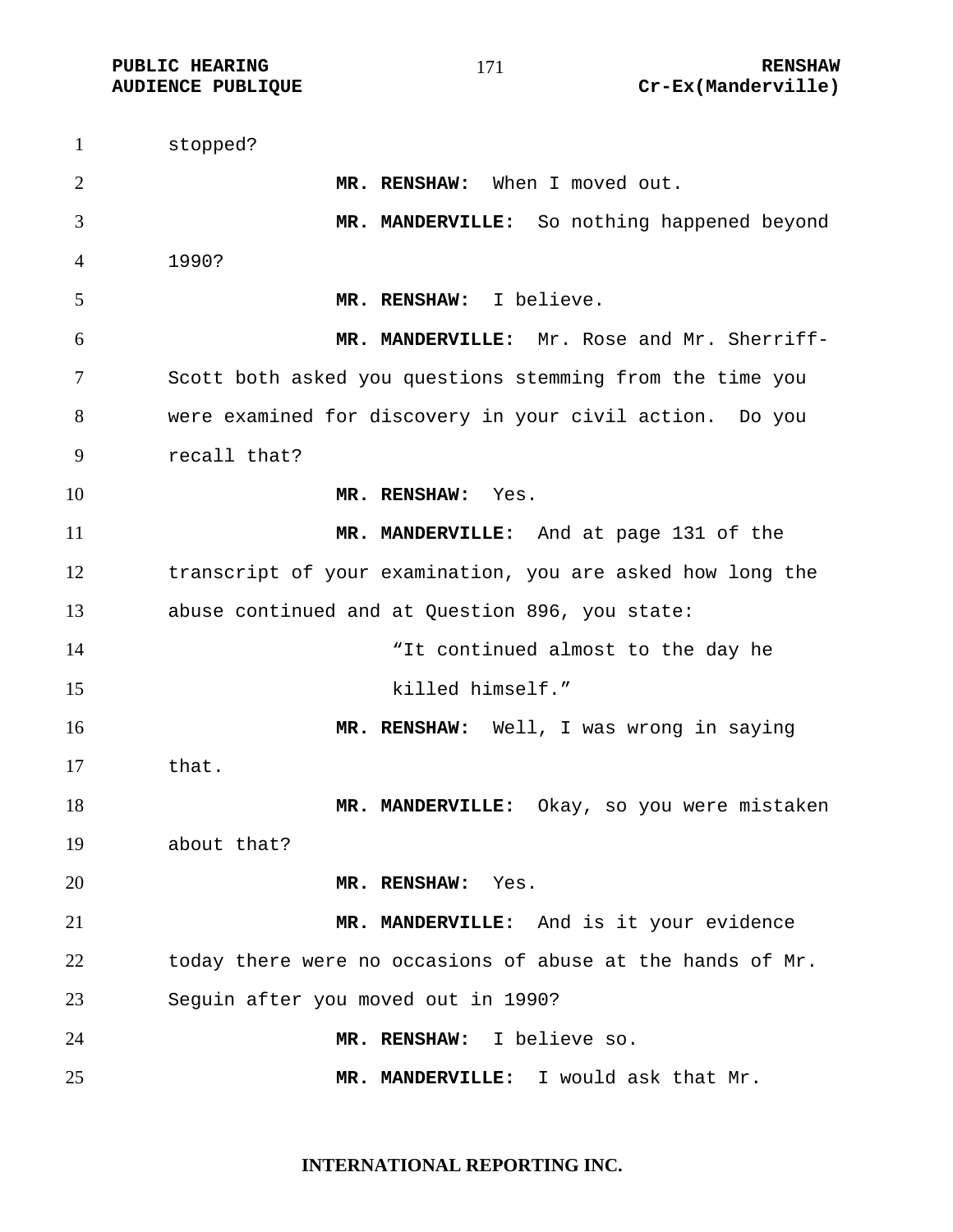**PUBLIC HEARING RENSHAW** 

# **AUDIENCE PUBLIQUE Cr-Ex(Manderville)**

Renshaw be shown Exhibit 551, which is the audio taped interview report between Mr. Renshaw and Perry Dunlop. Do you need a document number, Madam Clerk? **MR. RENSHAW:** I have it. **MR. MANDERVILLE:** Now, this was the first time in this statement that you revealed to Mr. Dunlop, or to anyone else for that matter, the fact of your abuse at 8 the hands of Mr. Seguin; correct? **MR. RENSHAW:** Yes. **MR. MANDERVILLE:** You had never told anyone else before? 12 MR. RENSHAW: No. **MR. MANDERVILLE:** And you had certainly not told Mr. Dunlop about it before either; had you? **MR. RENSHAW:** No. **MR. MANDERVILLE:** And up until then, when Mr. Dunlop asked you if Mr. Seguin had sexually abused you, you had denied it; correct? **MR. RENSHAW:** Correct. **MR. MANDERVILLE:** And I take it in this interview, you tried to tell Mr. Dunlop the truth about your allegations of sexual abuse as best you could; right? **MR. RENSHAW:** Yes. **MR. MANDERVILLE:** And as we've discussed already, some of what is in this statement is just false,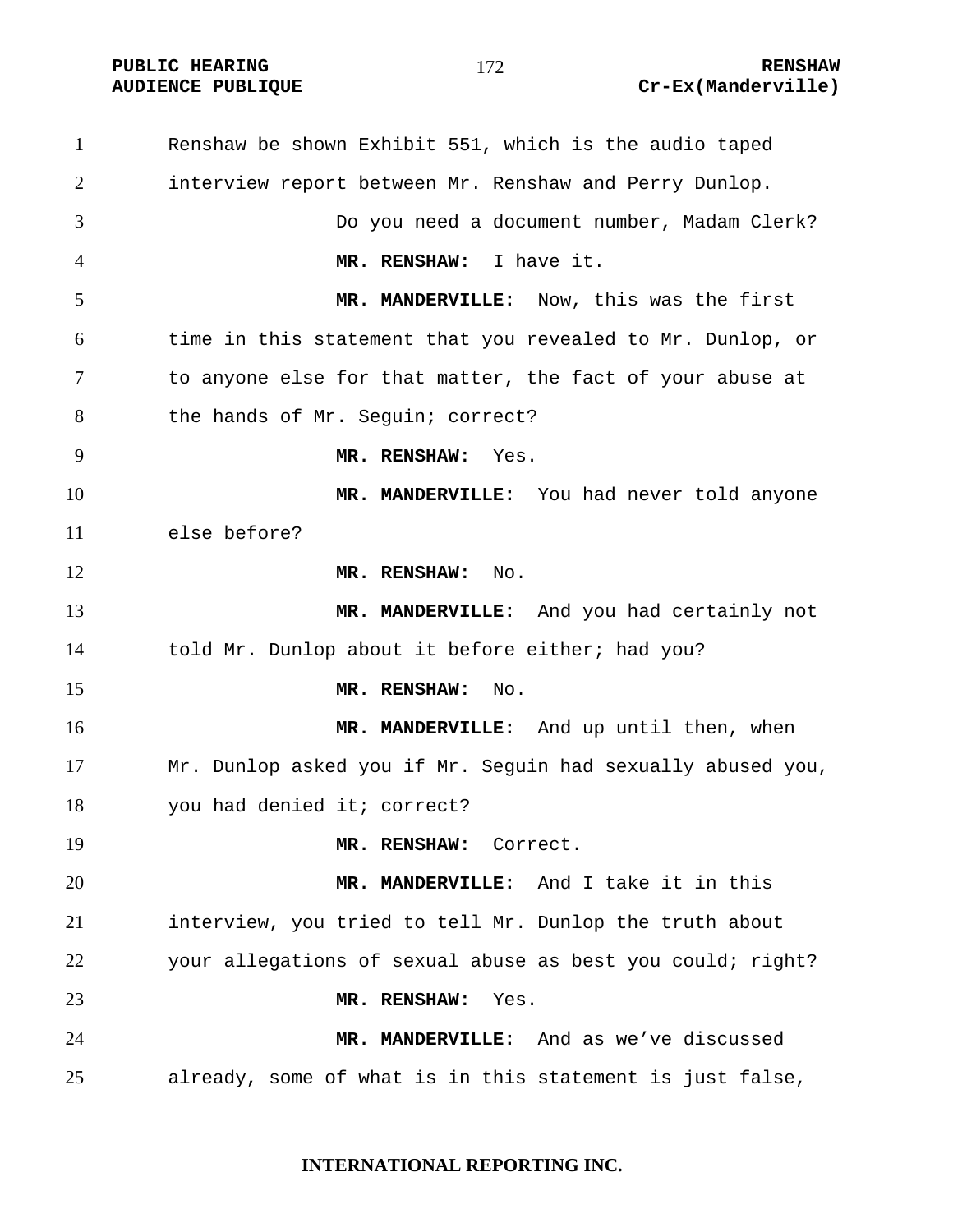isn't it? **MR. RENSHAW:** What do you mean? **MR. MANDERVILLE:** Sorry, I didn't hear you. **MR. RENSHAW:** What do you mean? **MR. MANDERVILLE:** Well, let's look at page 1, and you've been taken to this before, you talk about the very first --- **MR. RENSHAW:** Sorry. Okay. **MR. MANDERVILLE:** At the very first page of this document, you speak about the first time you were on probation and you state: 12 The Music when to court, got probation, ended up with Ken Seguin as probation officer. 14 Did my time with Ken Seguin as probation officer. Nothing happened at 16 the time." 17 And you're now saying that just wasn't true, something did happen during that time, didn't it? **MR. RENSHAW:** Yes. **MR. MANDERVILLE:** So that part was inaccurate; right? **MR. RENSHAW:** Yes. **MR. MANDERVILLE:** And later, at page 3 of the document, Mr. Dunlop is saying: "Now before you even moved down there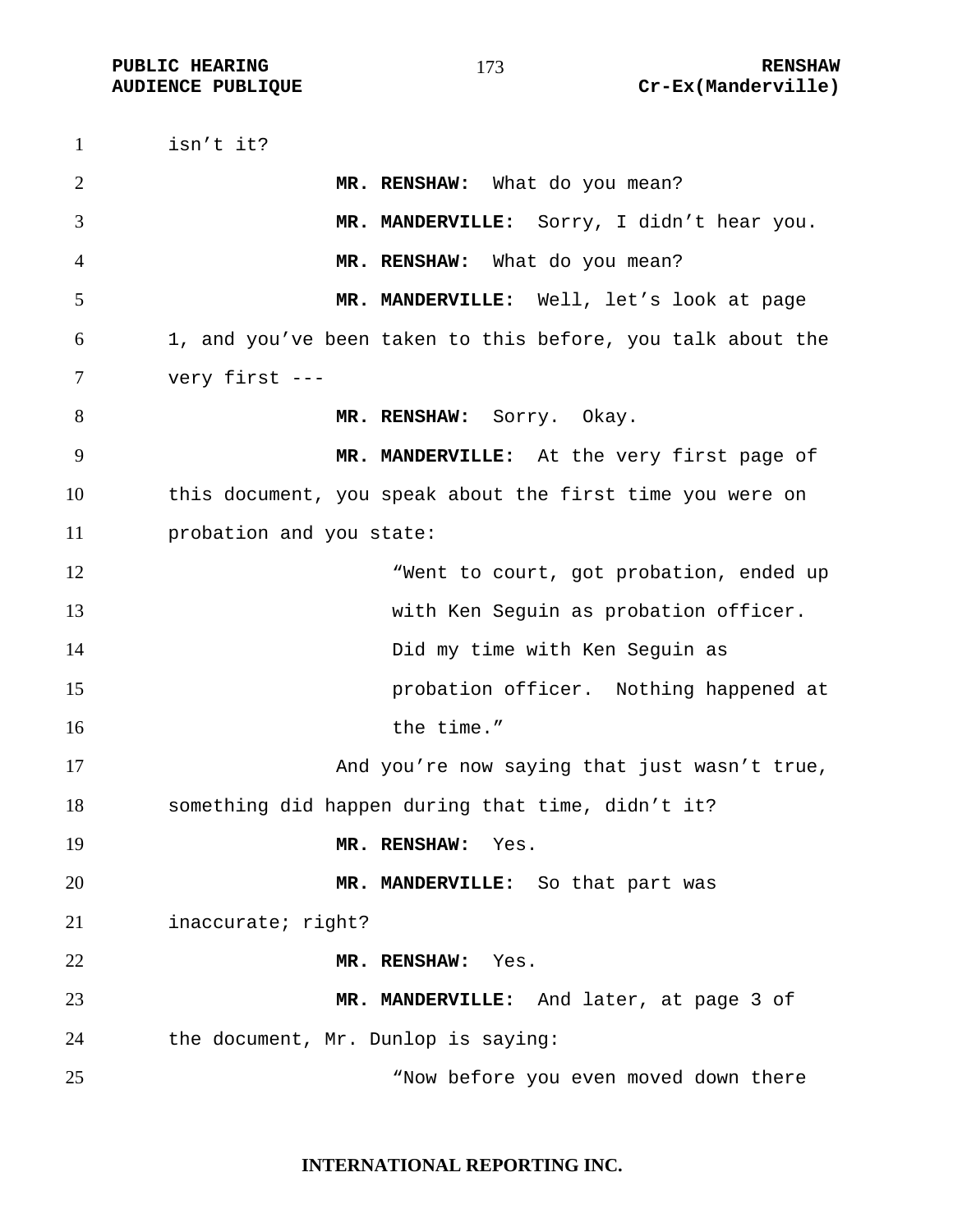…" And we know you moved down to Mr. Seguin's place in or about February '89; correct? **MR. RENSHAW:** Pardon? **MR. MANDERVILLE:** We know you moved down to Mr. Sequin's home in or about February 1989? **MR. RENSHAW:** Yes. 8 MR. MANDERVILLE: Mr. Dunlop states: "Before you even moved down there, you had occasion to spend a night at his **place**. He invited you to sleep over. Answer: Yeah, yeah, happened the first 13 time I stayed. Dunlop: Okay, sure, the very first time at Summerstown." And you describe being out on a boat ride with a friend of yours and with Mr. Seguin and that you end up staying over at Mr. Seguin's house in Summerstown and you awaken -- you are awakened by him; correct? **MR. RENSHAW:** Yes. **MR. MANDERVILLE:** And you describe that in this statement as being "the very first time", and I know you're saying now that that was not the very first time, but in this statement it's inaccurate, isn't it? **MR. RENSHAW:** No, I'm saying it's the first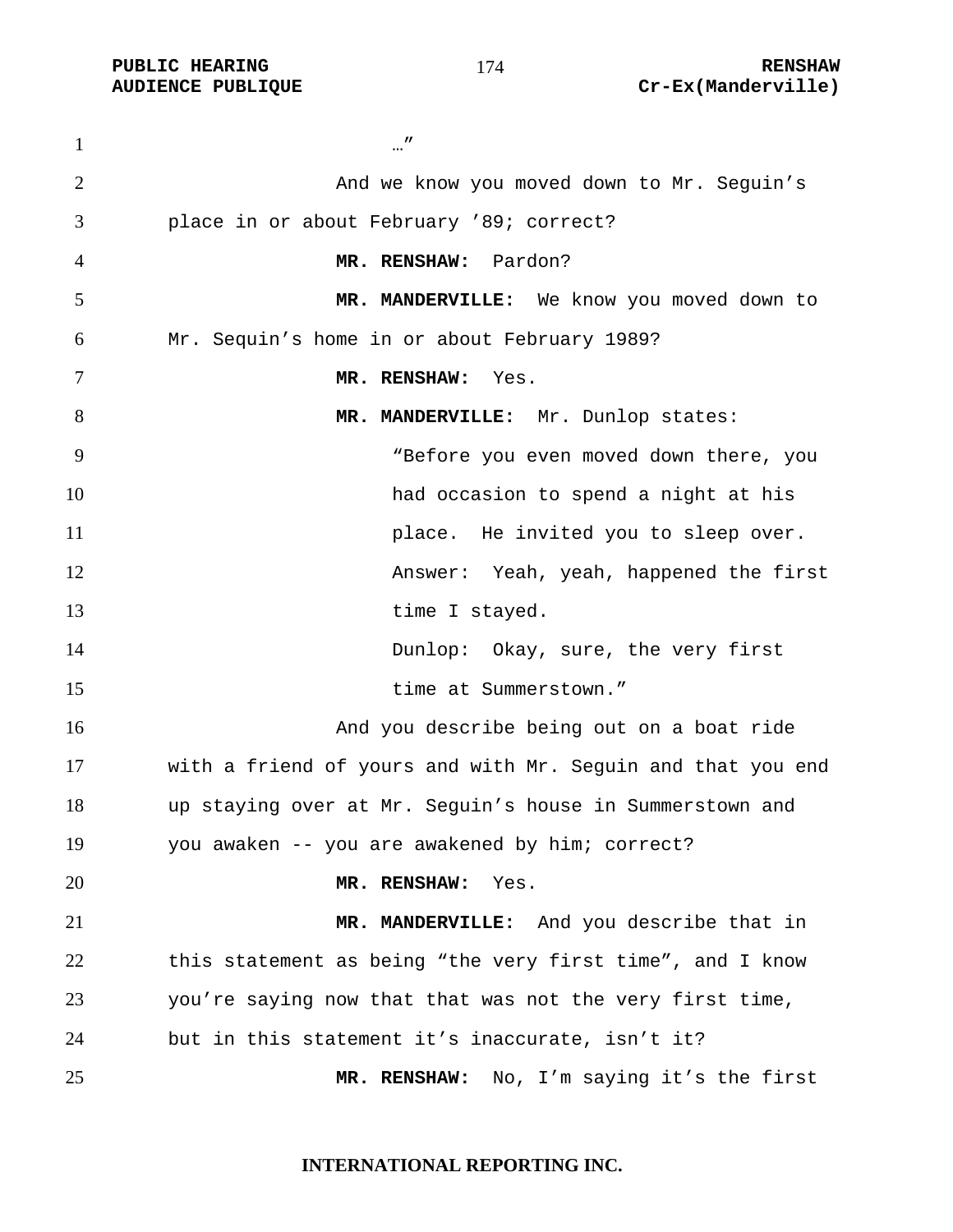time there. **MR. MANDERVILLE:** Okay. Where in this statement do you make any sort of clarification of that nature? **MR. RENSHAW:** Nowhere. **MR. MANDERVILLE:** And just so you'd note, Mr. Renshaw, a title search suggests Mr. Seguin first bought this property and sold the Alguire house in May 1986. Does that assist you at all in recalling when events might have happened? **MR. RENSHAW:** Yes. **MR. MANDERVILLE:** Now at page 9 -- 8 of the document --- **THE COMMISSIONER:** Nine or eight? **MR. MANDERVILLE:** Eight, sorry, sir. Mr. Dunlop is, towards the bottom of that page making certain assumptions and questioning you about the effects of the abuse; asking that drinking -- "Do you find -- you find it safe to say during your lifetime you've turned to drugs and alcohol to forget about this? 23 And you answer quite candidly: "No, I can't blame drugs in that." 25 And that is true; right?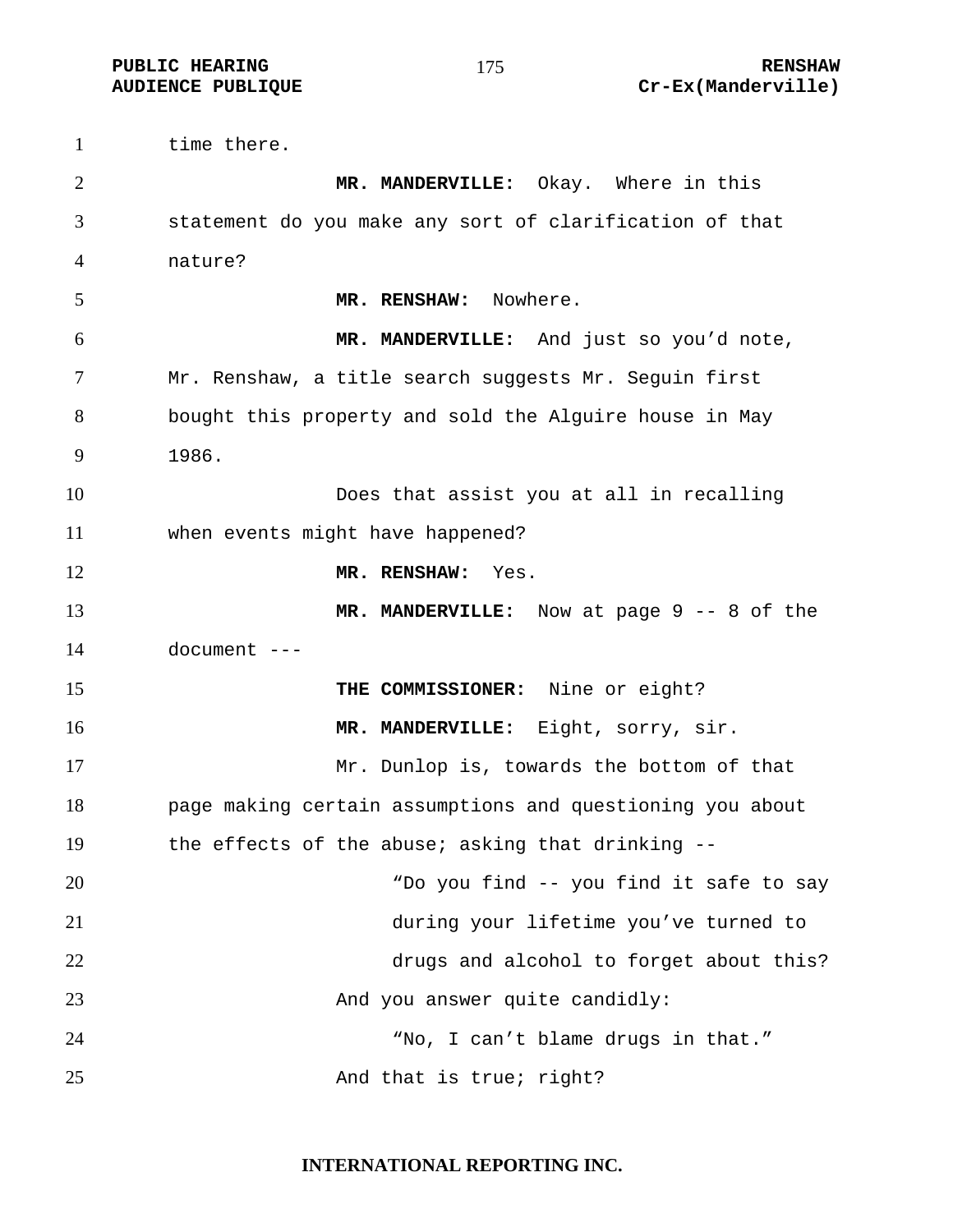**MR. RENSHAW:** Yes. **MR. MANDERVILLE:** Your drug use does not come about or your historical drug use does not come about as a consequence of your relationship with Mr. Seguin; correct? **MR. RENSHAW:** Correct. **MR. MANDERVILLE:** And similarly, going on to page 9 at the top, you state that you did drugs before you met Mr. Seguin and that you weren't much of a drinker; correct? **MR. RENSHAW:** Correct. **MR. MANDERVILLE:** And at page 7 of the statement Mr. Dunlop -- midway down the page -- wants to discuss with you how the abuse has effected your life and he's making some statements and assumptions there and I'm curious, this is the first time you're ever telling him about this; isn't it? **MR. RENSHAW:** Yes. 19 MR. MANDERVILLE: And my question is how could he possibly know some of the things he's saying at page 7?Is it the case that the interviewing tape was turned on and off at times? **MR. RENSHAW:** I wouldn't remember. **MR. MANDERVILLE:** Is it possible that you'd record for a bit, turn it off, discuss the issue, turn it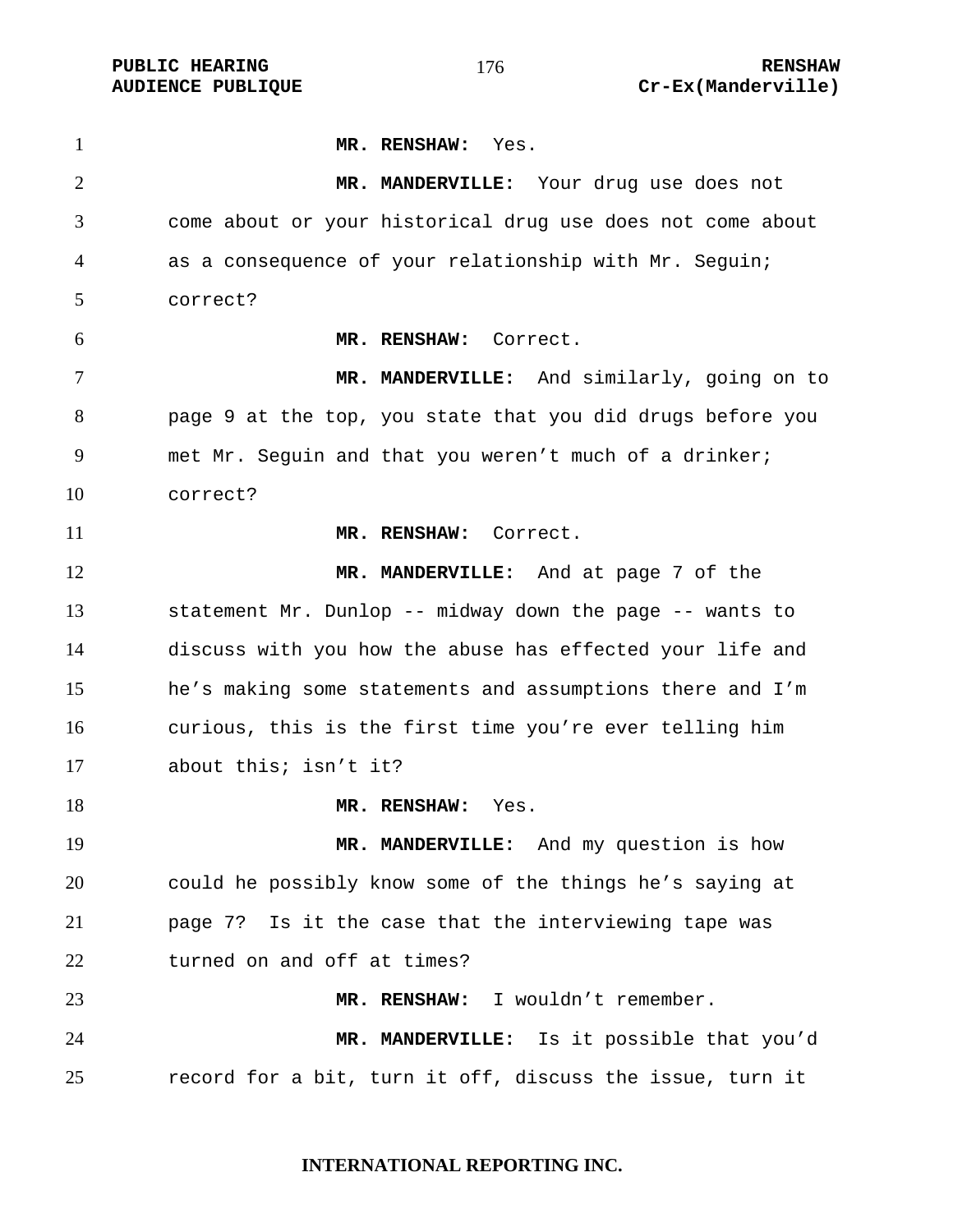back on again and record some more? **MR. RENSHAW:** Well, going from your friend being up here I don't really like the word "possible". **MR. MANDERVILLE:** Okay, maybe we'll have to get my friend up there some time. To the best of your recollection is it likely that you would talk --- 8 MR. RENSHAW: It could have happened that way. **MR. MANDERVILLE:** And certainly you don't recall it being just one continuous running tape? **MR. RENSHAW:** No, I don't. **MR. MANDERVILLE:** At page -**-- THE COMMISSIONER:** Do we still have the tapes? Does anybody have the tapes? **MR. RENSHAW:** I've been sitting here thinking of that myself. **MR. ENGELMANN:** Certainly the tapes that were done -- the audio tapes or video tapes from police forces we have and those from the OPP we typically have the -- the audio tape or the video tape and the transcript. I know with the Cornwall Police Service we were provided tapes and we transcribed. I'm not sure if we actually have the tape but I'll endeavour to find that out right away, sir.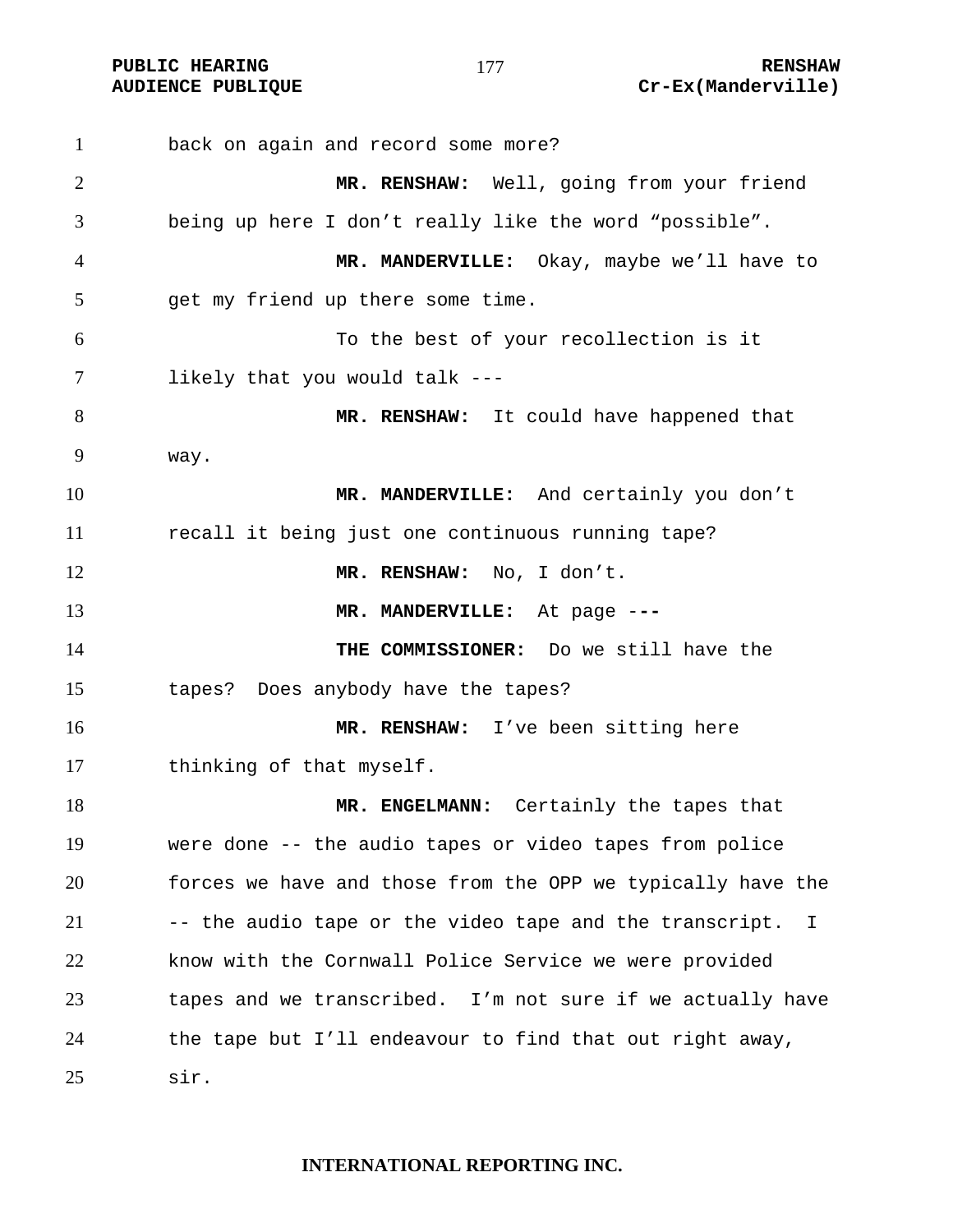PUBLIC HEARING **RENSHAW** 178 **RENSHAW** RENSHAW **RENSHAW RENSHAW RENSHAW RENSHAW Cr-Ex(Manderville)** Cr-Ex(Manderville)

| $\mathbf{1}$   | THE COMMISSIONER: Who typed this up? Who       |
|----------------|------------------------------------------------|
| $\overline{2}$ | typed this up, is it the OPP, CPS?             |
| 3              | MR. ENGELMANN: I'm not sure.                   |
| 4              | THE COMMISSIONER: There's OPP at the bottom    |
| 5              | of the disclosure.                             |
| 6              | MR. MANDERVILLE: I can only tell you who       |
| 7              | did not type it up.                            |
| 8              | THE COMMISSIONER: You.                         |
| 9              | MR. MANDERVILLE: Correct, nor my client.       |
| 10             | MR. ENGELMANN: The Inquiry certainly           |
| 11             | didn't.                                        |
| 12             | THE COMMISSIONER: No.                          |
| 13             | MR. MANDERVILLE: At page 14 of this            |
| 14             | transcription Mr. Dunlop asked you at the top: |
| 15             | "Do you feel a big part of your life is        |
| 16             | robbed?"                                       |
| 17             | And you answer:                                |
| 18             | "Age 21 to 30."                                |
| 19             | Do you see that?                               |
| 20             | MR. RENSHAW: Yes.                              |
| 21             | MR. MANDERVILLE: Now you were 21 in -- at      |
| 22             | the end of 1986; correct?                      |
| 23             | MR. RENSHAW: I was 21 I believe in late        |
| 24             | '85.                                           |
| 25             | MR. MANDERVILLE: Correct.                      |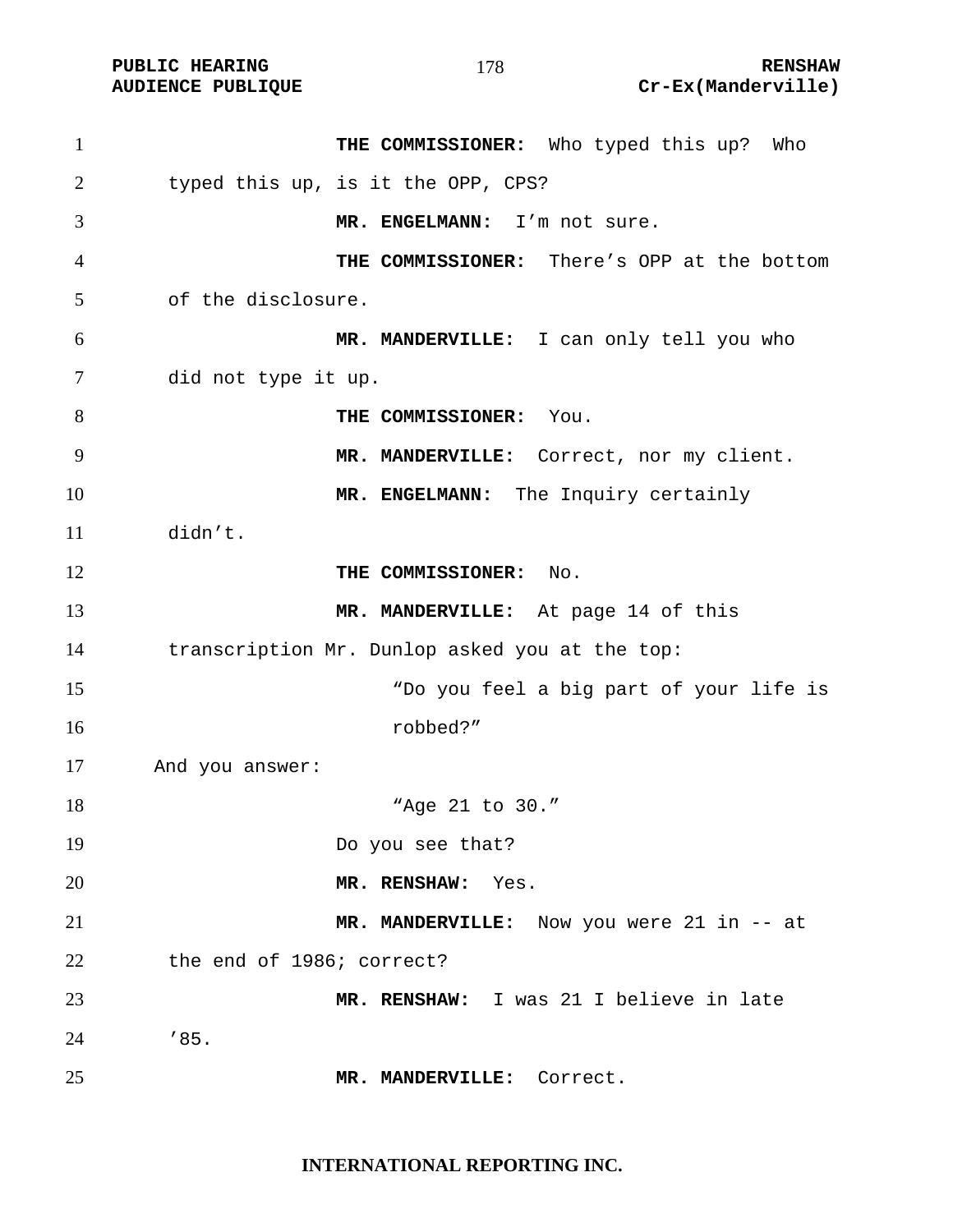December '85 -- no, December '85 you'd have turned 20. **THE COMMISSIONER:** You go from zero to --- **MR. MANDERVILLE:** We're betraying our sad state of affairs on arithmetic. Age -- you would have turned 21 at the end of 1986; is that right? **MR. RENSHAW:** That makes sense. **MR. MANDERVILLE:** And age 30 -- you would have turned 30 at the end of 1995; correct? **MR. RENSHAW:** I'm taking your word for that. 12 MR. MANDERVILLE: I guess my point, Mr. Renshaw, is, you telling Mr. Dunlop that you feel a part of your life has been robbed from age 21 to age 30 is consistent with what you had told him earlier in this statement that the first episode of abuse with Mr. Seguin happened in Summerstown after Mr. Seguin moved there; correct? **MR. RENSHAW:** No. **MR. MANDERVILLE:** Sorry, you're misunderstanding my question, I believe. I'm telling you that you saying here that the portion of your life that was robbed, being from age 21 to 30 is consistent with you telling Mr. Dunlop earlier in the statement that the first episode of sexual abuse with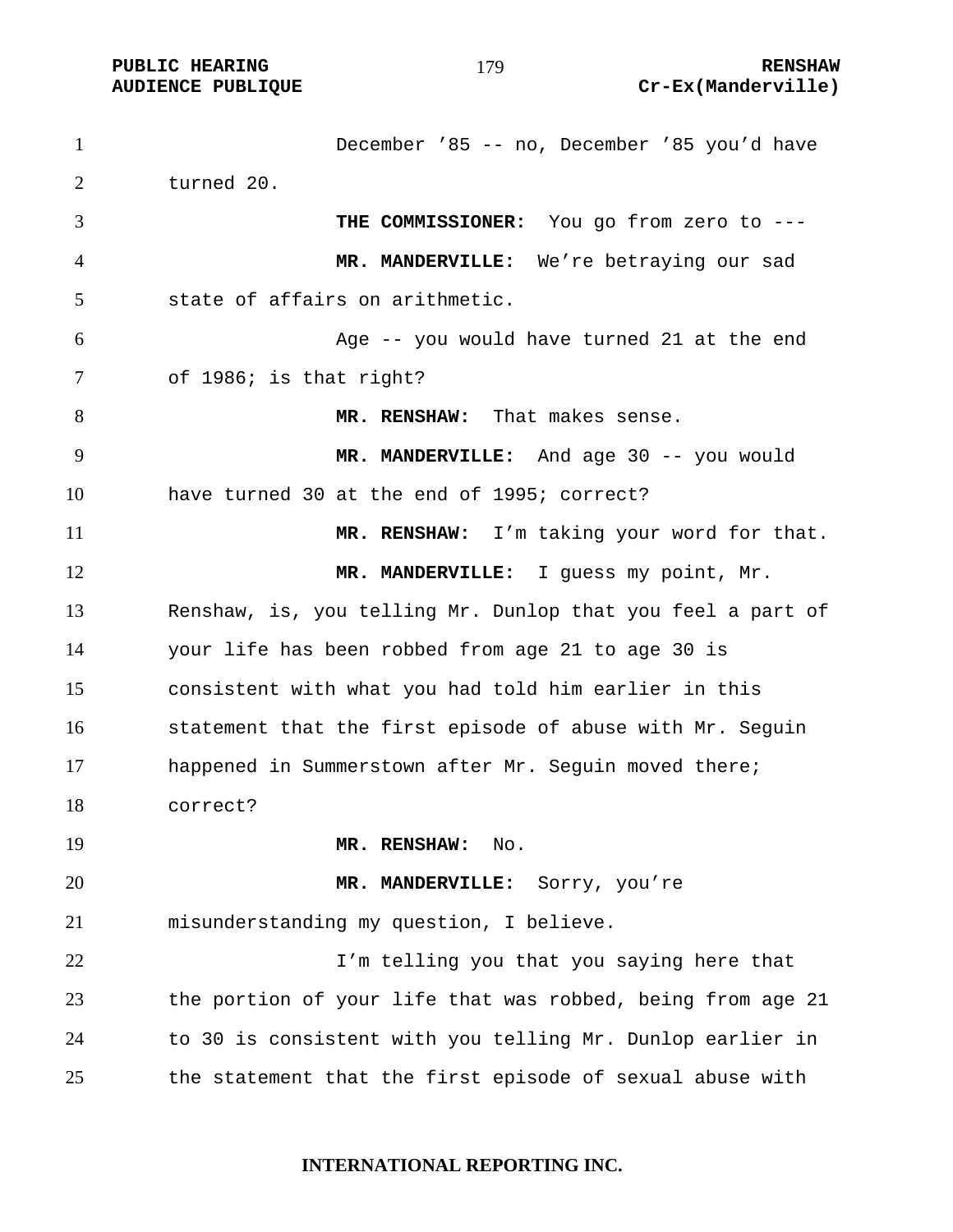Mr. Seguin happened after he had moved to Summerstown in 1986. I know you disagree with when the first episode of abuse occurred. I'm suggesting to you that what you're saying at page 14 here is consistent with what you had told him earlier about when you were first abused. **MR. RENSHAW:** Yes. **MR. MANDERVILLE:** I'd ask you, sir, to turn to Exhibit 543a which is the transcription of your February 1994 statement to the OPP. **THE COMMISSIONER:** Sorry, what exhibit? **MR. MANDERVILLE:** Five forty-three (a) 543a. It was marked a little earlier today, sir. **THE COMMISSIONER:** M'hm. **MR. MANDERVILLE:** Madam Clerk, it's Document 715280. Do you have that in front of you, Mr. Renshaw? **MR. RENSHAW:** Yes, I do. **MR. MANDERVILLE:** And that's when you were interviewed by Constable Genier and McDonell? **MR. RENSHAW:** Yes. **MR. MANDERVILLE:** And you've told us McDonell was known to you and perhaps more importantly, you were known to him; correct?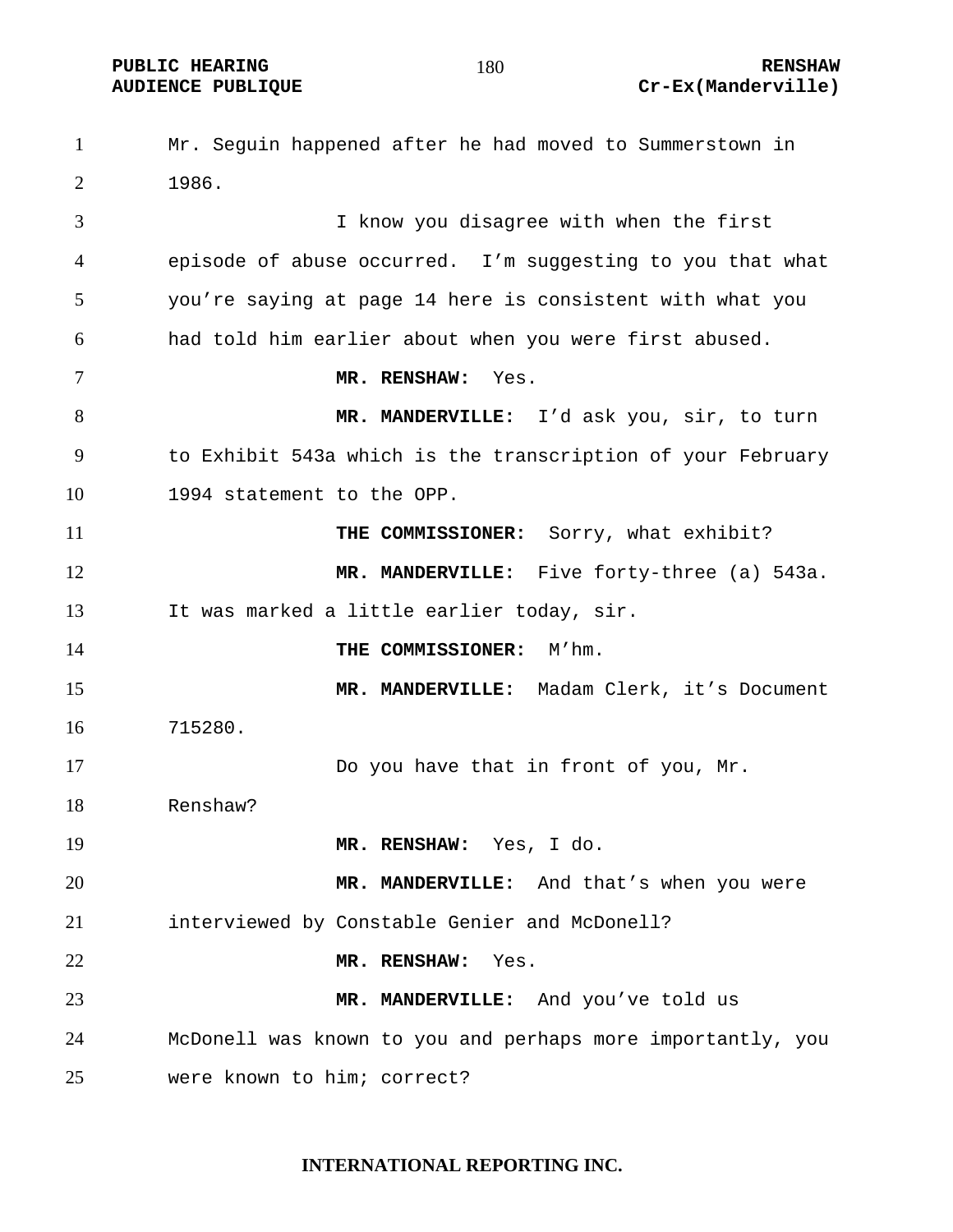**MR. RENSHAW:** Yes. **MR. MANDERVILLE:** And was this a sworn statement? **MR. RENSHAW:** I'm not sure of that. **MR. MANDERVILLE:** You can't recall if they had you swear --- **MR. RENSHAW:** I believe they were just writing in their scratch pads. **MR. MANDERVILLE:** You can't recall if they asked you to swear to the truth of what you were saying or not? 12 MR. RENSHAW: No. **MR. MANDERVILLE:** In any event, are we agreed that you have inaccurate information to the officers in this interview? **MR. RENSHAW:** Yes. **MR. MANDERVILLE:** And when you say at page 1 18 that "you couldn't ask for a better probation officer," speaking of Seguin, that was, in your mind, false; correct? **MR. RENSHAW:** Well, you see, they are the ones writing this, not me. **MR. MANDERVILLE:** They're writing what you're telling them; are they not? **MR. RENSHAW:** Well you would hope so. **MR. MANDERVILLE:** Well you're not sitting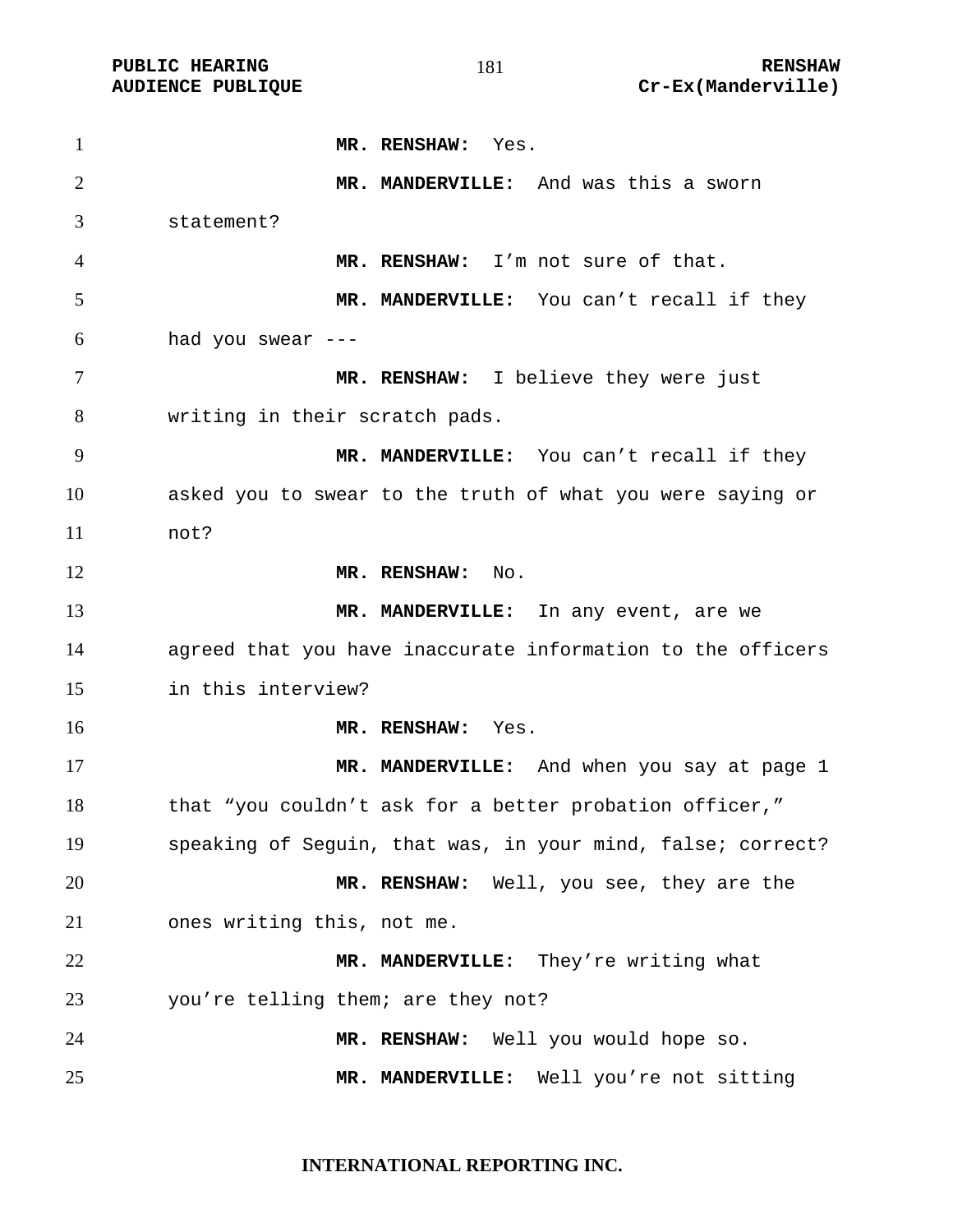**PUBLIC HEARING 182** 182 **RENSHAW** 

## **AUDIENCE PUBLIQUE Cr-Ex(Manderville)**

here today suggesting that they made this up, are you? **MR. RENSHAW:** I'm not suggesting anything. **MR. MANDERVILLE:** Don't you think it's quite likely that they wrote "I couldn't ask for a better probation officer, he was very understanding" because you told them that; correct? **MR. RENSHAW:** Chances are, yes. 8 MR. MANDERVILLE: Okay. And you were concerned about dealing with the police in general, weren't you? **MR. RENSHAW:** Yes. **MR. MANDERVILLE:** You didn't want any hassles? **MR. RENSHAW:** Yes. **MR. MANDERVILLE:** Now at the bottom of page 3 of that statement and the top of page 4 you state: 17 The set of the Millian when told me about a year later..." a year after you moved out 19 The metall my stuff out because he will be the metall my stuff out because he felt he was being investigated and didn't want me involved because I still 22 had stuff there." What did you keep at Ken Seguin's house after you moved out? **MR. RENSHAW:** Some pictures, stuff of no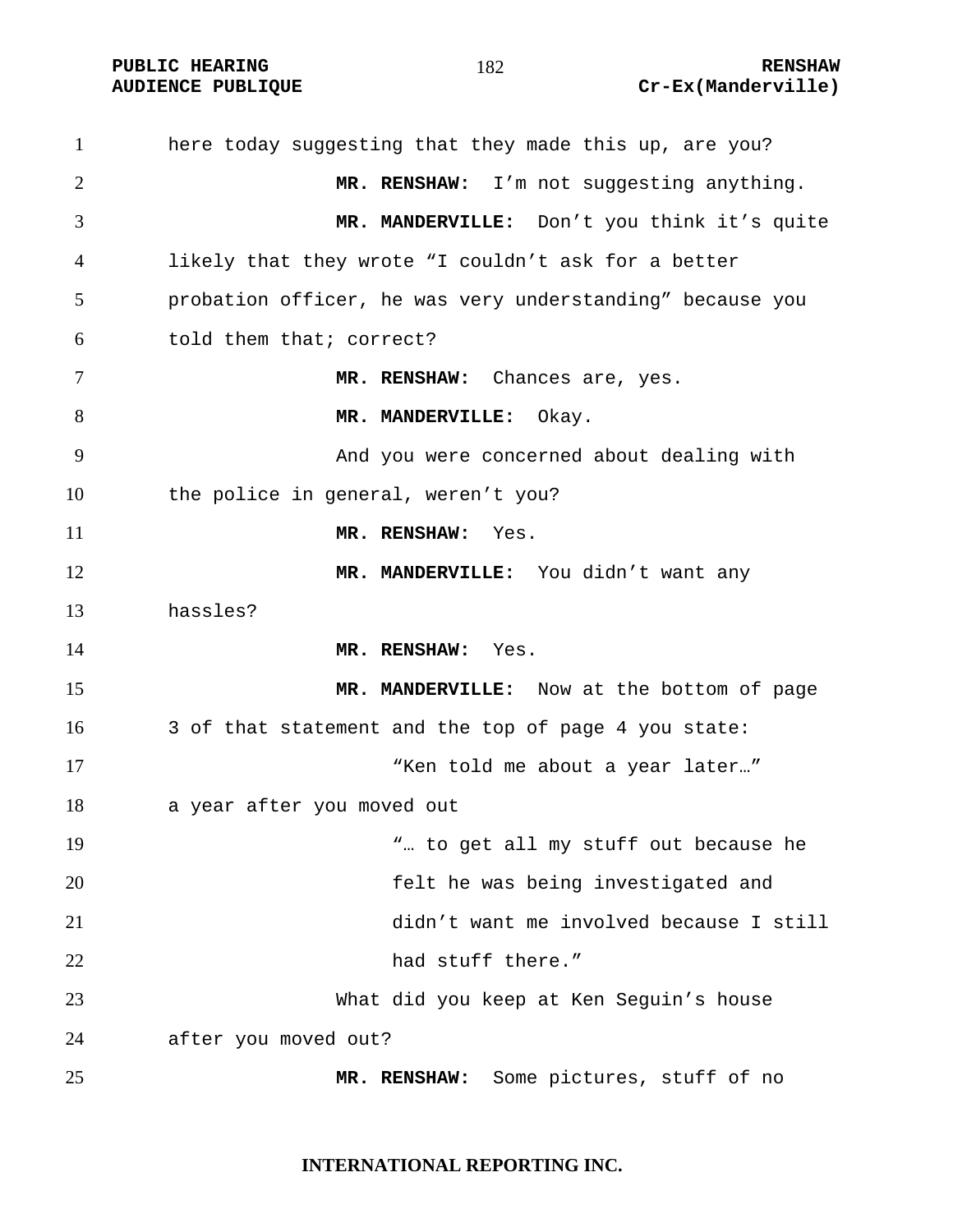great importance. **MR. MANDERVILLE:** Did you use his home for want of a better term, as a bit of a storage facility for yourself? **MR. RENSHAW:** Apparently. **MR. MANDERVILLE:** Mr. Seguin wanted you to move it out because he was concerned about some heat he was getting; correct? **MR. RENSHAW:** Yes. **MR. MANDERVILLE:** And he didn't want any of it to be connected to you; correct? **MR. RENSHAW:** I assume that was the gist of it, yes. **MR. MANDERVILLE:** And the end result of this statement, Mr. Renshaw, is that you didn't tell the OPP the truth about your relationship with Ken Seguin; right? **MR. RENSHAW:** Correct. **MR. MANDERVILLE:** I'd ask you sir to turn to Document 713227, which is Exhibit 553; it's your interview with the OPP in November 1997. **MR. RENSHAW:** I have it. **MR. MANDERVILLE:** And on this occasion, they came to Walkerton where you were living at the time; right? **MR. RENSHAW:** Correct. **MR. MANDERVILLE:** And you told Mr. Engelmann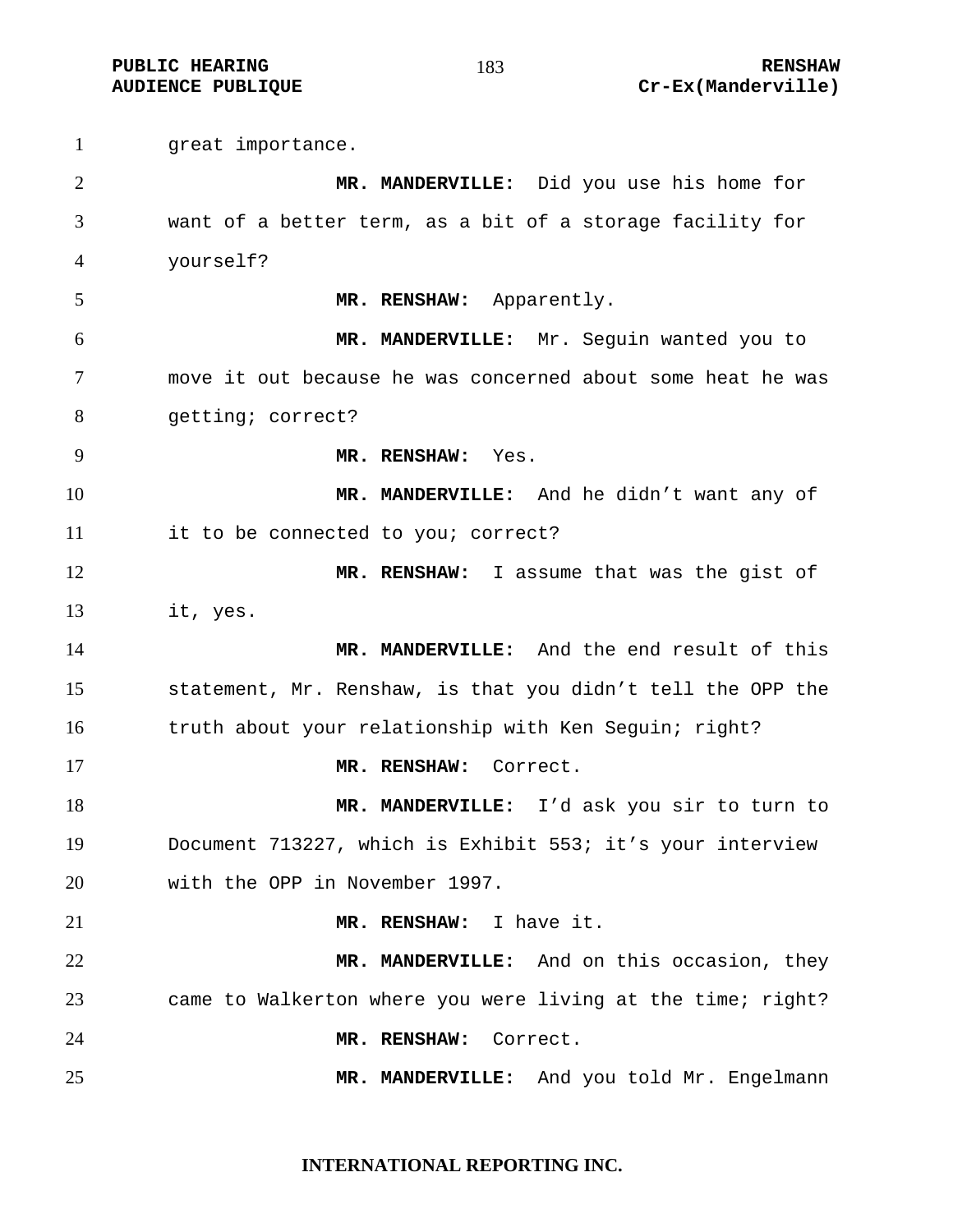## **AUDIENCE PUBLIQUE Cr-Ex(Manderville)**

during your examination in-chief that from the time you revealed your sexual abuse to Mr. Dunlop in January 1997, you didn't speak to him again concerning your abuse; correct? **MR. RENSHAW:** Could you repeat that please? **MR. MANDERVILLE:** You told Mr. Engelmann, Commission counsel, when he was examining you last week, that after you revealed your sexual abuse by Mr. Seguin to Mr. Dunlop in January of 1997 -- that statement we looked at a little earlier -- you didn't speak to Mr. Dunlop or anyone else about your abuse until this interview we're looking at in November 1997; correct? **MR. RENSHAW:** I couldn't be sure of that. **MR. MANDERVILLE:** Do you believe you told anyone else? **MR. RENSHAW:** Girlfriend or -- it's possible. **MR. MANDERVILLE:** And you'd agree with me, Mr. Renshaw, that the statement we looked at, that you gave to Mr. Dunlop in January 1997, you indicate that the sexual abuse started at age 20 or 21 and here you're indicating it happened on the first occasion of your probation when you were 17; correct? **MR. RENSHAW:** Correct. **MR. MANDERVILLE:** So some time between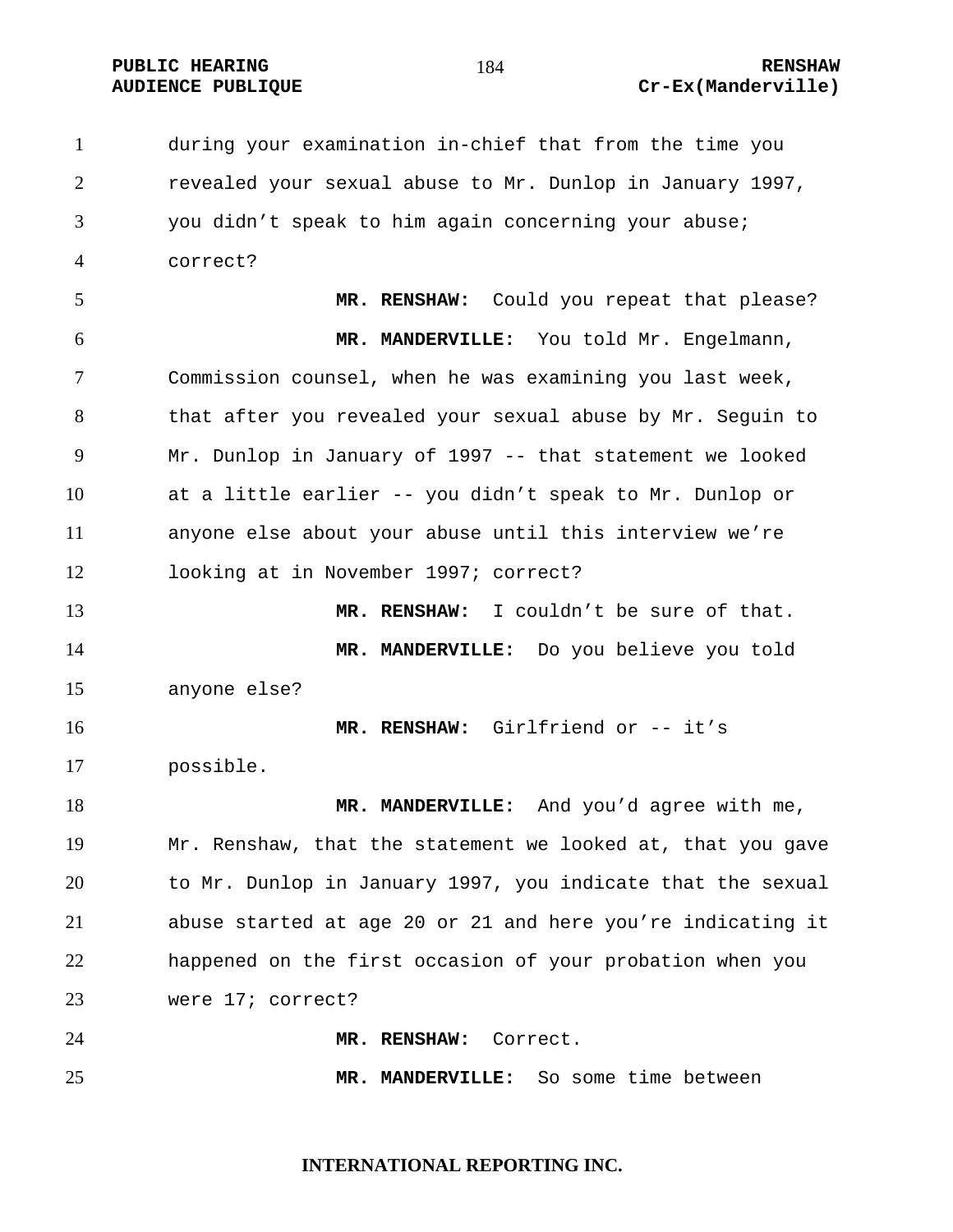**PUBLIC HEARING RENSHAW** 

## **AUDIENCE PUBLIQUE Cr-Ex(Manderville)**

January 1997 and November 1997, you came to the conclusion it must have happened earlier than you had told Mr. Dunlop. **MR. RENSHAW:** No. You're getting Summerstown, that whole idea again about Summerstown, first time at Summerstown. **MR. MANDERVILLE:** That's where my mistake is? **MR. RENSHAW:** I believe so. **MR. MANDERVILLE:** Okay. And when you told Mr. Dunlop that nothing happened the first time, in January 1997, between then and November 1997, you've come to the conclusion that something did happen the first time. **MR. RENSHAW:** Yes. **MR. MANDERVILLE:** Okay. Can you recall who you spoke to to assist you in reaching a different conclusion about when the abuse first started? **MR. RENSHAW:** No one. **MR. MANDERVILLE:** Do you believe you spoke to anyone about it? **MR. RENSHAW:** No, not in any detail. **MR. MANDERVILLE:** Now, Mr. Leroux, who we will hear from next week, speaks of a meeting in Toronto with himself and a lawyer and Mr. Dunlop and Mr. Bourgeois and several other individuals. And he says you were at this meeting in October-November of 1996 where various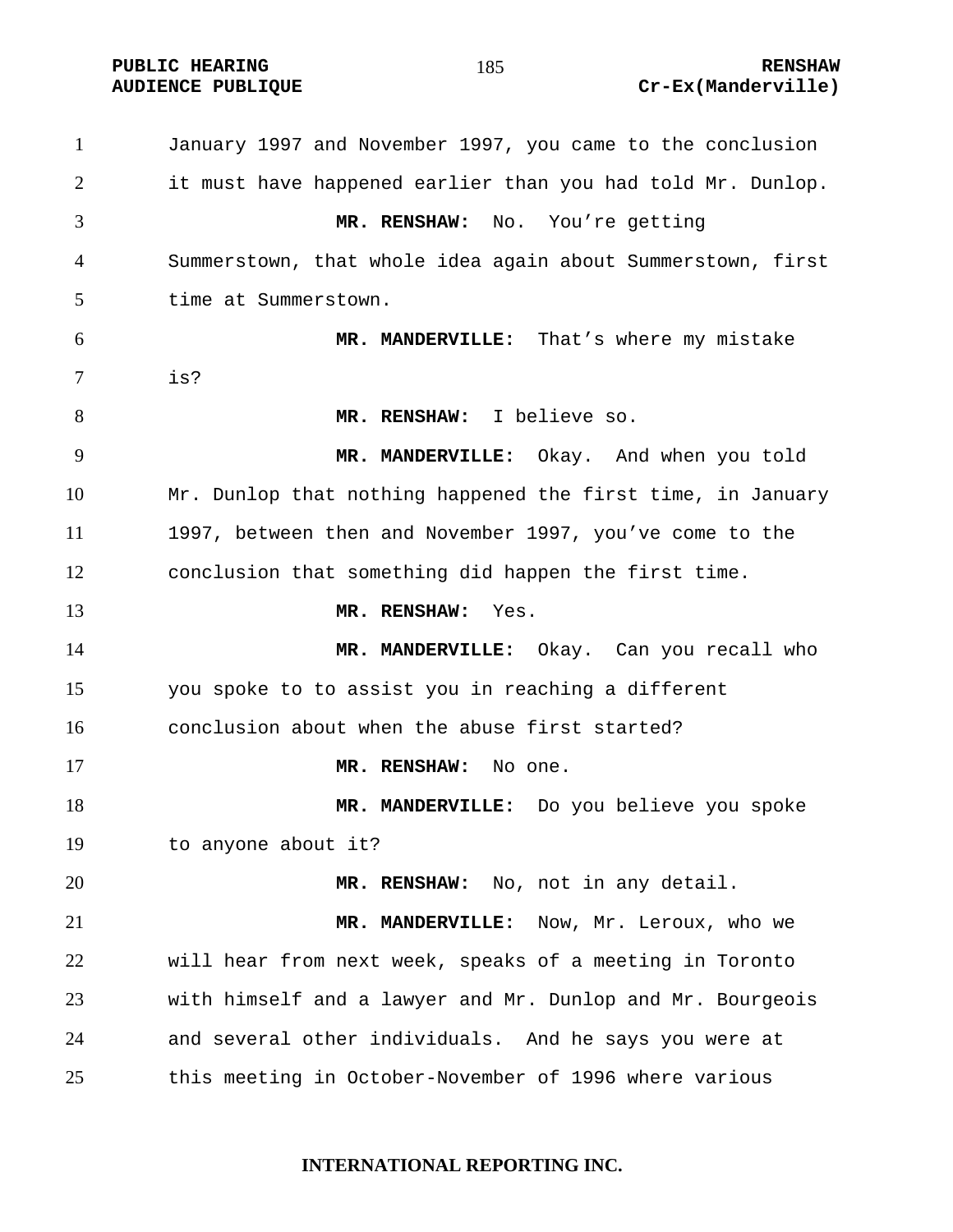**PUBLIC HEARING RENSHAW AUDIENCE PUBLIQUE Cr-Ex(Manderville)** 

allegations of sexual abuse were raised; do you recall that meeting? **MR. RENSHAW:** No, not really. **MR. MANDERVILLE:** Do you recall attending a meeting at a hotel in Toronto with other victims of sexual abuse to talk about how to proceed on them? **MR. RENSHAW:** It rings a bell, yes. **MR. MANDERVILLE:** Similarly, there was an indication there was a meeting at the Ramada here in Cornwall in April 1997; were you in attendance at that meeting? **MR. RENSHAW:** April of '97, no. **MR. MANDERVILLE:** Yes. **MR. RENSHAW:** No. **MR. MANDERVILLE:** No, you were not? **MR. RENSHAW:** No. **MR. MANDERVILLE:** And anyone who says you were there is mistaken? **MR. RENSHAW:** Unless I have split personality, I was on Vancouver Island. **MR. MANDERVILLE:** Okay. Now, still staying with that OPP statement you gave in November 1997, and at page 6, the OPP officers are asking you about who else socialized with Mr. Seguin --- **MR. RENSHAW:** What page?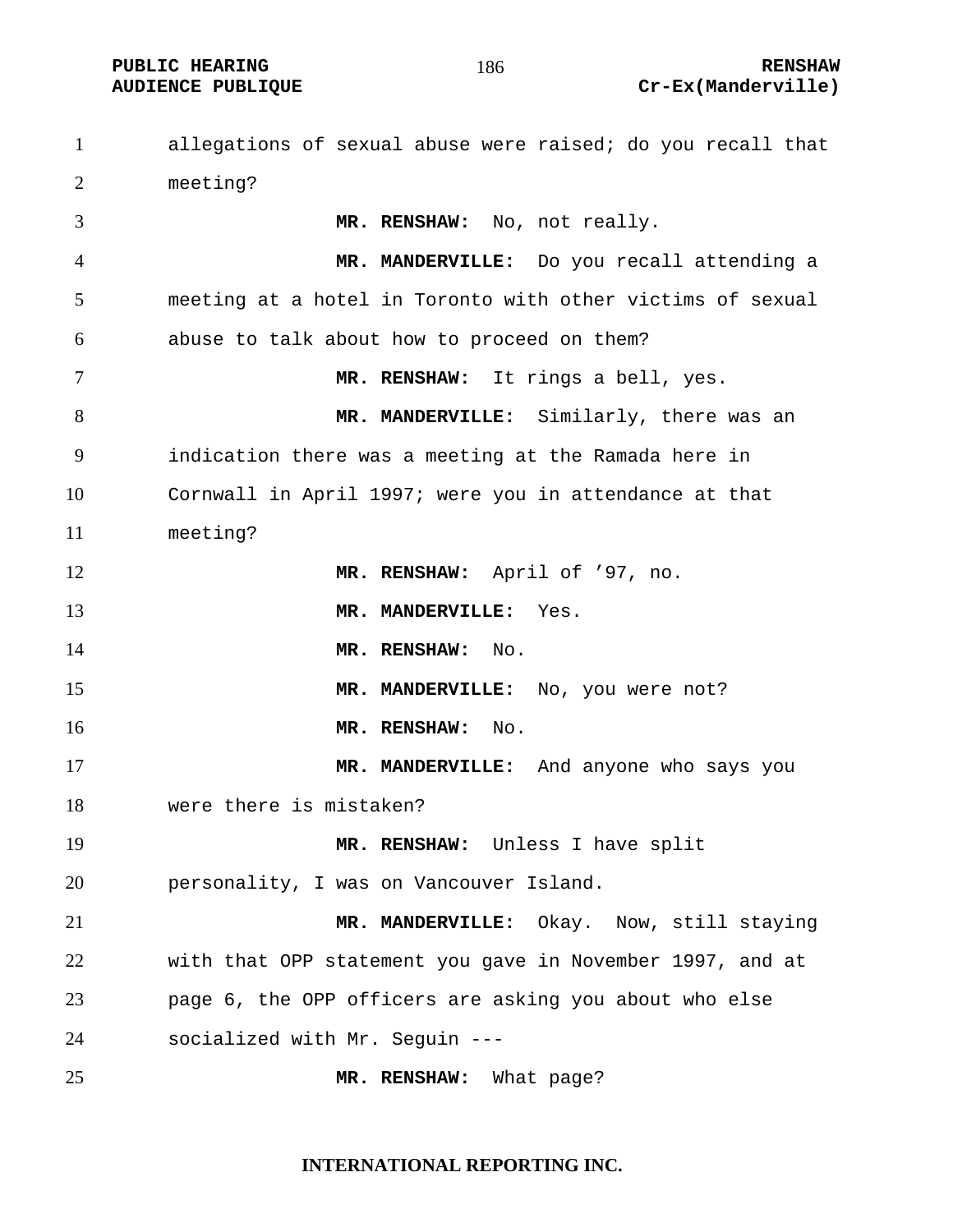1 MR. MANDERVILLE: Page 6. And you mention you feel that his two best friends may have been Charles MacDonald and Malcolm MacDonald. Then they ask you if there was anyone else who were friends or chummed with Mr. Seguin. And you name a few others including Mr. Leroux and  $6 \, C-8 \, ---$ **THE COMMISSIONER:** C-8. **MR. MANDERVILLE:** Sorry, I apologize, C-8. You make no mention at all when they ask you who else chummed with Ken Seguin of Stuart McDonald or Claude Shaver; do you? **MR. RENSHAW:** No. **MR. MANDERVILLE:** Nor any mention of the Bishop; do you? **MR. RENSHAW:** No. **MR. MANDERVILLE:** You make no mention at all about Mr. Shaver, Stuart McDonald, ever being at Ken's house; correct? **MR. RENSHAW:** To these cops? **MR. MANDERVILLE:** To the officers in this statement. **MR. RENSHAW:** I don't know, I am assuming I didn't because that's what you're getting to. **MR. MANDERVILLE:** Certainly, it's nowhere in the statement; is it?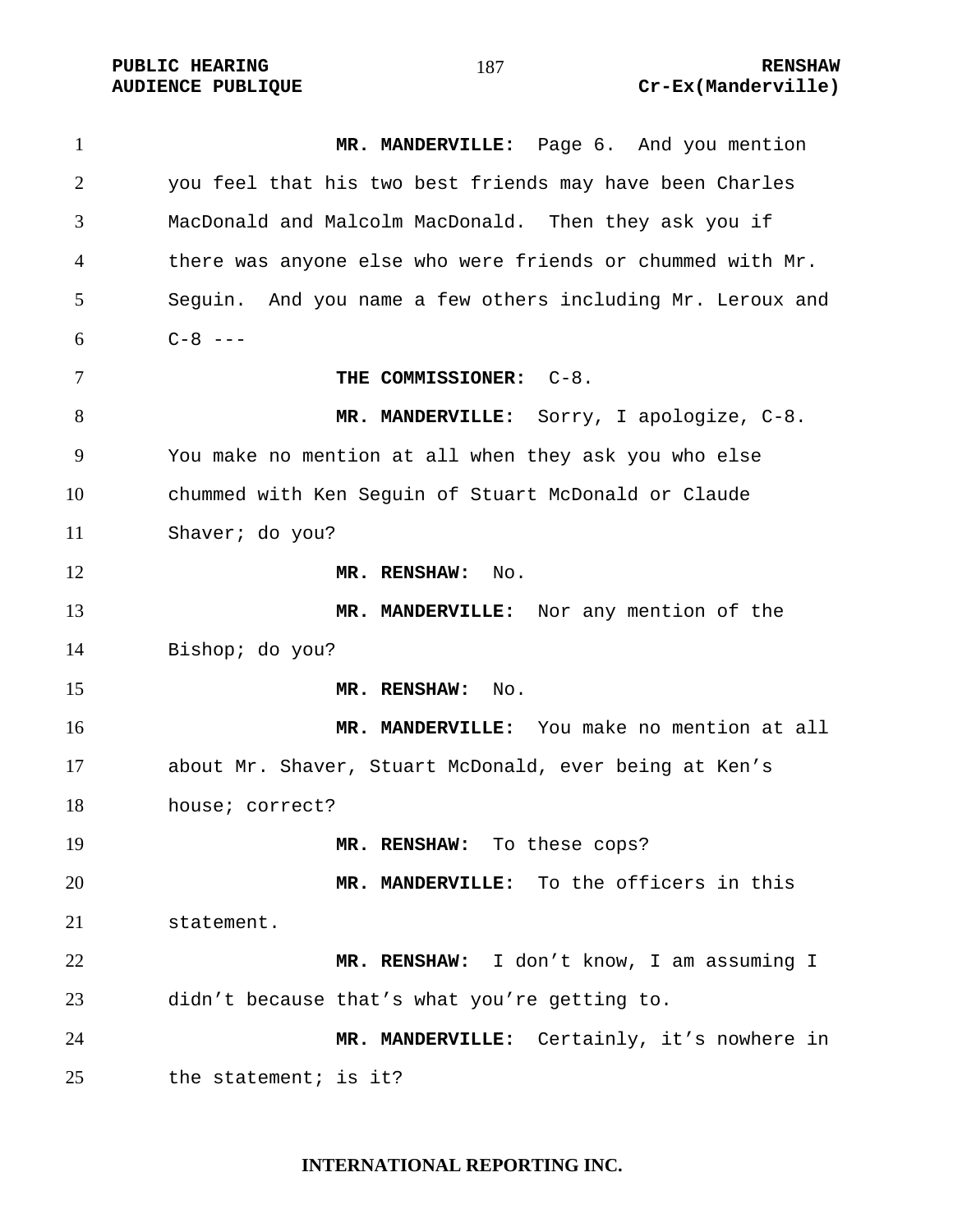**MR. RENSHAW:** Okay, I'm taking your word for 2 that. **MR. MANDERVILLE:** If you'd like to read it through, we can do that --- **MR. RENSHAW:** No. **MR. MANDERVILLE:** --- but I've read it through repeatedly and there is no reference at all --- **MR. RENSHAW:** Okay. **MR. MANDERVILLE:** Do you accept that? **MR. RENSHAW:** Yes. **MR. MANDERVILLE:** Any reason why you wouldn't have mentioned that to the OPP? **MR. RENSHAW:** I think I've explained before that I don't have much faith in either Project Truth. **MR. MANDERVILLE:** Well, in fact, you told us you had a -- in response to a question from the Commissioner, you had a general disdain for police officers; correct? **MR. RENSHAW:** That's not the way I'd put it. **MR. MANDERVILLE:** I believe that's the way you put it last week. **THE COMMISSIONER:** I don't know that we used the word "disdain". **MR. RENSHAW:** I have friends that are cops. So I don't -- obviously I don't hate all of them.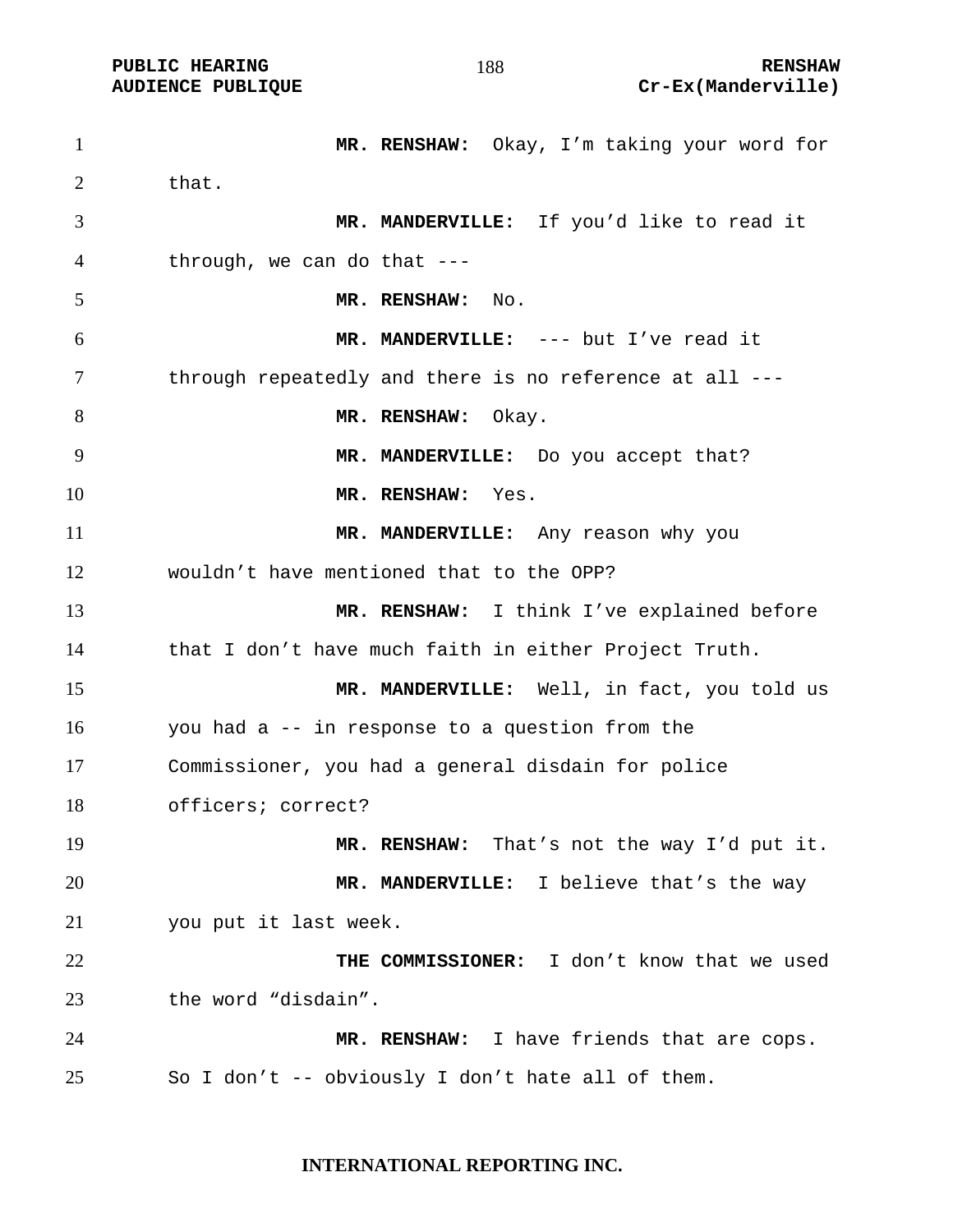**MR. MANDERVILLE:** Now from the time of your first attendance at Mr. Seguin's Summerstown home to the time of his death in November 1993, how many parties or get togethers or barbecues would you have been to at his home? **MR. RENSHAW:** Again, I'd be guessing. **MR. MANDERVILLE:** Hundreds? 7 MR. RENSHAW: Not that many; 50. **MR. MANDERVILLE:** More than 50? **MR. RENSHAW:** I don't know, they were 10 weekends; add them up. **MR. MANDERVILLE:** Fifty-two weekends a year? **MR. RENSHAW:** Well, I wouldn't say it was every weekend but yes, a good portion of it; more in the summer. **MR. MANDERVILLE:** And how many times would you have been at the Malcolm MacDonald's cottage on Stanley Island? **MR. RENSHAW:** Twenty (20) times. **MR. MANDERVILLE:** How many times would you have acted as -- and this is my term -- boat chauffeur? **MR. RENSHAW:** Six (6) to 12 times, I'm guessing. **MR. MANDERVILLE:** Are there any other cottages on that island? **MR. RENSHAW:** Yes.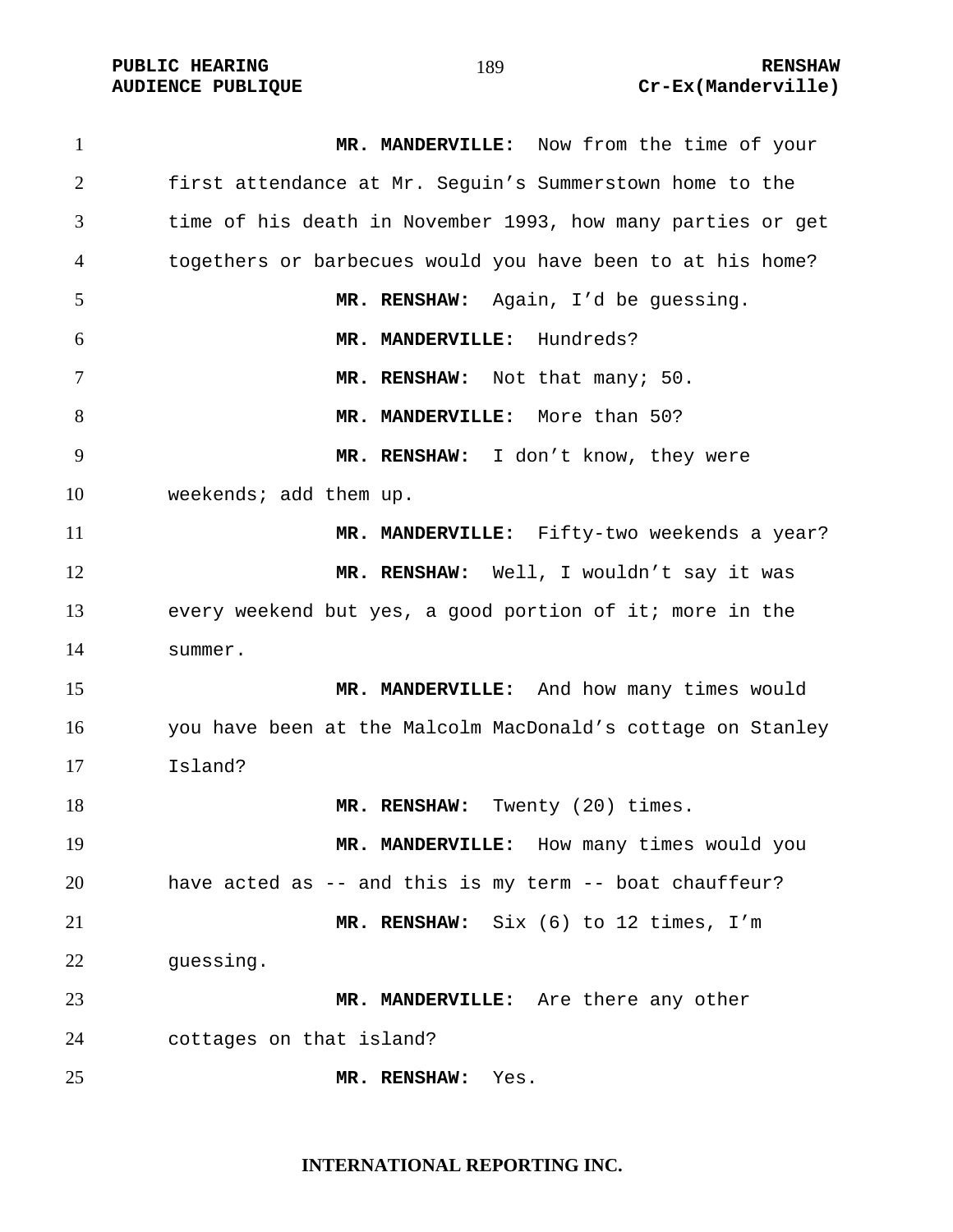PUBLIC HEARING **RENSHAW** 190 **RENSHAW** RENSHAW **RENSHAW RENSHAW RENSHAW RENSHAW Cr-Ex(Manderville)** Cr-Ex(Manderville)

| $\mathbf{1}$ | MR. MANDERVILLE: How many?                                  |
|--------------|-------------------------------------------------------------|
| 2            | MR. RENSHAW: Approximately eight.                           |
| 3            | MR. MANDERVILLE: Do you know or did you                     |
| 4            | know any of the other cottage owners on that island?        |
| 5            | MR. RENSHAW:<br>No.                                         |
| 6            | MR. MANDERVILLE: Now, Mr. Renshaw, I'd ask                  |
| 7            | you to turn to Exhibit 552 which is Document 721881, that's |
| 8            | the affidavit that you swore in support of Mr. Dunlop's     |
| 9            | lawsuit.                                                    |
| 10           | MR. RENSHAW: I have it.                                     |
| 11           | MR. MANDERVILLE: If you could turn to the                   |
| 12           | page where you've signed it; it appears that you swore it   |
| 13           | on January 30, 1997; correct?                               |
| 14           | MR. RENSHAW: Yes.                                           |
| 15           | MR. MANDERVILLE: Did you read the affidavit                 |
| 16           | before you signed it?                                       |
| 17           | MR. RENSHAW: Chances are no; I glanced                      |
| 18           | through it.                                                 |
| 19           | MR. MANDERVILLE: Okay. For example,                         |
| 20           | paragraph one has an inaccuracy, it says you're 30 years    |
| 21           | old and of course, by the time you swore it, you'd have     |
| 22           | turned 31; right?                                           |
| 23           | MR. RENSHAW:<br>Yes.                                        |
| 24           | MR. MANDERVILLE: You see what we lawyers                    |
| 25           | call a title of proceeding or the style of cause.<br>Do you |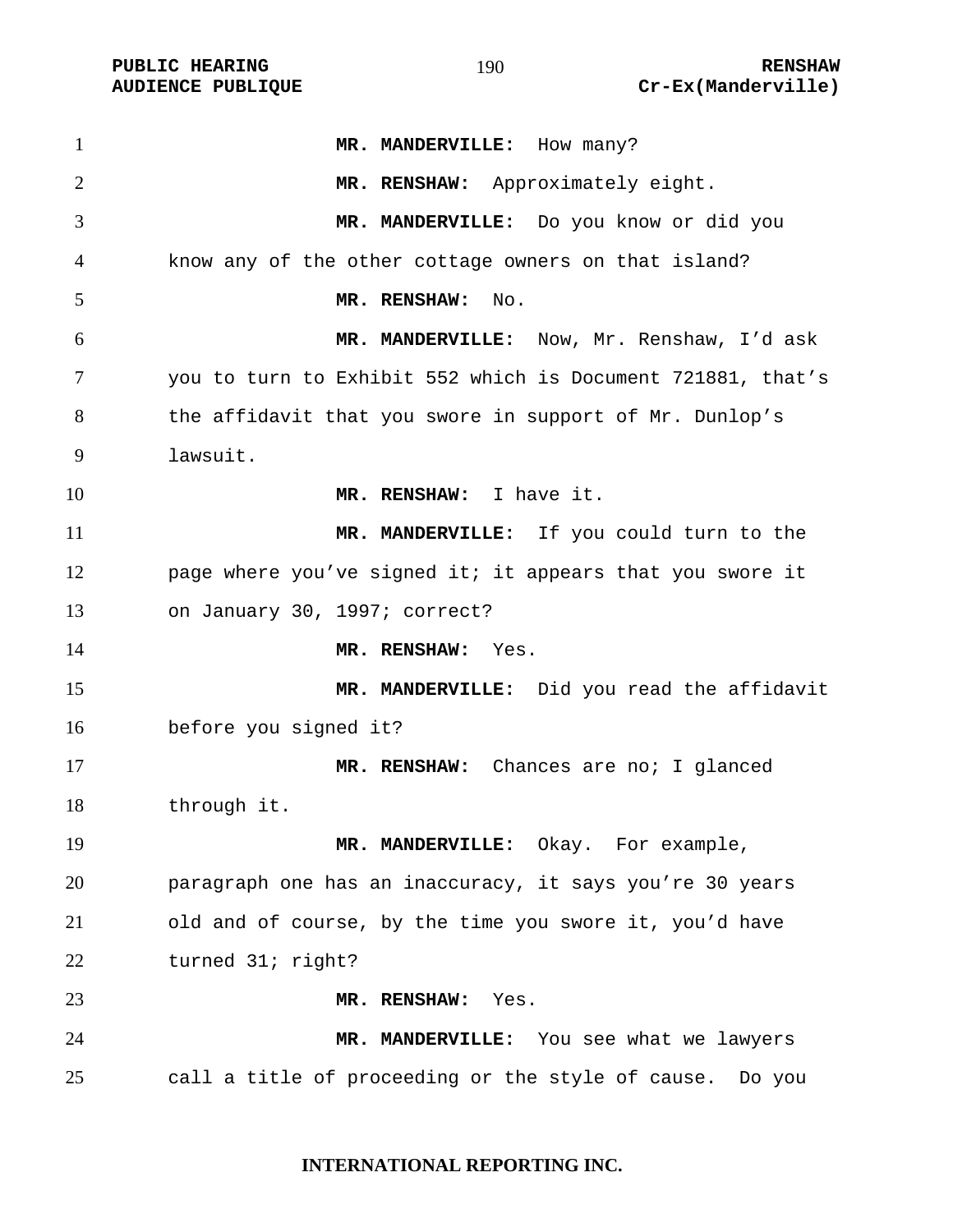**PUBLIC HEARING 191** 191 **RENSHAW AUDIENCE PUBLIQUE Cr-Ex(Manderville)** 

1 know what that is? **MR. RENSHAW:** No, I don't see what you're getting at. **MR. MANDERVILLE:** You see that in front on you, yes? **MR. RENSHAW:** Yes. **MR. MANDERVILLE:** And you know it's an affidavit pertaining to a lawsuit between Perry McDonald and the Cornwall -- Perry Dunlop and Cornwall police and several officers and the diocese. Do you see that? **MR. RENSHAW:** Yes. **MR. MANDERVILLE:** At the time you swore this affidavit, you knew it was in connection with this lawsuit? **MR. RENSHAW:** I don't believe so. **MR. MANDERVILLE:** What did you believe was 16 the purpose of you signing an affidavit? **MR. RENSHAW:** I don't know the reason. **MR. MANDERVILLE:** No idea what the reason was? **MR. RENSHAW:** No. **MR. MANDERVILLE:** Why would you sign it? **MR. RENSHAW:** It's an affidavit. They asked me the questions, they put it into an affidavit asking me to sign it. **MR. MANDERVILLE:** And you didn't know why?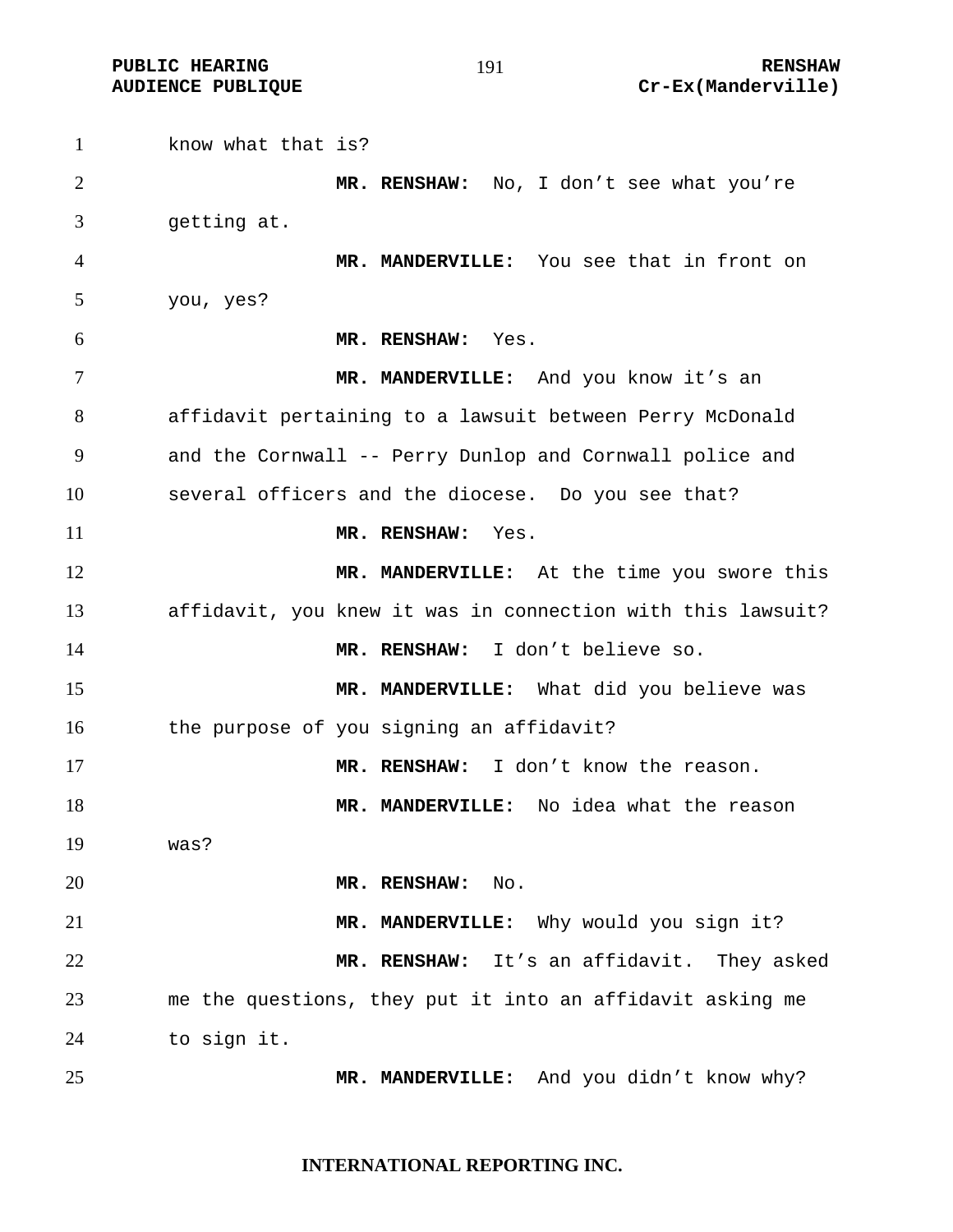| $\mathbf{1}$   | MR. RENSHAW: No.                                            |
|----------------|-------------------------------------------------------------|
| $\overline{2}$ | MR. MANDERVILLE: And you didn't ask?                        |
| 3              | MR. RENSHAW: Apparently not, no.                            |
| 4              | MR. MANDERVILLE: We heard from your                         |
| 5              | brother, Robert, that he was advised by Mr. Dunlop, when he |
| 6              | met with Mr. Dunlop, that Mr. Dunlop was conducting a       |
| 7              | police investigation. Did Mr. Dunlop advise you he was      |
| 8              | conducting a police investigation?                          |
| 9              | MR. RENSHAW: He wasn't a cop at the time.                   |
| 10             | MR. MANDERVILLE: Well, in fact, sir, he                     |
| 11             | was. He was an officer---                                   |
| 12             | MR. RENSHAW: Not an active cop.                             |
| 13             | MR. MANDERVILLE: He was on disability, yes.                 |
| 14             | MR. RENSHAW: If that's what you call it.                    |
| 15             | MR. MANDERVILLE: And in this affidavit, you                 |
| 16             | would agree with me, you make no allegation whatever of     |
| 17             | being sexually abused by anyone, do you?                    |
| 18             | MR. RENSHAW: I don't know. I'm not going                    |
| 19             | to sit here and read it.                                    |
| 20             | MR. MANDERVILLE: Have you ever read this                    |
| 21             | affidavit?                                                  |
| 22             | MR. RENSHAW: I'm sure I have.                               |
| 23             | MR. MANDERVILLE: The closest you've come,                   |
| 24             | sir, is at paragraph 42, you state:                         |
| 25             | The reason I quit living at Ken                             |

## **INTERNATIONAL REPORTING INC.**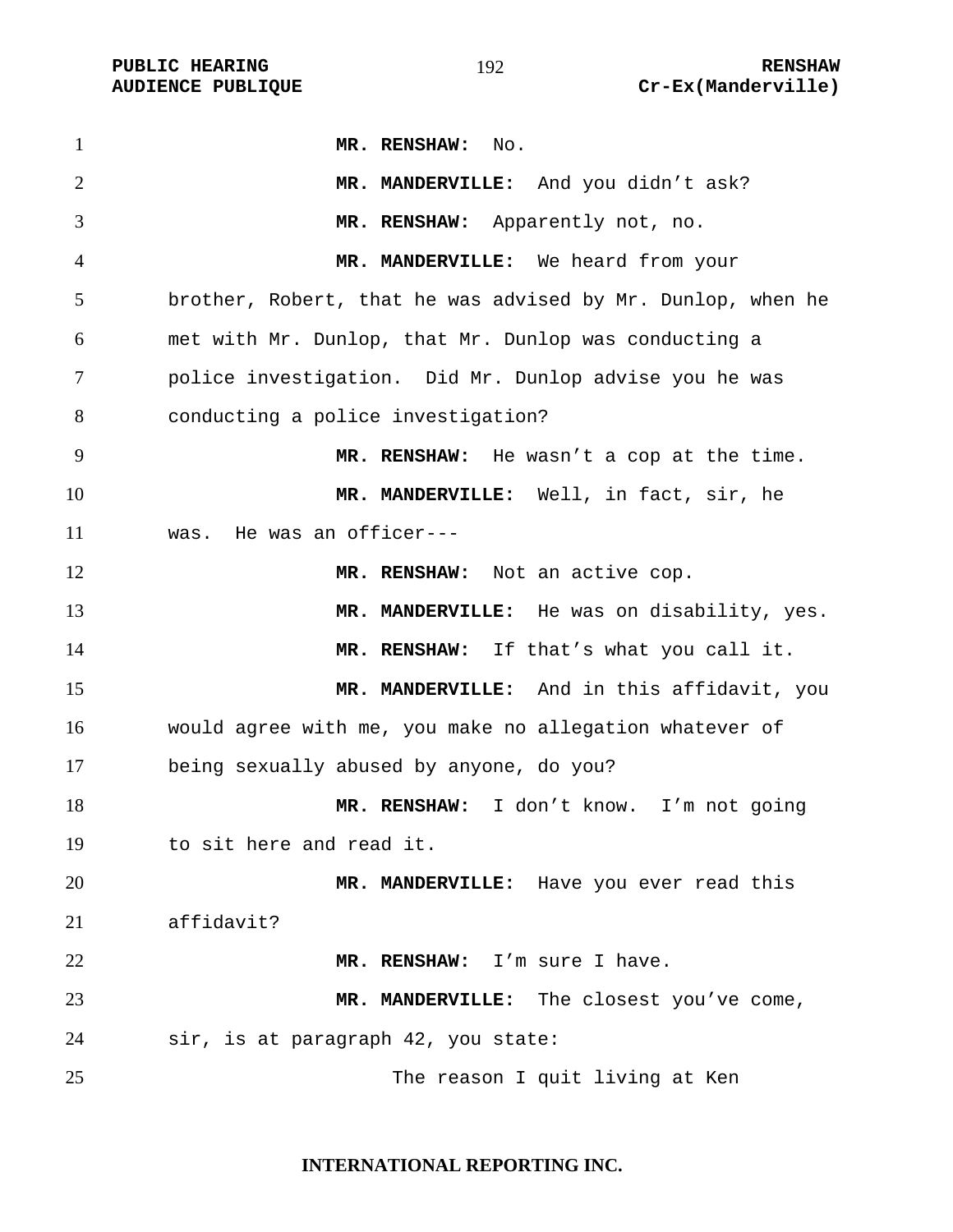| $\mathbf{1}$   | Seguin's home was the fact that he                          |
|----------------|-------------------------------------------------------------|
| $\overline{2}$ | was coming on to me sexually. I felt                        |
| 3              | pressure from my friends and co-                            |
| 4              | workers who were constantly saying,                         |
| 5              | what are you doing living with that                         |
| 6              | queer? Are you one?"                                        |
| 7              | You make no allegation whatever of sexual                   |
| 8              | abuse, Mr. Renshaw. Why would that be?                      |
| 9              | MR. RENSHAW: This here is actually dated                    |
| 10             | before Perry's -- the last statement I gave Perry.          |
| 11             | MR. MANDERVILLE: It's actually three days                   |
| 12             | after you gave him that statement?                          |
| 13             | MR. RENSHAW: Then I can't explain that.                     |
| 14             | Obviously, the rough copy of this was made out before       |
| 15             | Perry's statement, then this would have been typed and then |
| 16             | they asked me to sign it.                                   |
| 17             | MR. MANDERVILLE: Well, did you have it in                   |
| 18             | your mind that a reason you were swearing this affidavit    |
| 19             | was to advance your complaints of sexual abuse?             |
| 20             | I had no idea what it was for.<br>MR. RENSHAW:              |
| 21             | MR. MANDERVILLE: Now, if I understood your                  |
| 22             | evidence in-chief correctly, Mr. Dunlop came to see you and |
| 23             | knocked on your door because you didn't have a phone and at |
| 24             | the time you had no idea why he had come to see you;        |
| 25             | correct?                                                    |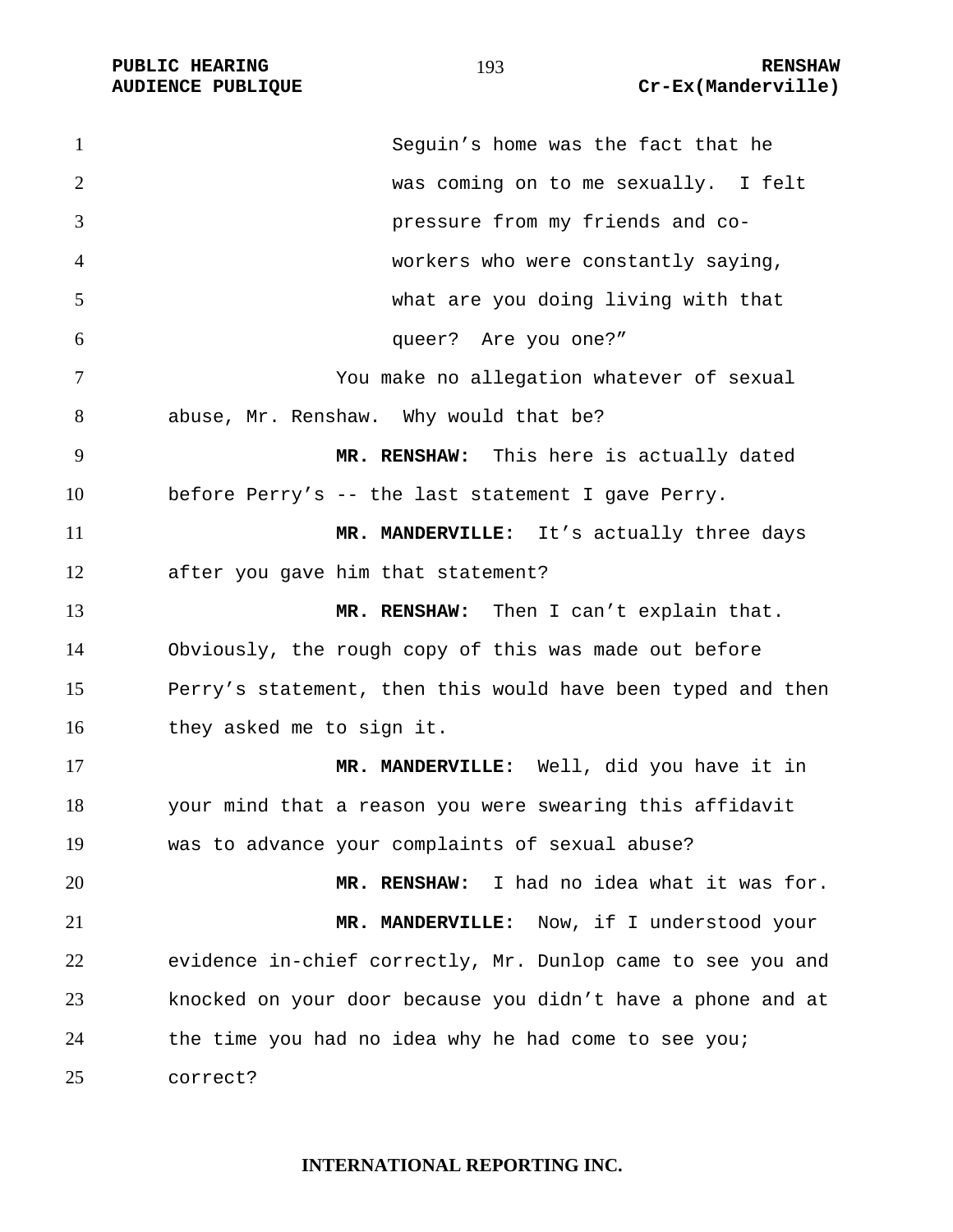**MR. RENSHAW:** No, I would have when he came to my door because of all the stuff that's in the paper and  $3 \quad - -$ **MR. MANDERVILLE:** So as soon as he knocked on the door and you answered and he identified himself, you had an inkling about why he was there? **MR. RENSHAW:** I must have. 8 MR. MANDERVILLE: Well, do you recall? **MR. RENSHAW:** Otherwise I wouldn't have let him in. **MR. MANDERVILLE:** Do you recall? 12 MR. RENSHAW: No. **MR. MANDERVILLE:** And the first time you meet with him, you've told us he shows you a number of photographs? **MR. RENSHAW:** I believe we've been through that before. I wasn't sure if it was the first time or the second time. **MR. MANDERVILLE:** And a number of the photographs that we've seen are of police officers and priests; correct? **MR. RENSHAW:** A number of them, yes. **MR. MANDERVILLE:** This is at a time when Mr. Dunlop is suing police officers and the diocese for some \$80 million; right?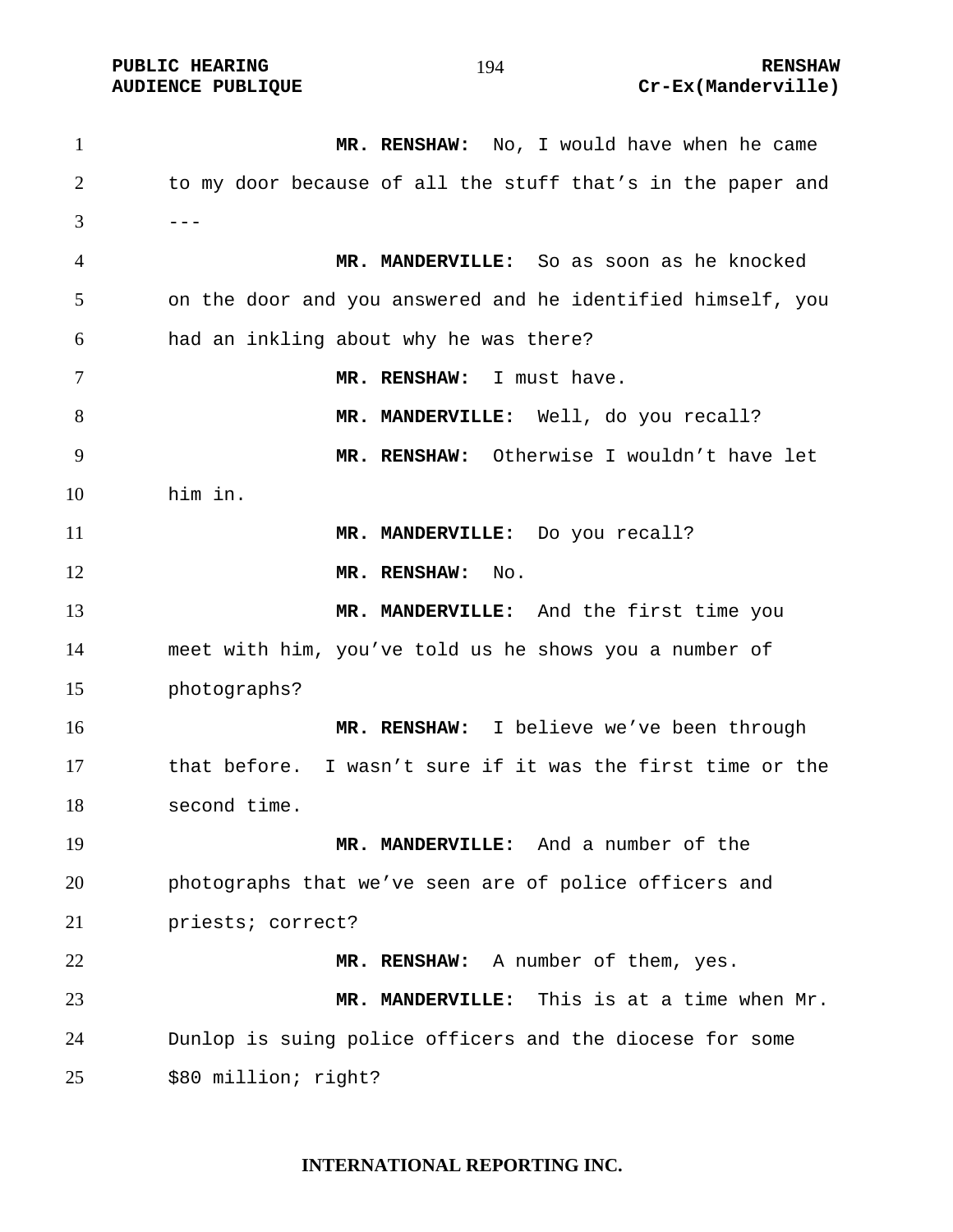**MR. RENSHAW:** I had no idea at the time. As a matter of fact, you're the one telling me now that it's \$80 million. **MR. MANDERVILLE:** When do you believe you first learned of Mr. Dunlop's lawsuit? **MR. RENSHAW:** I believe it was in the paper or shortly -- around the time I left Ontario, I believe. **MR. MANDERVILLE:** Before or after you swore the affidavit in support of it? **MR. RENSHAW:** All I knew about Charles Bourgeois was that he was the lawyer Dunlop was using to go after your client. **MR. MANDERVILLE:** You knew that? **MR. RENSHAW:** Yes. 15 MR. MANDERVILLE: So you knew that Mr. Dunlop was going after my client, as you've said? **MR. RENSHAW:** Yes. **MR. MANDERVILLE:** And it's only after you know that that you reveal to him your allegations of abuse; correct? **MR. RENSHAW:** I don't know when it happened; what came first. **MR. MANDERVILLE:** Did you meet with Mr. Bourgeois at the time you gave your initial statement in November '96? Was he in attendance?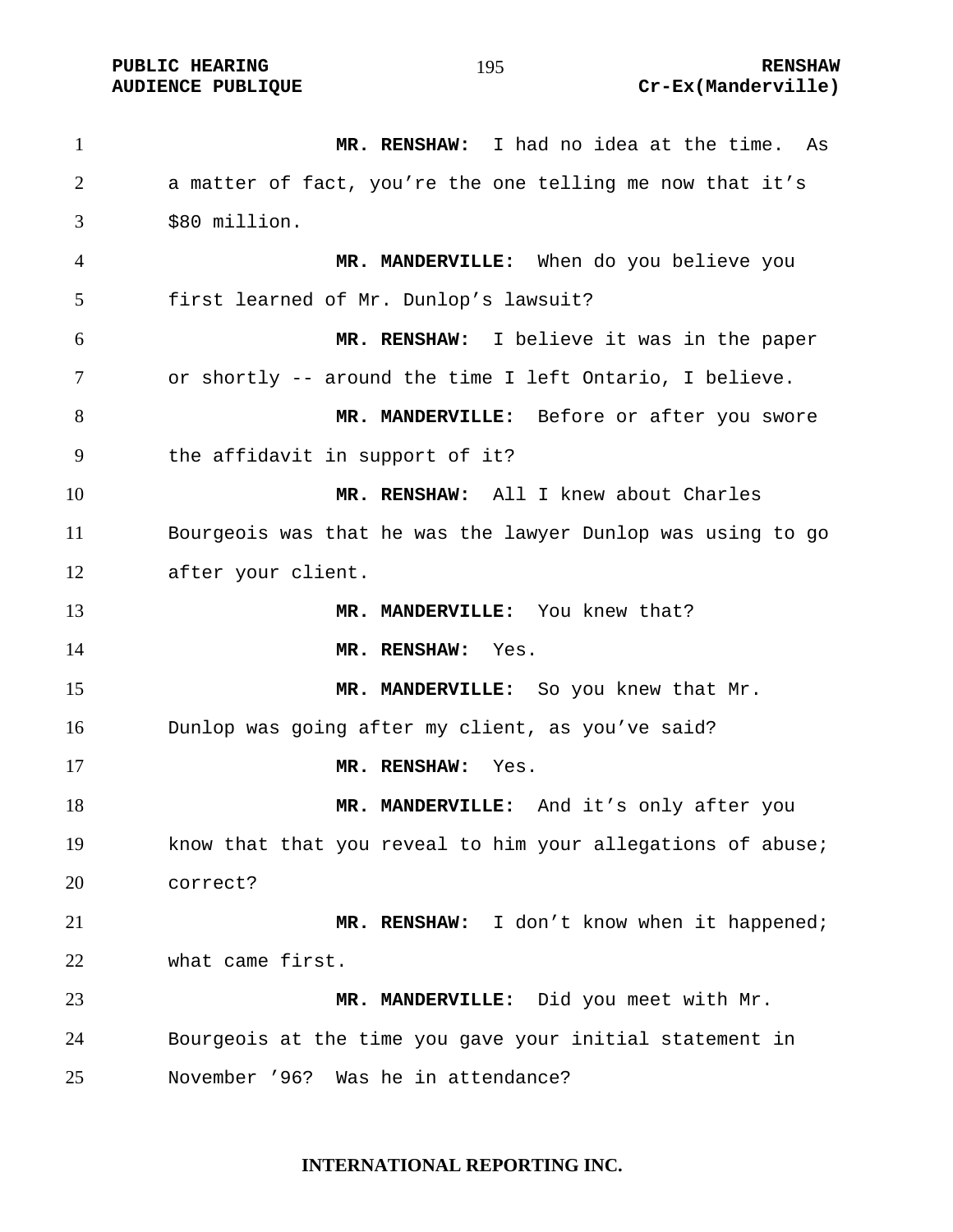**PUBLIC HEARING 196** 196

**MR. RENSHAW:** No. **MR. MANDERVILLE:** Was Mr. Bourgeois in attendance when another version of that statement was generated in December '96? **MR. RENSHAW:** None of those statements, I believe. **MR. MANDERVILLE:** You've told us you believe you met with him four times? **MR. RENSHAW:** Yes. **MR. MANDERVILLE:** When do you believe those meetings took place? Obviously one, to help you, one was when you swore your affidavit because Mr. Bourgeois witnessed your signature, or appears to have done so? **MR. RENSHAW:** Yes. **MR. MANDERVILLE:** Had you met with him before then? **MR. RENSHAW:** Yes. **MR. MANDERVILLE:** And you gave your statement with your allegations of abuse to Mr. Dunlop three days before you swore your affidavit, and your statement to Mr. Dunlop was here in Cornwall. The interview was conducted in McConnell Medical Centre; correct? **MR. RENSHAW:** Yes. **MR. MANDERVILLE:** So do you believe you met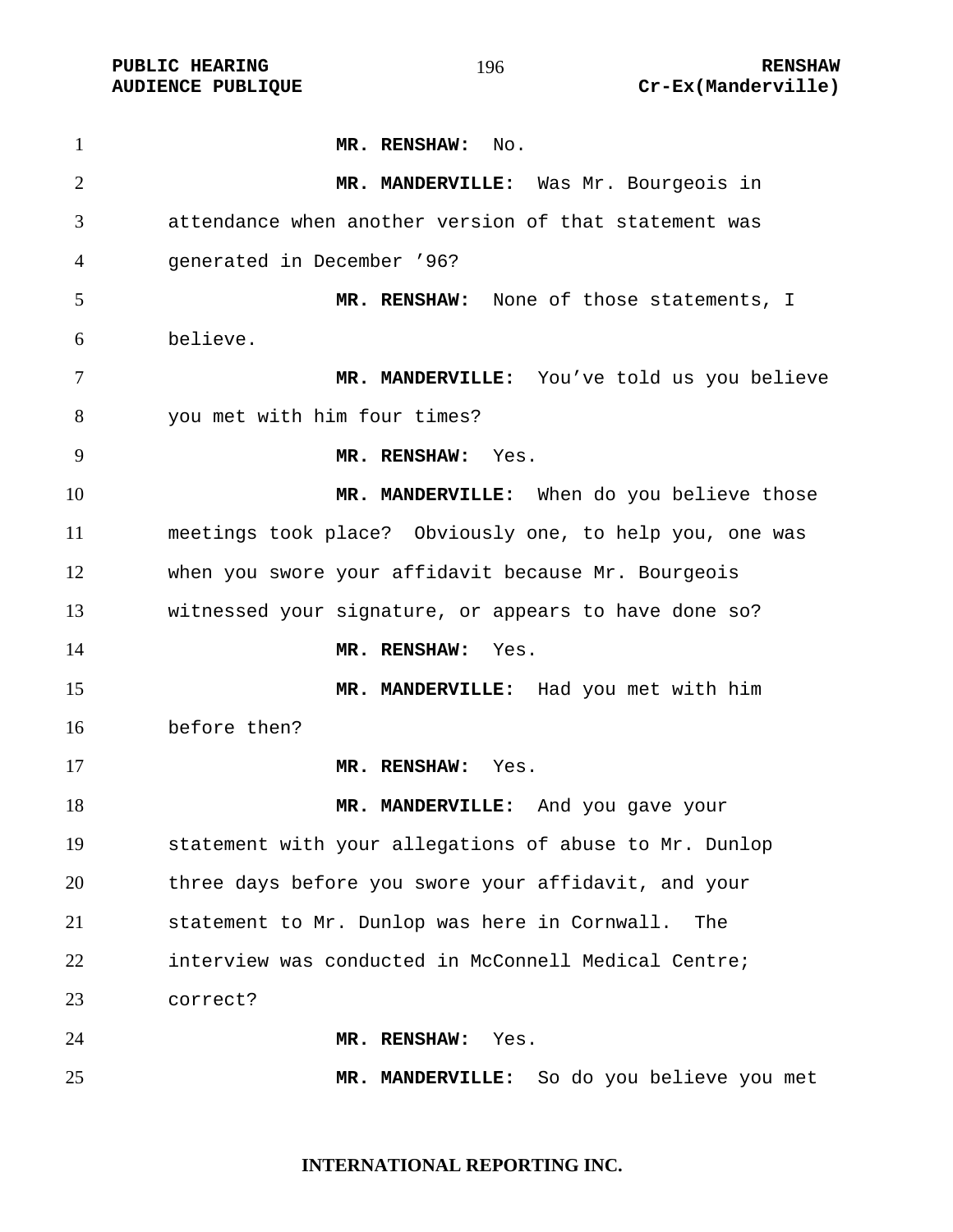**PUBLIC HEARING 197** 197

# **AUDIENCE PUBLIQUE Cr-Ex(Manderville)**

Mr. Bourgeois prior to giving the statement to Mr. Dunlop  $\ldots$  on January 27<sup>th</sup>? **MR. RENSHAW:** I don't know. **MR. MANDERVILLE:** Did you ever meet Mr. Bourgeois at his office in Newmarket or Aurora, near Toronto? **MR. RENSHAW:** I was there twice. **MR. MANDERVILLE:** Did Mr. Dunlop ever suggest to you that if you helped him with his lawsuit, there could be something in it for you as well? **MR. RENSHAW:** No. **MR. MANDERVILLE:** Never made that suggestion? **MR. RENSHAW:** No. **MR. MANDERVILLE:** Now one of the documents Commission counsel has produced to us, and it was looked at in your examination in-chief, is a little sketch you did of the first floor of the Seguin Summerstown residence. Was there a picture window in the front room on the first floor of that home? **MR. RENSHAW:** Which document are we looking at? **THE COMMISSIONER:** What's the exhibit number? **MR. MANDERVILLE:** Well, the exhibit is 545,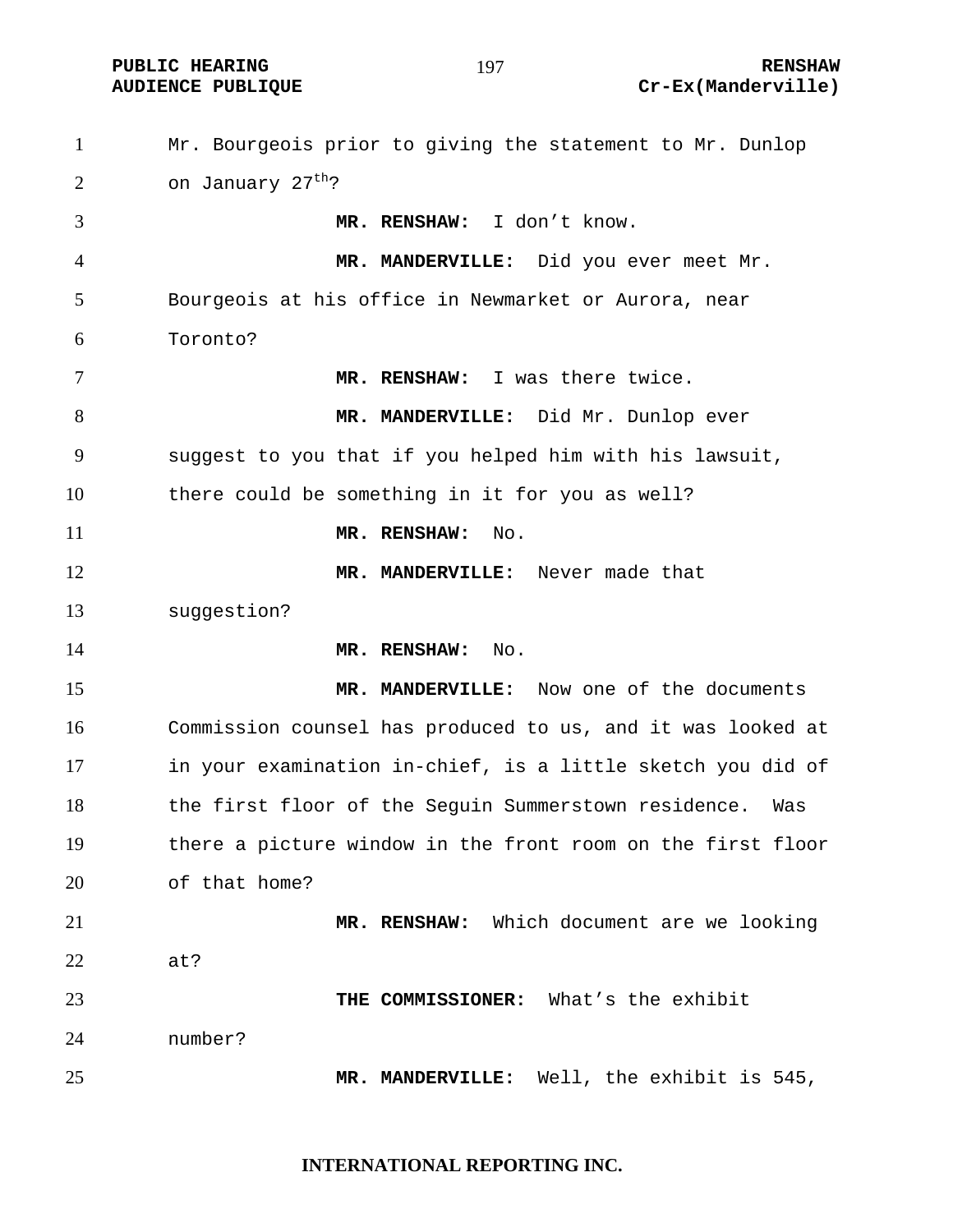I believe, Mr. Commissioner, but I'm really -- it's not mentioned as a sketch item or descriptor. I want to know from your recollection, did Mr. Seguin have a picture window? **MR. RENSHAW:** A bay window. **MR. MANDERVILLE:** A bay window? **MR. RENSHAW:** Yes. **MR. MANDERVILLE:** Did it look out onto the river? **MR. RENSHAW:** No, it was multiple small windows along that side of the house. 12 MR. MANDERVILLE: Facing in which direction? **MR. RENSHAW:** The river. **MR. MANDERVILLE:** It faced Mr. Leroux's home? **MR. RENSHAW:** No. No windows on that floor faced Leroux's. **MR. MANDERVILLE:** Okay. Now you told us you went to Mr. Seguin's funeral? **MR. RENSHAW:** Yes. **MR. MANDERVILLE:** Where was that held? **MR. RENSHAW:** St. Andrews. **MR. MANDERVILLE:** And which funeral home? **MR. RENSHAW:** Wilson's. **MR. MANDERVILLE:** Did you see Mr. Wilson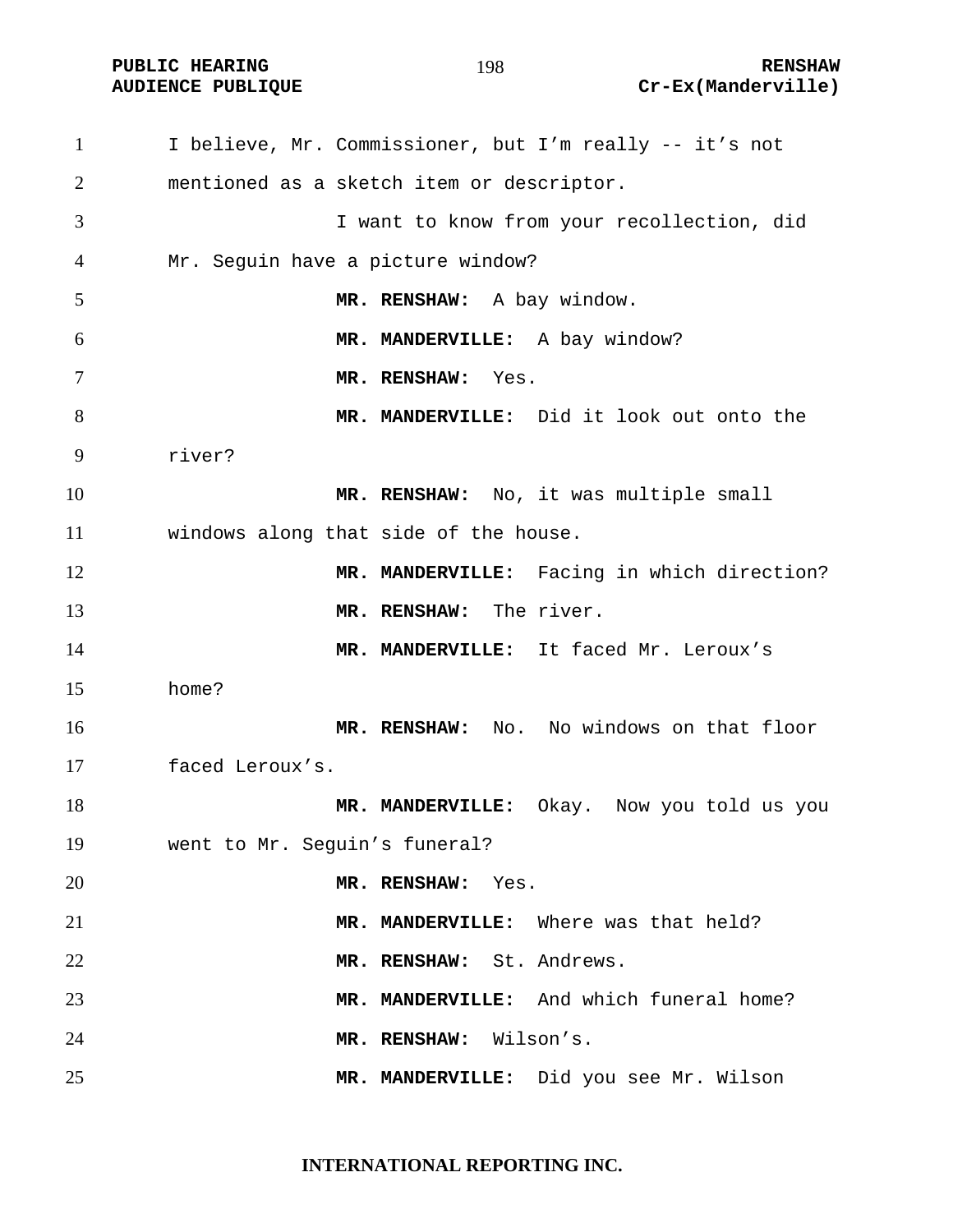there? **MR. RENSHAW:** No. **MR. MANDERVILLE:** And your brother, Robert, when he testified advised that he was first approached by you in connection with Mr. Dunlop's investigation and was requested by you to, I'm quoting Robert, "help him out". What was it that Robert was to help you out with? **MR. RENSHAW:** It wasn't to help me out, it was to help Dunlop out. **MR. MANDERVILLE:** So the expression, "helped him out" was --- 12 MR. RENSHAW: Talked to him. **MR. MANDERVILLE:** ---in your mind to help out Mr. Dunlop? **MR. RENSHAW:** Yes. **MR. MANDERVILLE:** And we've seen Robert's sworn affidavit in support of Mr. Dunlop's lawsuit as well? **MR. RENSHAW:** Pardon? **MR. MANDERVILLE:** We've seen that Robert's sworn affidavit in support of Mr. Dunlop's lawsuit as well? **MR. RENSHAW:** You're telling me this now. **MR. MANDERVILLE:** It's in evidence and it's an exhibit and so on. **THE COMMISSIONER:** So he hasn't seen it is what he's saying?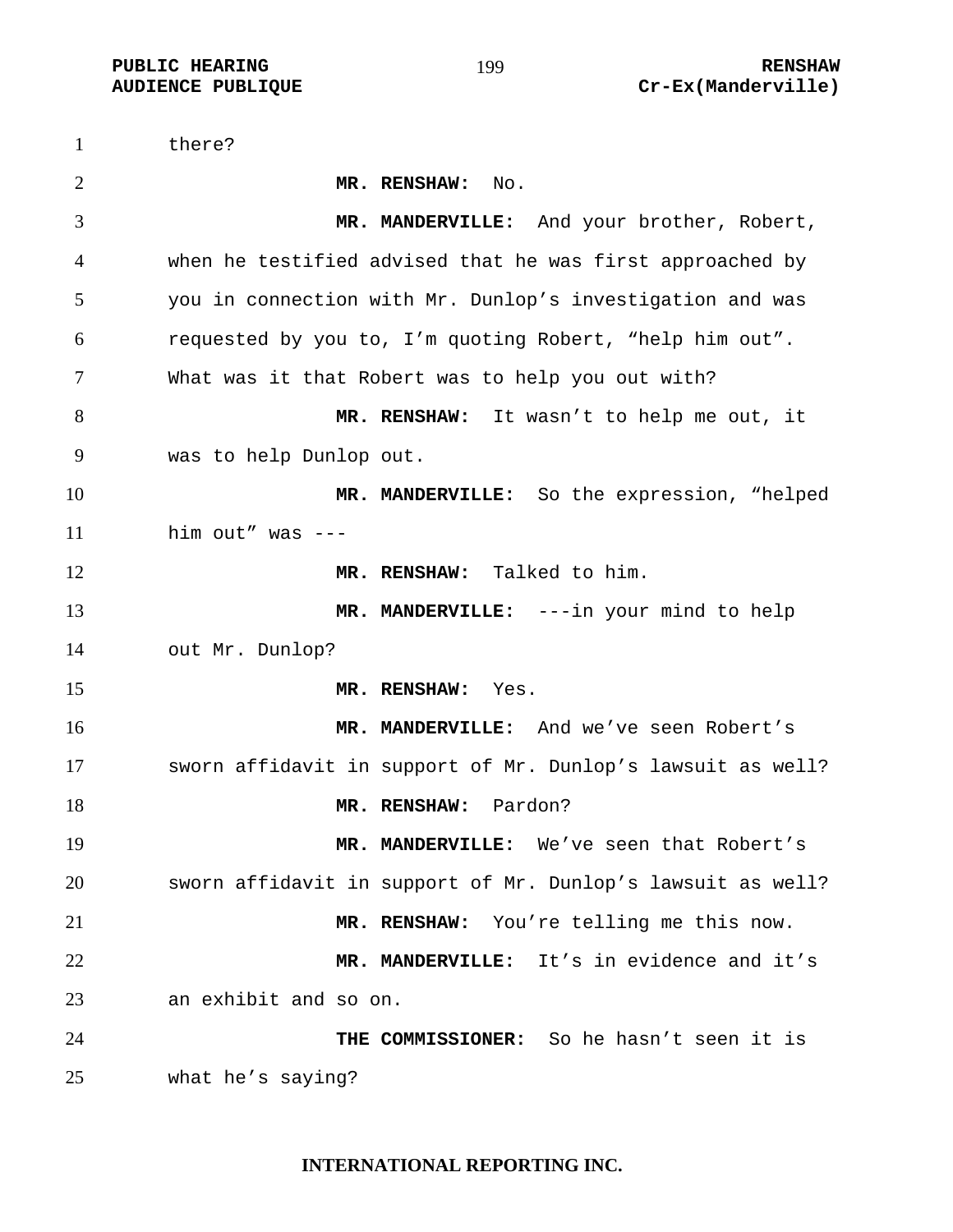| $\mathbf{1}$   | MR. RENSHAW: I haven't seen it.                            |
|----------------|------------------------------------------------------------|
| $\overline{2}$ | MR. MANDERVILLE: I'd ask that Mr. Renshaw                  |
| 3              | be shown Document 200145, which is the affidavit sworn in  |
| $\overline{4}$ | support of the standing application.                       |
| 5              | Mr. Commissioner, I know you made that an                  |
| 6              | exhibit but I forgot the number.                           |
| $\overline{7}$ | THE COMMISSIONER: I thought - we've done -                 |
| 8              | this gentleman is 557?                                     |
| 9              | MR. MANDERVILLE: Five-five-seven (557).                    |
| 10             | Thank you.                                                 |
| 11             | THE COMMISSIONER: His affidavit?                           |
| 12             | MR. MANDERVILLE: Yes, correct.                             |
| 13             | THE COMMISSIONER: All right. That was 557,                 |
| 14             | yes.                                                       |
| 15             | MR. MANDERVILLE: Thank you, sir.                           |
| 16             | MR. RENSHAW: Is it this 558?                               |
| 17             | THE COMMISSIONER: No, it's your affidavit                  |
| 18             | for standing, Exhibit 557. It's a three-page document that |
| 19             | you should have. Five-five-seven (557).                    |
| 20             | MR. MANDERVILLE: It's a six page document,                 |
| 21             | Mr. Commissionner.                                         |
| 22             | THE COMMISSIONER: Well, three pages                        |
| 23             | environmentally because it's two-sided.                    |
| 24             | MR. MANDERVILLE: Not as green as I should                  |
| 25             | be.                                                        |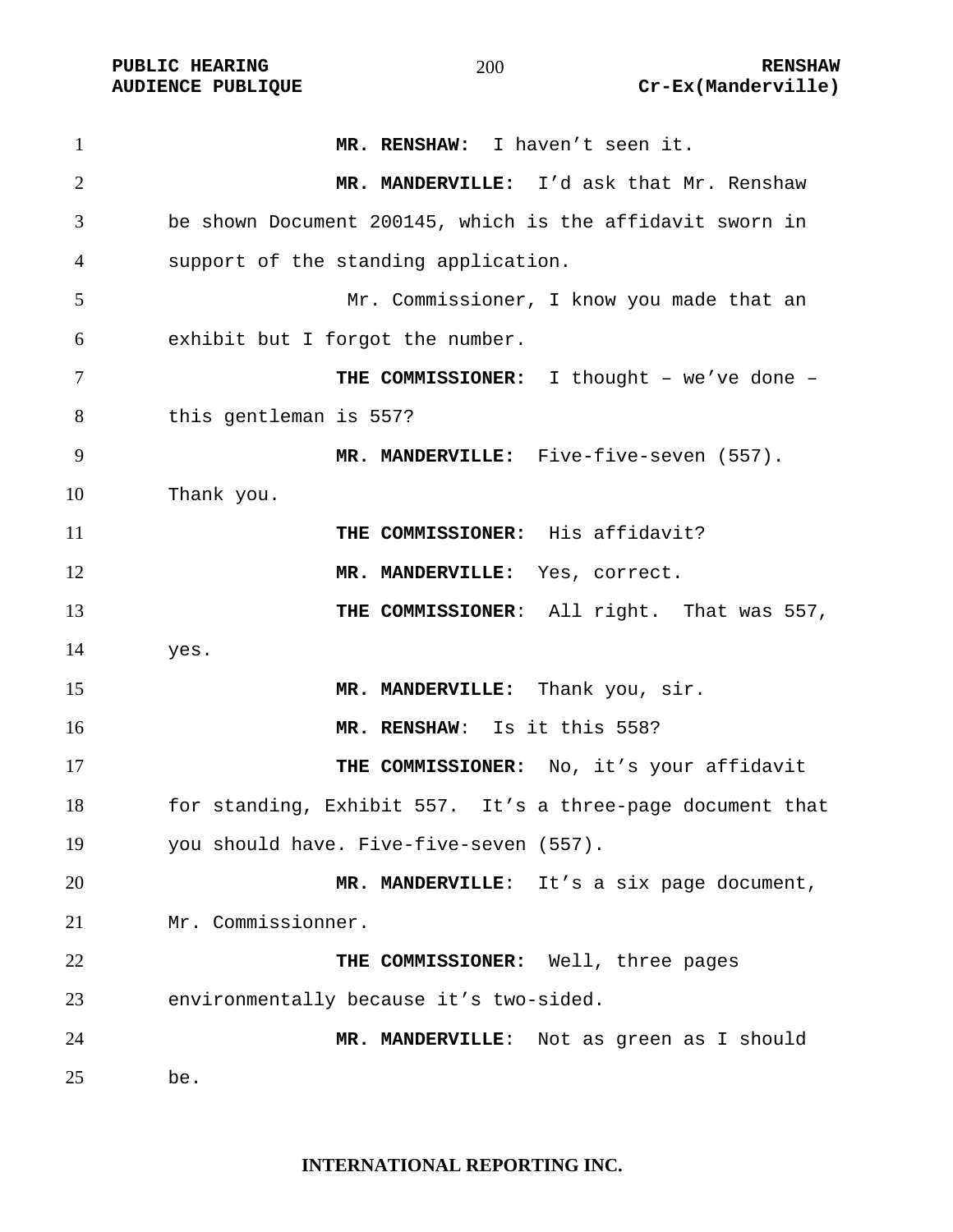| $\mathbf{1}$   | THE COMMISSIONER: Have you found it, sir?                  |
|----------------|------------------------------------------------------------|
| $\overline{2}$ | Madam Clerk could you help out?                            |
| 3              | Madam Clerk?                                               |
| 4              | Could you find his 557?                                    |
| 5              | MR. MANDERVILLE: Mr. Renshaw, it's on the                  |
| 6              | screen.                                                    |
| $\tau$         | THE COMMISSIONER: Yes, I know but he might                 |
| 8              | want the hard copy.                                        |
| 9              | Five-five-seven (557)?                                     |
| 10             | MR. RENSHAW: It's not in its spot here.                    |
| 11             | The one under here? That's it.                             |
| 12             | MR. MANDERVILLE: Good, you have that in                    |
| 13             | front of you now?                                          |
| 14             | MR. RENSHAW: Yes, I do.                                    |
| 15             | MR. MANDERVILLE: Now we've already looked at               |
| 16             | - sorry, back up. Did you read it before you signed it?    |
| 17             | MR. RENSHAW: I don't know.                                 |
| 18             | MR. MANDERVILLE: Okay.                                     |
| 19             | Did someone ask you "All the contents of                   |
| 20             | this are true, do you swear that it's true?"               |
| 21             | MR. RENSHAW:<br>Now?                                       |
| 22             | MR. MANDERVILLE: No, no, at the time.                      |
| 23             | MR. RENSHAW: Well I signed it, did I not?                  |
| 24             | MR. MANDERVILLE: You did sign it. You've                   |
| 25             | told us you signed it. My question is did someone ask you, |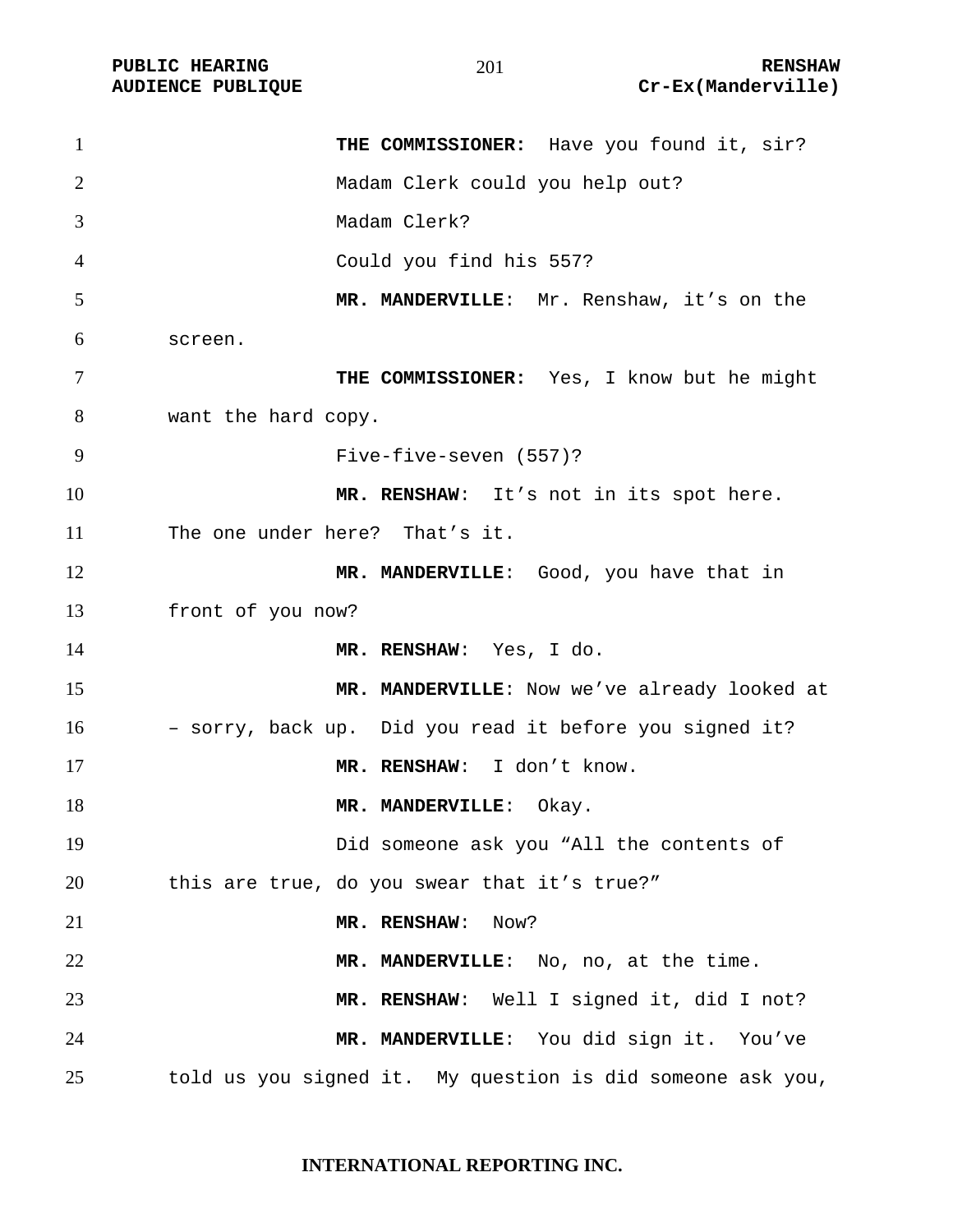"Mr. Renshaw, do you swear the contents of this to be true?" **MR. RENSHAW**: I wouldn't know. I wouldn't remember. I would assume that. **MR. MANDERVILLE**: Okay. And you don't recall whether you read it or not? 8 MR. RENSHAW: No. **MR. MANDERVILLE**: And you'd agree with me, as you agreed with Mr. Rose before, that paragraph two has some inaccuracies, right? **MR. RENSHAW**: Yes. **MR. MANDERVILLE**: In that instead of reading "In 1981…", it should read "In 1983", according to you? **MR. RENSHAW**: Yes. **MR. MANDERVILLE**: And the last sentence: 17 This abuse continued for approximately 12 years." That's inaccurate as well, based on what you've told me. It was seven years, right? **MR. RENSHAW**: Yes. **MR. MANDERVILLE**: In paragraph 5 you have sworn that as a result of the sexual abuse: "I lost my childhood. I struggled to come to terms with had happened and I turned to drugs and alcohol to help me cope."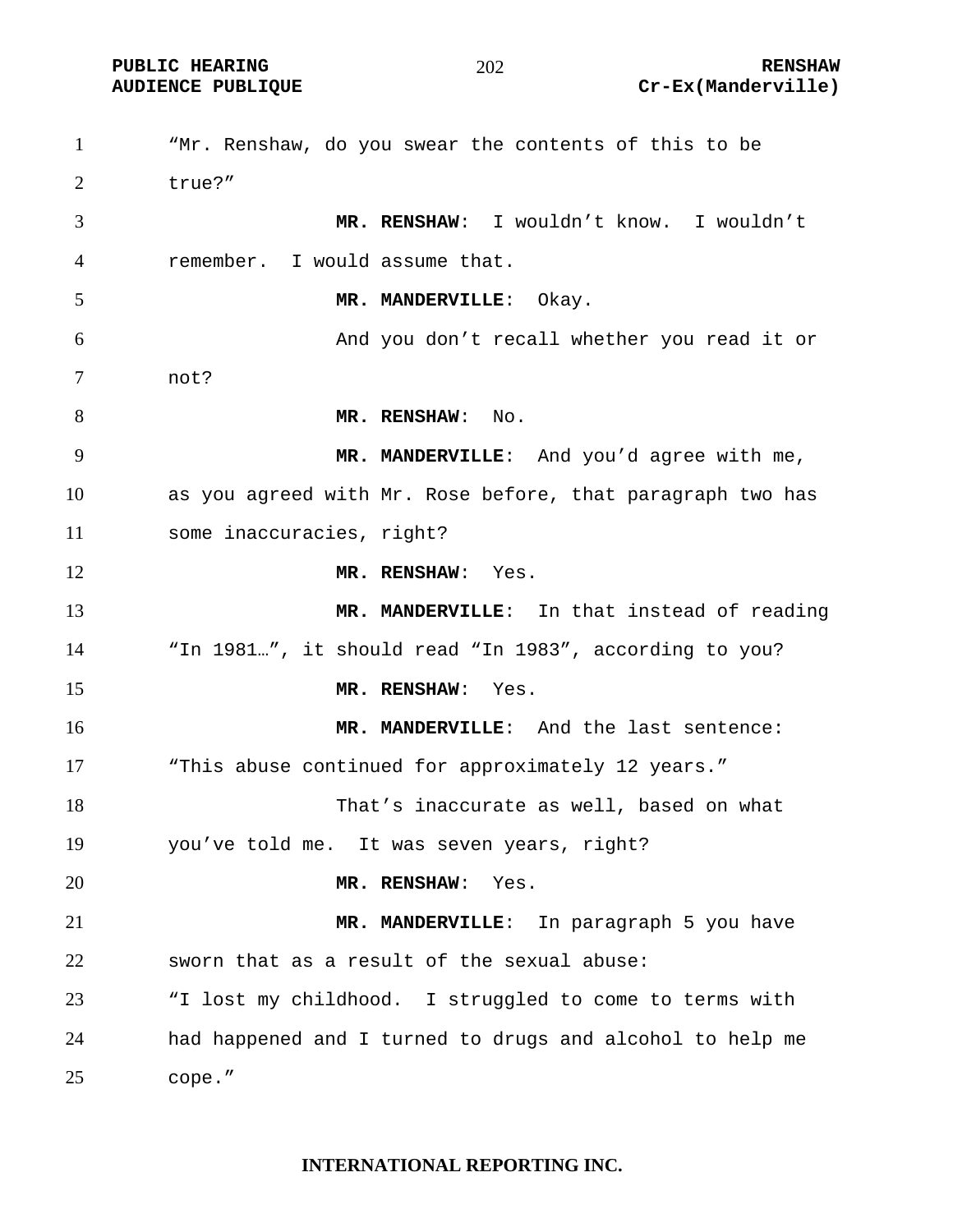| 1              | Is that accurate Mr. Renshaw?                              |
|----------------|------------------------------------------------------------|
| $\overline{2}$ | MR. RENSHAW: Are you going back to the                     |
| 3              | doing drugs before any of this happened?                   |
| 4              | MR. MANDERVILLE: Yes.                                      |
| 5              | MR. RENSHAW: Well, maybe it's the quality                  |
| 6              | of the drug.                                               |
| 7              | MR. MANDERVILLE: So you turned to higher                   |
| 8              | quality drugs and alcohol to help you cope?                |
| 9              | MR. RENSHAW: That's more accurate.                         |
| 10             | MR. MANDERVILLE: Okay.                                     |
| 11             | And when you say drugs, I take it you don't                |
| 12             | mean prescription medication, do you?                      |
| 13             | MR. RENSHAW:<br>No.                                        |
| 14             | MR. MANDERVILLE: Now you told Mr. Engelmann                |
| 15             | earlier when he was asking you to talk about Malcolm       |
| 16             | MacDonald's cottage, that the cottage didn't have a phone; |
| 17             | correct?                                                   |
| 18             | MR. RENSHAW: No, a cell phone.                             |
| 19             | MR. MANDERVILLE: Who had the cell phone?                   |
| 20             | Because remember, we're going back to 1988 and '89, sir,   |
| 21             | and you're saying they had cell phones?                    |
| 22             | MR. RENSHAW: I had one in '89.                             |
| 23             | MR. MANDERVILLE: What kind?                                |
| 24             | MR. RENSHAW: I don't remember. It was one                  |
| 25             | of those big military looking ones.                        |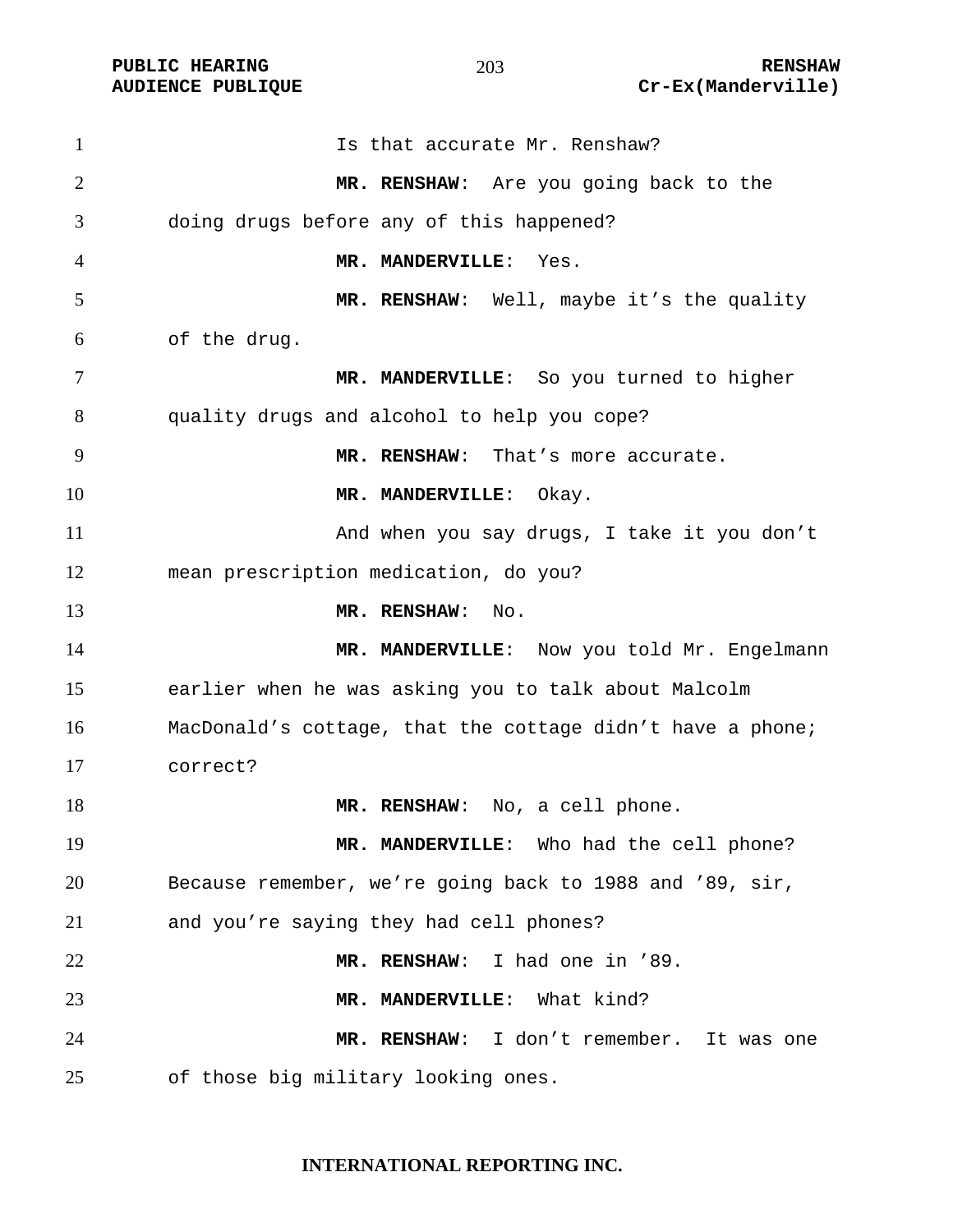**MR. MANDERVILLE**: And who over on the island –- did Mr. MacDonald have a cell phone? **MR. RENSHAW**: I don't recall, but I know that they had –- they communicated by a phone and there's no phone on that island. There still isn't as far as I know. **MR. MANDERVILLE**: So you're assuming someone over there had a cell phone? **MR. RENSHAW**: Yes. **MR. MANDERVILLE**: And if I were to tell you that Mr. MacDonald's secretary has given a statement, wherein she says "Mr. MacDonald never at any time owned a cell phone", it must mean someone else was over there who had a cell phone? **MR. RENSHAW**: I guess that's possible. **THE COMMISSIONER:** Well, and that's assuming that the legal secretary would know everything about Mr. MacDonald. **MR. MANDERVILLE**: No, just about his phone bills. **THE COMMISSIONER:** Maybe his professional phone bills. 23 MR. MANDERVILLE: Everything. **THE COMMISSIONER:** Well, I look forward to hearing that.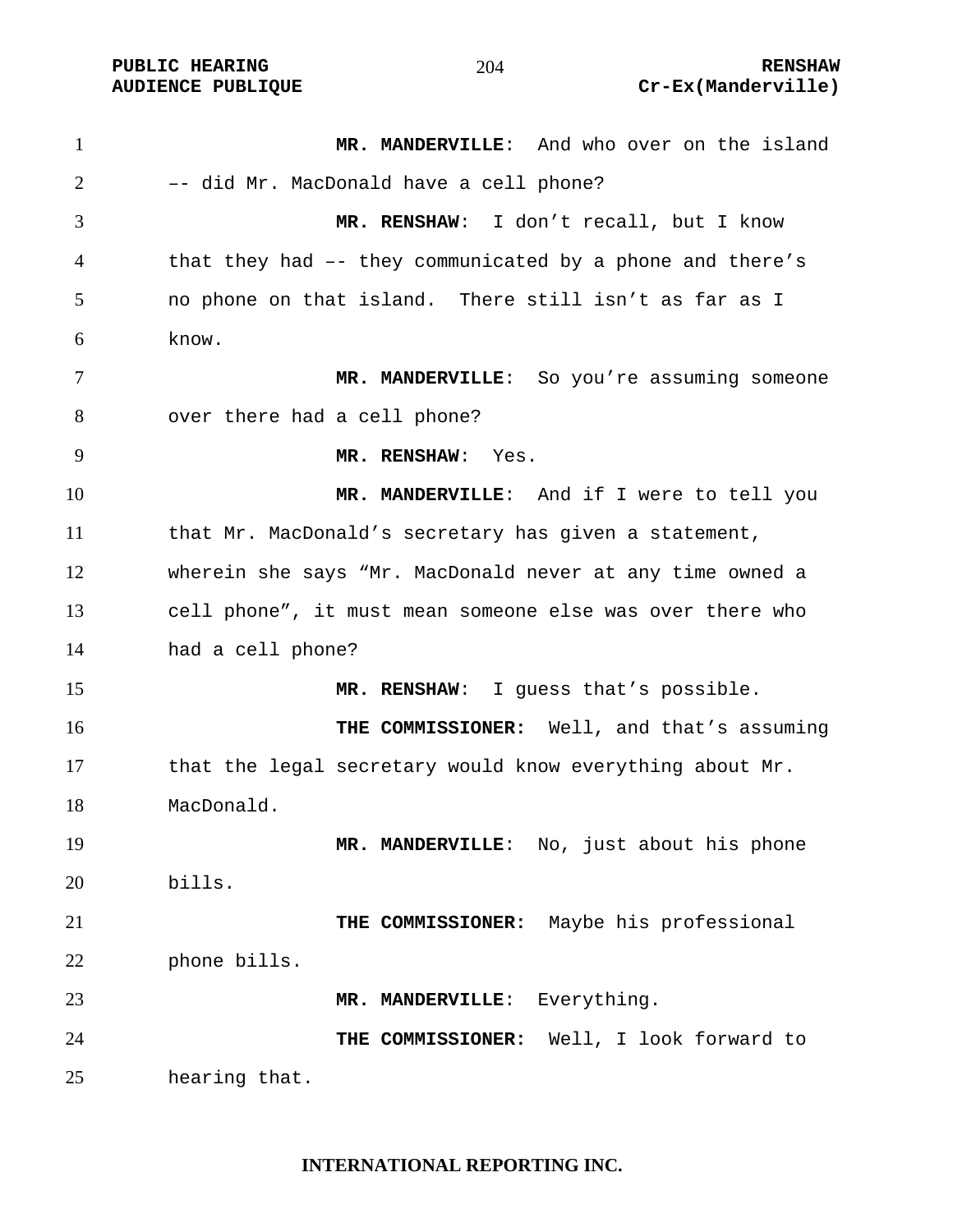**MR. MANDERVILLE**: Now you told us a little earlier that –- because a question was asked of you about things C-8 might have said. And you told us, and I'm paraphrasing, that you had a general disregard for what C-8 might have said. Is that more or less accurate? **MR. RENSHAW**: Why don't you go back to what it was he said. I feel like you're bouncing around. **MR. MANDERVILLE**: I'm sure it does feel that way. Mr. Sherriff-Scott put to you that C-8 had suggested that a basis of your relationship with Mr. Seguin was a commercial relationship. And your response was either "I don't take much stock," or "I have a general disregard for what C-8 says." **MR. RENSHAW**: Yes. **MR. MANDERVILLE**: Now why is it you would have a –- to use perhaps my phraseology, a general disregard for what C-8 says? **MR. RENSHAW**: Because I don't have a lot of faith in him or Leroux. **MR. MANDERVILLE**: You don't believe they are honest? **MR. RENSHAW**: No. That's become apparent being here to me. **MR. MANDERVILLE**: So you believe C-8 to be a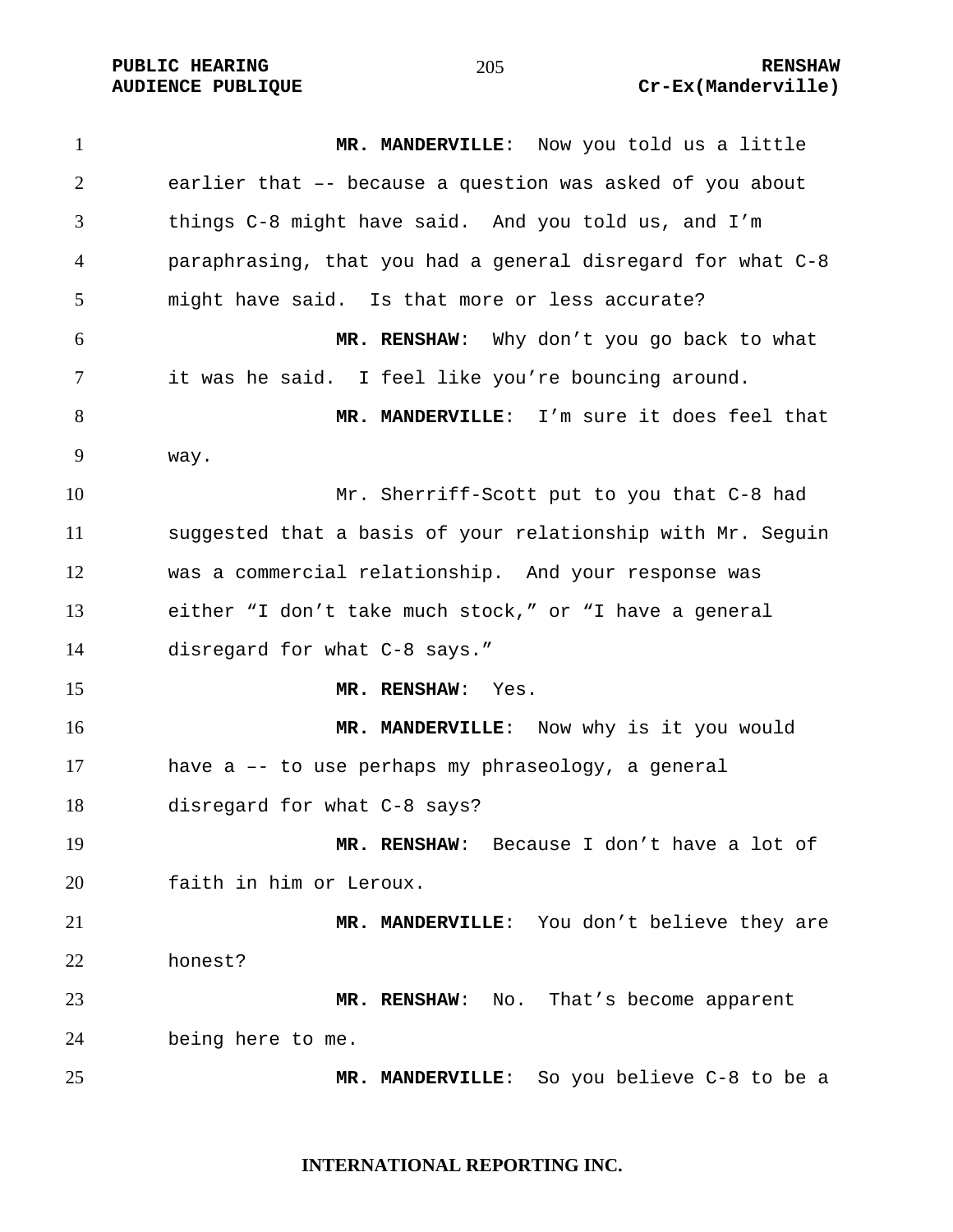liar? **MR. RENSHAW**: In your term, I guess, yes. **MR. MANDERVILLE**: Well, let's use your term. What do you believe of C-8? **MR. RENSHAW**: I don't believe everything I've heard here from –- that yous are telling me come from these two people to be true. 8 MR. MANDERVILLE: Okay. In turning to Mr. Leroux; do you believe Mr. Leroux to be honest? **MR. RENSHAW:** Not by what I hear here. **MR. MANDERVILLE**: Do you believe Mr. Leroux to be a liar? **MR. RENSHAW**: Again you're -- it's the same thing. **MR. MANDERVILLE**: Now, Mr. Renshaw, Stuart McDonald advises that while he knew who Ken Seguin was, he did not know where Mr. Seguin lived, and he denies ever being at Mr. Seguin's house on any occasion. And he will testify that you are lying in saying that he was in attendance there. Do you accept that? **MR. RENSHAW**: I would accept that he's saying that, yes. **MR. MANDERVILLE**: And Mr. Shaver has stated that he does not –- never did know Mr. Seguin, has never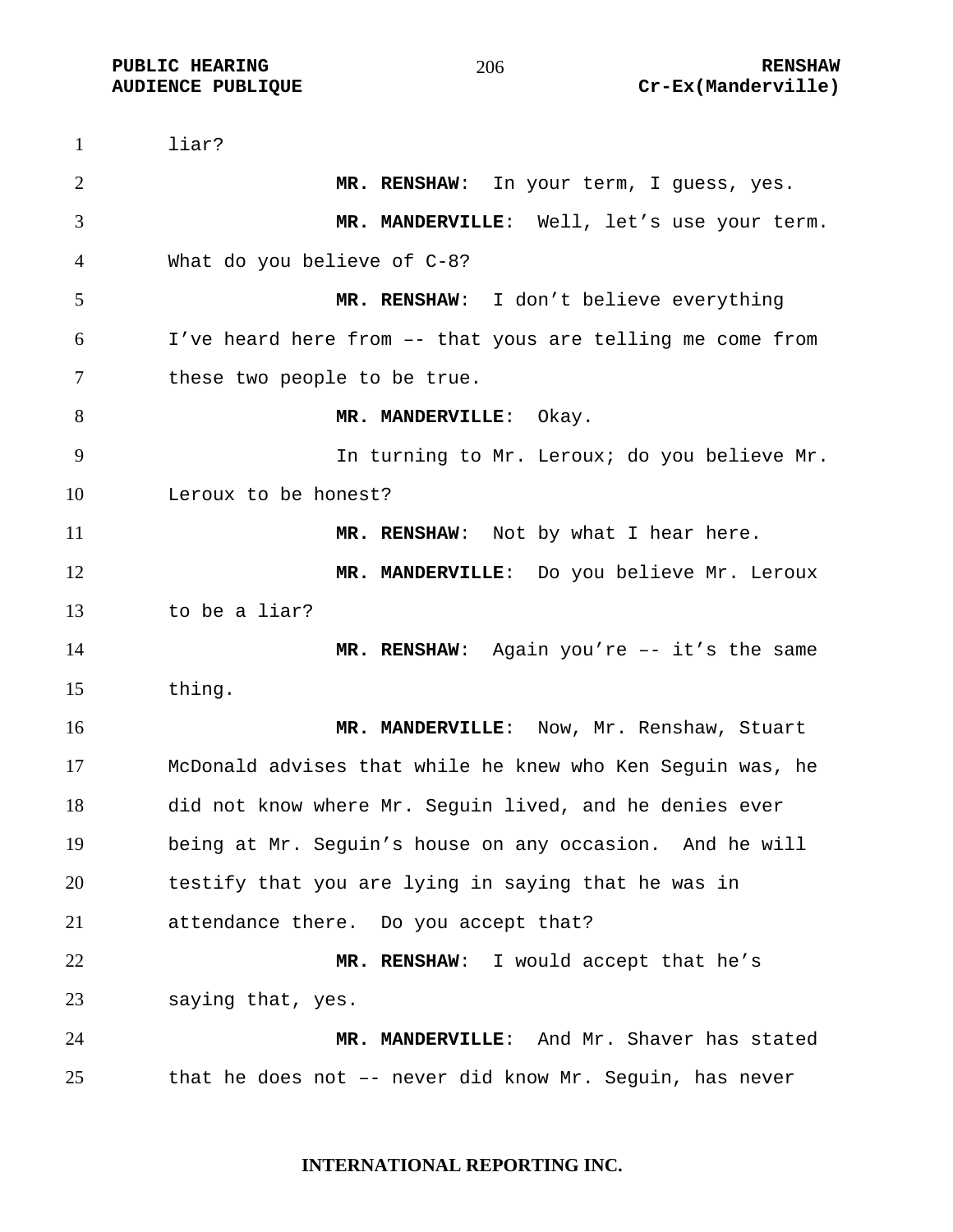**PUBLIC HEARING RENSHAW** 

#### 

been to Mr. Seguin's house at any time, nor to Mr. MacDonald's cottage at any time, and he will testify that your statements about him are malicious and that you are a liar. **MR. RENSHAW**: That's about what I'd expect to hear. **MR. MANDERVILLE**: You accept that's what he says? **MR. RENSHAW**: Yes. **MR. MANDERVILLE**: And you accept that there is a 180 degree divergence between your version of things and those of others? **MR. RENSHAW**: Those of those two, yes. **MR. MANDERVILLE**: Mr. Renshaw, is it fair to say that of the statements we looked at that you gave to the OPP, two of them, that both of them contain inaccuracies and falsehoods? 18 MR. RENSHAW: Yes. 19 MR. MANDERVILLE: And your statements to Mr. Dunlop contain inaccuracies? **MR. RENSHAW**: Well apparently, there's one on the front of here. **MR. MANDERVILLE**: You're looking at your sworn affidavit? **MR. RENSHAW**: Five, fifty-seven (557).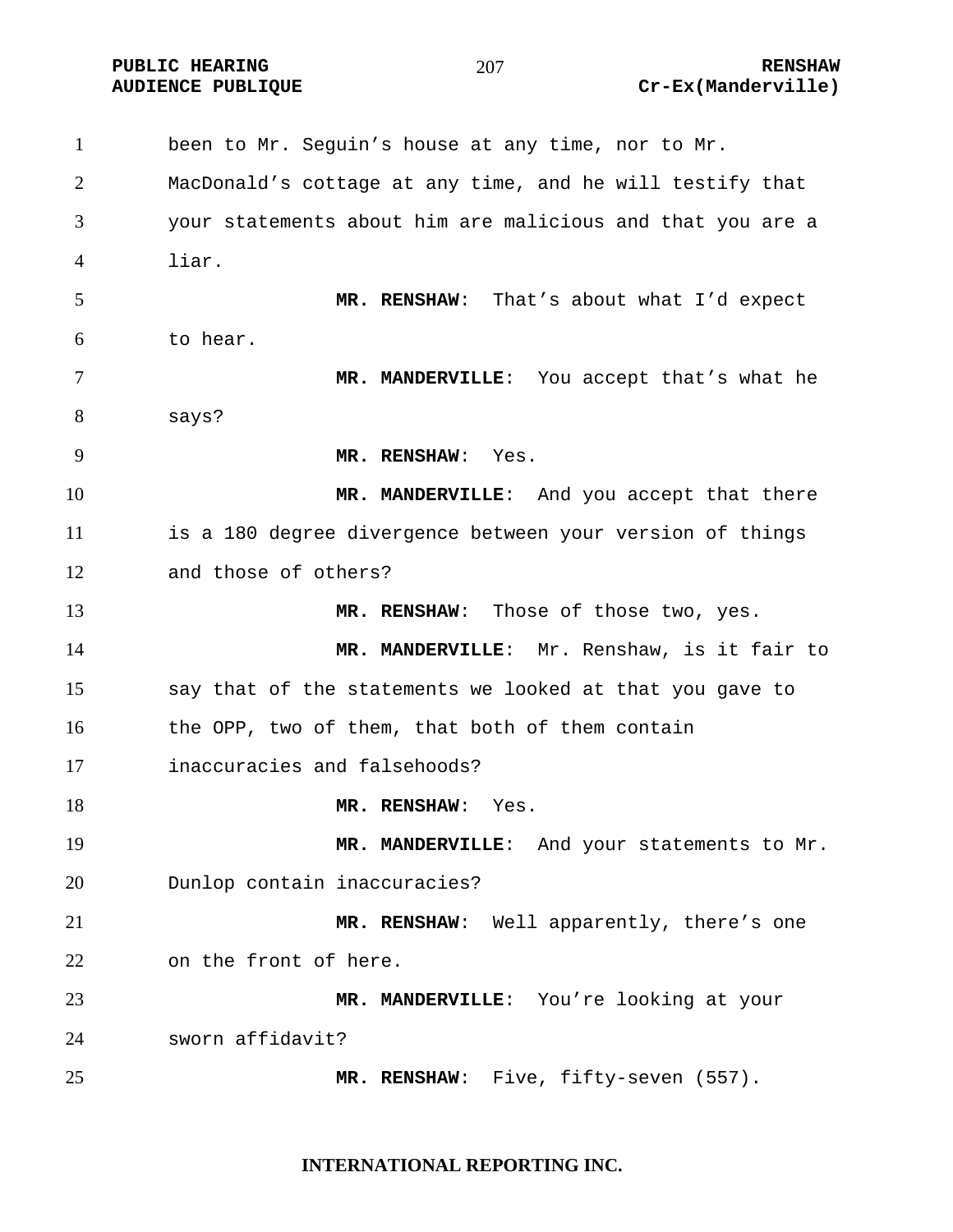| 1  | MR. MANDERVILLE: And your statement to him                                                                                                                                                                                                                                                                                                                                           |
|----|--------------------------------------------------------------------------------------------------------------------------------------------------------------------------------------------------------------------------------------------------------------------------------------------------------------------------------------------------------------------------------------|
| 2  | about your sexual abuse contains inaccuracies?                                                                                                                                                                                                                                                                                                                                       |
| 3  | THE COMMISSIONER: Sorry, sorry, 557 refers                                                                                                                                                                                                                                                                                                                                           |
| 4  | $\overline{c}$ $\overline{c}$ $\overline{c}$ $\overline{c}$ $\overline{c}$ $\overline{c}$ $\overline{c}$ $\overline{c}$ $\overline{c}$ $\overline{c}$ $\overline{c}$ $\overline{c}$ $\overline{c}$ $\overline{c}$ $\overline{c}$ $\overline{c}$ $\overline{c}$ $\overline{c}$ $\overline{c}$ $\overline{c}$ $\overline{c}$ $\overline{c}$ $\overline{c}$ $\overline{c}$ $\overline{$ |
| 5  | MR. MANDERVILLE: I think that's the                                                                                                                                                                                                                                                                                                                                                  |
| 6  | victim's affidavit, Mr. Commissioner.                                                                                                                                                                                                                                                                                                                                                |
| 7  | THE COMMISSIONER: That's the one for                                                                                                                                                                                                                                                                                                                                                 |
| 8  | standing.                                                                                                                                                                                                                                                                                                                                                                            |
| 9  | MR. MANDERVILLE: Yes.                                                                                                                                                                                                                                                                                                                                                                |
| 10 | I think Mr. Renshaw, you meant to refer to                                                                                                                                                                                                                                                                                                                                           |
| 11 | 552?                                                                                                                                                                                                                                                                                                                                                                                 |
| 12 | MR. RENSHAW: No, I'm saying there's                                                                                                                                                                                                                                                                                                                                                  |
| 13 | inaccuracies in 557, which is in front of me.                                                                                                                                                                                                                                                                                                                                        |
| 14 | THE COMMISSIONER:<br>Yes.                                                                                                                                                                                                                                                                                                                                                            |
| 15 | MR. MANDERVILLE: Yes, we agree with you.                                                                                                                                                                                                                                                                                                                                             |
| 16 | THE COMMISSIONER: That's okay.                                                                                                                                                                                                                                                                                                                                                       |
| 17 | MR. MANDERVILLE: The statement you gave to                                                                                                                                                                                                                                                                                                                                           |
| 18 | Mr. Dunlop in January 1997, where you first revealed your                                                                                                                                                                                                                                                                                                                            |
| 19 | allegations of sexual abuse, that statement contains                                                                                                                                                                                                                                                                                                                                 |
| 20 | inaccuracies; correct?                                                                                                                                                                                                                                                                                                                                                               |
| 21 | MR. RENSHAW: Well as you pointed out, I                                                                                                                                                                                                                                                                                                                                              |
| 22 | wasn't 30 I was 31, so yes.                                                                                                                                                                                                                                                                                                                                                          |
| 23 | That's not the statement I<br>MR. MANDERVILLE:                                                                                                                                                                                                                                                                                                                                       |
| 24 | was referring to, Mr. Renshaw. That is your affidavit and                                                                                                                                                                                                                                                                                                                            |
| 25 | the inaccuracy there is that comparatively minor one, that                                                                                                                                                                                                                                                                                                                           |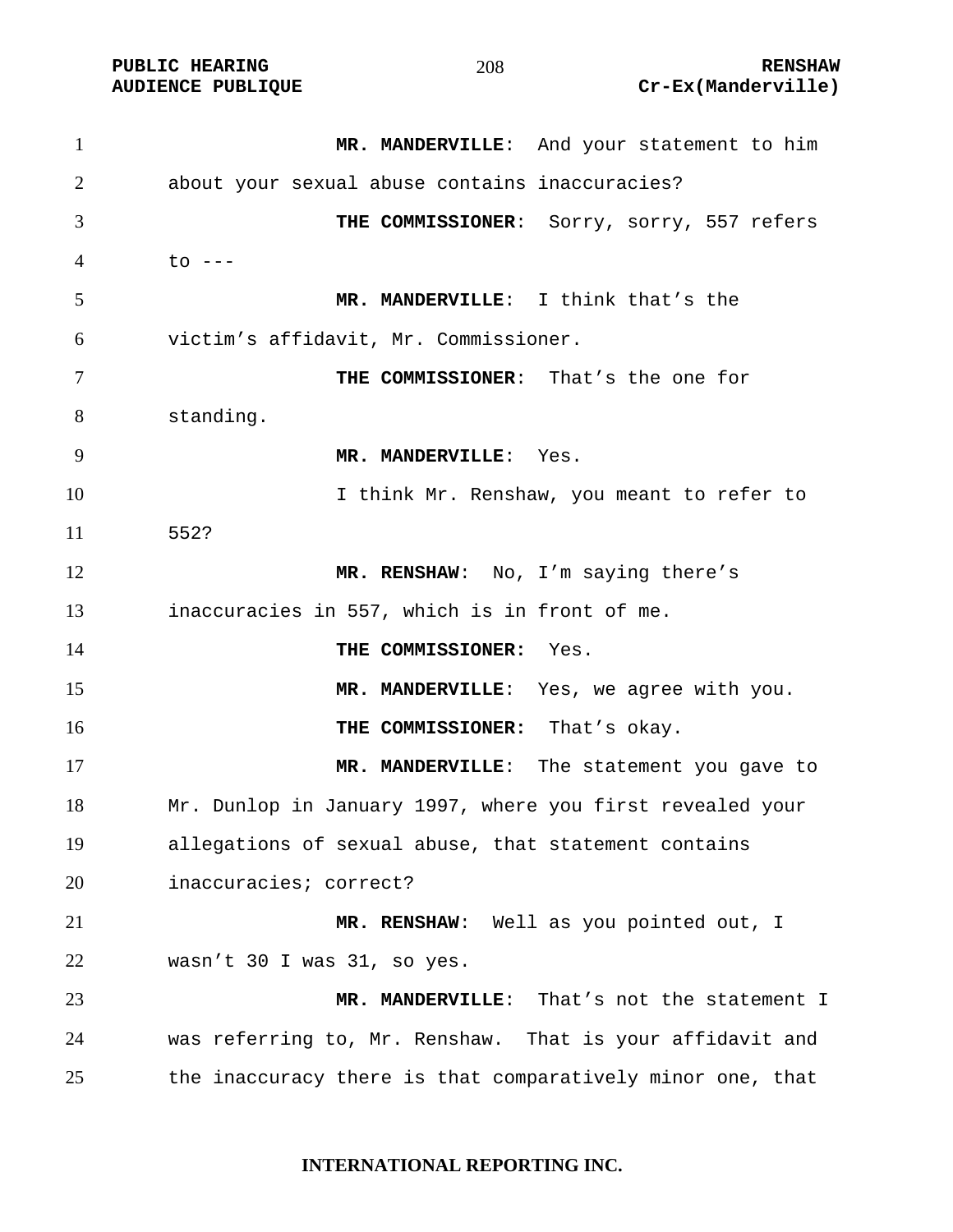you also make no mention of ever being sexually abused by Mr. Seguin in the affidavit, do you? **MR. RENSHAW**: Which one are you talking about? **MR. MANDERVILLE**: Okay, let's look at it again. I am sorry to do this. It's Exhibit 552, document 721881. That's the affidavit you swore in front of Mr. Bourgeois on January 30<sup>th</sup>, 1997. You recall, we looked at that maybe 10, 15 minutes ago? **MR. RENSHAW:** I have it in front of me. **MR. MANDERVILLE:** And in addition to getting your age wrong, you make no allegation in that affidavit of any abuse by Mr. Seguin or anyone else; correct? **MR. RENSHAW:** Like I said, I'm not going to sit here and read it; I'm going to take your word for it. **MR. MANDERVILLE:** Okay. And then three days prior to swearing this 18 January  $30<sup>th</sup>$  affidavit, 1997, you gave your audio taped interview report to Mr. Dunlop on January 27, '97. And we looked at that first, when I first started asking you questions and you'd agree with me that contains several inaccuracies as well; right? **MR. RENSHAW:** And I have already explained that this was when I signed this; this isn't when this was wrote out. So this would have been wrote out before the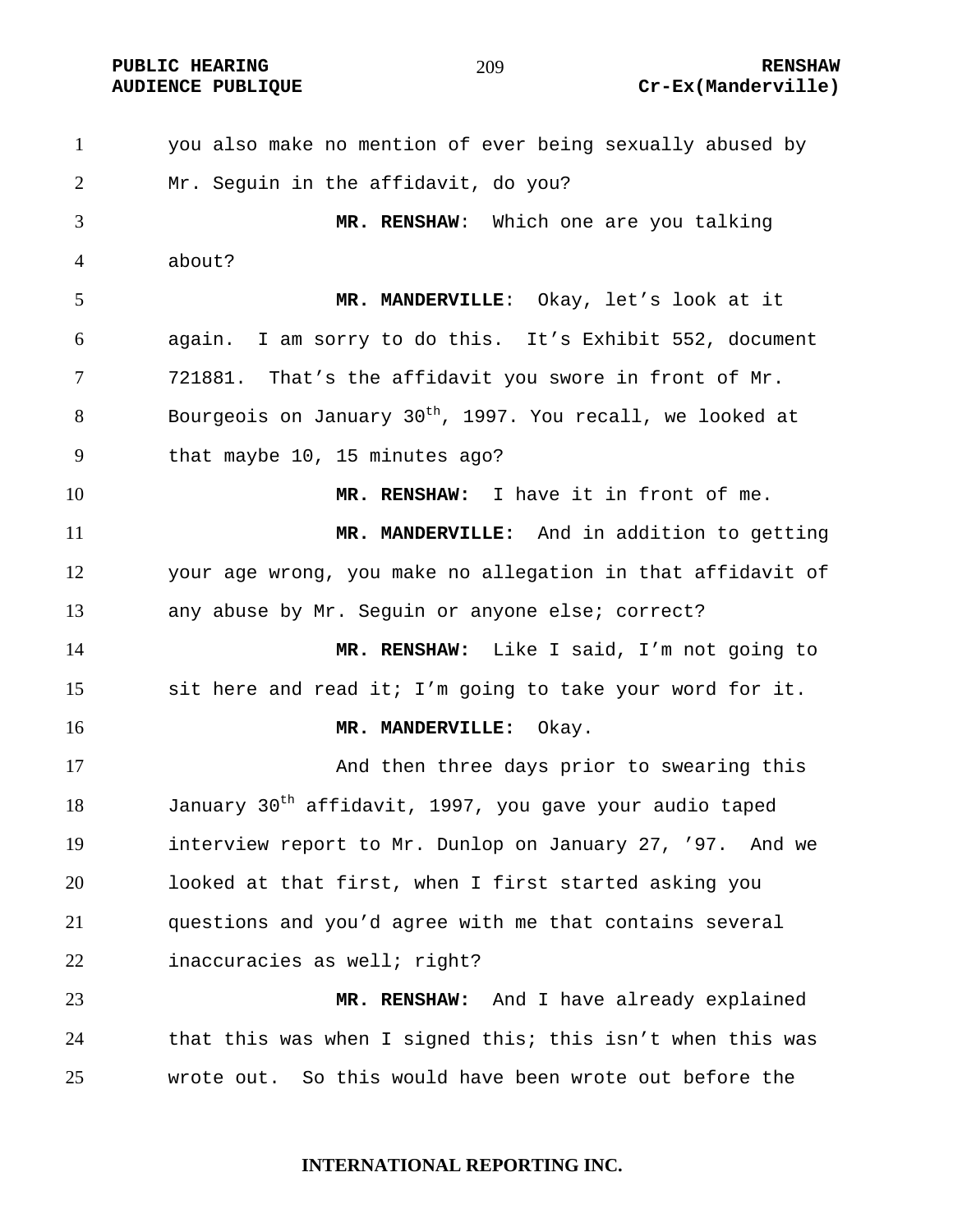#### **PUBLIC HEARING 210** 210 **AUDIENCE PUBLIQUE Cr-Ex(Manderville)**

Perry Dunlop statement.

**MR. MANDERVILLE:** I think we're talking cross-purposes for the moment, Mr. Renshaw. I want you to look at Exhibit 551, which is your interview with Mr. Dunlop where you first reveal to him or to anyone, your allegations of sexual abuse by Mr. Seguin. **MR. RENSHAW:** I have it in front of me. **MR. MANDERVILLE:** And you'd agree with me, from our discussion a little earlier, that there are a number of inaccuracies in that statement; right? **MR. MANDERVILLE:** Yes. 12 MR. RENSHAW: And I take it -- well, sorry -13 - you've testified here that you have a general distrust for police officers? **MR. RENSHAW:** Yes. **MR. MANDERVILLE:** And historically, perhaps not now, but historically, you were concerned police officer because you thought they might be on to some of the enterprises you were carrying out at various times. **MR. RENSHAW:** Yes. **MR. MANDERVILLE:** And your favorite view of a police officer was driving in the other direction, more or less; correct? **MR. RENSHAW:** Preferably. **MR. MANDERVILLE:** And am I correct that the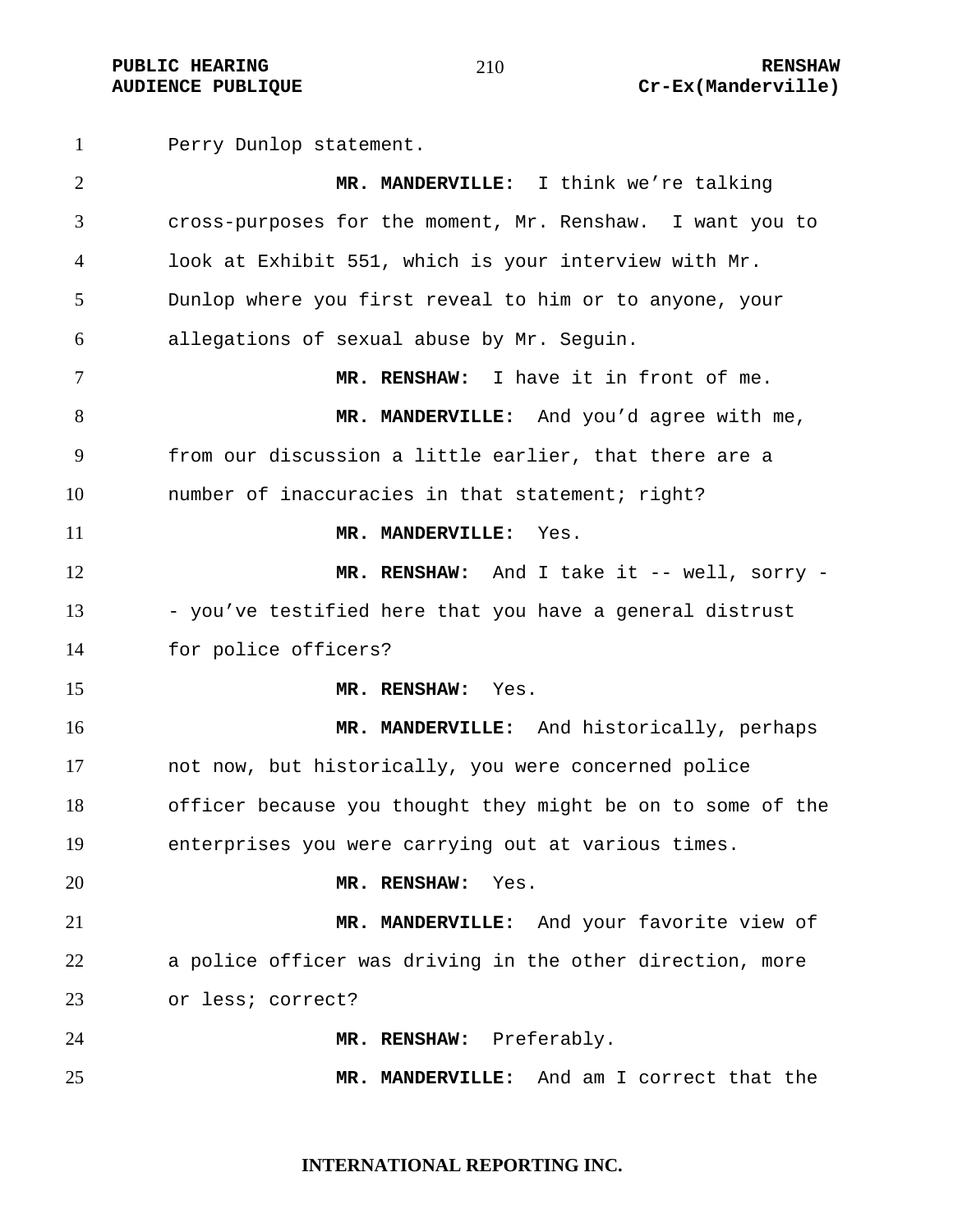only person to whom you have ever alleged that Claude Shaver and Stuart MacDonald attended at Mr. Seguin's house and Mr. MacDonald's cottage was someone who had an \$80 million lawsuit against them; and I'm going to suggest to you he took you in that direction with the photos and attaching names to them. **MR. RENSHAW:** There was no names on them. **MR. MANDERVILLE:** He gave you the names when you couldn't identify them by name? **MR. RENSHAW:** I knew them by name. 11 MR. MANDERVILLE: Okay. **MR. RENSHAW:** The ones you're speaking about. **MR. MANDERVILLE:** Whichever ones you couldn't identify by name, he gave you the names? **MR. RENSHAW:** Yes, he would have I imagine. **MR. MANDERVILLE:** And the other people you identify for the OPP in your November 1997 statement to them as being friends of Ken's, they're not in those pictures are they? **MR. RENSHAW:** I'm not sure. 22 MR. MANDERVILLE: Thank you very much, Mr. Renshaw. **THE COMMISSIONER:** Who is next? **MR. ENGELMANN:** Mr. Commissioner, I have a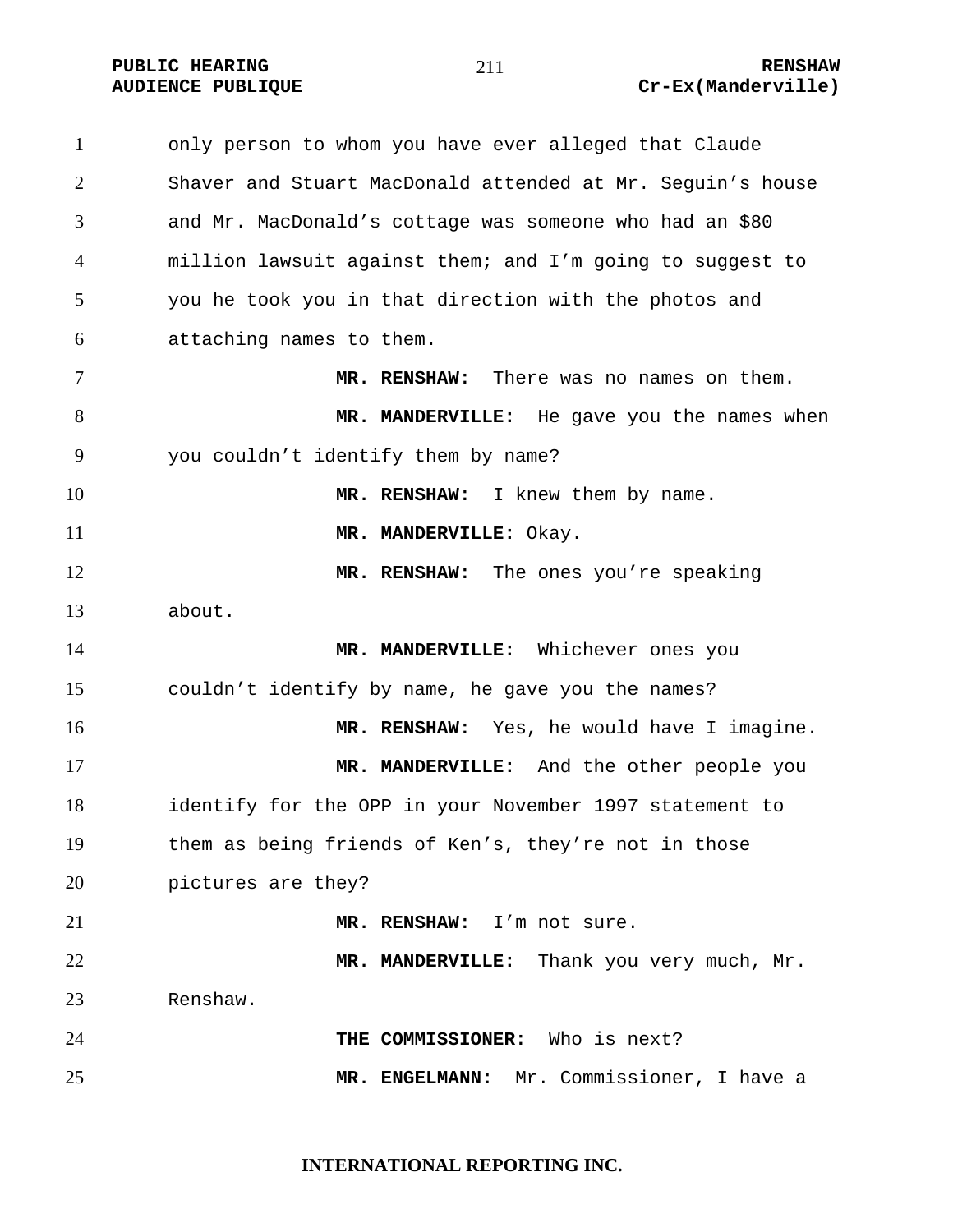**PUBLIC HEARING 212** 212 **AUDIENCE PUBLIQUE** 

confession to make; I -- when Mr. Manderville was asking Mr. Renshaw about the effect of abuse --- **THE COMMISSIONER:** M'hm **MR. ENGELMANN:** --- I recalled, and I checked with my colleague, Ms. Pokemon and I recall now that before I finished my questions, I think Mr. Renshaw had asked for an opportunity to speak to effects; institution response; recommendations and I neglected to do that when we started. **THE COMMISSIONER:** Have you given that some thought, Mr. Renshaw? **MR. RENSHAW:** I haven't come up with a conclusion to it yet. **THE COMMISSIONER:** Okay well -- my understanding was we were going to try to finish you today, get you --- **MR. RENSHAW:** Then, I guess I'm just going to leave it be for now then. 19 THE COMMISSIONER: All right. Thank you. **MR. ENGELMANN:** All right. I just -- Mr. Renshaw, I apologize; I had meant to raise that first thing this afternoon. **THE COMMISSIONER:** Well, we'll get a chance at the end of this thing in any event. So -- okay, so we've got Ms. Costom and who

#### **INTERNATIONAL REPORTING INC.**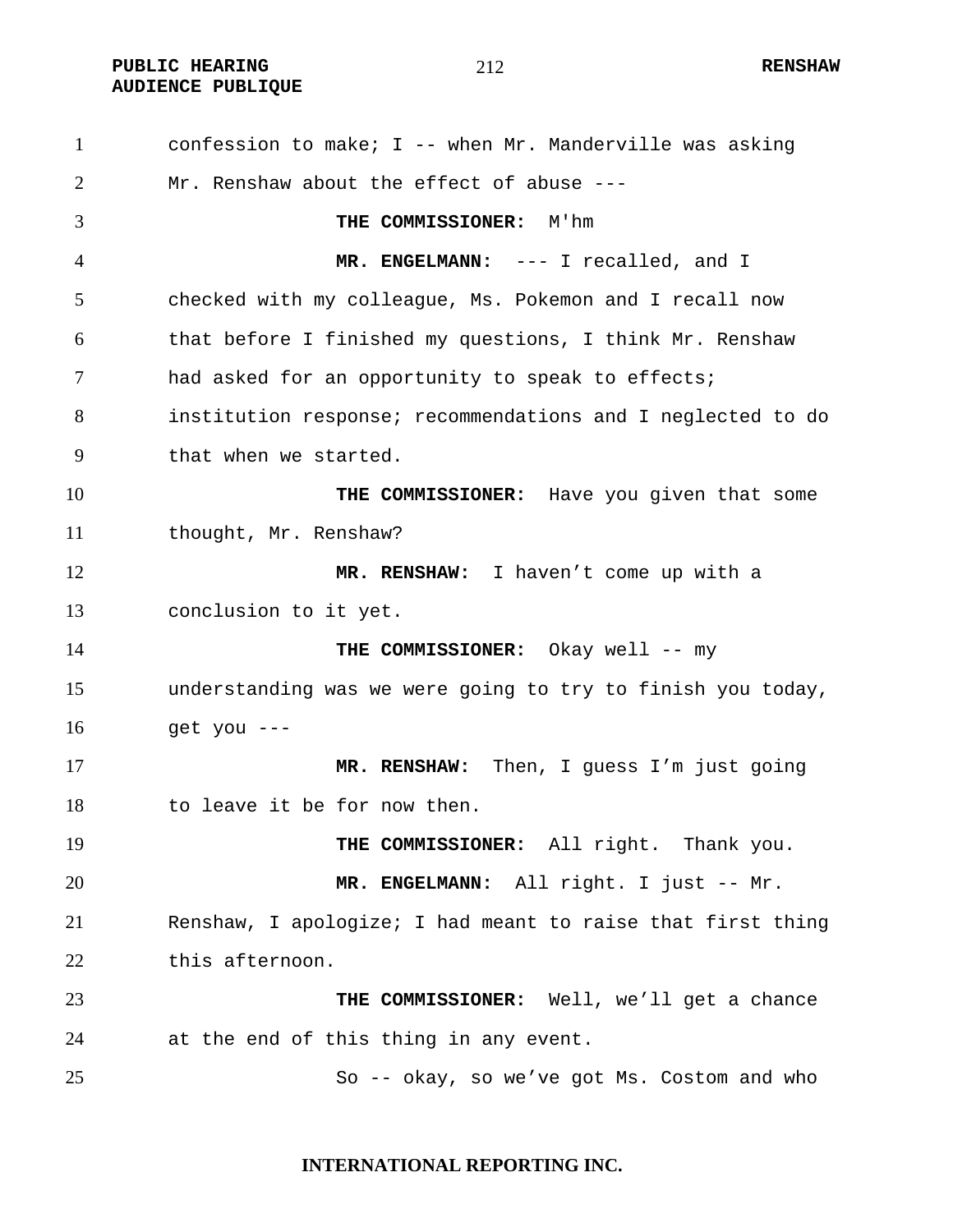**PUBLIC HEARING 213** 213 **AUDIENCE PUBLIQUE** 

else is left? The OPPA, Mr. Carroll. Is that it? How long do you think you're going to be? **MS. COSTOM:** I hope to be not more than 40 minutes, Mr. Commissioner. **THE COMMISSIONER:** All right; and Mr. Carroll? **Mr. CARROL:** Not that long, not more than 40 minutes, Mr. Commissioner. 10 THE COMMISSIONER: Okay, great. Thank you. So you ready -- you're willing to keep forging on here, sir? **MR. RENSHAW:** Yes. **THE COMMISSIONER:** Thank you. **--- CROSS-EXAMINATION BY/CONTRE-INTERROGATOIRE PAR MS. COSTOM: Ms. COSTOM:** So good evening Mr. Commissioner; good evening Mr. Renshaw. My name is Suzanne Costom; I'm one of the lawyers for the Ontario Provincial Police, as well as for the Commissioned Officer of the Ontario Provincial Police. That would be people like Inspector Pat Hall or Inspector Tim Smith; I'm not sure if 23 those names mean anything to you. **MR. RENSHAW:** Okay. **MS. COSTOM:** Most of my questions this

# **INTERNATIONAL REPORTING INC.**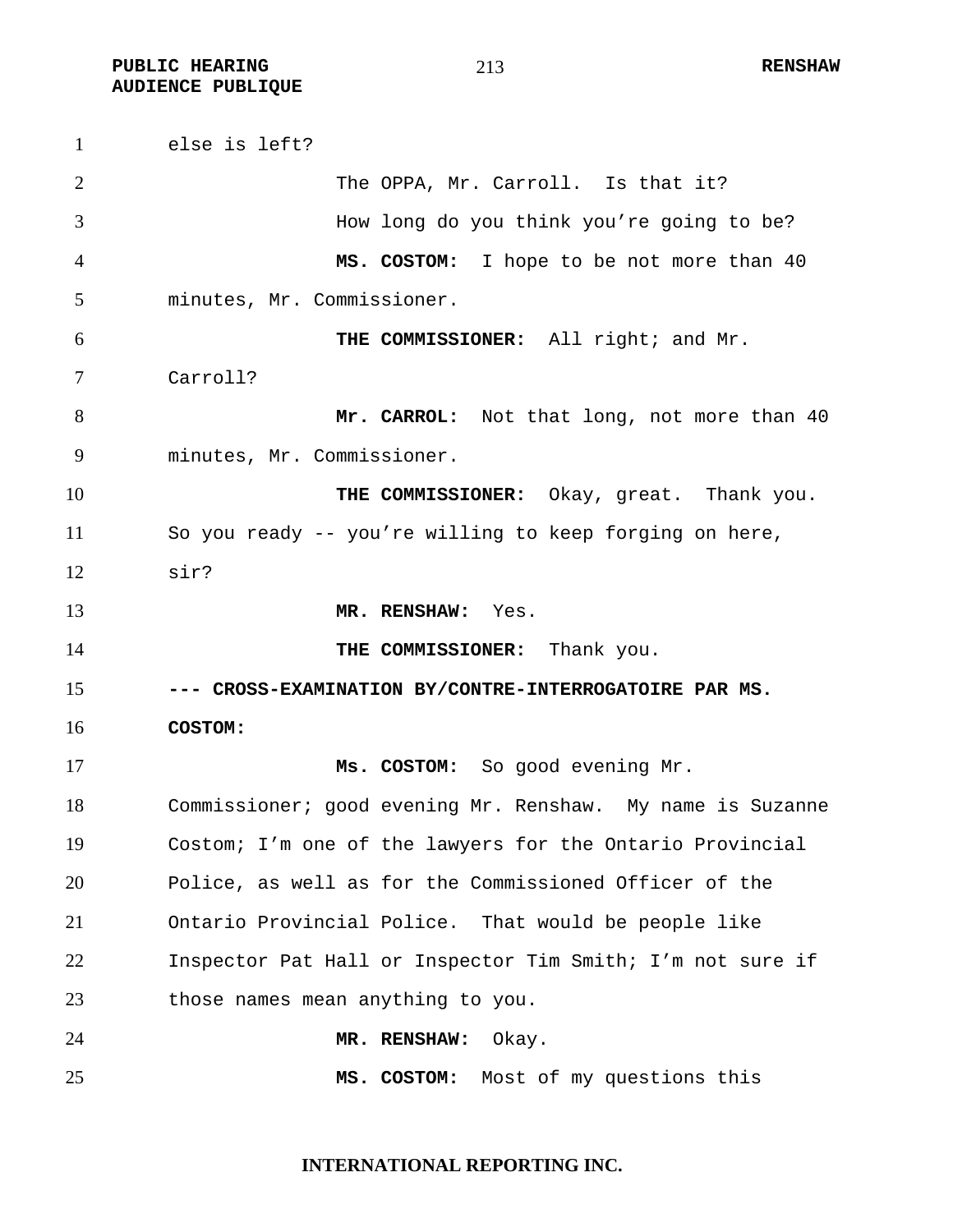**PUBLIC HEARING 214** 214 RENSHAW **AUDIENCE PUBLIQUE Cr-Ex(Costom)** 

evening are simply going to be to clarify some of the things that you've already spoken about. You also have indicated on a number of occasions that there were things that weren't that clear to you or that you forgot about, so I'm hoping that I can refresh your memory on a number of things as well. **MR. RENSHAW:** Okay. **MS. COSTOM:** Okay. So the first thing I'd like to do is have a look at Exhibit 543 which we've looked at a number of times. It's the statement that you made on 11 February  $9^{th}$ , 1994 to Constables McDonell and Genier. **MR. RENSHAW:** I have it. **MS. COSTOM:** Do you have that? **MR. RENSHAW:** Yes. **MS. COSTOM:** Okay. So the first thing I wanted to look at was - 17 - well actually, before you look at a particular statement 18 just to put this in context; this was a statement that was taken from you, as someone who could provide information following the death of Mr. Seguin; is that correct? **MR. RENSHAW:** Could you please repeat that? I'm distracted because I have one document in front of me and there's a different one on the screen. **MS. COSTOM:** I see. Would you prefer to work from the handwritten version or the typed version?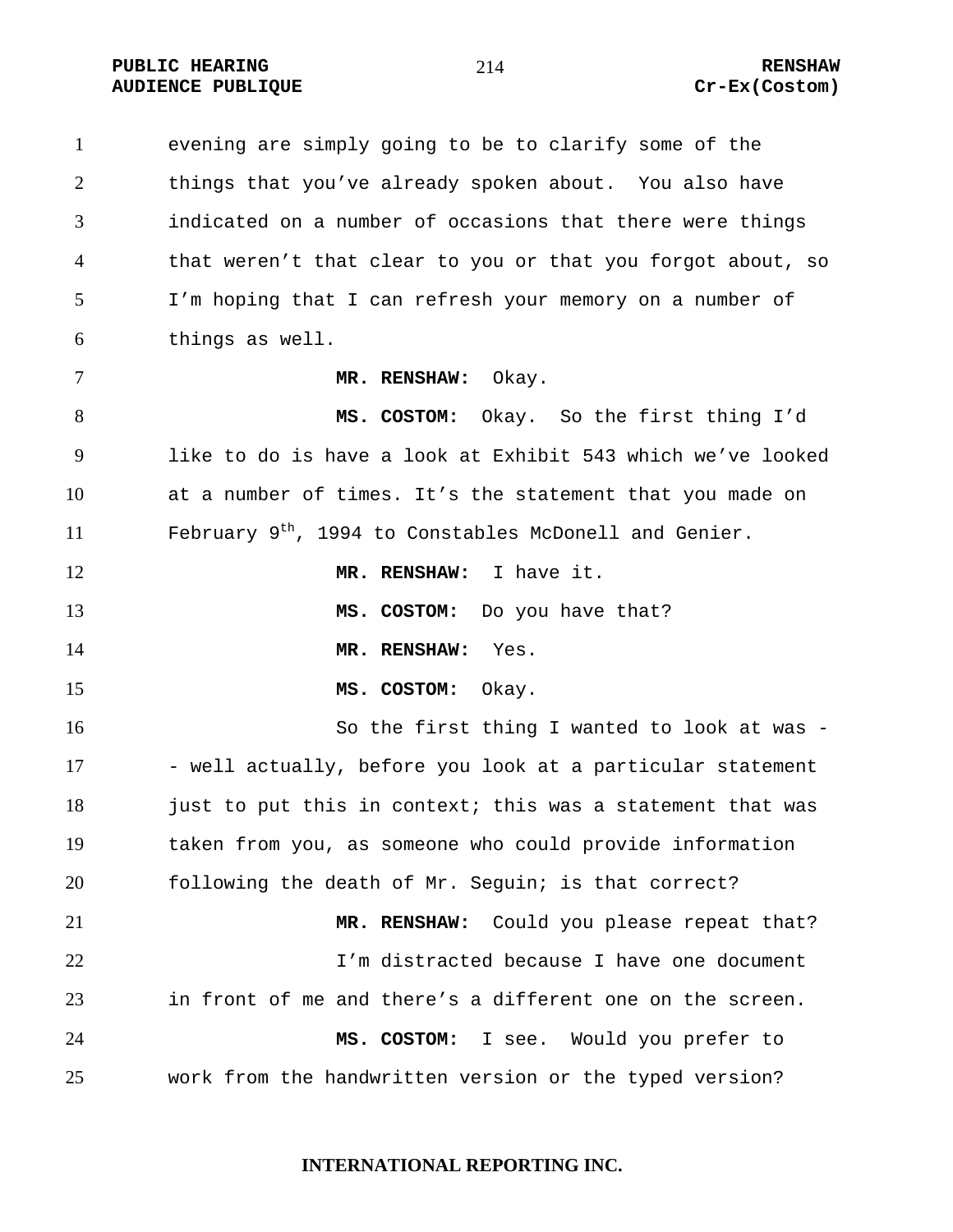PUBLIC HEARING **RENSHAW** 215 **RENSHAW RENSHAW RENSHAW RENSHAW RENSHAW RENSHAW Cr-Ex(Costom) AUDIENCE PUBLIQUE** 

| $\mathbf{1}$   | MR. RENSHAW: Well, I can flip this to the                   |
|----------------|-------------------------------------------------------------|
| $\overline{2}$ | written one or to a typed one.                              |
| 3              | MS. COSTOM: To the typed one, okay.                         |
| $\overline{4}$ | Do you have an objection to working with the                |
| 5              | handwritten one? That was the one that had been an exhibit  |
| 6              | prior to today and there's page numbers on that one so I    |
| 7              | thought perhaps it might be easier.                         |
| 8              | MR. RENSHAW: No, that's fine.                               |
| 9              | MS. COSTOM: Okay, so it's 543, Madam Clerk,                 |
| 10             | not 543A.                                                   |
| 11             | Do you have a hard copy as well?                            |
| 12             | MR. RENSHAW:<br>Yes.                                        |
| 13             | MS. COSTOM:<br>Okay.                                        |
| 14             | So, again, this was a statement that was                    |
| 15             | taken from you as someone who could provide information to  |
| 16             | the police or potentially provide information to the police |
| 17             | following the death of Mr. Sequin; is that correct?         |
| 18             | MR. RENSHAW:<br>yes,                                        |
| 19             | MS. COSTOM: Okay. It was taken to you not                   |
| 20             | as an alleged victim at the time but as a potential         |
| 21             | witness; is that correct?                                   |
| 22             | MR. RENSHAW: I was under the assumption                     |
| 23             | they were there because of Project Truth.                   |
| 24             | MS. COSTOM: Okay. Did you understand that                   |
| 25             | they were there as a follow-up to Mr. Seguin's death?       |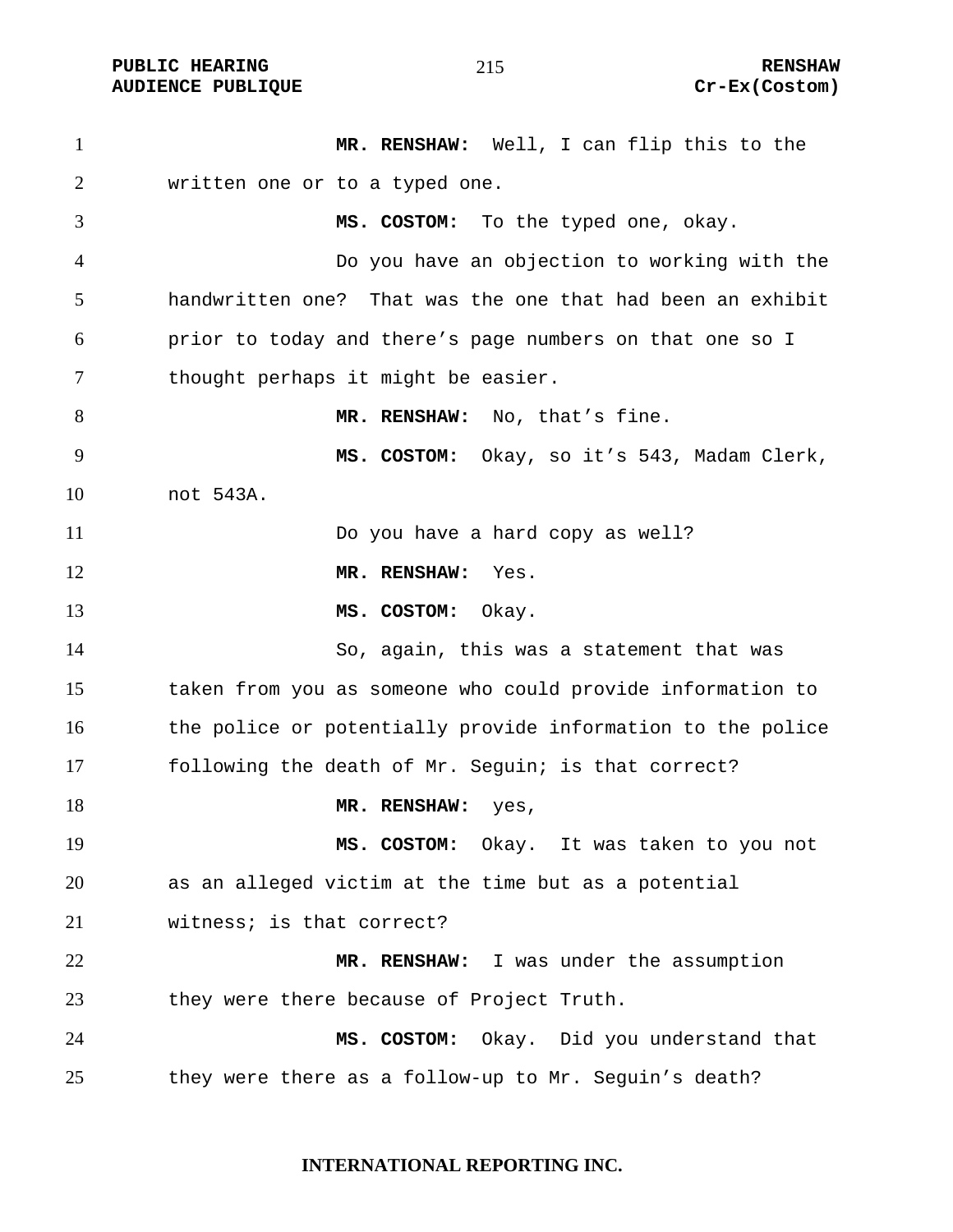**AUDIENCE PUBLIQUE** 

| $\mathbf{1}$   | MR. RENSHAW:<br>No.                                         |
|----------------|-------------------------------------------------------------|
| $\overline{2}$ | MS. COSTOM:<br>Okay.                                        |
| 3              | THE COMMISSIONER: I'm sorry; did you say                    |
| 4              | yes or no?                                                  |
| 5              | MR. RENSHAW:<br>$\mathbb N$ o.                              |
| 6              | THE COMMISSIONER:<br>Okay.                                  |
| 7              | MS. COSTOM: Well you had said in response                   |
| 8              | to questions by some of my friends, including Mr.           |
| 9              | Engelmann, that you knew that they were there investigating |
| 10             | something to do with Ken Seguin's death; is that correct?   |
| 11             | MR. RENSHAW: I'm saying I believe when                      |
| 12             | McDonell was at my house it was because of Project Truth.   |
| 13             | MS. COSTOM: Okay and what you were talking                  |
| 14             | about had to do with Ken Seguin ---                         |
| 15             | MR. RENSHAW: Seguin's death, obviously, is                  |
| 16             | a part of that.                                             |
| 17             | MS. COSTOM: Okay. But was it clear to you,                  |
| 18             | sir, that you were there to talk to them in general terms   |
| 19             | about what you knew about Ken Seguin?                       |
| 20             | MR. RENSHAW:<br>Yes.                                        |
| 21             | MS. COSTOM: And you were not there as an                    |
| 22             | alleged victim at the time; you hadn't told anyone about    |
| 23             | your abuse at that point?                                   |
| 24             | MR. RENSHAW: Right.                                         |
| 25             | MS. COSTOM: Okay. So you were someone who                   |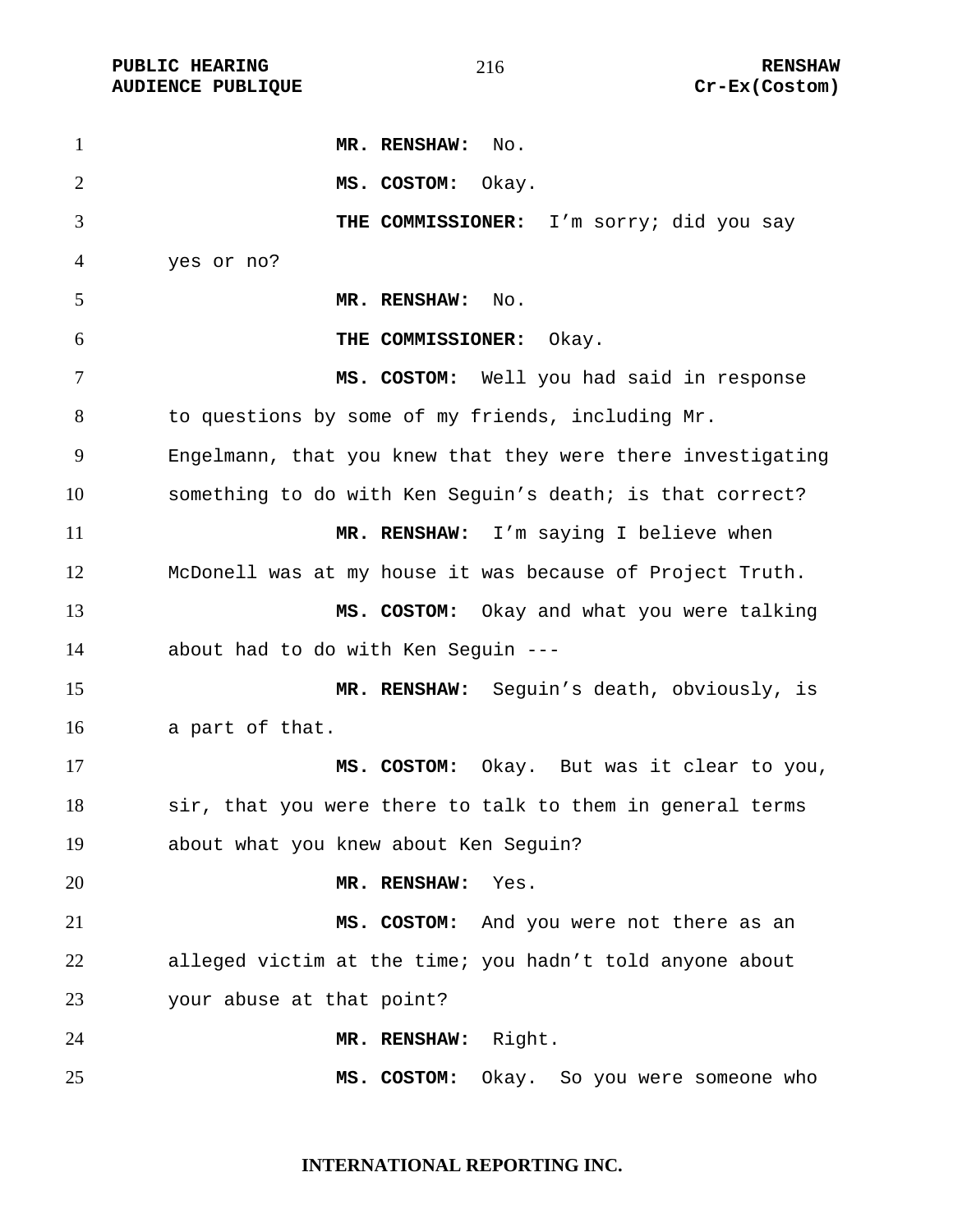PUBLIC HEARING **RENSHAW** 217 **RENSHAW** RENSHAW **RENSHAW RENSHAW RENSHAW RENSHAW RENSHAW AUDIENCE PUBLIQUE** 

#### 

| $\mathbf{1}$   | could provide information to the police; is that correct?   |
|----------------|-------------------------------------------------------------|
| $\overline{2}$ | MR. RENSHAW:<br>Yes.                                        |
| 3              | MS. COSTOM: Someone who was a potential                     |
| 4              | witness; is that correct?                                   |
| 5              | MR. RENSHAW: A witness to what?                             |
| 6              | MS. COSTOM: A witness to the events leading                 |
| 7              | up to and following Ken Seguin's death.                     |
| 8              | MR. RENSHAW: Yes, I suppose.                                |
| 9              | MS. COSTOM: Okay, so if you were there as a                 |
| 10             | witness, you had no expectation that there would be any     |
| 11             | further contact after this interview or any follow-up?      |
| 12             | MR. RENSHAW: There wasn't any.                              |
| 13             | MS. COSTOM: Okay and you didn't expect                      |
| 14             | there would be?                                             |
| 15             | MR. RENSHAW:<br>No.                                         |
| 16             | MS. COSTOM: Did you say no?                                 |
| 17             | MR. RENSHAW:<br>No.                                         |
| 18             | MS. COSTOM:<br>Okay.                                        |
| 19             | So now if we could go to page 4; the last                   |
| 20             | full paragraph on the bottom and you're talking there about |
| 21             | the night before Ken killed himself.                        |
| 22             | MR. RENSHAW:<br>Yes.                                        |
| 23             | MS. COSTOM: And I'll read it out loud, and                  |
| 24             | you can read along. It says:                                |
| 25             | "The night before Ken killed himself,                       |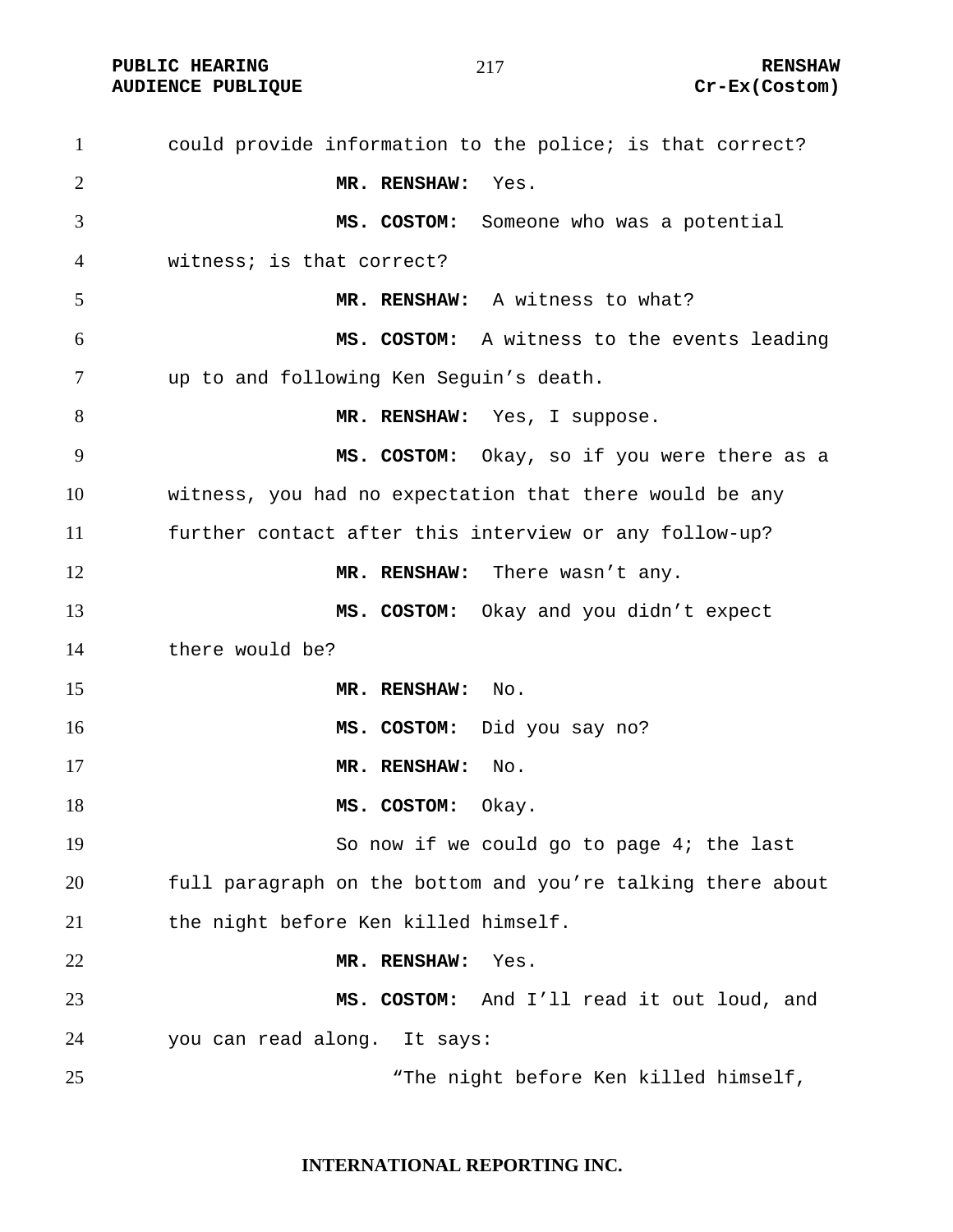PUBLIC HEARING **RENSHAW** 218 **RENSHAW** RENSHAW<br>AUDIENCE PUBLIQUE **RENSHAW** Cr-Ex(Costom) **AUDIENCE PUBLIQUE** 

| $\mathbf{1}$   | Ken and Ron dropped in."                                   |
|----------------|------------------------------------------------------------|
| $\overline{2}$ | Ron is Ron Leroux?                                         |
| 3              | MR. RENSHAW:<br>Yes.                                       |
| $\overline{4}$ | MS. COSTOM:<br>Okay.                                       |
| 5              | "They dropped in at my girlfriend's                        |
| 6              | house; I was there. We had a coffee.                       |
| 7              | Everything was normal. He dropped in                       |
| 8              | about 8:00 p.m. and left around 10:00                      |
| 9              | p.m.'                                                      |
| 10             | And that's what you would have told the                    |
| 11             | officers that time?                                        |
| 12             | MR. RENSHAW: I believe so.                                 |
| 13             | MS. COSTOM: Okay. And you testified to                     |
| 14             | that also last week. My friend Mr. Engelmann asked you     |
| 15             | about that and you said -- you confirmed that you had seen |
| 16             | Ron and Ken the day before Mr. Seguin's death. Do you      |
| 17             | remember that?                                             |
| 18             | MR. RENSHAW: Yes.                                          |
| 19             | MS. COSTOM: Okay. So if anyone tried to                    |
| 20             | say that they -- that Ron and Ken had gone to your house   |
| 21             | the night before Ken's death and that you weren't home,    |
| 22             | that would be either mistaken or a lie?                    |
| 23             | MR. RENSHAW: I know they were there so ---                 |
| 24             | Okay let me do this again.<br>MS. COSTOM:<br>At            |
| 25             | the time you were living with your girlfriend?             |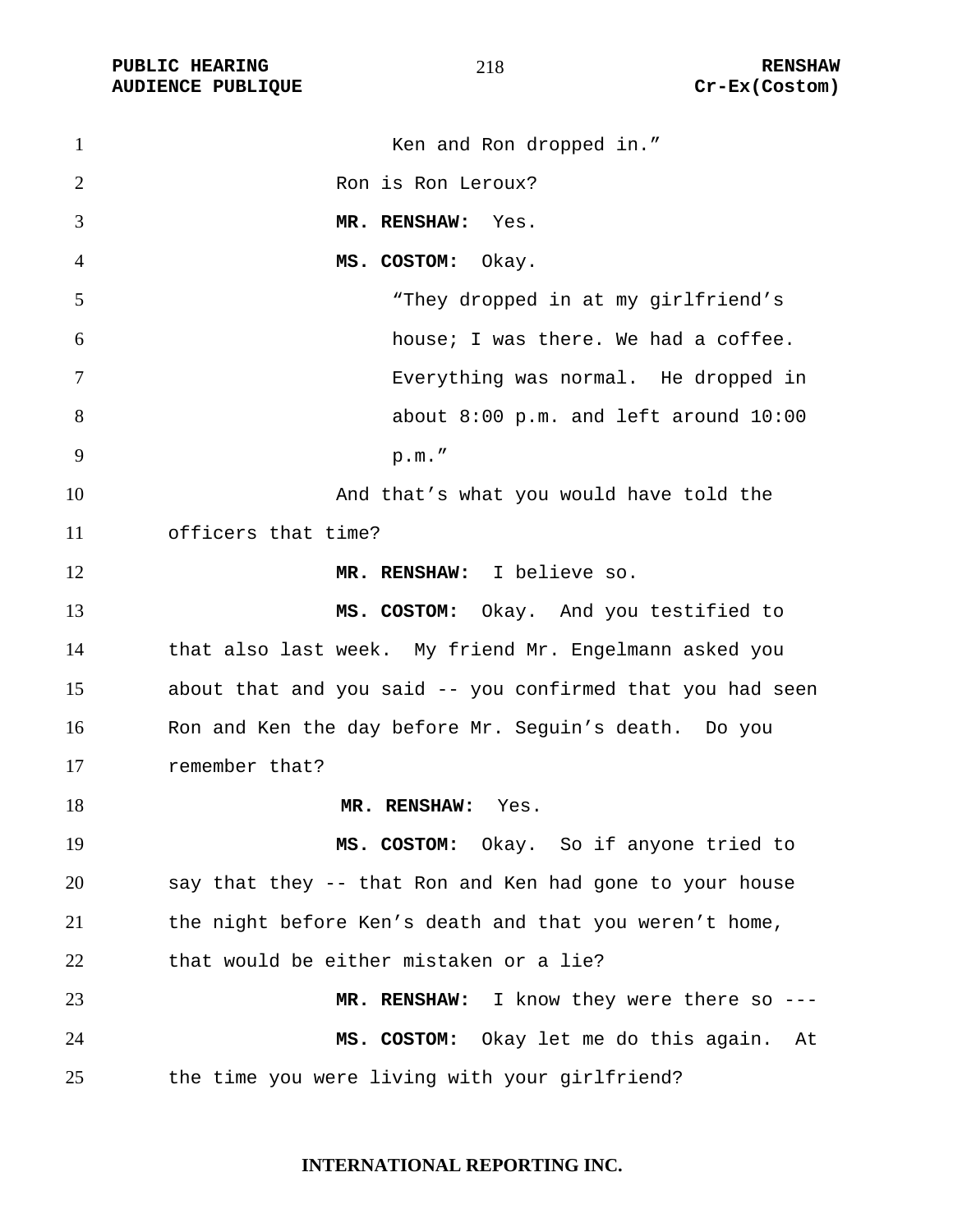**PUBLIC HEARING** 219 219

| $\mathbf{1}$   | MR. RENSHAW: Yes.                                          |
|----------------|------------------------------------------------------------|
| $\overline{2}$ | MS. COSTOM: Cara Lee Barrie?                               |
| 3              | MR. RENSHAW: Yes.                                          |
| $\overline{4}$ | MS. COSTOM: Okay and your testimony that                   |
| 5              | the night before Ken's death, Ron and Ken came over to     |
| 6              | Cara's house where you were living?                        |
| 7              | MR. RENSHAW: Yes.                                          |
| 8              | MS. COSTOM: And you had a coffee together?                 |
| 9              | MR. RENSHAW: Yes.                                          |
| 10             | MS. COSTOM: Okay, and that's what you said                 |
| 11             | then $---$                                                 |
| 12             | MR. RENSHAW: Yes.                                          |
| 13             | MS. COSTOM: --- in 1994 and that's what you                |
| 14             | said last week to Mr. Engelmann.                           |
| 15             | MR. RENSHAW: Yes.                                          |
| 16             | MS. COSTOM: Okay. So if anyone tries to                    |
| 17             | say otherwise; they're wrong?                              |
| 18             | THE COMMISSIONER: To say otherwise, I'm                    |
| 19             | sorry?                                                     |
| 20             | MS. COSTOM: If anyone tries to claim that                  |
| 21             | they went to Cara's house the night before Ken's death     |
| 22             | looking for you but that you weren't home, that's either a |
| 23             | mistake or a lie?                                          |
| 24             | MR. RENSHAW:<br>Correct.                                   |
| 25             | Because you were there.<br>MS. COSTOM:                     |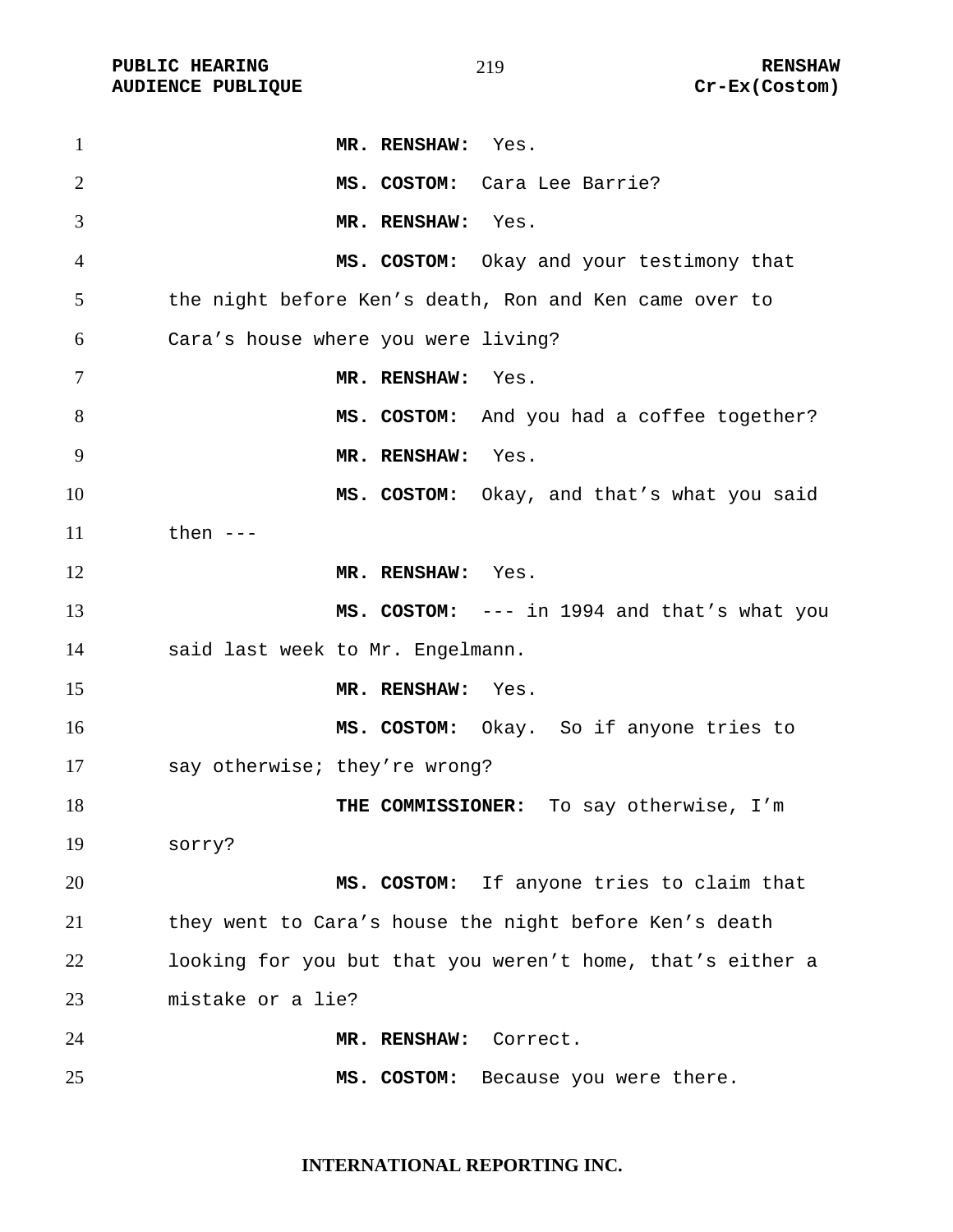**PUBLIC HEARING**  $\frac{270}{100}$  **RENSHAW** 

**MR. RENSHAW:** Correct. **MS. COSTOM:** So if Ron Leroux told the OPP on the afternoon of Mr. Seguin's death that he had gone to see you with Ken the night before -- he had gone to Cara Lee's house and that you were not at home, that is either a mistake or a lie? **MR. RENSHAW:** Correct. **MS. COSTOM:** And given that it was the day after the night that they were supposed to have seen you, he must be lying; is that correct? **MR. RENSHAW:** I can't assume what someone else is doing. **MS. COSTOM:** Well do you remember what you did last night and who you saw? **MR. RENSHAW:** Yes. **MS. COSTOM:** So if you told someone otherwise something today; would that be a mistake or would that be a lie? **MR. RENSHAW:** In my own personal case, that would be a lie. **MS. COSTOM:** Thank you. So then you agree with me that Mr. Leroux would have to be lying as well, it was the night before? **MR. RENSHAW:** I'm not agreeing to it. **MS. COSTOM:** Well then ---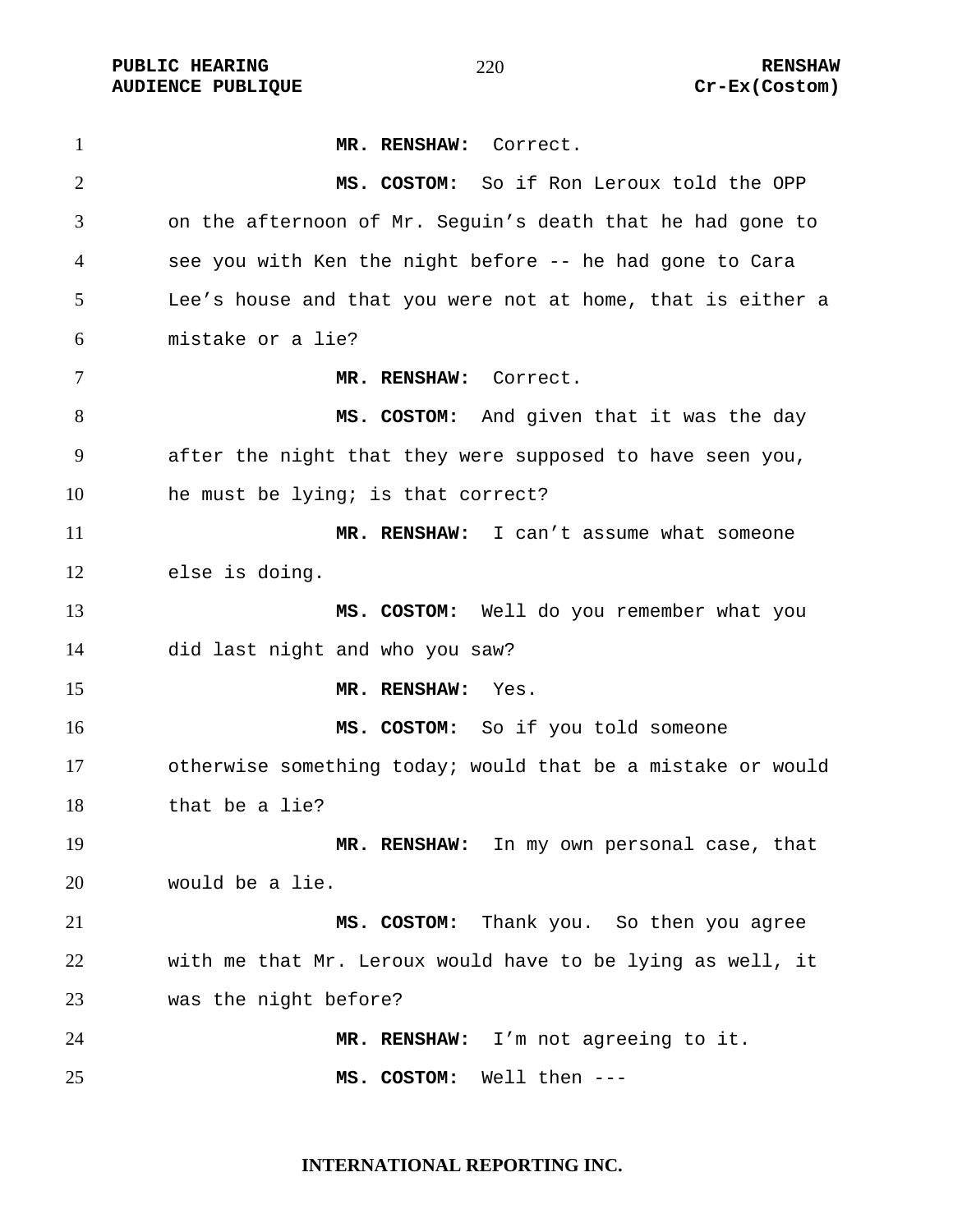**PUBLIC HEARING**  $\frac{21}{10}$  **221 RENSHAW** 

**MR. RENSHAW:** He can say what he wants to 2 say. **MS. COSTOM:** But he's wrong? **MR. RENSHAW:** Yes. **MS. COSTOM:** Okay.The next passage that I want to take you to in that same statement is on page 3, still of the handwritten version; towards the top, about the third line down; you say the following or you didn't say it, it says the following: 10 The state of the Cherno of the Cherno works are the Morrowed a videotape and there were two guys doing it. Ken was into 12 that kind of stuff." Do you remember telling that to the police officers? **MR. RENSHAW:** No. **MS. COSTOM:** Is it a fact that you once asked Ken to borrow a videotape and that it was a videotape of "two guys doing it"? 19 MR. RENSHAW: It's possible. **MS. COSTOM:** Well do you remember that? **MR. RENSHAW:** No. **MS. COSTOM:** Well do you think that the officers made this up? **MR. RENSHAW:** No, I'm not saying that either.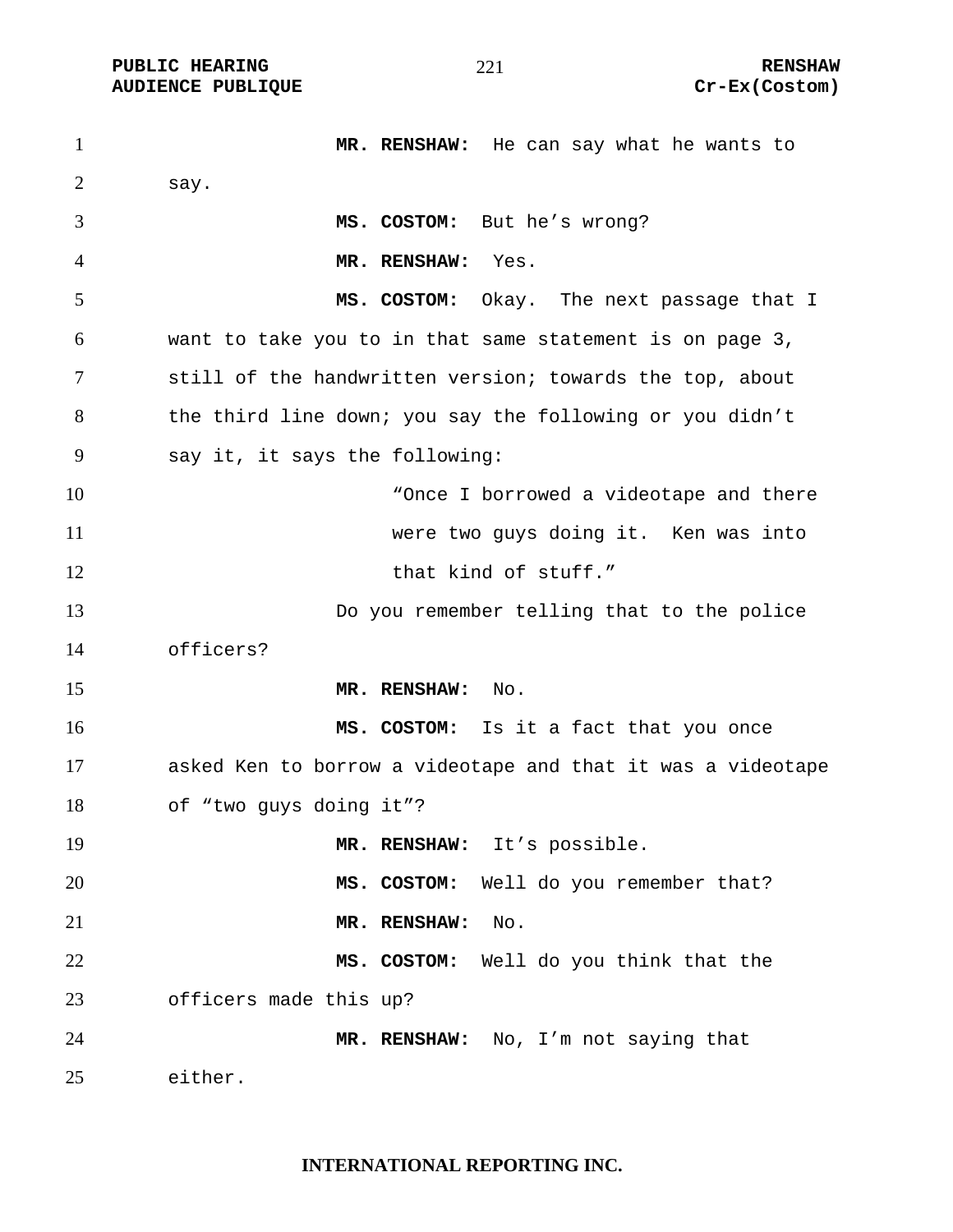| $\mathbf{1}$ | MS. COSTOM: Okay. So it's ---                               |
|--------------|-------------------------------------------------------------|
| 2            | MR. RENSHAW: It's a long time ago.                          |
| 3            | MS. COSTOM: Okay well we're trying to stay                  |
| 4            | away from the word "possible" at your request.              |
| 5            | MR. RENSHAW: I'd appreciate it.                             |
| 6            | MS. COSTOM: Okay. So if it says this here                   |
| 7            | would you agree that it's something that you said to the    |
| 8            | officers?                                                   |
| 9            | MR. RENSHAW: It's in here so I'll take your                 |
| 10           | word for it.                                                |
| 11           | MS. COSTOM: Thank you. And that in fact                     |
| 12           | was the only type of videotape that you had any firsthand   |
| 13           | knowledge of Ken Seguin having?                             |
| 14           | MR. RENSHAW: I'd assume, yes.                               |
| 15           | MS. COSTOM: Well do you know what I mean                    |
| 16           | when I say firsthand knowledge, you're not aware of any     |
| 17           | other videotapes that Ken Seguin had, other than this store |
| 18           | bought videotape of two guys doing it?                      |
| 19           | THE COMMISSIONER: Well do we know that it's                 |
| 20           | store bought?                                               |
| 21           | MS. COSTOM: I'm sorry, excuse me, other                     |
| 22           | than this video that you're referring to here of two guys   |
| 23           | doing it?                                                   |
| 24           | MR. RENSHAW: I'm not sure, like -- I never                  |
| 25           | -- I never went searching through the guy's room or         |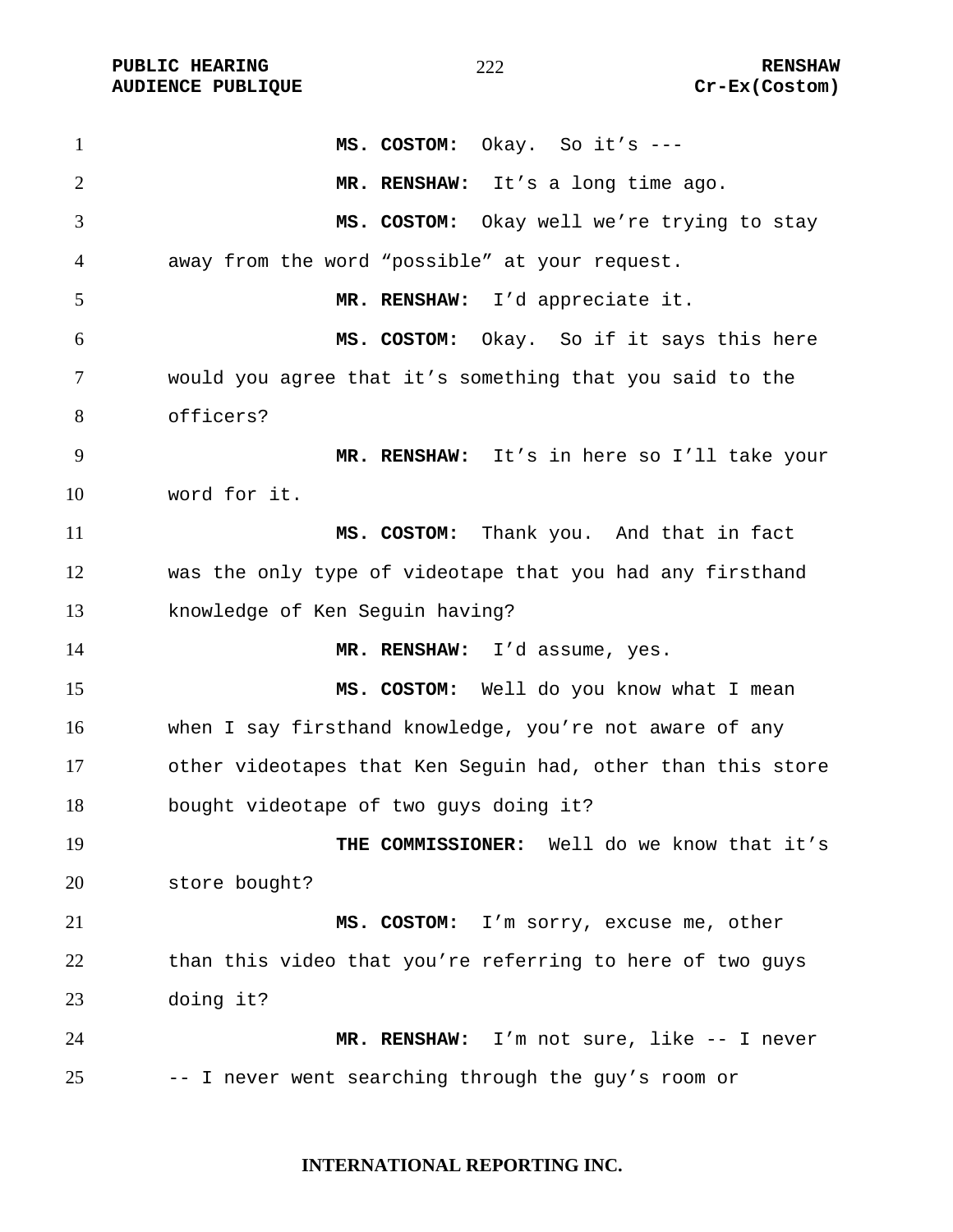**PUBLIC HEARING**  $\frac{273}{273}$  **RENSHAW AUDIENCE PUBLIQUE COSTOM COSTOM** 

anything like that. **MS. COSTOM:** You never saw --- **MR. RENSHAW:** I don't know what he had. **MS. COSTOM:** You never saw one? **THE COMMISSIONER:** Never saw one what? **MS. COSTOM:** Excuse me, you're right, Mr. Commissioner. You never saw any videotape other than, I suggest, this videotape which you refer to in your statement of two guys doing it? **MR. RENSHAW:** I believe I've answered that question before but I haven't seen it. **MS. COSTOM:** Okay. I just want to clarify that because as you probably know by now there are other people who say that you've said otherwise. Are you aware of that? **MR. RENSHAW:** No. **MS. COSTOM:** Okay, if we could turn now to Exhibit 548. **(SHORT PAUSE/COURTE PAUSE) THE COMMISSIONER:** This is December 5<sup>th</sup>, 1996 statement that you would have given to Mr. Dunlop; is that correct? **MR. RENSHAW:** Middle one. **THE COMMISSIONER:** The middle one, yes.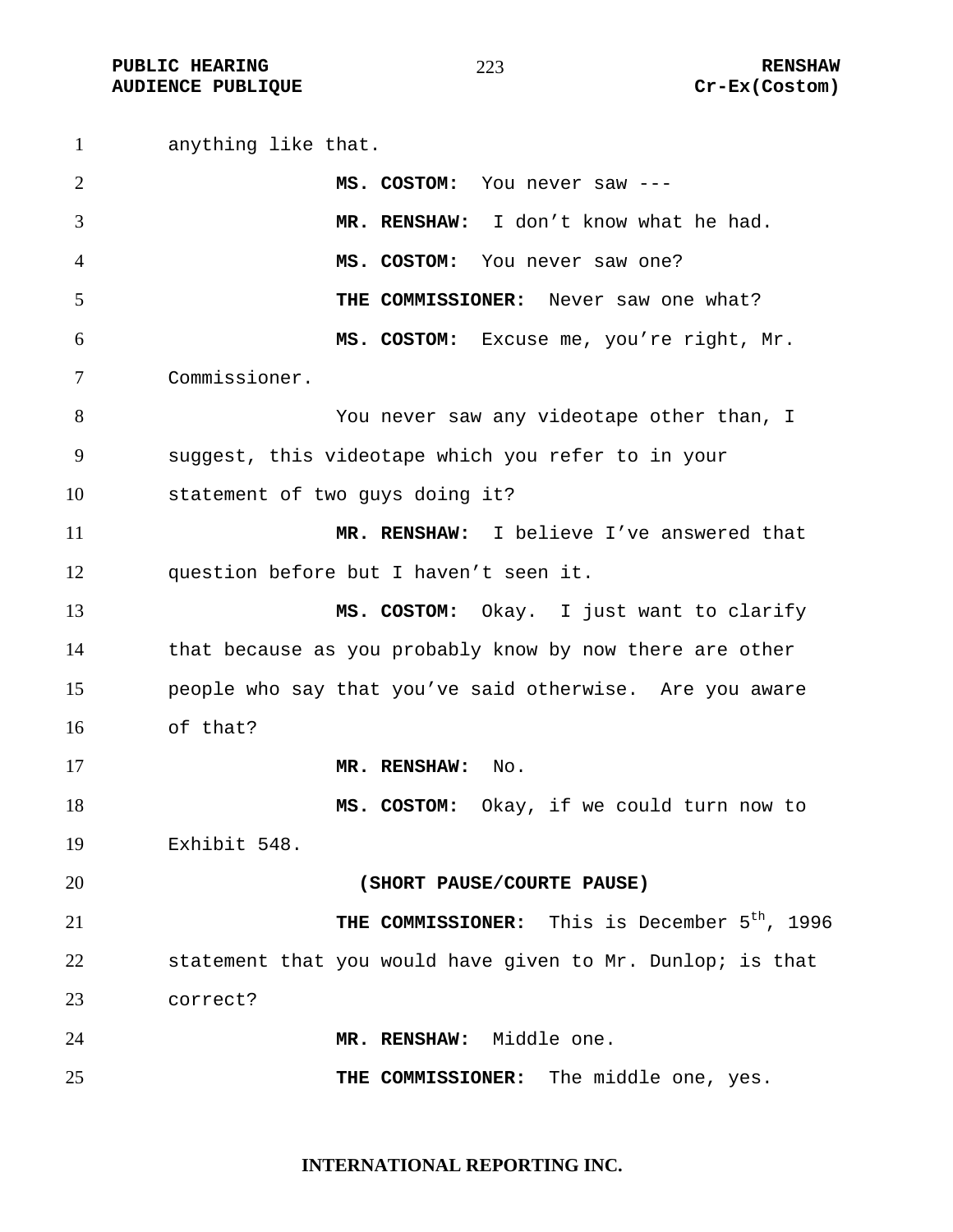**PUBLIC HEARING**  $\frac{274}{100}$  **RENSHAW** 

**AUDIENCE PUBLIQUE COSTOM COSTOM** 

**MS. COSTOM:** Excuse me for just a moment please. No, I think I'm not going to go there. I want to talk to you now about your probation records. **MR. RENSHAW:** Humph, or lack of. **MS. COSTOM:** Or lack of and that's something that's concerned you a lot; hasn't it? **MR. RENSHAW:** Yes. **MS. COSTOM:** Okay.I want to refer you to 11 vour testimony of last week on June the  $20^{\text{th}}$ . 12 12 If we could go Madam Clerk to page 113; so the last question that Mr. Engelmann asks you. He's referring to one of the statements which you had made and it says: "What about the comment -- he also advised me that he had my probation **18** *records;* that he had to destroy these 19 as well." 20 And you answer: "Mr. Renshaw: I knew that before I had to -- before I heard about the suitcase." 24 And then on the next page: 25 The Mand who would have told you that?"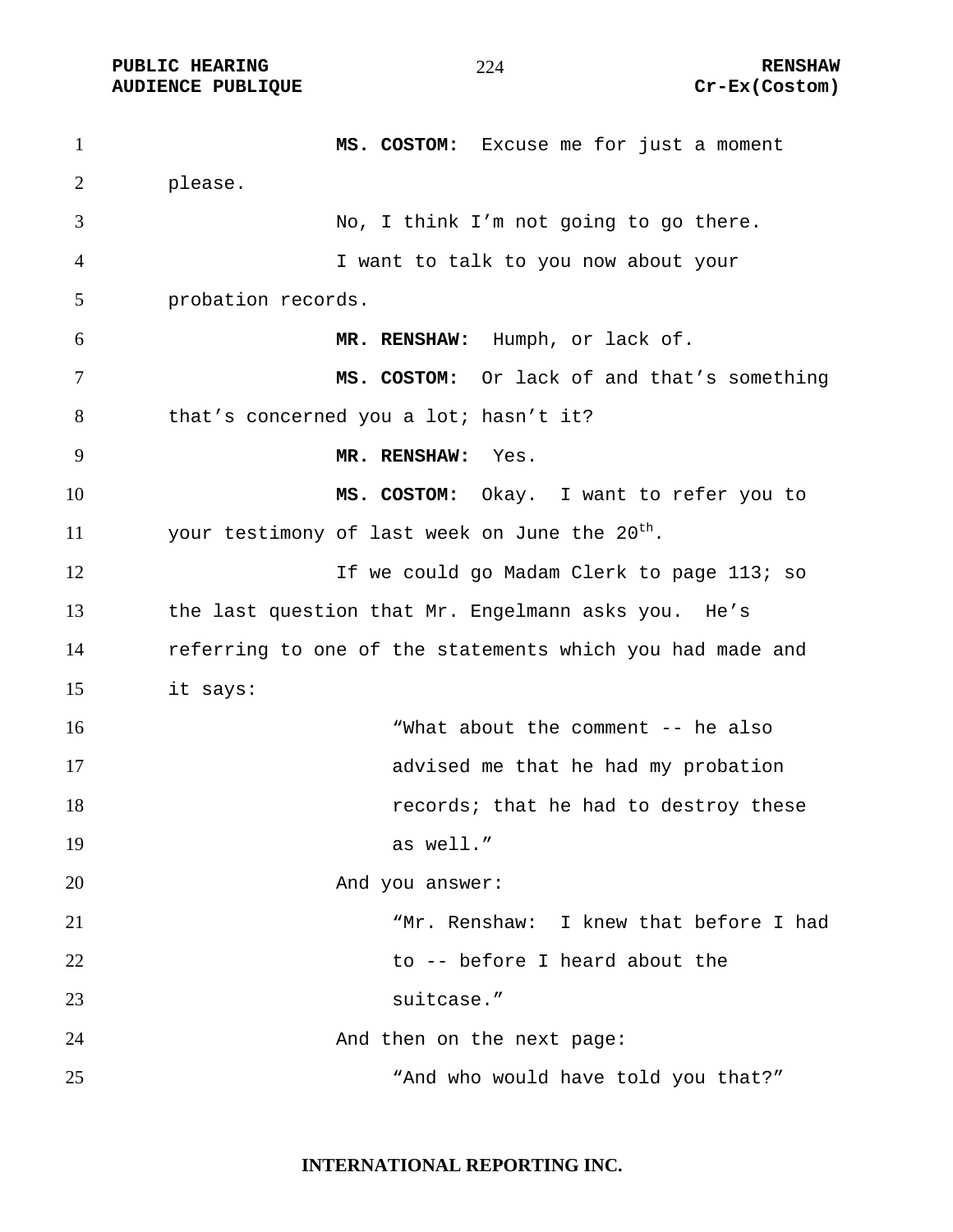PUBLIC HEARING **RENSHAW** 225 **RENSHAW** RENSHAW **RENSHAW RENSHAW RENSHAW RENSHAW Cr-Ex(Costom) AUDIENCE PUBLIQUE** 

| $\mathbf{1}$   | Talking about the probation records.      |
|----------------|-------------------------------------------|
| 2              | "Seguin."                                 |
| 3              | "And did he tell you why he had your      |
| $\overline{4}$ | probation records?"                       |
| 5              | Answer:                                   |
| 6              | "No. "                                    |
| 7              | "When he said he had them what did he     |
| 8              | mean, he had them where?"                 |
| 9              | Answer:                                   |
| 10             | "In a filing cabinet that I knew of."     |
| 11             | Question:                                 |
| 12             | "Where was the filing cabinet kept?"      |
| 13             | "Off his bedroom."                        |
| 14             | Mr. Engelmann:                            |
| 15             | "In his home?"                            |
| 16             | Do you remember all of that?              |
| 17             | MR. RENSHAW: Yes.                         |
| 18             | MS. COSTOM: And that's all accurate?      |
| 19             | MR. RENSHAW: I believe so, yes.           |
| 20             | MS. COSTOM:<br>Okay and then Mr. Renshaw: |
| 21             | "Yes."                                    |
| 22             | Mr. Engelmann:                            |
| 23             | "Okay, I believe the filing cabinet is    |
| 24             | labelled in there."                       |
| 25             | The Commissioner:                         |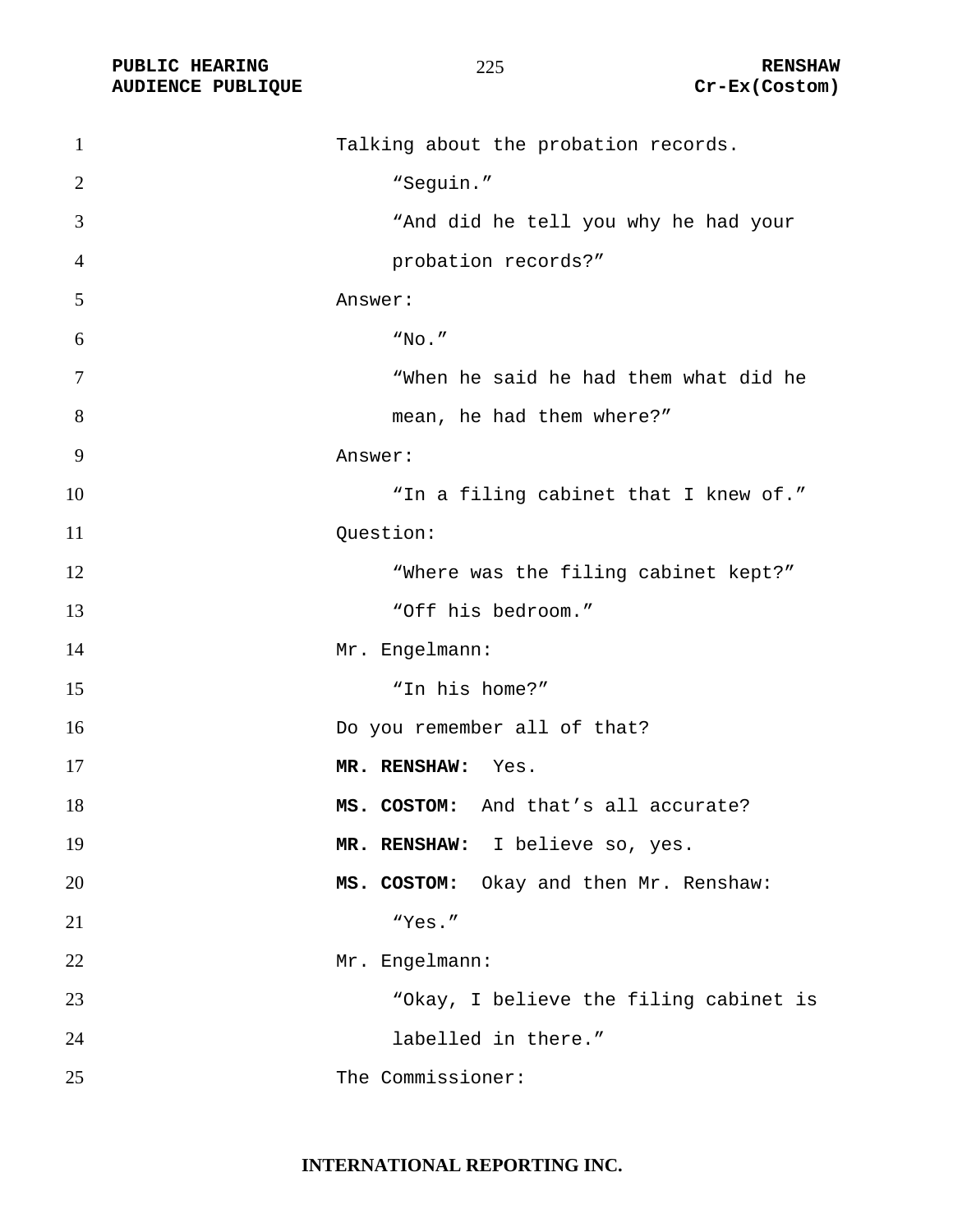PUBLIC HEARING **RENSHAW** 226 **RENSHAW** RENSHAW **RENSHAW RENSHAW RENSHAW RENSHAW Cr-Ex(Costom) AUDIENCE PUBLIQUE** 

| $\mathbf{1}$   | "Yes, it is."                                               |
|----------------|-------------------------------------------------------------|
| $\overline{2}$ | And you're referring to the diagram that you                |
| 3              | had made of the second floor of the house ---               |
| 4              | MR. RENSHAW:<br>Yes.                                        |
| 5              | MS. COSTOM: --- with the filing cabinet on                  |
| 6              | it.                                                         |
| 7              | Then the Commissioner:                                      |
| 8              | "Yes, it is."                                               |
| 9              | Mr. Engelmann, it says:                                     |
| 10             | "Approximately two days later Ken                           |
| 11             | advised me that my probation records                        |
| 12             | were missing. Ken should not have had                       |
| 13             | these probation records in the first                        |
| 14             | place."                                                     |
| 15             | And now he asks you a question, Mr.                         |
| 16             | Engelmann does:                                             |
| 17             | "So did he actually tell you that                           |
| 18             | they'd gone missing?"                                       |
| 19             | Mr. Renshaw:                                                |
| 20             | "Yes."                                                      |
| 21             | Is that all true?                                           |
| 22             | MR. RENSHAW:<br>Yes.                                        |
| 23             | MS. COSTOM: So your testimony last week was                 |
| 24             | that you saw -- and I'm not only talking about this passage |
| 25             | here, you saw your probation records in this filing         |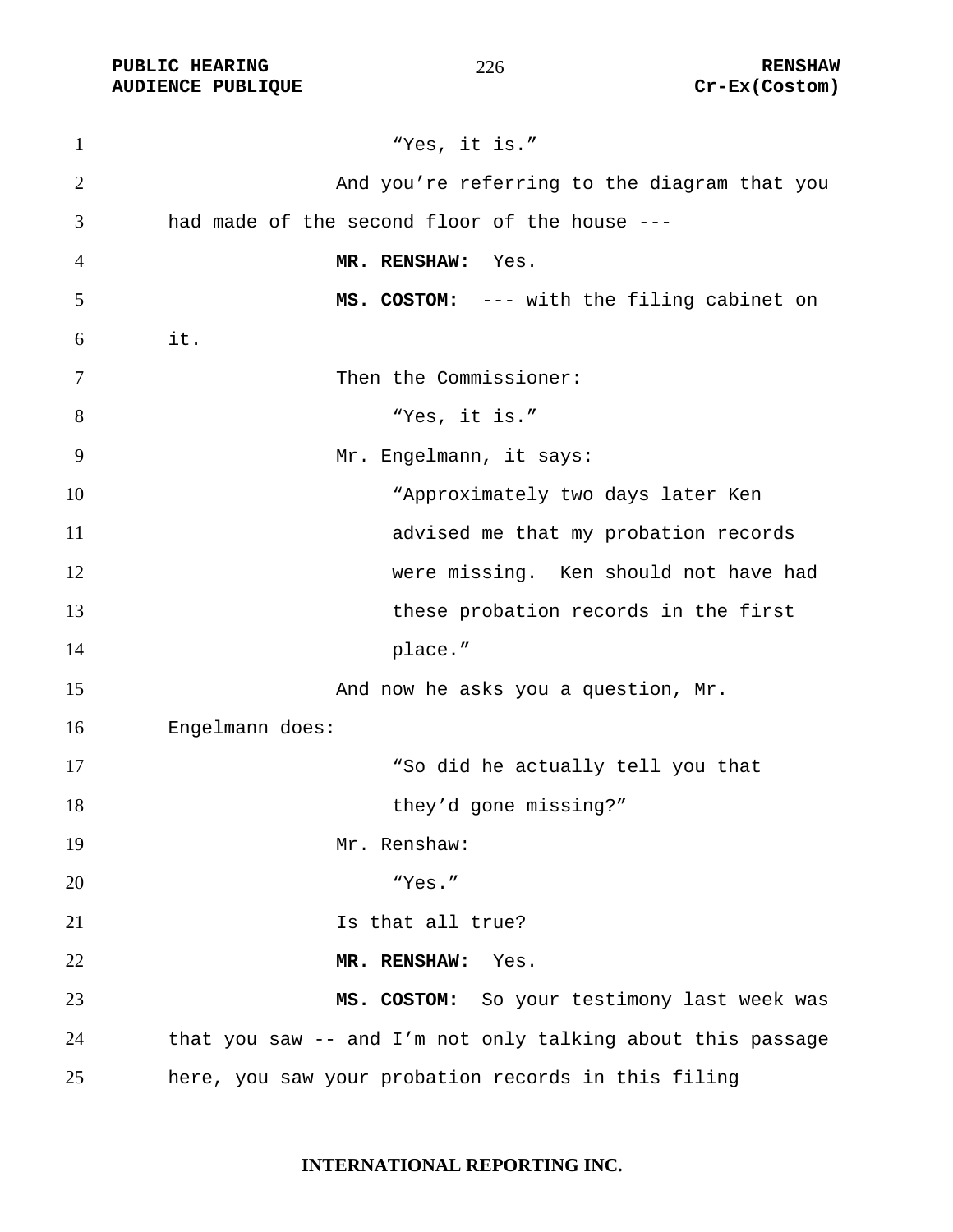**PUBLIC HEARING RENSHAW** 

cabinet? **MR. RENSHAW:** Yes. **MS. COSTOM:** That Mr. Seguin told you that he had to make them disappear? **MR. RENSHAW:** Yes. **MS. COSTOM:** And that he told you ultimately that -- that he had to get rid of them and that he did? 8 MR. RENSHAW: Yes. **THE COMMISSIONER:** No, no. I thought -- I don't know that he said --- **MS. COSTOM:** That they'd gone missing. **THE COMMISSIONER:** --- they did, they'd gone missing. 14 MS. COSTOM: That they've gone missing. Is that correct? **MR. RENSHAW:** Yes. **MS. COSTOM:** Okay. And so it was your belief at that point that your -- at that point when you made this statement and I think that's why I was referring you to Exhibit 548 because I think -- if I can go back. These passages are passages that were read to you from 22 Exhibit 548 which was taken on December the  $5<sup>th</sup>$ , 1996. **MR. RENSHAW:** Yes. **MS. COSTOM:** So it was your belief, on 25 December the  $5<sup>th</sup>$ , 1996 that Mr. Seguin had made sure that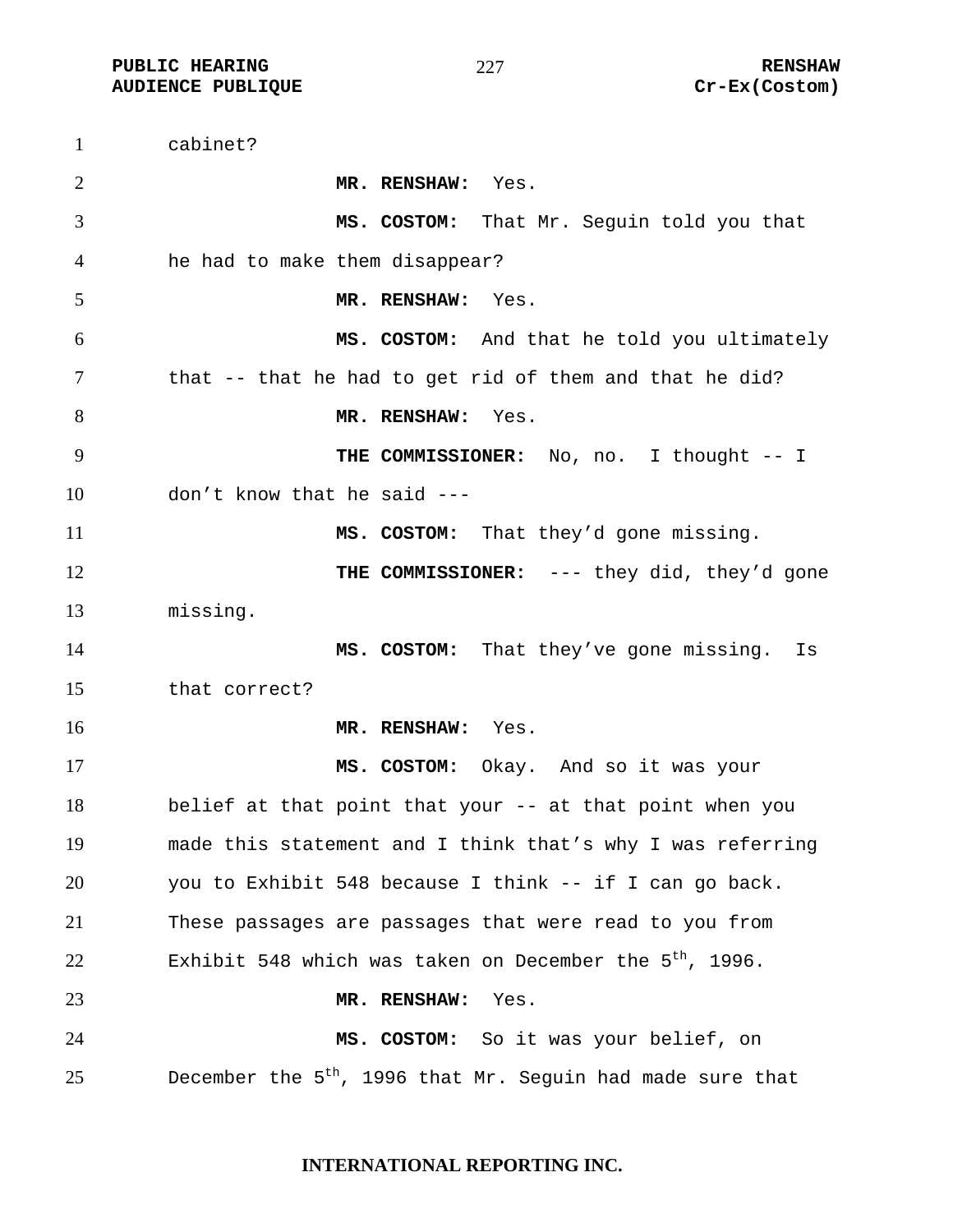**PUBLIC HEARING**  $\frac{278}{278}$  **RENSHAW** 

your probation records were gone missing; is that correct? **MR. RENSHAW:** Yeah, I believe so. **MS. COSTOM:** Okay.So you've still always remained troubled by this absence of probation records, the missing probation records; is that correct? **MR. RENSHAW:** Yes. **MS. COSTOM:** And even as late as 1998, you inquired of Detective Constable Steve Seguin of the OPP if he could assist you in finding your probation records; do you remember that? **MR. RENSHAW:** I believe so. **MS. COSTOM:** Okay. And you still actually 13 don't really know whatever came of your probation records; is that correct? **MR. RENSHAW:** Correct. **MS. COSTOM:** Okay, so when you said last week in response to a question by Ms. Daley who was sitting where Mr. Manson is sitting today, that the OPP destroyed your records, you really have no basis for saying that? **MR. RENSHAW:** I believe at the time when the OPP raided Ron Leroux' home, Ron Leroux informed me that those records were in that duffel bag that the police took from there. **MS. COSTOM:** Okay, so you are basing yourself on Ron Leroux who said that he believes that the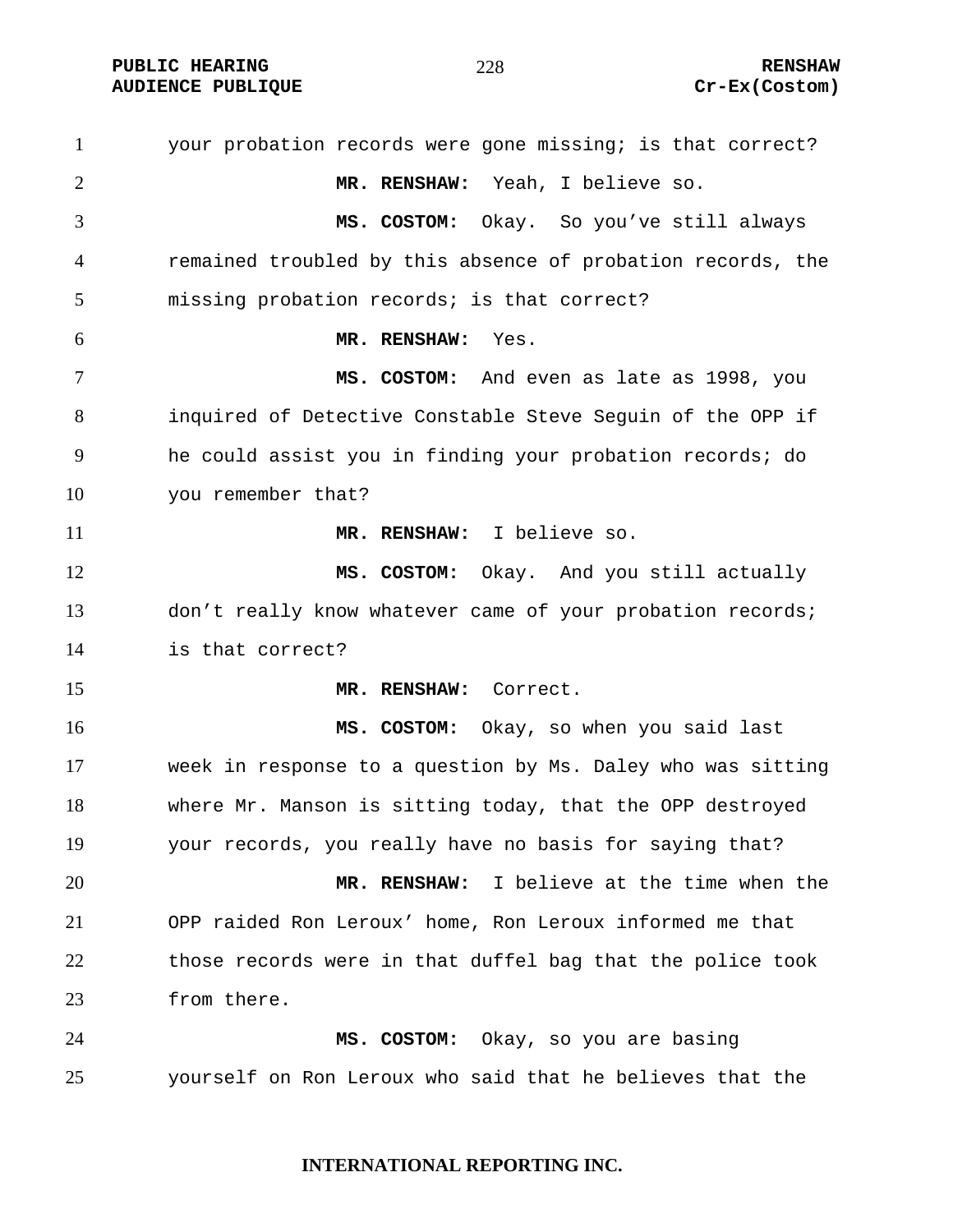**PUBLIC HEARING**  $\frac{279}{279}$  **RENSHAW** 

#### 

**AUDIENCE PUBLIQUE COSTOM COSTOM** 

records were in a duffel bag, and it's upon that that you're basing your guess that the OPP destroyed your records? **MR. RENSHAW:** Yes. **MS. COSTOM:** That's the whole basis, as well as, I suppose your mistrust, your general mistrust for police? **MR. RENSHAW:** I don't get what you're saying. **MS. COSTOM:** You have no real knowledge that the OPP destroyed your records; correct? **MR. RENSHAW:** Correct. **MS. COSTOM:** And even in 1998 you were inquiring of an OPP officer whether he could assist you in finding your records; correct? **MR. RENSHAW:** Correct. **MS. COSTOM:** Okay, so the bottom line is 18 that you don't know that the OPP destroyed your records, because you don't really know what happened to your records. **MR. RENSHAW:** Right. **MS. COSTOM:** And there's no reason -- no real reason to think that the OPP destroyed them. **MR. RENSHAW:** Well there's a reason, yes; but proof, no.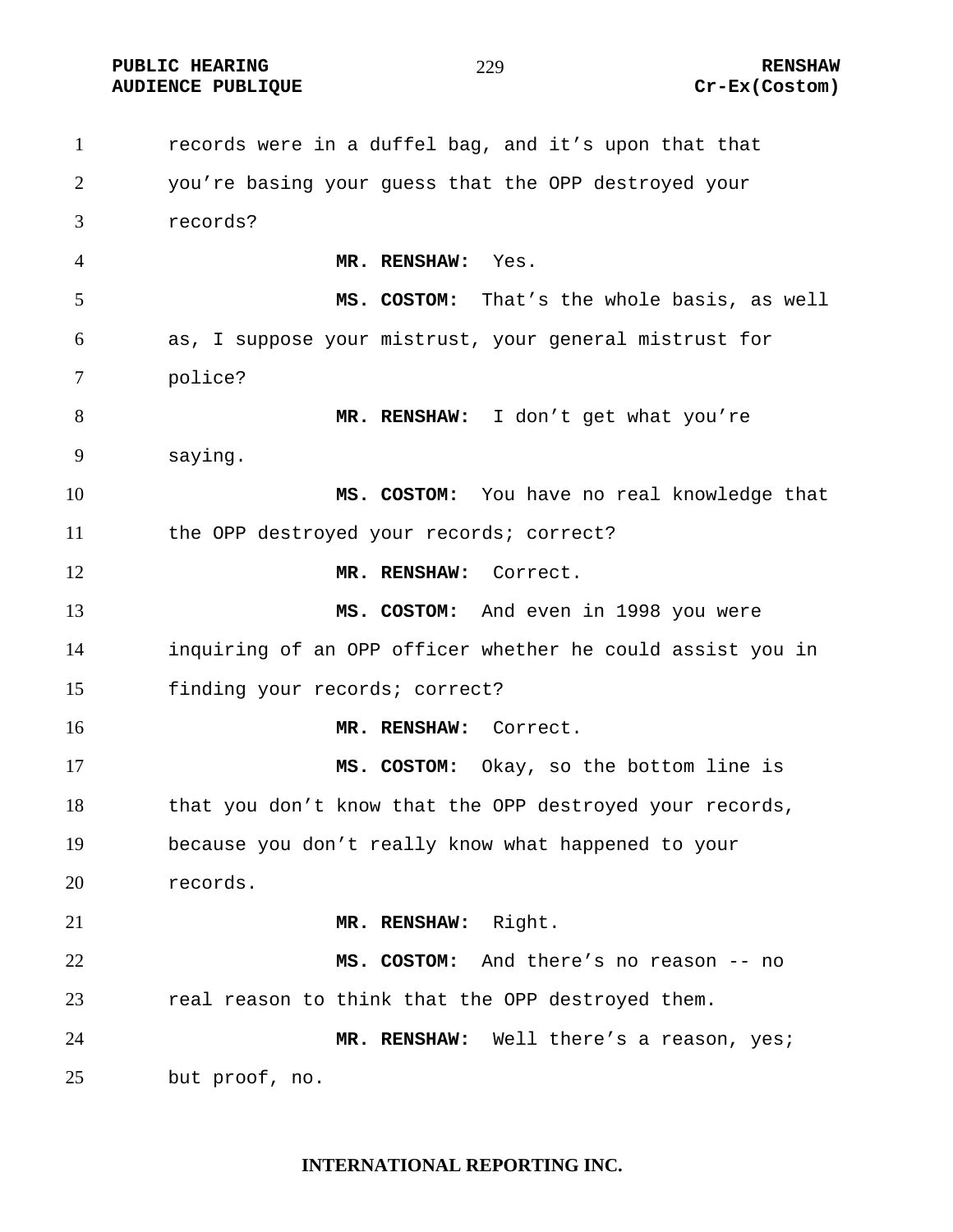**AUDIENCE PUBLIQUE** 

#### 

| $\mathbf{1}$ | MS. COSTOM: The reason being what                 |
|--------------|---------------------------------------------------|
| 2            | Mr. Leroux told you?                              |
| 3            | MR. RENSHAW: Yes.                                 |
| 4            | MS. COSTOM: And again, can you repeat for         |
| 5            | us what Mr. Leroux told you?                      |
| 6            | MR. RENSHAW: That my probation records were       |
| 7            | in the bag that the OPP took from his home.       |
| 8            | MS. COSTOM: And can you describe that bag?        |
| 9            | Did he describe that bag to you?                  |
| 10           | MR. RENSHAW: A brown duffel bag.                  |
| 11           | MS. COSTOM: A brown duffel bag.                   |
| 12           | MR. RENSHAW: Like a lawyer's bag.                 |
| 13           | MS. COSTOM: So a brown suitcase, a                |
| 14           | briefcase, a $---$                                |
| 15           | MR. RENSHAW: Soft covered brief.                  |
| 16           | THE COMMISSIONER: I'm sorry?                      |
| 17           | MR. RENSHAW: Soft covered briefcase.              |
| 18           | THE COMMISSIONER: Soft covered briefcase.         |
| 19           | MS. COSTOM: So Mr. Leroux would have told         |
| 20           | you that the OPP seized a soft leather briefcase? |
| 21           | MR. RENSHAW: Yes, as well as guns.                |
| 22           | MS. COSTOM: I'm sorry?                            |
| 23           | MR. RENSHAW: As well as guns.                     |
| 24           | MS. COSTOM: As well as guns, okay. And you        |
| 25           | remember what colour the briefcase was?           |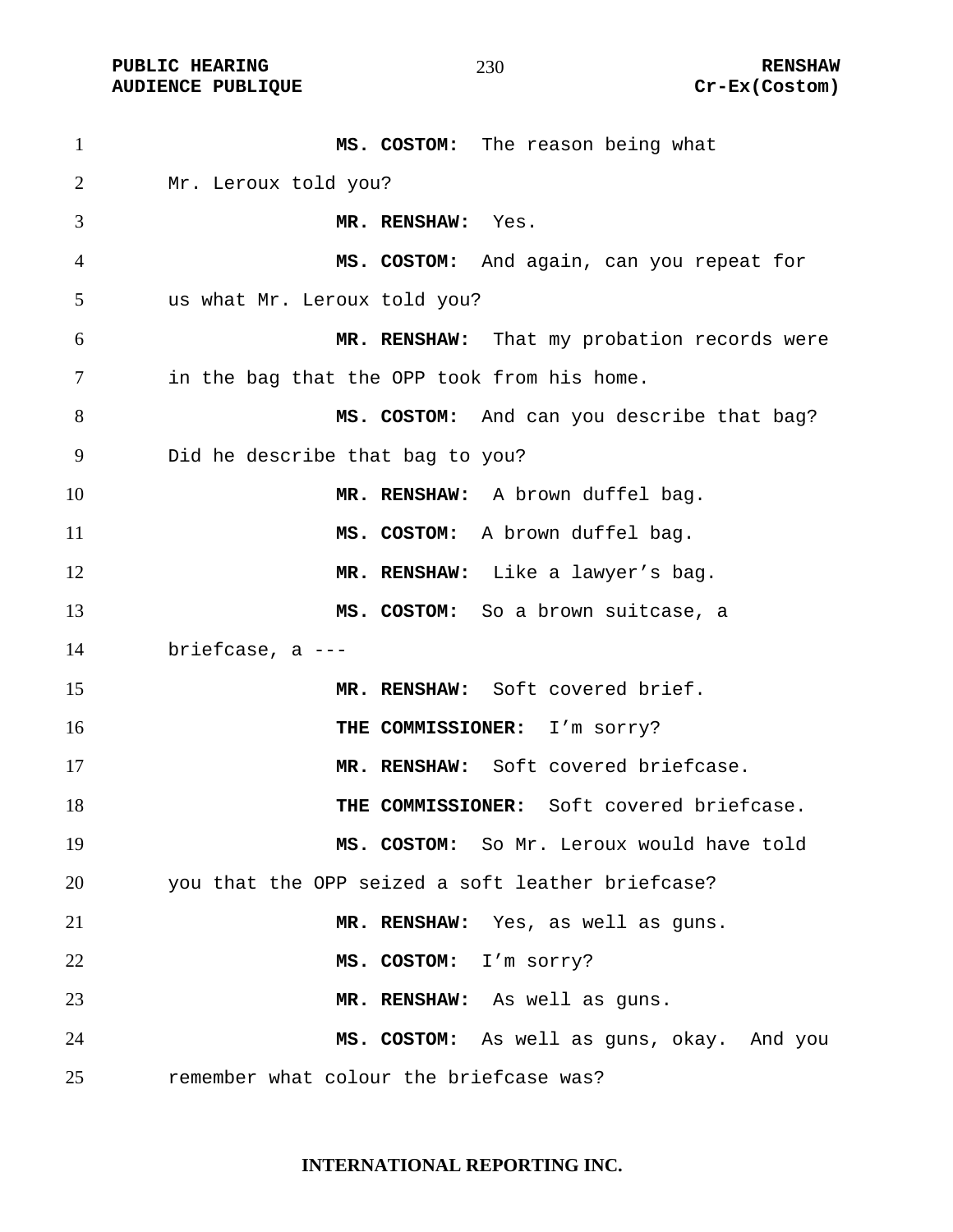**AUDIENCE PUBLIQUE** 

#### 

| $\mathbf{1}$   | MR. RENSHAW:<br>Brown.                                    |
|----------------|-----------------------------------------------------------|
| $\overline{2}$ | MS. COSTOM: Okay. And do you remember                     |
| 3              | where it was?                                             |
| 4              | MR. RENSHAW: In Leroux's home.                            |
| 5              | MS. COSTOM: And why would Leroux have a                   |
| 6              | briefcase in his home; do you know, containing those      |
| 7              | things?                                                   |
| 8              | MR. RENSHAW: I have no idea.                              |
| 9              | MS. COSTOM: Was it Leroux's briefcase?                    |
| 10             | MR. RENSHAW: If it's the same one I'm                     |
| 11             | thinking of, it was Seguin's.                             |
| 12             | MS. COSTOM: And again, that's based on what               |
| 13             | you've heard from Leroux?                                 |
| 14             | MR. RENSHAW:<br>Yes.                                      |
| 15             | MS. COSTOM: The same Leroux who you said                  |
| 16             | earlier was wrong, at the very least, in what he told the |
| 17             | OPP the day of Mr. Seguin's death about what he had done  |
| 18             | the night before and whether he had seen you or not?      |
| 19             | Correct.<br>MR. RENSHAW:                                  |
| 20             | MS. COSTOM:<br>Okay. I want to talk to you                |
| 21             | now about the issue of counselling. Mr. Engelmann very    |
| 22             | briefly touched upon the subject of counselling and you   |
| 23             | said that you didn't recall getting any information about |
| 24             | counselling; do you remember saying that?                 |
| 25             | MR. RENSHAW:<br>Yes.                                      |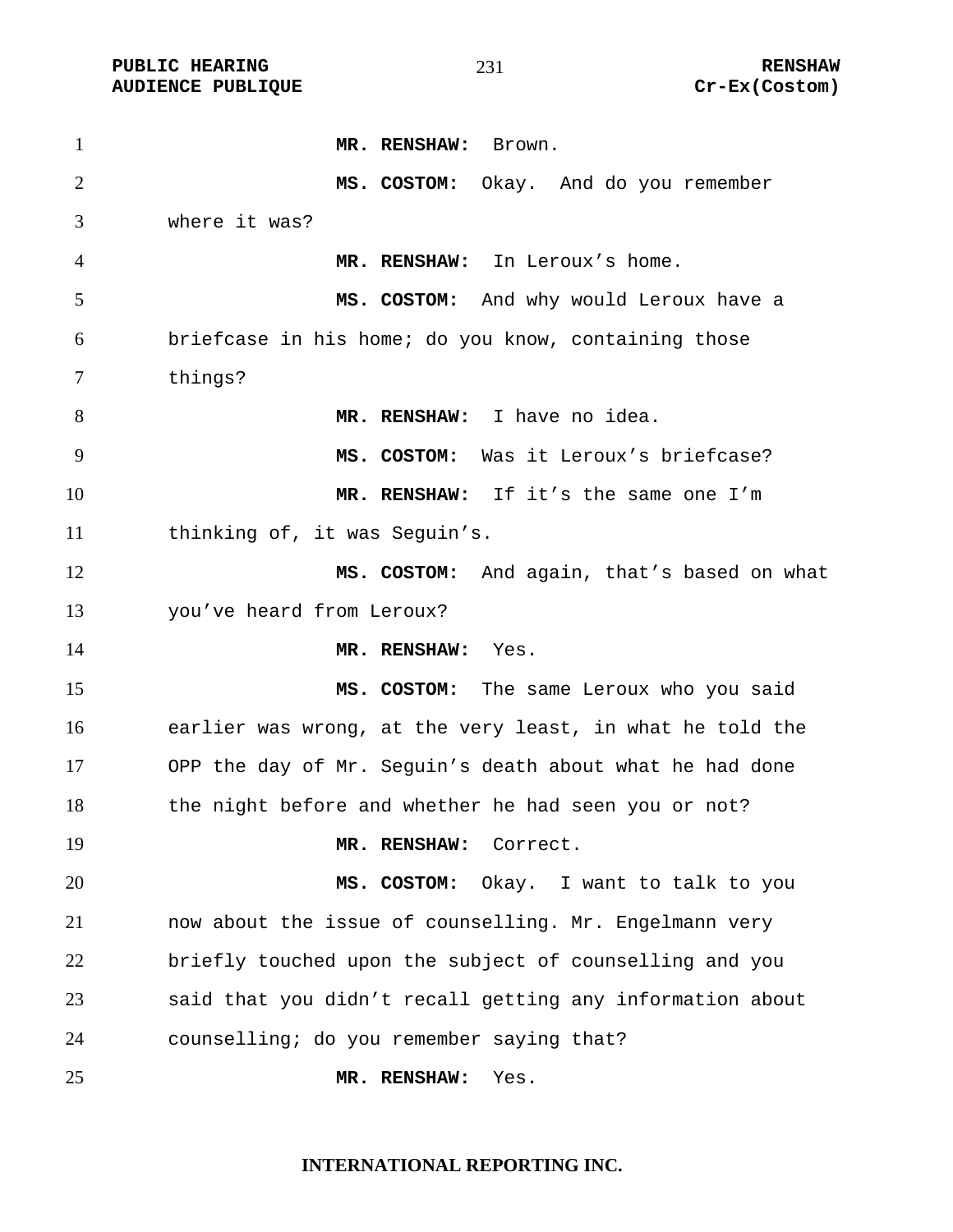**PUBLIC HEARING 232** 232

1 **MS. COSTOM:** Okay. And he asked you 2 actually if you might have been called by someone in 3 reference to counselling and I can turn, if you like -- we 4 can go to page 181 of the June  $20<sup>th</sup>$  transcript. 5 **(SHORT PAUSE/COURTE PAUSE)**  6 **MS. COSTOM:** It's the transcript of  $J$  June  $20^{th}$ , at page 181, the very bottom of the page. 8 Mr. Engelmann says: 9 "Sir, might you have been called by an 10 officer from the OPP to suggest you go 11 for counselling?" 12 And your answer: 13 "Not that I remember; no." 14 I'm now at the top of 182. 15 "Okay, do you remember anything about 16 the Men's Project here in Cornwall?" 17 Thelieve I heard of them through 18 Dallas' office and then a conversation 19 ensued." 20 Do you remember that? 21 MR. RENSHAW: Vaguely. 22 **MS. COSTOM:** All right. If I tell you that 23 there's a note in the officer's notebook of Detective 24 Constable Steve Seguin on April the  $14<sup>th</sup>$ , 1998, that he 25 spoke with you and he told you that he had contacted

232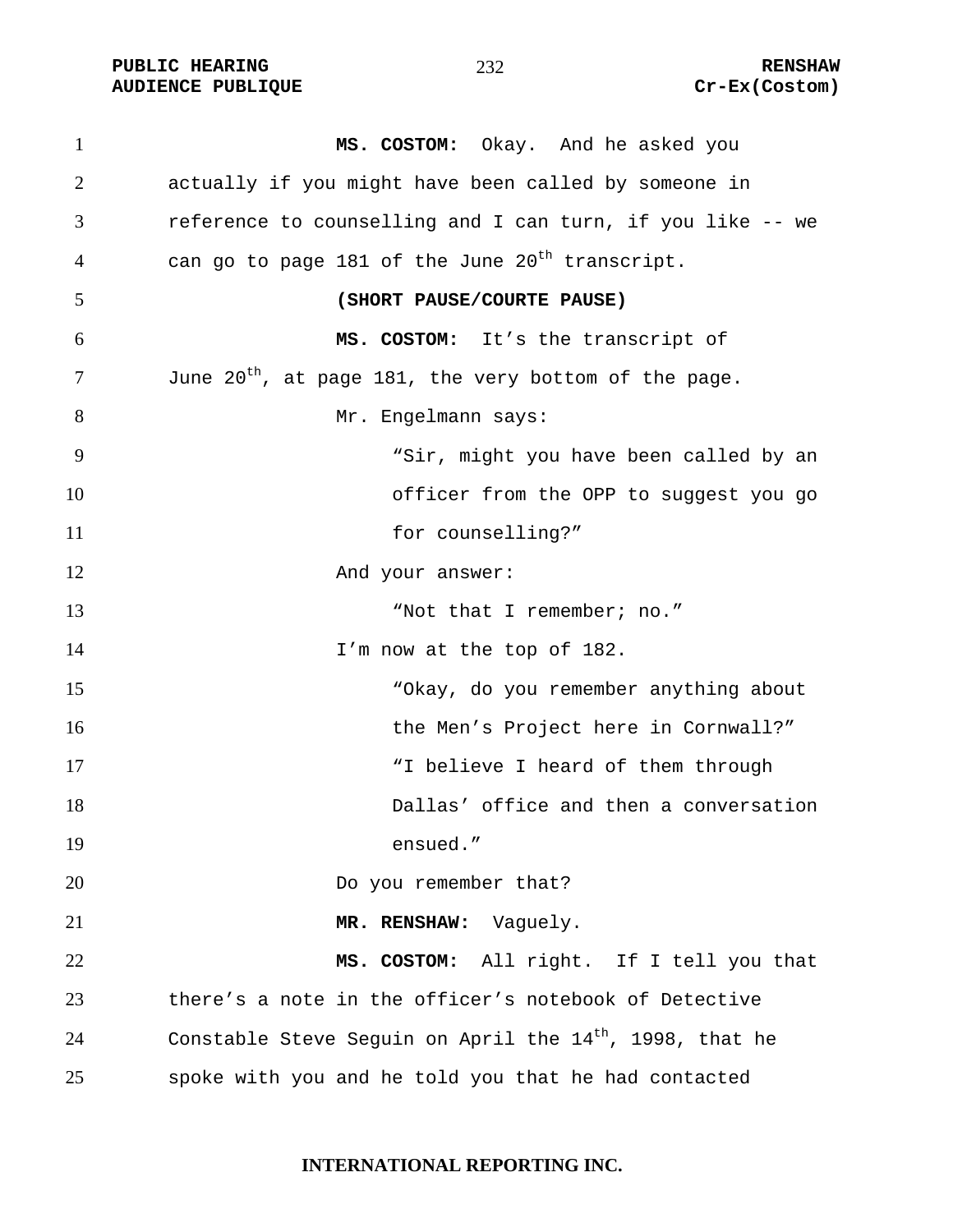**AUDIENCE PUBLIQUE** 

| $\mathbf{1}$   | someone named Richard Goodwin, for counselling for you,                  |
|----------------|--------------------------------------------------------------------------|
| 2              | does that ring a bell?                                                   |
| 3              | MR. RENSHAW: Richard Goodwin rings a bell.                               |
| $\overline{4}$ | MS. COSTOM: Okay. In April of '98 were you                               |
| 5              | living at a phone number (519)881-3767?                                  |
| 6              | MR. RENSHAW: Yeah. Sure.                                                 |
| $\tau$         | MS. COSTOM: You don't remember?                                          |
| 8              | MR. RENSHAW: No.                                                         |
| 9              | MS. COSTOM: Lots of phone numbers since                                  |
| 10             | then?                                                                    |
| 11             | MR. RENSHAW: Plenty.                                                     |
| 12             | MS. COSTOM: Okay. But the name Richard                                   |
| 13             | Goodwin rings a bell, but if I ask you ---                               |
| 14             | MR. RENSHAW: I know he's a member of Men's                               |
| 15             | Project.                                                                 |
| 16             | MS. COSTOM: Okay, but you said last week                                 |
| 17             | that you thought that you'd heard about the Men's Project                |
| 18             | from Dallas, and I'm asking you now whether it could have                |
| 19             | been in April '98, in a phone conversation with Steve                    |
| 20             | Seguin of the OPP?                                                       |
| 21             | MR. RENSHAW: Yes, it could have.                                         |
| 22             | MS. COSTOM: Okay. And if I tell you that                                 |
| 23             | according to Detective Constable Seguin's notes he actually              |
| 24             | called you back two days later, on April the 16 <sup>th</sup> , 1998, to |
| 25             | follow-up and find out if anyone had contacted you about                 |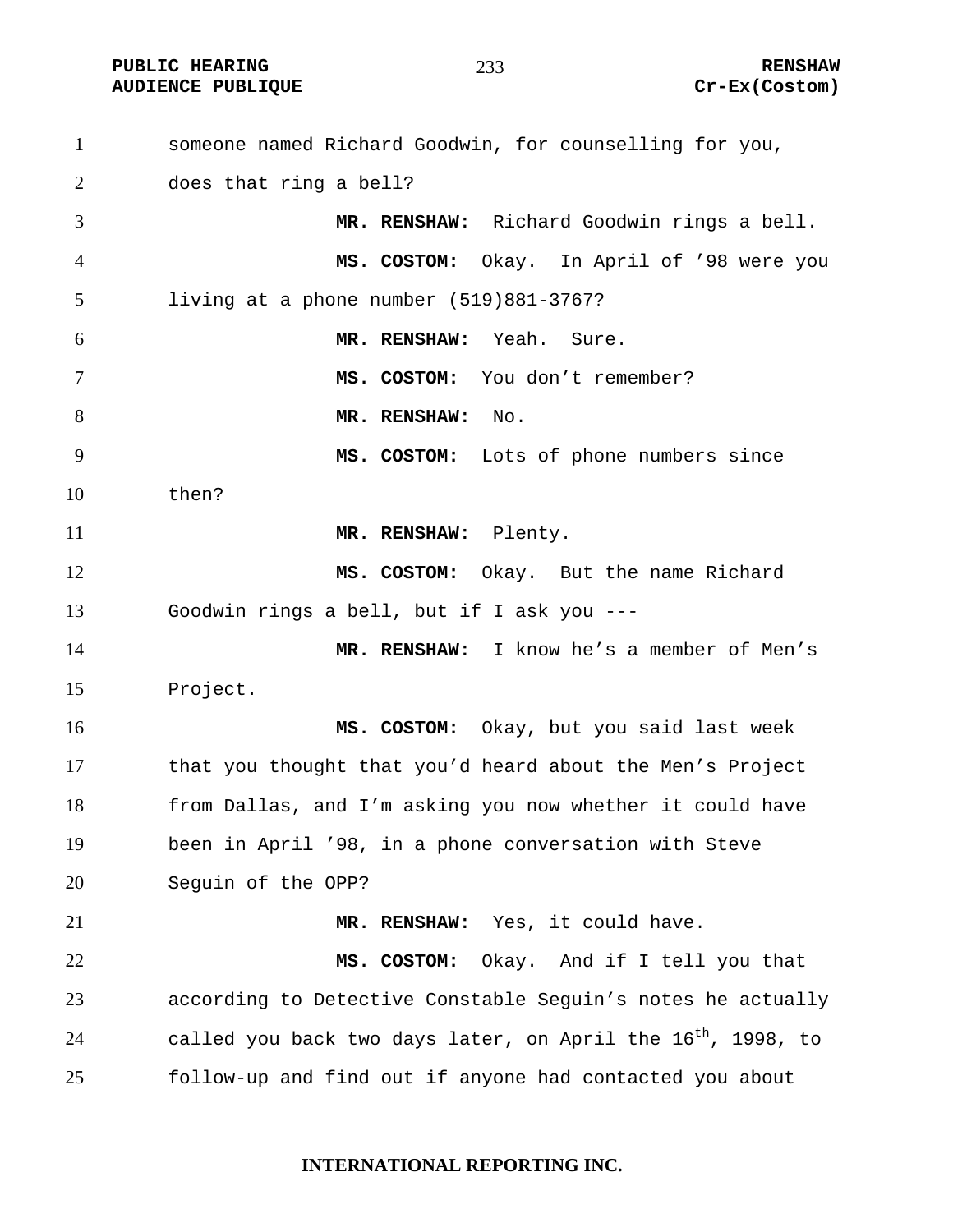**AUDIENCE PUBLIQUE** 

| $\mathbf{1}$ | counselling; does that ring a bell?                        |
|--------------|------------------------------------------------------------|
| 2            | MR. RENSHAW:<br>No.                                        |
| 3            | MS. COSTOM: Okay, do you disagree with it,                 |
| 4            | or you just don't remember?                                |
| 5            | MR. RENSHAW: Don't remember.                               |
| 6            | MS. COSTOM: Okay, so it could have                         |
| 7            | happened?                                                  |
| 8            | MR. RENSHAW: Yes.                                          |
| 9            | MS. COSTOM: Okay. Now you were living in                   |
| 10           | Walkerton at that time, is that correct, in April and May  |
| 11           | of 1998?                                                   |
| 12           | MR. RENSHAW: Yes.                                          |
| 13           | MS. COSTOM: You were back from out West?                   |
| 14           | MR. RENSHAW: Yes.                                          |
| 15           | MS. COSTOM: Okay. And Claire and Bob, your                 |
| 16           | sister-in-law and brother, were living in Walkerton as     |
| 17           | well?                                                      |
| 18           | MR. RENSHAW: Mildmay.                                      |
| 19           | Pardon me?<br>MS. COSTOM:                                  |
| 20           | MR. RENSHAW:<br>Mildmay.                                   |
| 21           | Is that quite close to<br>MS. COSTOM:                      |
| 22           | Walkerton?                                                 |
| 23           | MR. RENSHAW:<br>Yes.                                       |
| 24           | MS. COSTOM: Okay. And Claire, according to                 |
| 25           | her own admission, when she was here -- and it was a -- it |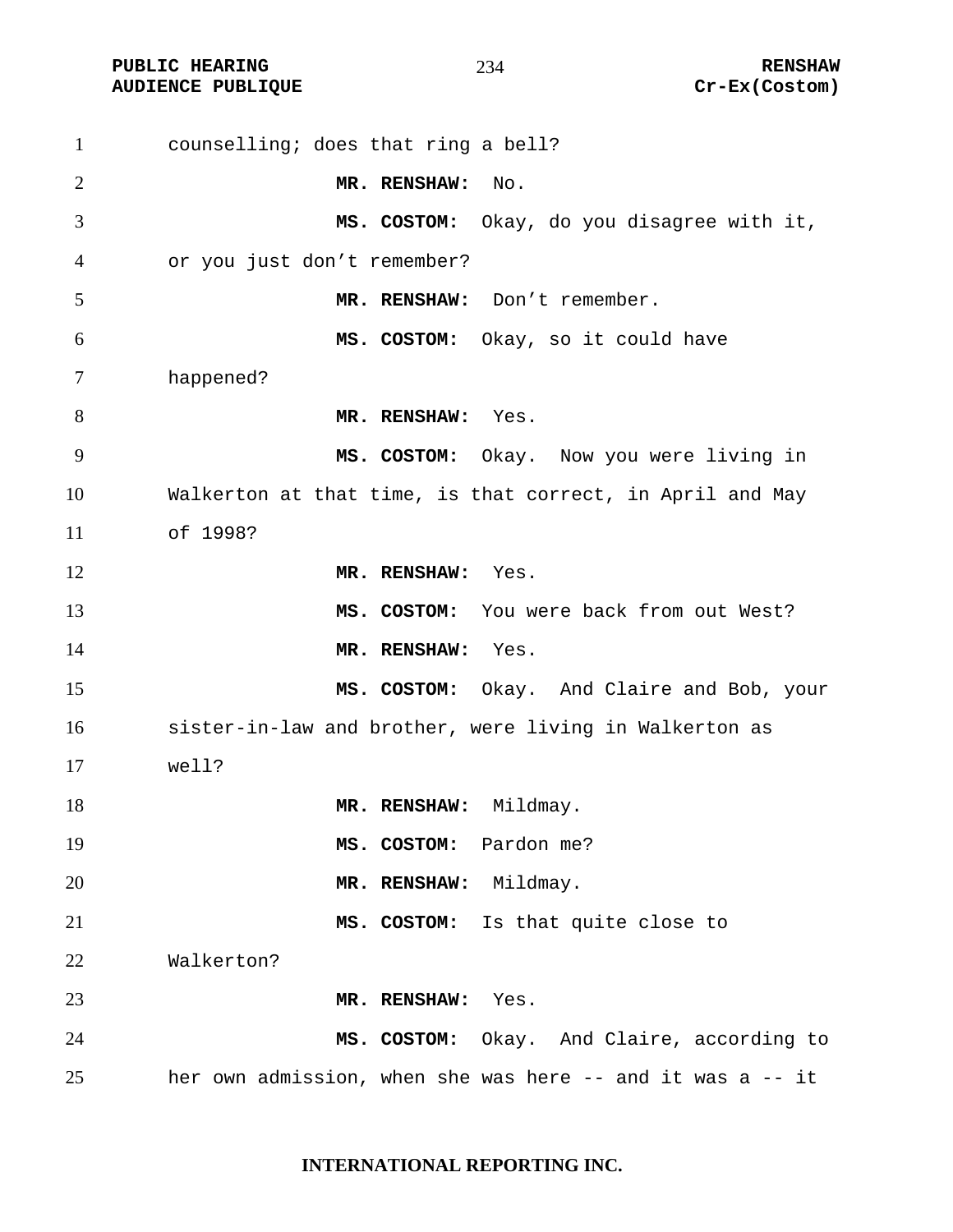**PUBLIC HEARING 235** 235 RENSHAW

# **AUDIENCE PUBLIQUE COSTOM COSTOM**

was a funny moment at the Inquiry, as a sort of take charge kind of a girl, isn't she? **MR. RENSHAW:** You could say that. **MS. COSTOM:** Okay. So if there are entries in the officer's notebooks to the effect that she called the officers -- Officer Inspector Hall, for example -- on a number of occasions; inquiring about counselling and saying that she was inquiring on behalf of her husband and on your behalf, does that sound right? **MR. RENSHAW:** I don't know, I wasn't here. **MS. COSTOM:** Okay, you're not aware of her having made calls on your behalf for counselling? **MR. RENSHAW:** No. **MS. COSTOM:** She never told you that she was doing that? **MR. RENSHAW:** Not that I recall. **MS. COSTOM:** Does it sound like something she would have done though? **MR. RENSHAW:** Yes. **MS. COSTOM:** Yes. Okay. Do you remember someone named Catherine Stoyke, as a victim's assistance person? **MR. RENSHAW:** No. **MS. COSTOM:** The name doesn't mean anything to you? What about someone named Anderson; I'm not sure if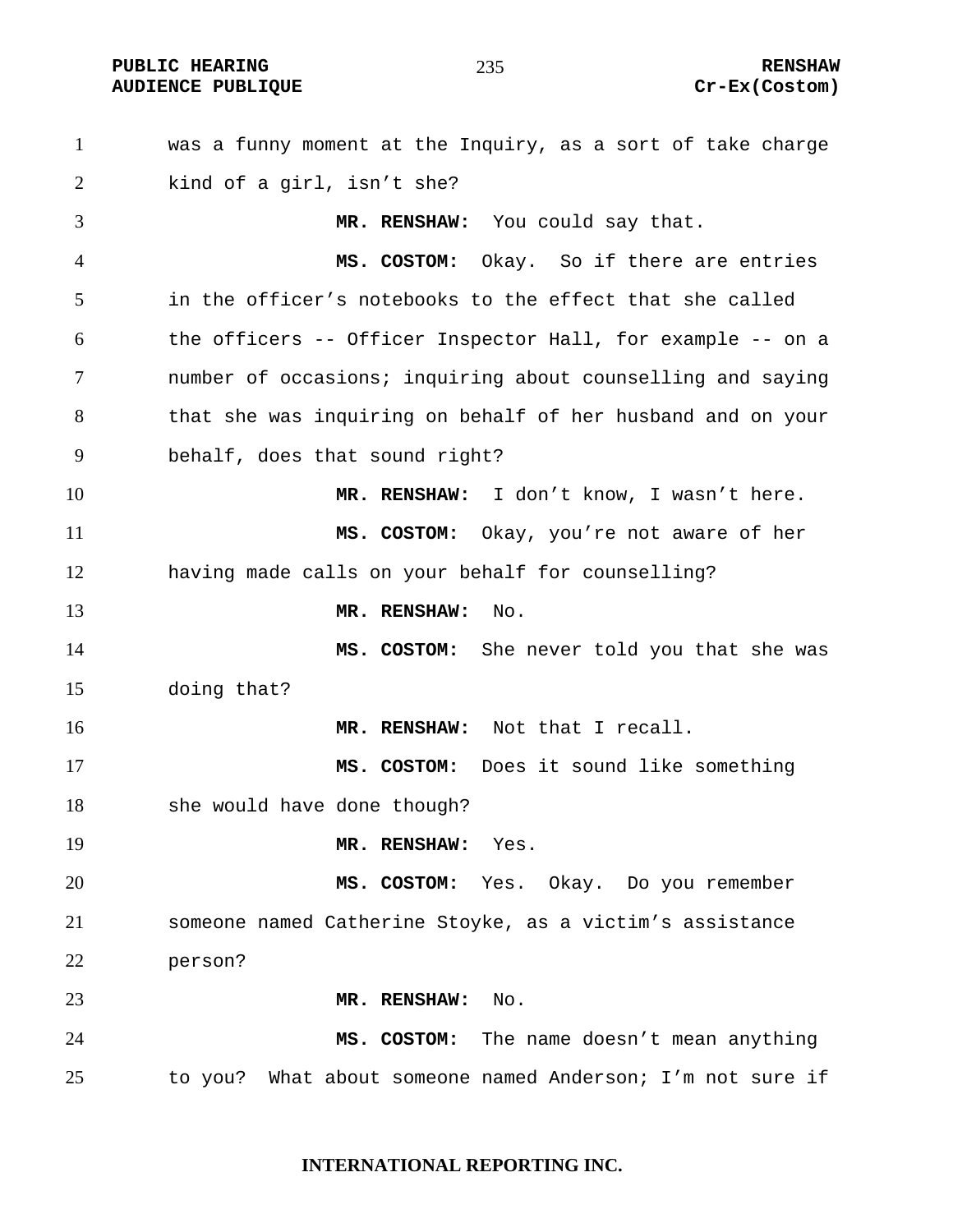**PUBLIC HEARING 236** 236 RENSHAW **AUDIENCE PUBLIQUE Cr-Ex(Costom)** 

it's a Barbara or a Debbie Anderson? **MR. RENSHAW:** I have a sister Debbie Anderson. **MS. COSTOM:** Debbie Anderson is your sister? **MR. RENSHAW:** Yes. **MS. COSTOM:** Okay. And a Barbara Anderson, does that name mean anything to you, as a victim's assistance person, operating out of Kingston? **MR. RENSHAW:** No. **MS. COSTOM:** Okay. But you agree that there were -- or you don't disagree with these conversations that Mr. Seguin alleges to have had with you -- Detective Constable Seguin, about counselling? **MR. RENSHAW:** I'm not saying he didn't; I'm not saying he did. **MS. COSTOM:** Okay, all right. Just to sort of summarize, a lot of what was said both last week and a 18 lot of what was said today; you meet with the OPP once in 1994, and by your own admission you are not forthcoming or truthful. **MR. RENSHAW:** Correct. **MS. COSTOM:** You meet with them again in 1998, and by your own admission your statement is -- when I say "them" it's a different set of officers, but you meet with officers of the OPP again in 1998.

# **INTERNATIONAL REPORTING INC.**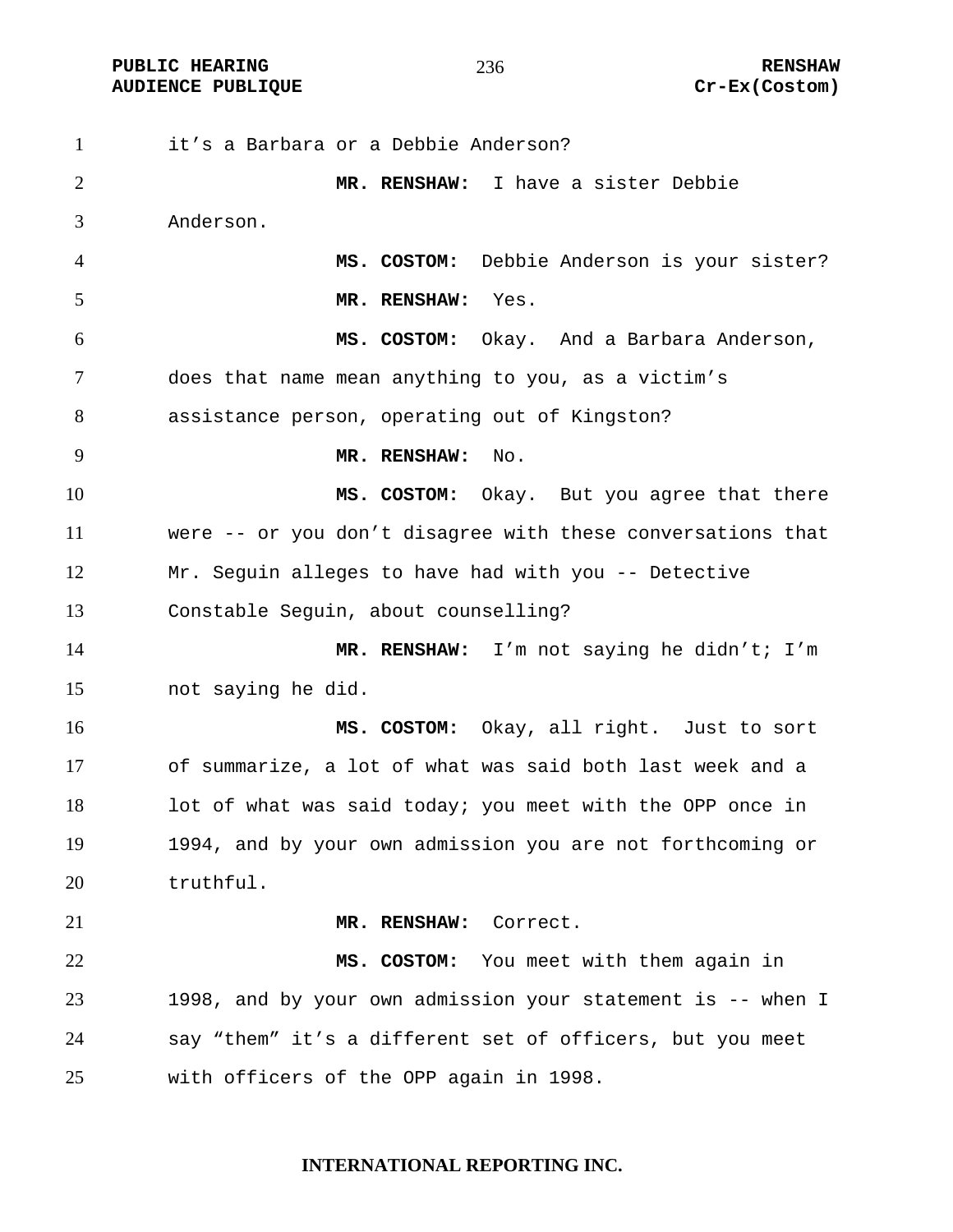**PUBLIC HEARING 237** 237 RENSHAW

**MR. RENSHAW:** Yes. **MS. COSTOM:** And by your own admission your statement is inaccurate? **MR. RENSHAW:** Yes. **MS. COSTOM:** Okay, and that's all that the OPP had to work with in terms of the information that you were providing with them -- providing to them; is that correct? **MR. RENSHAW:** I have no idea. **MS. COSTOM:** Those are the only two times you gave information to the OPP? **MR. RENSHAW:** Yes. **MS. COSTOM:** So in terms of the OPP reacting to you and the OPP reacting to information that you gave them, they are dealing with an untruthful, inaccurate, and non-forthcoming set of statements; is that correct? **MR. RENSHAW:** I should have put it this way; I didn't want help from them; didn't want them anywhere near me. **MS. COSTOM:** But it sounds also, sir, like perhaps you didn't want them to get to the truth of the matter either though, because you weren't giving them any assistance; is that correct? **MR. RENSHAW:** And I've admitted that, I didn't want to.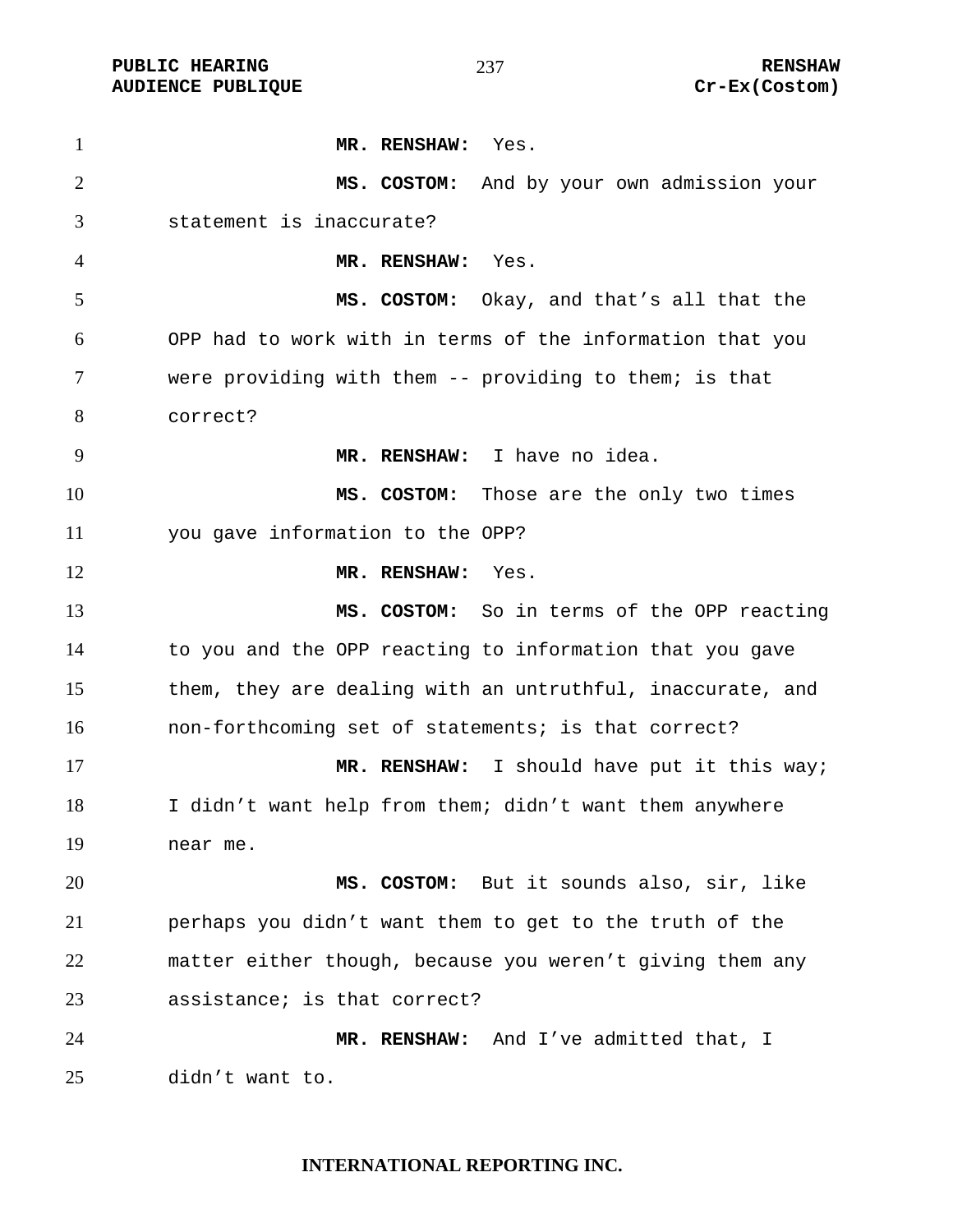PUBLIC HEARING **RENSHAW** 238 RENSHAW RENSHAW **RENSHAW** 238 **AUDIENCE PUBLIQUE** 

| $\mathbf{1}$   | MS. COSTOM: Okay, thank you.               |
|----------------|--------------------------------------------|
| $\overline{2}$ | THE COMMISSIONER: Thank you.               |
| 3              | Mr. Carroll?                               |
| 4              | MR. CARROLL: (off mic)                     |
| 5              | THE COMMISSIONER: Terrific.                |
| 6              | Mr. Lee?                                   |
| $\tau$         | Hang on; have we covered everything?       |
| 8              | MR. RENSHAW: Could I have a couple of      |
| 9              | minutes before we finish up?               |
| 10             | THE COMMISSIONER: Sure can.                |
| 11             | MR. RENSHAW: Please.                       |
| 12             | THE COMMISSIONER: Let's take 10.           |
| 13             | THE REGISTRAR: Order, all rise. À l'ordre; |
| 14             | veuillez vous lever.                       |
| 15             | The hearing will resume at 6:15.           |
| 16             | --- Upon recessing at 6:07 p.m. /          |
| 17             | L'audience est suspendue à 18h07           |
| 18             | ---Upon resuming at 6:18 p.m./             |
| 19             | L'audience est reprise à 18h18             |
| 20             | THE REGISTRAR: Order, all rise; A l'ordre, |
| 21             | veuillez vous lever.                       |
| 22             | The hearing is now resumed, please be      |
| 23             | seated, veuillez vous asseoir.             |
| 24             | THE COMMISSIONER: Thank you.               |
| 25             | Mr. Lee?                                   |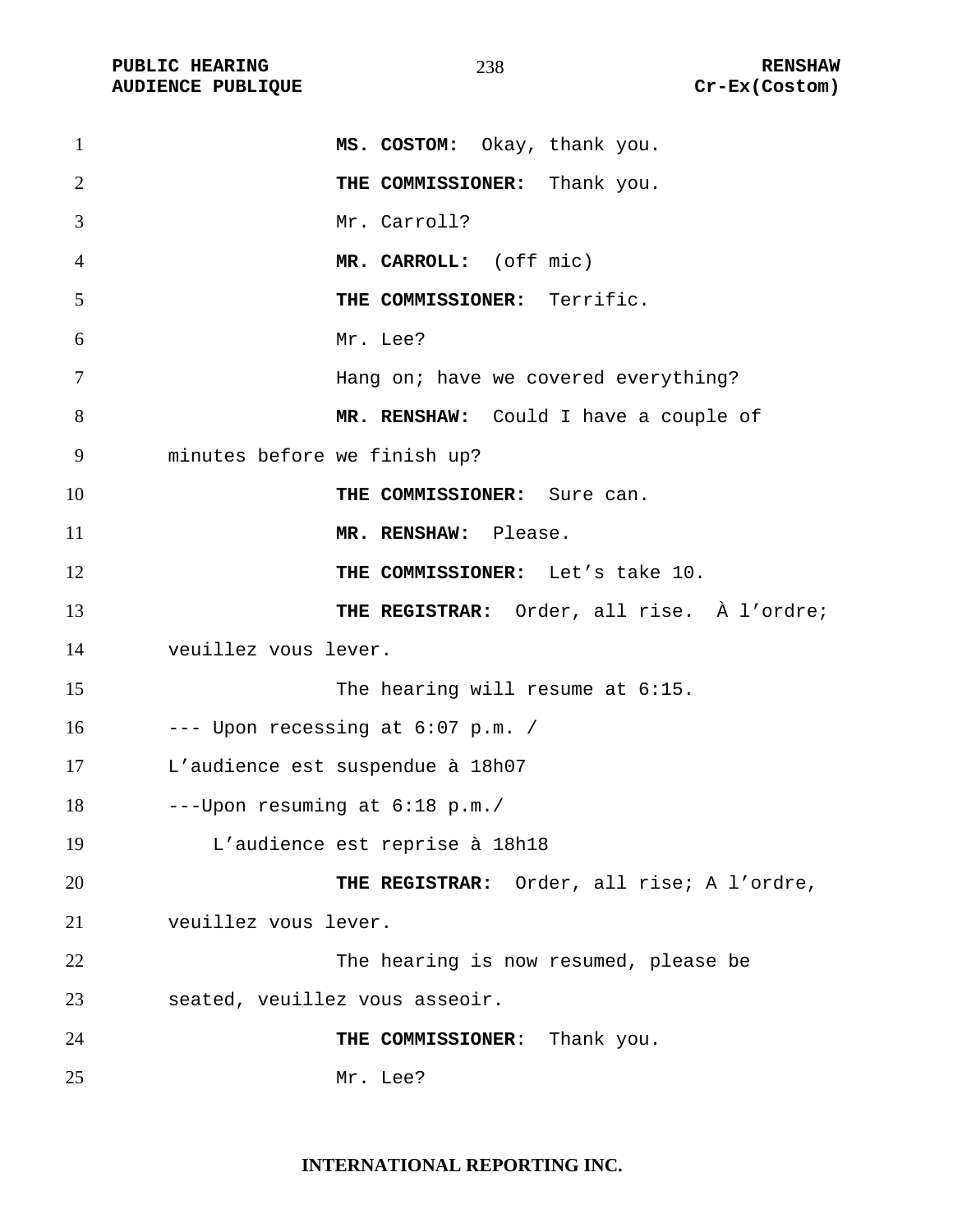**GERALD RENSHAW, Resumed/Sous affirmation solennelle: ---CROSS-EXAMINATION BY/CONTRE-INTERROGATOIRE PAR MR. LEE: MR. LEE:** Thank you, Mr. Commissioner. Mr. Renshaw, I'll try to keep this as brief as I can and I'm going to apologize in advance for jumping around a little bit. I haven't had enough time to organize this chronologically, but I'll do my best to not jump around if I don't have to. Sir, you've told us in your evidence that you may have met with Perry Dunlop as many as 15 times; is that correct? **MR. RENSHAW:** Yes. **MR. LEE**: And is it fair to say that some of those meetings did not result in a statement being taken? **MR. RENSHAW:** Probably a few, yes. **MR. LEE**: For example, you told us about a 17 trip to Alfred with him? **MR. RENSHAW:** Yes. **MR. LEE**: Do you remember what you discussed on the way to Alfred at all? Or what you discussed there? **MR. RENSHAW:** A multitude of things. **MR. LEE**: During your conversations with Mr. Dunlop, did you always talk about this kind of stuff? **MR. RENSHAW:** No. **MR. LEE**: Who was at Ken Seguin's? Did you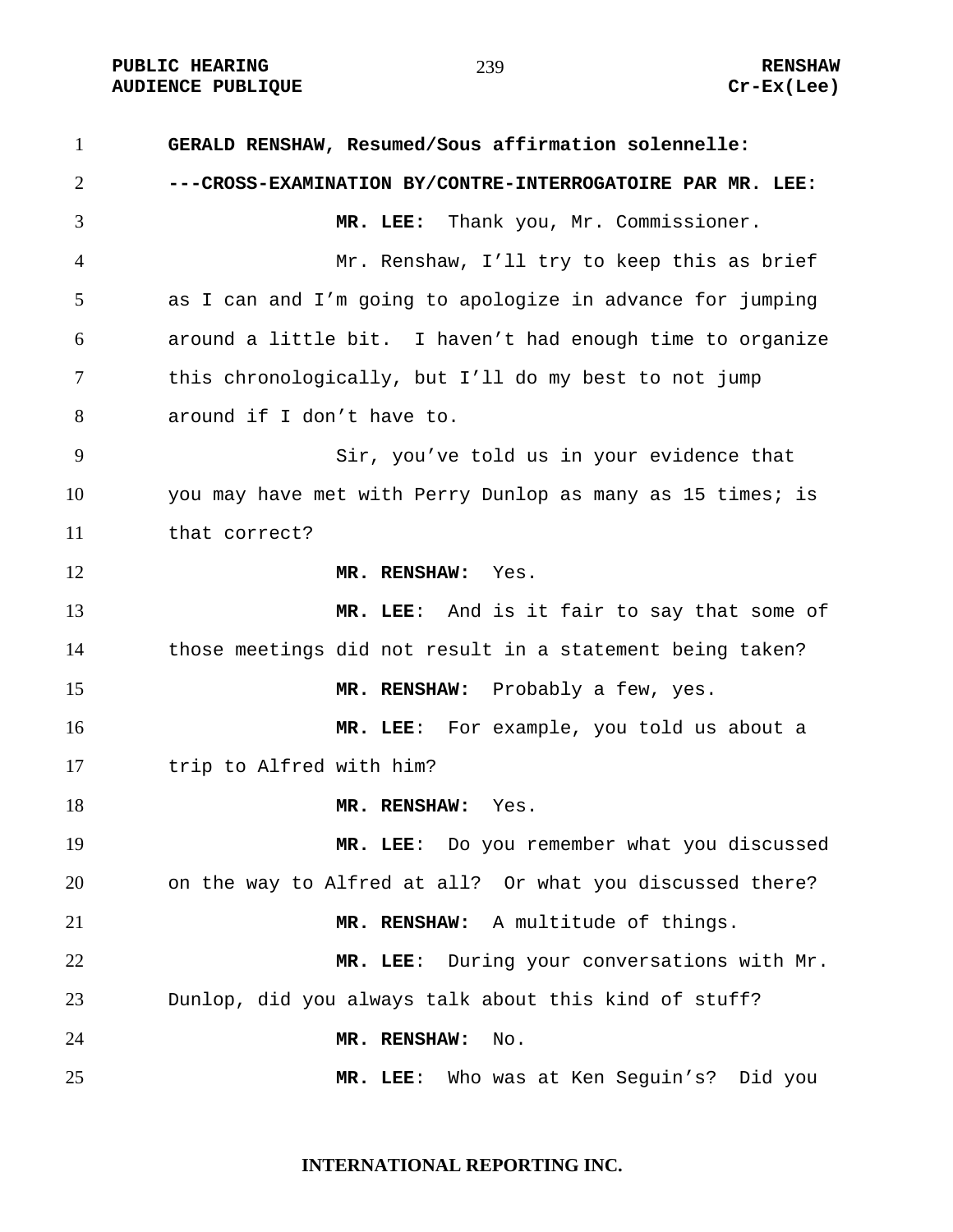**PUBLIC HEARING 240** 240

ever have a normal conversation with Mr. Dunlop? **MR. RENSHAW:** Yes. **MR. LEE**: Just about whatever was happening, the weather or whatever it might be? **MR. RENSHAW:** Yes. **MR. LEE**: And do you know –- in your experience with Mr. Dunlop, was it his practice to record your conversations with him? **MR. RENSHAW:** No. **MR. LEE**: Were there times when he did record? **MR. RENSHAW:** I believe it was just the once. **MR. LEE**: Do you remember it being recorded any other time? **MR. RENSHAW:** No. **MR. LEE**: Sir, a lot has been made today about –- and last week about the location of the first incident of abuse at the hands of Ken Seguin. I'd like to take you for a moment to the second interview you give with –- to the OPP rather. That is Exhibit 553. 22 So this is the November  $5<sup>th</sup>$ , '97 interview. 23 And if I could take you to page 5 of 11, down at the bottom you'll see that. 25 And you're talking at the first part of this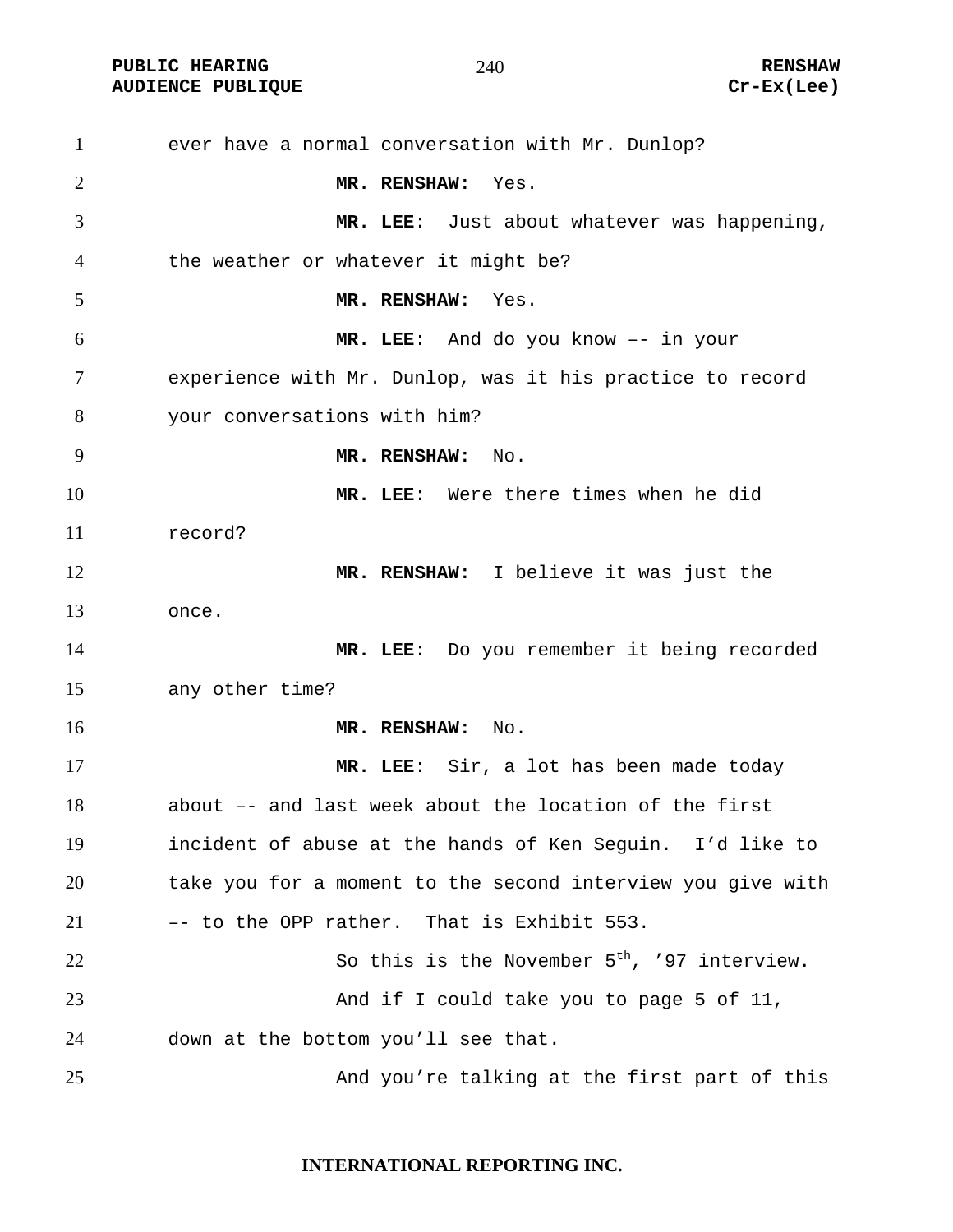**PUBLIC HEARING 241 CONSTRUCTED ASSESSED. AUDIENCE PUBLIQUE Cr-Ex(Lee)** 

page – if you look up at the top it talks about –- this is a portion of the transcript that Mr. Manderville for the Cornwall Police brought you to talking about how it continued to roughly 1990, it's the question "So how long would that have been?" "Oh five or six years." And you say again I believe, it was five or six years. 7 And you talk lower on in the page about how you were at Mr. Seguin's for a year and four months, roughly. And we have –- below the middle of the page we have an entry: "Dupuis: Um (inaudible)." So it appears that Constable Dupuis said something and the tape didn't pick it up. Do you see that? **MR. RENSHAW:** Yes. **MR. LEE**: And then you reply: "It was in Summerstown." 18 And the question that follows is: "In Summerstown? Where did the first time –- a –- it occur? At Summerstown?" 21 And you answer: "No, Alguire Street before he moved." 23 Do you see that there? **MR. RENSHAW:** Yes. **MR. LEE**: What are you talking about there,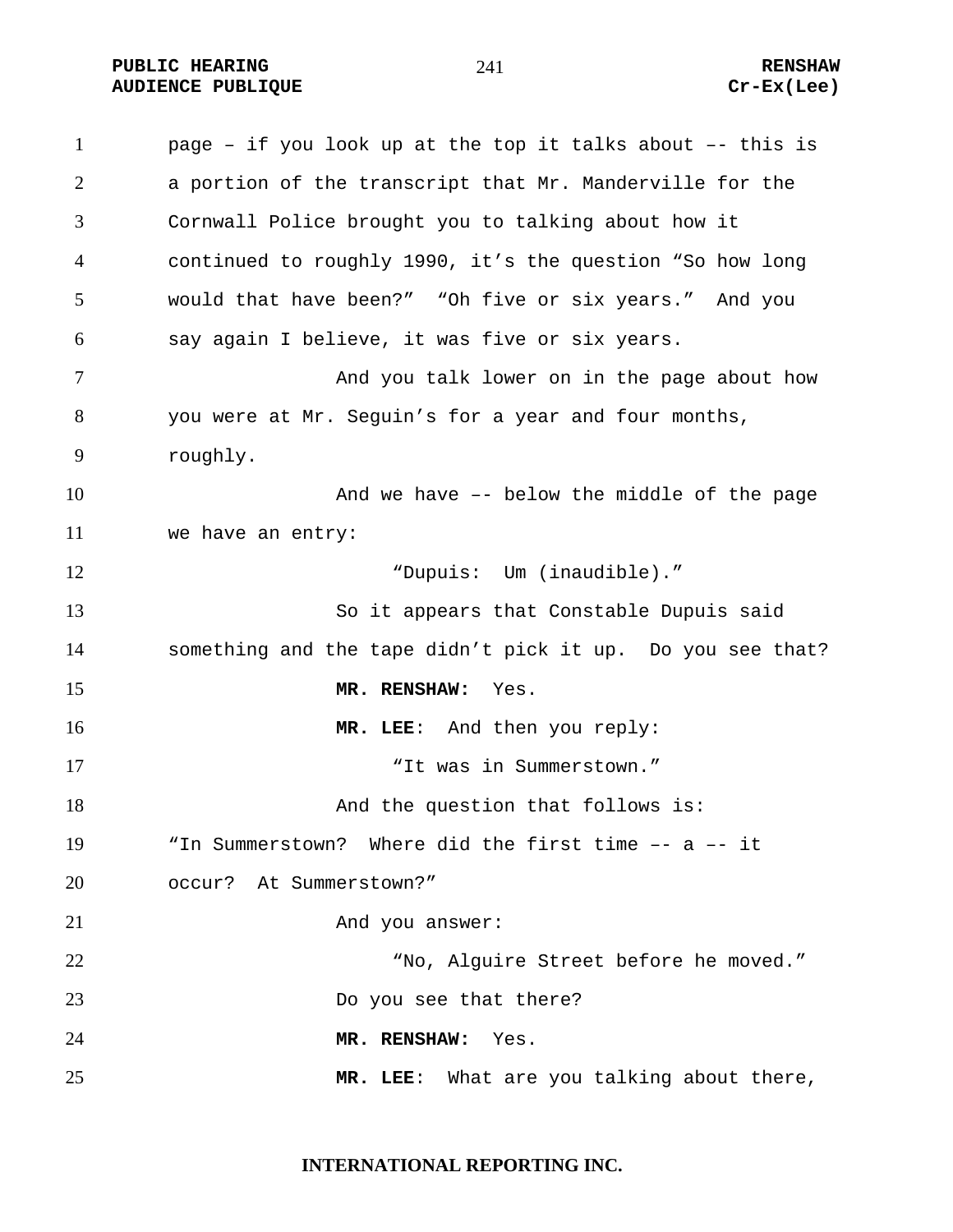**PUBLIC HEARING**  $\frac{242}{ }$  242 **AUDIENCE PUBLIQUE Cr-Ex(Lee)** 

sir? **MR. RENSHAW:** The only thing comes to mind is the first time I was abused. **MR. LEE**: And you're telling the OPP in this statement the first time you were abused was not in Summerstown, it was on Alguire Street; is that how you read that? **MR. RENSHAW:** Yes. **MR. LEE**: Sir, I'd also like to take you to –- again we're not marking this as an Exhibit, but you've been taken to it a few times today; the transcript of your discovery. So that's the examination for discovery where you went and were asked questions by the lawyer for the Ministry of Corrections as part of your lawsuit. And you've looked at that a little bit today. 17 17 If I can take you to page -- the first volume of that is Document number 200143. If I can take you to page 85 of that document. And this isn't an exhibit, Mr. Renshaw, so I don't know if you have it or not, if you'll just have to follow on the screen. Okay you do. Page 85 please. Down at the bottom Question 569. The question reads: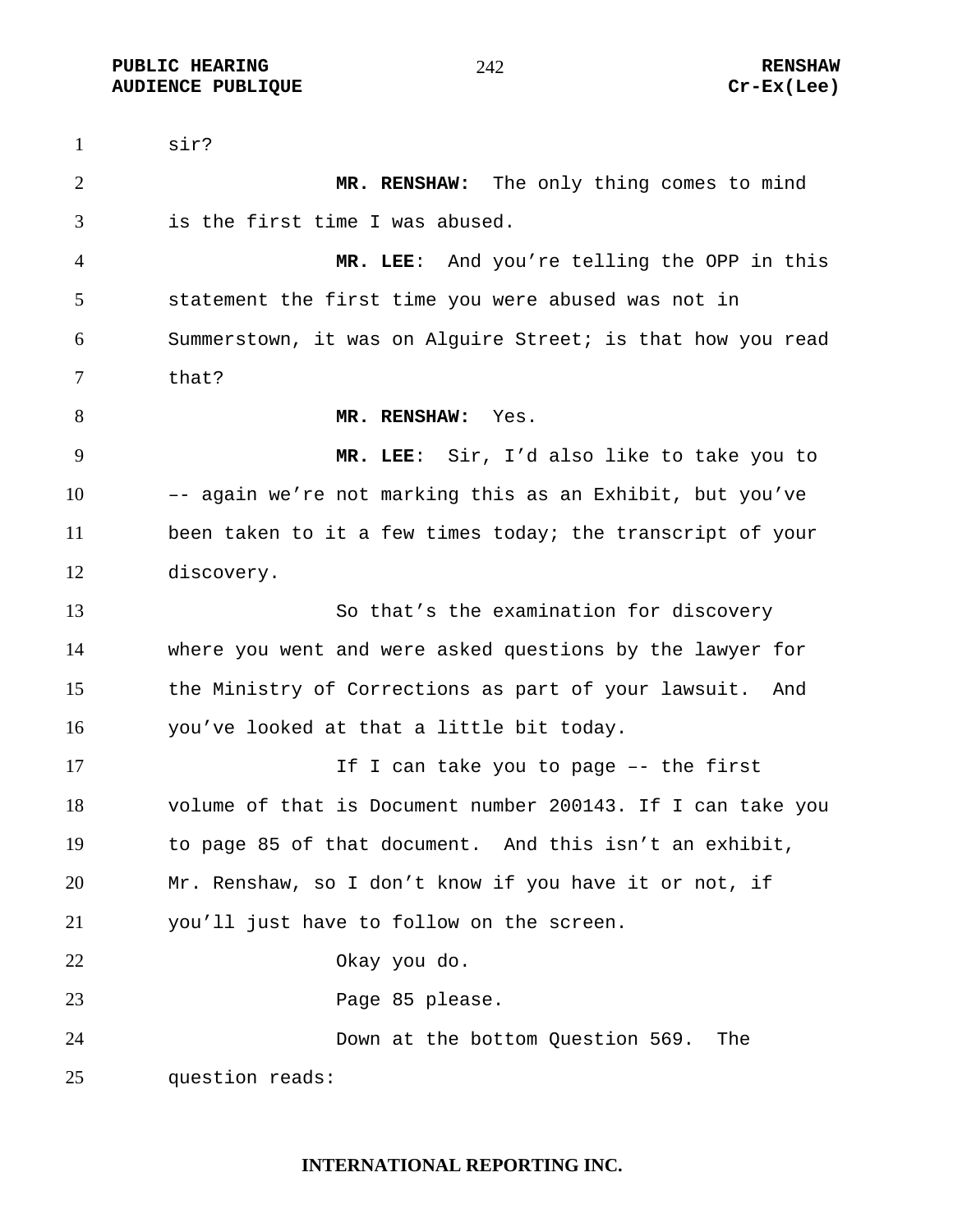**PUBLIC HEARING 243** 223 RENSHAW **AUDIENCE PUBLIQUE Cr-Ex(Lee)** 

"Well then let me ask you this way, your first recollection of a sexual nature with Ken Seguin, when do you say it occurred?" Answer: "Was in the first year of knowing him as a probation officer." Do you see that there? **MR. RENSHAW:** Yes. **MR. LEE**: And it continues on. Question 570: "That could be the first month or the twelfth month." Answer: "I don't know now, I'm saying I don't know. I'm not remembering exactly when it was. It was the summertime, I know that." **And it continues on to figure out what it** means by summertime. 18 And the next question, 571: "So in the summertime, your first meeting with him as a probation officer is the spring of '83. Are you saying it's the summer of '83?" Answer: "That would make sense, yes." Do you see that there, sir? **MR. RENSHAW:** Yes.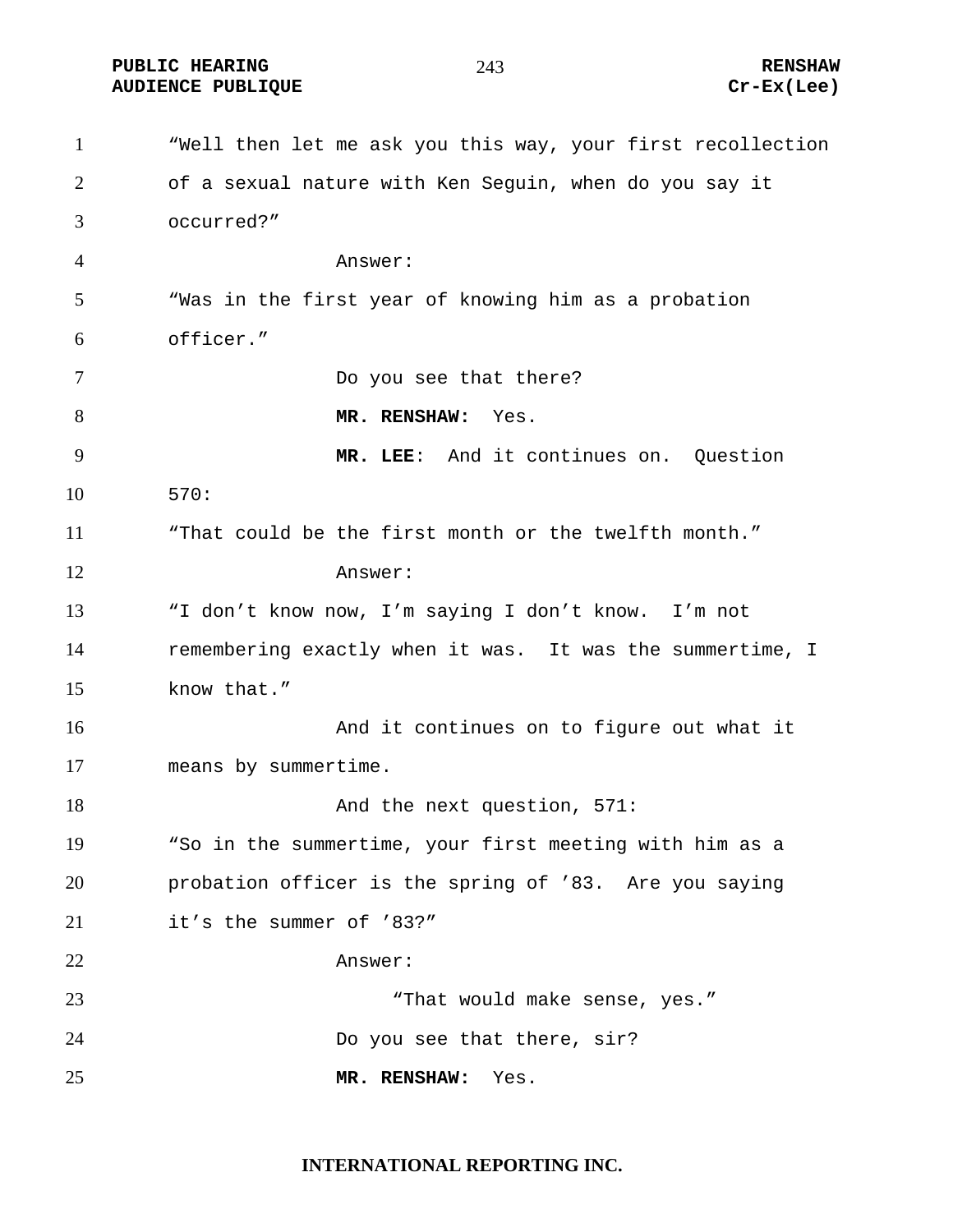**PUBLIC HEARING RENSHAW AUDIENCE PUBLIQUE Cr-Ex(Lee)** 

**MR. LEE**: And in this section are you again saying that the first incidence of abuse was during your first year of knowing him as a probation officer; is that correct? **MR. RENSHAW:** Yes. **MR. LEE**: When Mr. Rose, who is the lawyer for the Ministry of Corrections, was asking you questions, he put to you Exhibit 556. **THE COMMISSIONER:** That's a new exhibit we have today. **MR. RENSHAW:** Pardon? **MR. LEE**: That's a new exhibit from today. That's the letter from –- sorry the memorandum from Ken Seguin to Emile Robert. **MR. RENSHAW:** I have it. **MR. LEE**: What – as I understood your evidence, your evidence is that this letter here, is one 18 that you would have signed. **MR. RENSHAW:** Yes. **MR. LEE**: Is that correct? **MR. RENSHAW:** Yes. **MR. LEE**: Do you –- and I just want to be clear on this, do you specifically remember that it was this letter that you signed? Obviously not this letter, but this –- a copy of this letter is the one that you

# **INTERNATIONAL REPORTING INC.**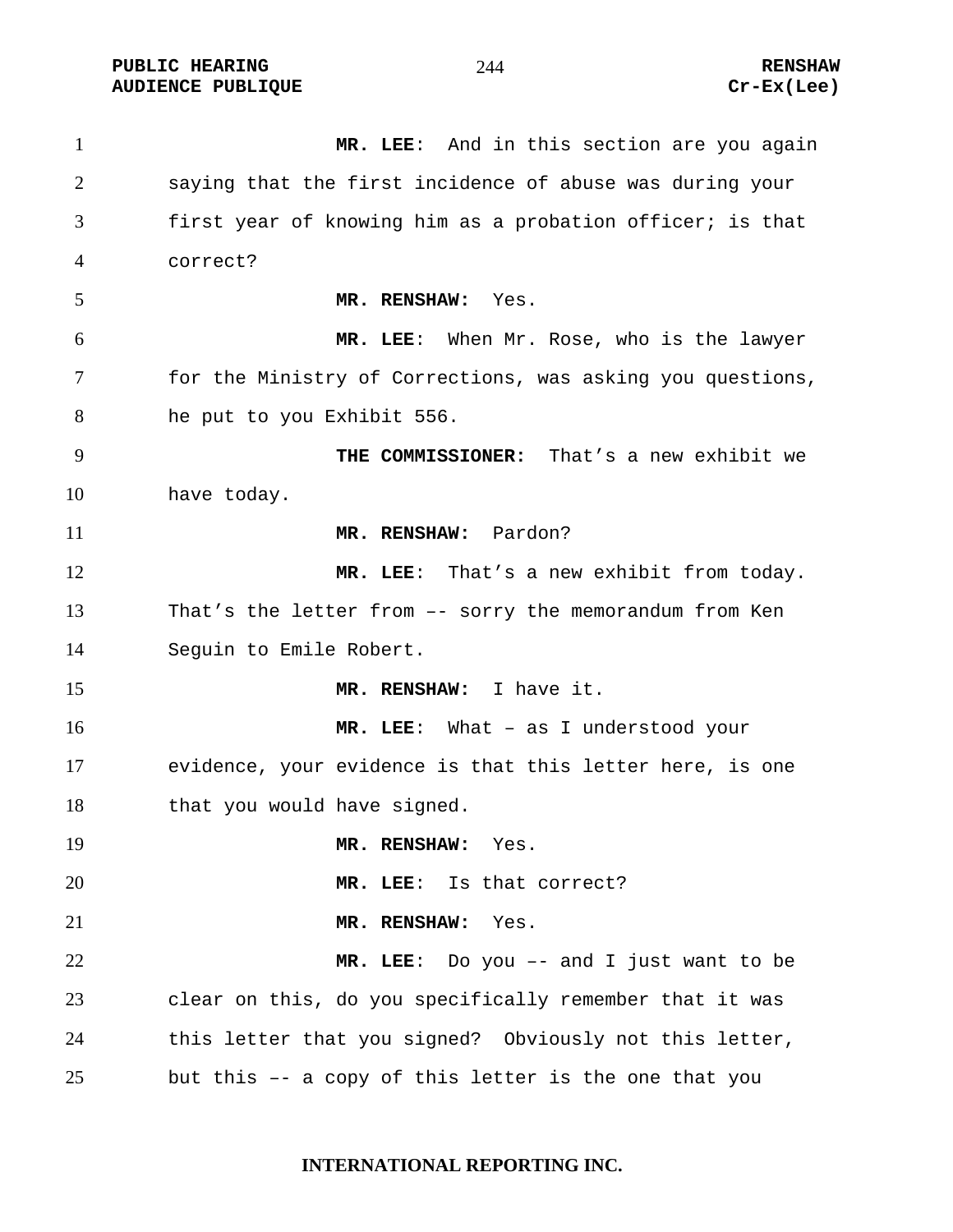**PUBLIC HEARING 245** 245 RENSHAW **AUDIENCE PUBLIQUE Cr-Ex(Lee)** 

signed and not some other document? **MR. RENSHAW:** I remember it being a one page letter much like this. Whether this is it, or not, I don't know. **MR. LEE**: Was it a letter, or a memo like this, or was it a form. I guess what I'm wondering, is did they have a form that had a spot for the signatures for 8 this kind of think to happen, or was it more of a letter? **MR. RENSHAW:** A letter. **MR. LEE**: Okay. Thank you. 11 11 If I can take you -- and again I apologize up front for the bouncing around. And so I'm going to take you back to the document we first looked at, which is Exhibit 553, that's the November 5, '97 interview with the OPP. 16 16 If I can take you to the very bottom of page 6 of 11, sir. 18 And this is a document that Mr. Sherriff-Scott, the lawyer for the Diocese took you to earlier today. And the question at the bottom, just for some context is: "Okay. Could you tell us any involvement that they had together?" And up at the top of the next page is where Mr. Sherriff-Scott took you, and you said: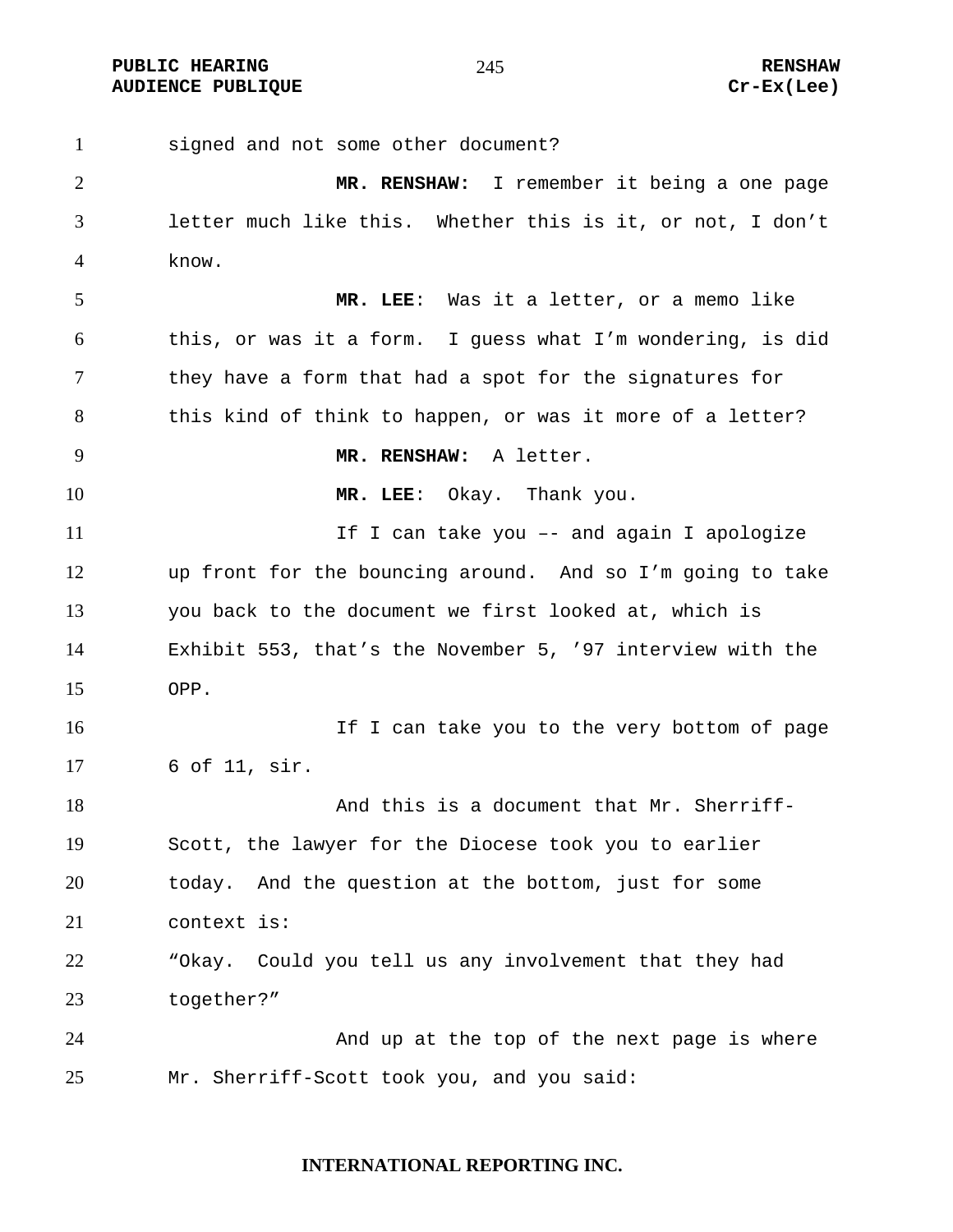**PUBLIC HEARING 246** 246 RENSHAW **AUDIENCE PUBLIQUE Cr-Ex(Lee)** 

"Umm from conversation with Ken Seguin about their trips to Florida and going to the gay strip, I guess it would be in Miami or Daytona or wherever it was they went down there ah in Montreal and also I believe ah Atlantic City." Constable Depuis asks: "Now all these previous people that you mention." 7 And you answer: "Ah, would have been Malcolm MacDonald, Ron Wilson, Ken Seguin and I don't think Charles MacDonald was there all the time, I know he was there some of the times." Do you remember looking at this earlier today, sir? **MR. RENSHAW:** Yes. **MR. LEE:** And I believe that the context. you were looking at this earlier today, is for Mr. Sherriff-Scott to determine whether we could add Ron Leroux to that list. Do you recall that? **MR. RENSHAW:** Yes. **MR. LEE:** Of people who may have gone down, and you answered his questions about that. And it's noted – you see – you don't see Ron Leroux here? He's not one of the people you've named here; is that correct? **MR. RENSHAW:** Correct. **MR. LEE:** I'd like to take you then to Exhibit 552, please?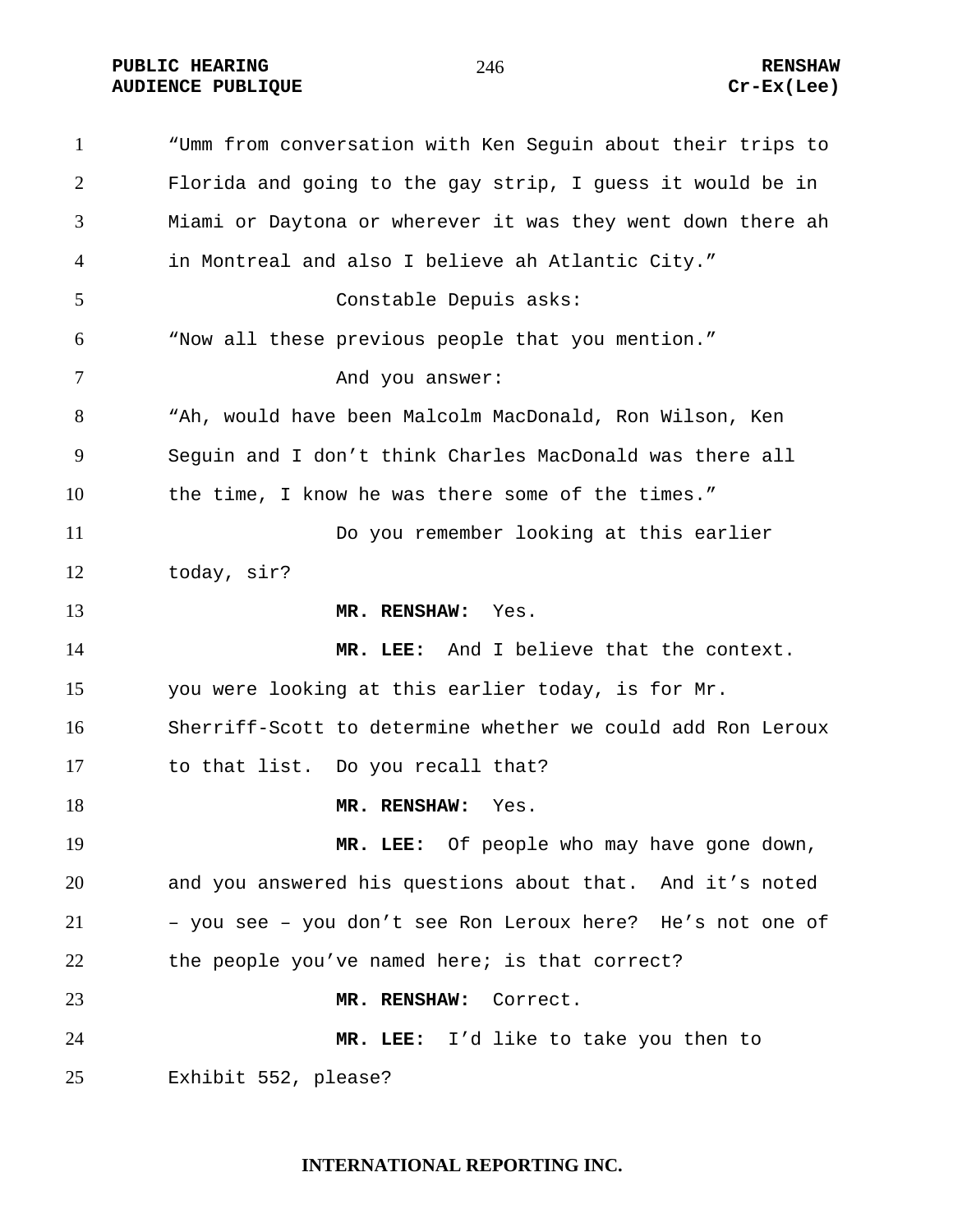PUBLIC HEARING **RENSHAW** 247 **RENSHAW** RENSHAW RENSHAW **AUDIENCE PUBLIQUE** 

| $\mathbf{1}$ | And this is the affidavit that you swore                   |
|--------------|------------------------------------------------------------|
| 2            | that was commissioned by Charles Bourgeois. And sir, I     |
| 3            | guess the first question I should ask you is in that       |
| 4            | statement that we were looking at it makes mention of the  |
| 5            | gay strip, and you say I guess it would be in Miami or     |
| 6            | Daytona. Do you know now which city that is in?            |
| 7            | Fort Lauderdale.<br>MR. RENSHAW:                           |
| 8            | MR. LEE: Fort Laud -- so that's the same                   |
| 9            | one you're talking about?                                  |
| 10           | MR. RENSHAW:<br>Yes.                                       |
| 11           | MR. LEE: The gay strip as being in Fort                    |
| 12           | Lauderdale. So you were mistaken when you said Miami or    |
| 13           | Daytona?                                                   |
| 14           | MR. RENSHAW:<br>Yes.                                       |
| 15           | MR. LEE: Have you known any of these men to                |
| 16           | go to any other location in Florida, to a gay strip other  |
| 17           |                                                            |
|              | than Fort Lauderdale?                                      |
| 18           | MR. RENSHAW:<br>No.                                        |
| 19           | Now turning to the affidavit that<br>$MR.$ LEE:            |
| 20           | you swore that was commissioned by Charles Bourgeois, if I |
| 21           | can take you to paragraph 38, please, it's on the third    |
| 22           | last page.                                                 |
| 23           | Paragraph 38 reads, well you can see it                    |
| 24           | there for yourself, sir, and there are a number of names   |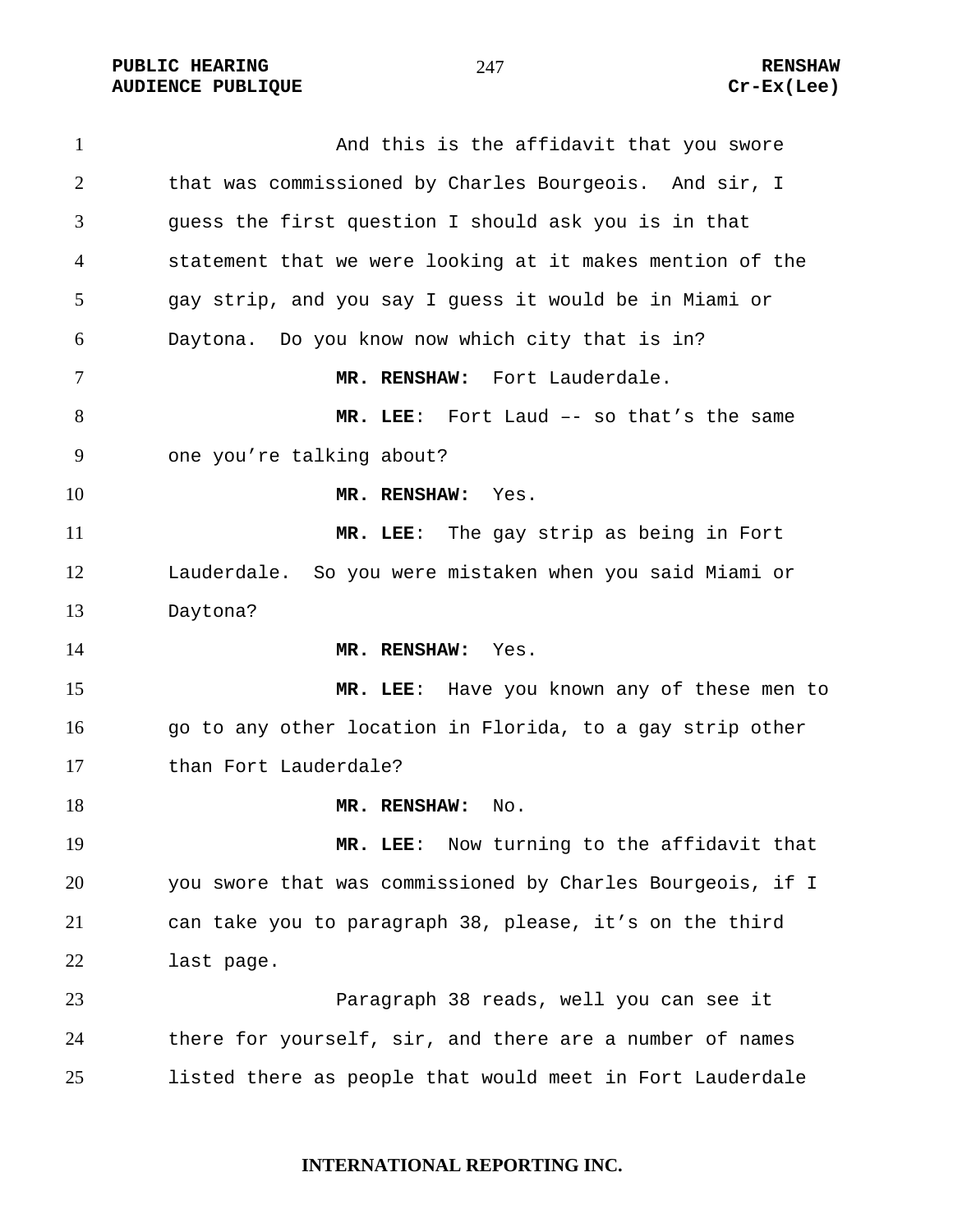**PUBLIC HEARING 248** 228 RENSHAW **AUDIENCE PUBLIQUE Cr-Ex(Lee)** 

on different occasions; do you see that? **MR. RENSHAW:** Yes. **MR. LEE**: And Malcolm MacDonald is listed there and he's someone that you mentioned in the statement to the OPP; is that correct? **MR. RENSHAW:** Yes. **MR. LEE**: As was Ken Seguin? **MR. RENSHAW:** Yes. **MR. LEE**: As was Ron Wilson? **MR. RENSHAW:** Yes. **MR. LEE**: As was Charles MacDonald? **MR. RENSHAW:** Yes. **MR. LEE**: And you'll see that Ron Leroux' name appears in the affidavit; Is that correct? **MR. RENSHAW:** Correct. **MR. LEE:** As someone who was going to Fort Lauderdale on different occasions, and yet someone you had not listed in the police statement, is that correct? **MR. RENSHAW:** Correct. **MR. LEE:** And then, there are other names there, as well. C-8 and Bishop LaRocque and David Latreille. Is that correct? **MR. RENSHAW:** Yes. **MR. LEE:** So, you provided additional information in this statement?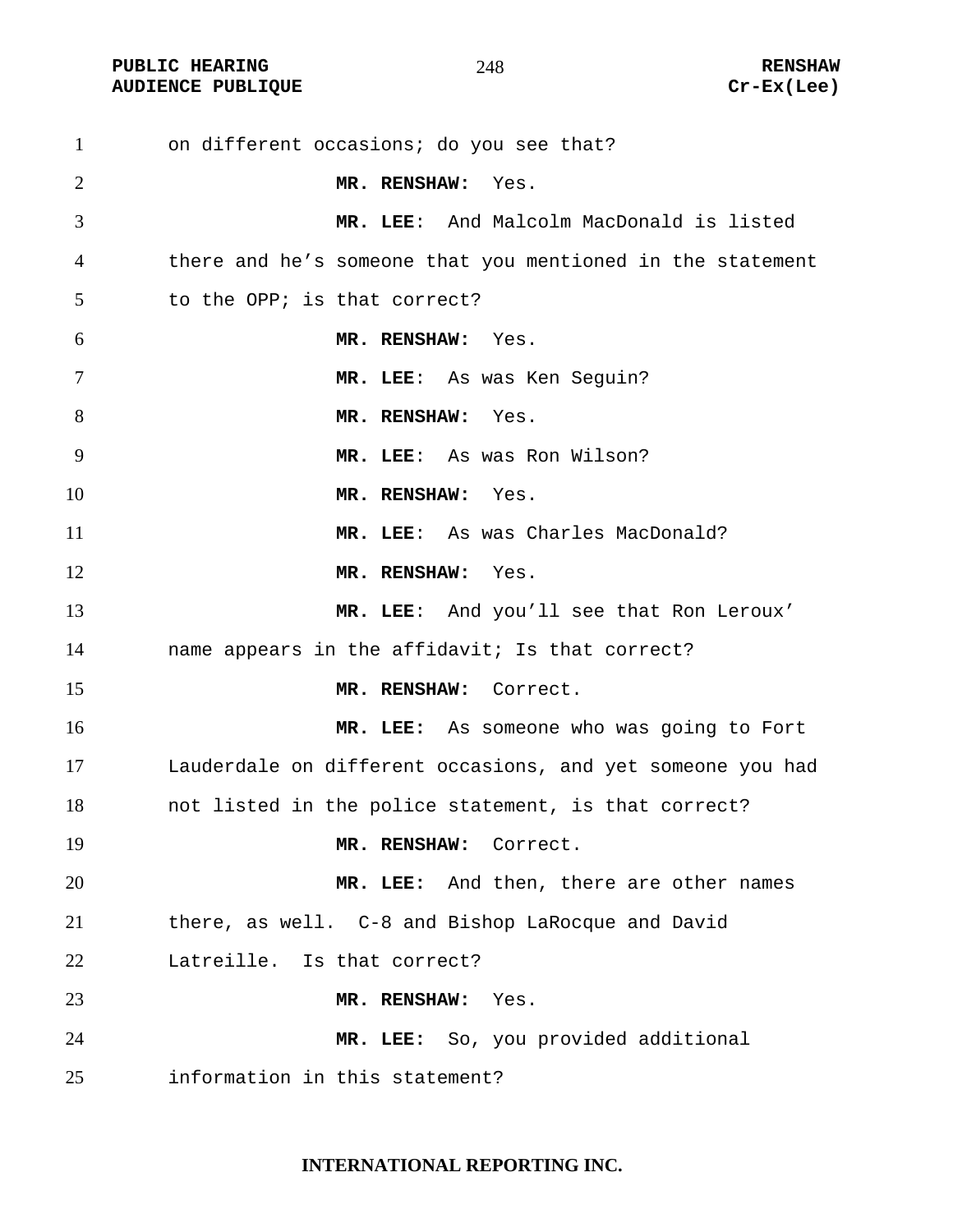PUBLIC HEARING **RENSHAW** 249 **RENSHAW** RENSHAW **RENSHAW RENSHAW RENSHAW RENSHAW Cr-Ex(Lee) AUDIENCE PUBLIQUE** 

| $\mathbf{1}$   | MR. RENSHAW: Correct.                                       |
|----------------|-------------------------------------------------------------|
| $\overline{2}$ | MR. LEE: I don't need that document                         |
| 3              | anymore, Madam Clerk, if you'd like to pull it down.        |
| 4              | Can you tell us a little bit -- you've told                 |
| 5              | us about doing some work in Malcolm MacDonald's cottage?    |
| 6              | And some of that seemed to be seasonal work. I'm wondering  |
| 7              | when Malcolm MacDonald's cottage was being used.            |
| 8              | MR. RENSHAW: Summer months.                                 |
| 9              | MR. LEE: Summer only?                                       |
| 10             | MR. RENSHAW:<br>Yes.                                        |
| 11             | MR. LEE: Do you have any recollection of it                 |
| 12             | ever being used in the winter time?                         |
| 13             | MR. RENSHAW:<br>No.                                         |
| 14             | MR. LEE: You told us earlier today, I                       |
| 15             | believe -- it may have been last week, but I think it was   |
| 16             | today -- about a meeting with a -- with, I believe, Charles |
| 17             | Bourgeois and Perry Dunlop, and I believe it was put to     |
| 18             | you, as Ron Leroux had mentioned this and other victims in  |
| 19             | Toronto in late 1997, and you said you had -- it rang a     |
| 20             | bell, I think was the term you used. Do you remember that?  |
| 21             | MR. RENSHAW:<br>Yes.                                        |
| 22             | MR. LEE: Can you tell us anything specific                  |
| 23             | about that meeting?                                         |
| 24             | MR. RENSHAW: No, I didn't even remember it                  |
| 25             | until it was brought up.                                    |

# **INTERNATIONAL REPORTING INC.**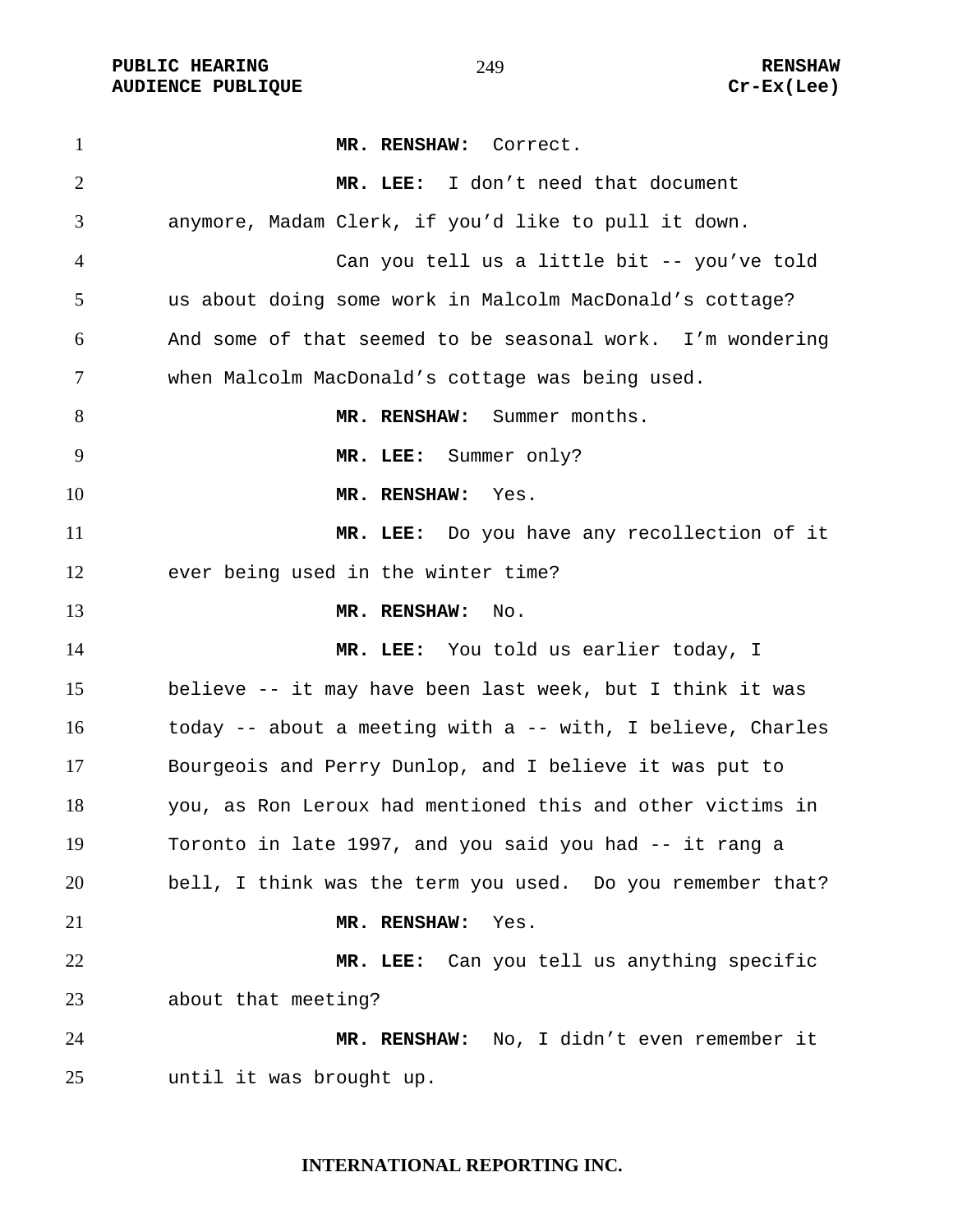**PUBLIC HEARING**  $\overline{250}$  **250 RENSHAW AUDIENCE PUBLIQUE Cr-Ex(Lee)** 

1 MR. LEE: Do you remember where it was? **MR. RENSHAW:** No. **MR. LEE:** Do you remember, at any time, in and around late 1997, meeting with victims of abuse and discussing details of your own abuse with them? **MR. RENSHAW:** No, I don't. When would this be? **MR. LEE:** Late 1997 was the proposition that was put to you and you said it rang a bell that maybe you were there, and I'm just wondering whether --- **THE COMMISSIONER:** Well, I don't know that -12 - see, you put a two-pronged question to him about discussing details of your abuse. And so, I may be twigging on that, as opposed to the rest. **MR. ENGELMANN:** I seem to recall -- and I can't remember which counsel asked him this, but the suggestion was it might have happened in late '96. I made a mistake --- **THE COMMISSIONER:** It was in '96, that's right. **MR. LEE:** Okay. My note, maybe. Let me -- do you ever remember being in Toronto and meeting with Charles Bourgeois, Perry Dunlop, and a number of victims of abuse? **MR. RENSHAW:** No.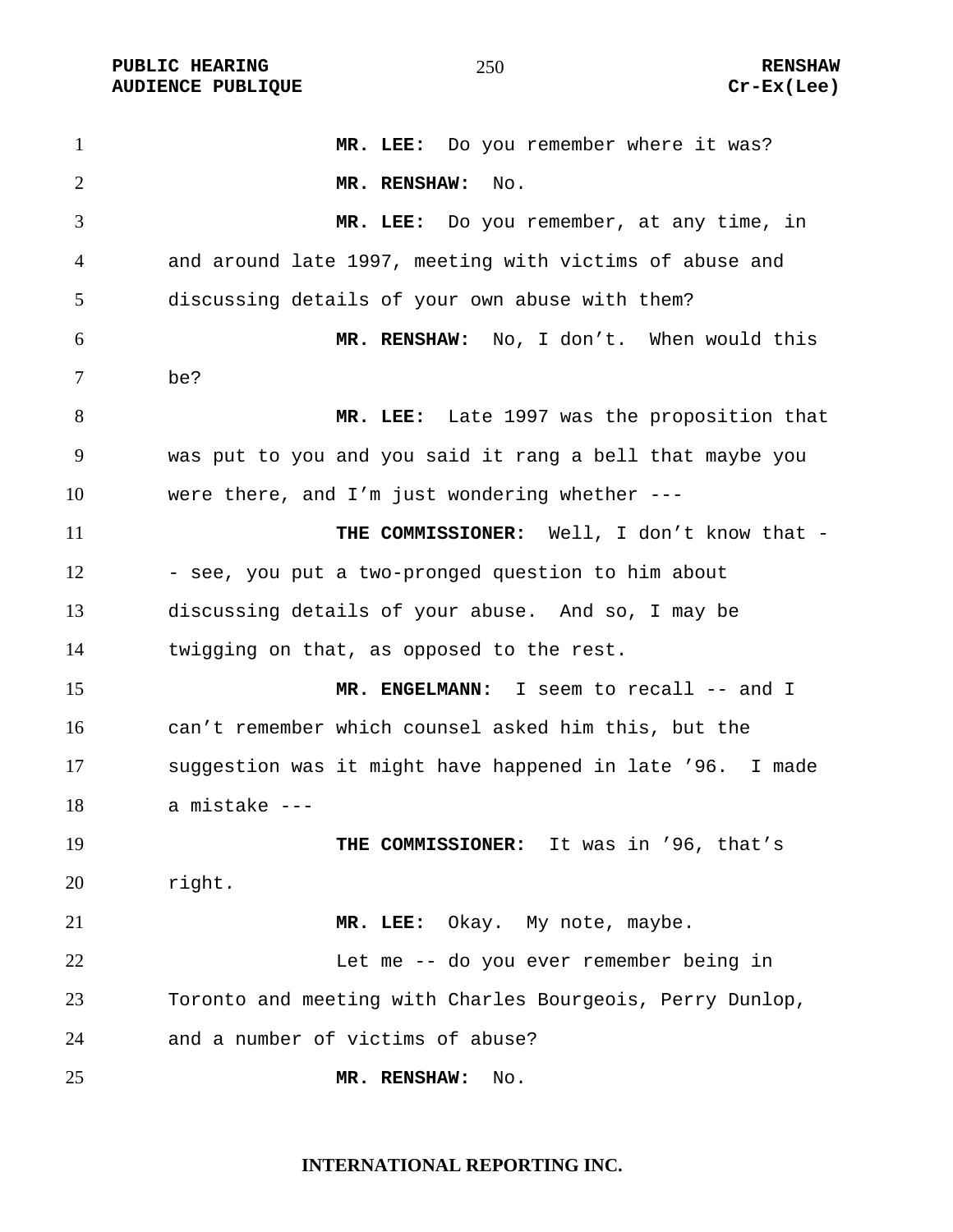PUBLIC HEARING **RENSHAW** 251 **RENSHAW** RENSHAW **RENSHAW RENSHAW RENSHAW RENSHAW RENSHAW AUDIENCE PUBLIQUE** 

| $\mathbf{1}$ | MR. LEE: Something about that rings a bell                  |
|--------------|-------------------------------------------------------------|
| 2            | though, as you are familiar with today?                     |
| 3            | MR. RENSHAW:<br>Yes.                                        |
| 4            | MR. LEE: And you can't provide any more                     |
| 5            | specific details of that?                                   |
| 6            | MR. RENSHAW:<br>No.                                         |
| 7            | Okay.<br>MR. LEE:                                           |
| 8            | You were asked, during Mr. Manderville's                    |
| 9            | cross on behalf of the Cornwall Police Service, about the   |
| 10           | affidavit you've commissioned, that Charles Bourgeois       |
| 11           | commissioned -- and he took you to what's called the style  |
| 12           | of cause at the top, where it lists Perry Dunlop as a       |
| 13           | plaintiff and a number of people as a defendant. And you    |
| 14           | say you don't recall seeing that at the time you signed the |
| 15           | affidavit is that correct?                                  |
| 16           | MR. RENSHAW: Correct.                                       |
| 17           | MR. LEE: Did you know at the time you                       |
| 18           | signed the affidavit that this was for a lawsuit?           |
| 19           | MR. RENSHAW:<br>No.                                         |
| 20           | You didn't have a discussion with<br>MR. LEE:               |
| 21           | Perry Dunlop about that at all?                             |
| 22           | MR. RENSHAW: No, not that I recall.                         |
| 23           | MR. LEE: Had Mr. Dunlop told you at the                     |
| 24           | time, and this is a hypothetical -- had Mr. Dunlop told you |
| 25           | at the time that he wanted you to swear an affidavit, in    |

# **INTERNATIONAL REPORTING INC.**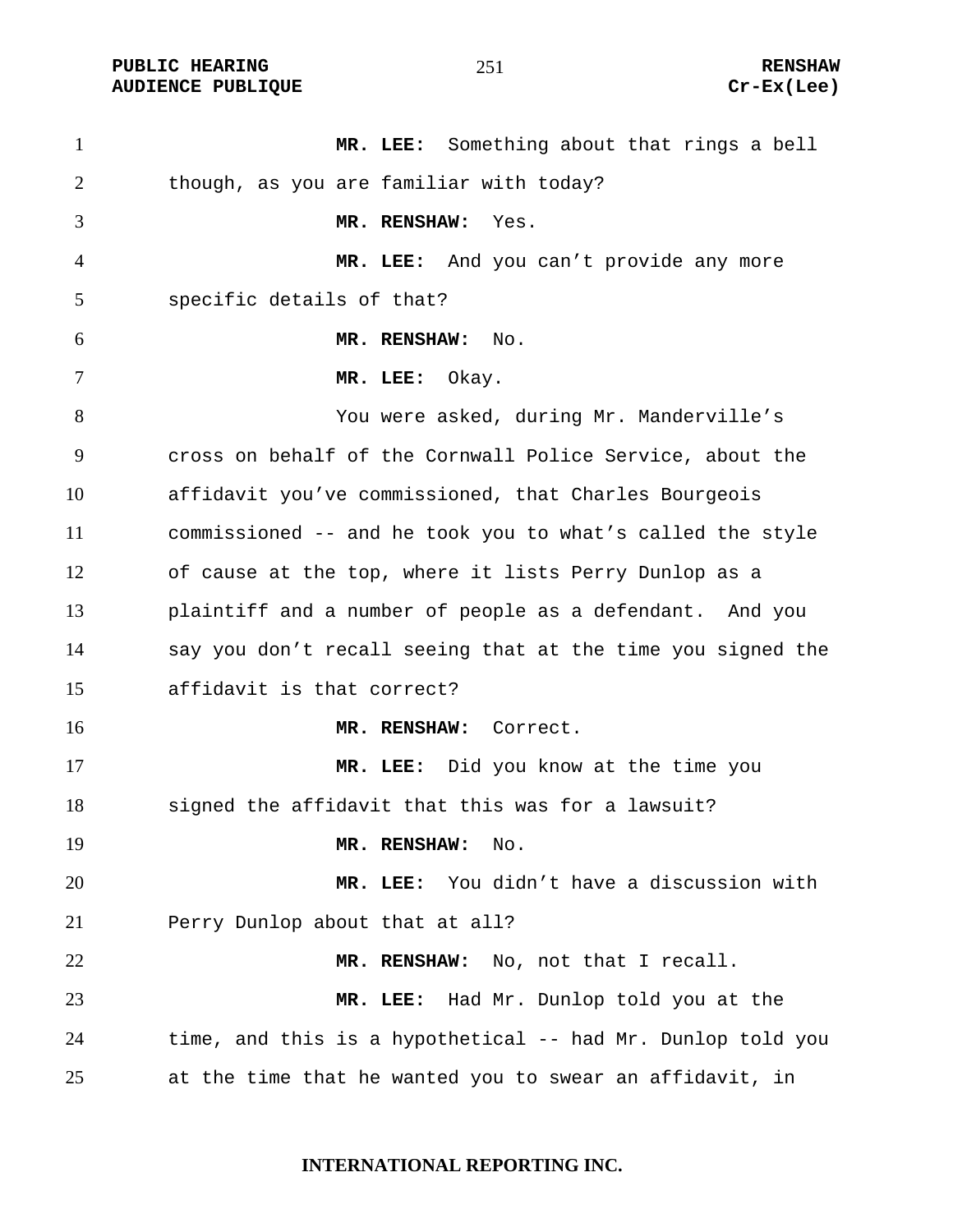**PUBLIC HEARING**  $\frac{1}{252}$  **252 RENSHAW** 

part to help his lawsuit, what do you think your reaction would have been? **MR. LEE:** I probably would --- **THE COMMISSIONER:** Whoa, whoa, whoa. **MR. MANSON:** (Off mic) Mr. Commissioner, I  $6 \quad$  know ---**THE COMMISSIONER:** No. Come on up, sorry. 8 MR. MANSON: Thank you. It may be because it's late and I'm crotchety, but this is a purely speculative, meaningless question. **THE COMMISSIONER:** Yes. Thank you. 12 Mr. Lee, you can't do that. **MR. LEE:** No uncertain terms there, sir. You told us a moment ago -- you told Ms. Costom a moment ago for the OPP that about a -- as you described it, a brown soft leather briefcase that Ron Leroux told you about, is that correct? **MR. RENSHAW:** Yes. **MR. LEE:** Can you tell us exactly what you remember Ron Leroux telling you, about that? **MR. RENSHAW:** I believe at the time Ron was in Florida, his home was searched, I'm told for guns. And in that search, that briefcase was removed from the house by the OPP. And that my documents were inside of it. **MR. LEE:** And is all ---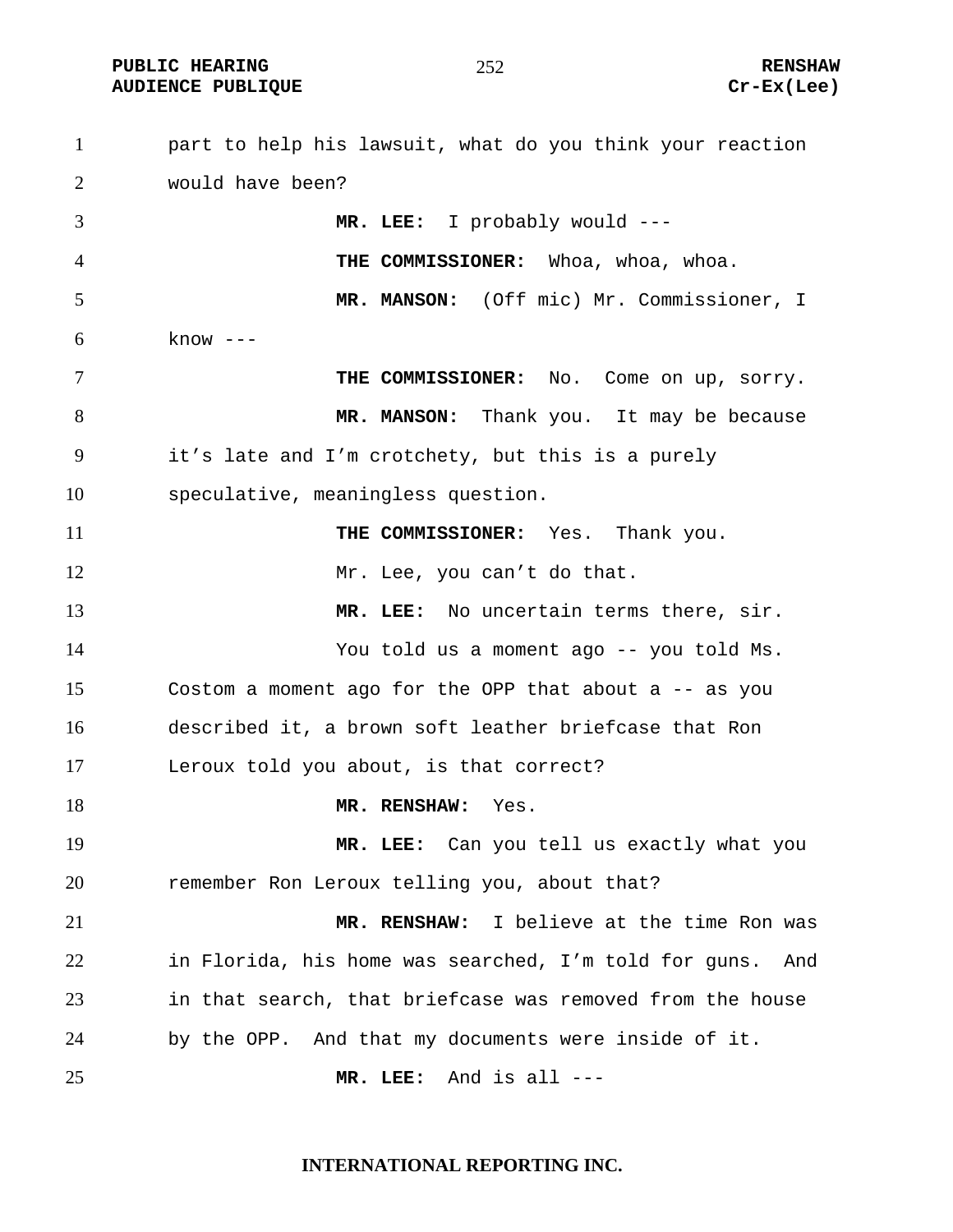PUBLIC HEARING **RENSHAW** 253 RENSHAW RENSHAW RENSHAW **RENSHAW** 253 **AUDIENCE PUBLIQUE** 

| $\mathbf{1}$   | MR. RENSHAW: Along with some tapes.                   |
|----------------|-------------------------------------------------------|
| $\overline{2}$ | MR. LEE: Some videotapes?                             |
| 3              | MR. RENSHAW: That's what I would assume;              |
| 4              | tapes.                                                |
| 5              | MR. LEE: And is all of that information you           |
| 6              | have from Mr. Leroux?                                 |
| 7              | MR. RENSHAW: Yes.                                     |
| 8              | MR. LEE: You don't know about that from any           |
| 9              | other source?                                         |
| 10             | MR. RENSHAW: No. C-8, perhaps.                        |
| 11             | MR. LEE: I want to discuss your dealings              |
| 12             | with Perry Dunlop, and with Charles Bourgeois.        |
| 13             | Did you ever at any time, feel intimidated            |
| 14             | by Perry Dunlop?                                      |
| 15             | MR. RENSHAW:<br>No.                                   |
| 16             | MR. LEE: What about Charles Bourgeois?                |
| 17             | MR. RENSHAW:<br>No.                                   |
| 18             | MR. LEE: Did you ever feel that you had to            |
| 19             | speak with them, even if you didn't want to?          |
| 20             | MR. RENSHAW:<br>No.                                   |
| 21             | Not with either one of them?<br>MR. LEE:              |
| 22             | Did either of them ever threaten you?                 |
| 23             | MR. RENSHAW:<br>No.                                   |
| 24             | MR. LEE: Did you ever find Mr. Dunlop to be           |
| 25             | pushy or aggressive with you, when he was taking your |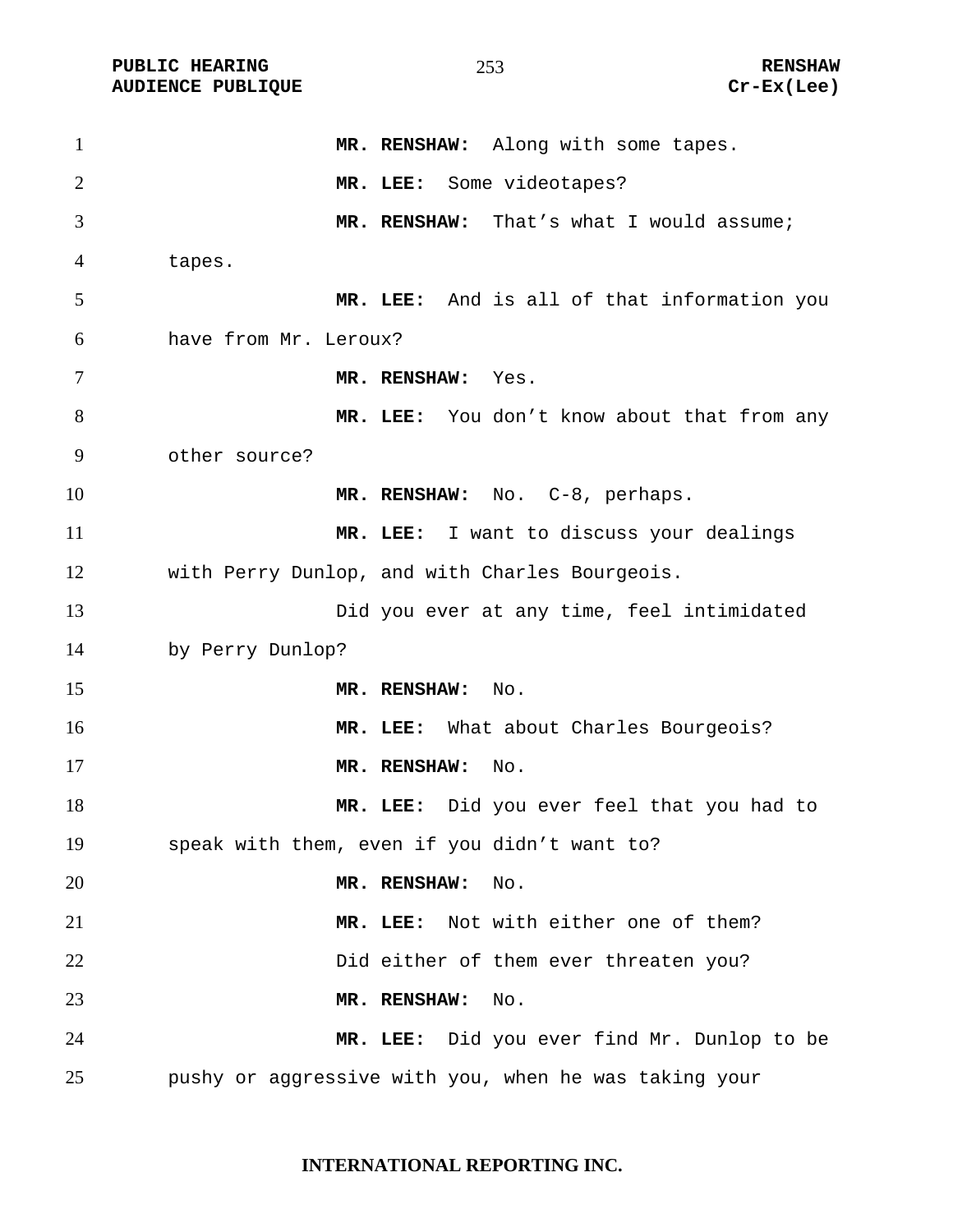**PUBLIC HEARING**   $254$  RENSHAW **AUDIENCE PUBLIQUE Cr-Ex(Lee)** 

statement? **MR. RENSHAW:** No. **MR. LEE:** Did you ever observe Mr. Dunlop intimidating anyone else while you were in his company? **MR. RENSHAW:** You mean, other than banging on someone's door? **MR. LEE:** Well, if the banging was in an attempt to intimidate, I might like to hear about it. **MR. RENSHAW:** No; I'm meaning intimidating - 10 - some people didn't want him coming to their door, I guess is what I'm saying. 12 MR. LEE: Okay. What about Charles Bourgeois; was he aggressive with you? **MR. RENSHAW:** No. **MR. LEE:** Do you recall being given an opportunity to review your statements or your affidavit, if you wanted to, by these two men? **MR. RENSHAW:** I'm sure I would have. **MR. LEE:** Were you ever told to sign something, without having an opportunity to review it? **MR. RENSHAW:** No. **MR. LEE:** Do you recall if, at any point, you would have told Mr. Dunlop or Mr. Bourgeois that there was a problem with one of his statements?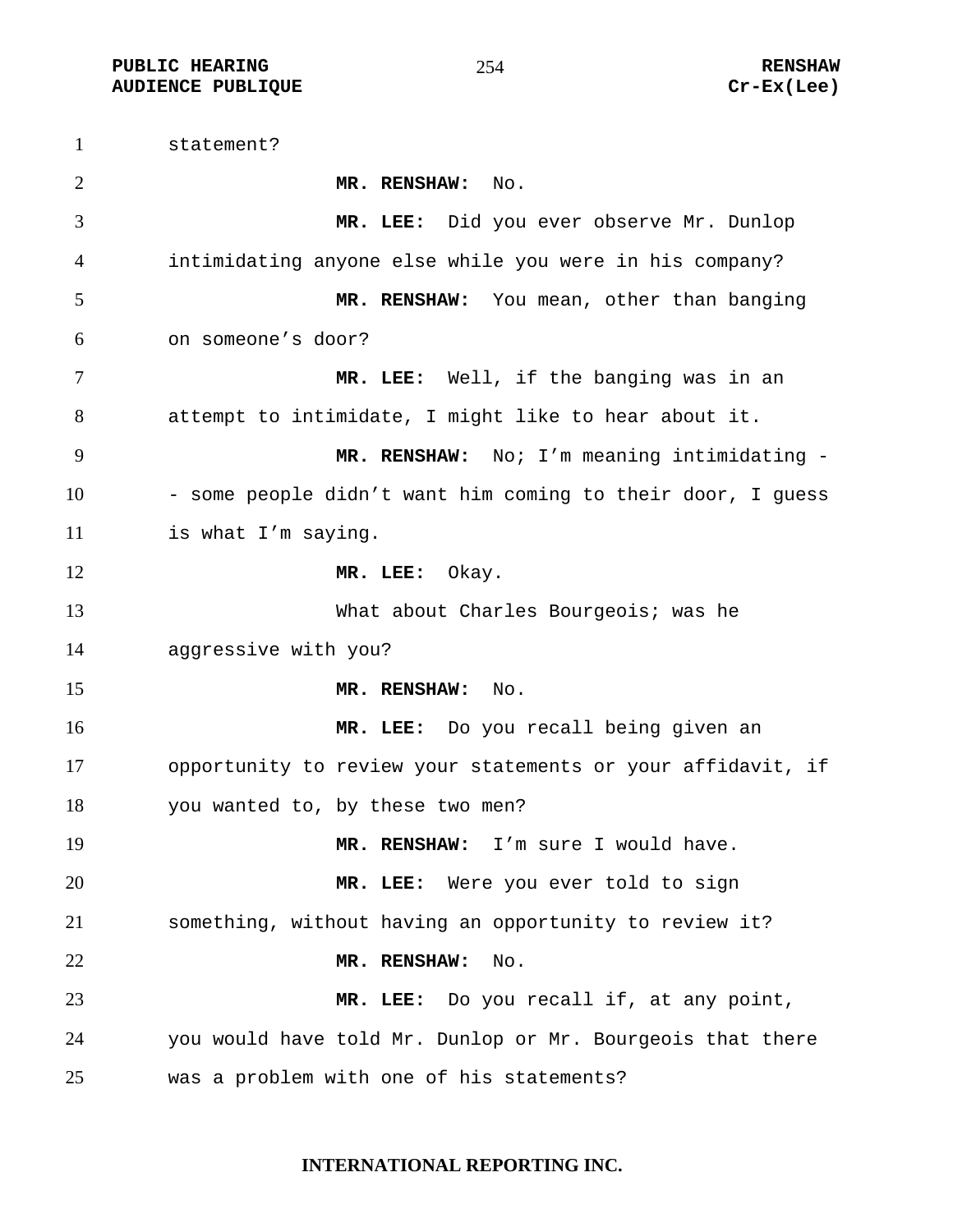PUBLIC HEARING **RENSHAW RENSHAW RENSHAW RENSHAW** 255 **RENSHAW** RENSHAW RENSHAW **AUDIENCE PUBLIQUE** 

| $\mathbf{1}$   | MR. RENSHAW:<br>$\mathop{\rm No}\nolimits.$                 |
|----------------|-------------------------------------------------------------|
| $\overline{2}$ | MR. LEE: That never happened?                               |
| 3              | MR. RENSHAW: Not that I remember.                           |
| 4              | MR. LEE: Did either Perry Dunlop or Charles                 |
| 5              | Bourgeois ever ask you to say or to swear to something that |
| 6              | was not true?                                               |
| 7              | MR. RENSHAW:<br>No.                                         |
| 8              | MR. LEE:<br>Okay.                                           |
| 9              | You were told today about -- and I'll try to                |
| 10             | get this straight. You were told today that Ron Leroux      |
| 11             | told C-8 that you accepted money from Ken Seguin for sexual |
| 12             | favors and that C-8 then told that to the police. Do you    |
| 13             | recall that?                                                |
| 14             | MR. RENSHAW: Yes.                                           |
| 15             | MR. LEE: And you were asked what you                        |
| 16             | thought of that, and you said it wasn't true; is that       |
| 17             | correct?                                                    |
| 18             | MR. RENSHAW: Yes.                                           |
| 19             | MR. LEE: You've also been asked here about                  |
| 20             | Ken Seguin giving you a car.                                |
| 21             | MR. RENSHAW:<br>Yes.                                        |
| 22             | MR. LEE: About borrowing Ken Seguin's car.                  |
| 23             | MR. RENSHAW:<br>Yes.                                        |
| 24             | About a truck loan?<br>MR. LEE:                             |
| 25             | MR. RENSHAW:<br>Yes.                                        |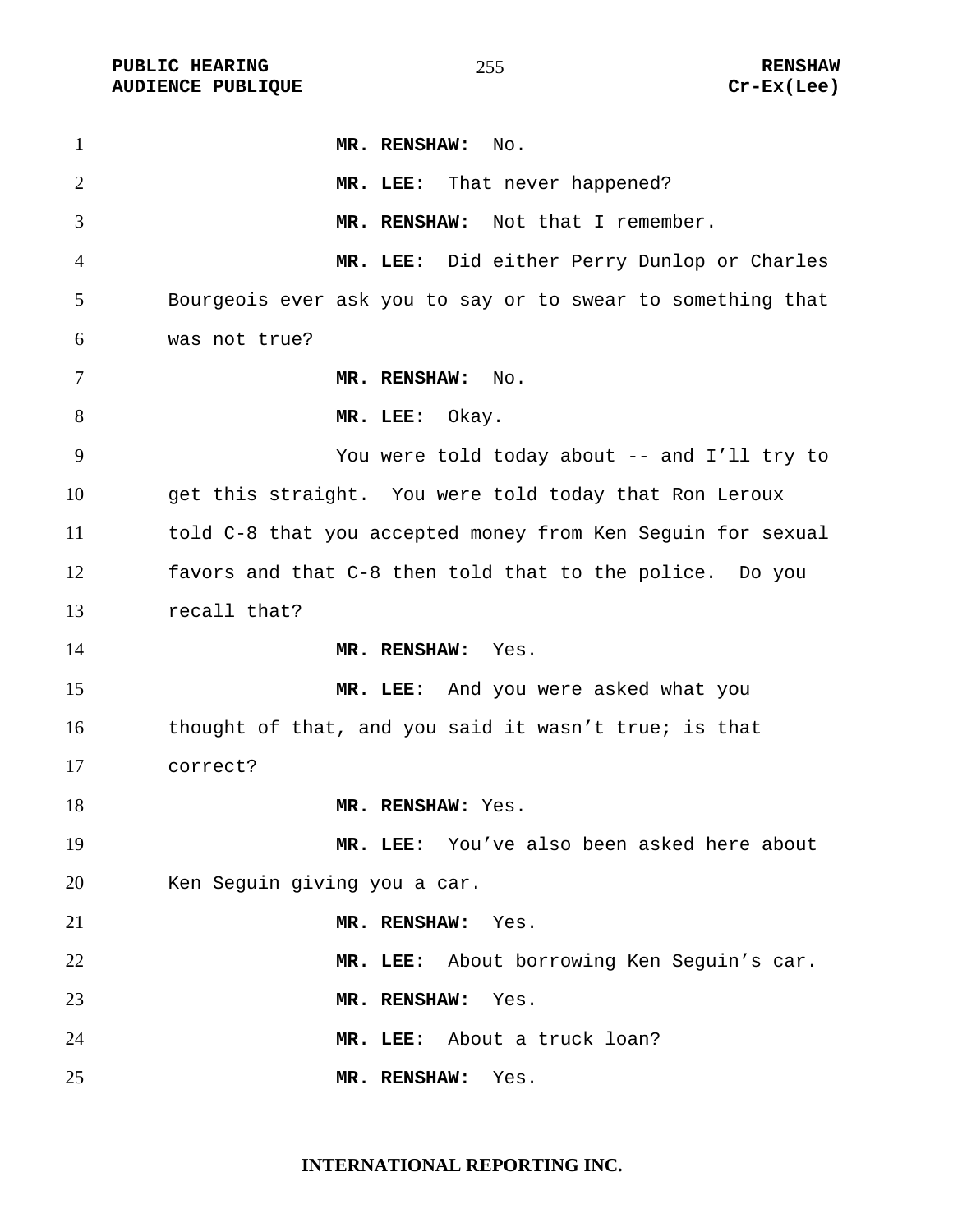PUBLIC HEARING **RENSHAW** 256 **RENSHAW** RENSHAW **RENSHAW** 256 **RENSHAW** Cr-Ex(Lee) **AUDIENCE PUBLIQUE** 

| $\mathbf{1}$ | MR. LEE: About money you were paid in                       |
|--------------|-------------------------------------------------------------|
| 2            | exchange for work you did?                                  |
| 3            | MR. RENSHAW:<br>Yes.                                        |
| 4            | MR. LEE: About beer you were given and                      |
| 5            | bought?                                                     |
| 6            | MR. RENSHAW: Yes.                                           |
| 7            | MR. LEE: About money for drugs.                             |
| 8            | MR. RENSHAW:<br>Yes.                                        |
| 9            | MR. LEE: I want to be clear, Mr. Renshaw.                   |
| 10           | Did you ever, at any time, agree to sexual favours with Ken |
| 11           | Seguin, in exchange for gifts or money?                     |
| 12           | MR. RENSHAW:<br>Never.                                      |
| 13           | MR. LEE: Do you recall ever being asked                     |
| 14           | that question before, before this hearing?                  |
| 15           | MR. RENSHAW:<br>No.                                         |
| 16           | MR. LEE: Do you remember Perry Dunlop ever                  |
| 17           | asking you that question?                                   |
| 18           | MR. RENSHAW:<br>No.                                         |
| 19           | What about the OPP in either of<br>MR. LEE:                 |
| 20           | the times that you met with -- well, I guess only the       |
| 21           | second time, because they wouldn't have known on the first  |
| 22           | time.                                                       |
| 23           | The second time they met with you, where                    |
| 24           | they knew you were a victim of abuse, did they ask you      |
| 25           | whether or not you were prostituting yourself?              |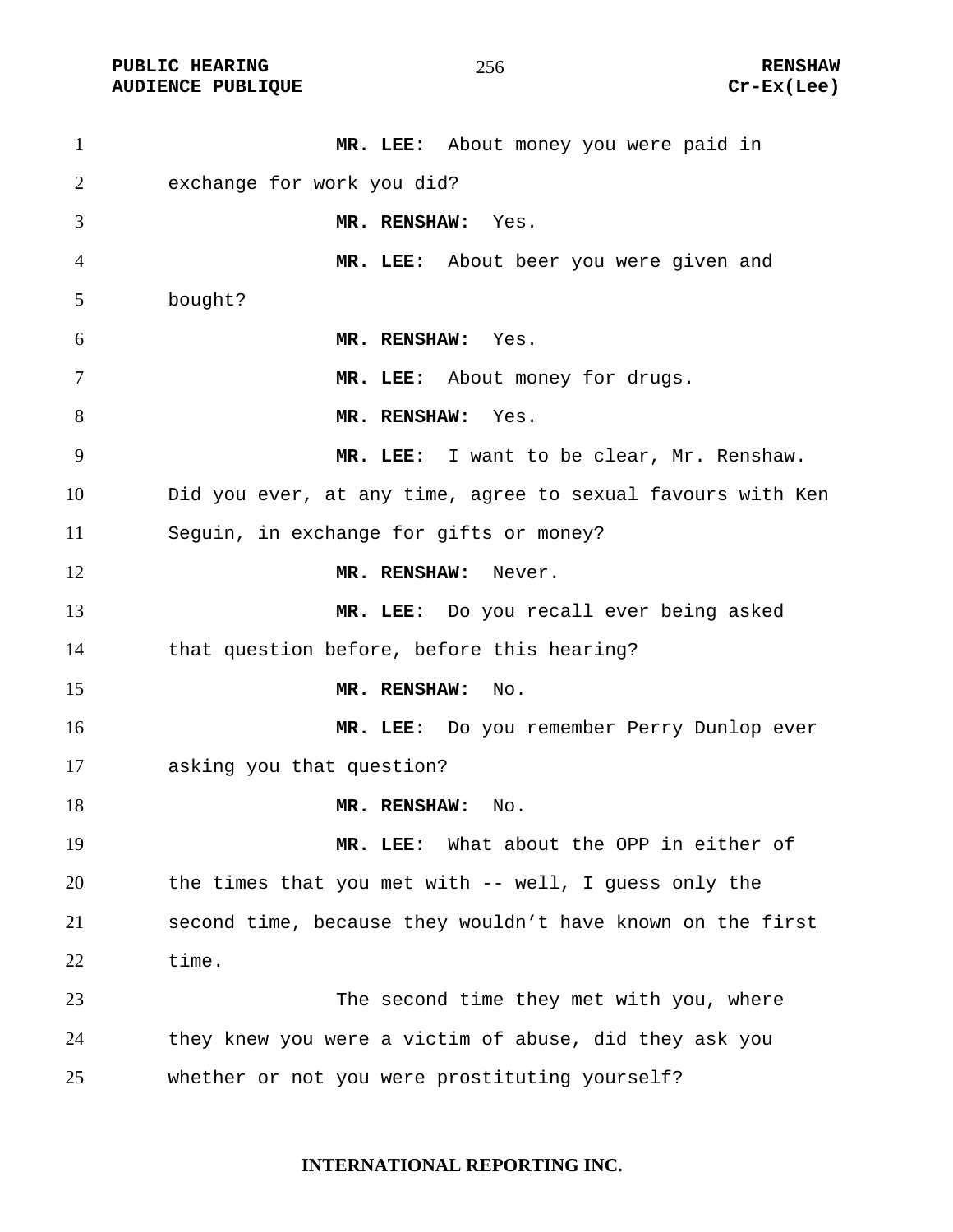PUBLIC HEARING **RENSHAW** 257 **RENSHAW** RENSHAW **RENSHAW RENSHAW RENSHAW RENSHAW RENSHAW AUDIENCE PUBLIQUE** 

| $\mathbf{1}$ | MR. RENSHAW: No: but now that you put it                  |
|--------------|-----------------------------------------------------------|
| 2            | that way, I have heard it before here.                    |
| 3            | MR. LEE: Do you recall where?                             |
| 4            | MR. RENSHAW:<br>Yes.                                      |
| 5            | Where was that?<br>MR. LEE:                               |
| 6            | MR. RENSHAW: At Discovery, with Santini.                  |
| 7            | MR. LEE: So, the Ministry of Corrections                  |
| 8            | lawyer would have asked you that?                         |
| 9            | MR. RENSHAW:<br>Yes.                                      |
| 10           | I just have two more areas I want to cover                |
| 11           | with you, sir.                                            |
| 12           | Some of the cross-examination here is                     |
| 13           | focused on some of the inconsistencies in your statements |
| 14           | with dates and other things; do you agree with that?      |
| 15           | MR. RENSHAW:<br>Yes.                                      |
| 16           | MR. LEE: And you've looked at past                        |
| 17           | statements and it's been pointed out where there are      |
| 18           | problems, is that right?                                  |
| 19           | MR. RENSHAW:<br>Yes.                                      |
| 20           | MR. LEE: Can you tell us what documents you               |
| 21           | reviewed prior to the statements? If we take the first    |
| 22           | interview with Perry Dunlop, for example. Did you -- were |
| 23           | you given any documents to review to help with dates or   |
| 24           | times, or places?                                         |
| 25           | MR. RENSHAW:<br>No.                                       |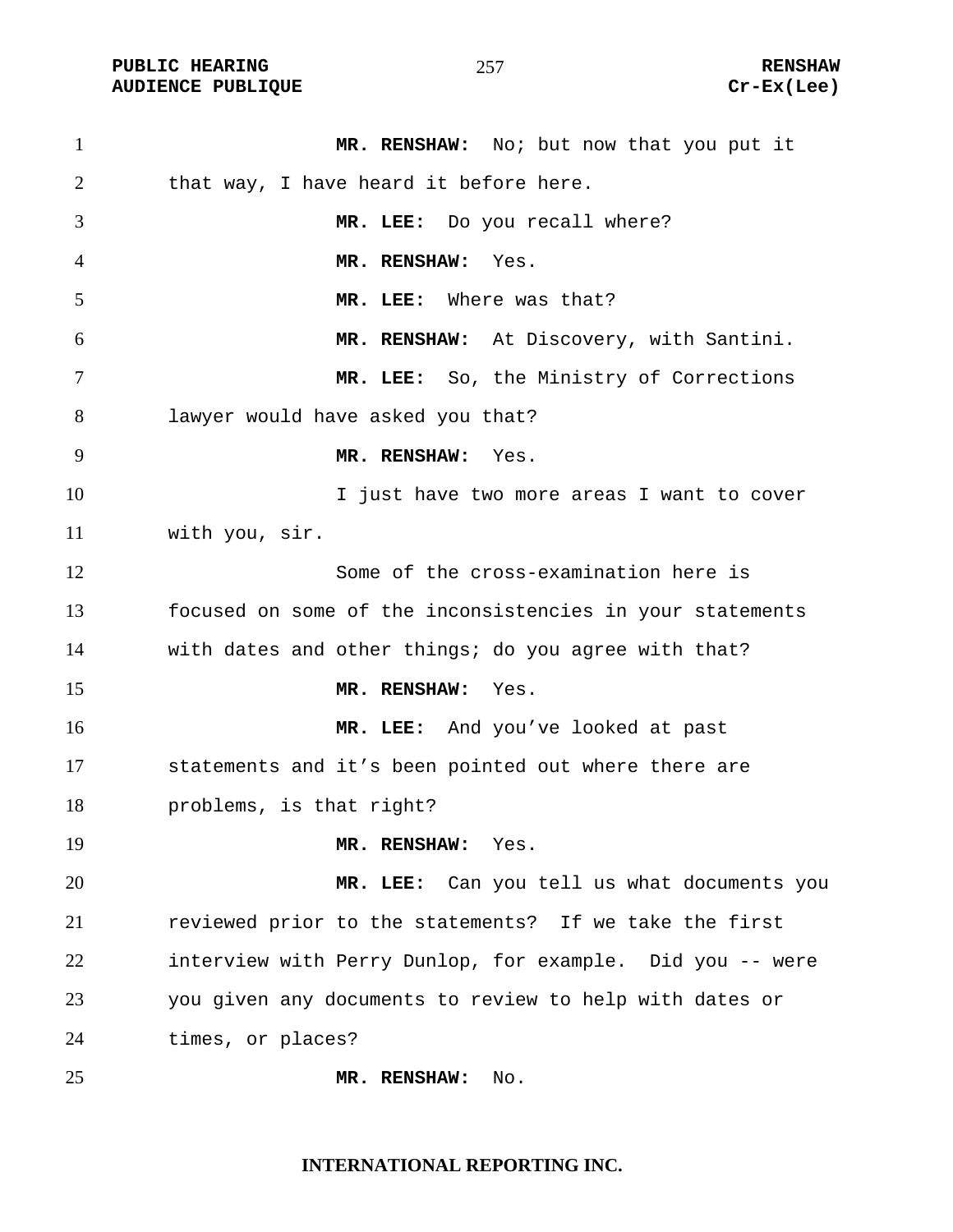PUBLIC HEARING **RENSHAW RENSHAW RENSHAW RENSHAW** 258 **RENSHAW** Cr-Ex(Lee) **AUDIENCE PUBLIQUE** 

| $\mathbf{1}$   | MR. LEE: What about later statements with                |
|----------------|----------------------------------------------------------|
| 2              | Perry Dunlop; were you ever given documents?             |
| 3              | MR. RENSHAW:<br>No. Pictures.                            |
| $\overline{4}$ | MR. LEE: What about with the ---                         |
| 5              | MR. RENSHAW: Pictures.                                   |
| 6              | MR. LEE: He showed you pictures to identify              |
| 7              | people, is that right?                                   |
| 8              | MR. RENSHAW: Yes.                                        |
| 9              | MR. LEE: What about, as an example, copies               |
| 10             | of your criminal record?                                 |
| 11             | MR. RENSHAW: No.                                         |
| 12             | MR. LEE: To help determine when you're on                |
| 13             | probation?                                               |
| 14             | MR. RENSHAW:<br>No.                                      |
| 15             | MR. LEE: Do you recall if that became an                 |
| 16             | issue at all when you were examined for Discovery by the |
| 17             | Ministry of Corrections                                  |
| 18             | MR. RENSHAW: I don't recall.                             |
| 19             | Do you recall at any point<br>MR. LEE:                   |
| 20             | specifically asking for your criminal record to help you |
| 21             | with dates?                                              |
| 22             | MR. RENSHAW: I do believe I have mentioned               |
| 23             | it, yes, when you're trying to figure out a date and     |
| 24             | somebody's asking for a specific date.                   |
| 25             | And do you remember being given a<br>MR. LEE:            |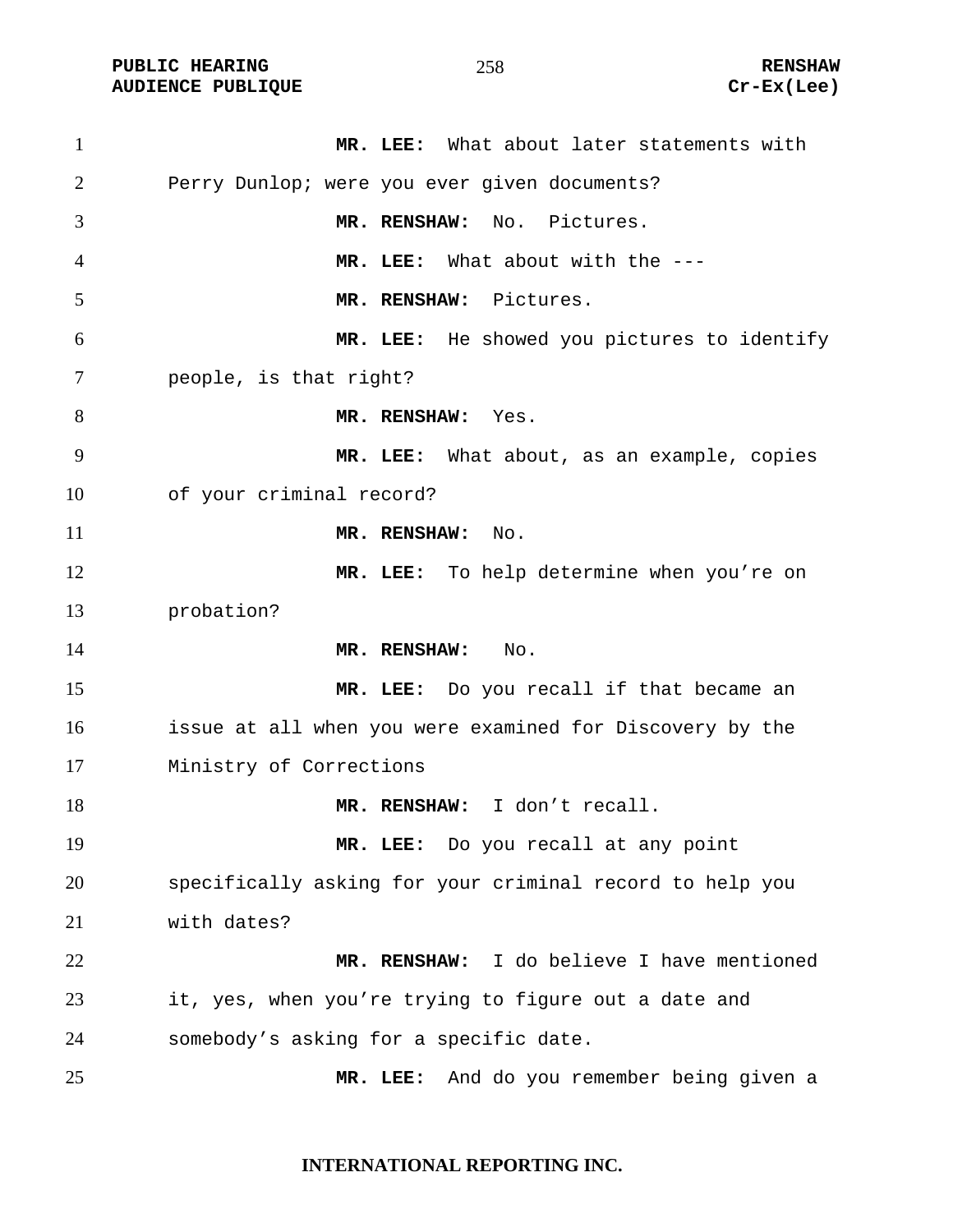**PUBLIC HEARING**  $\frac{1}{259}$  **259** RENSHAW **AUDIENCE PUBLIQUE Cr-Ex(Lee)** 

copy of that to assist you? **MR. RENSHAW:** No. **MR. LEE:** And you didn't -- you haven't had your probation file through any of this process either, that's right? It's been missing the entire time? **MR. RENSHAW:** Yes. So the last area I want to ask you about is a little bit different than other things I've been asking here today. 10 10 I want to know, have you followed the happenings of this inquiry through the media since it began in early 2006? **MR. RENSHAW:** Very little. 14 MR. LEE: Very little. What about -- have you read any media coverage of your own testimony? **MR. RENSHAW:** No. **MR. LEE:** When you were here last week on Wednesday, were you paying any attention to media later in that week? **MR. RENSHAW:** No. I know there's two Cornwall Freeholders with all this stuff in it about me. **MR. LEE:** Did you read those? **MR. RENSHAW:** No. **MR. LEE:** Not at all. Sir, on Friday the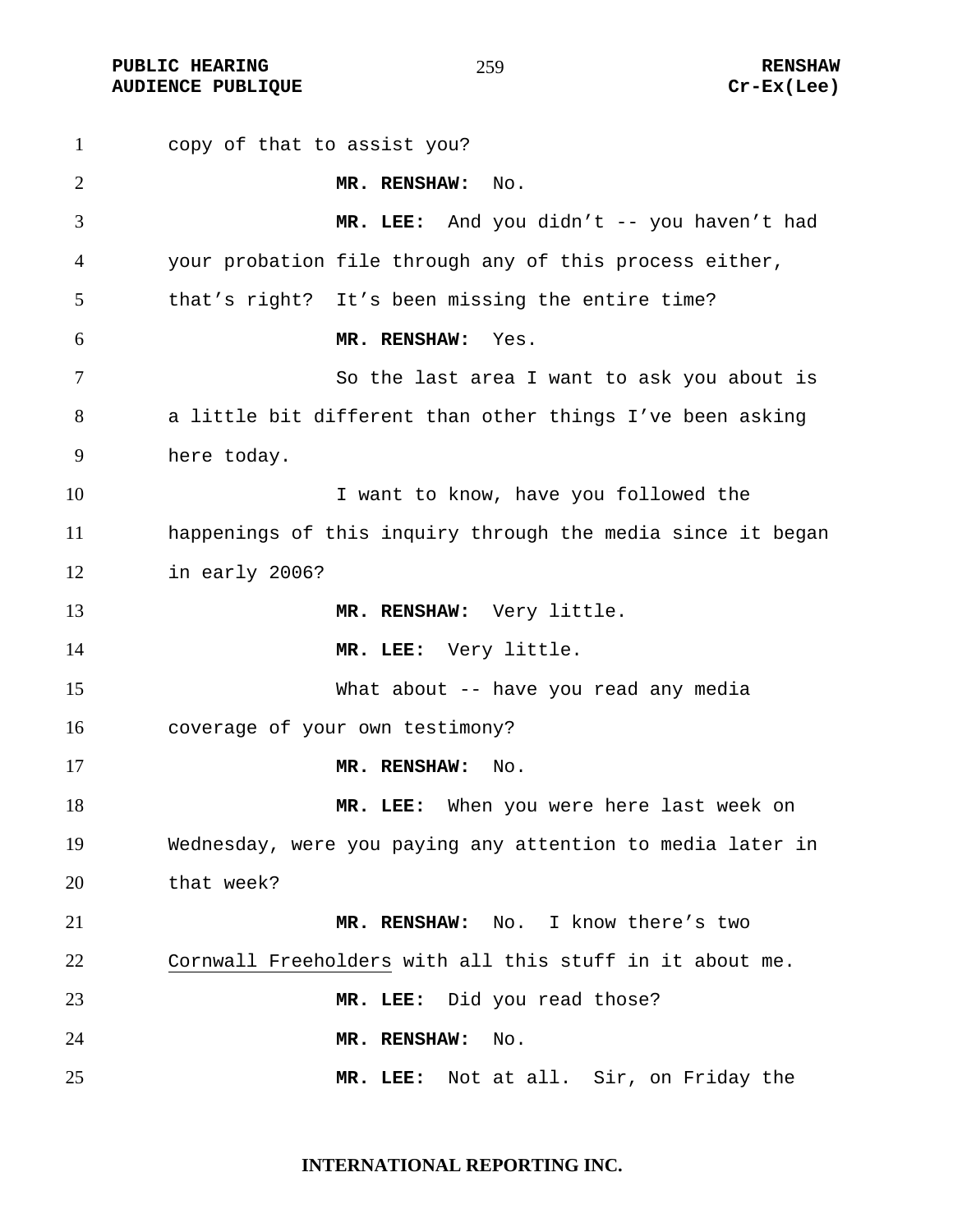PUBLIC HEARING **RENSHAW** 260 **RENSHAW** RENSHAW **RENSHAW RENSHAW RENSHAW RENSHAW Cr-Ex(Lee) AUDIENCE PUBLIQUE** 

| $\mathbf{1}$   | Standard Freeholder ran a story titled, "Ministry stands by |
|----------------|-------------------------------------------------------------|
| $\overline{2}$ | local Crown". I'd like to show you -- I've brought copies   |
| 3              | of that, Mr. Commissioner, and I think that we need to get  |
| $\overline{4}$ | you -- I frankly think the witness needs to be shown the    |
| 5              | story and we need to get some comment from him on that.     |
| 6              | THE COMMISSIONER: Help me out here.                         |
| $\tau$         | MR. LEE: I'm not sure --                                    |
| 8              | MR. SCHARBACH: Mr. Commissioner, I'm                        |
| 9              | wondering if my friend could explain the relevance of that. |
| 10             | It appears to me that we're travelling pretty far afield    |
| 11             | from the issue here.                                        |
| 12             | THE COMMISSIONER: Can I see the article?                    |
| 13             | Mr. Rose, where were you going?                             |
| 14             | MR. ROSE: I agree.                                          |
| 15             | THE COMMISSIONER: You agree with Mr. Lee?                   |
| 16             | MR. ROSE: No, I agree with counsel for                      |
| 17             | Ministry of Attorney General, and in fact I'd go further    |
| 18             | and say Mr. Lee is now cross-examining on issues that we    |
| 19             | weren't allowed to.                                         |
| 20             | THE COMMISSIONER: You weren't allowed to?                   |
| 21             | MR. ROSE: Yes.                                              |
| 22             | THE COMMISSIONER: What were you not allowed                 |
| 23             | to ---                                                      |
| 24             | MR. ROSE: He's now taken Mr. Renshaw                        |
| 25             | through evidence about sex for money that we weren't        |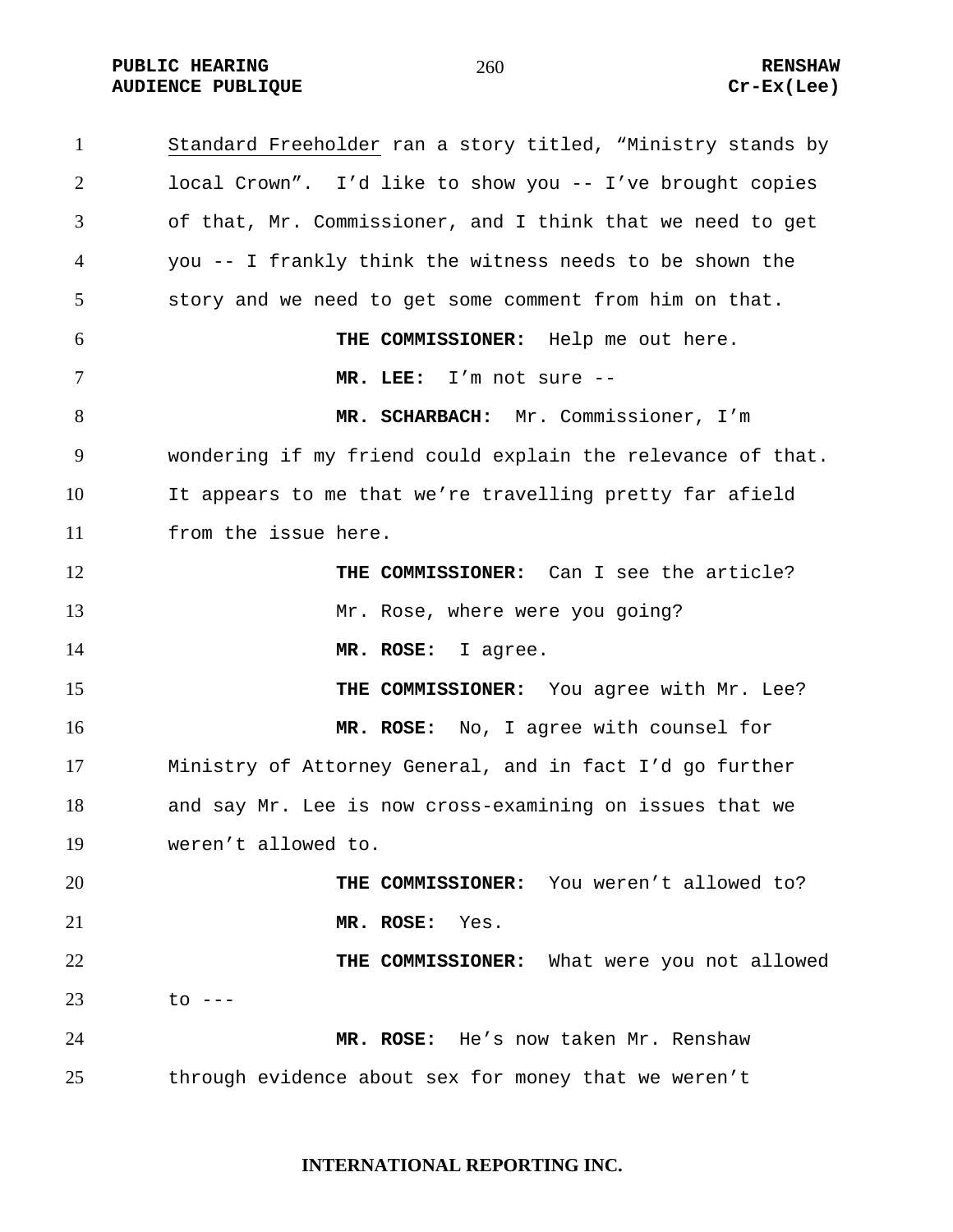**PUBLIC HEARING**  $\begin{array}{ccc} 261 & 261 \end{array}$  **RENSHAW AUDIENCE PUBLIQUE Cr-Ex(Lee)** 

allowed to. We always understood it was irrelevant and now Mr. Lee is going beyond that into, not only that area but this as well. **THE COMMISSIONER:** Well, I didn't hear you object on that but it may well be, but I'm talking about this right here. **MR. ROSE:** Thank you. I agree. I don't think that's there's any -- I don't think we can cross-examine on news reports. **THE COMMISSIONER:** Okay. **MR. ROSE:** And the news report actually has Mr. Lee, if I understand the right news report. So it has Mr. Lee giving a statement to the news as well about evidence that is happening. So there's that aspect as well, which is also improper. **MR. LEE:** Also improper? **MR. ROSE:** Also. **MR. LEE:** Is that an impropriety in the first place? **MR. ROSE:** So that's my submission. If it's the news article that -- I haven't seen the one that you're looking at but if it's the one that I'm thinking of, it has Mr. Lee giving a comment as well about everything else. So all of it is improper re-examination, in my respectful submission.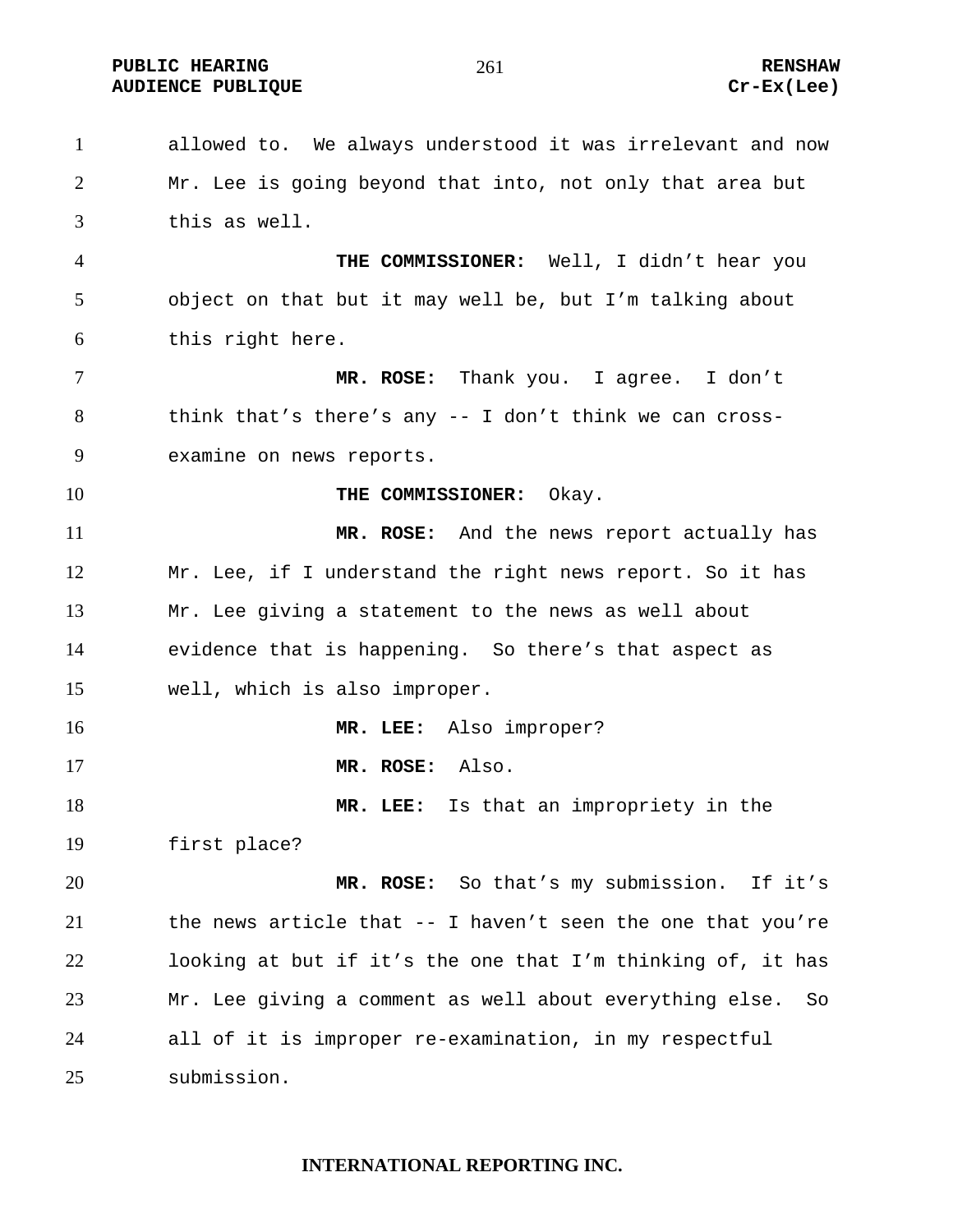PUBLIC HEARING **RENSHAW** 262 **RENSHAW** RENSHAW RENSHAW **RENSHAW** 262 **AUDIENCE PUBLIQUE** 

| $\mathbf{1}$   | THE COMMISSIONER: Okay, well you haven't                   |
|----------------|------------------------------------------------------------|
| $\overline{2}$ | objected to the first, so let's leave all of that. You're  |
| 3              | here on the -- you better get a copy of it to see what     |
| $\overline{4}$ | we're talking about. Let's see what we're talking about.   |
| 5              | MR. LEE: I handed them all to the                          |
| 6              | registrar.                                                 |
| $\tau$         | THE COMMISSIONER: So let's see what we're                  |
| 8              | talking about.                                             |
| 9              | MR. RENSHAW: Can I get a copy of that when                 |
| 10             | I leave?                                                   |
| 11             | THE COMMISSIONER: You sure can. I'm sure.                  |
| 12             | Whether you see it before or not is yet to be determined.  |
| 13             | MR. ROSE: Yes, this does seem to have Mr.                  |
| 14             | Lee as well giving a statement in here.                    |
| 15             | THE COMMISSIONER: Okay, well, so ---                       |
| 16             | MR. ROSE: Anyway I think my objection is                   |
| 17             | made known. If you want to hear from me again on the       |
| 18             | point, Mr. Commissioner, I'd be happy to go further, but I |
| 19             | think it's improper.                                       |
| 20             | THE COMMISSIONER: Well, let me read it                     |
| 21             | first and then we'll see.                                  |
| 22             | Mr. Manderville?                                           |
| 23             | MR. MANDERVILLE: That's me and I apologize                 |
| 24             | for crowding the podium a little bit, Mr. Commissioner.    |
| 25             | THE COMMISSIONER: I saw those elbows.                      |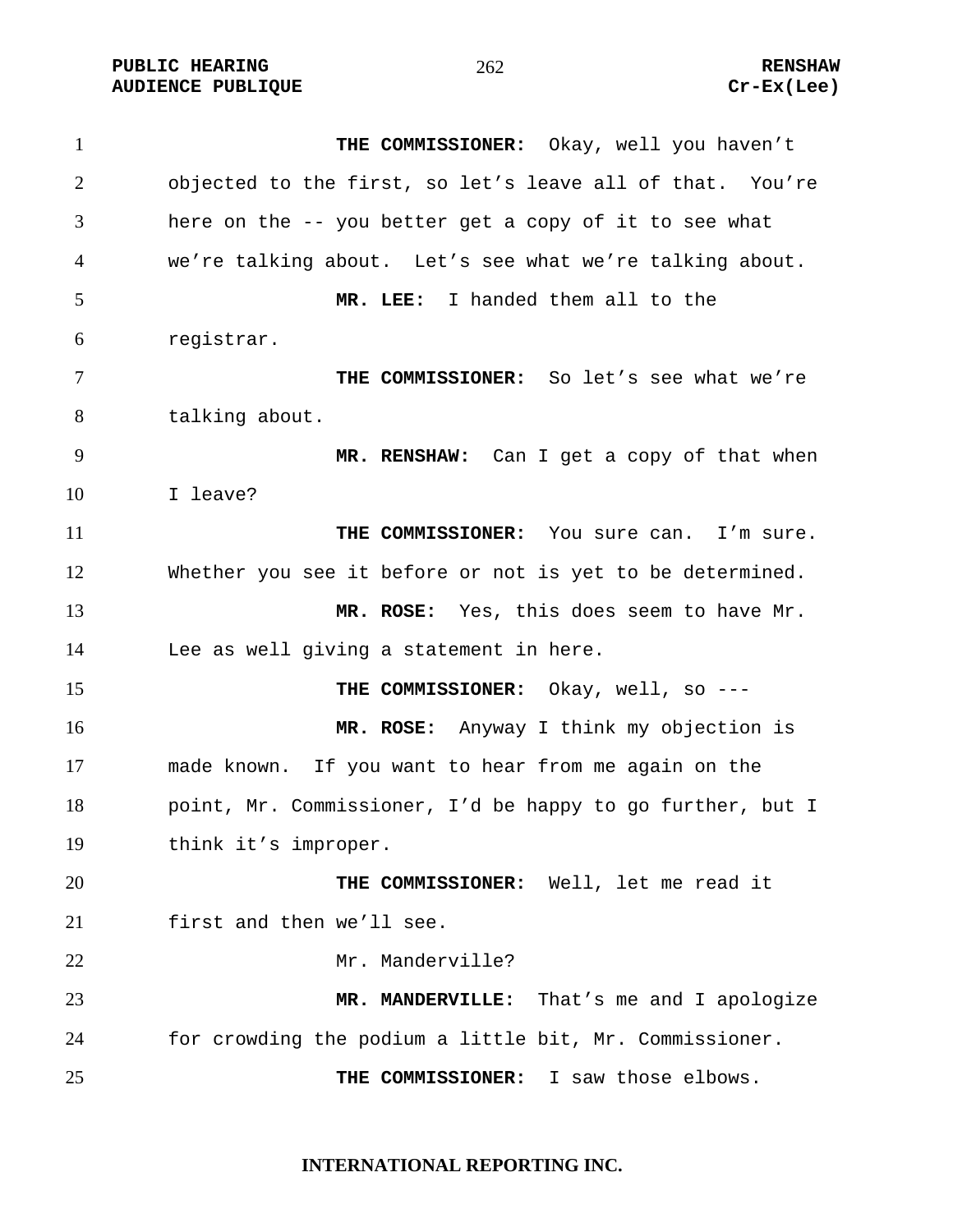**PUBLIC HEARING**  $\frac{263}{1000}$  **RENSHAW AUDIENCE PUBLIQUE Cr-Ex(Lee)** 

**MR. MANDERVILLE:** I actually question whether you should be reading it, sir. I'm not sure that that should be put forward now, whether it's remotely relevant and admissible is an open question. **THE COMMISSIONER:** It's a public document. **MR. MANDERVILLE:** Secondly, sir, I don't know what institutional response this could possibly be directed to and if Mr. Lee is going to say it's directed to the Attorney General's office, then we're looking at an institutional response of June '07, which is rather well after this inquiry was called. **THE COMMISSIONER:** Wait a minute now. Wait a minute now. 14 What about Mr. Rose, you know, where we let him go to the witness and let him show this great institutional response; that was just gratuitous? **MR. MANDERVILLE:** As I recall, there were some problems with that and some issues with that and quid pro quo, sir. **THE COMMISSIONER:** Quid pro quo -- we let him go. **MR. MANDERVILLE:** Sauce for the goose, I would say. **THE COMMISSIONER:** I let him examine. **MR. MANDERVILLE:** Over objections and ---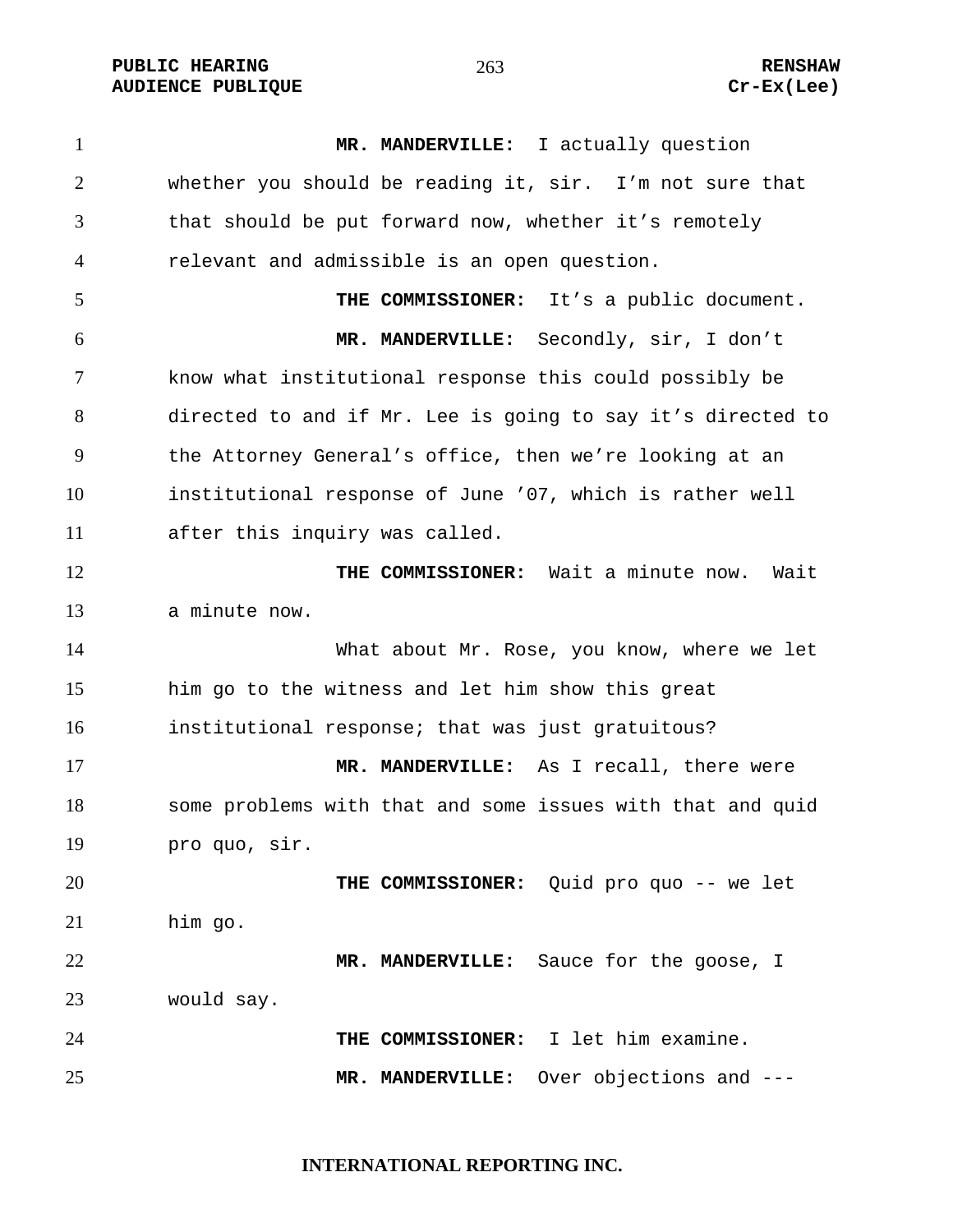**PUBLIC HEARING**  $264$  264 RENSHAW **AUDIENCE PUBLIQUE Cr-Ex(Lee)** 

**THE COMMISSIONER:** Oh yeah, but I don't care about objections. I mean, I've got to decide this. **MR. MANDERVILLE:** Well, I'm hoping you're caring about this one actually. **THE COMMISSIONER:** Oh, come on. **MR. MANDERVILLE:** I submit that it's improper that Mr. Lee examine on this. **THE COMMISSIONER:** Thank you. I'm going to read this. **MR. LEE:** It might make things slightly easier if I explain what I'm trying to do here. **THE COMMISSIONER:** Right. **MR. LEE:** This has absolutely nothing to do with institutional response in terms of your mandate. It has to do with controlling your process. An issue arose much earlier in this inquiry about attempts to influence testimony. **THE COMMISSIONER:** Yes. **MR. LEE:** Or to intimidate witnesses or whatever it may be and you heard, you most certainly were interested in hearing about it at that time. You heard from the witness at the time. You allowed me to cross-examine the witness and you said at that point, okay, I've been made aware of it and I'll leave it for the proper authorities.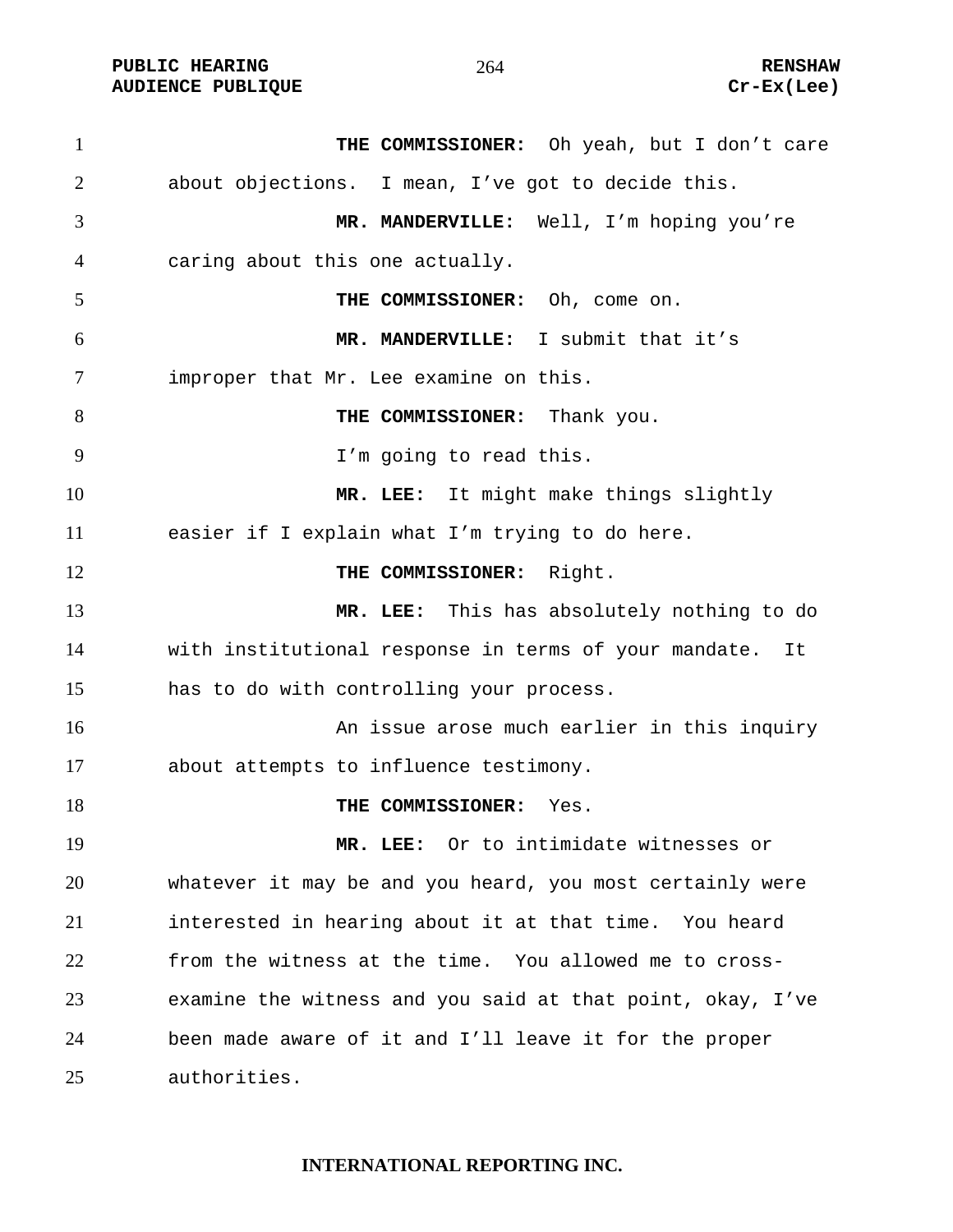PUBLIC HEARING **RENSHAW** 265 **RENSHAW** RENSHAW **RENSHAW RENSHAW RENSHAW RENSHAW Cr-Ex(Lee) AUDIENCE PUBLIQUE** 

| $\mathbf{1}$   | THE COMMISSIONER: Right.                                    |
|----------------|-------------------------------------------------------------|
| $\overline{2}$ | MR. LEE: I want this brought forward and                    |
| 3              | while Mr. Renshaw is here, I would like him to be given the |
| $\overline{4}$ | opportunity to comment. If he says he has no comment,       |
| 5              | that's fine.                                                |
| 6              | THE COMMISSIONER: Oh, no, no, no, no.                       |
| $\tau$         | If you have something to raise, I do not                    |
| 8              | think, with the greatest respect to Mr. Renshaw, that he    |
| 9              | should be exposed to this.                                  |
| 10             | He has come here in good faith, has given                   |
| 11             | his evidence as best he can. We're in cross-examination.    |
| 12             | If you want to make submissions about something that<br>No. |
| 13             | appeared in the thing, you do it but not through this       |
| 14             | witness.                                                    |
| 15             | MR. LEE: What I want to know if he has                      |
| 16             | heard anything about it, and if it has influenced him.      |
| 17             | That's what I want to know. He says he hasn't read it. I    |
| 18             | want to know if he's been told about it. I want to know if  |
| 19             | it's had anything to do with anything that's happened here  |
| 20             | today.                                                      |
| 21             | That's my only interest. And if it hasn't                   |
| 22             | and he had no idea what was going on, then clearly it's a   |
| 23             | matter for submissions for me. But I can't -- once Mr.      |
| 24             | Renshaw leaves, I can't put those questions to him having   |
| 25             | been here.                                                  |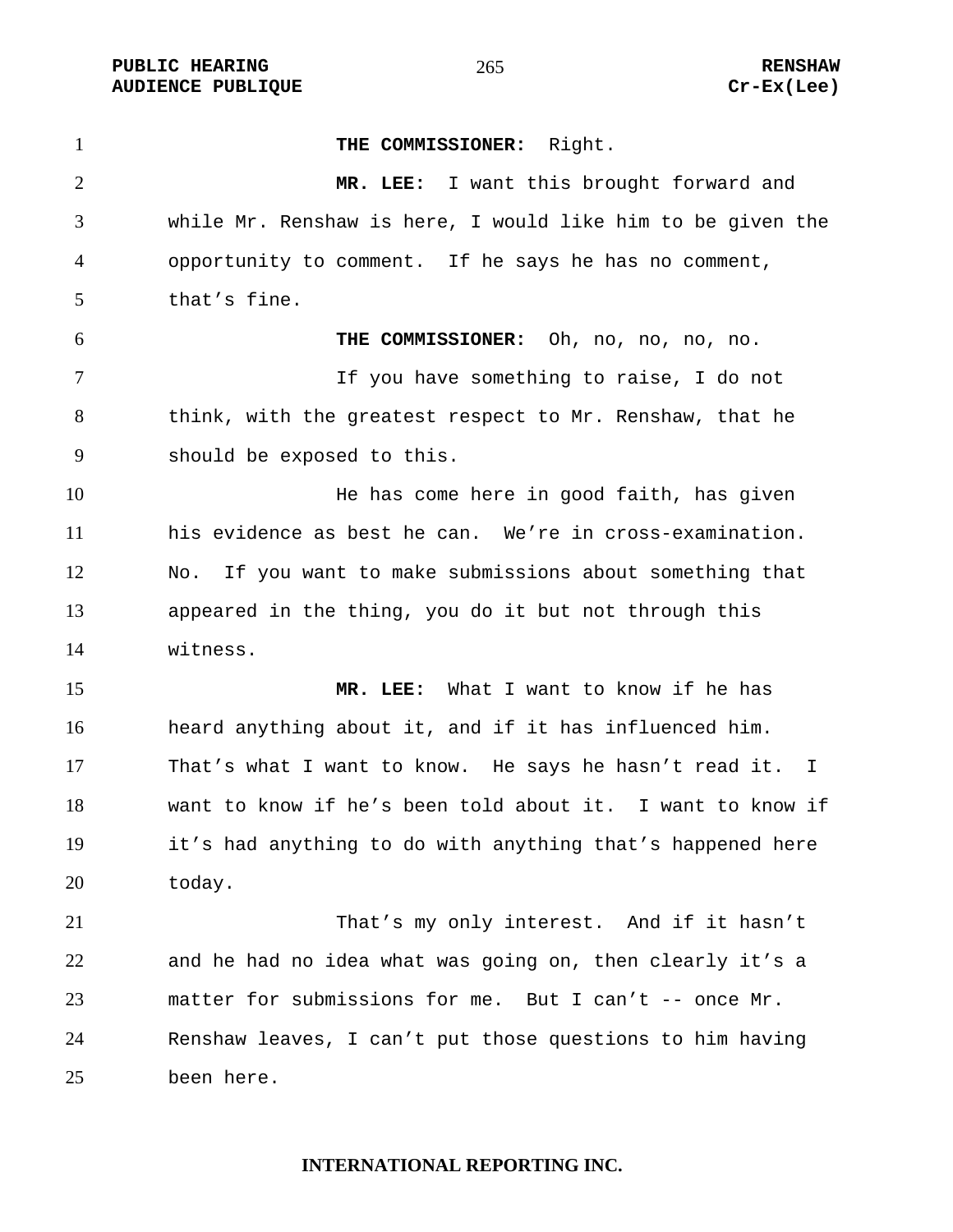PUBLIC HEARING **RENSHAW** 266 **RENSHAW** RENSHAW **RENSHAW RENSHAW RENSHAW RENSHAW Cr-Ex(Lee) AUDIENCE PUBLIQUE** 

| $\mathbf{1}$   | THE COMMISSIONER: Thank you.                                |
|----------------|-------------------------------------------------------------|
| $\overline{2}$ | Mr. Engelmann?                                              |
| 3              | MR. ENGELMANN: I've now read the article                    |
| $\overline{4}$ | and I think I may understand the concerns Mr. Lee has, but  |
| 5              | I think those are concerns that should properly be          |
| 6              | addressed to you.                                           |
| 7              | THE COMMISSIONER:<br>Yes.                                   |
| 8              | MR. ENGELMANN: And perhaps parties can make                 |
| 9              | submissions on that with respect to how people respond to   |
| 10             | evidence or don't with doing things before this Commission  |
| 11             | rather than in the press. But I don't believe that's for    |
| 12             | Mr. Renshaw, in my respectful submission.                   |
| 13             | THE COMMISSIONER: Thank you.                                |
| 14             | I'm not going to permit you to ask this                     |
| 15             | gentleman questions about that. If you wish, after we       |
| 16             | finish with you, sir, if you want to make some comments,    |
| 17             | then the floor is open.                                     |
| 18             | MR. LEE: In that case, I would like to do                   |
| 19             | nothing more than thank Mr. Renshaw for coming.             |
| 20             | THE COMMISSIONER:<br>Thank you.<br>Mr.                      |
| 21             | Engelmann.                                                  |
| 22             | MR. ENGELMANN: Mr. Renshaw, you'll be happy                 |
| 23             | to hear I have no questions for you.                        |
| 24             | I want to thank you for coming down here and                |
| 25             | giving your evidence and participating in this process over |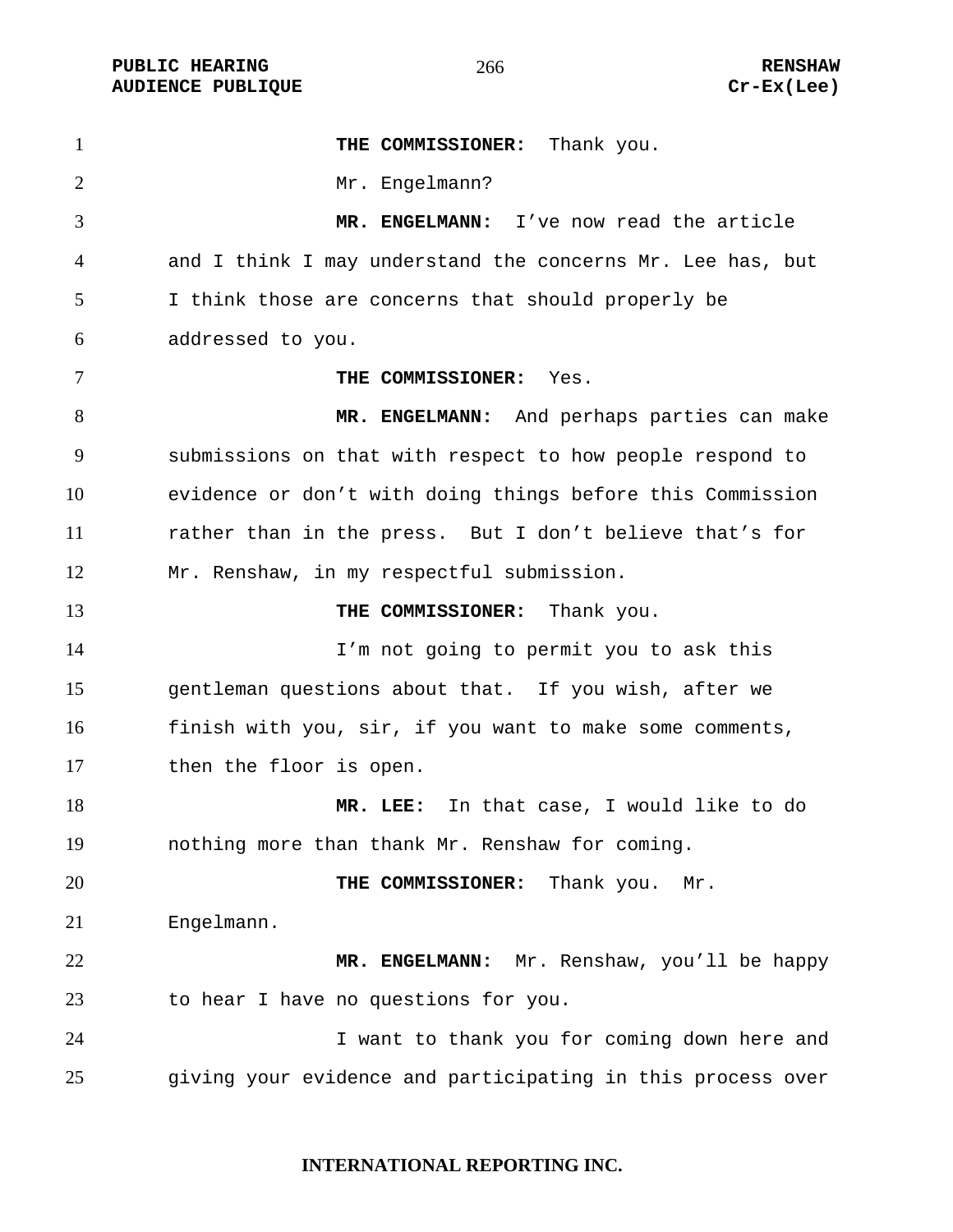a long three days. Thanks again, sir. **THE COMMISSIONER:** Mr. Renshaw, did you have any -- and what I want to do before I thank you as well is give you a final opportunity to make any further comments. You're under no obligation to do so, but if you wish to make any comments about this has affected you, or any recommendations you think that you'd want me to consider when I'm writing this up, you're free to let me know. **MR. RENSHAW:** No, not right now. **THE COMMISSIONER:** All right, and I understand it's been a long three days. I'd like to thank you for coming and being patient with us and I appreciate you staying late tonight. I can tell you that your evidence, I will certainly consider your evidence in making my recommendations at the end of this journey. 18 Thank you very much, sir. **MR. RENSHAW:** Thank you. **THE COMMISSIONER:** You may step down. **MR. ENGELMANN:** Sir, it's 6:45. **THE COMMISSIONER:** Yes, I still want to finish off with Mr. Lee, if he wants to pursue this. **MR. ENGELMANN:** Yes, very well. 25 15 If I could just have one moment? I just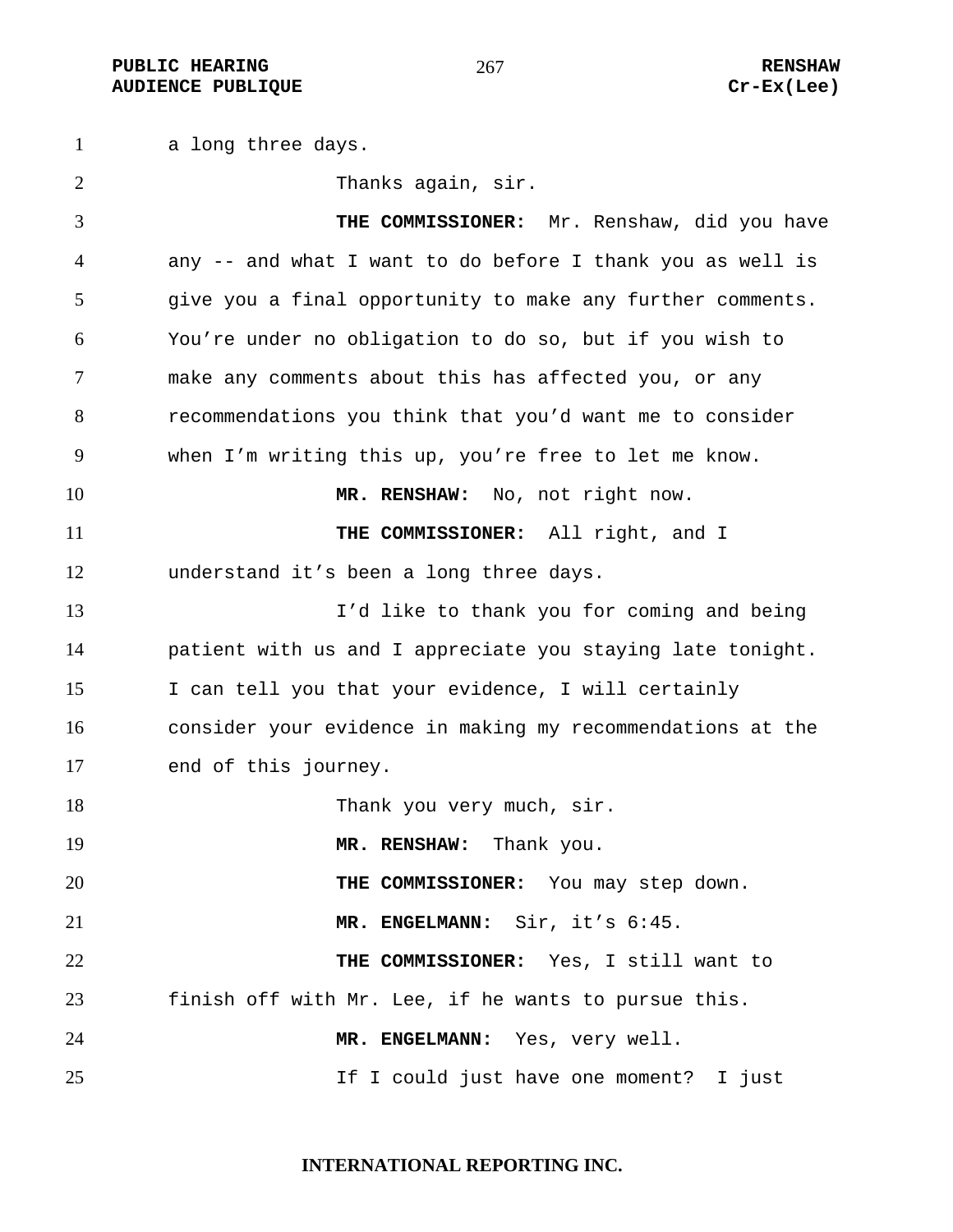PUBLIC HEARING SUBMISSIONS/REPRÉSENTATIONS **AUDIENCE PUBLIQUE (Lee)**  

need something signed. **THE COMMISSIONER:** Thank you. **MR. LEE:** The issue I wish to address, sir, you now have a copy of the newspaper article? **THE COMMISSIONER:** Just give me a second, okay. **(SHORT PAULSE/COURTE PAUSE) ---SUBMISSIONS BY/REPRÉSENTATIONS PAR MR. DALLAS LEE: MR. LEE:** My concern coming here today without knowing the answer to the question was whether or not Mr. Renshaw had seen this; whether or not it would affect him in any way and my concern was that given the 13 tone of what's here is that it may well have, and it easily could have. We have a party with full standing at the Inquiry, with full rights of cross-examination who had cross-examined Mr. Renshaw prior to releasing a media statement essentially saying that his evidence here was not to be believed. The statement is released while Mr. Renshaw is in the course of his cross-examination; he's coming back. He lives close to the community and my concern is that when we have things like this appearing in the newspaper during the course of the witnesses testimony,

somebody who we know is going to come back, there's a very real risk of it influencing that witnesses willingness or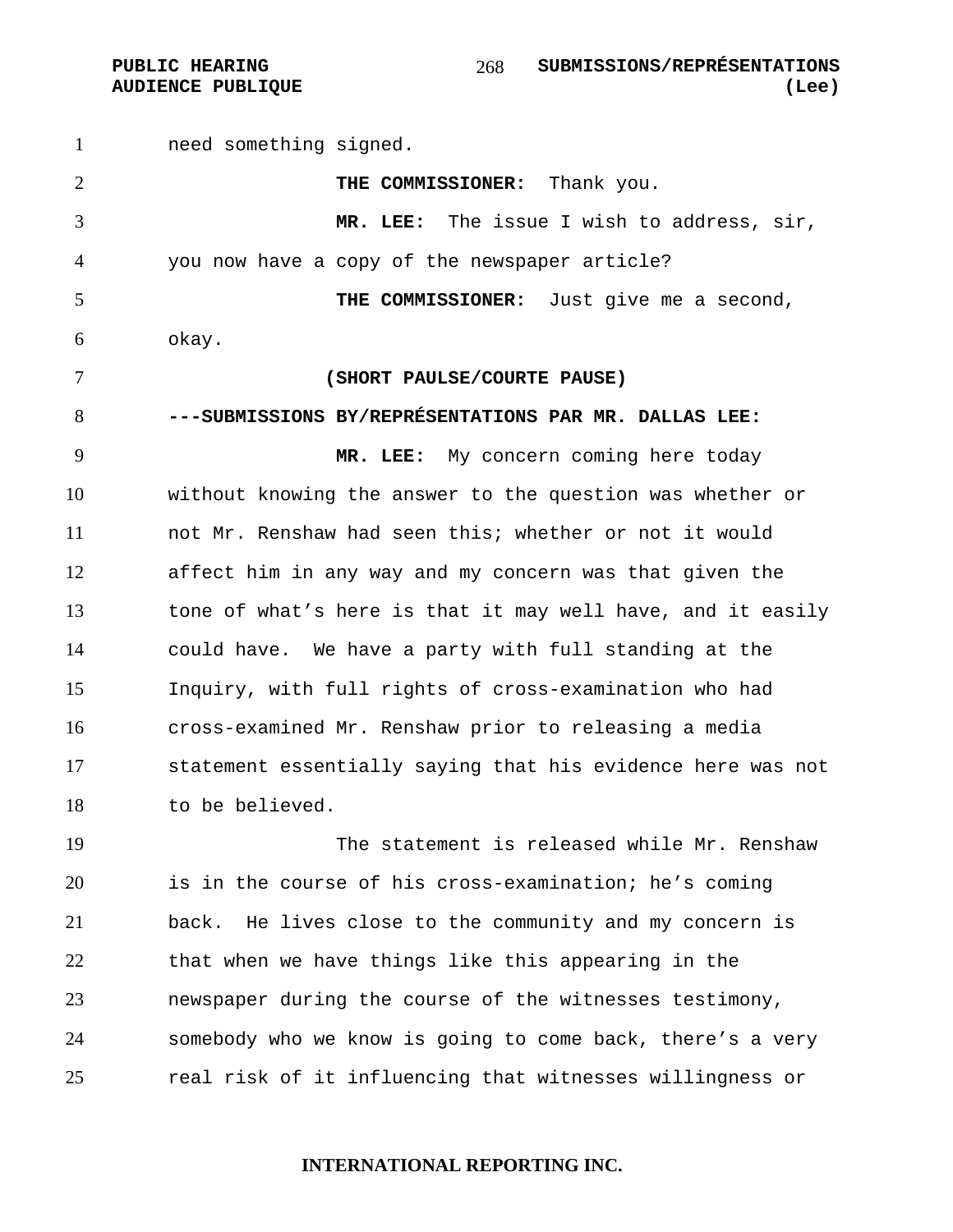ability to tell his story in a forthright manner. **THE COMMISSIONER:** So your complaint is with the Ministry of the Attorney General? **MR. LEE:** That's right. **THE COMMISSIONER:** All right. **MR. LEE:** Yes, and only with -- I have no problem with The Standard Freeholder receiving a press release and publishing what it says. **THE COMMISSIONER:** Was it a press release? **MR. LEE:** I thought it had said in here but perhaps it was just a comment to the press. Maybe perhaps I shouldn't have said "press release". I don't know which one of those two it was. A media spokesperson for the Ministry. **THE COMMISSIONER:** Right. **MR. LEE:** So I took that as a media release. **THE COMMISSIONER:** M'hm. I see, you take things --- **MR. LEE:** I assumed there, I suppose. **THE COMMISSIONER:** M'hm. **MR. LEE:** A comment was made by a spokesperson for the Ministry. 23 And Mr. Rose is quite right that I was contacted for comment and I did my utmost to not comment on 25 the evidence here; to not try to bolster Mr. Renshaw in any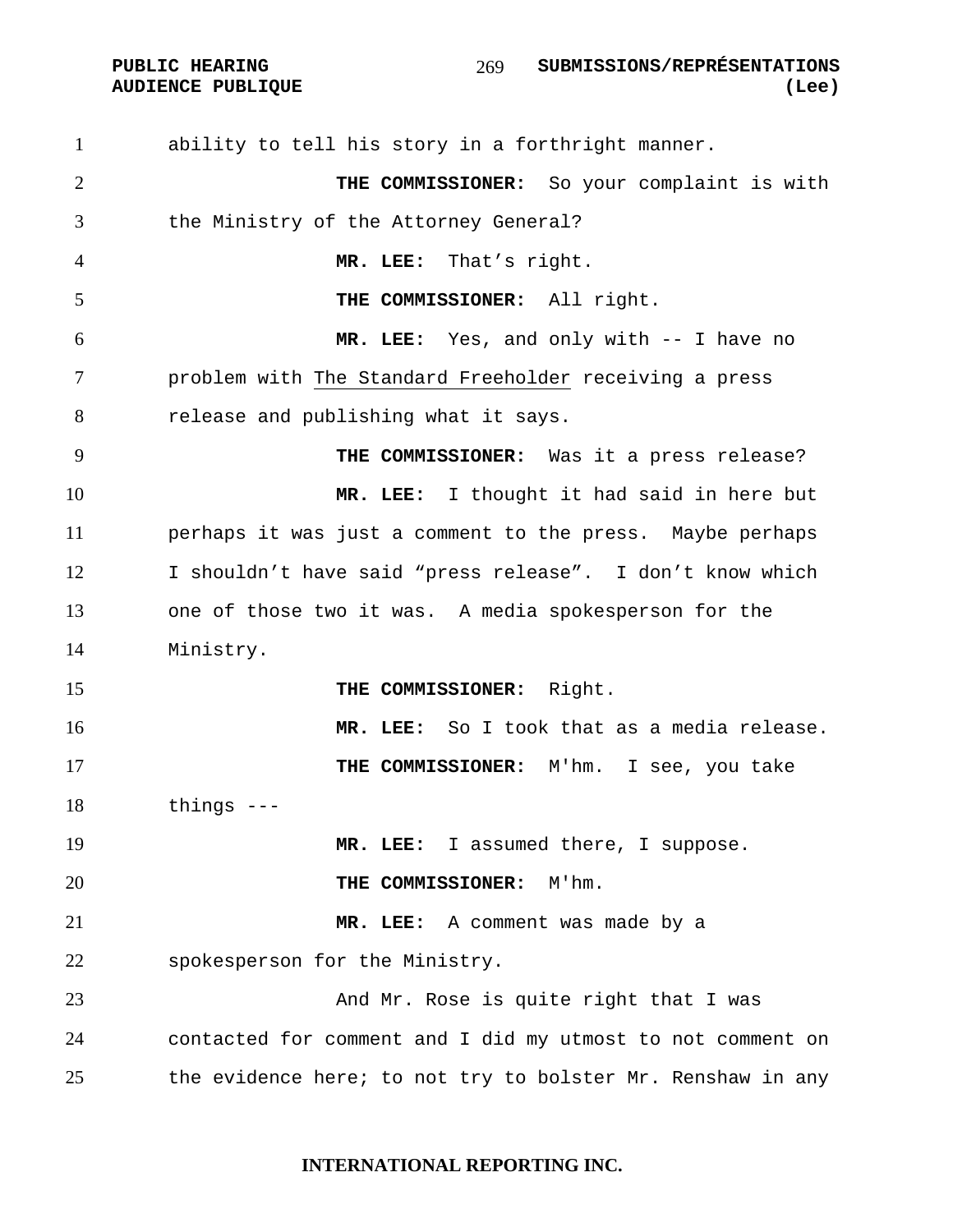PUBLIC HEARING SUBMISSIONS/REPRÉSENTATIONS **AUDIENCE PUBLIQUE (Lee)**  

way; to not comment on the suggestion, to simply say that the witness box is the proper place and not the newspaper, and I stand by those comments. I wanted it raised and I wanted to canvass with the witness whether or not it affected him and I wasn't able to do that, but I do want to raise it with you. **THE COMMISSIONER:** Thank you. 8 Mr. Scharbach? ---**SUBMISSIONS BY/REPRÉSENTATIONS PAR MR. STEPHEN SCHARBACH: MR. SCHARBACH:** As I understand it, Mr. Commissioner, last Wednesday or Thursday The Standard Freeholder reported that the Crown Attorney -- the present Crown Attorney of Cornwall had been linked with a clan of pedophiles and on Friday the Ministry came out with what you read in this report. It was a three sentence press release, as I understand it. **THE COMMISSIONER:** Oh, so it was a press release? **MR. SCHARBACH:** Well, as I understand it. I may -- I'm not quite certain of that but as I understand it, it was a press release. At least The Standard Freeholder was contacted by the Communications Branch of 25 the Ministry to express those three sentences.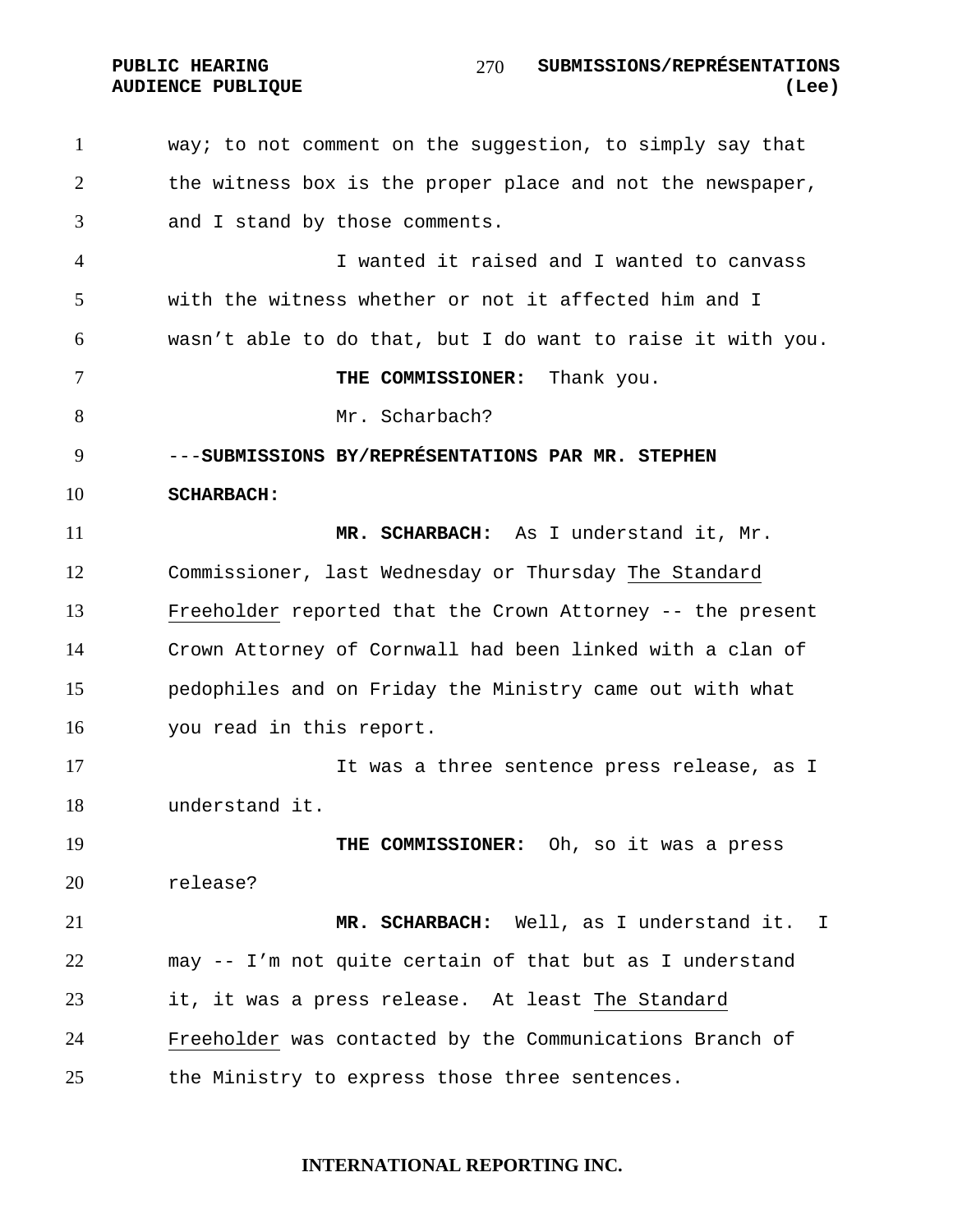PUBLIC HEARING SUBMISSIONS/REPRÉSENTATIONS **AUDIENCE PUBLIQUE (Lee)**  

**THE COMMISSIONER:** And what were the three sentences? **MR. SCHARBACH:** Well you'll see about one-fifth of the way down in quotation marks: "This allegation was thoroughly investigated …" **THE COMMISSIONER:** "… and was found to be baseless …" **MR. SCHARBACH:** That was the first sentence. The second sentence: 11 The allegation will be vigorously 12 denied by Mr. MacDonald." And then four -- four lines down: 14 The Ministry maintains that he has consistently demonstrated the highest standards of professionalism and integrity**."**  The concern I think from the Ministry's point of view was that these allegations, which were reported baldly in The Standard Freeholder on Wednesday or Thursday, were then floating around in the community. The Crown -- the present Crown Attorney who is still the Crown Attorney -- the situation raised a matter of public confidence and I think what the Ministry is saying here essentially, if you read those, is that the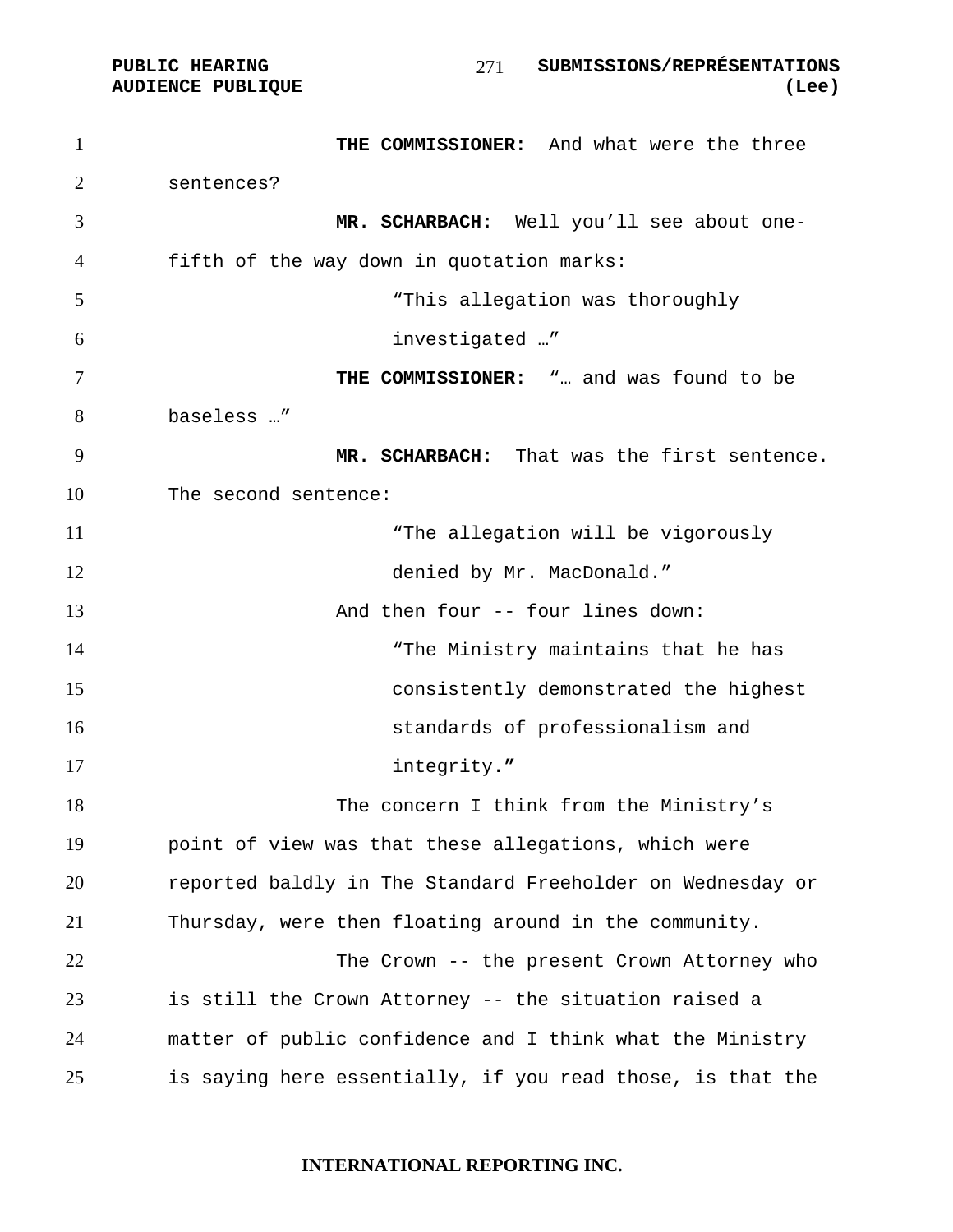allegation was thoroughly investigated. That's a message, I think, to the community, that to the extent that these allegations have been made before, they've been investigated. The second sentence was that Mr. MacDonald will be testifying and we understand he will testify. And we understand that he'll deny those when he does testify and of course the decision, ultimately, on the facts, will be up to you. But what the Ministry has done was essentially --- **THE COMMISSIONER:** Take the matter to the media. Fight it out in the media. **MR. SCHARBACH:** Well --- **THE COMMISSIONER:** Just like a lot of people. **MR. SCHARBACH:** I think what the Ministry -- there's an issue of public confidence here. **THE COMMISSIONER:** Right, right, and so perhaps -- what about with something like this? "We have in the past thoroughly investigated". "Mr. MacDonald will deny but we're going to leave it to the Inquiry to --" you know, and what you've done is expressed a conclusion there that was completely baseless. **MR. SCHARBACH:** M'hm.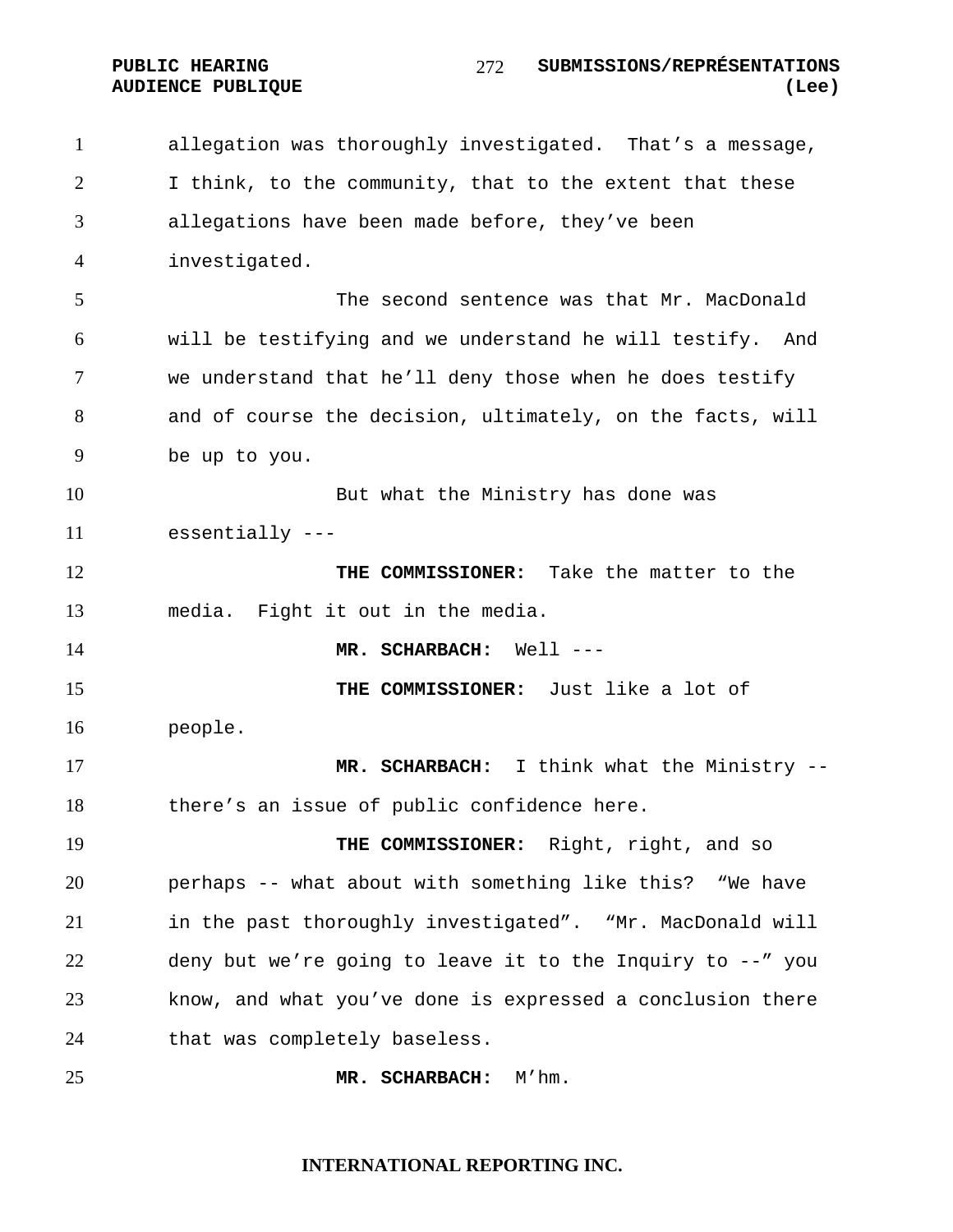**THE COMMISSIONER:** Sad. I would think -- well, anyway, it doesn't matter what I think. Keep going. **MR. SCHARBACH:** Well, what I'm essentially saying, Mr. Commissioner, is that -- and I understand your comment that perhaps the statement went farther than you would have liked. However, I think what was trying to be -- what was -- the attempt was to communicate something in a - - in a terse way which was meant to address any concerns that may have existed in the community right now to the effect that these were -- these allegations have been investigated and that Mr. MacDonald will come here and he will testify. Leaving of course the final decision on what the facts are -- you know -- before you, to you. **--- RULING BY THE COMMISSIONER/DÉCISION PAR LE COMMISSAIRE: THE COMMISSIONER:** Thank you. Anyone else want to comment? **It's late and so I will be brief.** 19 19 I can tell you that I'm saddened by the manner in which parties here are intent on having this whole process -- no, not this whole process -- some aspects of this, played out in the media. 23 I thought -- I thought I had made it clear to all of the members of the public and to the parties here that what they should look at is what is here, what is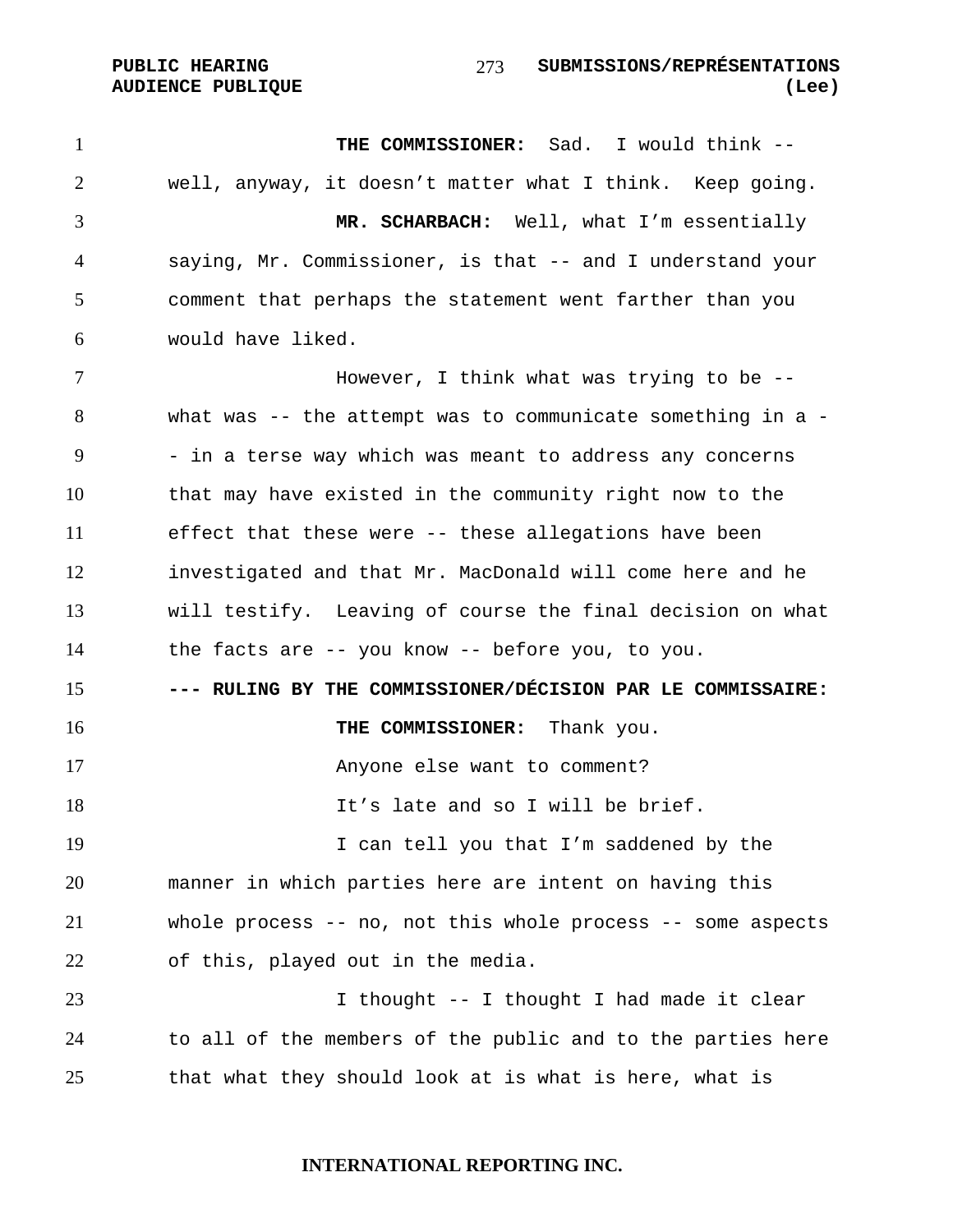### PUBLIC HEARING  $274$  RULING/DÉCISION **AUDIENCE PUBLIQUE (Commissioner)**

happening here, what people say here, and that they were to wait until the end of the Inquiry to see what the conclusions would be.

I think as institutions, and the Inquiry is fortunately an institution, I thought we were going to learn from our mistakes. Mistakes of inflaming through the press and that kind of stuff. I thought as institutions -- as a public institution, that we would know that things come up but that we would show by example. I guess that's not the case.

11 11 In any event, I find that I'm certainly not going to put a gag order, nor would I even contemplate putting a gag order on the parties.

I would simply ask you to think about the mandate of this thing. What are we doing here? Are we going to get back in and re-fight this whole issue? It's not the issue. The issue is to see what we can do to better this community and to see what happened along the way.

And if those are your instructions and that's the way you want to conduct this Inquiry, well then I guess we're going to roll up our sleeves and see where we go.

Good night.

Tomorrow at 9:30.

## **INTERNATIONAL REPORTING INC.**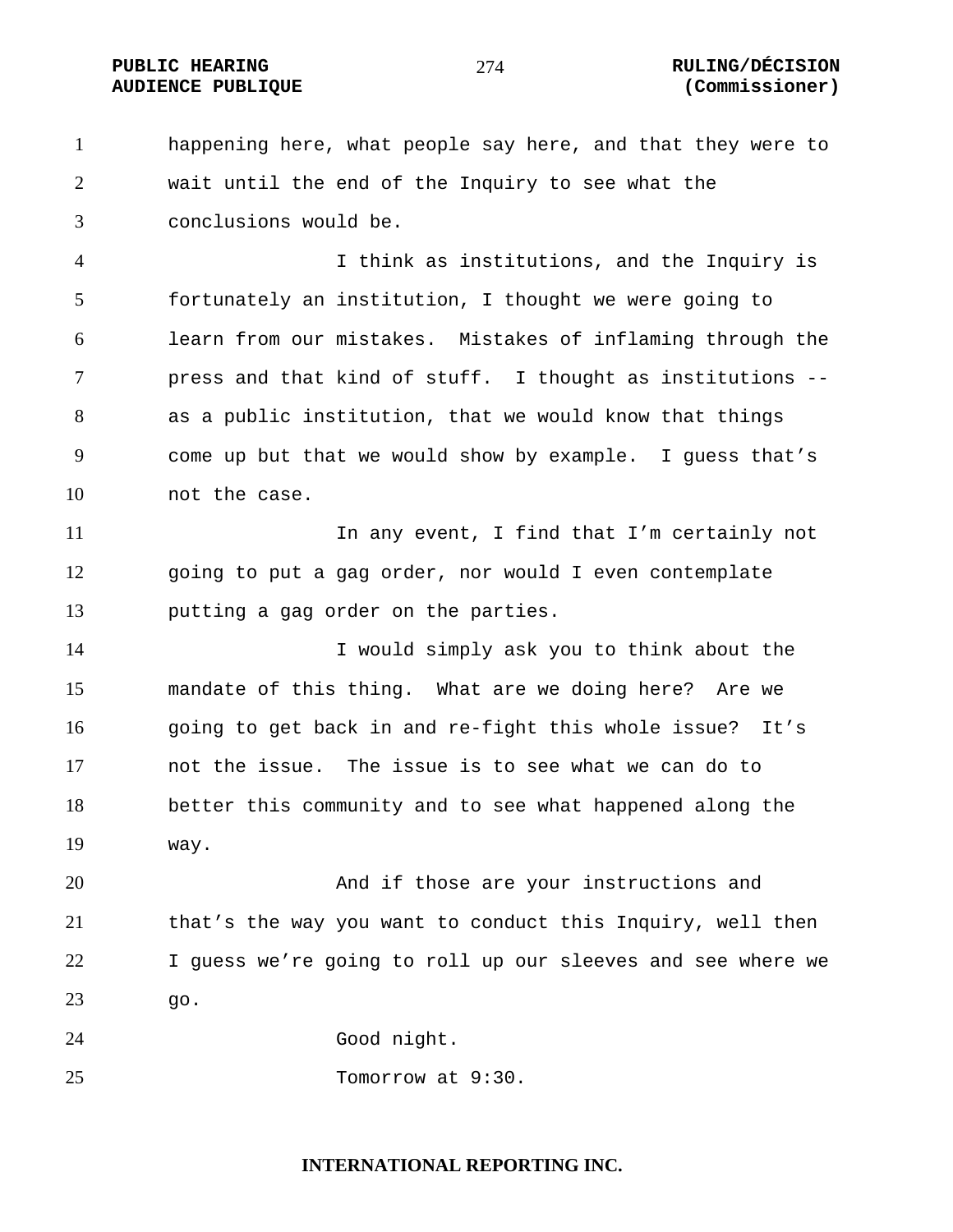**AUDIENCE PUBLIQUE** 

| $\mathbf{1}$     | THE REGISTRAR: Order, all rise; a l'ordre |
|------------------|-------------------------------------------|
| $\overline{2}$   | veuillez vous lever.                      |
| $\mathfrak{Z}$   | This hearing is adjourned until tomorrow  |
| $\overline{4}$   | morning at 9:30.                          |
| $\mathfrak{S}$   | --- Upon adjourning at 6:56 p.m. /        |
| $\boldsymbol{6}$ | L'audience est ajournee à 18:56           |
| $\tau$           |                                           |
| $\, 8$           |                                           |
| $\overline{9}$   |                                           |
| 10               |                                           |
| $11\,$           |                                           |
| 12               |                                           |
| 13               |                                           |
| $14$             |                                           |
| 15               |                                           |
| 16               |                                           |
| 17               |                                           |
| 18               |                                           |
| 19               |                                           |
| 20               |                                           |
| 21               |                                           |
| 22               |                                           |
| 23               |                                           |
| 24               |                                           |
| 25               |                                           |